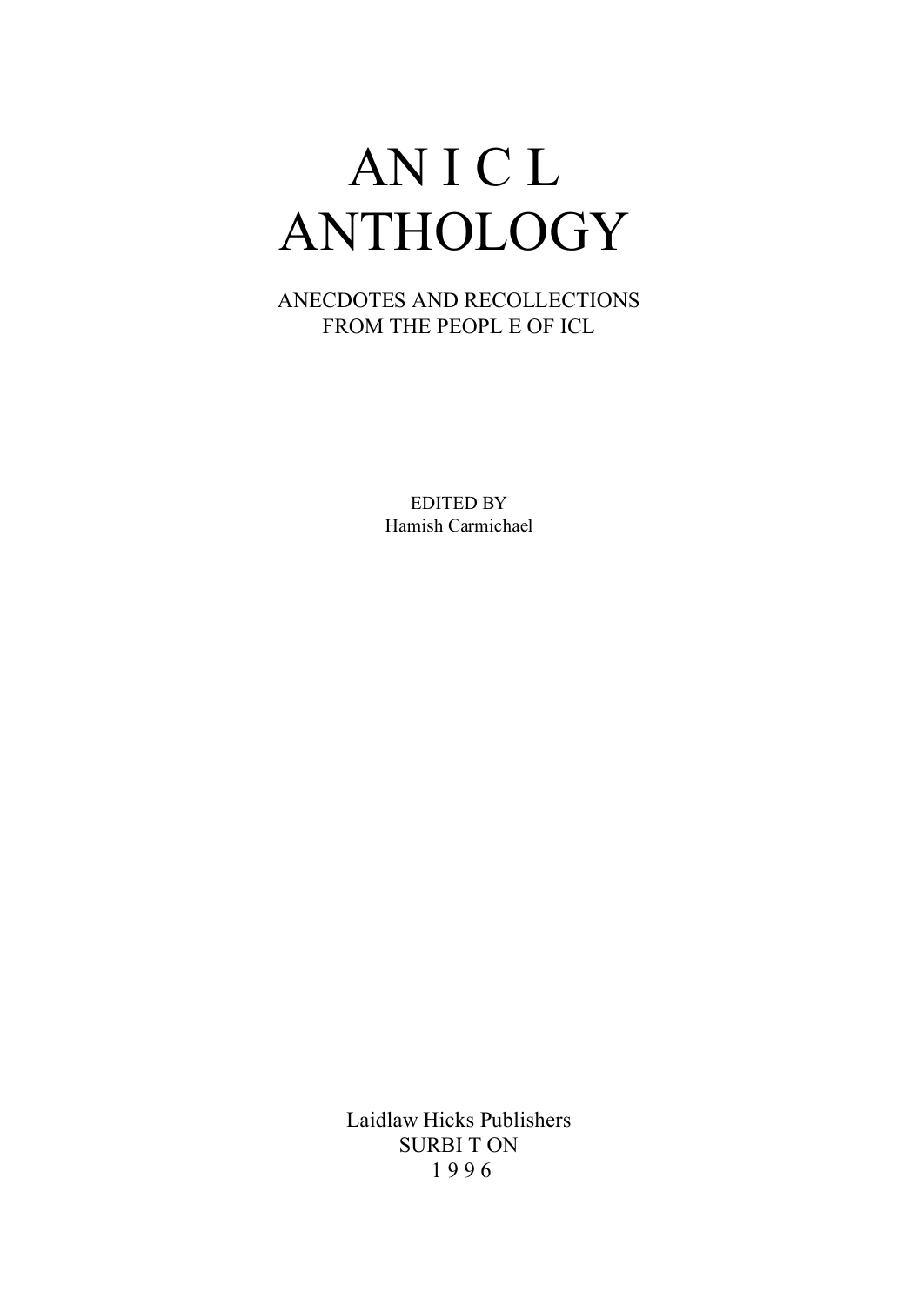### First published in Great Britain in 1996 by Laidlaw Hicks Publishers 63 Collingwood Avenue, Surbiton, Surrey, KT5 9PU

Copyright © Hamish Carmichael, 1996

All rights reserved. No part of this book may be reproduced or transmitted in any form or by any means, electronic or mechanical, including photocopying, recording or any information storage or retrieval system without prior permission, in writing, from the publisher.

ISBN 0-9527389-0-2

10 9 8 7 6 5 4 3 2 2000 99

British Library Cataloguing-in-Publication Data. A catalogue record for this book is available in the British Library.

Printed in Great Britain

Page design and typesetting by TRAX, ICL Enterprises, Windsor.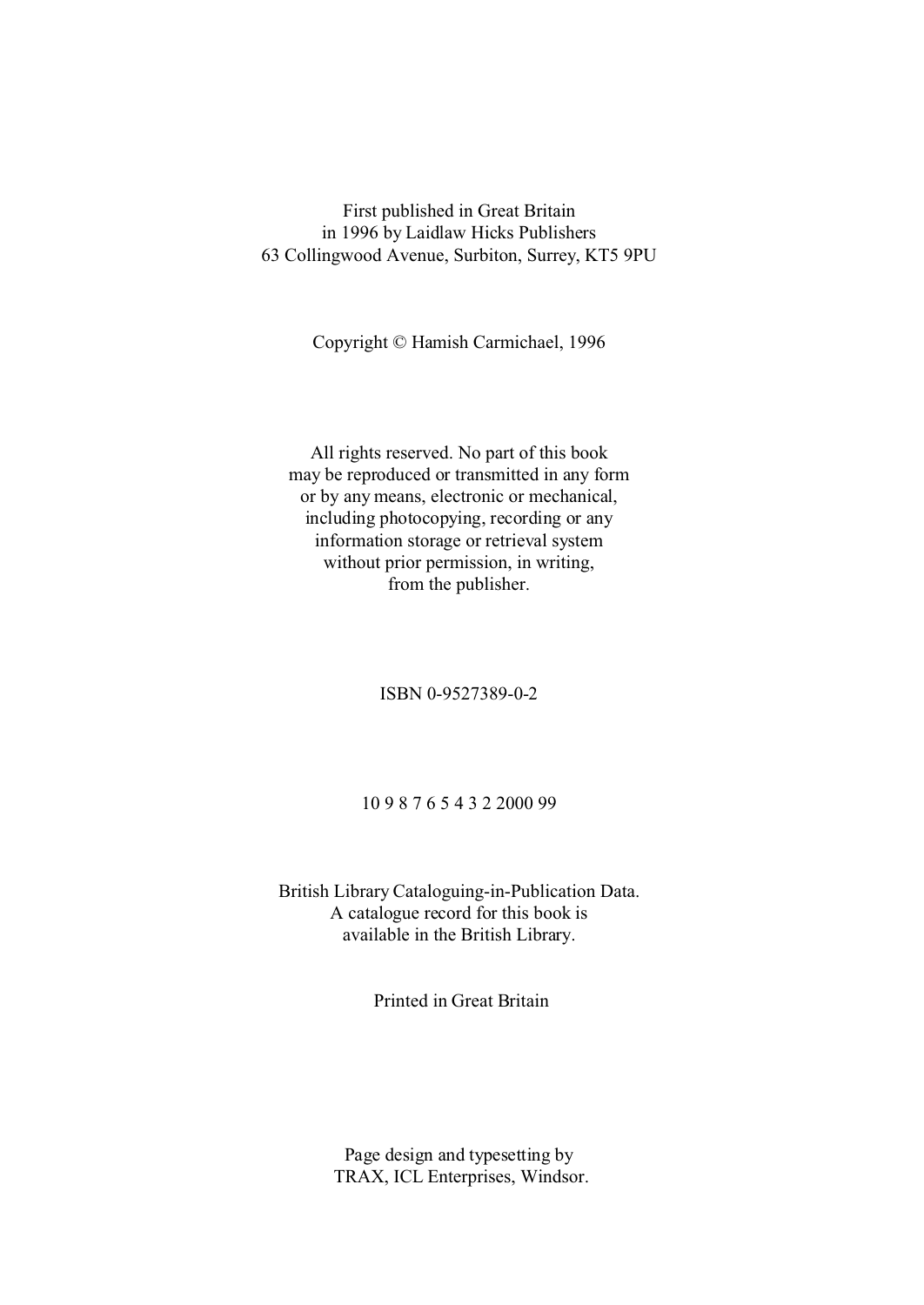## Contents

### **Foreword**

### **Introduction**

### **Prologue**

| Chapter 1  | <b>British Tabulating Machine Co</b> |
|------------|--------------------------------------|
| Chapter 2  | <b>Powers Samas</b>                  |
| Chapter 3  | <b>ICT</b>                           |
| Chapter 4  | <b>Elliott Automation</b>            |
| Chapter 5  | Ferranti                             |
| Chapter 6  | <b>LEO</b>                           |
| Chapter 7  | <b>English Electric</b>              |
| Chapter 8  | <b>ICL: The Nineteen-Seventies</b>   |
| Chapter 9  | <b>Singer Business Machines</b>      |
| Chapter 10 | <b>ICL:</b> The Nineteen-Eighties    |
| Chapter 11 | <b>Personalities</b>                 |
| Chapter 12 | <b>ICL: The Nineteen-Nineties</b>    |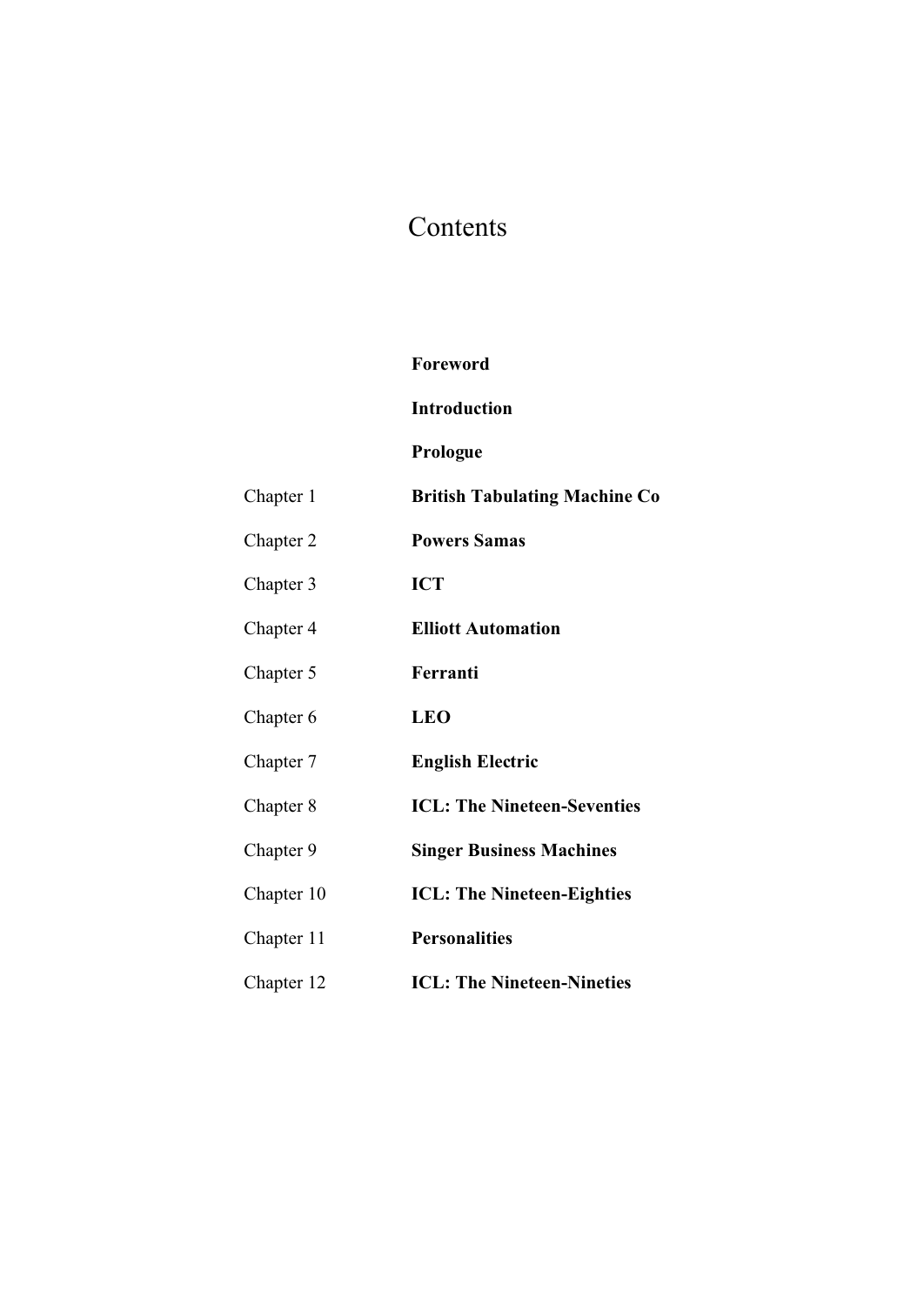#### **Foreword**

Hamish Carmichael has had a very happy thought in taking the initiative to collect anecdotes and recollections from the people of ICL, and so to edit and produce this Anthology.

Those of us who were and who still are privileged to work in the most exciting and significant industry so far created by the human race will recall that our colleagues came together from BTM, Powers Samas, and the computer activities of GEC, EMI, Ferranti, English Electric, LEO, Elliotts, Singer and other companies. The strategy of consolidating all the parts making up ICT was the work of Cecil Mead. The creation of ICL was - I suppose fairly - the desire of Harold Wilson's government; their chosen method was a combination of stick and carrot, termed by Tony Benn 'a golden rod'. As I recall, the rod caused some pain and the gold contribution was minuscule. Nevertheless, the combined efforts of all the people overcame the problems with the enthusiasm of pioneers.

ICL is unique in many ways, but there is one outstanding characteristic: its recognising and rewarding - as it always has - long service. More than 15,000 people have served for 21 years or more, and over 360 for more than 42 years. No wonder there are many anecdotes!

The computer business itself is also unique in that only two countries, Britain and the United States, can fairly claim not only to have invented the computer but to have spurred virtually every advance and innovation which the last fifty years have witnessed. The talents of people from all parts of ICL have contributed more to the state of the art than any other single company.

ICL people, past and present, can be proud of their achievements, and as they flip through this Anthology their memories will be triggered with more and more recollections, and Hamish is likely to be inundated with more and more material justifying or even demanding further editions of this work. I wish it well.

*Arthur Humphreys, November 1995*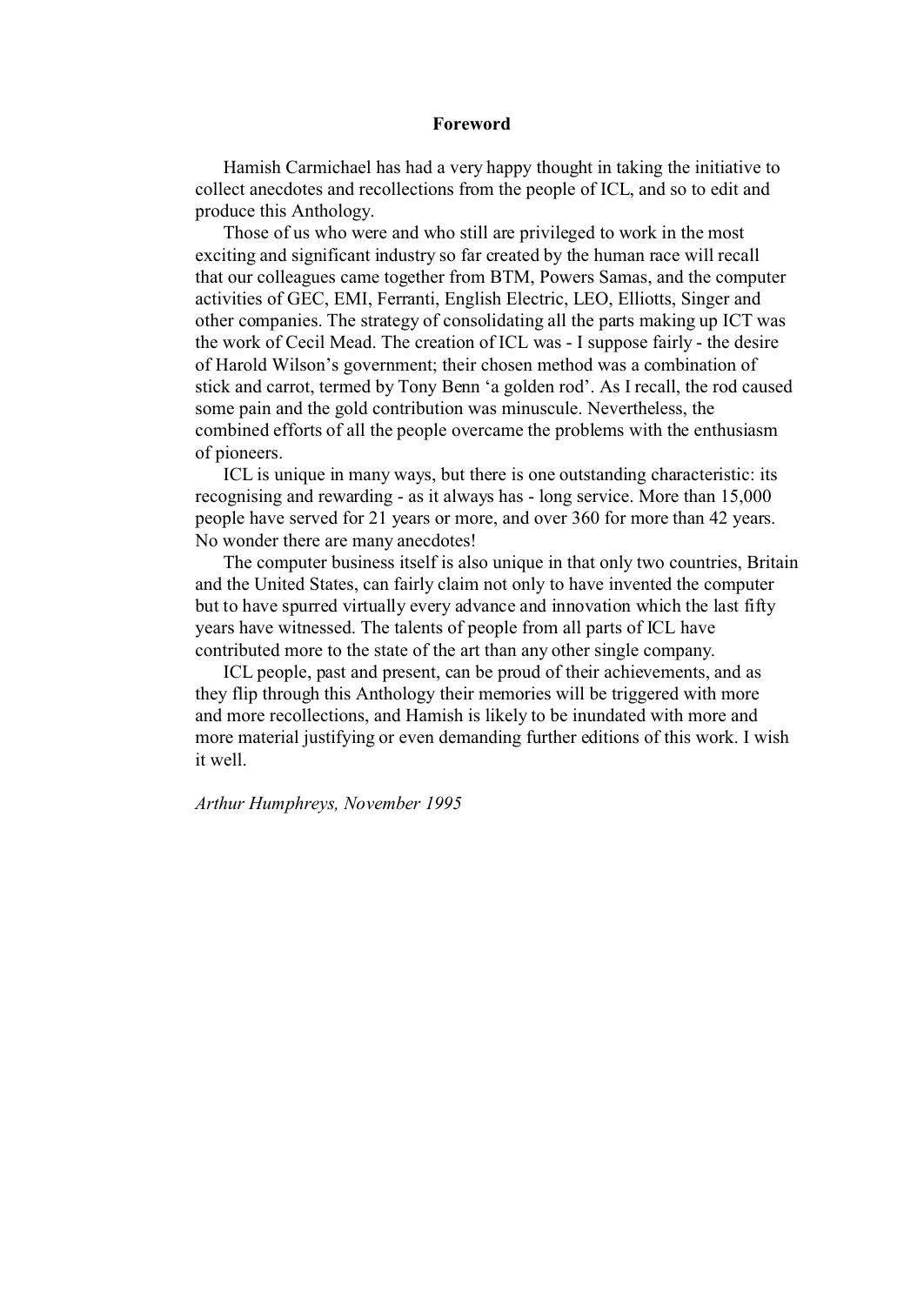### **Introduction**

This book is really based on gratitude: first and foremost to my former colleagues in many parts of ICL. If the company's products provided a career full of continuing interest and excitement, it was my fellows in ICL who always provided the ideal atmosphere in which to exploit them. Their attitude was always stimulating, very occasionally exasperating, and nearly always amusing and enjoyable. Although there are a few historical articles as scene-setting, this is not an attempt at a serious work of history. It will have succeeded if it reminds people of the flavour of their times in ICL and its constituent companies.

Although, when I joined in 1958, the great days of the pioneers were already in the past, it was a fine time to see a great industry shake itself into order and start to grow, in what Lord Peter Wimsey called 'the "ampelopsis" manner: first year, tender little shoots; second year, fine show; third year, all over the place'. How lucky we are to have been part of it.

As for the compilation, the book effectively wrote itself. A few requests for material brought in a wonderful flood of contributions, which may have slowed to a comparative trickle, but which has certainly not yet stopped. I think this supports my contention that ICL, although it has always thought it was producing computers, has actually had some of its greatest successes in producing raconteurs. Except on a very few topics, such as the Galactic Storage Device and Mike Forrest, there has been remarkably little duplication.

My thanks to everybody whose various inputs I have joyfully accepted. Particular thanks to Chris Cheetham, who not only supplied many gems from his own varied experience, but who kindly read the whole compilation with great care, and saved me from many errors of taste, accuracy, and orthography. Further hearty thanks to the great family of Anon, several of whom are represented by several masterpieces.

On the arrangement of the material, there have been two types of advice. One said I should aim for a thematic structure, with chapters on Quirks of Machines, Foibles of Customers, The Things Salesmen Say, and the like. Another suggested that I should aim at a balanced anthological structure (shades of well-balanced trees), with meatier items embedded in snippets à la Reader's Digest. Instead of either of these I have gone for a simple-minded and approximately chronological sequence, which I hope produces an acceptable mixture of material. But do please note that 'approximately'; I am only too well aware that better-informed people will have many occasions to say: 'Oh no, *that* didn't happen *then*'. Maybe it didn't, but I hope it doesn't matter too much.

I hope that the chosen arrangement helps to illustrate the different strands of the ICL character: the fifty-year rivalry between British Tabulating Machines and Powers Samas (long dormant but even now perhaps not finally extinguished); the engineering flair of Ferranti; the far-sighted boldness of LEO; the somewhat reticent steadiness of English Electric; and the striking originality of Singer.

An apology is perhaps due on the score of accuracy. What I have put together is largely what people have told me, without any formal checking on their veracity. Many of these stories have been filtered through the years, and perhaps been improved in the re-telling and, anyway, human memory is an active process without the boring restrictions of parity checks and such. So there are,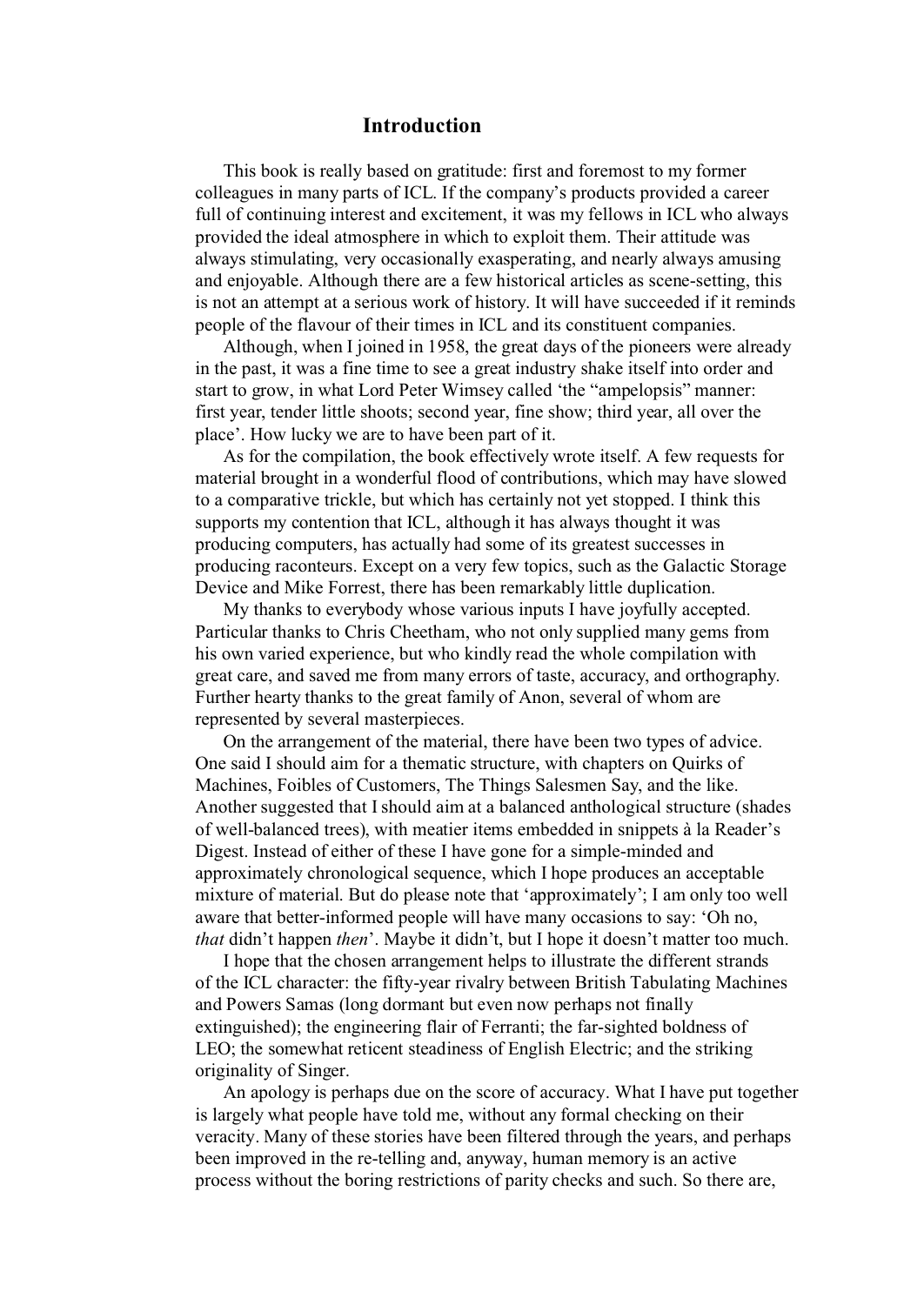I already know, instances where A and B were jointly involved in some memorable activity, and A has sent me a version of what happened, on seeing which B has said: 'Oh no, it wasn't like *that* at all'. Well, to all the Bs among you I can only respond that you had the chance to get your version in first.

One other apology, and then I've done. There are many mentions - or hints - of particular people whose permission to mention them I have not sought. But all are included for reasons of respect or affection or both; there has been no room for malice. 'No no, I do but jest, poison in jest; no offence I' the world'.

Formal acknowledgments for permission to quote copyright material are due to the British Computer Society, the National Physical Laboratory, the Institution of Professionals, Managers and Specialists, and to *Punch* Publications Limited. Rod Smith of the Science Museum kindly provided photographs of old equipment. I thank ICL for its permission to plunder historic copies of *Tabacus*, the *ICT House Magazine*, and associated publications, and Bernard Bassett for having the good sense to preserve an archive of them and the kindness to let me borrow them. For practical help in producing this book I owe thanks to Denis Blandford of Peritas, and to Alan Thomas of ICL Enterprises.

Many people have allowed me to see a wide variety of cherished documents, which has been a great help and very interesting. In that connection may I issue a general plea: don't unthinkingly throw anything away! Precious little survives of the documentation of the last forty years, because of the speed with which programs and ideas are superseded. 'Oh, that's old hat', we say, and toss it in the bin. Yet historians of technology are going to look back on our times and wonder what it was like, and how we performed our marvels, and are going to have to rely far too much on guesswork. What we so casually discard is probably equivalent to one great library of Alexandria every five years, vandals that we are.

I hope you will find in this collection both some old favourites and some new delights. No doubt you will also notice many omissions. But then, if you suppose that each ICL person and each ex-ICL person knows one unique good story (which must be on the conservative side), and if you reckon how many tens of thousands of such people there are, a book of this size can only be like dipping a teaspoon in a vast tankful of possibilities. Who knows, with your help another dip might easily be possible.

Finally, I can never completely express my thanks to my wife Yvonne, who with commendable patience has tolerated her menfolk's obsession with computers for many years, and who while I have been producing this book has been, as always, an unfailing help and support.

*Hamish Carmichael, Tolworth, November 1995.*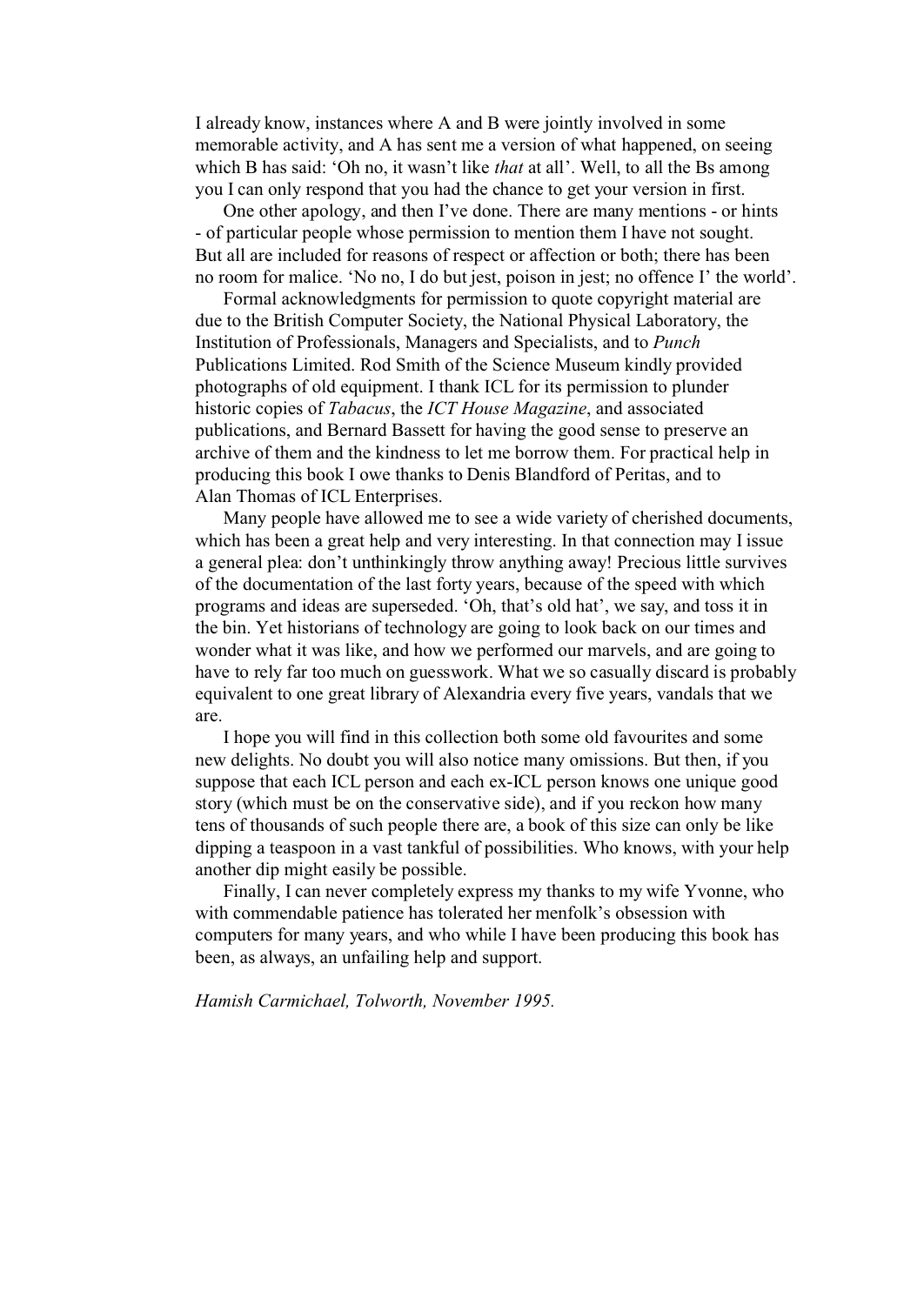### **Prologue**

#### *The interview that wasn't H.C.*

It was a Thursday morning in May 1958, and three of us had been sent along by the University Appointments Board to the lounge of the Randolph Hotel in Oxford, to be interviewed for a coveted technical trainee's job with Powers Samas. We were all there, as specified, by 11 a.m., and settled in three distant corners of that vast room, each of us glowering at our rivals.

Eleven o'clock came, but nothing happened. Half past eleven, and still nobody came and nothing happened. Then it got to twelve noon, and by this time we had all surreptitiously checked the letter, confirming that we were there at the right time, in the right place, and on the right day, but still nobody came and nothing happened. By half past twelve we were getting pretty desperate, but each of us was resolved not to be the first one to weaken.

Finally, at 12.40, in breezed A. Allen Knight, then Manager of Training Branch for Powers Samas.

He called us together from the far corners of the room, and announced airily: 'Sorry, I seem to be a little late! Look, there are jobs for all three of you if you want them! Let's go and have some lunch!'

I never saw the other two again.

### *The joining letter that didn't*  $H.C.$

It told me to turn up at 9.00 a.m. on 8 September 1958 at the Powers Samas Training School in Fulwood Place, a small side street on the north side of High Holborn.

So I did. My first job! Great excitement! But no 'Welcome' on the mat. No warm greetings. No 'Come in, my boy, glad to see you'.

Instead, puzzlement, blank looks, and a hint of hostility. 'Why have you come here today? Don't you know your course doesn't start for another fortnight?' I showed the letter. It was plain and unambiguous. It confirmed I was being paid from that very day. So they were going to have to find something for me to do.

Brainwave! I was shoved into the Punch Training Room among the girls for a week, to learn how to punch forty column cards on a Universal Automatic Key Punch, and how to use the Powers Samas Verifier and Interpreter. It was actually very valuable training, and stood me in good stead for many years.

The second week I was promoted! I got to help train the new intake of girls in how to punch forty column cards on a UAKP, and how to verify and interpret them.

Subsequent promotions were never so fast nor such fun.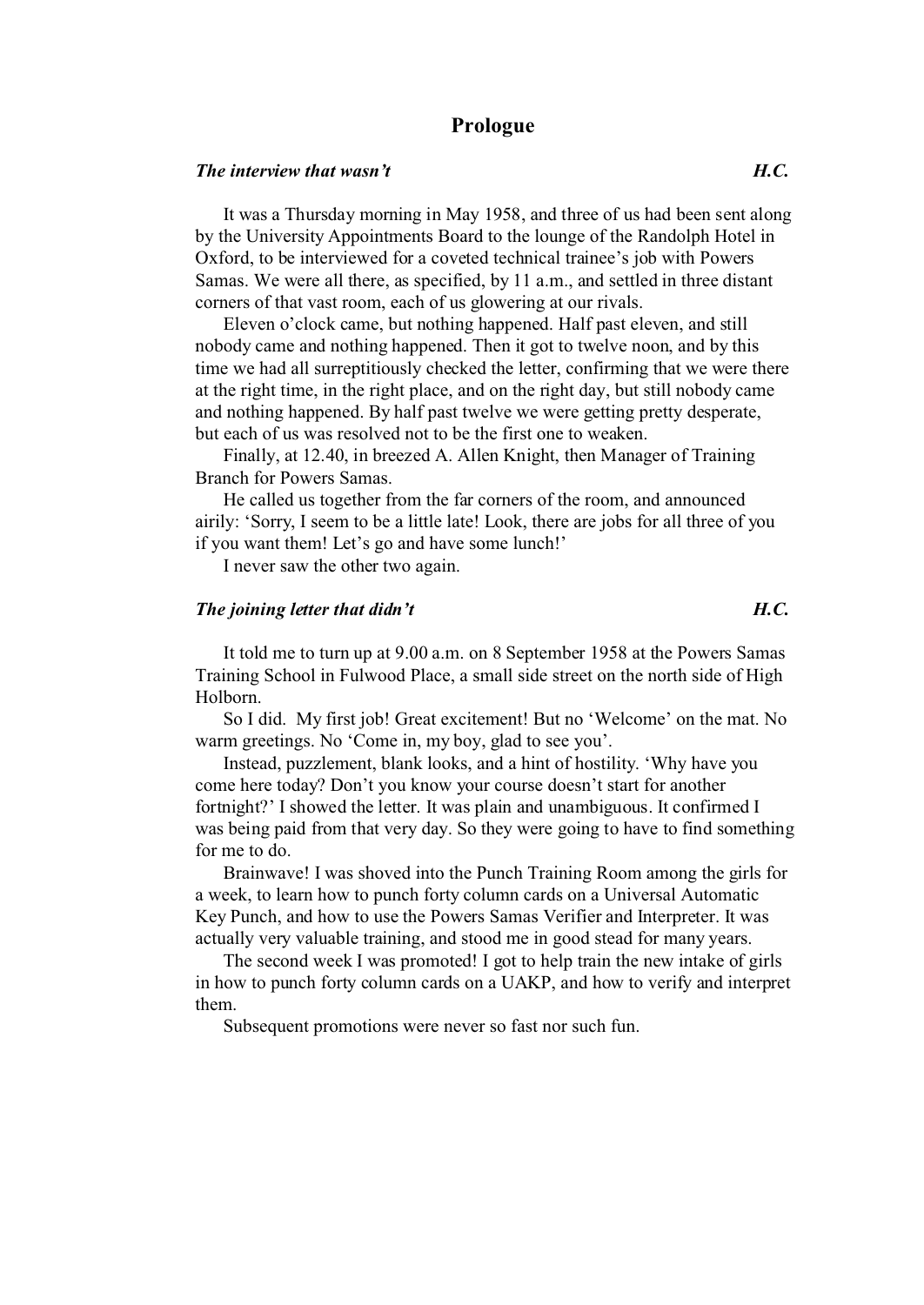### *Chapter One* **British Tabulating Machine Co**

#### *A brief history* **ICT House Magazine**

*Abridged from the* ICT House Magazine *Number 1, February 1959* 

The British Tabulating Machine Company Limited, usually known as 'BTM' or 'Hollerith', came into being in December 1907, to continue the work of a syndicate known as The Tabulator Limited which had been formed in 1904 by Mr R.P. Porter (a friend of Dr Herman Hollerith), Mr (later Sir) Ralegh B. Philpotts and others. In fact, things really started even earlier, in 1902, when Porter and Philpotts agreed to send C.A. Everard Greene to America to learn about the Hollerith punched card machines first used in the US National Census of 1890. And that happened because Hollerith had offered his friend Porter the rights to exploit his inventions in Britain and throughout the British Empire (apart from Canada).

In the early days Thomas Kesnor & Company, of Fulham, manufactured certain machines for the company and others were imported from America and assembled in England, being altered for sterling and imperial weights as necessary. They comprised a simple hand Key Punch, a lever-operated Gang Punch, and a hand-operated pin-type Tabulator. The cards measured some 7% by 3¼ inches (as they did throughout the punched card era), a size derived by Hollerith from the American dollar bill. They had only 37 columns (as opposed to the eventual 80) and used round holes. The first Automatic Sorting Machine followed in 1908. The Automatic Tabulator also became available in 1908 and operated at 150 cards per minute.

The first regular installation of Hollerith machines was in 1906 at Messrs Vickers, Sons & Maxim at Sheffield. This was followed over the next few years by the Lancashire and Yorkshire Railway at Horwich, the Great Western Railway at Swindon, The Calico Printers Association, and the British Westinghouse Electric and Manufacturing Company in Manchester. In 1911 the Registrar-General used punched card equipment for the first time for the compilation of the Population Census of England and Wales. The Scottish authorities decided likewise. The company manufactured the 50 million cards needed from English-made paper and, in conjunction with Kesnor's, built the special Key Punches and Census Counting Machines, both of which were of English design. The compilation work was completed in three years, which was no mean feat for such a small concern. When the contract was signed, the company had a small but very enthusiastic team of five people!

Another important event in 1911 was the first overseas contract, in South Africa, shortly followed by another in Buenos Aires. Both were in railways, confirming that railways were still in the forefront of technology at that time. In 1917 the third overseas country (Egypt) installed machines for its population Census.

In 1913 the company moved into its own workshops in Verulam Street, off Gray's Inn Road.

During the 1914-18 war a number of employees joined HM Forces but, despite this and other difficulties, a big expansion of business took place, many munitions factories installing the punched card system for accounting and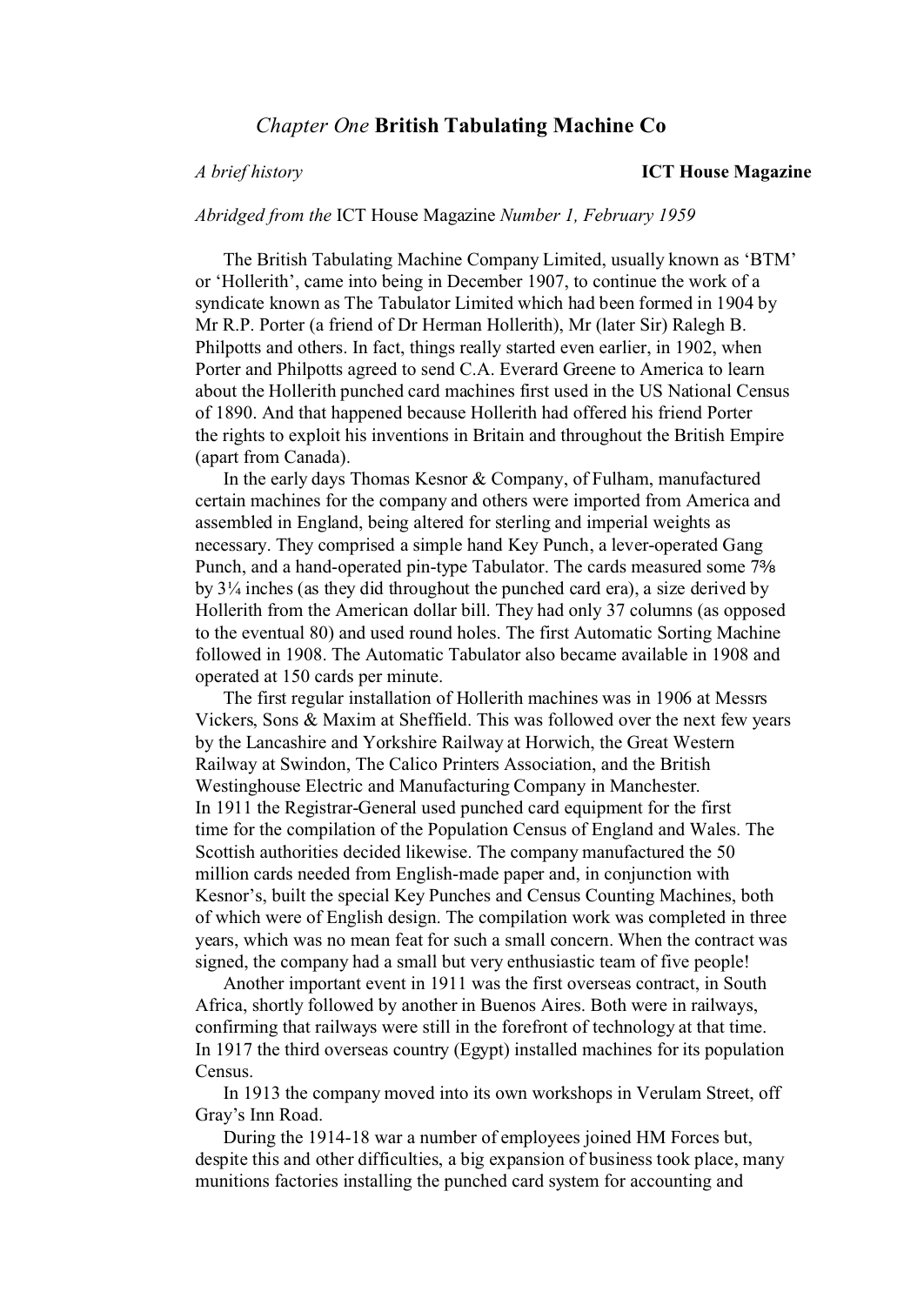statistical work. During this time the capacity of the card was increased from 37 to 45 columns, and the company moved again to larger premises in Belvedere Road, Lambeth.

The business was now growing steadily and, realising the need for better manufacturing facilities, the company selected land in Letchworth Garden City and built a modern factory, with space for future expansion, in 1921.

In 1922 the first Training School for Service Engineers was set up under the aegis of the company's Engineer.

A major improvement in the product took place in 1923, when the Tabulating Machine was first fitted with automatic total control and printing mechanism, two developments which increased its usefulness and demand for accounting work. The tabulating speed remained at 150 cards a minute when printing totals only, or 75 cards a minute when listing every card.

In 1923 the nominal capital of the company was £100,000, the number of installations had passed 100, and the total number of employees was 132, of whom 8 were overseas.

Dr Hollerith's original design of the Vertical Sorting Machine, which operated at 250 cards per minute, was superseded by a new horizontal design in 1926, operating at 400 cards per minute. During the following year the first Subtracting Tabulator was designed and built, which greatly widened the scope in the field of commercial accounting.

In 1929 the 80-column card, with slotted holes, was introduced. In this year too, the company's Head Office was moved from Aldwych to Victoria House, Southampton Row.

By 1933 the total number of employees in the company had grown to 643, including 40 overseas, and the number of installations was 149.

In 1934 the Rolling Total Tabulator introduced as standard the concept of detachable and interchangeable plugboards.

At the outbreak of World War II the number of employees was just over 1,200, of whom 425 were production workers in the factory and 139 overseas, the latter number being a fair measure of the much increased activity overseas.

Between 1939 and 1945 the company's products were in constant demand to meet the needs of Government and industry in a great variety of ways, and many installations were supplied to the Armed Services, both at home and overseas. In addition, the company undertook in its various works in Letchworth, then five in number, the manufacture of such widely varying products as bomber aircraft frames and watchmakers' lathes, as well as special early electronic equipment, many details of which apparently still remain classified.

Number 17 Park Lane became the company's Head Office in 1948, the Victoria House premises being retained to house the London and South of England sales force. To cope with ever increasing demand, a factory site was acquired at Castlereagh, near Belfast, and manufacturing operations started there in 1949.

In 1951, 217 members of staff with 21 years' service or more attended a dinner of the Majority Club given in Letchworth by the Directors, who expressed their pride in the fact that 61% of the company's relatively small staff in 1930 was still in service in 1951.

At the Business Efficiency Exhibition held at Birmingham in 1952 the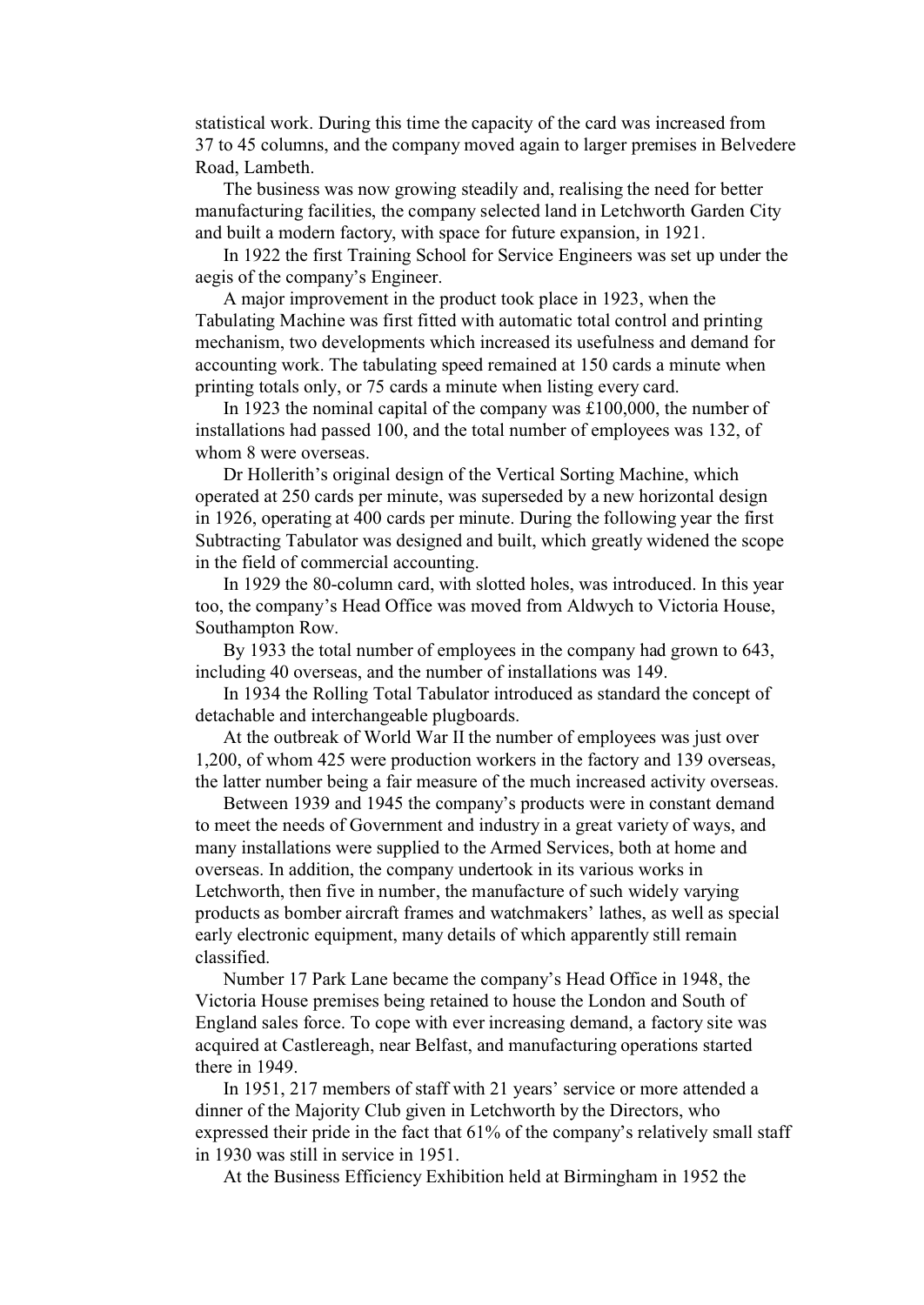company exhibited one of its first Electronic Multiplying Machines. At this date the company's capital had grown to £2,500,000 and the number of employees approached 5,000.

Summing up at the time of the merger with Powers Samas to form ICT: 'BTM's staff has grown to nearly 9,000. Undoubtedly the most important development during recent years has been the intensive research on electronic computers and production activity on a large scale. With over 40 computer installations now in action, it is obvious that electronics will play an ever increasing part in our future business'.

#### *Census, 1917 Sarah Hamilton*

1917 was the year of the first ever census in Egypt, all done with Hollerith punched cards. Mind you, they had to be shipped to Italy for processing, because there were no sorters or tabulators in Egypt.

#### *Circling the credits, 1920s* Bernard Bassett

The convention of identifying credit items on internal accounts by drawing circles round them goes back to Arthur Howarth, for many years chief Accountant for BTM, who was colour blind and so couldn't tell black from red.

### *The 13-period calendar, 1920s Bernard Bassett*

This convention, surely the most rational way ever invented of measuring time for internal accounting and management purposes, should probably be credited to Arthur Howarth.

It was a great pity that Geoff Cross could never be made to understand that 'Period 5' didn't mean 'May'. Switching the year end to 31 December, and trying to adopt the irregular months of the public calendar for accounting purposes, was probably the daftest bit of vandalism in the whole of the American era.

Conversely, the internal calendar's survival for payroll purposes until 1994 was probably one of the best achievements of trade unionism within ICL.

### *IBM: The great crate supplier, 1930s* Bernard Bassett

In the days when BTM was acting as a UK and Empire sales arm for machines manufactured by IBM, tabulators used to arrive from across the Atlantic in massive packing crates. Then the labels on the machines had to be changed from 'IBM' to 'Hollerith', and the alpha printing mechanism had to be converted to UK standards. But, much more important, it got to the stage when there was hardly a BTM house in Letchworth that didn't have a garage, or a coal bunker, or a chicken hut constructed out of IBM tabulator crates. Some thought they were the best products ever to come out of IBM.

### *Bassett Enterprises: The inspiration, 1937* Bernard Bassett

The working week in British Tabulating Machines at Letchworth was five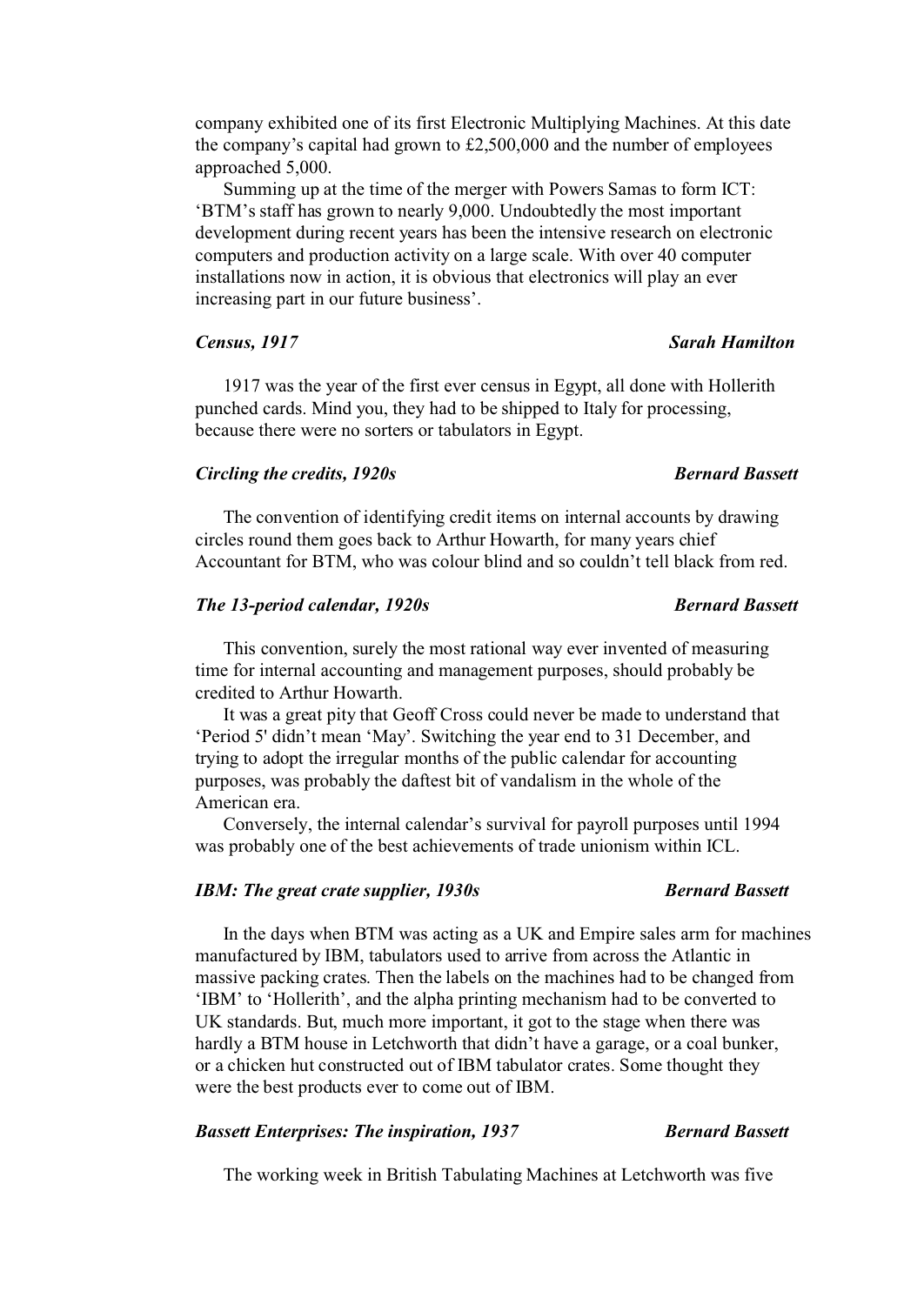and a half days, with every fourth Saturday morning off. Then one week there was a call for volunteers to work an extra Saturday morning during their time 'off'.

Being young and keen, I put my name down and turned up on the day. The vital extra work turned out to be no more than selling potatoes to the factory workforce on behalf of Mr Ralegh Philpotts, the Chairman (of whom it was suggested that he was really a farmer and ran BTM as a sideline).

### *Bassett Enterprises: Early days, 1937-38 Bernard Bassett*

I started my own sideline in artificial manure, for friends locally who were keen gardeners and allotment holders, and based my pricing on £7. 10s. 0d. per ton. Typical quantities were 2 lb. or 5 lb. in bags. Then, blow me, Mr Ralegh Philpotts went and ordered a whole ton, to be delivered to his farm in Devon. This raised several problems, not least transport, because all I had was a pushbike. I had to hire a lorry from a friend for a special weekend trip at a cost of £2. 10s. 0d., which completely wiped out all my profit.

When I griped about this in the office next Monday, my boss gave me an unsympathetic lecture on always setting price levels with a margin for contingencies, and then dismissed the affair. But I found an unexpected bonus of £2. 10s. 0d. in my next pay packet.

### *A twenty-six year job, 1938-1964 Bernard Bassett*

As a youngster, I was given the job of transferring the ledger address information from Addressograph plates to punched cards. We had at last acquired tabulators which could print alpha! Then I was called up.

In 1947, typically demob-happy, I had plans to go up to Cambridge to improve my qualifications but the company said: 'No, sorry, you haven't finished that address conversion job'. So I took up where I'd left off nine years previously.

Years passed, and the idea of having address information in punched cards became passé in its turn. So we started converting the addresses to 1301. But then someone suggested that 1301 was being superseded by 1500 for internal purposes, so we stopped one conversion and started another. Which was going along very nicely until someone invented the 1900, so we stopped one conversion and started another. And we finished that one, thank God.

### *Code-breaking, law-breaking, 1939 George Thomson*

BTM abounded in characters, Freddy Freeborn being one of many. At the outbreak of the 1939-45 war, Freddy was seconded to Bletchley Park as a manager on the Enigma code-breaking project. Eric Goode was one of the Hollerith Technical Servicemen seconded to work with him. Shortly after his arrival at Bletchley Park, Eric received his call-up papers from the RAF. He went to tell Freddy who asked to see them, threw them in the wastepaper basket, and told Eric to forget about it. Some weeks later, two RAF Service Policemen came to the gates of Bletchley Park to take Eric into custody.

Freddy's instructions to Eric, when he was appraised of the situation, were: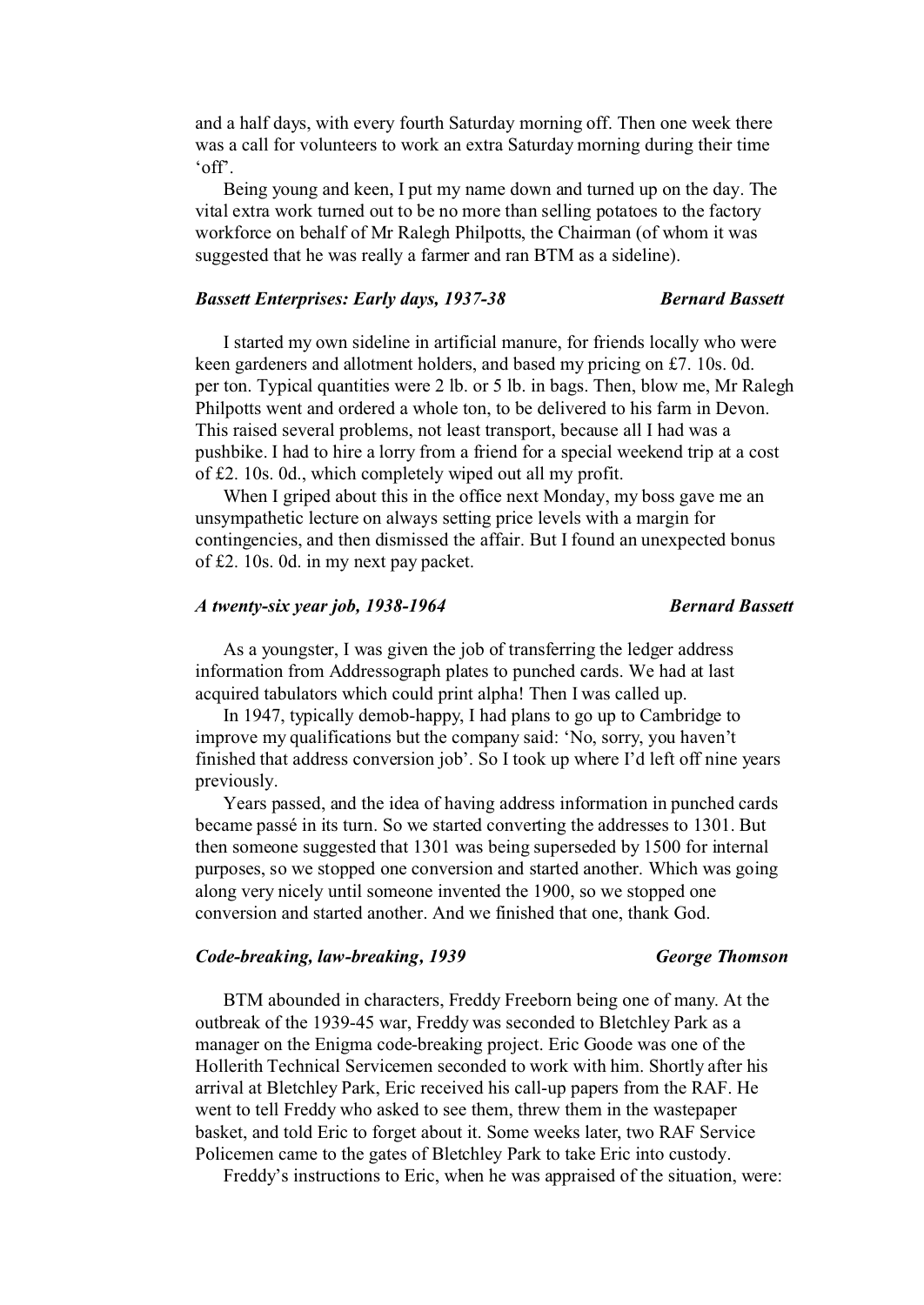'They can't come in; you must not go out'. Two RAF SPs were encamped outside the gates for several weeks until the matter was resolved in Freddy's favour.

### *Be prepared! c. 1941 Gordon Collinson*

During the war, Jock Neill was responsible for the gun which, from the roof of number 1/1 Factory, Letchworth, was going to defy the full might of the Luftwaffe and protect the factory from dastardly enemy action. Of which, as it turned out, there wasn't a lot (though there was a heck of a lot of trouble later from the dust kicked up when the air raid shelter fell down).

Until, of course, the day when a solitary marauding Dornier 17 (the 'pencil' Dornier) came over and strafed Baldock railway station (it does suggest a certain weakness in target identification procedures, doesn't it?).

At the sound of the first shots, Jock sprinted into action. Sadly the gun itself was not actually mounted in the firing position, but down inside the factory for cleaning. Seizing it as fast as he could, he beat the Olympic record to the roof, mounted the weapon and frantically scanned the horizon, only to see the twin tail of the distant bandit already disappearing over Hitchin and, worse still, to realise that the breech-block of the gun had become detached during the scramble upstairs. Oh well, better luck next time!

### *Something nice about IBM! c. 1942* Bernard Bassett

Ralegh Philpotts received a cable from Thomas J. Watson, President of IBM, asking for the names and addresses of all BTM staff. Though puzzled, he complied, compiled the information and sent it off, whereupon for Christmas all BTM staff received very welcome food parcels.

### *Did you know?* 1944 The Tabulator *The Tabulator*

*From* The Tabulator, *Golden Jubilee Issue, 1958* 

A mobile Hollerith installation was landed on the Normandy beaches on D-Day plus six.

#### *Second class gratitude, 1945 George Thomson*

When the war ended Freddy Freeborn was awarded an OBE for his work at Bletchley Park, but was most upset that the medal was simply sent to him through the post. As he complained afterwards, it wasn't even registered!

### *Something in the wind? 1946 Gordon Collinson*

Doug Gray was in charge of Specifications Department in Letchworth which ran the production end of the 'Serial' programme.

Life seemed pretty tame to some of us ex-RAF types and, for some reason, it struck us as a good idea, one time when Doug was away, to unstitch part of the upholstery of his office chair, insert a kipper, and replace the stitching.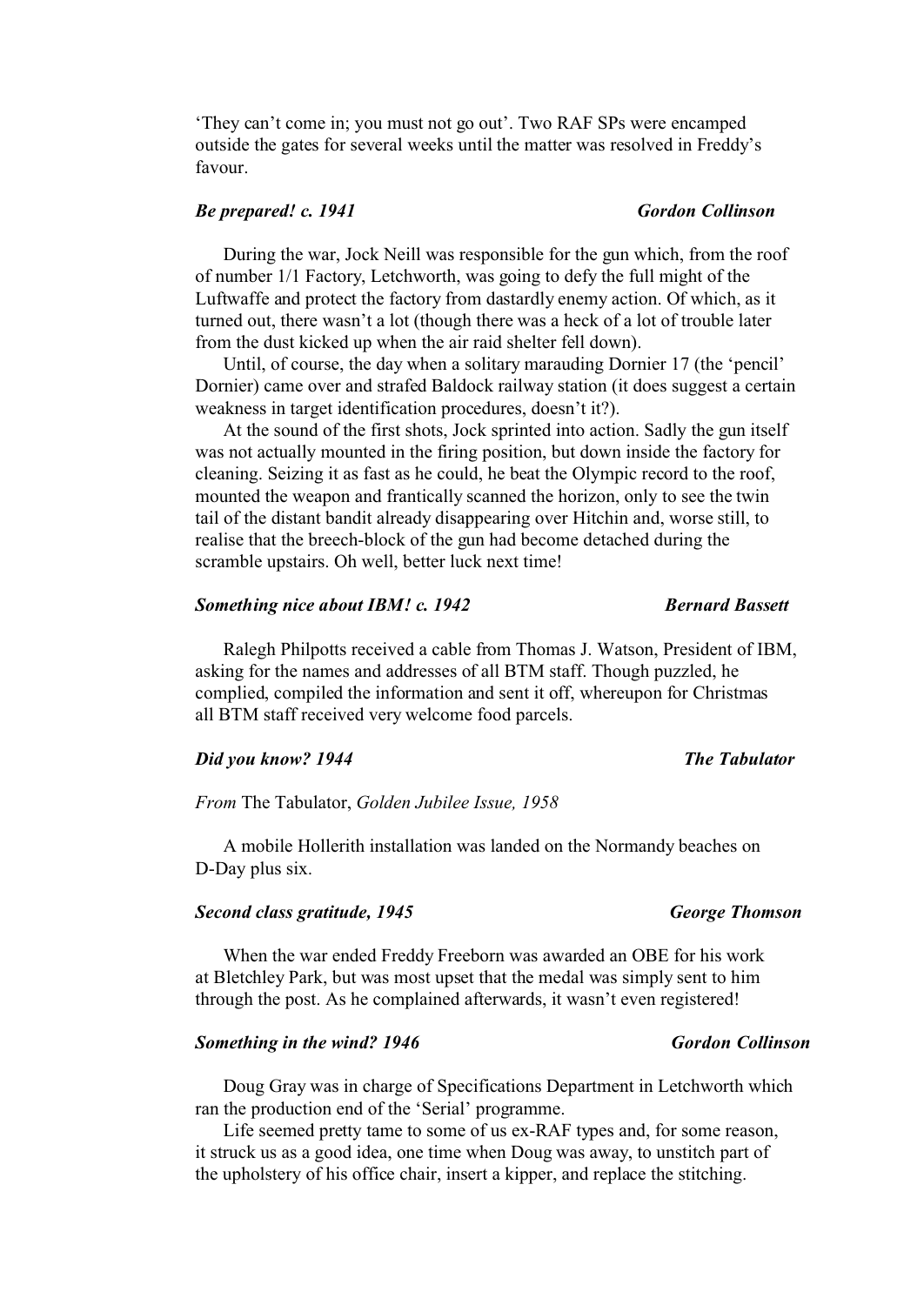Thereafter, whenever he sat down, the heat of his body would so work upon the kipper that it 'blossomed' (see Kipling, *Stalky & Co*). Doug took to opening the windows, and then the door, and wearing a puzzled expression. We kept our heads down, our faces straight, and got on with our work. Until, after a couple of weeks, we ourselves could stand it no longer, and took advantage of another absence to remove the by now very elderly fish. But to the day he retired he never traced the phenomenon to its source.

### *A bumpy start, 12 October 1947 Ray Kilroy*

After a formal interview I was delighted to be told that I would be engaged as a trainee Technical Serviceman with the British Tabulating Machine Company.

Sure enough, a letter arrived at home a few days later setting down my terms of employment and instructing me to report to Victoria House on 12 October prior to going to Hollerith House, Letchworth, for a three month initial training course.

On the due date I duly presented myself to the Personnel Manager, Mr Bill Kemp, all keen and raring to go. Imagine my dismay when he told me he was sorry, but the Training School was closed down, as all the staff were manning the stand at the Business Efficiency Exhibition. He could see my disappointment and said immediately: 'Don't worry; you are on the payroll from today. Go home and wait for us to send for you'. Three weeks later I received the call.

Has anyone else in the history of ICL joined the staff with a compulsory three week paid holiday?

### *Democracy, 1950 George Thomson*

I joined the old British Tabulating Machine Company in June 1950, well remembering my first day when we all assembled in the then Head Office at 17 Park Lane for an introductory address by a rather pompous prat (who shall remain nameless). In the course of his talk he made the fatuous remark that: 'We are a democratic company; the Chairman calls the office boy by his christian name'. My suggestion that 'it would be even more democratic if the office boy were to call the Chairman by his christian name' was not well received.

### *Letchworth may have been dry, but Arlesey wasn't, 1950 George Thomson*

We entrained at King's Cross for the Training School Hostel (male) at Arlesey Bury and its redoubtable housekeeper, Miss Seawright (a former Dame at Eton), who always referred to Cedric Dickens as 'young Master Dickens'. The following day we started our Technical Service course at the school in Gernon Road, Letchworth, under the late irascible John Armstrong.

All I can remember of the course was drinking a lot of beer in the Rose and Crown at Arlesey. One Saturday morning, at the behest of Miss Seawright, we had to entertain Sir Ralegh Philpotts, the then company Chairman, who was dressed in deerstalker hat, Norfolk jacket, jodhpurs, and riding boots, gear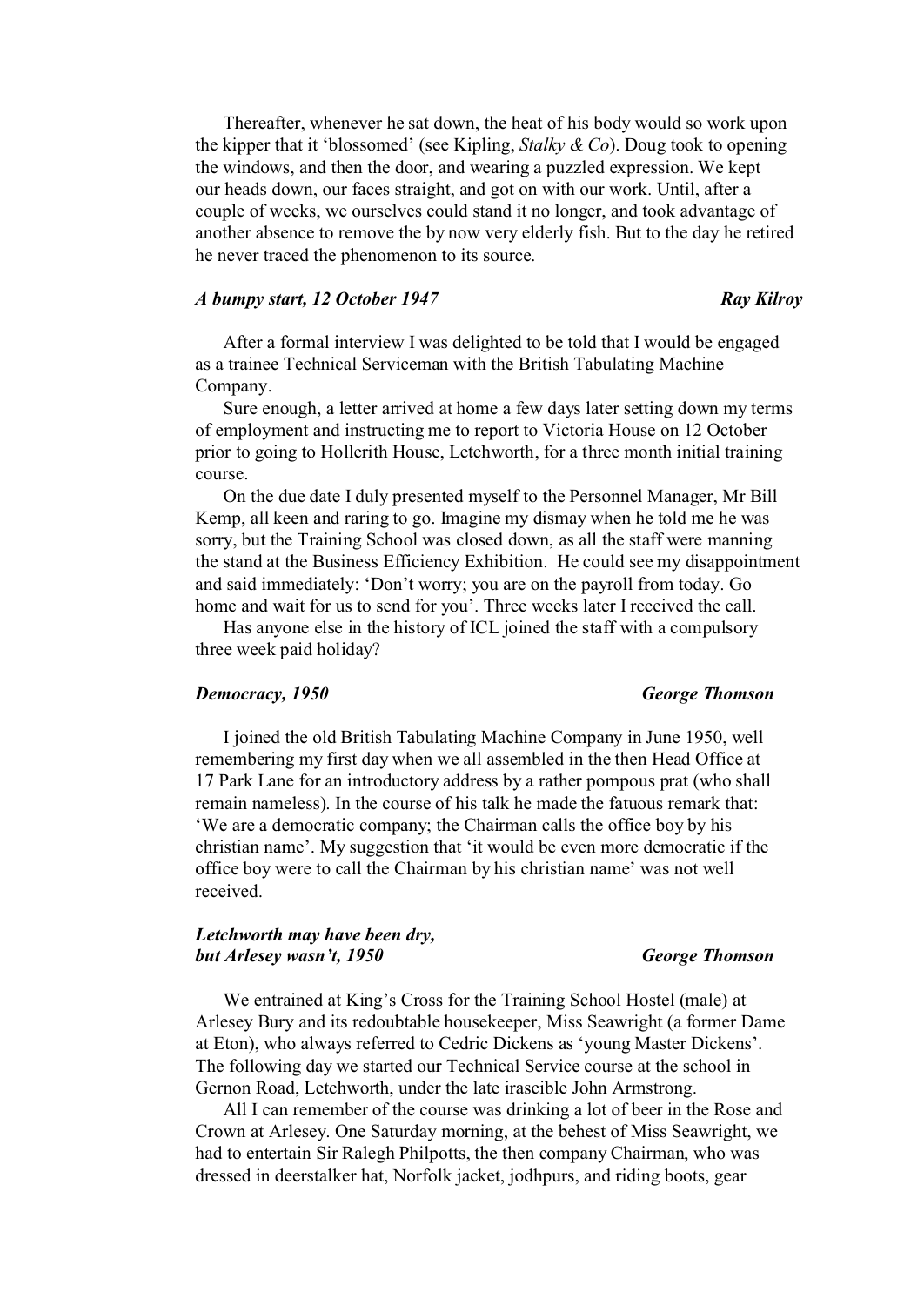which he frequently wore to the office. In the August I met my future wife who was on another TS course. One of my drinking companions was Eric Waldmeyer who, with Gus Thibaut, was to be murdered in the riots in Cairo in 1952 when King Farouk was deposed and General Neguib took over.

### *The saga of the High Speed Reproducer, 1950 Jack Howlett and Tommy Cox*

It was at the LOTUS Shoe Company in Stafford that a BTM High Speed Reproducer broke its Geneva Gear, late one Friday afternoon in the autumn of 1950. This was Jack's contract. The company was owned by the Bostock Brothers, one of whom, Gilbert, was in charge of the Accounts and Hollerith department and also a personal friend of Vic Stammers, a Director of BTM.

As Mr Bostock was going to spend the Saturday morning, more or less single-handed for reasons of confidentiality, producing the senior staff payroll, we knew for sure that the machine must be fixed by then.

Because the necessary part was not available from spares, we decided to take it out of a similar machine at 16 MU, RAF Stafford. This was Tommy's contract. So that evening we made a visit to the Officers' Mess to obtain permission from the Wing Commander which, after a few drinks that lasted till closing time, he gave, subject to his own High Speed Reproducer being back in full working order by 8 a.m. on Monday.

It was probably Friday midnight before work on the broken H.S.R. started and nearly 7 a.m. on Saturday before it was completed.

When he turned up about 8 a.m. and realised that we had been there all night, Mr Bostock kindly laid on coffee and rolls.

During the morning the Birmingham office rang to say that they had located a spare Geneva gear at Meadow Dairies near Nottingham but, in order to get it, we would first have to go to the home of Stan Birchell in Derby and identify ourselves, as this was his contract.

So after a wash and brush up we set off on the trip to Derby, a matter of some 30 miles. Trouble struck 20 miles later in the form of running out of petrol. Two hours later, after we had walked miles in the rain to get some fuel and then cleaned out the carburettor, which had picked up nasty sludge from the bottom of the tank, we continued to Stan's home, only to be told that he hadn't come home yet from a call to the Nottingham Council offices. So that was the next general destination, for which we started at about 7 p.m. but we didn't know in which particular office Stan would be working.

We did know that Stan drove a black Standard car and had learned that if you stamped on its back bumper the driver's door would spring open. There were many black Standards in the Town Hall car park, and we had tried several before the policeman arrived. Well, if you were a conscientious officer would you have accepted our attempted explanation? Providentially, when we put the bumper to the test on the car where he had caught us, the driver's door sprung open. Scratching his chin, the law accepted our story and left.

We now had to wait for Stan to return or to leave a message saying why we were there. Eventually he appeared, with his inspector Les Hopkins (who later became an instructor at the Letchworth Field Engineering Training School) and found us sitting in his car.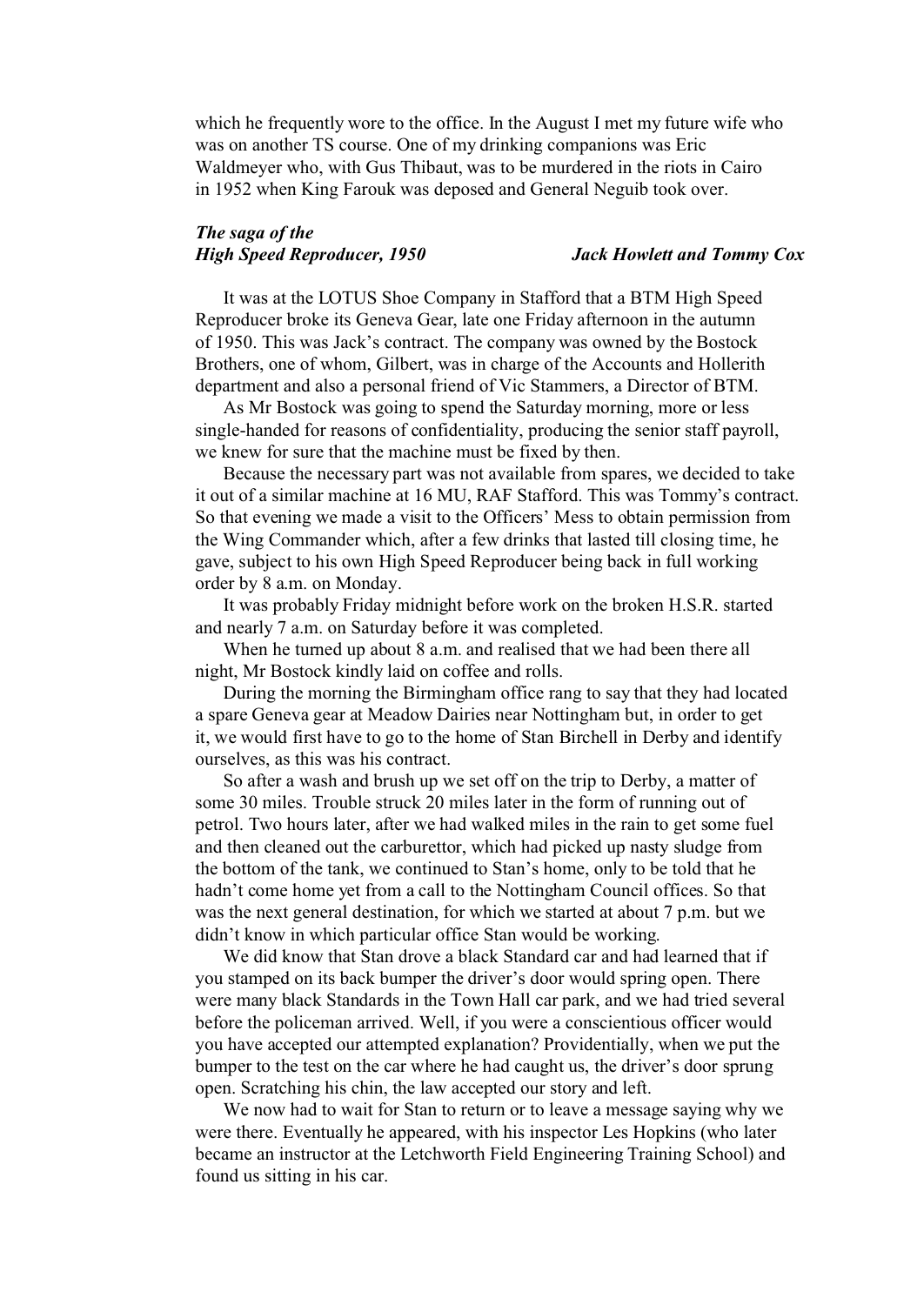As none of us had eaten we adjourned to the nearest hostelry for refreshment, so it was not until after closing time that we got to Meadow Dairies, where the security man told us that he had been waiting for us all day.

It was already the early hours of Sunday morning when we arrived home in Stafford, and went blissfully to sleep, knowing that we still had to fix the H.S.R. at 16 MU, RAF. This we completed without more ado on Sunday afternoon.

And that would have been the last of it, except that Meadow Dairies refused to pay the overtime which their security guard had claimed for waiting for us all day until 11 p.m. It was a very irate Stan Wells, BTM chief inspector for the Midland Region, who eventually had to shell out, saying: 'One couldn't really expect those two \*\*\*\*\*\*s to arrive until after the pubs shut!'

#### *Paper management, early 1950s George Thomson*

Tony Lang was the Technical Serviceman responsible for the RAF's Hollerith installations which were scattered around the country. Tony would appear in the Victoria House office each Monday morning to hand in his expense claim for the previous week, collect his expenses for the week before that, and deal with any correspondence that had accrued in his absence. The rest of the week was spent touring round the country visiting his various installations.

Tony's method of dealing with paperwork was simplicity itself. With anything that was not absolutely essential, the carpet was rolled back, the papers piled in a heap in the middle of the floor, sprinkled with lighter fuel, and set alight. When the flames were out, the carpet was replaced.

Tony was succeeded by Teddy Grieve, who carried a lot of weight. Shortly after his arrival, the occupant of the office below was surprised to be showered in plaster and. looking up, he saw the underside of a carpet appear through a hole in the ceiling. Tony had burned so many papers that the floorboards had been charred to the extent that they had given way under Teddy's weight.

#### *Lubrication, c. 1951 Albert Brook*

Simmonds Brewery in Reading ordered a major BTM 80 column installation, but when we came to install it we found that the salesman had got it wrong: he specified unit counters instead of sterling. Changing this was a major job, involving Albert, Pat and Stan in a lot of weekend working. Which was complicated by the further facts that only Stan had a car and there were no eating facilities on site. So a convention evolved that someone would cook some chips at home, allow the fat to cool, and then bring in the pan plus the fat plus the chips plus a primus. The caretaker was sympathetic and pointed out that one of his weekend jobs was to change over the barrel in the managers' mess and, since the lads were obviously working so hard, they might like to have a glass or two out of the old barrel before he changed it. When he later came to change it the one or two glasses had grown to several more and the barrel was empty; which meant that he lost part of his perks for that weekend. The invitation was never repeated.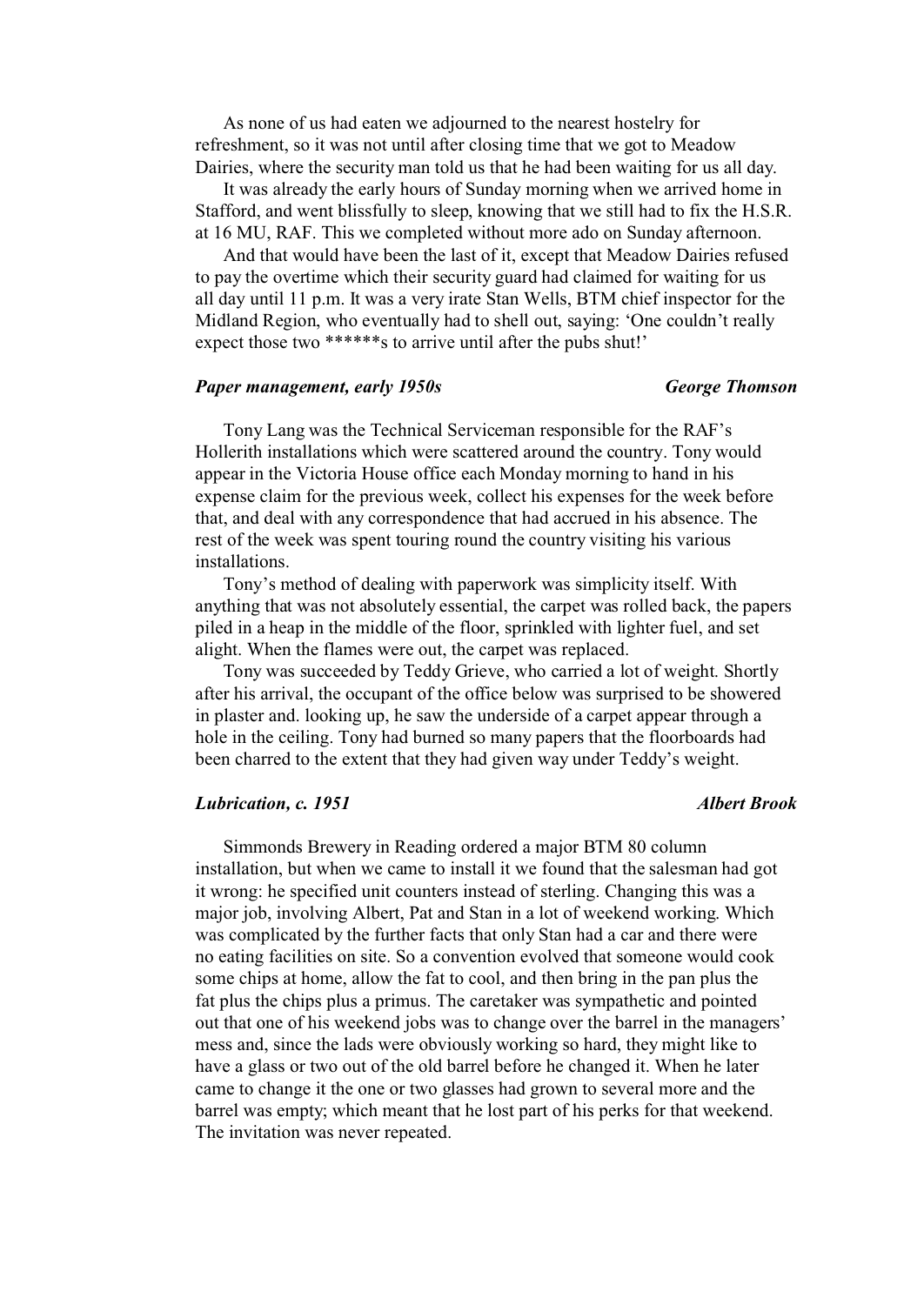### *Bog-smacked, 1950s Graham Morris*

The paper feed mechanism on a Senior Rolling Total Tabulator went berserk, and oversped at an astonishing rate, flinging a stream of paper high and far behind it. The watching Irish Engineer's comment was : 'Bejabers! Ectoplasm!'

#### *Hysteresis hysterics, 1953 Stephen Hare*

'HEC' was the short name for the Hollerith Electronic Computer, later marketed as the '1201'. The recording heads used on its magnetic drum were stamped from thin mu-metal strip, a process which adversely affected their magnetic properties. According to conventional wisdom, the way to restore them was by heat treatment, heating them up to a specified temperature and then cooling them very slowly over a long period of time. One of the team of engineers was Bill Davies, who devised an electric oven with a motor-driven variac transformer which gradually reduced the voltage over three or four days, all very elaborate and technical! It was a great disappointment to find out that, when all this had been done, the heads would not work.

At this time BTM retained Dr Booth from Birkbeck College as a consultant and he would visit us every two or three weeks. The HEC logic system using a magnetic drum as permanent storage was based on his design concepts and his students had built an embryo system at his laboratory. Hence it was natural to refer the problem to him. His solution was simple. In a workshop near the lab there was a gas cylinder and burners used by the fitters for brazing. He merely took one of these magnetic heads in a pair of pliers, waved it about in the flame for a few seconds and then invited us to try it. Amid much scepticism and disbelief, we carefully wound the required turns of wire and set it up on the drum and of course it worked perfectly.

I believe by the time the machine went into production a more professional method was found.

### *Putting one's foot on it, 1953 Stephen Hare*

The laboratory prototype HEC was put together using flat chassis construction mounted on Post Office racks and cross-wired; that part was commonly referred to as the 'rats' nest'. When the company wished to exhibit their first stored program electronic computer at Olympia in 1953 we were required to build a HEC as an integrated unit with covers. This was where Dick Chandler, the foreman of the tin bashers' model shop, became involved. He built a long framework (about eight feet long), with columns at 19 inch intervals. We fitted the power supplies at the bottom to give stability. When all was assembled and being tested it was found that the power supplies had too much ripple voltage at full load. At that late stage it wasn't practical to do a redesign so the solution was to fit more electrolytic capacitors. As there was no room within the framework, Dick fitted outrigger wheels at the ends of the machine with sub-frameworks to mount these large capacitors. These were then covered with formed sheet metal shrouds, which we called the 'spats'. This was fine until some visitor unwittingly placed a foot on one of these convenient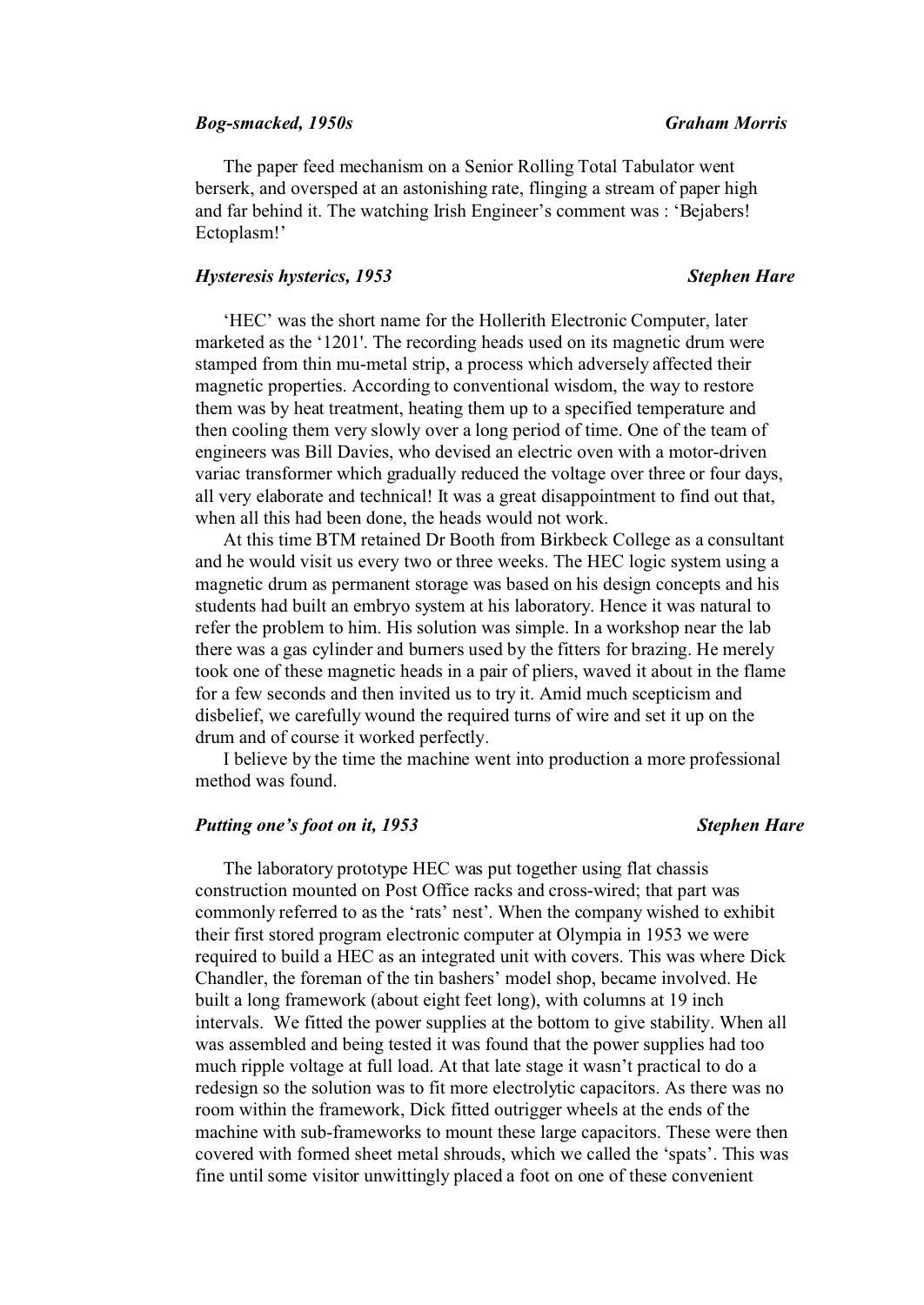footrests, when there was a tremendous explosion as the bending cover shorted out the bank of capacitors! Solution? Stick a sheet of fibre on the inside of the cover. This machine then toured the Exhibitions with eye-catching demonstrations such as playing noughts and crosses and bidding bridge hands, having been programmed by R.L. Michaelson, Brian Dagnall and Harold Ashforth. Eventually it ended up at Head Office in Old Park Lane.

#### *Not Pygmalion likely, 1953 Stephen Hare*

In the laboratory we were trying to find out how to life-test electronic valves (which the Americans called 'vacuum toobs'), in order to weed out those which were liable to early failure. A technician by the name of Derek Cook had assembled a rack full of several hundred of these valves ready to switch on for the experiment. Just at that moment the Director of Research, Dr Womersly (ex-NPL), came in with some prestigious visitors. What an embarrassment when the whole lot went up in a brilliant flash! The heater transformer had been connected up back to front. Ever afterwards, in describing this incident, Dr Womersly would exclaim in his Mancunian accent: 'Ee! It lit up just like a blooming Christmas tree!'

### *Drum minors, 1950s Ted Evison*

Setting up the drum on a HEC 4 (or 1201) was tricky. One stage in the process crucially depended on the use of Rizla cigarette papers; but it had to be the blue Rizla paper, the red just wasn't right for the job.

#### *Glasgow decorations, 1954 George Thomson*

In 1954, I was transferred to the Glasgow office. Two of the 'characters' on the staff were Leslie Alan Wight (known as China Wight because he had spent some months in Hong Kong) and Frank deLuca Kennedy.

Leslie Wight was then in his fifties, having joined the Glasgow office of BTM about 1934 when the staff consisted of himself, Reggie Wigram and a secretary. They moved into a new office which Reggie thought was rather drab, so Leslie was sent out with the petty cash to purchase a suitable picture with which to decorate it. He returned some two hours later with a limited-edition signed artist's reproduction water-colour of a group of nudes by Sir William Russell Flint. Reggie deemed it unsuitable for the office and instructed Leslie to get rid of it. He took it home where it had pride of place in his living room. Leslie loved to tell visitors how Hollerith came to pay thirty pounds for his Russell Flint.

### *Tales from Holborn Bar, c. 1955 Vernon Hardman*

A very senior and respected sales manager (Seymour Dearden) in London in the BTM company was the epitome of the upper class English gentleman; tall, distinguished, elegant, languid. The story was told that he had survived the rigours of a Japanese prisoner of war camp by exploiting this appearance and demeanour. After the terrible beatings and privation appeared to have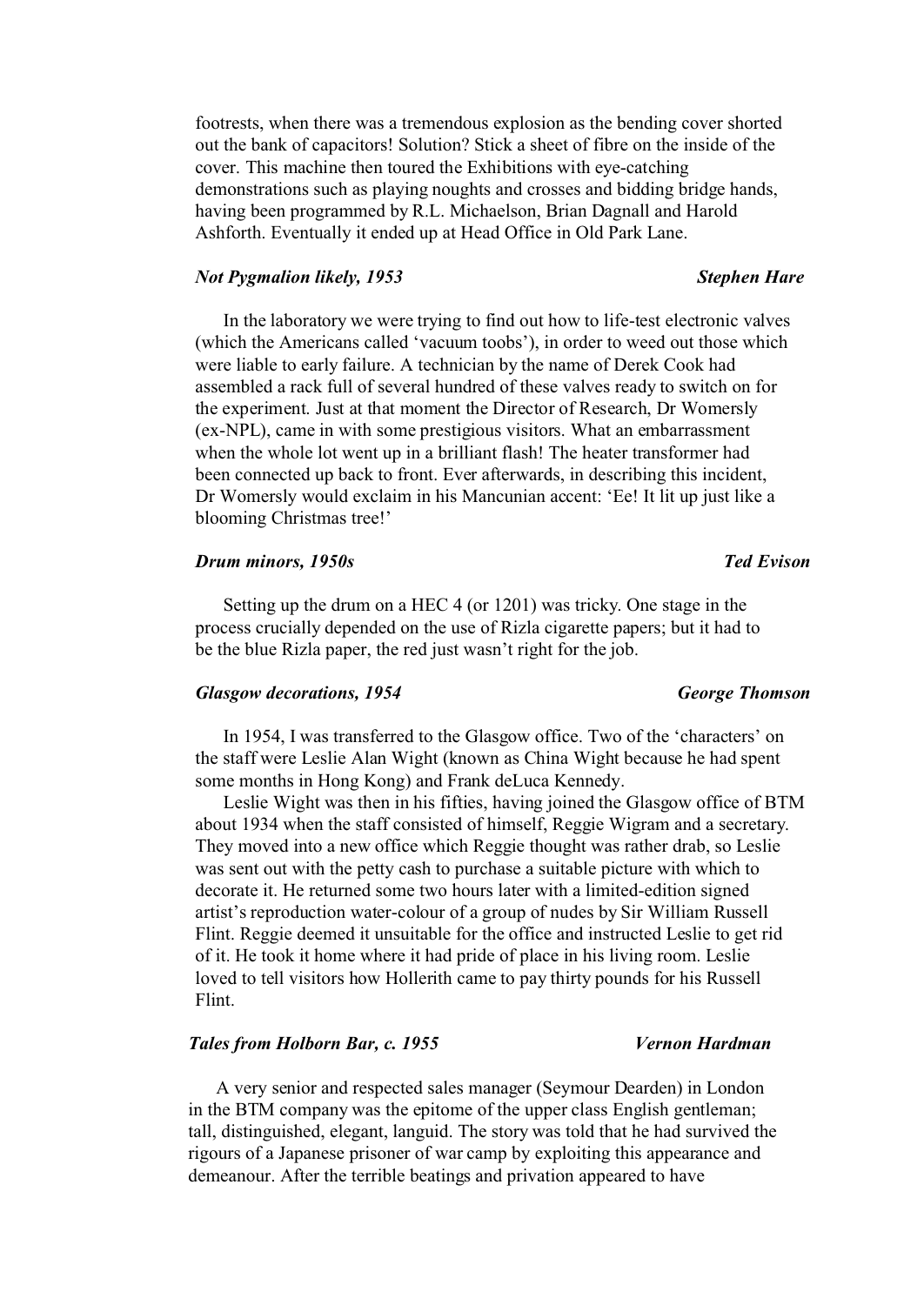absolutely no effect, his captors largely ignored him.

On one occasion he visited a customer at the behest of, and in the company of, a young trainee. In those days in the capital managers travelled by taxi whereas trainees normally went by more humble public transport. However, on this occasion they shared a taxi. Similarly, trainees rarely met senior managers and, when they did, would rarely speak unless spoken to. As a result there was a long silence in the taxi, finally broken by the manager with the (to him) obvious conversational opener: 'Do you beagle?'

### *Tales from a bar in Holborn, c. 1955 Vernon Hardman and Richard Dean*

The same manager (Seymour Dearden) was seen, by appointment, by another young man. The latter carefully and politely expounded his case for a salary increase. The manager suggested that better money management might help. For example, a Number 1 account for essentials, a Number 2 account for savings, and a Number 3 account for spending money. However, the young man protested that the money was simply inadequate to exist on in London.

This elicited the kindly, not to say avuncular, but singularly unhelpful response: 'Can't your Mummy and Daddy help you... ?'

But the young man was equal to this and responded: 'But, Sir, I'm an orphan'. Pause for thought.

'Ah well, only thing to do. Last resort. Rich widow... Did it myself'.

### *How the Computer came to Letchworth, 1956-58* **Tabacus 85**

#### *Condensed from* Tabacus 85, *October 1958*

Two facts: The first is that nearly 100 Computers have been installed in Great Britain now - and the nameplate 'Hollerith' appears more frequently than any other. The second is that we have got one ourselves! The advantages of the tool that we as a company have fashioned, and which we have christened 'HEC 4', are potentially so great that we cannot afford not to put it to use in our own business. But like all other tools, its effectiveness depends upon the skill with which it is used and its suitability to the job in hand.

In the early days of 1955, our Sales Division set up a Department whose function it was - and is - to advise on the uses of Hollerith equipment for Production Control work as distinct from those many activities classified under the general heading of Accounts. This was not really a new idea: quite a number of our customers had been using our machines for such things as Stores Balancing and Programme Breakdown. In fact both at Number 1 and Number 8 factories, the exercise of turning a machine production programme into terms of piece parts and materials had been carried out with the aid of Hollerith for some years. The new Department was created to enable a proper specialisation of the study of production control requirements to be made. It was not long before the rather complicated arithmetic associated with production control work suggested the use of the very latest and most complex of Hollerith machines - the Computer.

In fact, it was soon accepted that some of the more desirable procedures involved in controlling production could be managed only with the aid of a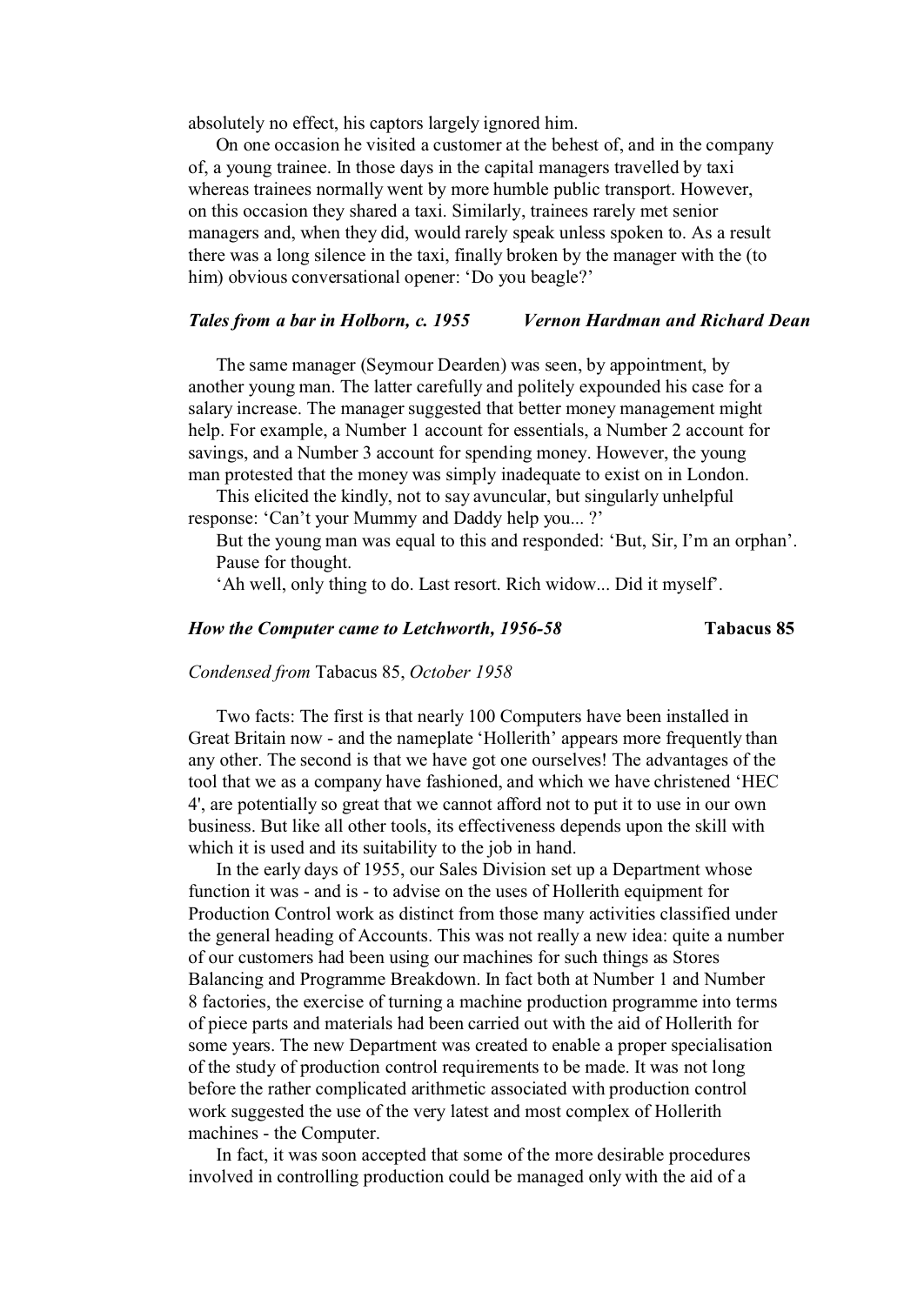Computer if they were to be prepared swiftly enough to be of real value. The great enemy of all production control men is TIME. The circumstances of production change rapidly. If a plan is required, to establish the loading of work into a factory or to tell a supplier in what quantities and at what times you want your pieces delivered, then that plan has got to be made swiftly and made known to everyone concerned. If it takes a long time to work out then, by the time it is issued, it is out of date and of little practical value.

It was in this field of production control that it was felt there was a worthwhile outlet for the abilities of the Computer we were making and, if this was to be true for our customers, so it must be for us, for our own factories.

At the beginning of 1956, a preliminary survey was made in Number 1 factory of our own production control problems. This confirmed the view that a great deal of worthwhile use could be made of a Computer and so, towards the end of that year, a 1201/588 HEC 4 was ordered by Production Division.

Early in 1957 we started to get together a team of people to do the work involved in introducing a Computer system of Production Control. Of the six members of the team, four came from Production Division, one from Accounts, and one from Sales. To most of the six the Computer was initially a bit of a mystery. This was quickly put right with a few Computer Training Courses at Moor Hall, Cookham. Thus equipped and with high enthusiasm the team set to work to produce a workable scheme.

The most important realisation at this stage was that this was not the sort of job that a group of long-haired back-room boys could do by themselves. Right from the beginning of the exercise, with informal talks between team members and others in the factory organisation, and with rather more formal talks to the Foremen; to the Shop Stewards; to the Superintendents; and to the Division Executives, the team explained what its objectives were, what benefits they should bring and how they should be achieved. And, in return, the real experts proffered advice, criticism and guidance, so that the scheme, when completed, would be a compound of all the knowledge and experience gained over the years by all those who have a direct interest in a decent scheme of production control.

Another very important point settled at the beginning was that the complete scheme should be introduced to No 1B factory first and subsequently extended to No 1 itself. In March this year the team had sufficiently completed their plans for the Management to decide on a starting date for the scheme to be introduced into 1B factory. And by late April THE ROOM had appeared. Since the only site that could be used was more or less a sun-trap, all the walls and ceilings are packed with fibreglass insulation. This was fitted between the studding of the walls and for a week or so, before the outer walls were put up, scarcely a soul walked by without prodding an inquisitive finger into the fibreglass wadding, with the result that there were a great many sore fingers in Letchworth during this period.

On Saturday 3 May the Computer arrived. Early that morning a giant forklift truck from Messrs Shelvoke and Drewry, our neighbours in Icknield Way, picked up the 1201 unit from its resting place in Shipping and Transport and gently carried it round on its steel forks to a spot just beneath the fire escape platform at the east end of No 1 factory. There, while the many interested spectators watched with bated breath, the truck steadily lifted the Computer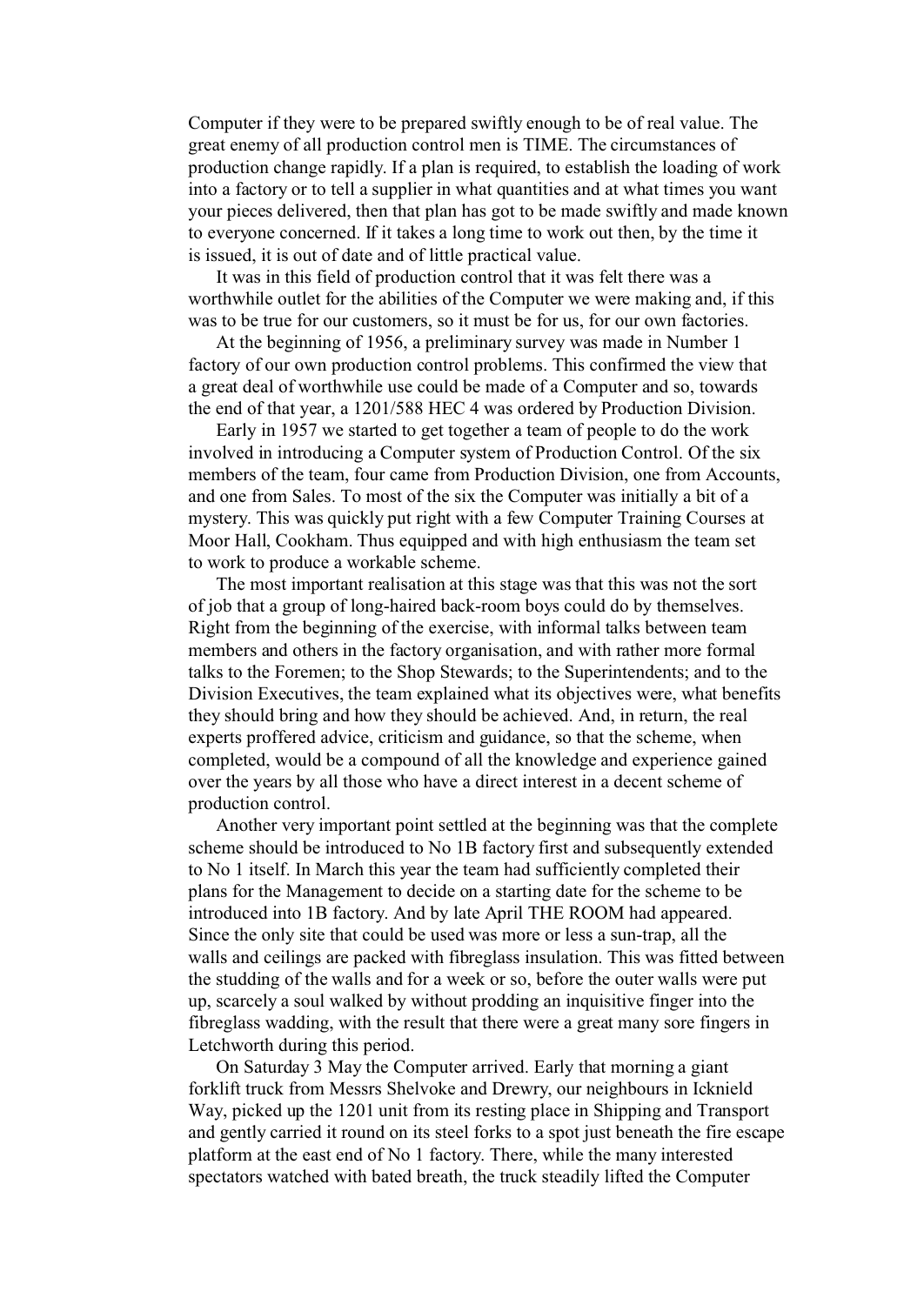the 18 or 20 feet up to the platform. As it went up it rocked gently and, every few feet, the angle of the forks was altered slightly to control this. There was, however, a great sigh of relief when the 1201 came finally to rest on the platform, from where it was rolled along to the Computer Room.

There followed a period of nine weeks during which the machine and its operating programmes were tested. During this period everybody concerned learned a great deal about air conditioning, humidity, heat output, and various other technicalities. Air conditioning is one of those subjects on which a very large number of people are experts - which is probably the reason for our being unsuccessful with the three air conditioning units originally installed.

We have hardly had a heat wave sort of summer, but there have been a good many days during the past three months which were warm enough to give our Computer apoplexy. That is, our air conditioners didn't get the heat away from the Computer fast enough, and its thermostats cut out. After several weeks of this and several waves of experts we resorted to the good old extractor fan which sucks 900 cubic feet of air per minute through the 1201 and keeps it cool and contented.

One of the sights at Letchworth during this period was to see the old jam tins standing outside the Computer Room catching the drips from the air conditioners, which produce a surprising amount of water from the air they condition. This gave rise to a good deal of ribald comment about 'Computer Output' and the like.

The date set for the start of Computer Production Control in 1B arrived - Monday 11th August. Although various members of the Computer team might have been seen on the previous day feverishly biting their nails and hoping they had not forgotten something, there was nothing spectacular about the start. The complete system of production control had been changed, as it were, overnight, but it was quietly absorbed by the factory and, apart from one or two minor shudders during the first week, work went on without pause. The following weeks have been spent in getting the detail 'bugs' out of the system and, so far as the team are concerned, learning just how a Computer system of control should be introduced - by doing it the hard way.

As a result of this exercise, our company is the very first in England and among the first three or four in the world to use a Computer for the complete production control system of one of its factories.

*A successful piece of remarkable daring for its time, and well ahead of most other companies (apart from J. Lyons & Co). There's a delightful period feel to the language: 'Computer' always has a capital 'C'; 'programme' hasn't yet lost its final 'me'; 'bugs' live in inverted commas; the word 'application' hasn't yet been invented; and so on. H.C.* 

### *Gamesmanship: 1, 1955-56 George Thomson*

Every year the BTM golf tournament for the Everard Greene Trophy was played, comprising a preliminary round in each region and a final round at a Hertfordshire course. In 1955 or 56 the Scottish regional round was played at Lanark. Leslie Wight was persuaded to take part despite his protestations that he had not played since before the war. On the morning of the match he turned up wearing a Fair Isle pullover, plus-fours, hand-knitted stockings and black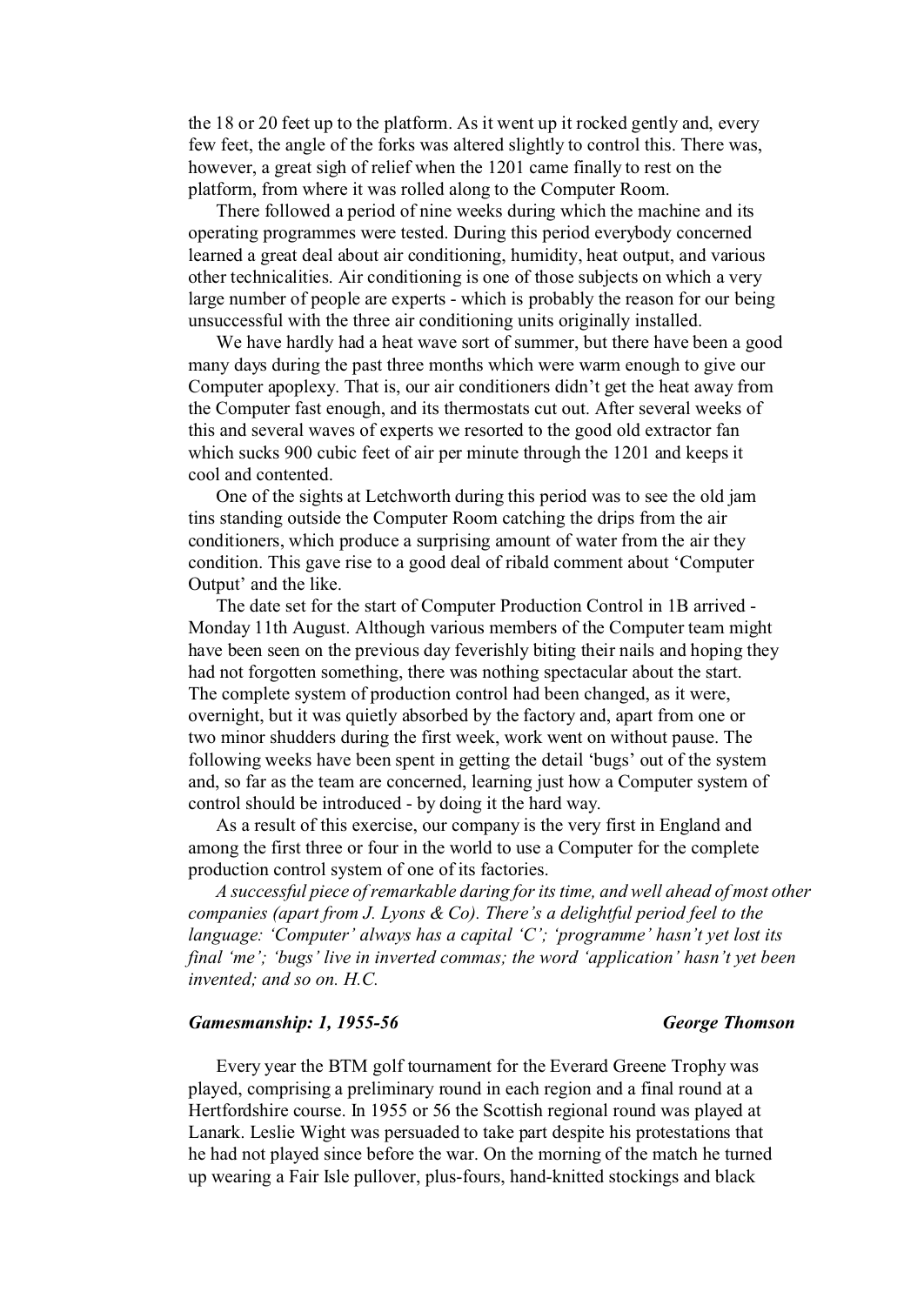and white brogues, carrying a small round canvas golf bag holding half a dozen assorted hickory-shafted clubs whose iron heads were rather rusty. He stepped onto the first tee, placed a brand new Dunlop 65 on a plastic tee (we had half expected him to play a gutta percha off a heap of sand), selected a club, let go his bag which promptly fell in a heap, spreadeagling his other clubs, stepped up to his ball, waggled his club a bit, then belted the ball right down the middle of the fairway. He was round in close to regulation figures, winning by a mile but refusing to represent Scottish Region in the final. Back in the clubhouse for lunch he informed us that he hadn't played since 1934 when his handicap was down to two, but as he wasn't getting any better he had given it up. However, he had to confess that he had cheated a bit, since he had gone down to Troon the previous Sunday for a little bit of practice.

#### *Gamesmanship: 2, 1955 George Thomson*

Frank deLuca Kennedy, born of a Scottish father and an Italian mother, had been the IBM manager in Italy just before the war. In 1955 I was with him on a course at Moor Hall. We were sitting in the lounge one evening when a rather supercilious tech. service trainee, dressed in whites and swinging a tennis racket, entered enquiring: 'Anyone for a game of tennis?' As there were no other takers, deLuca offered his services, which were initially declined with the words: 'Aren't you a bit too old for me?' but, as there were still no takers he condescendingly accepted the offer. deLuca disappeared to his room to appear a few minutes later having removed his jacket, collar and tie (we still wore detachable collars in those days), using his tie to hold up his trousers as he had removed his braces, grey flannel trousers tucked into his socks, on his feet a pair of disreputable sand shoes and carrying a racket that had seen better days. As this ill-assorted pair left the room, I told the assembled company: 'This we must see!' I don't think I have ever seen such a one-sided contest. The TS trainee was beaten out of sight. I don't think deLuca lost a point; he certainly never broke sweat. What I knew (and nobody else there knew) was that F. deLuca Kennedy had represented Italy and had reached the second week of the men's singles at Wimbledon before the war and was then still playing county class tennis regularly.

### *Tales from Holborn Bar, c. 1957 Vernon Hardman*

A young technical adviser (Dick Evans) was on duty on the stand at a BEE (Business Efficiency Exhibition) at Olympia. He was engaged in a highly technical discussion with two visitors, and they were standing next to a punched card reader which was connected to the processor by a highly visible length of cable. A third gentleman, in the proverbial raincoat, and clearly unconnected with the other two, interrupted from time to time with, to put it politely, very mundane and not always very appropriate questions. These were dealt with expeditiously but courteously by the young representative before he resumed the main discussion with the other two.

There was at one point a particularly long silence on the part of the third gentleman, during which he appeared to be listening intently to the conversation while staring fixedly at the floor. Suddenly he raised his head and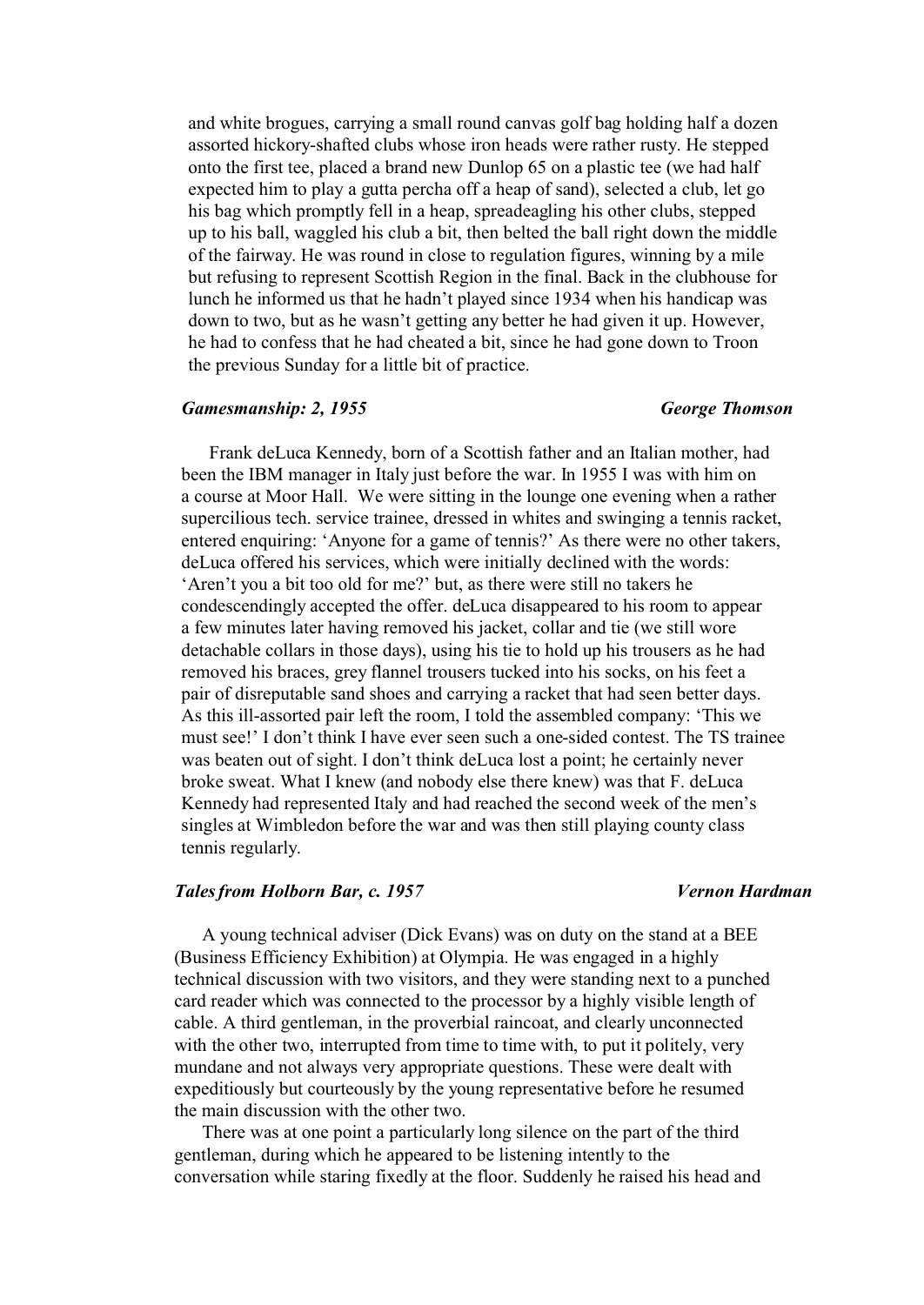interrupted: 'Yes, yes, I understand all that, Mr... er... er...' (peering at the name on the representative's lapel badge), 'but what I don't understand' (pointing at the cable on the floor) 'is how those big cards get through that little pipe'.

### *What rotten luck, 1957 George Thomson*

Bradenham Manor, near West Wycombe, was built in the reign of Elizabeth I. Around 1830 Isaac Disraeli (father of Benjamin) added a Georgian wing and had the original Elizabethan front faced in the Georgian style. This unfortunately interfered with the ventilation and as a result, shortly after the company took possession, dry rot was found in the beams beneath one of the rooms. The floor boards were lifted, exposing the affected beams which were merely roughly shaped whole oak tree trunks. They became quite an attraction. I was showing some visitors round and made the remark: 'We will now go to the one place in the company where you can actually see the dry rot'. Unfortunately this was repeated and reached the topmost echelons of the company. It was not really appreciated.

### *Romance in the air, 1957 and much later George Thomson*

There must have been something about Moor Hall, as I could name quite a few couples who first met there and subsequently married, including one particularly noteworthy pair. Many moons later I happened to meet them both at a party and, late on in the evening, was alone in a corner with the wife when she started the following conversation:

'You never knew the half of what went on at Moor Hall'.

'What makes you say that?'

'You never did anything about it'.

'The fact that I did nothing about it didn't mean that I didn't know what was going on'.

'You didn't know that I was sleeping with X (her husband)'.

'Of course I knew. And I also knew that you slept with Y and Z (naming two other TS trainees)'.

She turned on her heel and walked away without another word. Some time later the husband met me and asked:

'Why does my wife seem to be avoiding you?'

'I don't know. It might have been something I said'.

### *The ready answer, 1959* **ICT House Magazine**

### 'What's this?' asked the customer, pointing to the neon on the 550 control panel that was marked 'Marg Test'.

'That, Sir? It's so that it can tell Stork from butter'.

### *Cookham, c. 1959 H.C.*

In the late fifties, when George Thomson was running Moor Hall, his introductory speeches of greeting to each new intake of trainee technical advisers were memorable, not least for a passage which ran something like this: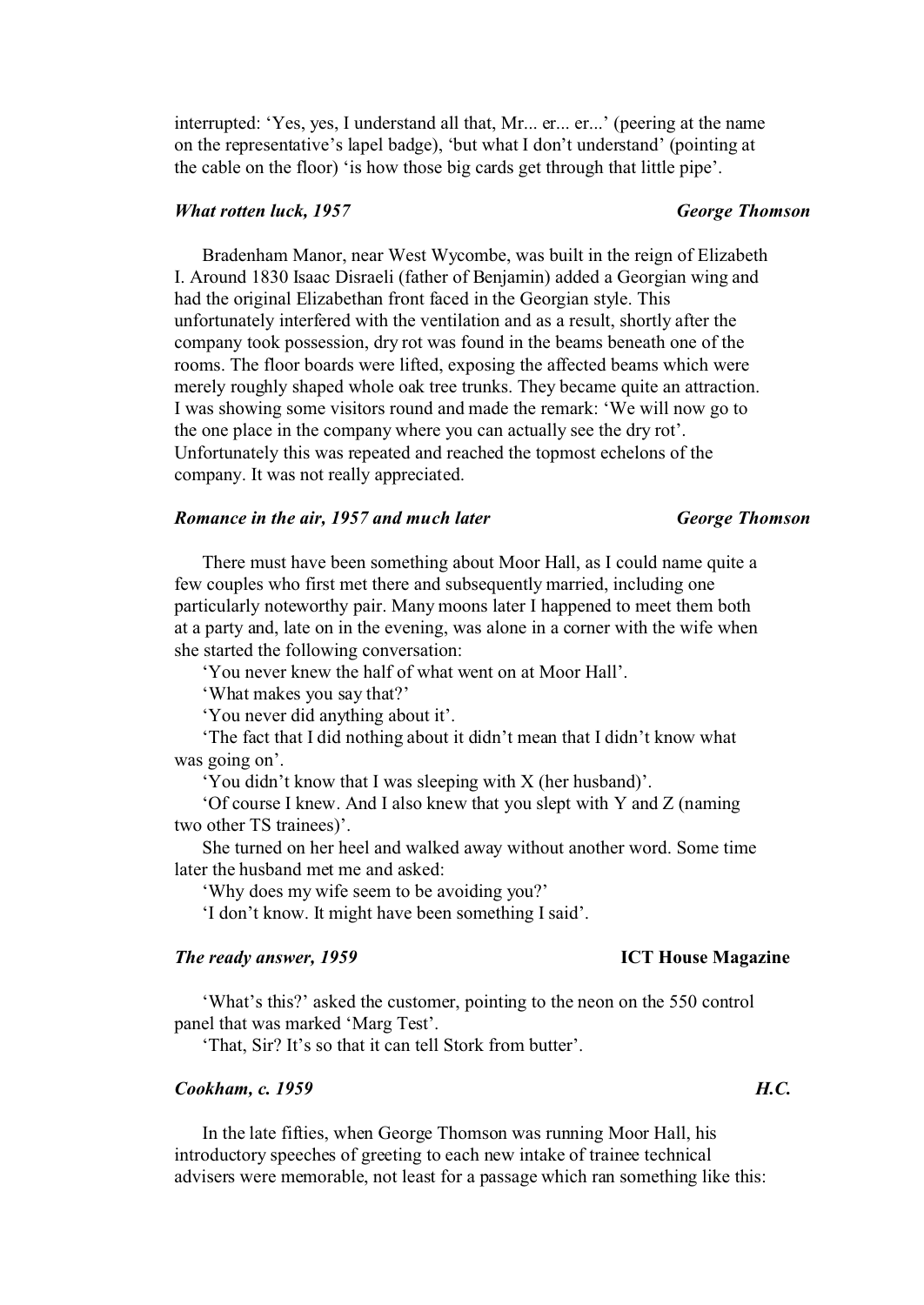'This academic establishment exists for the purpose of awarding Degrees, which exist at three levels: there's the BSC, the MSC, and the PHD. Which, being interpreted, stand for Bull Shit Champion, Mair o' the Same Category, and Piled Higher and Deeper'.

In the thirty-five following years, I have never encountered a Doctor without mentally saying to myself: 'You're just a Piled Higher and Deeper'. It has been very comforting.

### *Cookham, c. 1959* Bert Molsom

On another occasion, the Principal at Moor Hall was explaining at a Lecturers' Meeting the latest reorganisation of the company, and in particular the new structure of the Sales Division, which would apparently imply much greater emphasis on training for OXO (which we all knew well as an ingredient of beef gravy). Repetition of this strange term led to increasing confusion and mystification, until eventually a bold lecturer interrupted and asked for an explanation of the connection between OXO and the reorganisation of the Sales Division. The Principal, somewhat red-faced, had to explain that he was not referring to OXO, but to the new United Kingdom Sales Organisation . UKSO!

### *Croquet, c. 1959* Bert Molsom

### The Grange and Bradenham Manor were both superior residential training establishments, with well-kept croquet lawns, which were fully used during the summer months by both staff and customers. To non-players, croquet has an image of gentle serenity and English good manners. In fact, its rules embody a legal amount of vicious maltreatment of one's opponents which doesn't seem to happen in any other game; there are suspicions that this is why it is so popular at theological colleges.

At the Grange on one occasion I was in the house after lunch, when one of the students dashed in from the croquet lawn calling: 'Quick! Quick! Come quickly! Mr X has gone mad and is going to murder Mr Y!' Happily it never quite got to that stage, but relations were decidedly strained for some time.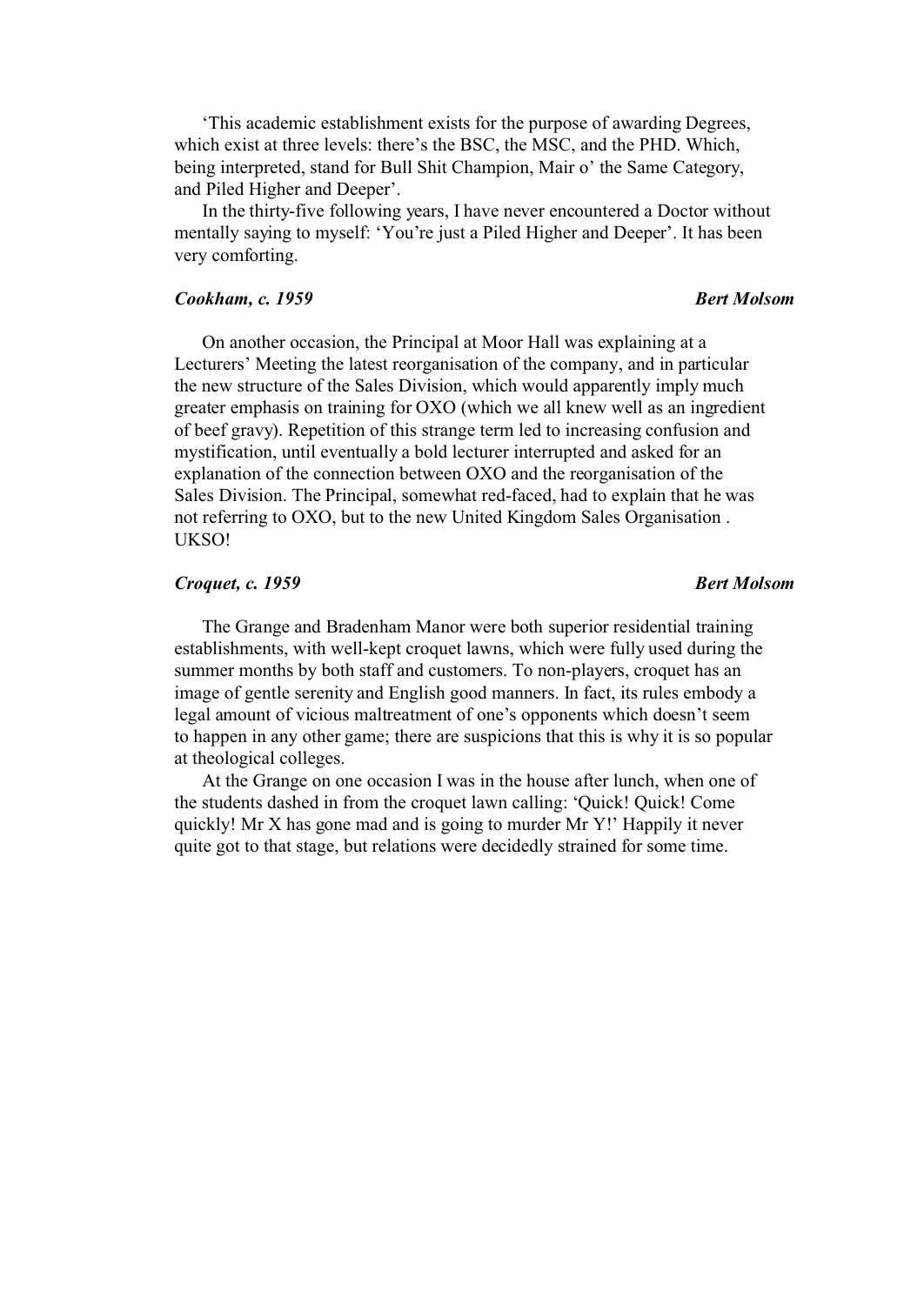### *Chapter Two -* **Powers Samas**

#### *A brief history* **ICT House Magazine**

*Abridged from the* ICT House Magazine *Number 1, February 1959*

In 1907 James Powers, a little-known engineer, was selected by the Director of the US Census to prepare suitable machinery for the 1910 Census, and was called to Washington to start the work which resulted in a new and successful type of statistical equipment.

Throughout his association with the US Government Powers was given the right to apply for patents on his many inventions and, when in 1911 his specialised services were completed, the Powers Accounting Machine Company was formed. Working in New York, Powers devoted his time to the development of machines for commercial purposes, and between 1911 and 1913 he invented the first machine to feed and punch cards automatically, as well as the first Horizontal Sorting Machine and the first Printing Tabulator. The latter was to prove of particular interest to insurance and commercial companies.

Meanwhile a selling company, the Accounting and Tabulating Machine Corporation, had been formed to handle the distribution throughout the world of the products of the Powers Accounting Machine Company, and towards the end of 1913 a set of Powers machines was taken to Europe and demonstrated there. So favourably were they received that sales agencies were immediately organised in various countries. Among them was the American-owned company registered in UK as the Accounting and Tabulating Corporation of Great Britain Limited.

Manufacture of Powers machines on a commercial basis began in 1914. First came a motor-driven punch arranged with a keyboard of 45 slides, one for each column of the card, and known as the Slide Punch. Two years later came an Automatic Key Punch with only twelve keys, providing the punching equivalent of touch typing.

Between 1913 and 1918 the Prudential, the earliest commercial users of Powers machines in Britain, carried out many experiments in the application of different punched card machines to their business, and eventually decided to standardise on Powers because that company had at the time the only machine which printed its tabulated results. Moreover, as they did not wish their organisation to become dependent on the resources of a factory situated so far away, they negotiated the purchase of the whole of the patent, manufacturing, and marketing rights of Powers machines in the British Empire.

On 1 January 1919 the Accounting and Tabulating Corporation of Great Britain Limited became a wholly British company.

The Prudential then established the Croydon factory and research organisation in Aurelia Road, where one of the first achievements was the design and manufacture of the alphabetic printing unit for the tabulator, a world first and many years ahead of competitors.

From 1921 onwards the company concentrated on expanding the application of punched card machines, particularly in accountancy, a field which had previously been considered beyond their scope. This led to the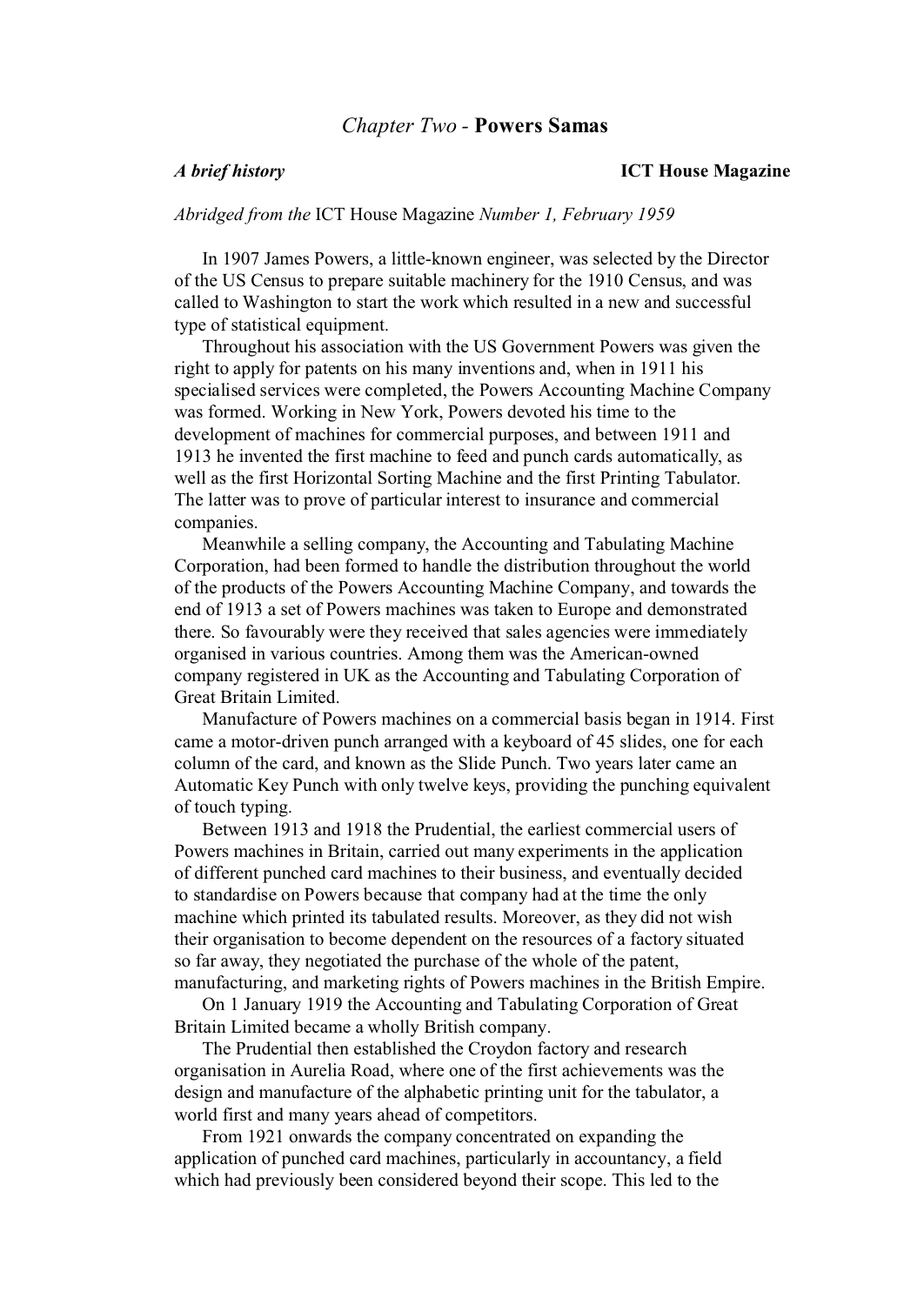introduction of the first combined alphabetic and numeric printing units as well as fully automatic direct subtraction, both essential for invoicing and ledger posting work

In 1932 a revolutionary departure was the introduction of a new range of machines which functioned with a card  $4\frac{3}{8} \times 2$  inches in size, the forerunner of 36-column and 40-column ranges whose comparatively low cost opened up completely new markets. In 1936 came 'Powers One', an even smaller range using 21-column cards. This type of machine became widely used, particularly by Co-operative Societies (in fact, the standard Co-op application only required ten and a half columns, so one week's cards could be turned end for end and re-used for a second week).

An associated company had built up a large business in the sale of Powers machines in France under the trade name SAMAS or, in full, the Société Anonyme des Machines à Statistiques. In 1929 a consolidated British selling company was created for both home and overseas sales, known as Powers Samas Accounting Machines Ltd. In 1936 the manufacturing company changed its name from the Accounting and Tabulating Corporation of Great Britain Limited to the neater title of Powers Accounting Machines Ltd.

*[Though in early 1995, while preparing this book, I was talking to Robert Moscrop in the bar of a hotel in Purley, and we mentioned the Aurelia Road factory. 'Ah', said a young chap standing close by, 'You mean the old Ac and Tab', a name which had officially ceased to exist fifty-nine years earlier. H.C.]* 

During the war, the company manufactured parts and assemblies for bomb-sights, fuses, aircraft instruments, tools, gauges, etc., not only for the Air Ministry but also for the Army and the Royal Navy. But war-time requirements did much to widen the appreciation of punched card equipment. During the latter part of the war the Government introduced PAYE, and special arrangements were made to meet this challenging task.

In the early days, the world-famous engineering firm of Vickers Ltd. had become Powers users, and not a few of the developments of the machines had been initiated to meet the needs of this customer. Indeed the first steps in the development of punched cards from a statistical system into an accounting system were achieved in co-operation with Vickers.

In September 1945 the Prudential Assurance Company, while remaining the largest user of Powers equipment, and while still retaining a substantial financial interest as debenture holders until 1947, decided to dispose of its shareholding, and control of the Powers organisation passed to Morgan Grenfell and Vickers. This arrangement continued until 1955, when Powers Samas Accounting Machines became a wholly-owned subsidiary of Vickers.

The post-war period was one of great expansion for the company. On the one hand, a successful drive was organised to capture overseas markets which were considerably widened by the termination of a territorial agreement, dating originally from 1919, with Remington Rand, who had bought the American Powers Company between the wars. On the other hand, the electronic field presented an exciting new challenge. The company entered this field in 1946, the results being the EMP (Electronic Multiplying Punch), the P.C.C. (Programme-Controlled Computer), and the Samastronic high speed Tabulator-Printer.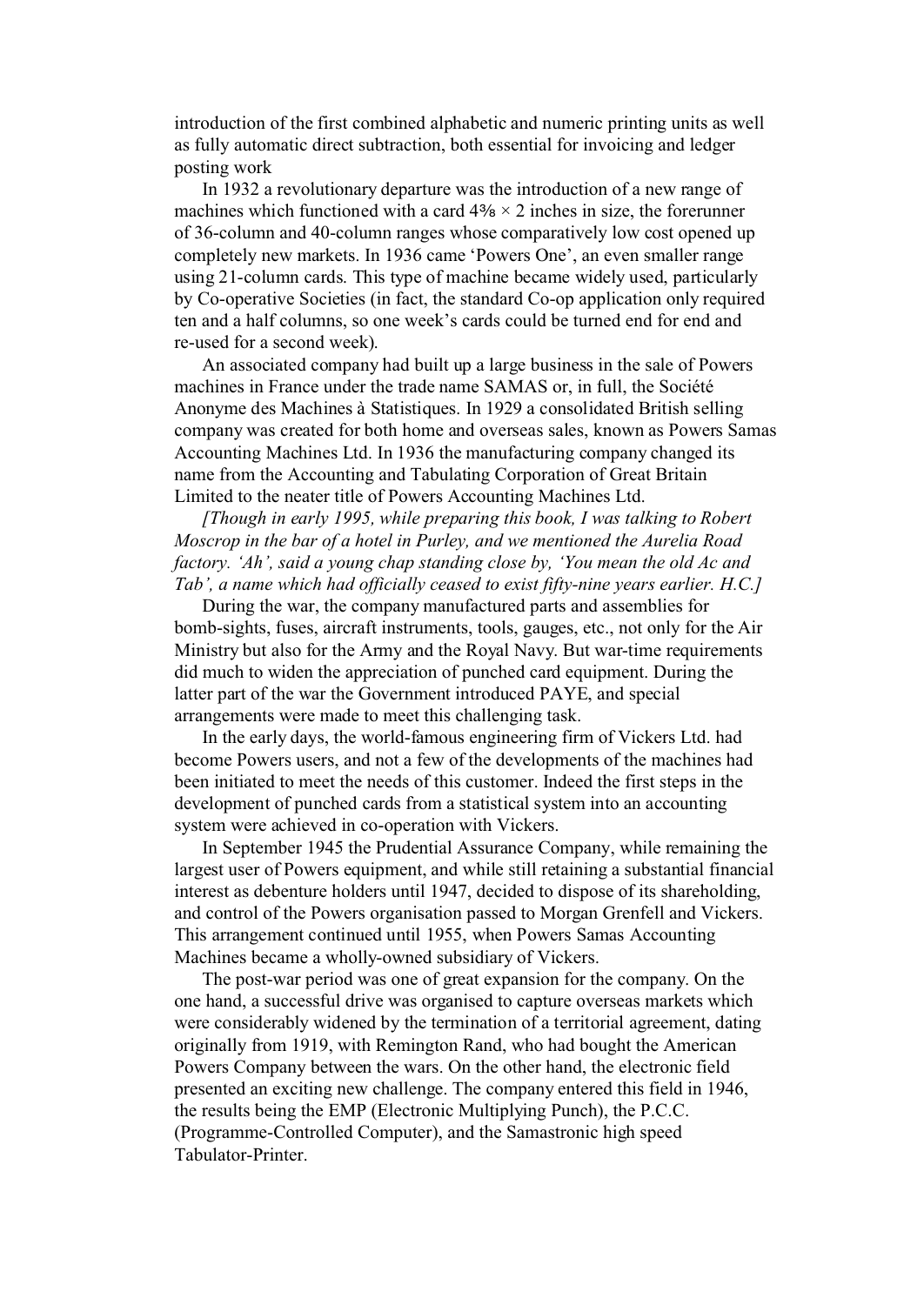#### *Too close for comfort, 1940s Des Tracey*

Early on in the war I was on deferred service, working flat-out building tabulators for factories and the forces. One Friday evening I had an early finish (about 5 p.m.) and cycled home to Woodside Green, Croydon. As I approached the traffic lights in Lower Addiscombe Road a German bomber dropped a string of bombs, one landing a few hundred yards in front of me in the middle of the road. It fractured a gas main and sent flames shooting high. Shortly after I reached home I heard that another bomb of the string had landed right in the entrance of the Powers Samas factory in Aurelia Road, the very entrance I had walked through only about ten minutes earlier. This one caused casualties,

#### *The Afrika Korps in action, 1940s Des Tracey*

including the unfortunate gatekeeper.

After being called up I eventually found myself as a Corporal in Cairo, working with a couple of civilian engineers, Alf Stokes and A. Withers. The large 65-column installation worked twenty-four hours a day, seven days a week, dealing with Army stores, records, pay and everything else. Then the Army decided to move the installation out of Cairo and split it into three; I was allocated to the unit at GHQ Middle East, somewhere out in the desert near the Great Bitter Lake. The Egyptian civilian staff we had been using either wouldn't move or would not be wanted at the new locations, but as staff were an urgent problem the authorities decided to use German prisoners of war. Trusted ones were selected and brought into Cairo for training, which normally took place during the night shift. When I was on night duty I had to sign for the prisoners and for the containers of soup and bread rolls, the only food allowed them for the night's work. It did not take the Germans long to find out that next door to the machine room was the ATS canteen. Sure enough, one night while doing a check I found two of them missing; they had broken into the canteen and were helping themselves. They also found out that if they put their fingers into a machine and held a lever the machine would go wrong. Not deliberate enemy action, you understand, just a way of ensuring they could curl up on the floor and have a sleep.

### *Sand punching, 1940s Des Tracey*

From Cairo we took the machines allocated to GHQ in three army trucks, each with an armed guard, installed them, and drafted in RAOC clerks for training as operators. Data preparation was to be by hand punches, and the ATS girls to work these were due to land at Port Said from the UK in the next few days. When they arrived, we found that not one of them was a punch operator; they had all been trained as cooks. With Monty's staff breathing down our necks, the re-training was rapid.

### *The unkindest cut of all, 1940s Des Tracey*

I was lucky in spending most of my time in the army servicing Powers machines. There was one 65 column installation where a civilian operator put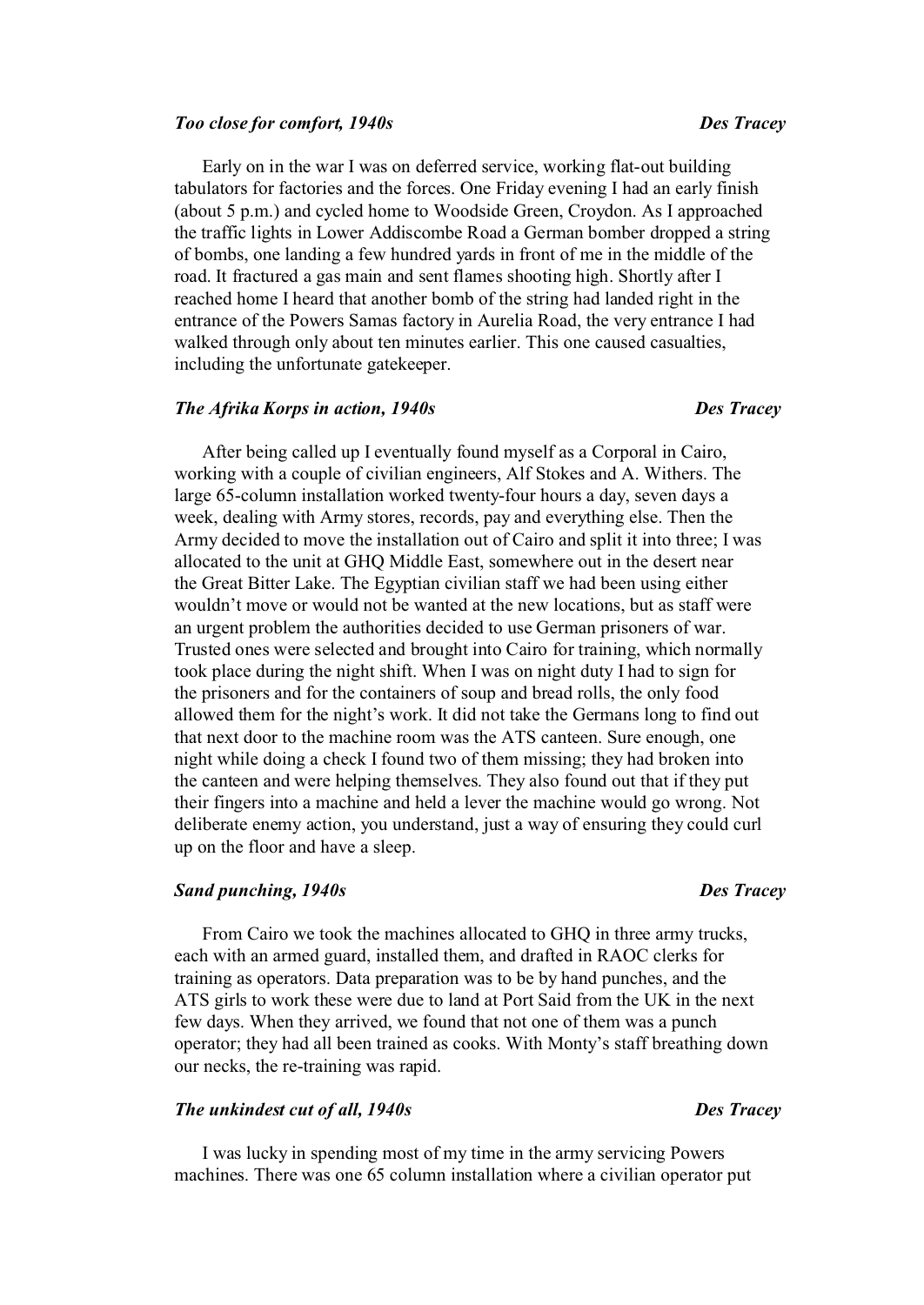her head between a Tabulator and its Summary Card Punch to clear a wreck. Then, silly girl, instead of switching off she pressed the operating lever to cause the SCP to do one cycle, and her hair went round in the gears. It was quite some time before she would accept that the only way out was to cut her hair.

#### *Powers in peacetime, c. 1950* Ron Driver

### I joined straight from the Royal Navy (I had been a pilot in the Fleet Air Arm, a much less dangerous occupation). My appointment was as a Trainee Technical Adviser and Accountant, subject to obtaining a BCom or professional Accounting qualification by external studies.

My first boss was Hector Prytz, the Area Sales Manager for Kent, Sussex, South London and part of the Central London postal districts; a very shrewd businessman with good negotiating skills. One of the first things he taught me was that in spite of the (then) licensing laws you could always get a drink 'where they make the laws and where they keep them'. To prove it we walked down from the Holborn Office to the Law Courts in the Strand and, sure enough, he knew where the bar was and it was indeed open.

#### *Great Expectations, c.1950* Ron Driver

One of the first sales investigations I was engaged on was at a very dirty metal works in Greenwich, next door to a very smelly dog biscuit factory. At this time I was working with Michael 'Stoke' Newington. One Friday afternoon Prytz turned up on site to 'see how we were getting on' (and probably for a quick Friday getaway). About four o'clock the Managing Director put his head round the door and said: 'We usually have a little celebration at the end of the week, would you like to join us?' 'YES PLEASE', said Prytz, and then to me: 'No need for you to come'. Off went a smiling Area Manager and Senior Technical Adviser. Later a totally unsmiling Newington arrived back in the office. 'They meant a prayer meeting!', he said.

### *What happened to 'both'?* All the set of the *H.C.* **H.C. H.C. H.C. H.C. H.C. H.C. H.C. H.C. H.C. H.C. H.C. H.C. H.C. H.C. H.C. H.C. H.C. H.C. H.C. H.C. H.C. H.C. H.C. H.C.**

The User Manuals and Technical Guides for all Powers Samas products were produced under the guidance of Herbert Gerstl. They were in most respects admirable models of conciseness and clarity. But there was one problem. From somewhere unidentified and unspecifiable, Gerstl had acquired the unshakeable conviction that in English the word 'both' must always be immediately preceded by one comma and immediately followed by another. This had the curious effect that as you were studying a passage of some complexity you would be suddenly affected by, both, a complete interruption of the flow and a complete distraction from the sense.

### *The mapping job, 1954* **ICT House Magazine, August 1962**

A magnificent book was presented by the Botanical Society of Great Britain to Roy Smith, Systems Adviser of Essex North-West Area. It contained an article with the following description of his work, whose success had earned the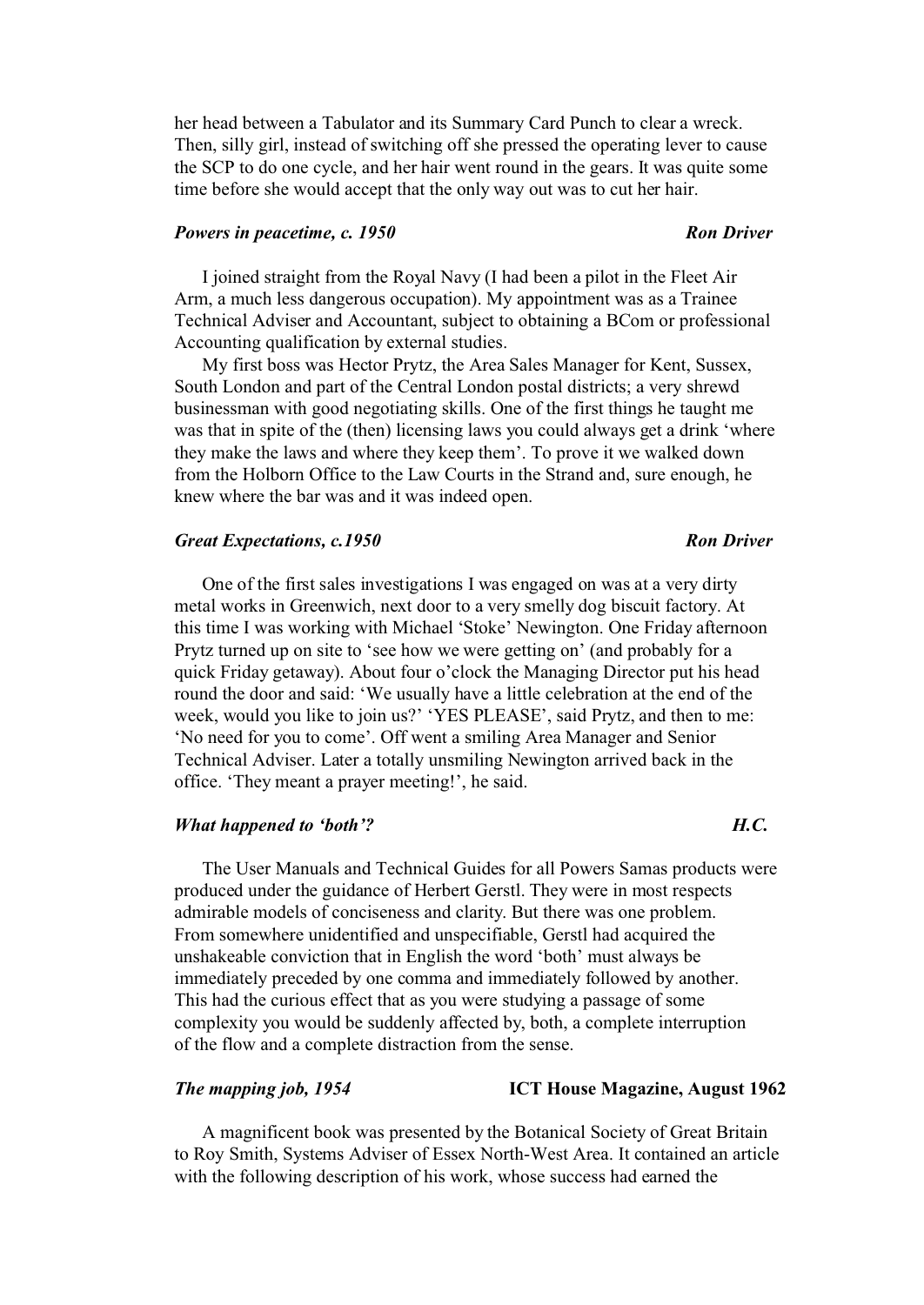Society's gratitude:

'At a late stage in the planning of the Maps Scheme, when it had already been agreed that the use of punched card machinery was essential for the preparation of the data for mapping, the idea arose that it might be possible to use the punched cards themselves to produce the maps mechanically. The problem was presented to L.R. Smith of Powers Samas and within days he had solved it and was able to demonstrate the technique when the project was launched in April 1954. So thorough was Mr Smith's analysis of the problem that the technique has been altered little since it was first developed.

'The forty column cards are prepared for mapping by sorting all those for one species on the first figure of the grid reference. The cards are divided into four groups, each for a vertical strip of the British Isles. The four groups, proceeding from west to east across the map, have the first figure of the grid reference as follows:

8 and 9

0 and 1

2 and 3

4, 5 and 6

'Each of these groups is twenty ten-kilometre squares wide except the last which is twenty-five - the maximum number of print positions available on the tabulator used.

'Within each strip the cards are arranged in vertical order. 100 master cards are interspersed between them, one for each of the 100 possible vertical positions. (By insetting the Channel Islands, Orkneys and Shetland, the British Isles can be shown on a map as less than 1000 kilometres from north to south).

'The cards are transferred to a standard tabulator modified only so that the vertical and horizontal throws are equal. An outline map is set at a fixed position in the tabulator, and the 100 master cards operate the paper-advance mechanism, so that the map turns through 100 positions, one for each 10-kilometre square of northing, during the course of a run. When a species card punched with a grid reference is fed into the tabulator the map remains stationary, the card is sensed, and the appropriate sector of the print unit is operated to bring up a symbol in the correct position.

'The map is re-positioned for each of the four vertical strips in turn.

'By this means a map of 3,500 dots can be produced in less than an hour, and an average map of about 1,000 dots in twenty minutes. During the scheme the tabulator has been used to place the solid dots on the maps; circles and other symbols have been added by hand.'

*When I first heard of this job I was told that in certain maps showing the distribution of wild flowers during the middle decades of the 19th century you could see that a certain species, initially common around the little village of Euston, had ten years later reached Bletchley, and from there spread to Crewe, much as in our times salt-tolerant plants are spreading inland from the coasts along the verges of motorways. H.C.* 

### *Tales from Holborn Bar, c. 1956 Vernon Hardman*

It was de rigueur for London-based sales and support staff (as they might be called today) to wear suits and for managers, in particular, to wear hats. Those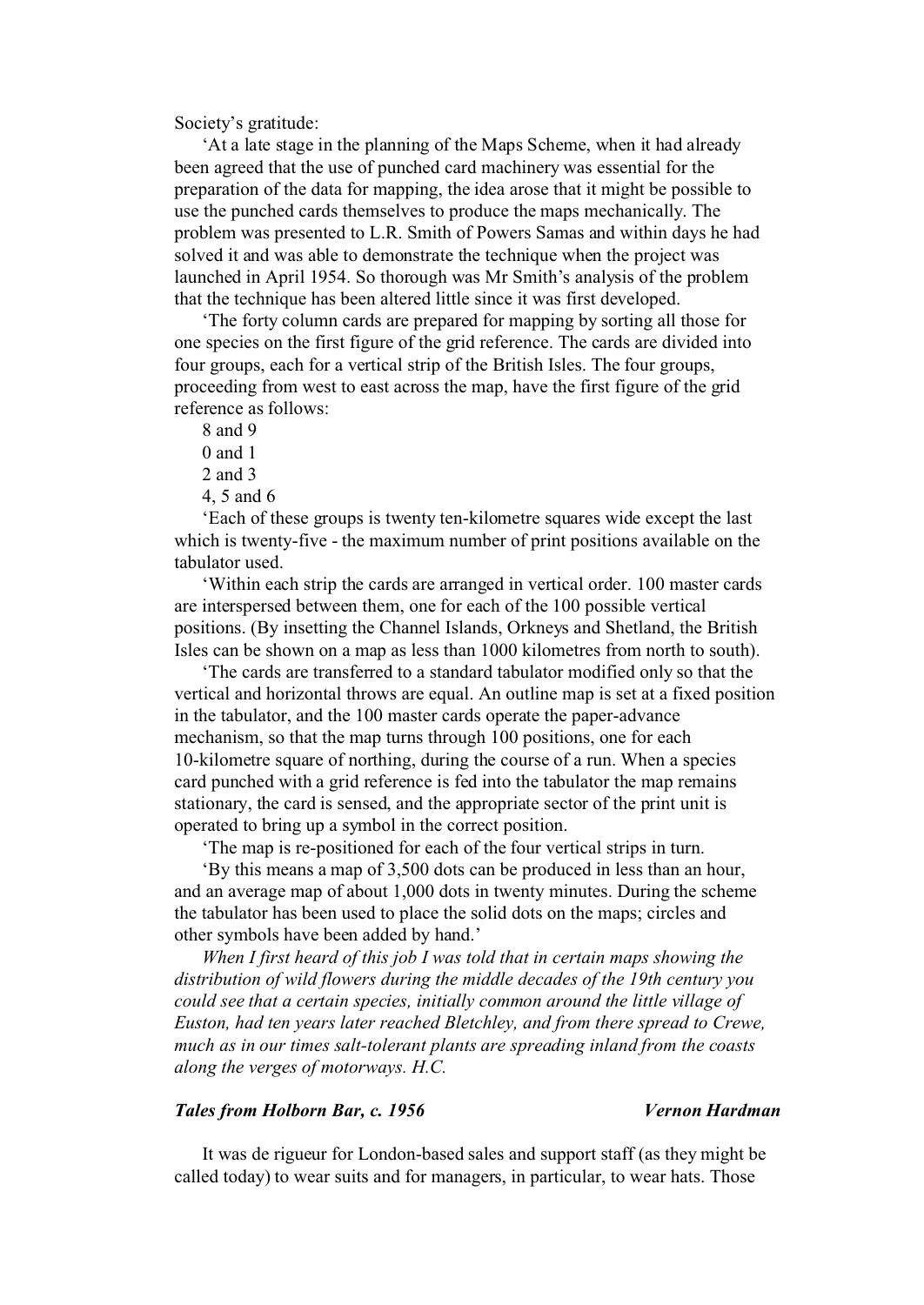who worked in the City, and some of those in the West End, would wear pin-striped suits and bowler hats as a matter of course.

A young salesman from the City was temporarily transferred to the Edinburgh office. Sharp at nine o'clock on the appointed Monday morning he presented himself at the Powers Samas reception desk, which was on the fifth floor of a large building. He was attired in his normal suit, wearing his normal bowler hat, and carrying his normal briefcase. History does not record whether he also carried a tightly rolled umbrella, but is seems highly likely that he did.

Before he had a chance to announce himself, the receptionist looked up, gave him a welcoming smile and said, in what he was later to learn was a Morningside accent (à la Miss Jean Brodie for the uninitiated): 'Good morning, Sir! I'm sorry, but you have come to the wrong office. The insurance company's reception is two floors down'.

#### *Initiative, 1956 Sarah Hamilton*

Egypt was at war with Israel, the UK, and France. At that time, all staff salaries were actually flown in from England, as were all spare parts. But one immediate consequence of the war was that our Egypt offices were closed down by the Government (because it was a British company) and no supplies of any kind could be obtained from England.

Fortunately, the enterprising Egyptian Country Manager of the time managed to keep things going for a full eight months until the situation returned to normal. He arranged for spares to be delivered from India, he ran all the operations from his own home and the homes of his staff, and he persuaded every customer with leased equipment to pay an extra year's hire in advance, to cover the cost of spares and staff salaries.

### *That sinking feeling, 1950s Des Tracey*

I was Senior Engineer at the Portsmouth Royal Dockyard installation, located in the grounds of Warblington House, Havant, when a new job came up which required many thousands of cards, all of which had to be interpreted. There was ample machine capacity, except for the interpreting part of the job, and to make sure that we got the order we had to provide another Interpreter at short notice. One which was just about to be delivered to another customer was whipped off the test floor, crated, and sent hotfoot by BRS. I was asked to stay late and see it in. A high open lorry appeared at 7.30 p.m. and backed up to the machine room, going onto the grass as it did so. We manoeuvred the Interpreter down some planks (no hydraulic tailgates in those days), wrestled it into place, and I signed for it. It was only then that the driver noticed that the weight of the rest of his load, several tons of drain covers, had sunk him to the axles in the ground. Oh, it took hours for a towing vehicle to arrive, and I had to stay with the driver until it did. We parted with the mutual hope that we would never meet again.

### *High old times, 1950s Des Tracey*

Just before the merger with Hollerith, our Southampton sales office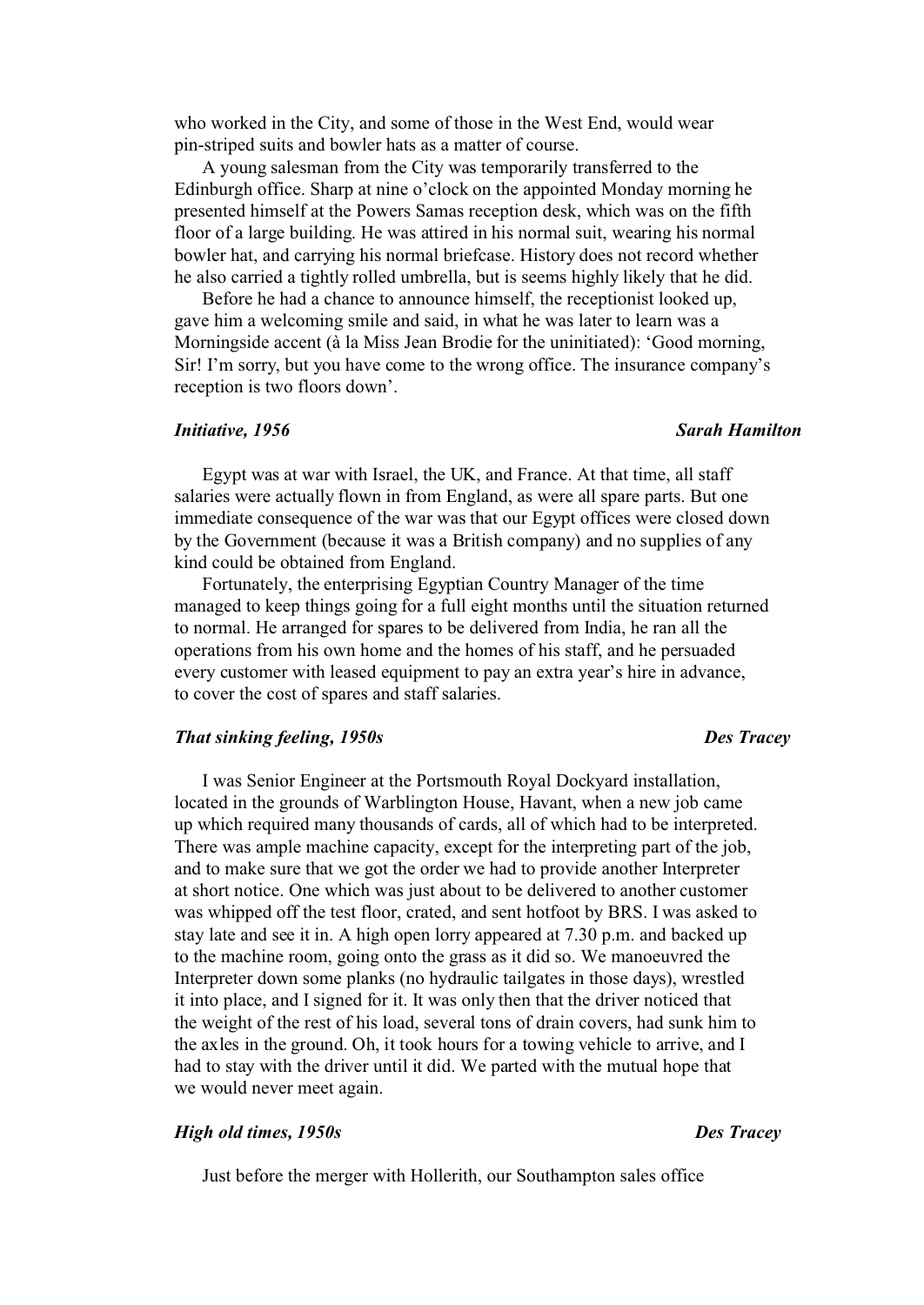obtained an order for a 40-column installation from Jersey Airlines. The machines were to be sited at the Airport in Jersey. As it was the first installation in the Channel Islands, and not large enough to warrant a resident engineer, Sales negotiated a deal under which seats for engineers on call would be provided at the airline's expense. We soon found out that they could get you there ASAP, but coming back you had to wait for a vacant seat.

The machines involved were a Tabulator with Summary Card Punch, Sorter, three UAKPs and a Verifier. With only a few days warning I learned that they would go out on the last flight one Saturday evening, and I was asked would I go to Gatwick to advise. The machines had been delivered, uncrated, to the freight department of Jersey Airlines, who were wondering how to treat these strange objects. In the early evening the Dakota arrived from Jersey, unloaded its passengers, and taxied over to the freight shed. Work began at once, as the same plane was due out on another scheduled flight with passengers including a honeymoon couple. All the seats were whisked out, and planks were laid to protect the carpet. A forklift brought the machines up to the door, from where they were manhandled into place and anchored to the floor fittings which a few minutes earlier had secured the seats. A lot of other freight was also loaded, then a screen was hung across the cabin to conceal it all, and the exact number of seats required were reinstalled near the tail. As this all took quite a bit longer than expected, a hostess appeared at intervals from the terminal to check on progress. 'Oh, put another thirty minutes on the departure time' was the chief loader's standard reply. Each time we would hear the Tannoy announce: 'Due to technical problems there will be a further delay', and two anxious faces would appear at the terminal windows. Eventually the crew arrived, looked at the loading sheets, and the Pilot commented ominously: 'Oh, maximum load!'. The crew then had to sidle sideways between the freight in order to get to the cockpit. We taxied to the last inch of the runway, then full throttle, and away to the island.

As the installation got busier a further Tabulator was ordered, and was delivered to Bournemouth Airport. But this was a freight-only flight, so there was less pressure on timing. The machine was loaded, and the necessary chains were fixed to the floor anchorages. Next came a lorry load of meat carcasses, which were stacked all round the machine. I went along as the only passenger. All Powers Engineers know that our tabulators were top heavy; every time we banked on the flight to Jersey I could hear the chains taking the strain and protesting.

Later on there was a major job to do in Jersey and, while another engineer and I were waiting at Bournemouth Airport for our flight, over the public address system came the announcement: 'Would the two engineers flying to Jersey Airport please report to reception'. Derek and I reported as requested. 'Look, we see that you're engineers and that you're flying free of charge to Jersey, so would you be good enough to look at the fault on the aircraft?' Having declined for obvious reasons we had to wait for another plane to arrive from Jersey.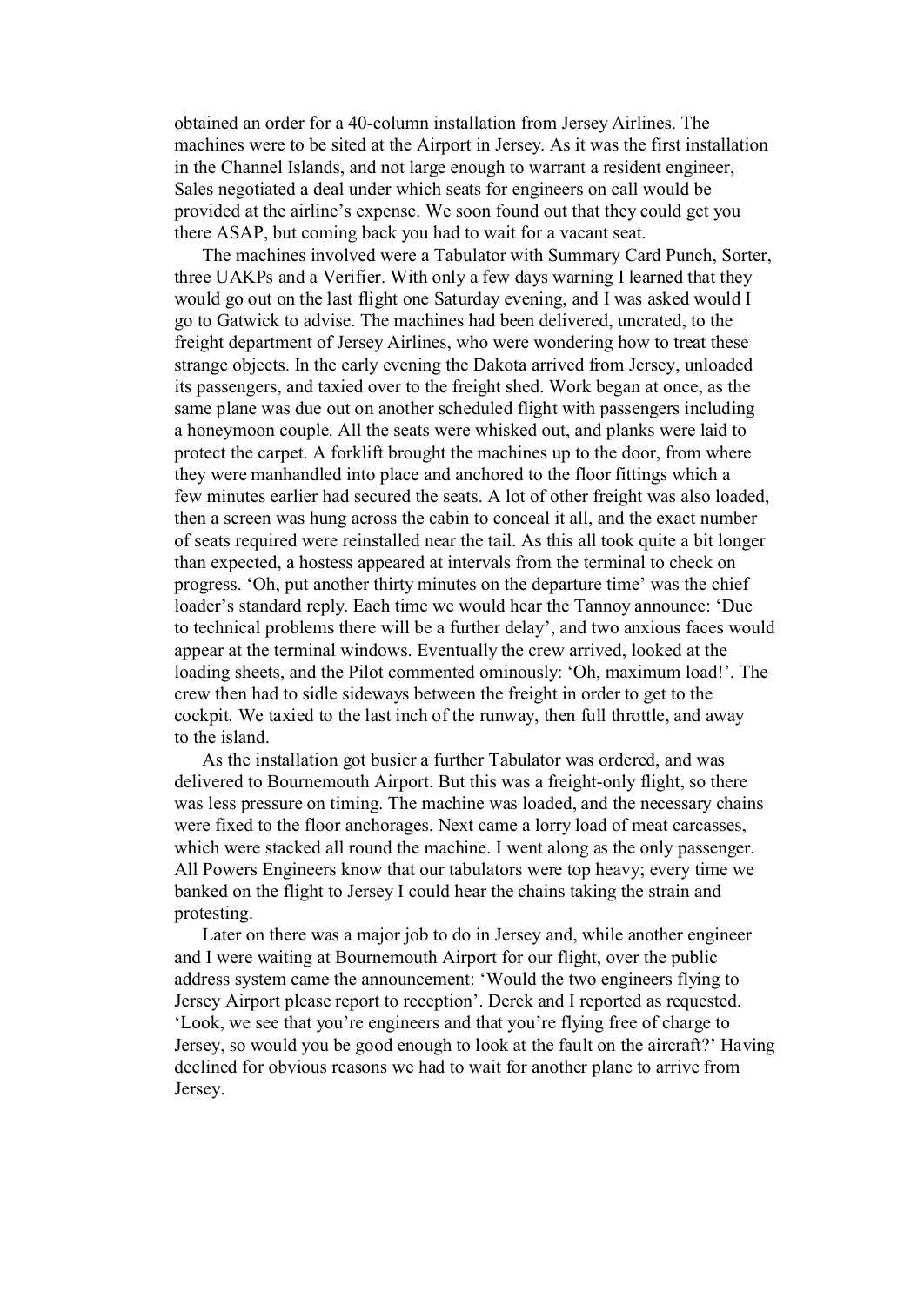#### *Hot-starting started in Crayford,1956 Ben Gunn*

There were two prototype P.C.C.s in the Crayford labs, which were switched on at nine every morning for work to start. In order to increase the life of the valves, the filament power was turned up progressively by an automatic control. One night in November, someone stayed late and wired a jumping cracker to the filament supply, winding some fuse wire round the touch paper. Next morning Jock Burney, the maintenance man, switched on as usual, and within seconds the machine was belching smoke and emitting loud bangs. The look of panic on his face as he dashed around looking for the fault will never be forgotten.

### *Now it really can be told, 1956* Ben Gunn

The prototype P.C.C. was demonstrated at one of the early Business Efficiency Exhibitions, and because it was a prototype it was thought it might be subject to the occasional error. Any error would be embarrassing; therefore precautions were taken. In each card of the demonstration pack were pre-punched the operands of a computation. The machine would read the factors from a card, perform its miracles of electronic calculation, and punch the answer into the same card as it reached the output stage of the machine. Unbeknown to most people the correct answer was in fact fed into the machine from the previous card. So all the machine had to do was read the answer and wait for the problem to arrive.

### *Beat that! 1957 Jeff Banks*

The Board of Directors of Powers Samas visited the Dartford Works on 26 July 1957. The documentation prepared for their visit included a history of the site, starting with the Wheat Mill and Malt Mill mentioned in Domesday Book. *There are no earlier references in this Anthology. H.C.* 

#### *Excelsior! 1950s Des Tracey*

Poultry farmers are used to packing things tight in small spaces. The 21-column installation for a firm in Salisbury was to be based in a country house, and up a narrow stair. When the machines were delivered and we looked at the problem, it seemed impossible; indeed, the driver was all for taking the machines straight back with him. But the salesman got into a timely flap, and out came his wallet. Under this influence, the tabulator was laid on the driver's back, one engineer went in front to pull and guide it, I took the weight below and behind, and the driver crawled up the stairs. It's probably still up there.

### *Lubrication, 1950s Des Tracey*

The Data Processing Manager at the Brewery in Weymouth was an ex-Powers employee, and he well knew how important it was to keep on the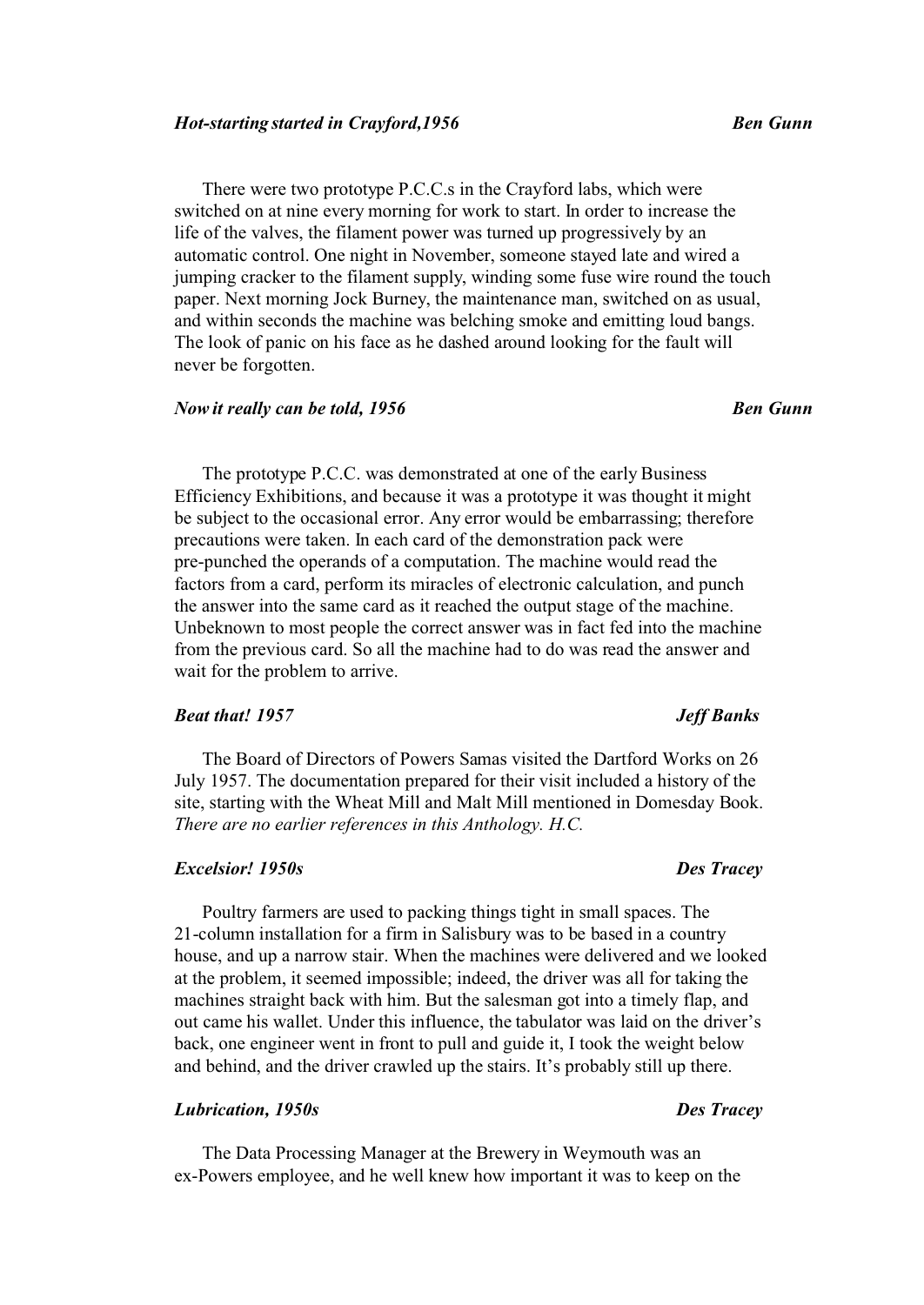good side of the engineers. Consequently a crate of beer was always kept in the cupboard and a bottle was made available on every visit. Needless to say whenever we were in the area a call would be made to ensure that his machines were in tiptop condition. They always were.

### *The Whyteleafe Firework Society: 1, 1950s* Ben Gunn

A Firework Society was formed at Whyteleafe. I still have the Society's seal, used to authenticate any special messages: it bears the emblem of two crossed rockets and a bomb with the legend Per Sal Petrum Ad Aeternitam. The Society was anti-establishment (of course) and usually took the credit or blame for most non-company activities. The first major event was on 5 November with the purchase, by popular subscription, of a very large Catherine wheel; its diameter was 4 to 5 feet! This was mounted on a frame to hang from the roof immediately outside the window of Major Guttridge's office. At the appointed time (it was dark) the device was lowered to window level and ignited. It was most spectacular, but the Major did not appreciate it as much as the rest of the audience. Hearing the Guy Fawkes running along the roof, he gave chase but failed to catch him.

### *The public birth of the P.C.C., 1955 H.C.*

The launch of this machine to the astoundable world of Powers Samas customers took place in one of London's great theatres. For the occasion the stage had been cleared, and all that could be seen at the back of it was a conventional 'sky-cloth', painted just the right shade of cerulean blue. Now whether he had planned the script that way, or whether the circumstances gave him the perfect cue, we shall never know.

Anyway, onto this dramatically bare platform, in front of this vividly coloured backcloth, and facing this eagerly awaiting throng, emerged 'Paddy' Winter, who was in charge of Public Relations for Powers Samas. A lovely man, sweet of smile and mellifluous of voice. He was going to introduce this revolution in technology.

How did he do it? Well, you have to use your imaginations now, to ensure that you can synchronise in your mind's eye the dominating and theatrical combination of gesture and voice. He raised both hands majestically until they were together, at arm's length and on tip toe, as far above his head as they would go, and then slowly he swept his fully-stretched arms down to the horizontal on each side. As he did this, he uttered the immortal words: 'Ladies and Gentlemen! Under the whole canopy of  $H$  e a v e n, there has never been a machine like the P.C.C.!'

### *The Colman verses, 1958 Cecil Kellehar*

### These arose as a result of Donald Smith, Colman's Finance Director, saying at a business lunch that in the 1800s their sales representatives travelled on horseback. One would go to, say, Thetford, stable his horse at the Bell Hotel and put up a notice outside saying: 'Messrs Colman's representative is within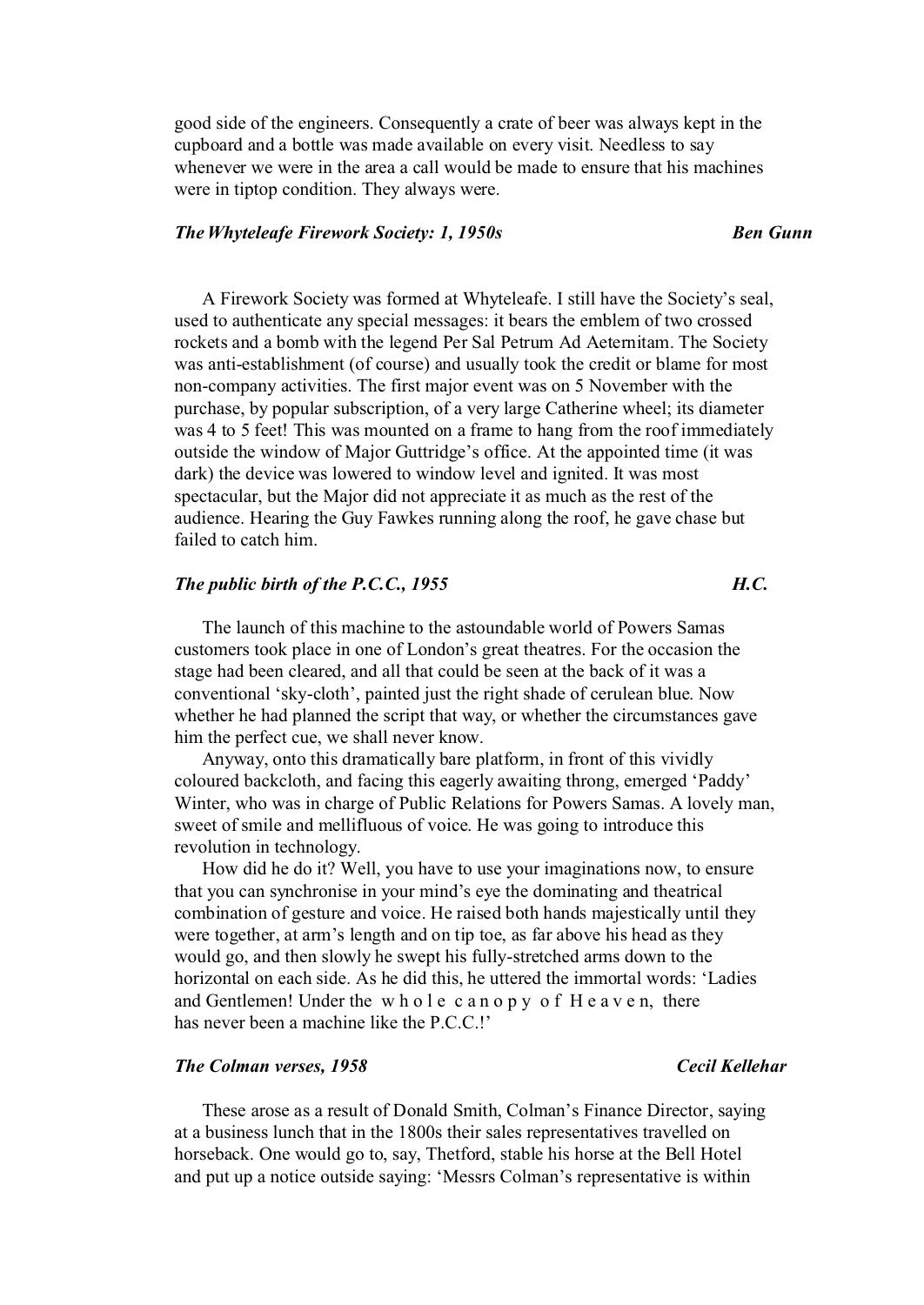and will be pleased to take your orders'.

'What a marvellous way of doing business!.' I said.

'Kellehar,' he replied, 'If ever you come to us on a horse, we'll give you an order'.

In 1958 I was trying to sell them an early computer to replace their Powers Samas punched card equipment. Negotiations were dragging on and so, in desperation, I hired a horse from Captain Palmer and rode up to the offices in Carrow with the contracts in my briefcase. They were signed!

#### *From* Colman's*, September 26th 1958:*

At that time I was breeding pigs and keeping chickens as a hobby. Who penned the following lines remains a mystery; Donald Smith stoutly denied authorship.

*A certain Mister Kellehar, Quite an enterprising fellehar, Has introduced a novel selling force: While others ride in Zephyrs He deserts his pigs and heifers To sell us a computer - from a HORSE!* 

*Mounted on a broiler He'll sell a patent oiler; A Hereford would justify a Tab. A Sorter would be easy From a Jersey or a 'Friesie'; An Auto-Punch a guinea-pig could nab.* 

*Why not an alligator For a new Interpolator? A rhino for a Samastronic do? If we ever want an ERNIE He'll have a lovely journey . Why, blimey, he'll bring half the ruddy ZOO!* 

To Donald Smith, September 27th 1958*:* 

*May I thank you for your letter, It could hardly have been better; Your resourcefulness in rhyme is much admired. But there's very little doubt That if I try to carry out Your suggestions, then I'll very soon be FIRED.* 

*It isn't that we're mean Or unwilling to be seen In the company of cow or other creature; It's merely that we feel*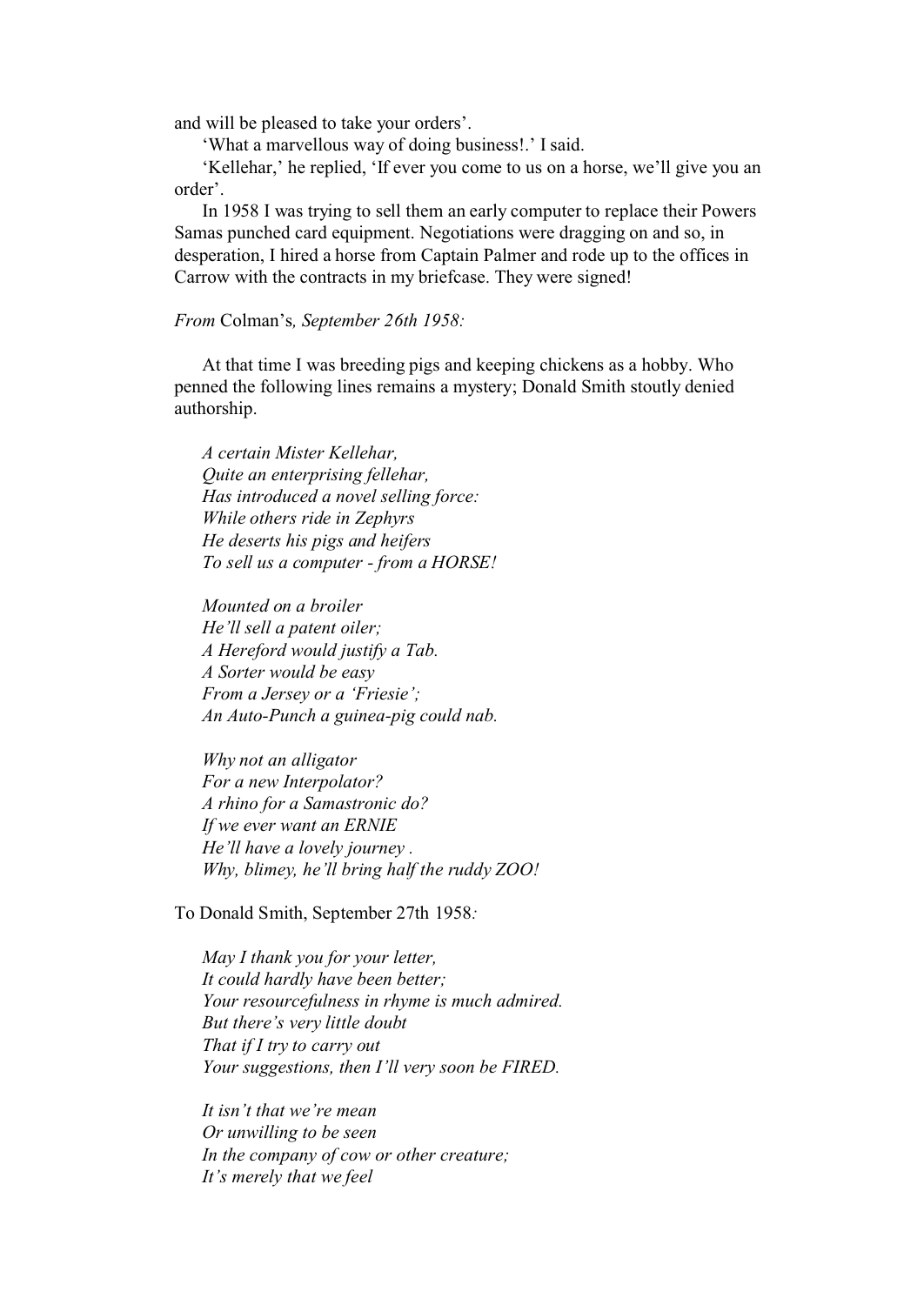*You'll demand a Conger Eel For an Independent Designating Feature.* 

*Your final business terms May claim larger pachyderms To be ridden from the attic to the basement; I respectfully suggest That we let the matter rest Till replacement is succeeded by replacement.* 

#### *Rank offence, 1959 Arthur Humphreys*

I went to the Powers Samas research establishment at Whyteleafe with 'Red' Marples (a great character from the drawing office; his nickname derived from his staunch, and sometimes somewhat bolshie, trade unionism). 'Mr Humphreys and Mr Marples have come to see Mr Guttridge', he said to the receptionist. 'Mr Guttridge, indeed!' she replied; 'You mean Major Guttridge'. 'In that case', said Marples, 'You tell Major Guttridge that his visitors are Mr Humphreys and *Staff Sergeant* Marples'.

#### *The Whyteleafe Firework Society: 2, 1959* Ben Gunn

At Christmas, following the merger between Powers and BTM, there was no tree in the entrance hall at Whyteleafe, and indeed no other sign of the festive season. The Firework Society took a dim view of this and decided to go ahead with some DIY. Bob Gibson owned a Rolls Royce, so we set off and purchased a tree the length of the car and lashed it outside on the side opposite to the security booth at the gate. We got through the gate OK, unloaded the tree at the rear entrance, and raced it up the back stairs to the lift room. Here it was placed in a tub, decorated with tinsel, and the lights were fitted. The next problem was to get it into position in the reception area without our being caught by the Chief Security man, Mr Card. One of us was given the task of getting him out of the reception area long enough for the tree to be carried down the main stairs and plugged in. Imagine his surprise, after leaving the area for no more than 90 seconds, to find a fully decorated Christmas tree in position, bearing a prominent message which read : 'Happy Christmas to all at ICT, and a VERY VERY PROSPEROUS New Year to all the staff'. Definitely one up to the Society.

### *Alas, regardless of his doom... Ben Gunn*

Peter Brett of the development team announced that he was getting married and that drinks would be on him at lunch-time in the pub at Whyteleafe. This was an occasion he would never forget. We acquired a chain and padlock, plus a 75lb. ball from a fly press in the workshop. With the aid of a young lady, who diverted his attention by sitting on his knee and sweet-talking him, we managed to padlock the ball and chain to his ankle. At the pub he wasn't much concerned. But then everybody left, and he found that he had to carry the weight back to work. That was not so much fun, at least for him; the other passengers on the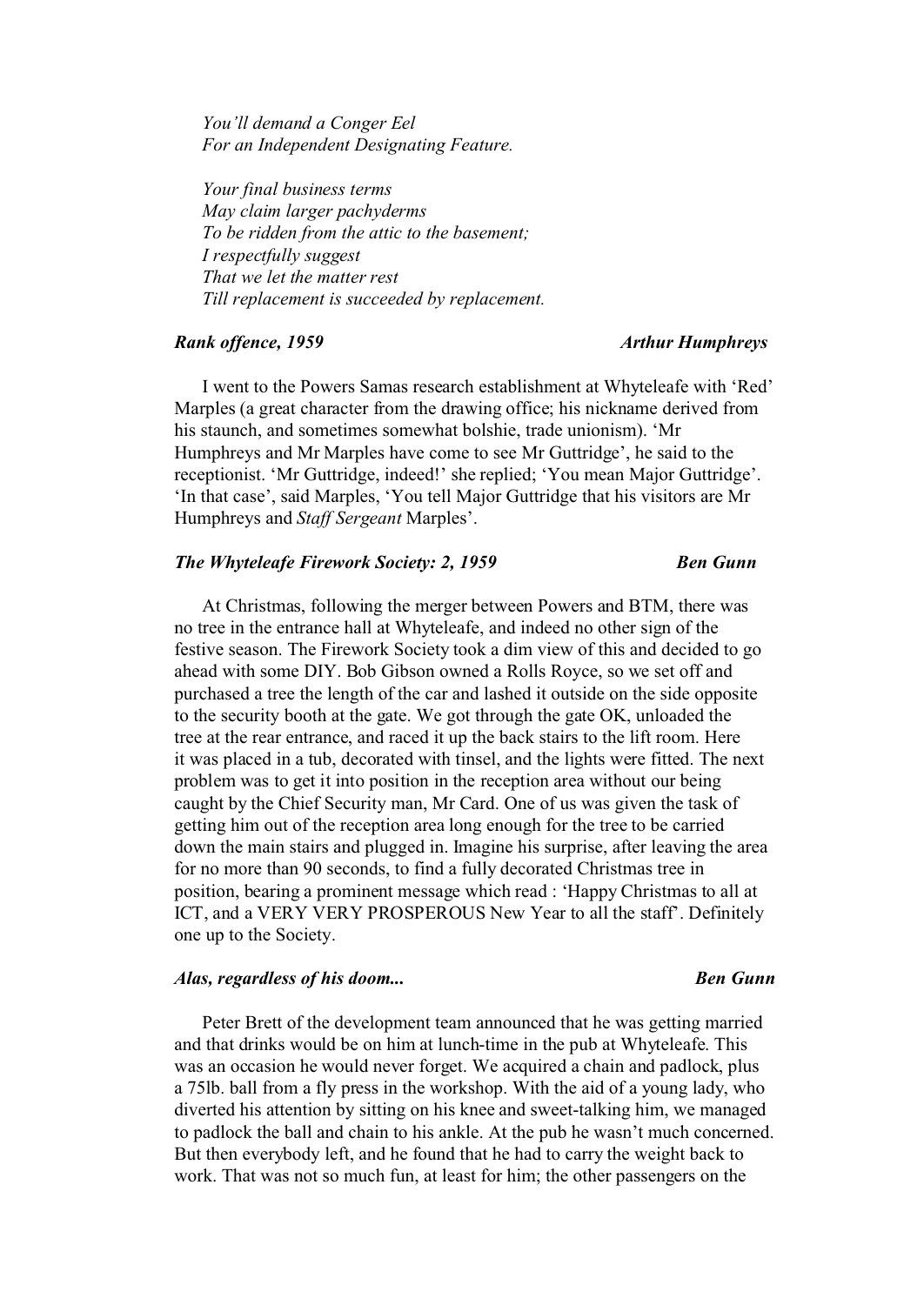bus thought it was hilarious.

### *Tact at Croydon, 1959 H.C.*

The testing floor at the Aurelia Road factory was run by a splendid but formidable lady called May. Was her surname Phelan? I believe it was, or something like it. She had a glass-fronted cabin of an office set diagonally in one corner of the space, and raised several feet above the surrounding floor. From the top of the steps leading to it, i.e. from what South Africans would call its 'stoep', she could issue orders to any part of the testing floor without any fear of being misunderstood. She had what the Royal Navy used to refer to as a North Atlantic voice, meaning that mere gales could never get in the way of effective communication.

Not long after the merger, I was among the erks driving Samastronic printers under test on that spacious floor, and we were doing meticulously what we were told. May was in full song. While this was all proceeding according to Cocker, a charge-hand in a white coat sidled up to the foot of the steps and surreptitiously suggested: ' 'ere, May, quieten dahn a bit! Sir Cecil's coming rahnd'.

Back on the instant came the stentorian riposte: 'Sir Cecil 'oo?'

Whereupon, precisely on cue, a dapper little silver-haired gentleman emerged from around the nearest corner, complete with his entourage, smiled beatifically up at her, bowed, and said: 'Weir, Madam!'

### *Oh! Calamity! 1959 H.C.*

There was a modest little company making a modest little profit trading in a modest little way by dealing in aircraft parts. It was based in a proto-industrial estate on the fringes of the scruffy bit of reclaimed swamp that called itself Portsmouth Airport.

For no reason that I could ever discover the directors had been persuaded that the business had grown to the stage where its reputation would in future depend on the modernity of their company being confirmed by their adoption of punched card technology for all logistic and financial processing. So they had invested in a set of re-conditioned 36-column machines, comprising a single UAKP, one sorter, and the massive threatening form of a tabulator.

The whole of the administrative processes of this firm had hitherto been run by a couple of ladies; they had now been volunteered by their management to run this new-fangled automatic equipment. I was taken down there by the young salesman, and introduced by him as the Technical Adviser who would get them going, see them started, give them immediate support for some weeks, and see them launched into independence.

I've no doubt they were really extremely competent, and I suppose they were probably in no more than their early fifties, but at the time they seemed to me immensely old, and they were all of a twitter!

Some clot had mentioned 'card wrecks' to them, and it was as though they were facing the end of the world.

'Oh, you don't need to fret about that!', said wonder-boy young salesman. 'Look, I'll cause a wreck, and show you how easy it is to deal with!'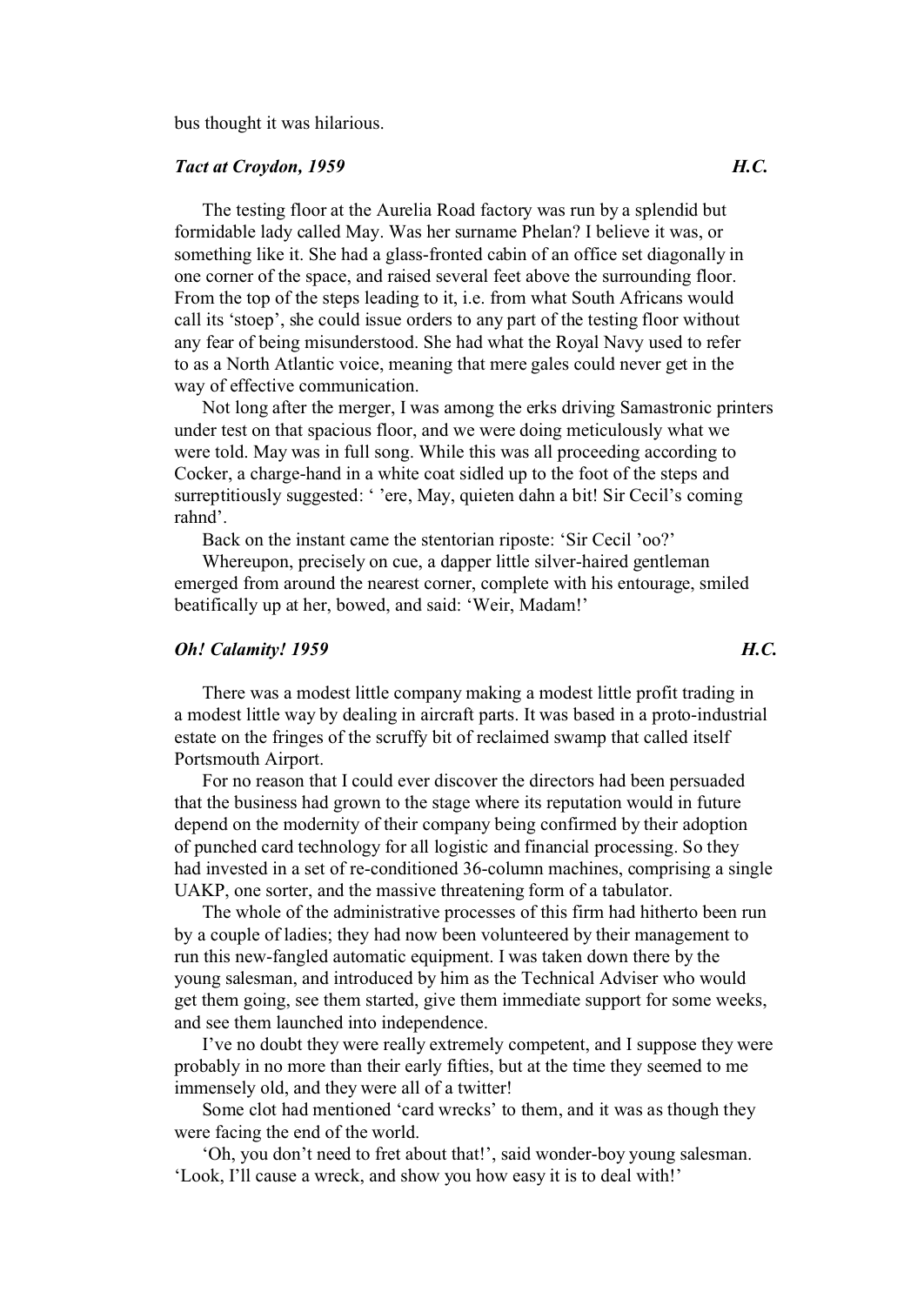So he took a card at random, and mangled its leading edge in such a way that it would feed out of the hopper but still be guaranteed to wreck somewhere in the middle of the machine.

The start button was pressed, the card was correctly fed, there was that brief horrid squeal which indicated trouble, and the tabulator stopped.

'Right Ho!', said the wonder-boy young salesman; 'This is the procedure, and it's really straightforward: We switch the power off, OK? And we take out all the un-fed cards, noting exactly where we've got to, and we put them safely aside. Then, using the hand-wheel, we turn the machine over until all sensing pins are entirely clear of the card track, so that we know the card is free from all of the pins. (And, look!, we can tell when we've reached that condition by watching the picker knife - when it's as far forward as it can go, we know the card-track is clear). Then, using this hefty screwdriver, we prise the feed-rolls apart to give us some room to work in. Then we insert this object - called a 'wreck-knife', - and wiggle it about until we can catch hold of the wrecked card or any of its fragments, with the hooked end. And then we carefully pull them out. Finally, before restarting the machine we reassemble the card fragments on a convenient desk, to make sure that we haven't left any bits that are going to cause trouble later. And we re-punch the damaged card, and etc. etc'.

The exposition was masterly. The two old dears followed each step of the way with trusting faith and increasing confidence. Until, mehercule, the actual extraction of the deliberately-induced wrecked card. At this point, wholly hostile to the script, and at the very first wiggle of the inserted wreck-knife's handle, there was a musical little 'twang' sort of sound, the wonder-boy young salesman was seen aghast holding the unattached stubby little wooden handle, and the vital blade of the wreck knife was left irretrievably buried in the guts of the machine.

Two hours, I think it took, to do the round trip to another installation to borrow their wreck-knife in order to retrieve the remnants of our wreck-knife. Looking at where the responsibilities lie, now as much as then, Oh, I am glad that I've never been a salesman.

### *The Whyteleafe Firework Society: 3, 1960* Ben Gunn

That year, as 5 November came closer, a notice was posted banning all fireworks. At the time the cold war was in full swing, with ballistic missiles pointing in all directions and plentiful satellite launchings. As the fifth arrived, strict security reigned, and management were convinced that they had succeeded. But at 5.30 p.m. spotlights came on in several upper windows, illuminating a monster rocket sitting on the lawn in front of the Director's window. It was proudly labelled 'I.C.T.B.M'. Then from loudspeakers at other windows came the countdown: '10, 9, 8, 7, 6, 5, we have ignition' and then 'ABORT, ABORT, ABORT'. On 'we have ignition' enormous clouds of smoke billowed out from below the rocket, with plenty of red flames and flashes. As the flames reached their peak an enormous explosion rocked the whole site. The floodlights went out, and there was silence apart from the ominous tinkle of broken glass. We had used Drain Testing Smoke Generators driven by Vent-Axia fans for the smoke, and some thunder flashes for the warhead. Unfortunately, the warhead calculations went a bit wrong, with the result that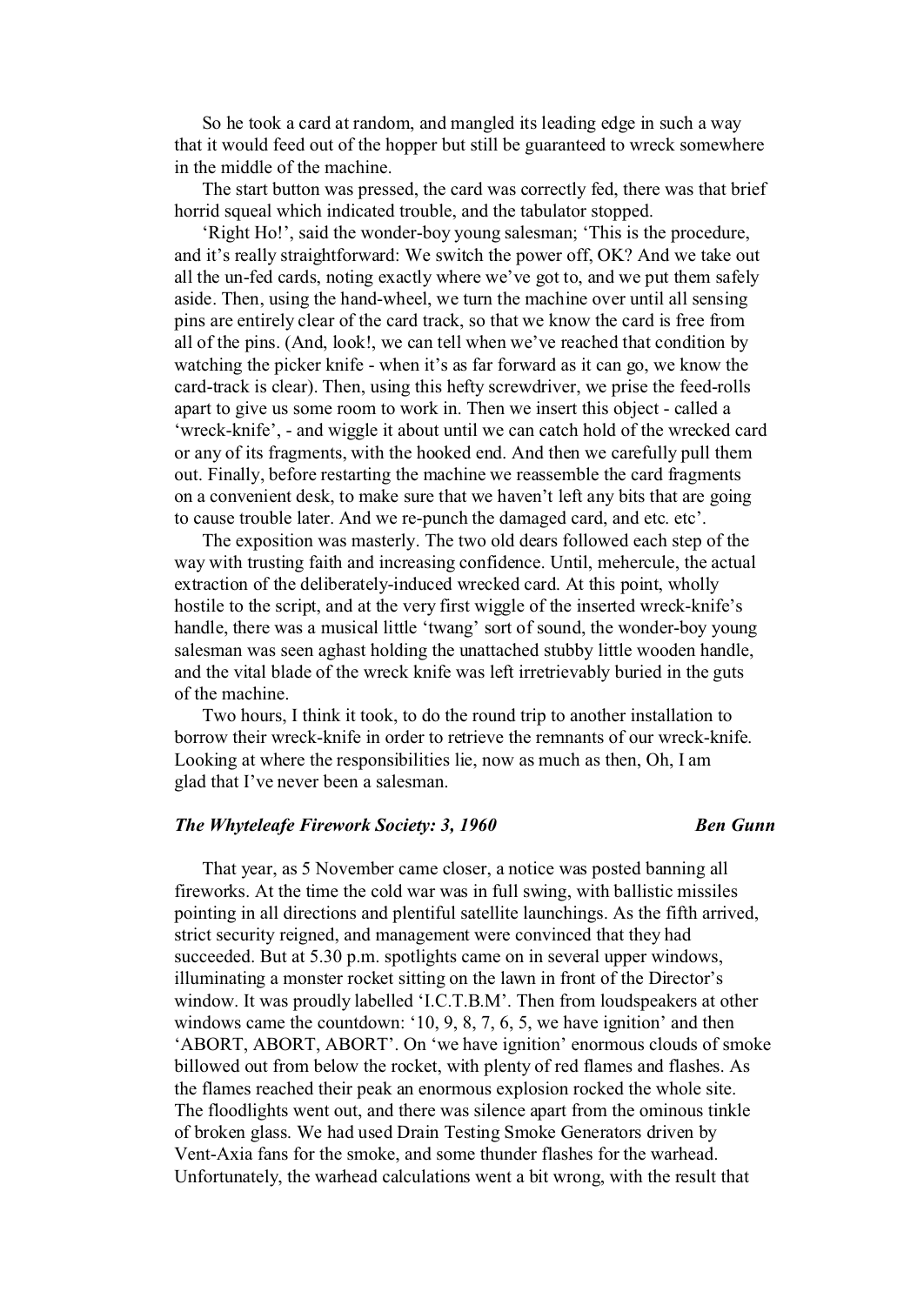the complete head of the wooden structure was blown to pieces and several windows bore the brunt. Next morning management were presented with sufficient funds to cover the cost of repairs. Another victory for the Fireworks Society.

## **Sweet harmony Ben Gunn**

E.C.H. Organ had been appointed Director in charge of all research, and it was announced that he was coming to speak to all senior staff in the Whyteleafe restaurant at 5.30 p.m. Alongside the terse official notice there blossomed a much larger and more decorative poster. It read, (more or less, and taking some liberties with Beethoven's sequence):

# GRAND E.C.H. ORGAN RECITAL

# BEETHOVEN'S SIXTH SYMPHONY - THE PASTORAL

- 1. Awakening of pleasant feelings on arrival in the country
- 2. Scene at the brook
- 3. The storm
- 4. Shepherds' hymn after the storm
- 5. Peasants making merry

After ECHO had finished his storm, and the drink was flowing, (i.e. the fifth movement), Peter Simpson took him to see the poster. He liked it.

## *Well, goodness gracious me! 1960s* example *Robert Moscrop*

The 4/5 Powers Samas Tabulator was being installed at the headquarters of the Rajasthan Transport Authority. Such a great event could not be allowed to happen without due ceremony. So in the presence of all the burra sahibs the holy man made puja, at its climax raised high the dish of sanctified rice and, with a rapt expression, poured it over the platen and print hammers straight into the heart of the machine. The first print run was deferred for four weeks while the engineers retrieved it, grain by painstaking grain.

## *Transfer time optimisation* Ben Gunn

When John Drew became development supremo of both Letchworth and Whyteleafe, travel and co-operation between the sites increased considerably. This was helped by John's offer of a crate of beer to the person who took the least time to make the journey during working hours. At both ends this was taken very seriously, and a clock card was used to book out of one site and into the other. Train timetables were pored over for optimum times and connections. Routes through the centre of London were tested for traffic conditions at different times, as it was thought that the car might be the quickest way (less traffic, of course, in those days but equally, no M25).

The winning team, led by Cyril Williams, went to the trouble of hiring a helicopter from Biggin Hill and landing at an airfield near Letchworth, with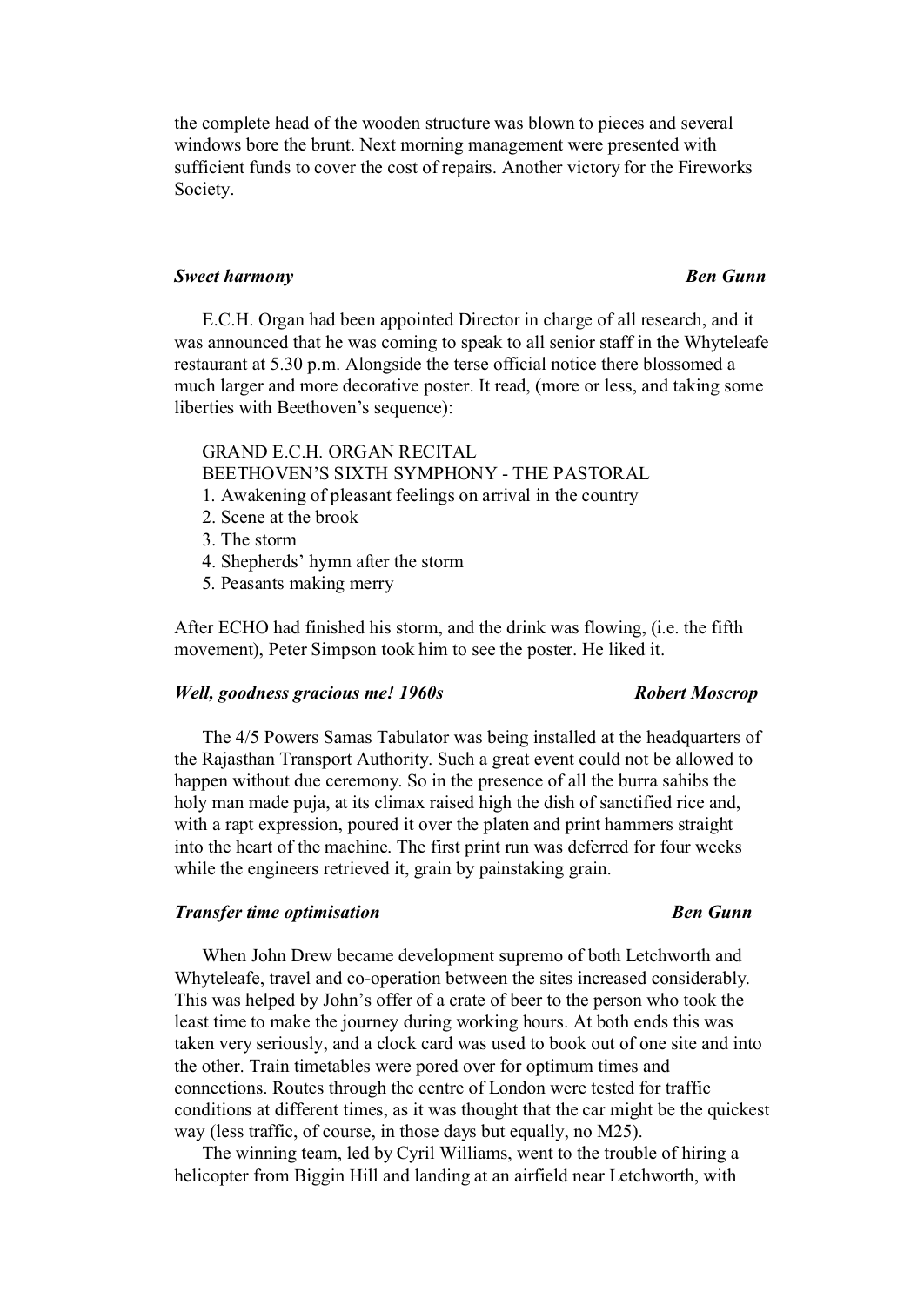the airport transfers at each end made as a pillion passenger on a motorbike. Peter Simpson stumped up a consolation prize for the car group. At least it got North and South talking to each other.

# *Goodbye Whyteleafe* Arthur Humphreys

The time came when 'ECHO' Organ decided that Advanced Research needed to be rationalised in Stevenage, and hence that Whyteleafe would have to close. He made a presentation to the Board on his reasoning, and when the vote was taken it was accepted. 'A pity, really', said Sir Edward Playfair, 'Mollie and I will miss seeing the place on our way to Glyndebourne'.

## *The End, 1962* **ICT House Magazine, Number 38**

On Wednesday 31 January 1962 a page of company history was turned when the last mechanical tabulator to be produced at Croydon Works left the assembly floor. The machine was one of three Restyled Tabulators for the Madras Office of the Life Insurance Corporation of India. The 21- and 40-column mechanical tabulator story continues at Dartford, but at Croydon the book is closed.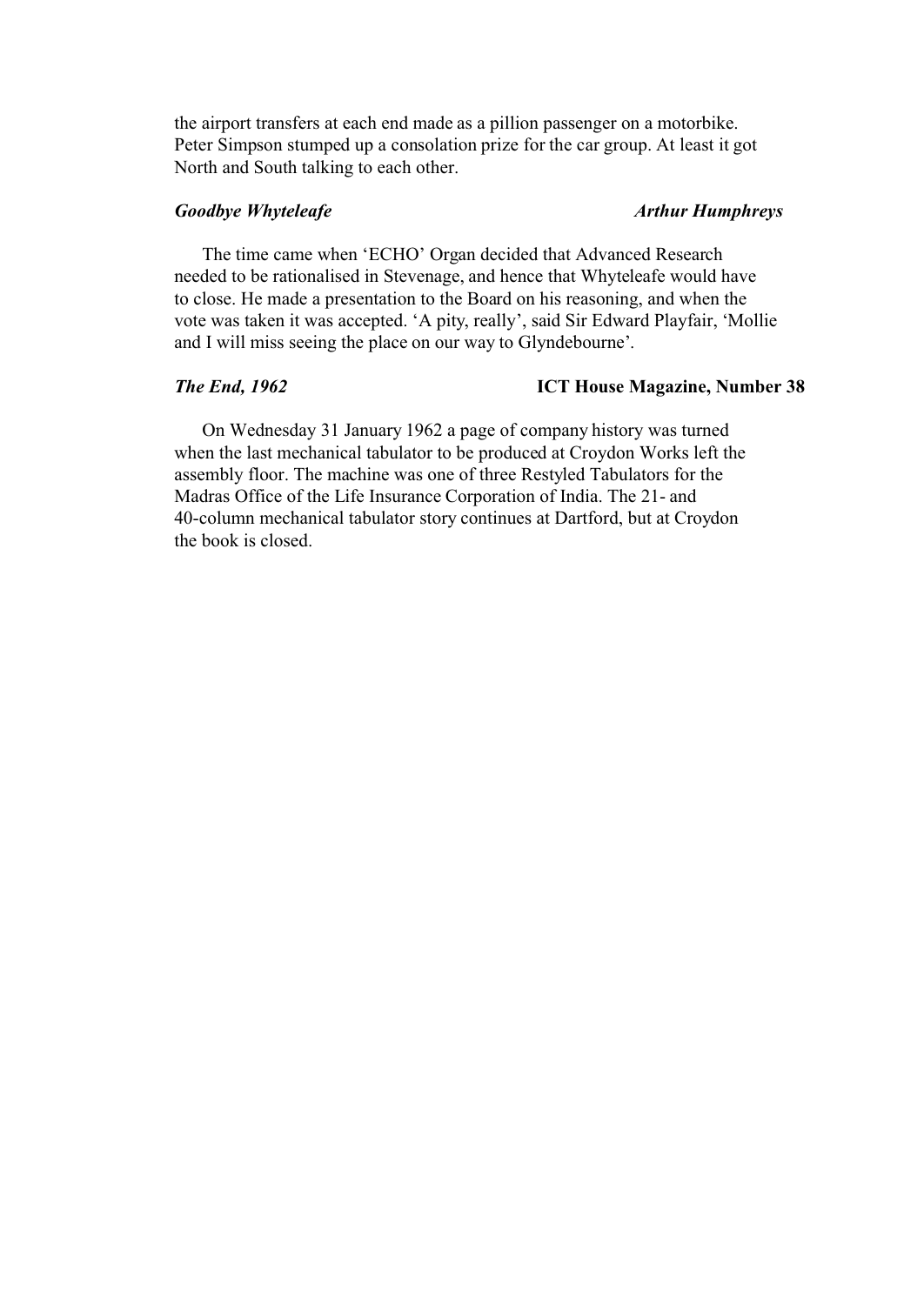## *The beginnings of ICT, 1958 H.C.*

At the great Computer Exhibition held at Olympia in October 1958 (the one when the prototype Rank Xeronic printer delighted us all by the chance that it might catch fire), the Powers Samas stand was manned by a small but select group of handsome, well-dressed, elegant and charming young gentlemen.

Just round the corner, in an adjoining aisle, the British Tabulating Machine Company stand was staffed by a more numerous but equally select group of very good-looking, marvellously well-dressed, superbly elegant and extremely charming young ladies.

After a week in such fortunate proximity, several very promising relationships had already been established.

So much so, that when the Boards of the two Companies announced the merger that was to form ICT, many of us thought that they were just rubber-stamping what had already been decided at a much more practical level.

### *Defusing the situation, c. 1959* Bernard Bassett

It was one of those very rare cases where there was a dispute between ICT and its customer over the accuracy of ICT's maintenance invoices. Clem Shread went up to Nottingham in person to sort it out. But things, having started tense, got bitter and then acrimonious. As he left in highest dudgeon, Clem suddenly diverted into the machine room, whipped the fuses out of the back of every machine, stuffed them into his pocket, and stormed out. Later he handed over his pocketful to a bemused field engineer. And until the BFE had worked out which fuse went where, analysis of bicycle sales was severely disrupted.

## *The print that vanished, 1959 H.C.*

It must have been in late 1959, during the Business Efficiency Exhibition at Olympia. David 'Duff' Lewthwaite and I were driving a Samastronic on the ICT stand. I was feeding the demo pack of cards repeatedly into the hopper at one end, and Duff was monitoring the printed output at the other. From time to time, just for variety, we swapped ends and roles.

Now before the Exhibition started we had been given a briefing by our manager (Jessie Webster) which included one strongly emphasised and very explicit warning: if a particular salesman (could it have been Roy Hill?) ever came onto the stand, we were to watch him like a hawk and keep him well away from any machine for which we were responsible. Why? Because he was a fiddler; he couldn't keep his fingers off things; he would switch switches and twiddle levers without being conscious that he was doing it, particularly when he was talking to a prospect.

So there we were, separated by the ten feet length of the Samastronic, minding our own business, and waiting for the next refreshment break. Suddenly, I saw Duff's eyebrows shoot up and a look of utter alarm come over his face. Abandoning the card feeding job, I went to the printer end and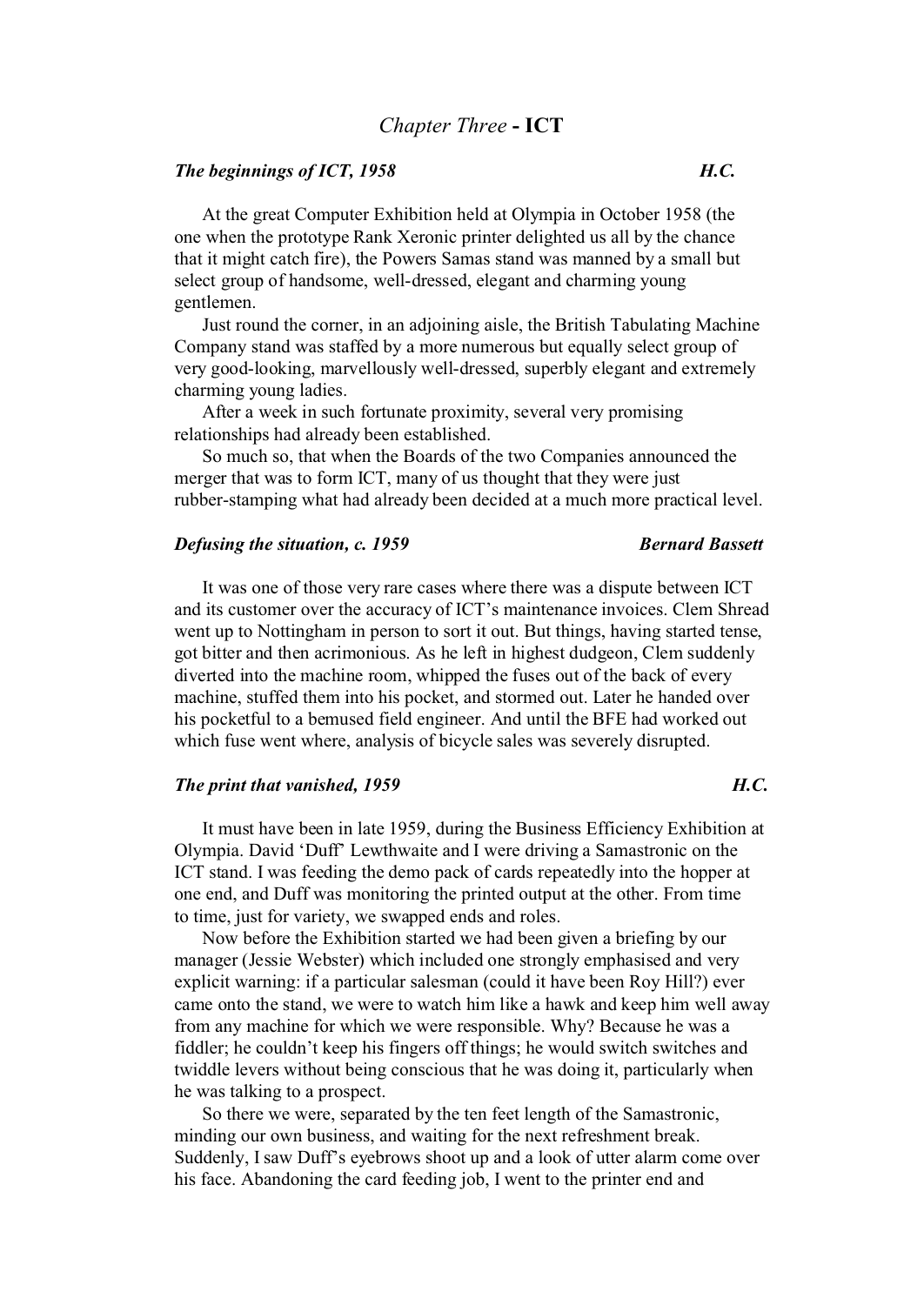immediately saw, with at least equal alarm, what had so astonished him. The lines of print, previously so even and regular, were progressively diminishing in width. Some plague was eating them up from one end. What could it be? Nothing was obviously wrong in front, or at either end. What about round the back? And there, previously hidden from our view, was the predicted villainous salesman, deep in the most animated conversation with some prospect or other. And, as he urged his case with highly professional eagerness, he was moving continually forwards; to which his listener was responding by edging continually backwards. And, as this pas de deux progressed, with the right hand punctuating the conversation and stressing arguments with a variety of possibly relevant gestures, unnoticed and unconsciously the left hand was flickering over the back of the printer, and switching off one columnar decoder after another.

Jessie had been right. She usually was.

## *More and more potatoes, 1959* Bernard Bassett

Following the BTM/Powers Samas merger, the sales ledgers of the two companies were consolidated at Letchworth and, in the interests of fairness, the bought ledgers were to be consolidated at Powers Samas House in Holborn. This didn't work out all that well, and some suppliers became increasingly shirty. Cecil Mead set out to investigate in person.

Illustrating the chaos he found, here is just one example: a supplier had supplied a load of potatoes to the canteen in Powers Samas House, and had been paid with a cheque for £40. 0s. 0d. But somehow or other his invoice was paid twice, and he received another cheque for £40. 0s. 0d., which, being an honest fellow, he sent back with an explanatory letter. But the system didn't include any procedure for cancelling a cheque, so it was returned to him. And the only way he could see out of the impasse was to deliver another load of potatoes to the canteen, which they didn't want and didn't have room to store.

So the cheque and the potatoes might have been reverberating to this day if the bought ledger hadn't been transferred to join its more orderly counterpart in Letchworth.

### *Powers power, 1959* Martin Wright

A story from the days of the merger, when the blood on the walls was in either slotted-shaped or round-shaped splashes.

Upon formation of the new combined Defence Area, the senior salesman from the Hollerith Defence team was sharing an office with his opposite number from Powers Samas. During a lull one day, the Hollerith man enquired of the Powers Samas man how on earth had he managed to win a particular order for a mobile data-processing unit for use in the Middle East.

Said the ex-Hollerith salesman: 'I thought I had the order sewn up. I had proposed a very neat solution, fitting all the punched card equipment into one five-ton truck, with another five-tonner to carry the generator. As well as providing a good solution, I thought I had all the right contacts: I had been at school with the Colonel in the War Office who wrote the requirement; I played golf with the Principal who was evaluating the tenders; and my father-in-law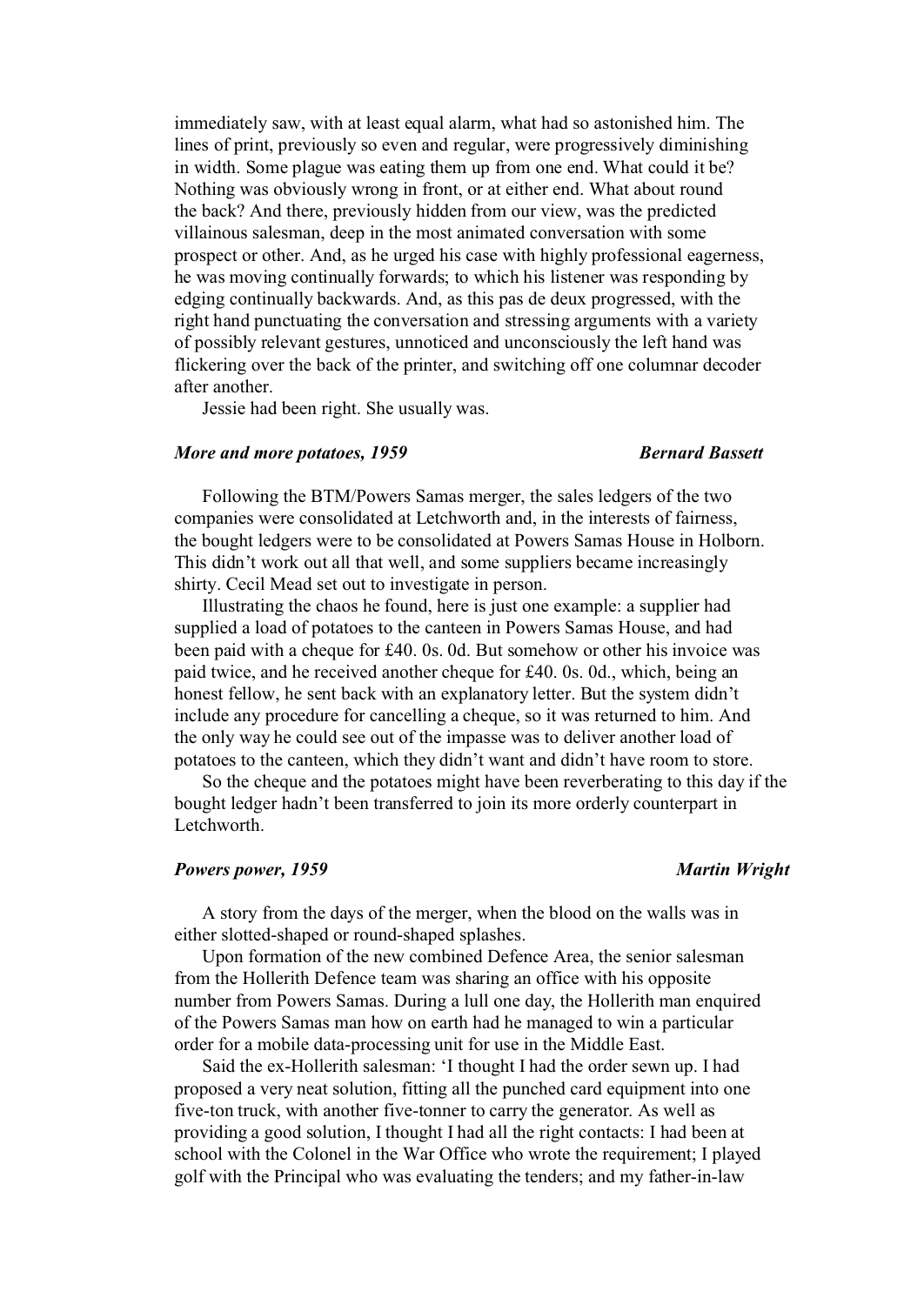was the Under Secretary at the Treasury responsible for the War Office data processing vote. And yet you got the order!'

'Ah', said the Powers Samas salesman (and remember this was long before the days of political correctness): 'You may have had a beautiful system and all the contacts, but my equipment all fitted into one three-ton truck and for electricity the only other thing needed was a wog on a bicycle'.

## *Card-iac arrest, 1959 H.C.*

There was a dress firm near the Goat and Compasses, round the back of where LON24 was later built, with a small 21-column installation, the only one where I've found cockroaches actually living in the bottom of the tabulator.

Every dress dispatched to a retail shop went with a little plastic bag attached to its hanger, containing three cards, prepunched with the model number and the price. They were of different colours, and one was a receipt for the customer, one was retained by the branch for its local sales records, and the third was returned to head office for all forms of central accounting and analysis. They were always put into the little plastic bags in the same order, so that every pink central sales card had its face in contact with the plastic and its reverse in contact with one of the other cards.

I can only assume that some slippery factor was picked up on the face of each card from its little plastic bag, and was progressively transferred onto the upper feed rolls of the card track in the tabulator, so that while the lower rolls exercised standard traction on the underside of the card, the upper rolls began to skid. Or maybe it was the other way round; maybe the upper rolls got stickier.

Anyway, having set the tabulator going, I was concentrating on the next sorting job at the other side of the room, and it took a long time before I became conscious of something odd in the sound of the tabulator behind me. It was still running all right, but there wasn't any printing going on. Funny! Emergency stop and investigate. The findings were horrendous. Every card was passing through the control sensing station correctly but then, instead of continuing horizontally into the main sensing station, it was turning upwards through 90 degrees, into a space where it had no right to be, and there stopping. By the time I found them, over three hundred cards had piled up in this mechanical limbo. Their extrication and repunching were less than enjoyable. Over the language that ensued let us draw a decent veil.

## *On the right lines, 1959 H.C.*

The office building was brick-built, only two stories high, and curved gently to stay close to the branch line alongside which it had been built some time in the late nineteenth century. The architect had been Matthew Webb, whose principal job was as locomotive designer for, I suppose, the London and North Western Railway. It is said that when the building was formally opened, the Chairman of the Railway commented: 'Stick to engines, Webb, stick to engines'.

Anyway, it was this building which was to receive two P.C.C.s, programmed to assist in stock control. Part of the first floor had been refurbished as a computer room, and was bright, clean, and shining. The other side of the same floor was still equipped with high sloping green leather-topped clerical desks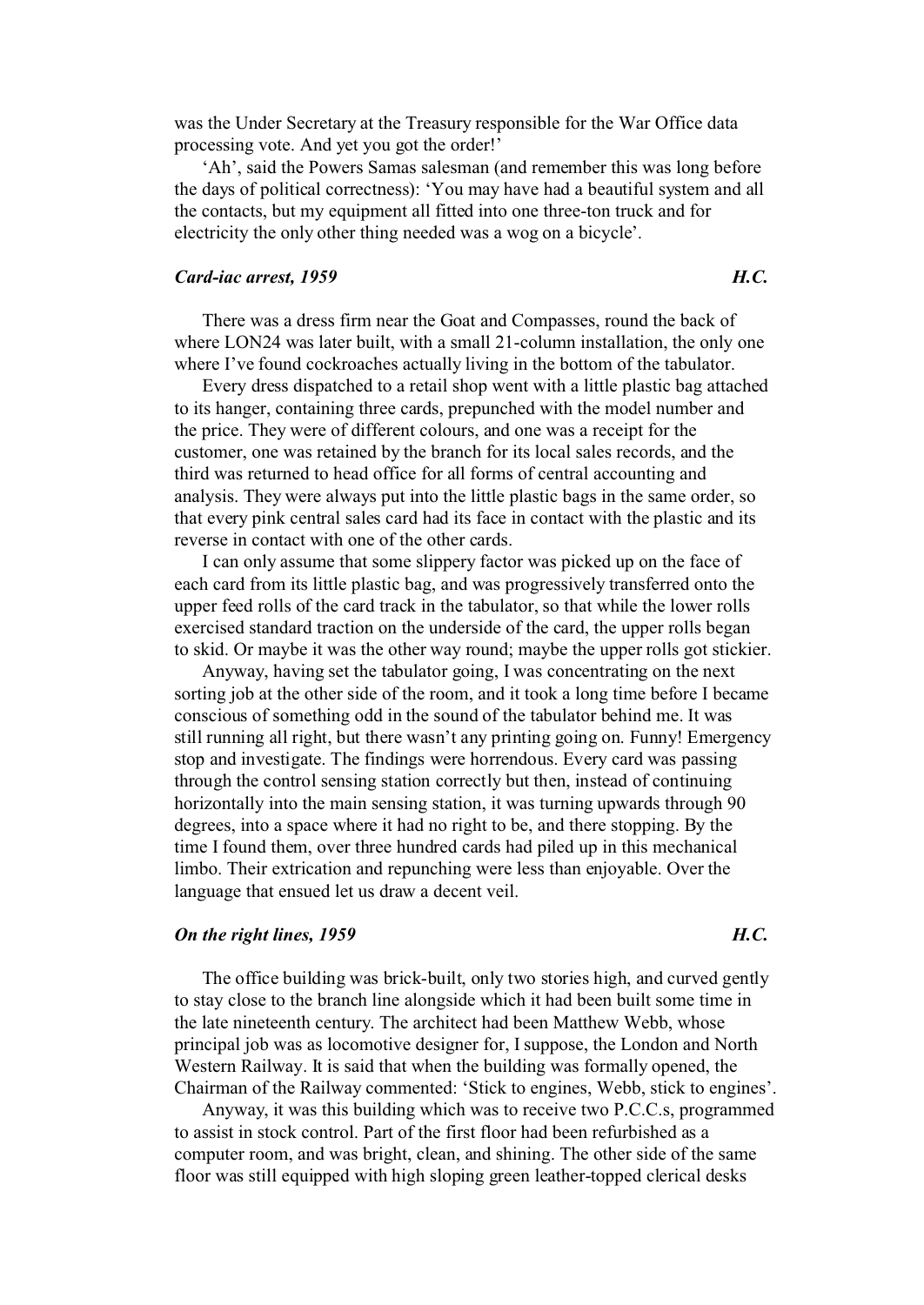with matching stools, probably unchanged for eighty years. What a contrast!

We craned the first P.C.C. in using our own contractor, with the utmost delicacy, and it took a fortnight to commission. When the second one arrived, BR said that they now knew how to do it, gaily hefted it over the roof with one of their breakdown cranes, swung it in through the windows, and dropped it the last inch. It worked a treat from first switch-on.

## *Good intentions, 1959 H.C.*

The Winkle's Eye was a short-lived ancillary machine, designed to be safer and more reliable than chad-stuffing. If a card had a mis-punched hole, the Winkle's Eye (which looked rather like the machines with which you can emboss your address on fancy note paper) would cover it with a neatly cut small circle of coloured Sellotape.

We were trying to test a newly installed P.C.C., when it transpired that the test pack had a mistaken character gang-punched in column 1. Well, there were lots of other things to do, so we carried on with them, not realising that in the background the Installation Manageress was devotedly going through the whole pack with the Winkle's Eye. By the time she'd finished there was so many little Sellotape circles that the column 1 end of the pack was nearly two inches thicker than the column 80 end, and the pack wouldn't feed because the card weight didn't sit right. But didn't she do well?

# *Nobody has ever liked our invoices, c. 1960 Chris Penfold*

I handed to the customer a special invoice for the delivery charges (during the weekend we had put a tabulator into his office in the City of London). He took one look at it and complained very loudly. Why?

The delivery had to be on a Sunday because a crane was needed to lift the machine up to the window of his offices, and the Police wouldn't allow a crane in that narrow street on any other day. Organising a Sunday delivery clearly involves a number of actions, a number of people, and some nifty co-ordination. Unhappily, nobody remembered to organise the crane.

Bang on time the lorry arrived with machine on board; so did the customer; and so did our Engineers, one of whom was sent off to hunt hotfoot throughout the City for a mobile crane. He was lucky: he found one the other side of Tower Bridge, twisted the driver's arm, and got him to bring his crane across the river, to the customer's premises, lift in the machine, and depart.

So why the aggro about the invoice? Well, it did include a charge for the tip which our Engineer had given to the crane driver, and we didn't know that the customer had tipped him too!

## *Punched card horrors: 1 (the thin ones), c. 1960 Chris Penfold*

When you think how many cards must have been manufactured, punched, verified, read on machines, filed and thrown away, it's not surprising that sometimes a few didn't turn out the way they were supposed to.

When I was in Support, one of my customers was an insurance company, using cards filed by Premium Renewal Date. Each year, as each month's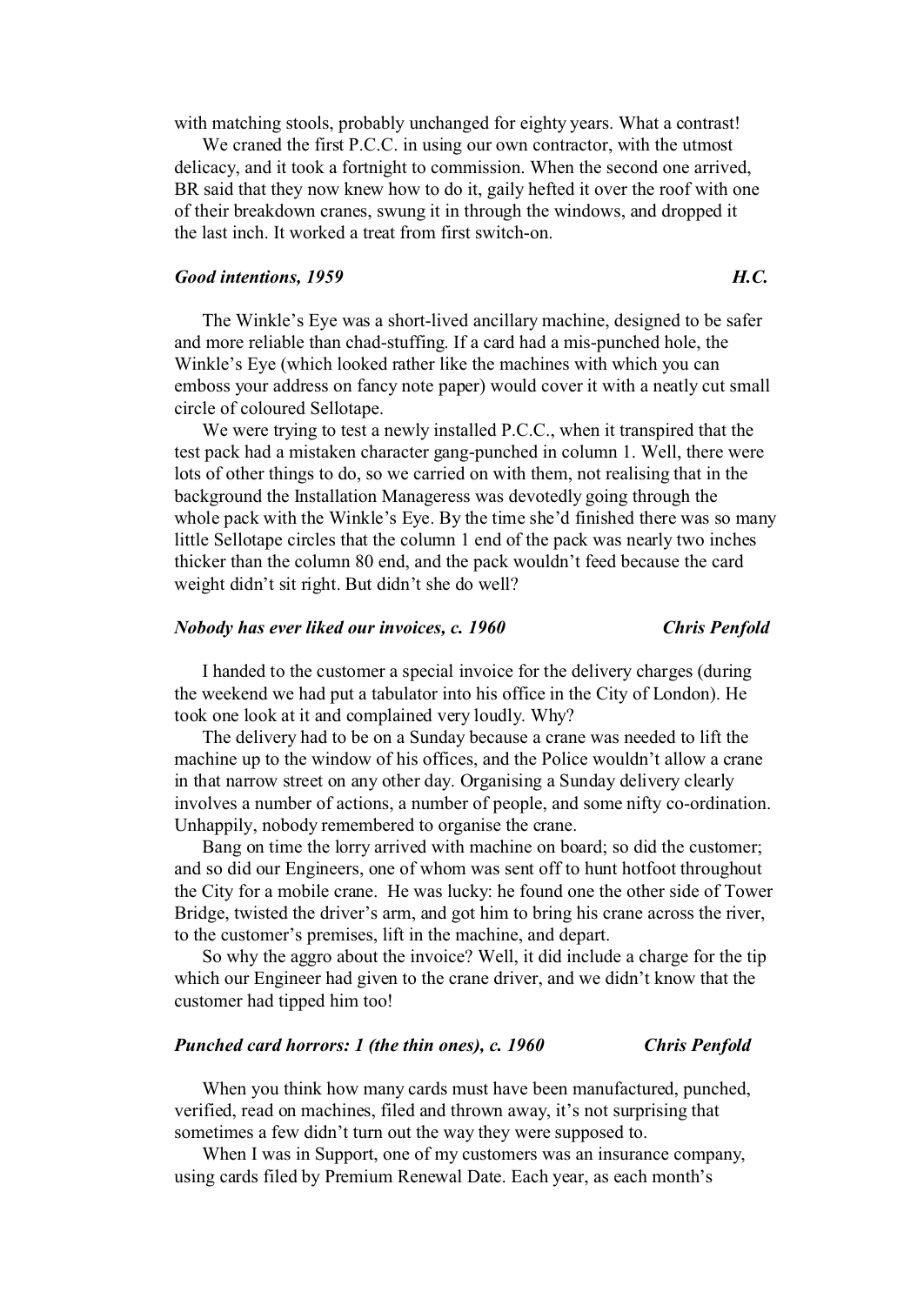renewals became due, the appropriate file was tabulated to produce the Renewal Notices. Shock, horror! Some (albeit a very few) of the printouts were totally meaningless.

What had happened was that a box of thin cards had been used for updates during the year and, whenever two thin cards were next to each other in the file for the month, the tabulator read them together as one card, and consequently only printed where the holes happened to coincide.

So, OK, when you know what has happened, how do you put it right? Our solution was to get the Inspector from the Card Works down to the customer's premises, and set him to work with a micrometer checking the thickness of all the thousands of cards in the files, for all twelve months' worth! In fact he didn't really need the gauge: his fingers plus his experience were just as good, as he proved when the customer's DP Manager and I spent all day feeling cards with him. In the end we did find the dozen or so pairs of cards which would have caused trouble in the following months if they had been left on file.

### *Economisery, c. 1961 George Thomson*

It was one of those cost-cutting periods, so there was a policy of sending all equipment to the Far East by any means rather than by air. This included a 902 tabulator which eventually reached Hong Kong by way of Alice Springs. On arrival at the customer's premises, it was hoisted up the outside of the building and had reached sixth floor level when it fell out of the slings. The engineers rebuilt it on site; it was quicker than getting another one.

# *Terreo Danaos et dona ferens, c. 1961 H.C.*

Dave H. was a young American programmer in Putney, beavering away at a PERT program for the ICT 1500 (the RCA 301). Being a conscientious chap he would often take work home with him, and so could often be seen leaving Bridge House North in the evening with a tightly rolled PERT chart under his arm.

Being also an enthusiastic Anglophile, and in particular a lover of English pubs, and within that category a devotee of pub games and, focusing even more closely, a darts player of perhaps more keenness than skill, he habitually carried around in a side pocket his personal favourite set of darts.

Thus equipped he was strolling perfectly peacefully through the West End one evening when he came upon some sort of disturbance in the street, with a lot of shouting and flag-waving. Intrigued, he approached more closely to see what was afoot. It turned out that Queen Frederika of the Hellenes was staying at Claridges, and for who knows what reason she was unpopular with a lot of the young Greeks in London.

Now Dave had never heard of Queen Frederika, and couldn't have told a Hellene from a Hellion in a month of Sundays, but it looked like quite a good party, so he joined in, energetically and loudly.

And in due course, of course, Sergeant Dixon and the lads moved in to calm things down. Dave, being now overexcited, took a lot of calming down, and wasn't really pacified until he heard words like 'in possession of an offensive weapon, to wit darts and a blowpipe' being bandied about in menacing tones.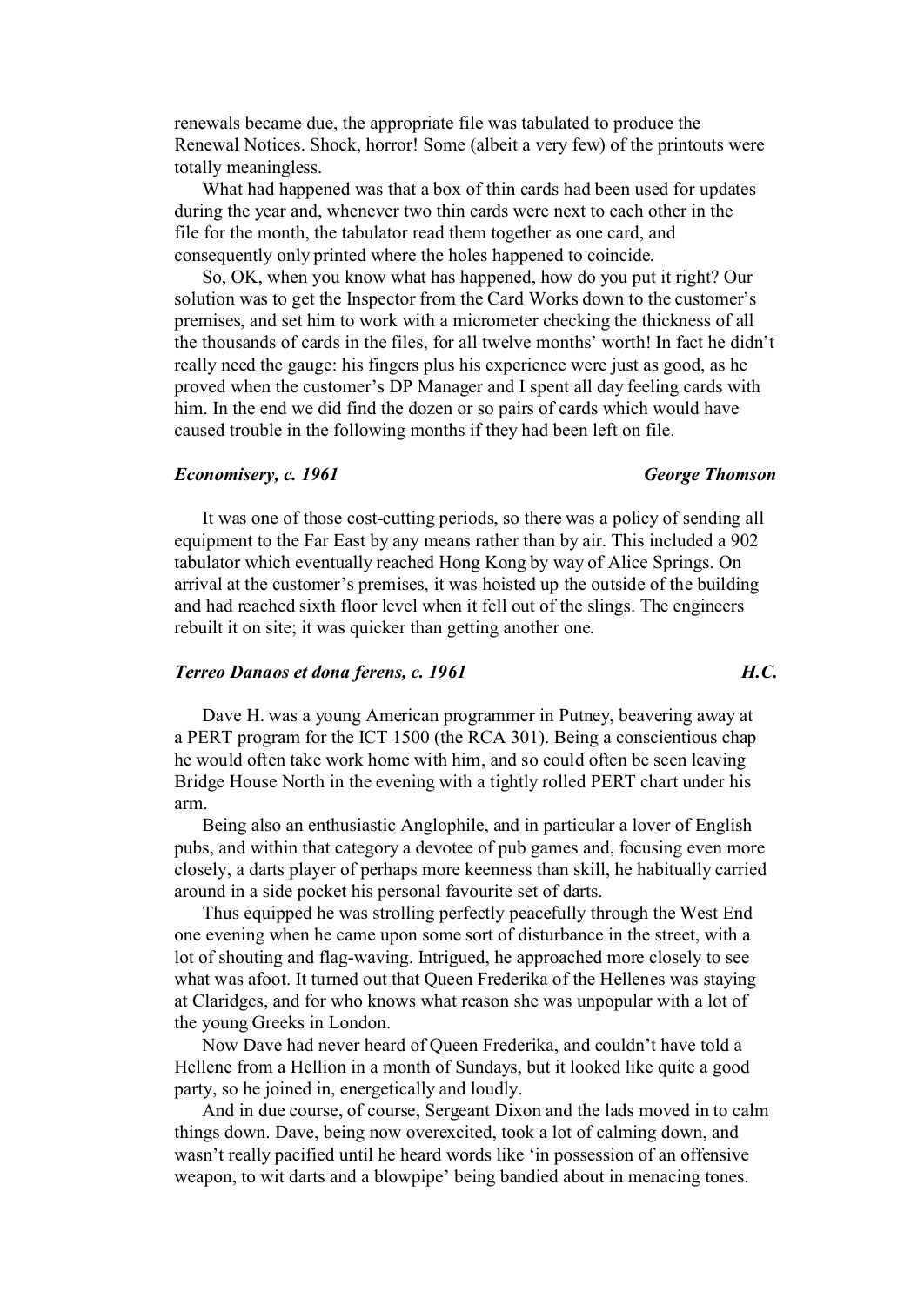Then he went quietly.

It was shortly afterwards that it was discovered that he had been selling 1500 machine time on his own account. Then he went quickly.

# *The AKP's pudding c. 1960* David Bell

The restaurant capacity at this organisation was woefully inadequate, and the punch girls had got into the habit of returning to the punch room with the dessert courses of their lunches to avoid the overcrowding in the canteen. To start with, there were no problems: apples, oranges, even bananas can be consumed in the proximity of sensitive equipment without difficulty. However, as time went on things became more adventurous: bowls of apple crumble or spotted dick, topped with lashings of custard, were regularly to be seen making their way back to data prep and, on the fateful day, there was a large helping of creamed rice pudding topped with an outsize blob of jam.

So the bowl of rice pudding was balanced in the usual place, on the card weight of its owner's AKP. She was unaware that she had left the machine switched on when she went to lunch, and I'm sure she didn't mean to catch the sleeve of her blouse on the multi-punch key as she bent to pick up a spoon. In what seemed like slow motion, the AKP started to feed cards. The bowl of rice pudding inexorably slipped towards the moving cards, and deposited its entire load onto the card at the wait station. Before anyone could react, this card disappeared into the punch unit, which responded by emitting something akin to a satisfied belch before regurgitating the card, minus rice pudding, into the stacker.

The effect of a bowl of rice pudding on the previously harmonious operation of 5,000+ pieces of assorted mechanalia was devastating. I spent most of the next three days dismantling the punch unit into its individual components and then washing them all in carbon tetrachloride. That I am not to this day a carbon-tet junkie is nothing short of a miracle but, while I survived, the AKP was never the same again. Whether it was vestigial traces of rice pudding, or some undetermined effect on the machine's persona, was never established, but it never regained its previous performance and had to be relegated to the position of spare machine.

## *The bottom line, c. 1960* **David Bell David Bell David Bell**

The insurance company used multi-form hoppers on top of its Senior tabulators and so, to avoid having to employ giantesses, they erected 15 inch high staging in front of them and gave the operators bar-stools to sit on. And this was the time of the miniskirt, so the effect was very eye-catching, and could be embarrassing for a young and impressionable engineer.

When I arrived on site to fix a tabulator fault it was clear that I was about to be made a fool of by the assembled gaggle of young ladies, but establishing the nature of the fault turned out to be quite difficult. The young lady whose machine had gone wrong was in fits of giggles, and could only say that every time she tried to run the tab it made a strange tearing sound. Her colleagues were equally unhelpful and seemed convulsed by the same joke.

Initial investigations confirmed that the machine was indeed suffering from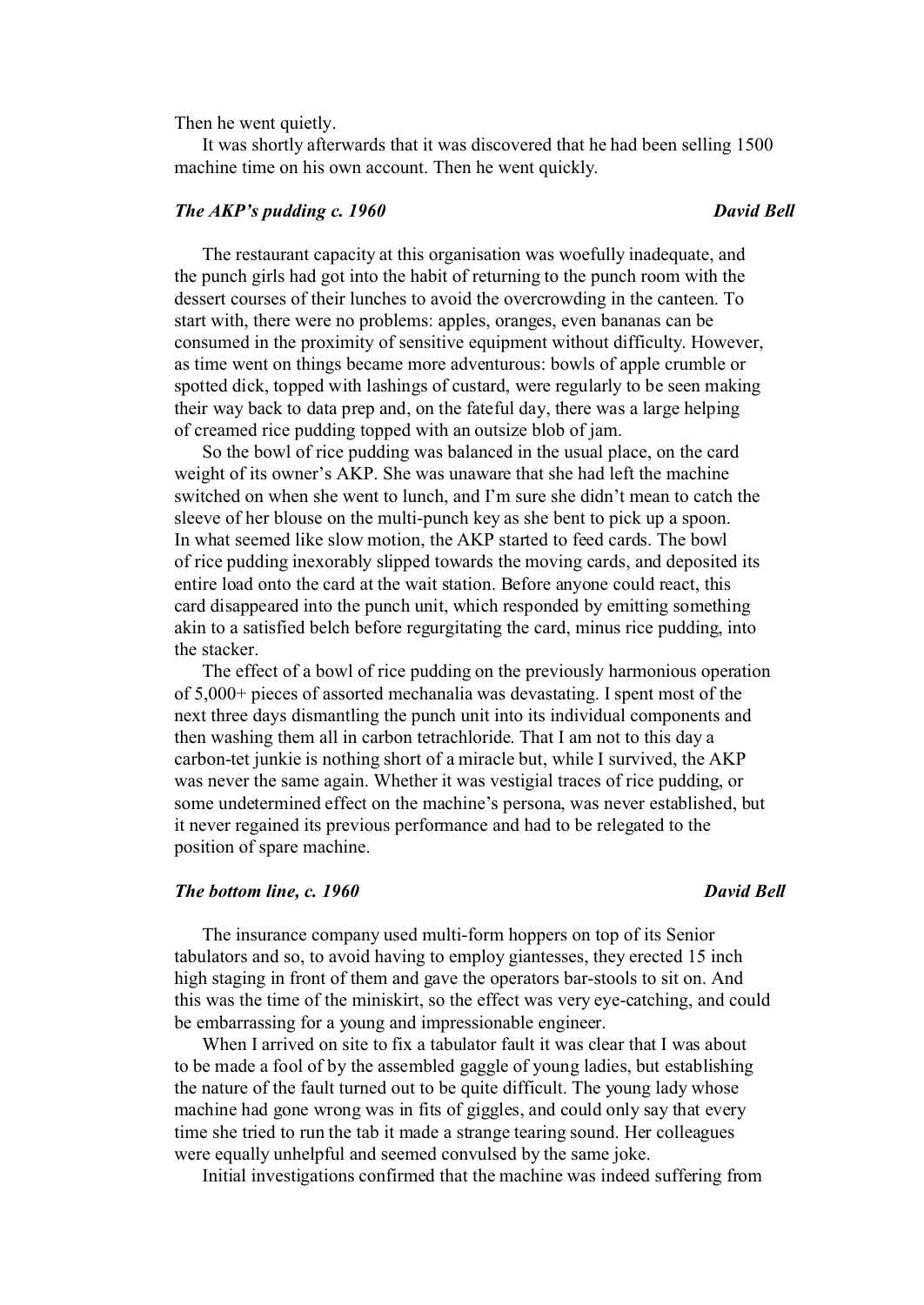some fairly serious problem in the print unit; the type bars were sullenly refusing to move and seemed to be obstructed by some foreign body. When I asked if anything unusual had been put in the printer the entire machine room rocked with mirth, but no more information was forthcoming.

It took quite a while to remove the machine's covers and enough of the print unit to be able to get at the root of the problem, and the joke which everybody seemed to be having at my expense reached its zenith as I retrieved a pair of silk knickers on which had been printed a life insurance policy renewal notice. It was her birthday, of course, and they'd all had a good lunch in the pub, and were in a very merry mood as she opened the parcel of silk underwear which they had clubbed together to buy her. 'Let's have a look!', they chorused and, wildly excited, she held up each item in turn. Murphy's Law worked perfectly: as she dropped the panties they slipped neatly into the sheet feed and the tabulator, seizing its opportunity, sprang into printing life. The result was remarkably readable.

There was a suggestion that the man whose renewal notice had literally become the 'bottom line' might quite like to receive such a novel notification of what he owed the company. Fortunately, sanity prevailed when one of the company's actuaries observed that the shock of receiving such an object at the breakfast table might cause the 'ultimate policy event'.

For my part, I put everything back together, checked that it all worked, and beat a hasty retreat. And I made sure that I didn't go anywhere near that site for a long time afterwards.

### *Blame Sir Isaac, c. 1960 John Holden*

In the early 1960s, ICT was selling a latest, state-of-the-art tabulator, and David Brown Tractors purchased one of the first to become available. Their offices were housed in a traditional former textile factory, and the punched card department occupied space on the third floor.

Access for delivery of heavy equipment was not easy but, as DBT had their own plant maintenance department, it was agreed that they would be responsible for getting the heavy tabulator up to the third floor.

Accordingly, the building's service lift was disabled, and a start was made on the task of raising the tabulator up the lift shaft by block and tackle. Unfortunately this was only partially successful: when the machine reached second floor level either the lifting chain broke or the slings which had been inadequately secured came adrift. In any case the tabulator instantly obeyed the law of gravity and crashed to the bottom of the shaft. The gleaming brand-new state-of-the-art technology was transformed into thousands of separate bent and broken pieces.

One of the team of men who had been carrying out this operation had been standing in the bottom of the lift shaft, watching the proceedings far above him, when the machine broke loose. Even though he miraculously escaped serious physical injury, the shock left such a mark that he was never the same again.

In spite of the quoted delivery time of up to one year, ICT produced a replacement tabulator within a week. I believe that company policy was changed from that date to ensure that the company took responsibility for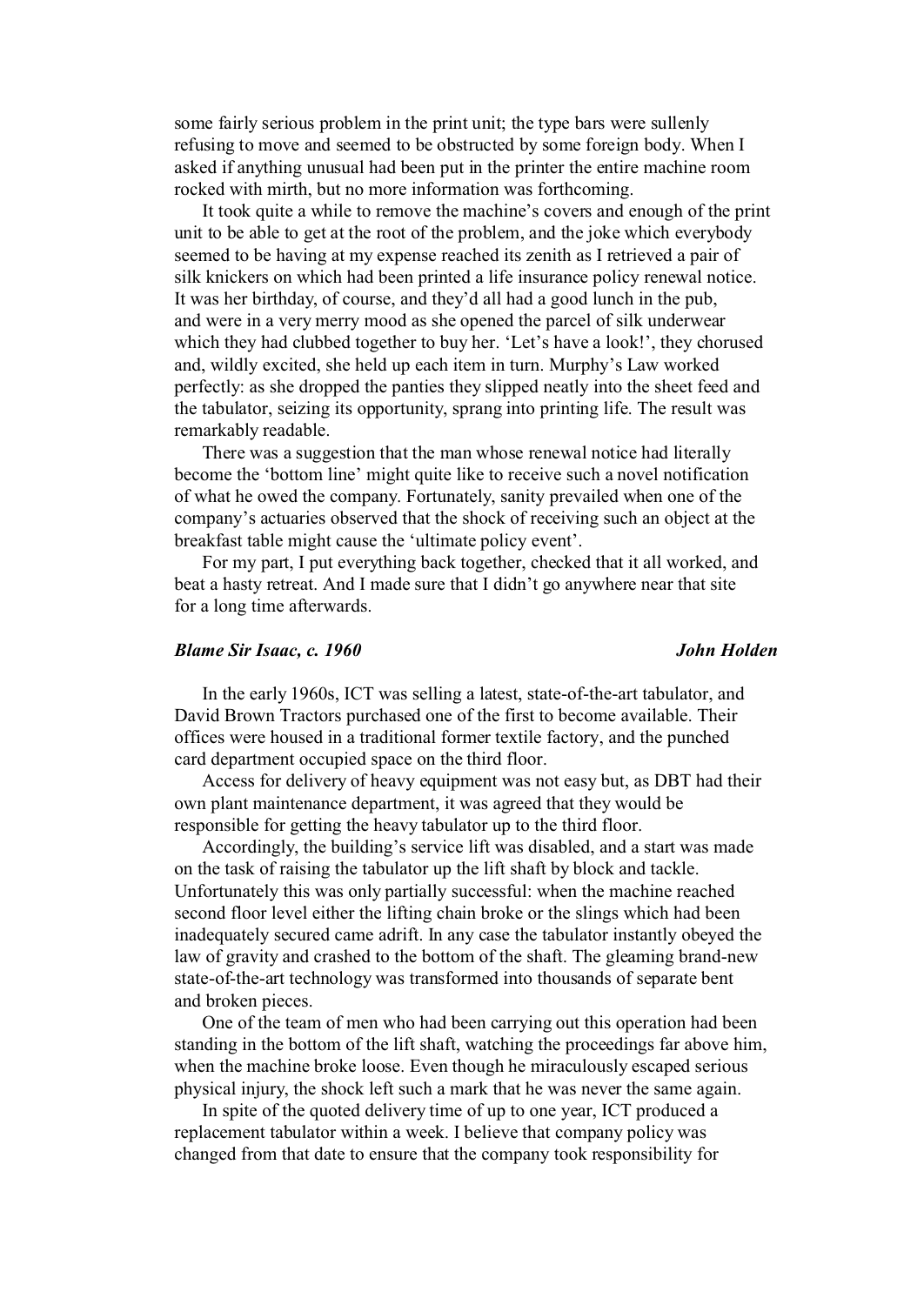delivery of equipment to its designated site. Nobody wanted another DBT experience.

### *Bamboozled at Bradenham, c. 1961 Bert Molsom*

The Data Processing industry has been a great creator of abbreviations for various terms. We all know of BITs for binary digits, RAM for Random Access Memory, and ROM for Read-Only Memory. In fact, these are collectively known as TLAs - Three Letter Abbreviations. The habit goes back a long way, and has been responsible for some memorable misunderstandings.

Following the merger of British Tabulating Machine Co and Powers Samas, lectures were arranged to introduce personnel from each of the merging companies to what had previously been their competitor's equipment. *[I know this well! I was one of the junior Powers Samas lecturers delegated to explain the round hole kit to a series of courses of crusty old slotted hole engineers at Bradenham, a searing experience only relieved by the convention that anyone saying 'you' or 'us' forfeited half a crown into the course swear box, which was drunk on the last night, and a lot of half crowns went a long way in those days. H.C.]*

At one of these lectures I remember a Powers lecturer rattling on about the 80A fitted to their tabulator, and BTM people getting increasingly confused and mystified, until one member interrupted the lecturer to enquire: 'What is this mysterious '80A ?', only to be told that it was an Automatic Totalling Attachment, and that he was referring to an ATA, not an 80A.

# *How programming began for me, 1961* **H.C. H.C.**

There was no room for the 1301 programming course in any ICT premises, so we started it in the back room of a solicitor's offices just next to Putney Station. It was too cramped. And the trains were noisy.

So we shifted half a mile west to the Church Hall of St Mary's, Putney, and to one of the small rooms off the hall normally used for vestry meetings or storage of the Mothers' Union tea-making equipment. In these more salubrious surroundings Sesh Say set out to turn us into 1301 programmers. And he did a good job of it, judging by the number of people who went on to make successful careers as programmers and by the affection with which they always remember him.

There were, however, distractions. The main hall was used by various showbiz people for rehearsals. It was jolly difficult to pick up the more subtle nuances of transfers to and from the 1301's magnetic drum when the ears were reverberating to the beat of Screaming Lord Sutch and his Band on drums of different sorts (this was at a time when SLS still habitually wore a pair of buffalo horns, and hadn't adopted the top hat of respectability in which he invariably loses his deposit at Parliamentary by-elections).

Then we were also deliberately interrupted by Michael Bentine, Goon, actor, polymath and - latterly - psychic. He broke off the rehearsals for one of his charming and zany 'Small World' programmes in order to explain to us the problems of setting up and managing a family airline in the South American country from which he originated, and also to reminisce about the research into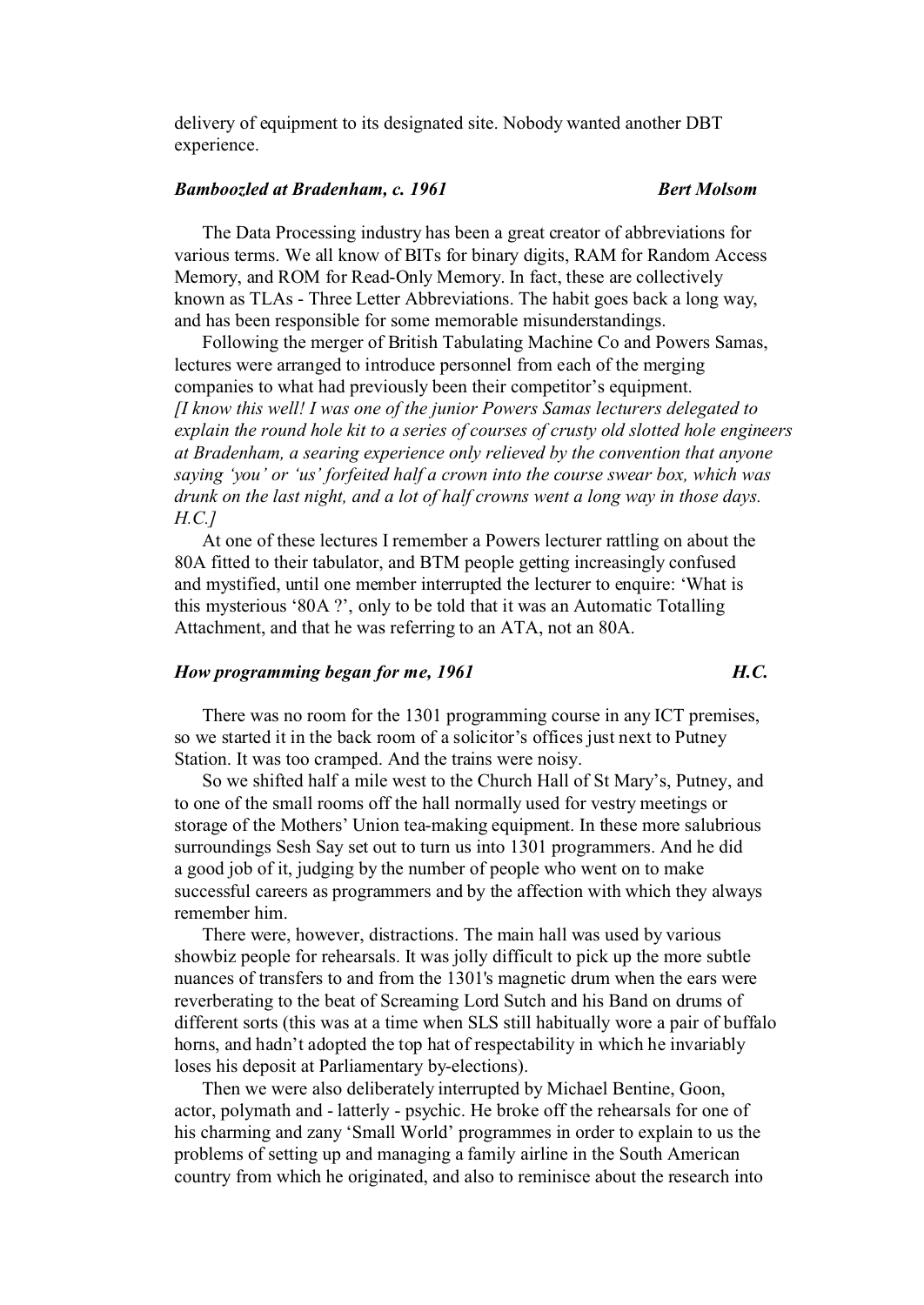the fundamental physical characteristics of small electronic devices for which he had received his degree at Cambridge. A mind fizzing with originality.

It was a good course. We enjoyed it, and we learned a lot.

# *The Tandoori printer, c. 1961 Sarah Hamilton*

One of our service engineers was called out to deal with a problem at the Hollerith installation of Egyptian Railways. They were having a problem with the printer which, being driven by a bank of resistors, used to get extremely hot in normal service; but this one was getting almost incandescent. He opened the cover to take a look, and discovered an array of gently toasting sandwiches: one of the Railway employees had decided that this was the perfect place to grill his lunch.

## *Tales from a bar in Holborn, 1961 Vernon Hardman*

A junior technical advisor (me), had occasion to visit Powers Samas House to see Pat Williams, the lady who was responsible, among other things, for some elements of invoicing and the associated salesmen's bonus scheme. I had spoken to her on the phone several times, but had not previously met her face to face.

During the meeting I noticed on the wall a number of photos of Kenneth Williams, then the great star of revue and radio, later to become even more famous through the series of *Carry On* films. Towards the end of the conversation, the penny dropped. 'Oh!', said I brightly, 'You must be Kenneth Williams' sister!' There was a long moment of silence and then, fixing her young visitor with a withering look honed by years spent in the WAAF and the Australian outback, and in a voice which could shiver a sergeant-major at fifty paces, Pat replied, slowly but firmly: 'No! Kenneth is *my brother*!'

I didn't actually turn to stone but it was a close-run thing.

### *Programming the P.C.C., c. 1961 Philip Sugden*

The P.C.C. had an extremely unconventional way of entering the program into the machine, which could almost be described as a form of hard wiring. The instructions had to be riveted into four large boards, each about  $15 \times$ 12 inches, which were thrust into slots in the front of the machine and then clamped in place. The boards were difficult to rivet up and needed a special tool set for the job. They were even more difficult to unrivet. This was a great incentive to desk check and dry run the programs before the first rivet was put in place.

I only ever wrote one program for the P.C.C. and inevitably I made an error: I had failed to notice that part way through the job there was a slight change in the way the summary totals were accumulated. It was only a small error, but one that looked as if it was going to require a major re-rivet. I was saved from this fate by an enterprising engineer who noticed that, if the job was suspended at the point where the totalling method changed, the program could be modified to carry out the correct calculation by the judicious placement of a strip of Sellotape over part of one of the rows of rivets. To the best of my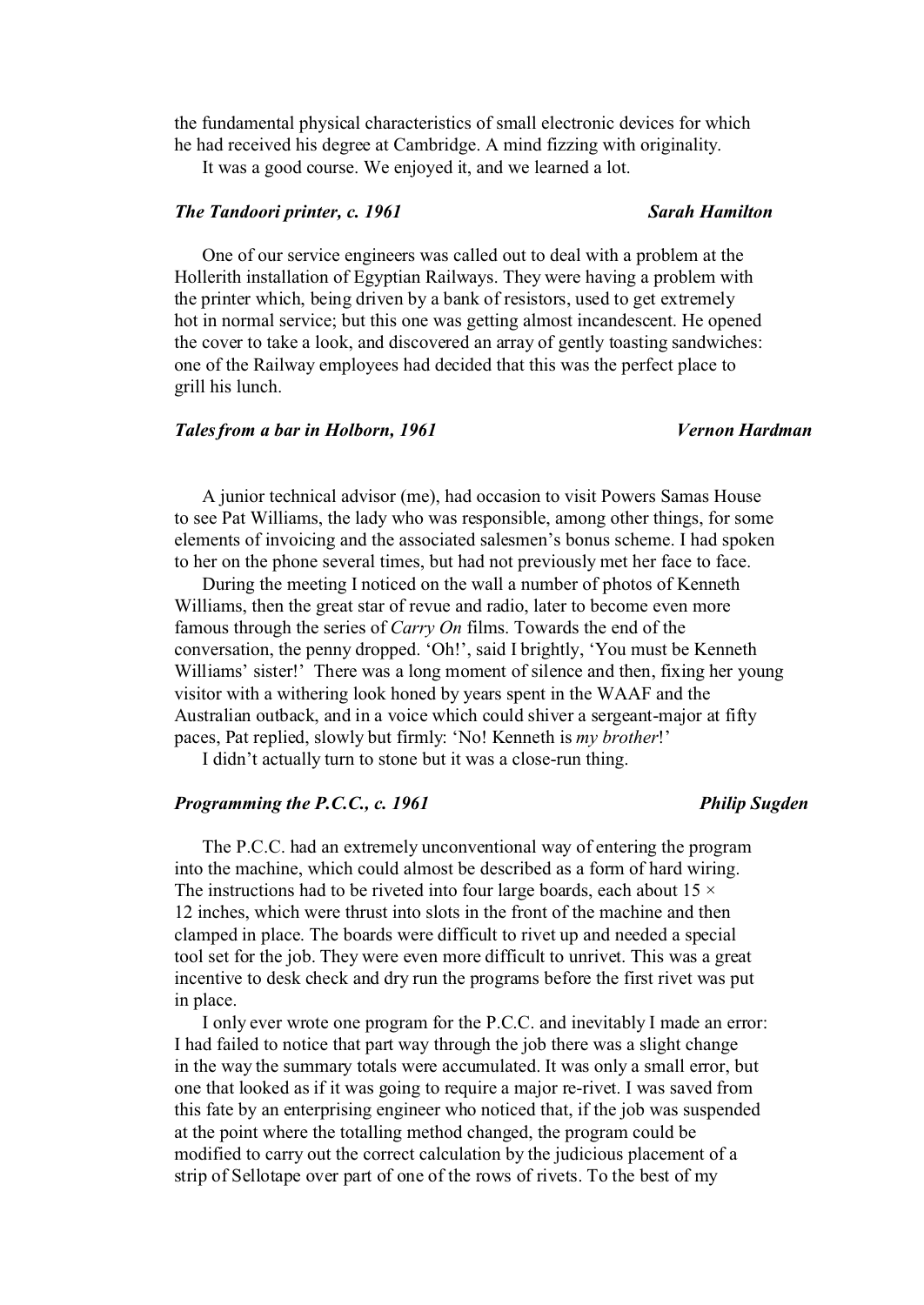knowledge the program continued to be run in this manner for the remaining life of the installation.

## *Brieflets: 1, c. 1961 Gwen Steel*

The engineer at Bristol City Council shook a P.C.C. program board and pronounced that the rivets had been put in by a b\*\*\*\*\* programmer. He was right, of course.

# *Brieflets: 2, c. 1961 Gwen Steel*

It seemed like ages that we were waiting to test programs on a P.C.C., and no boards arrived. The factory had run out of binding tape for their boxes.

## *Environmental concern, c. 1960* Adrian Turner

There was a P.C.C. on the stand at the Business Efficiency Exhibition. In those days the stands were topped off with a gauze ceiling'. The P.C.C. was equipped with a cooling fan whose exhaust blew directly up out of the top of the machine. By the end of the week there was a distinct oily circle in the overhead gauze. 'Hmmm', said a quizzical passer-by, 'I thought nowadays you would be running these things on smokeless fuel'.

# *The start of the 1004, c. 1962* Bert Molsom

A party flew over to Frankfurt in the 1960s when ICT was negotiating the purchase of the 1004 from Remington Rand. There were two Sales Managers, and two Lecturers from Training, one from London and the other from Cookham. On arrival, we took the airport bus into the city, where one of the Sales Managers hailed a taxi, and we packed our bags into the boot of the car. On being told the name of the hotel where we had booked accommodation, the taxi-driver gave us a look which said, clearer than any words: 'Mad Englishmen!' Then he pointed across the road to the hotel we required.

One of the Sales Managers on that trip went over in his City bowler hat, a most unusual form of head-dress in Germany at that time. Walking a few paces behind him I was amused to see the delayed reaction of other pedestrians when the unusual form of hat registered with them. Just a few seconds, and then they had to look back to confirm what their eyes had seen.

# **Deflation, c. 1962** David Hawgood **David Hawgood**

At the ICT Development Labs in Stevenage, E.C.H. ('ECHO') Organ was Director. He was very proud of his car (registration number HP 8898) and of his own personal reserved car park space.

One day he returned to the Labs, found another car in his precious space, and ordered his chauffeur to let its tyres down.

Later the chauffeur could be seen scurrying like mad from lab to lab trying to borrow a foot pump. The offending car belonged to the Borough Treasurer of West Ham who was about to confirm the order for a 1301 computer.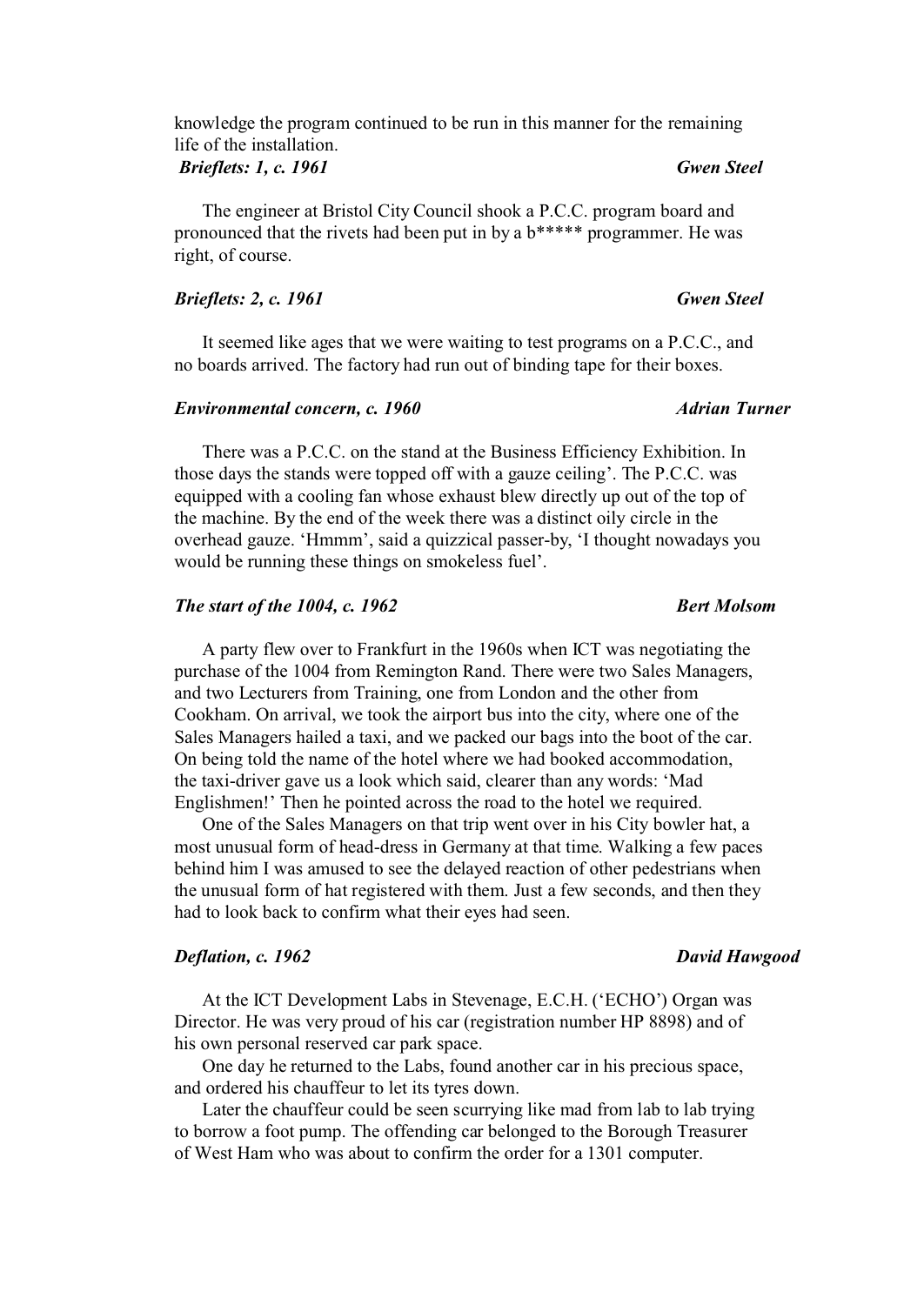Another customer of Insurance Area had a 1500 Computer with a 'hay-stack' card reader (the type which was notorious for needing cards to be in perfect condition if it wasn't to jam). One October the worst happened: there didn't seem to be a single card which could get read by the card reader. Careful examination showed that all the cards were twisted.

What was the cause? The intake for the computer room's air conditioning plant passed through the store room where new boxes of cards were stored. A sudden cold snap that month had rapidly lowered the temperature of the store room. The resulting moisture had caused the cards to swell within the unopened boxes to such an extent that the boxes had actually burst open, leaving the cards all twisted.

Once the problem had been diagnosed it only remained to sort out who was going to have to pay to replace several boxes of cards. You're quite right: we did.

## *Tales from a bar in Holborn, c. 1962 Vernon Hardman*

On the touchy subject of hats, a very successful salesman in London (Trevor Brown) was being interviewed for his first managerial appointment.

'Mr Brown', said the chairman of the panel, 'We notice that you don't wear a hat. If you were to pass this panel, would you wear one?'

He allegedly replied: 'If you give me the job, I'll wear a bloody crown if you want me to'.

## *Punching on the 1301, 1963* Philip Sugden

Using Assembler, punching a card required a process called 'row binarisation', a process that I never understood properly at the time and cannot begin to remember now. With the Mnemonic Programming Language (MPL) there was the advantage of being able to punch a card with a single instruction.

The only drawback was that there were actually two different punch instructions, one of which was only to be used if it was the first (or was it the last?) card in the pack. Dire warnings were given about the consequences of using the wrong one at the wrong time.

Needless to say, it didn't take me long to hit the wrong combination. The 1301 card punch was a development of the pre-existing reproducer/summary card punch (the only significant development was probably the shape of the cabinet). It therefore punched cards a row at a time. There were standing instructions never to punch more than 65 columns in any row because of the danger of smashing the punch die. Normally this would be a very unlikely event, but in the case of my programming error all 80 columns in all 12 rows were punched in the same card. This had two immediate consequences: the first was a hell of a noise, clearly audible through the viewing glass in Bridge House South, and liable to give heart failure to any engineer within earshot; the second was that the card was so weakened that its remains immediately wrecked in the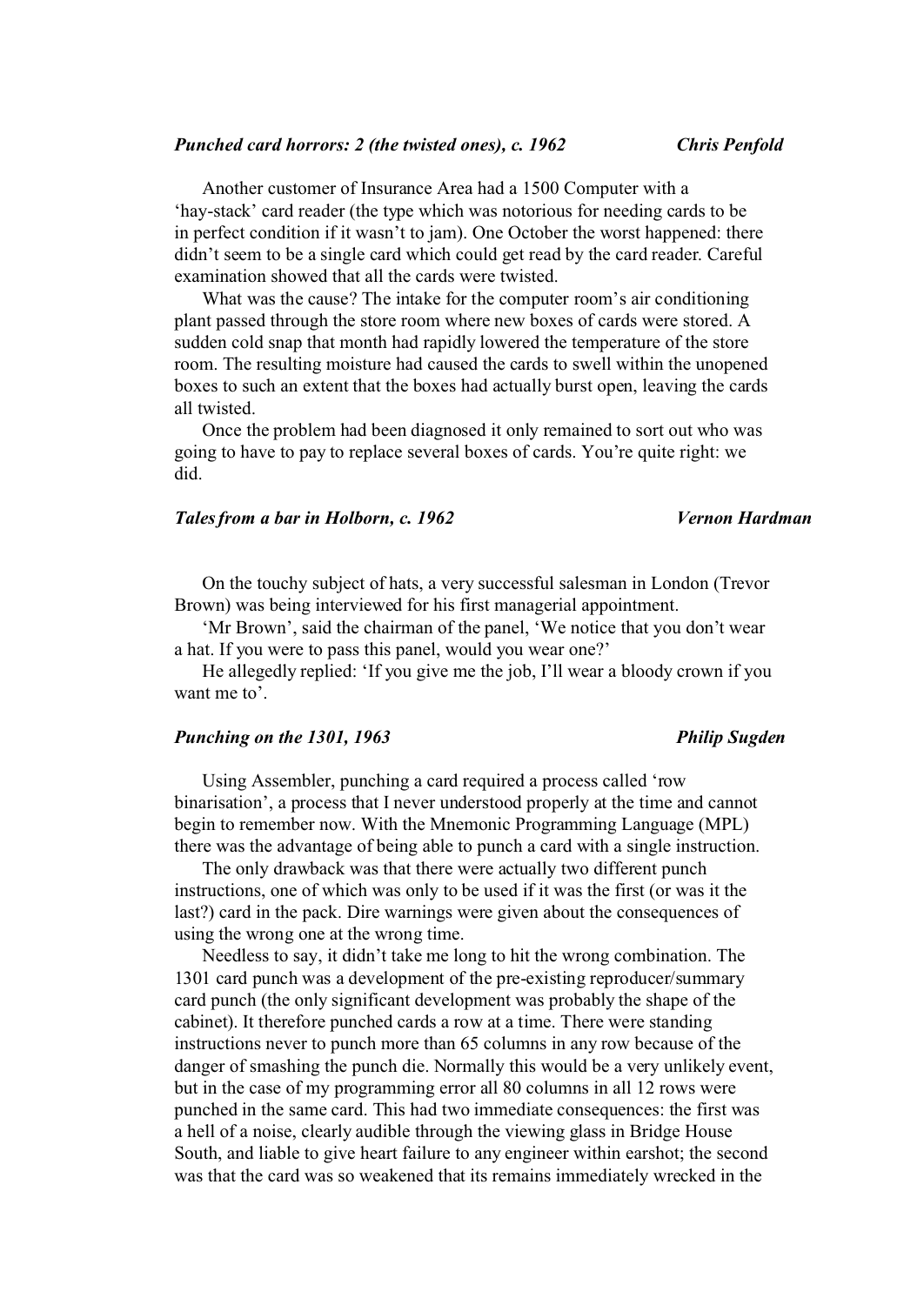punch mechanism.

Either way, confession to an engineer was required rather quickly.

Absolution *might* be granted the first time, but scarcely thereafter. I only did it twice, and I must have been lucky because the punch die survived both times. The threatened consequences didn't make it seem worthwhile to go for a hat trick.

## *Before desktop publishing, c. 1963 H.C.*

Tony G., an elegant and extremely well-spoken young man, acquired an interest in automated typesetting. There was not a lot of this going on in Advanced Systems Group at Putney, so he left and went to RCA at Cherry Hill in New Jersey. We thought we had lost touch with him permanently until a letter arrived and, as a progress report, brought us a piece of cast metal representing about three column inches of a newspaper story. When this was read in a mirror it proved to be the introduction to a serious scientific article stressing the vital importance of the strictest adherence to the prescribed procedures in order to achieve the safe powering-down of nuclear wastepaper baskets.

### *What you need, mush, is the proper tool, c. 1963 Mike Forrest*

Visiting RCA at Camden we were shown the 601, on which the back-wiring was some 18 inches thick. The business ends of their soldering irons, of which they were very proud, were fitted with lights and were linked to the handle ends by viewing tubes. They did not seem practical.

## *For I also am one having authority, 1963* **ICT House Magazine**

Work has been undertaken by the Reverend A.Q. Morton to determine the authorship of the fourteen epistles attributed to St Paul. It is interesting to note that Mr Morton made use of a Ferranti Mercury Computer to establish to his satisfaction that St Paul wrote only five of the fourteen epistles.

### *It's in the bag, 1963* Terry Osborne *It's in the bag, 1963*

On one occasion I was sent to a subsidiary of the engineering firm Babcock and Wilcox. I was then employed as a support engineer, working on Hollerith calculators, and was required to fix a particularly tricky fault to do with 10d and 11d. While waiting for the operators to test the effectiveness of the repair I looked out of the window into Great Dover Street and, in a telephone box opposite, noticed a large brown sack. I called the site engineer over to the window to have a look and asked him if he had any idea what it might be. 'Beat's me!', he said, and we turned our attention back to the 542 calculator. About half an hour later we looked out of the window again and were amazed to see the street crawling with police. It transpired that the sack that we had seen earlier had contained about half a million pounds in used banknotes, and was part of the haul from the Great Train Robbery.

I've often wondered what I would have done if I'd gone down and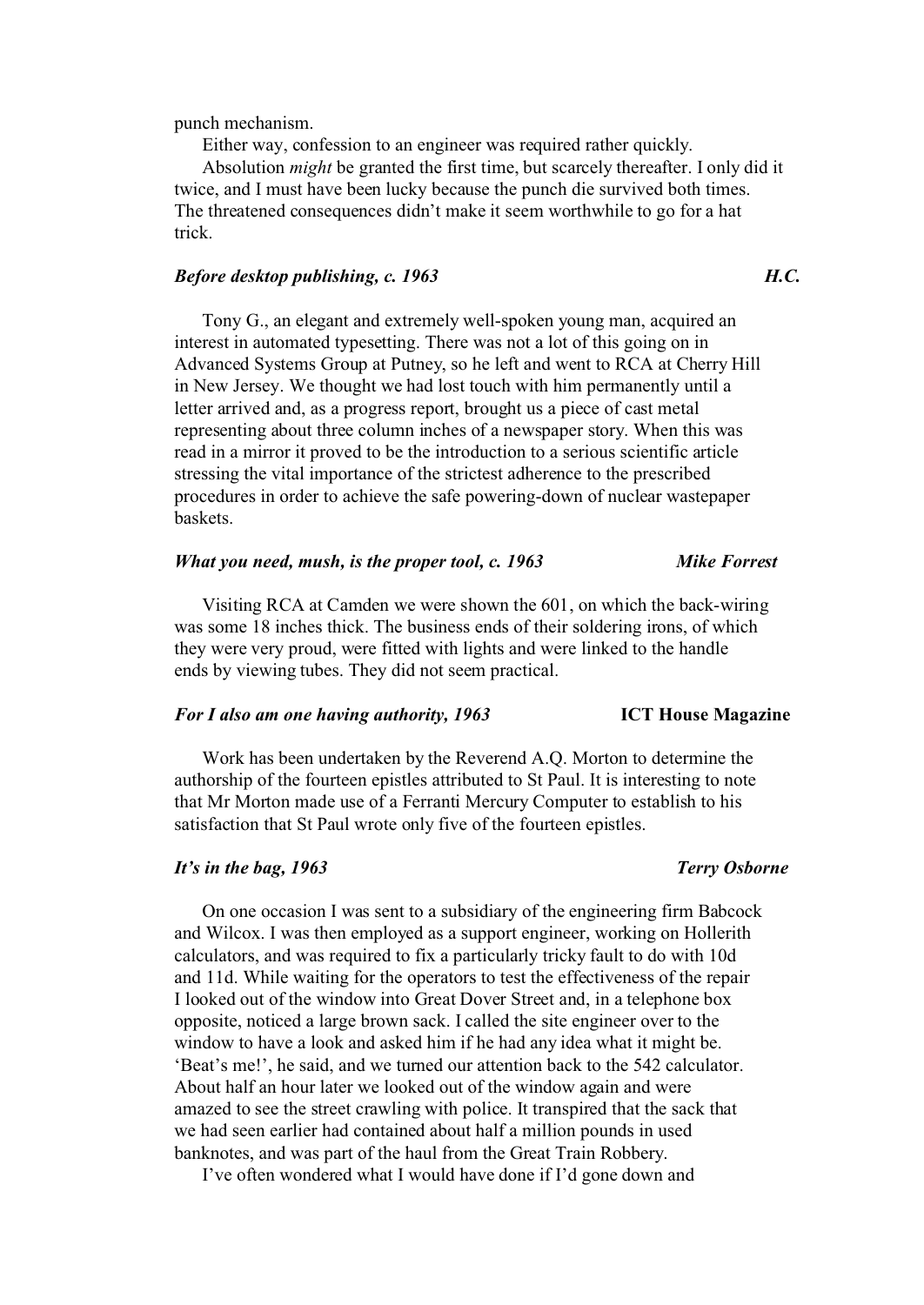investigated the sack when I first saw it. I rather think I wouldn't still be with ICL now. But would it have been better to spend thirty-two happy years with the company, or the same time lazing about on some tropical island? Knowing my luck, I'd probably still be languishing in the Scrubs.

# *A problem of sorts, c. 1963 Michael Brew*

Two civil servants from the Department of the Environment in Hastings (though in those days it was probably still called The Ministry of Public Buildings and Works) each claimed a high level of ICT 1300 programming skill. One day they challenged each other as to who could write the most efficient mag tape sort program. The first to be completed was given a test in front of an audience of the two contenders and sundry impartial judges. It looked very impressive as the four tapes ticked and whirred backwards and forwards. However, after 14 passes of the tapes the author surprised everyone by admitting defeat. 'Well', he said, 'I was only trying to sort ten records!'

## *Alphabetics, 1963 Mike Forrest*

When the Ferranti computer division was merged into ICT, the administrator at West Gorton rang Putney and said: 'I've got an 'I' and a 'T'; can you send me a 'C'?'

When Peter Hall joined ICT following the Ferranti acquisition, he got sight of recent ICT Board minutes, one of which contained the joyous comment that: 'Magnetic tape is judged to be only a passing phase, which is unlikely to have a long term impact on the sale of cards'.

## *The world on broad shoulders, 1963* **ICT House Magazine**

What has been hailed as an important feather in the cap of the British computer industry is provided by the announcement that the United Kingdom Atomic Energy Authority has awarded a letter of intent to our company for the purchase of an Atlas 2 computer.

This machine, which will cost £1,500,000, has been developed in conjunction with the staff of the Mathematical Laboratory of the University of Cambridge, where the first model is now being assembled, and will be installed at the Atomic Weapons Research Establishment at Aldermaston.

The first computer of the Atlas series, the Atlas 1, was developed by the Ferranti Computer Department (now part of ICT) in co-operation with the University of Manchester, and was installed in the University at the end of last year. In August 1961 an order for an Atlas 1 was placed by the Rutherford High Energy Laboratory, at Chilton, of the National Institute for Research in Nuclear Science. This is due for delivery in 1964. Another Atlas 1 was subsequently ordered by the University of London.

*Immobilisation, c. 1963 H.C.* 

*Prediction, 1963 Gordon Scarrott*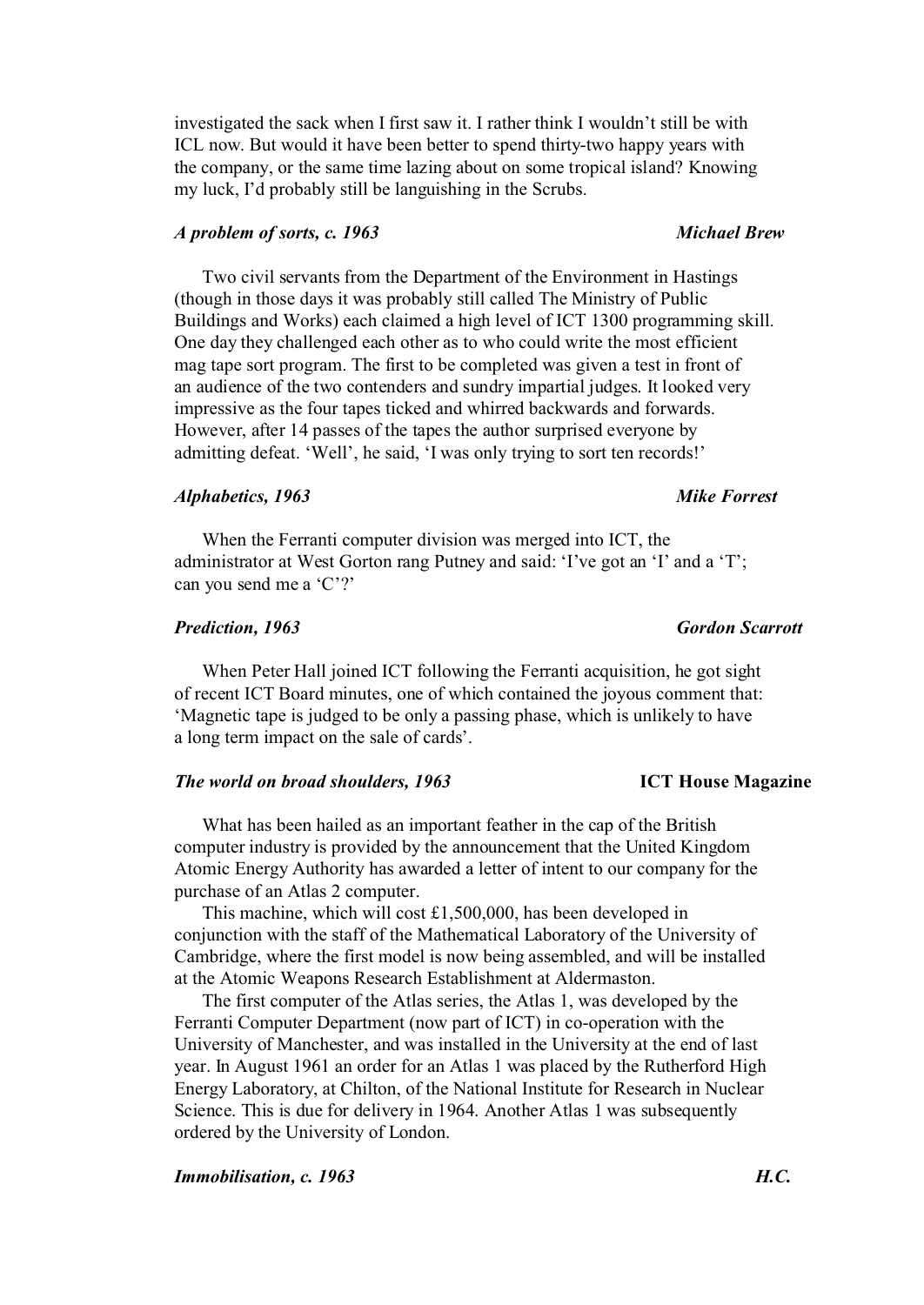There was a field engineer in the Putney area in the 1960s who had either had his car stolen more times than he found amusing, or was frightened that it would be. Or perhaps he kept losing his car keys. His solution to the problem was simple and effective.

Into the radio slot on the dashboard he inserted a suitably cut down piece of Hollerith plugboard. The wiring loom was replaced by tailored leads to contacts on the back of this, through which all the vital functions of the car were controlled. So if a thief did break into it he'd find no ignition switch, no lighting switch, nothing familiar at all. Whereas the owner, who always went around with a pocket full of spare plugs, knew just where to plug to bring on the ignition, or the sidelights, or the headlights, or whatever, in the appropriate combination.

It was neat, and it certainly worked. But I was never sure why any self-respecting thief would have made that old car a target.

## *The dirty tapes, c. 1963 Sandy Walker*

In the early 1960s we delivered a computer to Budapest, and on a visit there I was asked to take some computer tapes for our programmers. At Budapest airport these caused some mystification for the customs officers. They seemed sceptical of my explanations, and disappeared with them into a back room. After waiting for ten minutes or so I knocked on the door and opened it cautiously. The customs men had unrolled the tapes and were holding them up to the light, foot by foot, to try to see the (presumably pornographic) pictures.

# *Testing and detesting, c. 1963* Richard Dean *Richard Dean*

I had taken over responsibility for an account which was developing a suite of programs for the ICT 1500 and went to see how they were getting on. The Project Manager showed me a whole lot of programmers beavering away.

'Very impressive', I said, 'How are you planning to do the system testing?' 'System testing? What's that?'

'Well, you put some data into the first program, let it ripple through the whole suite, and verify the final results when they eventually appear'.

'Oh, we won't need to bother with that; each programmer's testing of his own program will be good enough'.

A strange attitude, I thought, and when I got back to the office told my boss, Maurice Handyside, that it looked as though they were heading for a disaster. At my instigation, he requested a meeting with the Project Manager's boss, so that we could express our misgivings.

The meeting duly took place, Handyside and myself on one side, the Project Manager and his boss on the other. I spoke first, telling the boss that they really ought to have a system test plan.

'What do you say to that?', said he to the Project Manager.

'It's quite simple; we don't need one'.

'Well, there you are, gentlemen', said the boss to us. 'Mr ... , who is wholly responsible for the project, says that he doesn't intend to do any system testing. Thank you for your time and for your concern. I don't need to detain you any longer'.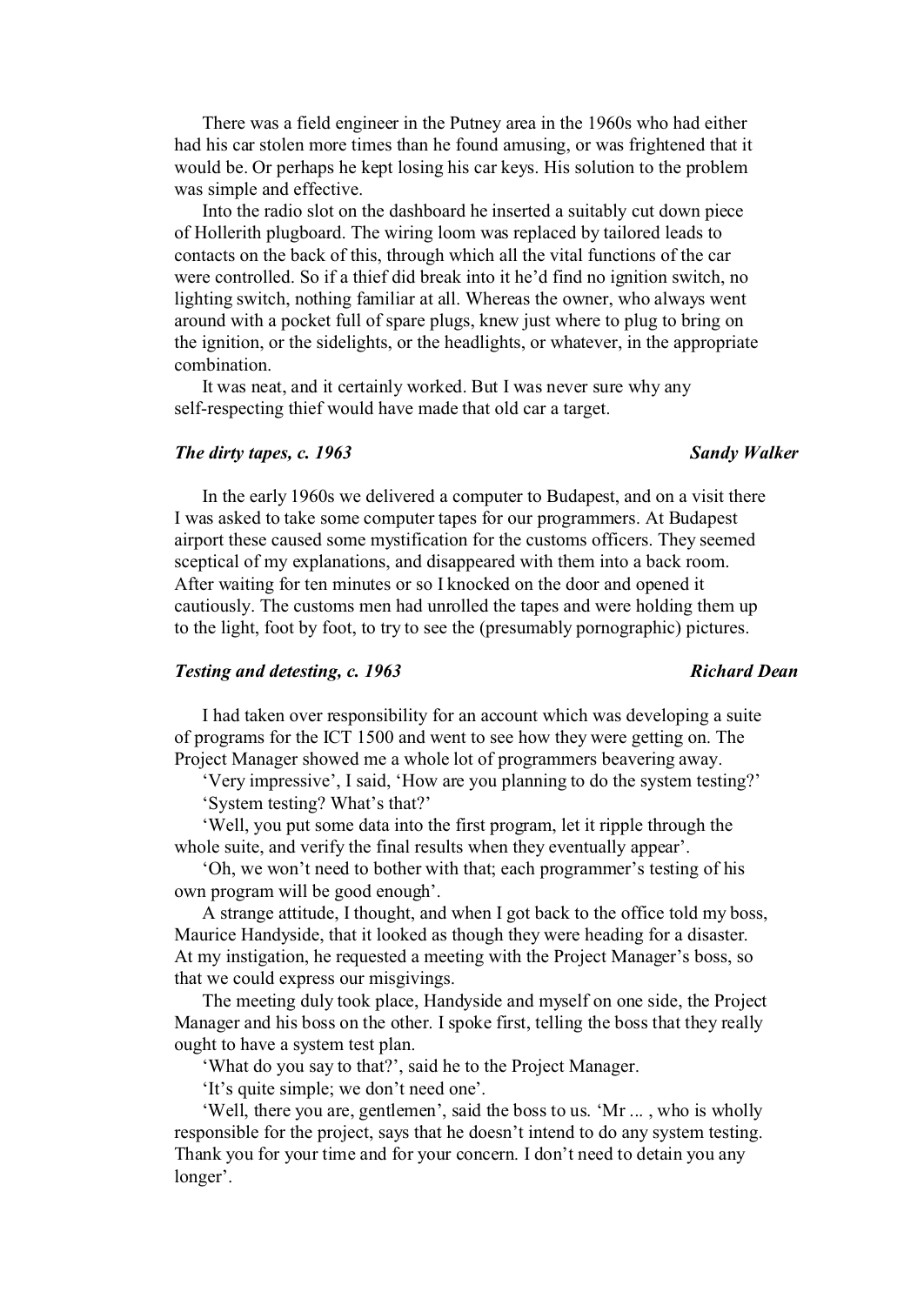On the way back to the office I said to Handyside: 'That was a funny sort of meeting, wasn't it?' 'Oh yes indeed', he replied; 'But you have to understand that people have different objectives. He hates the Project Manager's guts and is revelling in the expectation that he will fail'.

And fail he did, spectacularly. The system was an utter disaster. The customer had to employ an army of temps for a year, at phenomenal cost, to do by hand what the system should have automated. But the boss got what he was after, and we had proved that it wasn't our fault.

## *Well, bug me!* 1964 **John Deas** *John Deas John Deas*

# The very large contract for the Atlas 2 for UKAEA was running late; heavy penalties were being paid and things were tense. The ex-Ferranti computer division of ICT was developing the hardware and the operating system; the customer was developing his own Fortran compiler. At the regular progress meeting, the customer nagged away at the question of how many bugs were left in the operating system. Finally the ICT senior manager in charge of the software, Peter Hunt, turned on the customer's Fortran man, Alick Glennie, and asked: 'How many bugs are left in your compiler?' Alick stuck his chin out and said 'Two!', to which there was no answer without calling him a liar. The argument moved on, and in due course the meeting wound ill-temperedly to its end.

Next week things were going well and tempers were better. 'How many bugs in your Fortran compiler now?' asked Peter Hunt. 'Still two', replied Alick with a smile, 'but I will admit that they're a different two'.

## *Ooops! c. 1964 David Firnberg*

In the days of Current Planning Department we presented a paper to the Board recommending certain actions. It was only after they had agreed the actions that I noticed we had misplaced a decimal point, and the amount of money involved was ten times greater than stated in the paper.

## *Nonne? c. 1964 David Firnberg*

On another occasion I made my presentation to the Board after lunch one day. During it the Managing Director, John Bull, fell asleep. At the end of the presentation I looked at him and said: 'You agree, don't you, Sir?' He said 'Yes'. So I went ahead and did whatever it was that I was seeking his permission to do.

# *Brieflets: 3, c. 1964* Gwen Steel

Being an Electricity Board, they had gone to great trouble to install partitions, air conditioning and everything else in a thoroughly professional manner. But somehow they forgot that the engineers would need to plug in to an electricity supply.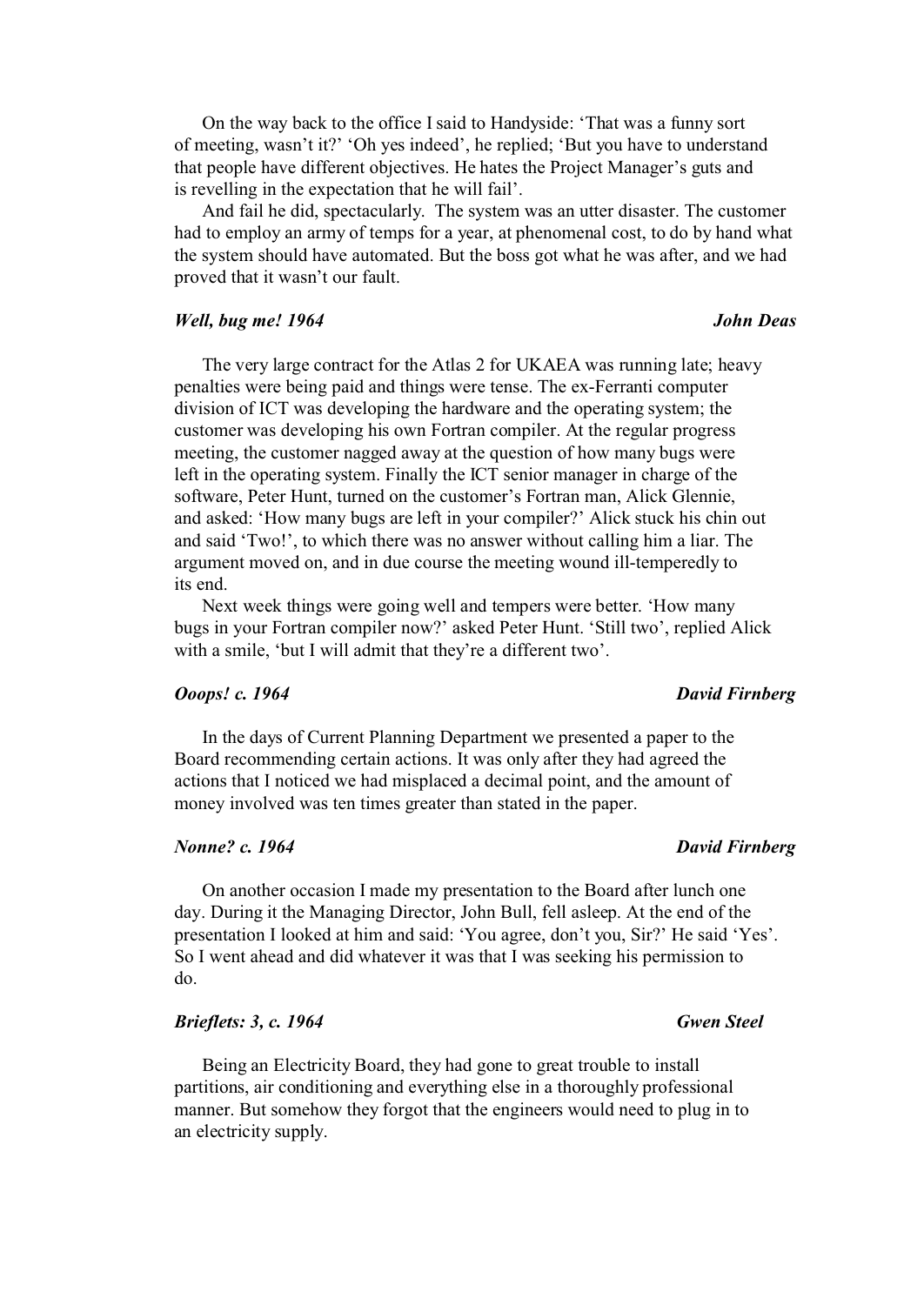## *Brieflets: 4, c. 1964 Gwen Steel*

The management of the Gas Board were all assembled and awaiting enlightenment. The systems engineer told them that all 1900 programs were known by a four-letter word.

## *Now hear this! c. 1965 George Thomson*

I attended a conference when the principal speaker was Lord Bowden, founder of UMIST, and John Grant was in the chair. In his introductory remarks (which were lengthy as was his wont) John kept referring to him as Lord Halsbury. When John eventually sat down, those of us who had been able to hear his remarks (never easy) waited with bated breath to see what Lord Bowden would say. We were not disappointed: 'I have been called many things in my time, but never before have I been called Lord Halsbury'. I can't think that was the reason for John emigrating to Australia.

## *Comica Telephonica, c. 1965 David Brown*

ICT decided to set up a central Travel Office at Putney and, as the opening day approached, some bright spark suggested: 'Let's give the Travel Office a distinctive telephone extension number'. You can imagine the discussions that ensued before someone concluded: 'You can't get much more distinctive or simple than extension 1'.

All the directories were consulted, and many people were questioned, but no-one could find out to whom that extension was allocated. Eventually they got round to ringing it, to see who would answer. It rang all right, but no-one answered, not even though a call was made every hour throughout the working day.

About a week later, a computer engineer consulted the Company Doctor about tinnitus. He kept hearing a sound like a telephone bell in the computer room though, of course, there wasn't any phone in there. The Doctor established that he was sound in ear and brain, and recommended that other people should work in the same area to confirm or disprove the phenomenon. Which is how the investigation started which revealed that the phone with extension number 1 had been left in the void when the new false floor was built.

## *These things can be strangely misrepresented at a distance, can't they? George Thomson*

Bob X (and for the life of me I can't remember his surname) had been Chief Statistician with the Government of Singapore in colonial days. Following independence and 'localisation', in 1961 Bob set up a market research company in Singapore with the grandiose title of 'Far East Research Organisation' (FERO). He 'rented' a hand punch, verifier and counter/sorter from ICT but, by 1965, had never paid a single solitary Straits Dollar for either machine rental or cards purchased. I got rather fed up being hounded by my Indian masters to get the monies owed by Bob, so I wrote off everything that he owed ICT and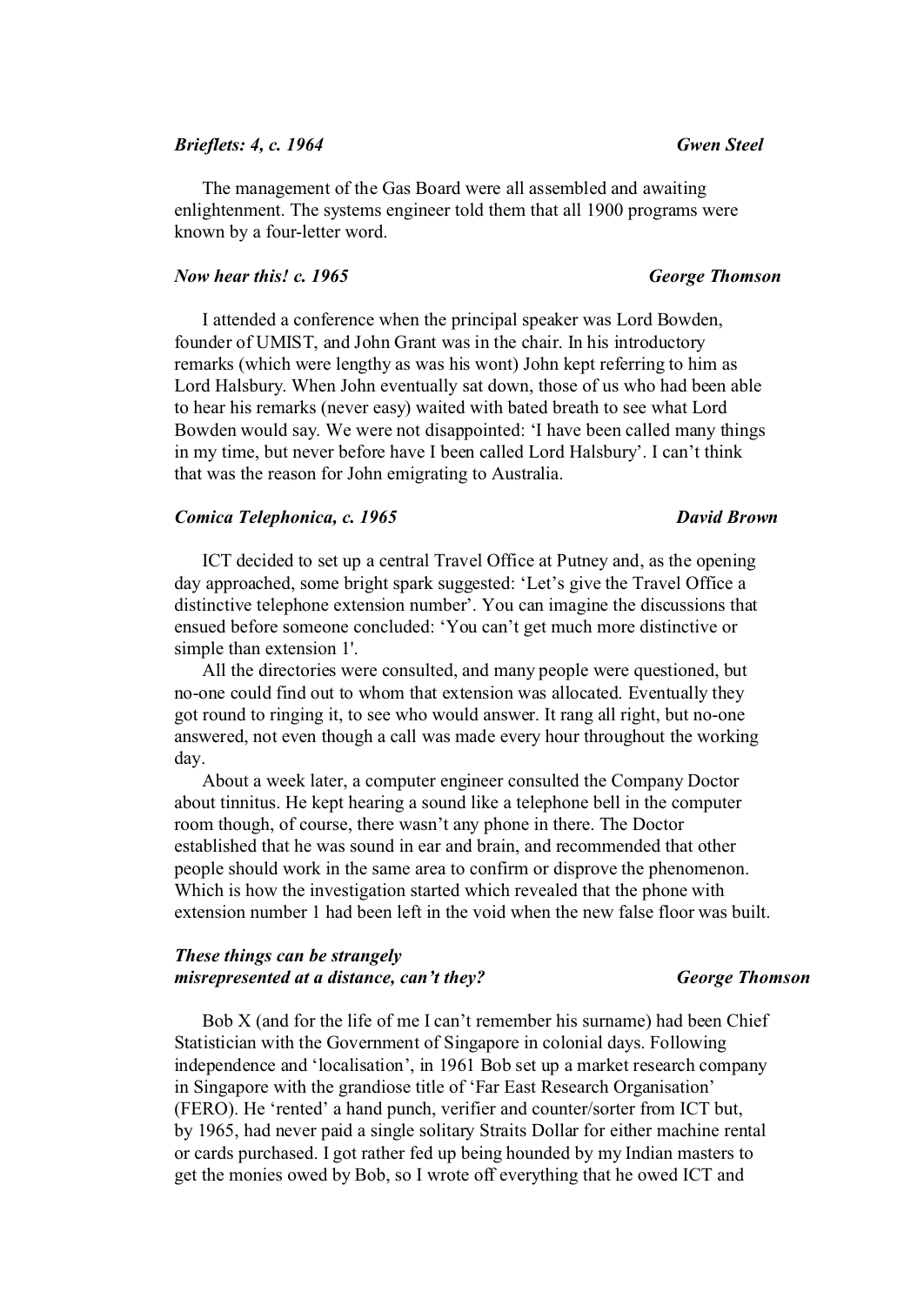sold him the punch, verifier and sorter for the princely sum of S\$1, which I paid out of my own pocket (despite his protestations that what I was doing was illegal, unethical, immoral, etc.). For maintenance he had to make private arrangements with an engineer to do it in his own time. And he had to pay cash for any cards needed. He took rather a dim view of this, and so did ICT India.

In 1964, shortly after the announcement of the 1900 series, Bob was sent to London by one of his clients (Shell) and, whilst there, turned up at Putney as the Managing Director of the Far East Research Organisation and therefore a potential 1900 customer. He complained bitterly about the scurrilous treatment that had been meted out by yours truly. Of course, he was feted at Putney, and taken in style to Stevenage where again he was given the red carpet treatment. Needless to say I received a rocket from Overseas Sales instructing me to make it up to Bob on his return.

A few days after Bob reappeared in the East, George Redhouse was stopping over in Singapore on his way to the UK from Australia, so I arranged a lunch for the three of us. It can best be categorised as hilarious, as Bob described the red carpet treatment he had received from ICT in London (but complained that he had been sent to Stevenage in a Princess rather than a Rolls). Bob and I treated the whole affair as hilarious. George didn't know whether to laugh or cry.

Bob had also tried it out on IBM, but they had checked him out with their Singapore office, and sent him packing.

## *Carpet carping, c. 1965* Bill *Foote*

A certain senior manager, who had been accustomed to a plush office in Newman Street, on arriving at his new office in the Putney area complained loudly and frequently about the fact that he only had a small piece of carpet around his desk, whereas previously he had had wall-to-wall carpeting. One Monday morning he arrived to find that he had been moved, carpet, desk and all, to another office (which just happened to have a floor area to match his piece of carpet!).

### *The one that got away, 1965* Bryan Clarke

My sales target problems certainly looked a whole lot brighter when I was asked to quote for a system to compete with the entire National Health Service! How on earth did this come about?

As on other occasions, the doctors were in dispute with the NHS over pay and conditions, and the BMA threatened to leave the NHS en bloc and set up their own rival service. My customers (Pye of Cambridge) had a close relationship with the BMA through the Stanley family who were major shareholders. Through this connection I was asked to act both as a DP consultant to the BMA and a salesman for the NHS rival - but only after being sworn to deepest secrecy.

The secrecy bit proved difficult internally, and formulating costs against a forecast number of subscribers to the new service, configuring multiple 19xx systems, working out the number of staff needed to operate the system and all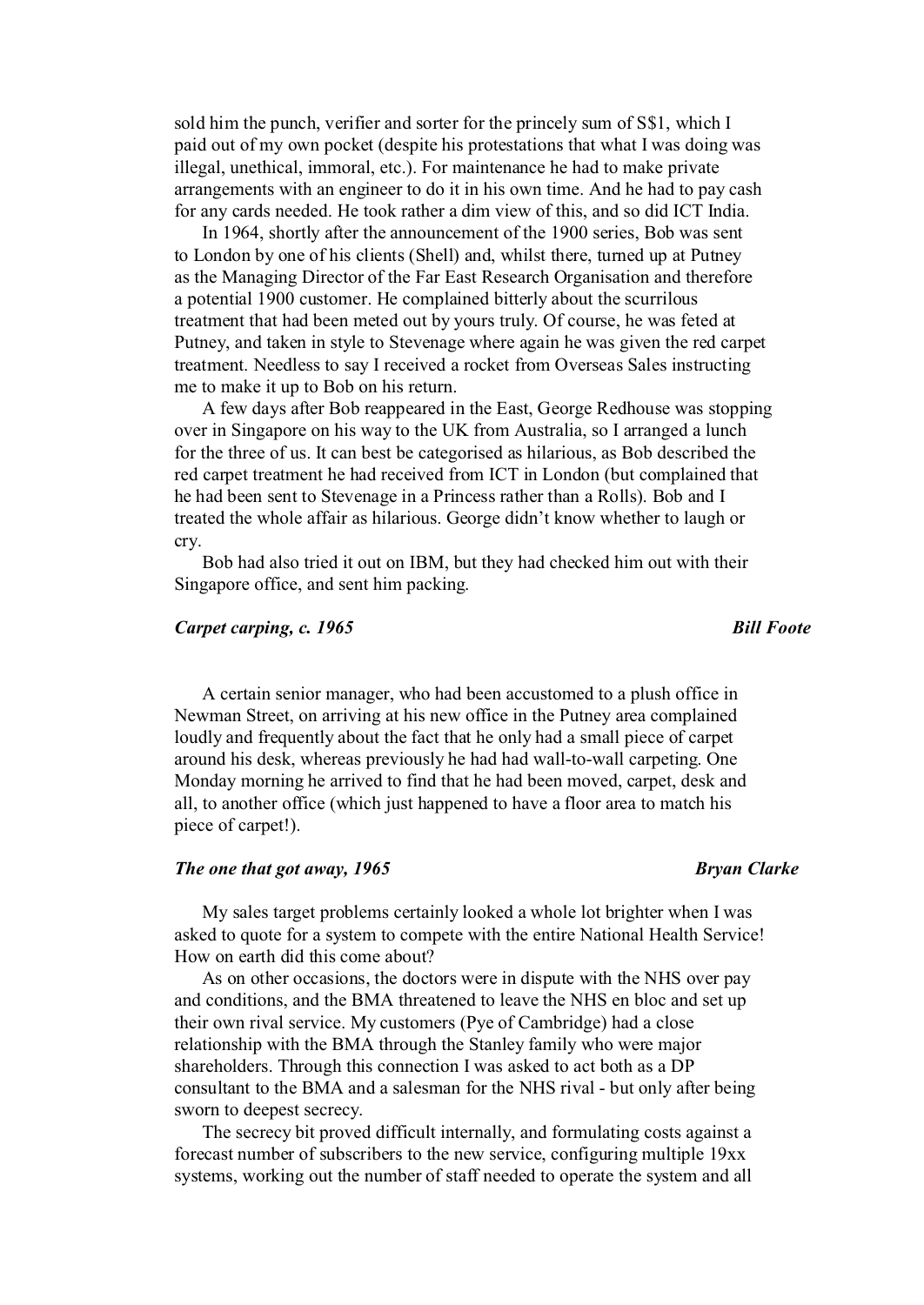the 'odds and sods' was quite horrendous.

Needless to say, it never happened. Peace broke out between the Government and the BMA, and all my hard work was quickly forgotten apart from a letter of thanks from the would-be customer. I went back to getting my 1965 target in bite-sized chunks.

## *How many windings has the Yellow River? c. 1965 David Smith*

A 1903 and a 1905 were sold to China. But because of COCOM restrictions (which limited the export of advanced technology items to Communist countries), the Westrex teletype consoles, of American manufacture, had to be replaced by others which we obtained from a subsidiary of Imperial typewriters. Attachment and testing went OK, so everything was shipped. So far as I know these were the only consoles of this type ever attached to any 1900s. Nothing more was heard for a year. Then came a query about the reliability of console typewriters. The reply could only be a diplomatic version of: 'You know more about the reliability of these consoles than we do'.

# *The art of error messages, c. 1965* H.C.

There was a tape sort program called, I think, #XSMC. This was long before any of the GEORGEs, so one had to allocate tapes to it explicitly using the simple Operator's Executive. One evening I made a typing error, and allocated as the input data file a scratch tape which was intended for use in the intermediate stringing phases. The command 'GO #XSMC' was duly given, and the tapes all briefly stuttered on their decks, but instead of the expected orderly spinning, there was an outburst of frenzied chatter from the teletype console. Springing to its desk I read with astonishment:

*'When input records number none There's not much sorting to be done; And so to while away the time We're typing out this little rhyme'.* 

# *Algab, 1965 H.C.*

We had a splendid colleague from an astonishingly polyglot background: each of his parents spoke four or five languages (with barely one in common), his nurse had spoken a different selection, and he had lived as a child in countries where yet other tongues were current. His sister became miraculously fluent in every one of them. He, by contrast, spoke brokenly in every one he attempted. English idiom was always just out of reach. So on one occasion, asserting the necessity for progress, he firmly pronounced: 'We cannot sit where we stand'. On another, faced with a suggestion which he thought unsound, he dismissed it as 'half a baked idea'.

# *G'day mate, 1960s Arthur Humphreys*

Sir Edward Playfair was on a visit to Australia, and called in at the office in Newcastle, north of Sydney, for a talk with the Manager, Harold Gardner. It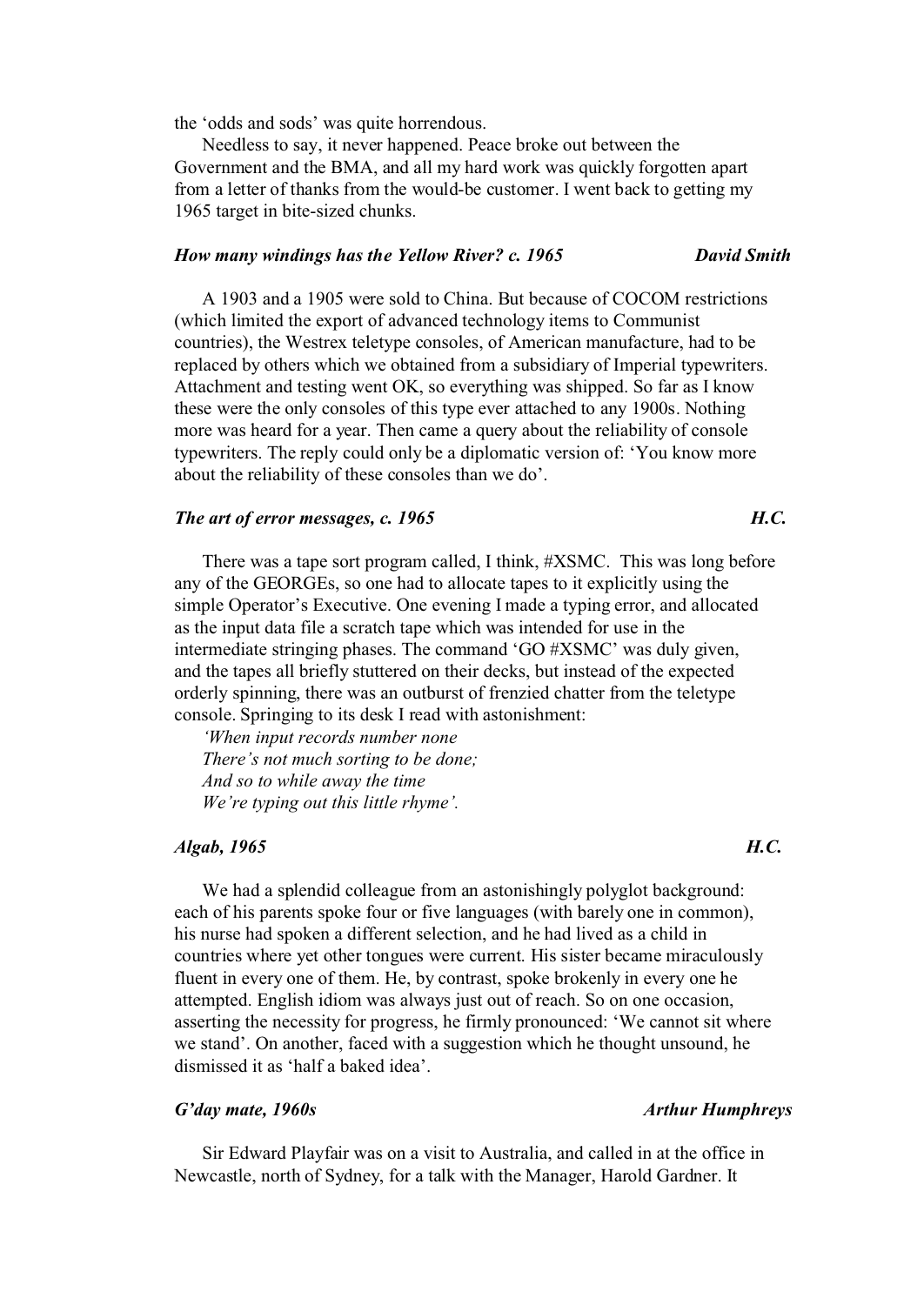was a rather sticky occasion, and the conversation did not flow easily.

'Have you got many customers?'

'No, can't say we have'.

'How many orders have you got?'

'Not that many, really'.

'How about prospects, then?'

'Nah, there's not much doing'.

And then there didn't seem to be much else to say. 'Shall we go and have a drink, then?' was a question that seemed to offer a way of breaking the impasse and Sir Edward, thinking in terms of a cup of coffee, immediately replied 'Yes'. Instead of which, he was led to a rather sleazy bar in a nearby street. On entering this, they were greeted by the barmaid: 'Oooh, you're late this morning, Mr Gardner!'

## *Demonstration, incarceration, compensation, 1960s Albert Brook*

Dennis M. was site engineer at the Southern Electricity Board in the Oxford Region, and also a staunch supporter of CND. One weekend there was to be a major demo in Trafalgar Square, so he went off to London with a pal in order to take part. They got separated, and Dennis became convinced that his pal had been arrested (in fact he hadn't; he had lost interest and quietly returned home). Not to be outdone, Dennis became so vigorous that he really did get arrested, and spent a night in custody. Nobody knew about this until SEB rang up half way through Monday morning, saying: 'Where's our engineer?' Then a telegram from Dennis himself arrived, saying simply: 'Detained in London; will be in tomorrow'. Which just proves what a mess you can get into by being too outspoken.

'Yes', said a quietly smiling Dennis, who had been listening to this tale being told against him; 'but at least I got to share a cell with Vanessa Redgrave'.

## *The floor-lady explains, 1960s* Sandy Walker

In Moscow I was staying at the National Hotel, and one day returned to my room at lunch-time to collect some papers. I asked the usual gigantic floor-lady for my key. Once she had understood the number I was asking for, her face lit up and she produced a piece of paper on which was a message in English, but written phonetically in Cyrillic script so that she could convey it. She intoned: 'At midday, man in room with gun. Take no notice'. Taken a little aback, I asked for some explanation, but she merely chanted again: 'At midday, man in room with gun. Take no notice'. Then she gave me my key.

My door was locked and I opened it cautiously, not without some rattling of the key so as not to surprise my new room-mate. He might, after all, have been of a nervous disposition. Sure enough, by the open window stood a man in uniform holding a sniper's rifle with a telescopic sight. He glanced at me over his shoulder, then returned his gaze to the window, ignoring my attempt at a cheery 'Good morning'. I collected my papers and left quietly.

Later I discovered that Marshal Zhukov, hero of the Great Patriotic War, was being buried that morning under the Kremlin Wall in Red Square. My window had a good view of the square, ideal for potting disturbers of the peace.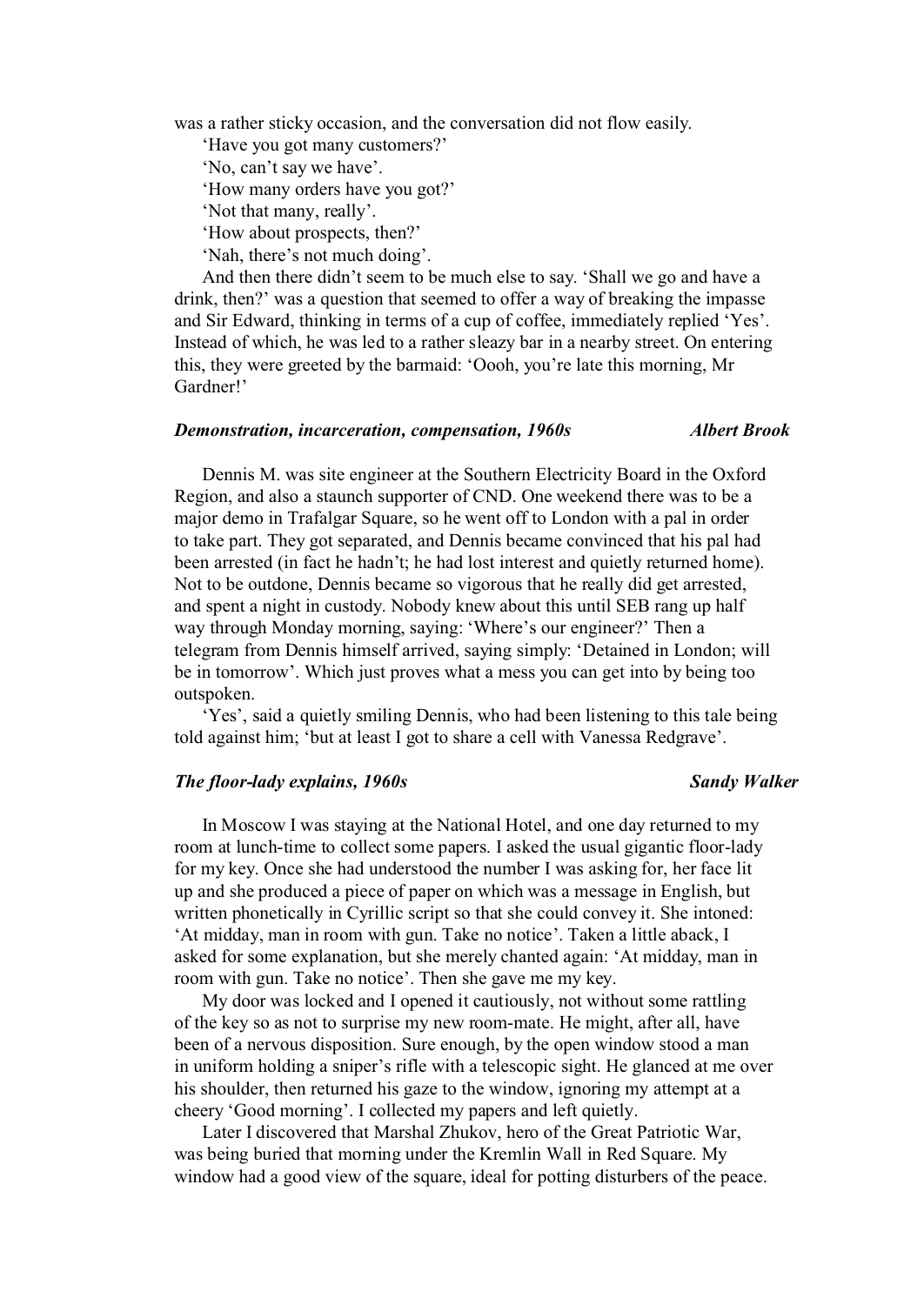I only wished I had known beforehand...

# *Mainframe sizing, 1960s* extending the *Michael Brew* Michael Brew

In the early days, sizing was not such a precise art as it is today. When arriving outside the factory gates of a new prospect the new ICT recruit asked the salesman: 'How do you know what size of machine to sell them?' To which the salesman replied: 'Well, my lad, you just count the number of chimneys. If there's one then it's a 1901, and if there are four I sell 'em a 1904'. Some might say that was just as accurate as today's methods.

## *Deep throat, 1960s Michael Brew*

A salesman was having difficulty convincing his Regional Manager that he really did have this multi-million pound deal under control. The forecast date for the order was still some way off. As time went by the Regional Manager grew increasingly impatient and distrustful of the salesman's ability to deliver. Our hero spent much time attempting to convince his manager not to interfere and jeopardise the business.

Eventually the great day came, and the salesman duly presented the Regional Manager with the telex in confirmation of the big order. 'That's great!', was the response; 'Give me that telex, I'm going to stuff it down the throat of the Regional Director!' To which our hero replied: 'Well, you'll have to get it out of yours first!'

# *Interruption, 1960s H.C.*

There was an afternoon when very little work was done in Putney. The windows of LON11 were thronged with spectators of the zany goings-on below, on the bridge and on the river. It was Michael Bentine again, filming. What the plot might be we didn't ever decipher, and it probably doesn't matter anyway.

One scene involved Bentine himself, clad in immaculate white ducks, a fraightfully proper Henley striped blazer, and a straw boater, running along the pavement of the bridge as one pursued by fiends, then vaulting the parapet into the river thirty feet beneath. Only they chose to film it at low tide, so that his landing would be dry. But it was a massive distance to fall, and there was great fascination in watching the construction of the shock absorber for his landing. This consisted of empty old cardboard boxes, stacked until they were at least eight feet high, surmounted by a layer of old mattresses to hold the mass together. It didn't look in the least as though it would crumple safely, but when put to the test it jolly well did.

The second scene was easier to understand, though we saw it shot in its component parts; the whole would have to be composed later in the editing room. Up the river towards the arches of Putney Bridge came a real gin palace of a motor cruiser, with two bikinied lovelies sunbathing on the foredeck (gallant of them, really, since this was all taking place on a decidedly chilly late autumn afternoon). Down the river towards the arches of Putney Bridge came a water-skier, towed by a little speedboat. For some reason (fear of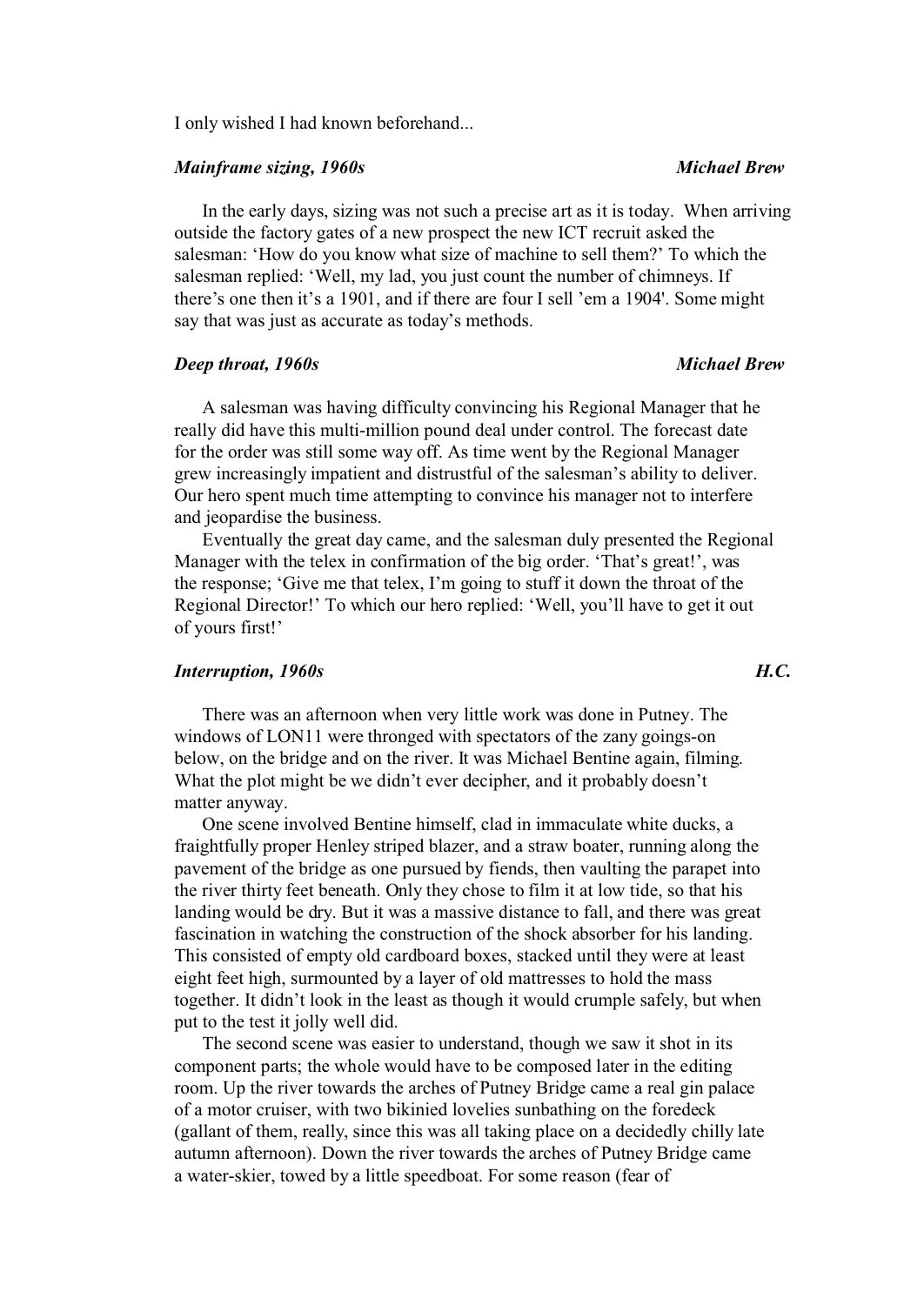hypothermia, perhaps) he was wearing a full frogman's outfit. Out from the arches of Putney Bridge emerged the motor cruiser, with the two startled lovelies emoting like billy-oh, and the frogman water-skier impaled on the prow.

Never did see it on the box. A pity, really, but it couldn't have been more fun than watching it being made.

### *Punched card horrors: 3 (the transparent ones), c. 1966 Chris Penfold*

I was once asked to write a program on the 1004 to cater for stock control in a chain of British Leyland garages. Looking at the specification I could see that in addition to the part number, stock in hand, orders last month, etc., there would be room on the printout to include the part description. 'Oh no', said the customer. 'They don't need that. The Stock Control Clerk knows all the relevant part numbers by heart, and it would just be a waste of your time to include it'. So I didn't.

The printout listed all parts and, where orders for a part in the last quarter exceeded the stock remaining in hand, printed out a number of asterisks to draw the Clerk's attention to the probable need to re-order.

A month or two after the system went live I had a phone call: 'One of the garages has just received 800 badge bars for MGs, and they've only sold two in the past year! But they ordered 800 because the printout said that 800 had been sold'.

The cause of the embarrassment (both to me and to the Stock Control Clerk who clearly *didn't* know all the relevant part numbers after all) was a piece of transparent material in the punched card which recorded that part's sales in the last quarter. That ill-placed speck of transparency recorded 800 sales when there had actually been none! I never did hear whether they eventually sold all those badge bars.

### *Universal providers, 1966* **ICT House Magazine**

Spares and Accessories Division receive many varied and unusual demands, but few as vivid as a recent cable from Overseas: 'Please rush off pair of well-shaped legs for Collatrice'.

By return: L160375 Collator Legs (Queen Anne style), 2 off. How mundane!

# *The Galactic Storage Device, c. 1966 H.C.*

This was undoubtedly the most successful spoof in the history of ICT. It probably originated in the Engineering Training School at Letchworth, but I have been unable to identify an author. Whoever he was, all honour to him!

The principle was simple: first generation magnetic storage media, i.e. magnetic tape, had been essentially one-dimensional; its successor, the magnetic disc, was in effect two-dimensional; what could be more natural than to assume that the next generation would be three-dimensional. The write-up, all absolutely straight-faced, covered the fundamental nature of the storage element: a hollow aluminium spheroid with a ferrite surface, having both polar and equatorial recording tracks; the arrangement of the planetary transport,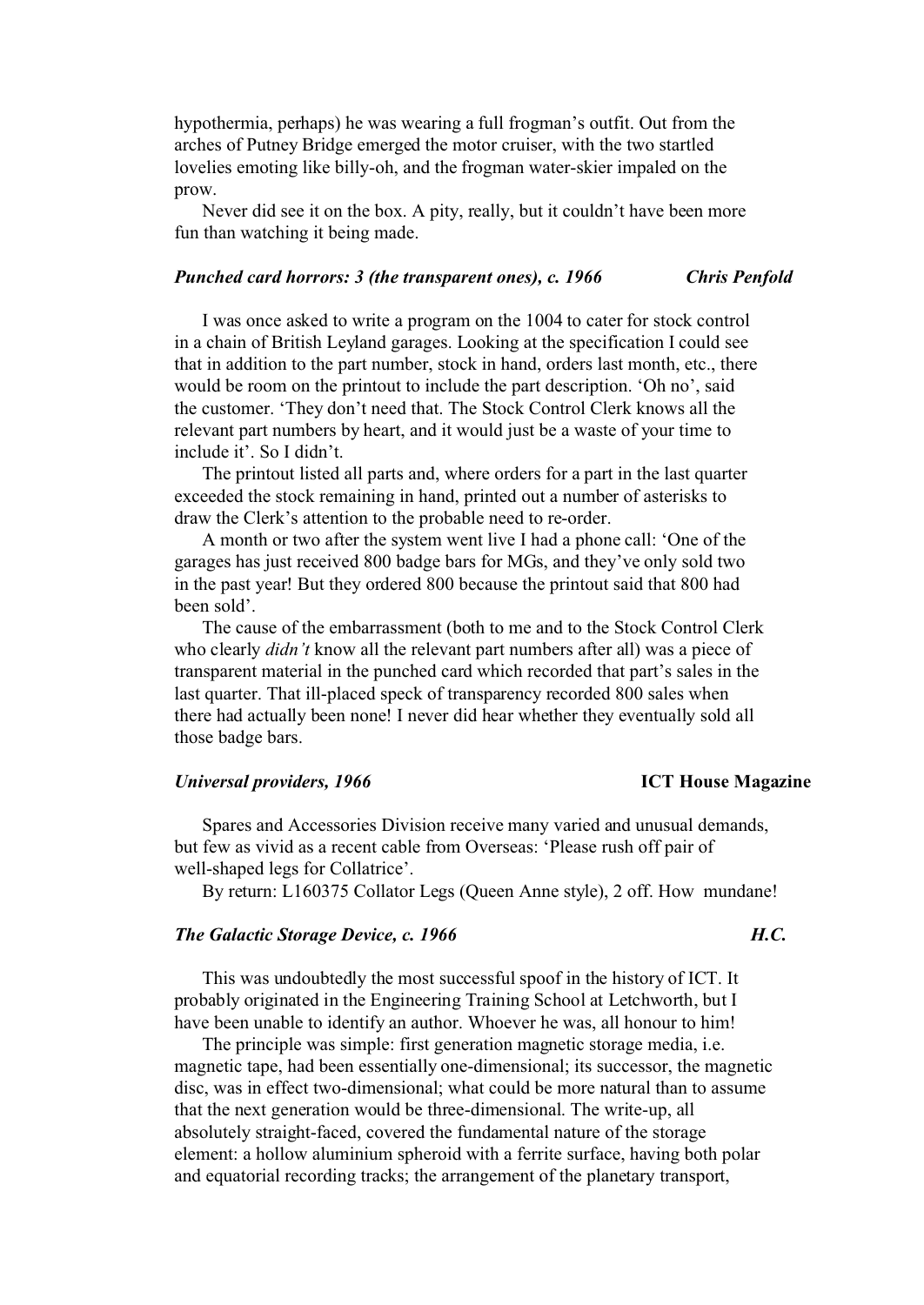with 16 large spheroids in an outer orbit and 16 smaller ones in an inner orbit; the combination of four planetary transports into a single Galactic unit; the use of air pressure to load spheroids into the read/write chambers, to rotate them during reading and writing, and to return them to the orbital drive; the capacities and access times; and the programming commands, compatible with other 1900 series storage device software, forming the Galactic Housekeeping System (GASH).

The penny only really dropped when one read the last page of the specification, which included the following list of Console Error Messages:

| <b>NOBLS:</b>  | No Balls - Runout                                     |  |
|----------------|-------------------------------------------------------|--|
| GOOLY:         | Small Ball in large reading chamber                   |  |
| JAMBL:         | Large Ball in small reading chamber                   |  |
| BLAB:          | <b>Ball Abraded</b>                                   |  |
| BLUP:          | Small Balls up in chamber                             |  |
| <b>BBLUP:</b>  | Big Balls up in chamber                               |  |
| LOSBL:         | Can we have our ball back?                            |  |
| DUMBL:         | Dump a ball                                           |  |
| <b>CHEWBL:</b> | Remonstration condition                               |  |
| KNOTBL:        | Jam on planetary transport                            |  |
| OOOH!:         | <b>Ball flattened</b>                                 |  |
| ABLDP:         | All Balls dropped; end of run                         |  |
| WALOB:         | What a lot of Balls! (too many spheroids on planetary |  |
|                | transport).                                           |  |

### *Keeping a straight face, c. 1966 Bob Millar*

I first came across the Galactic Storage Device when I was a lecturer at the ICL customer training centre at Bradenham Manor. I used to introduce it with a straight face on appropriate all-male courses. The specification was so well-written and plausible that I could usually get 20 minutes into the session before anyone realised the device was just a load of balls.

# *Local commitments, c. 1966* David Stafford

# When the specification of the Galactic Storage Device reached Melbourne, some wag leaked a copy of it to *The Age*, the prestigious serious newspaper of the State of Victoria. But in doing so he was careful to remove the give-away last page.

Grateful for the scoop, *The Age* went to town and gave it a glowing write-up in their weekly technology section.

A couple of days later Neil Lamming, then the MD of ICT (Australia), received a phone call from someone frightfully high up in Canberra, explaining that ICT's chances of securing future Government business would be much enhanced by a decision to manufacture this revolutionary new storage device in Australia. Neil never did track down where the leak had come from.

# *Duff FUD, c. 1966 David Bell*

An ICT customer mentioned to the visiting IBM salesman that he was very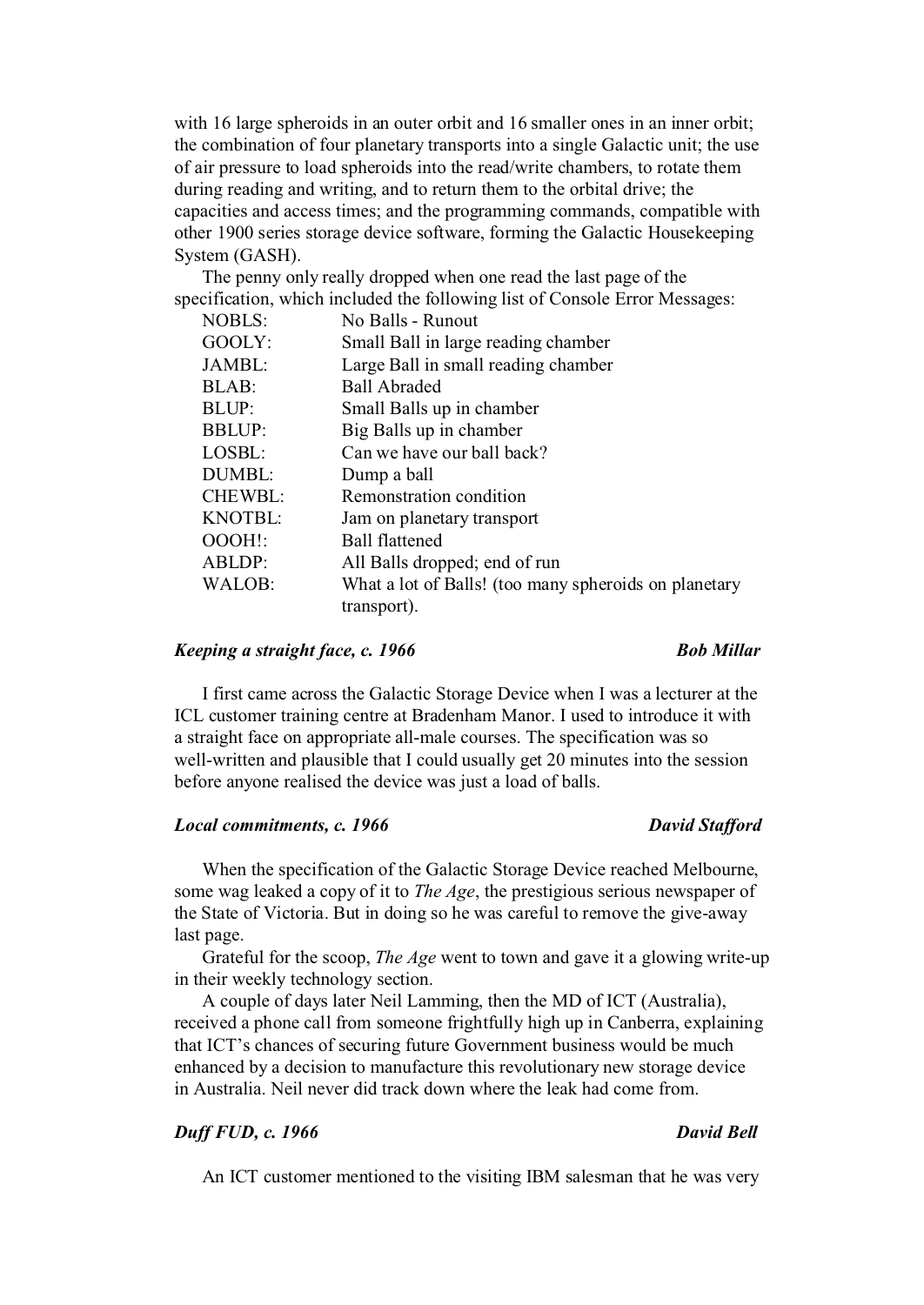interested in ICT's Galactic Storage Device. The response was typical, and instant: 'Oh, you don't want to waste time thinking about that! Ours is a much better product and, what's more, it will be out sooner'.

# *The Van der Merwe effect* Fred Skeat

I was giving a standard course on 1900 peripherals in South Africa and, as we all did, tried to liven it up with a session on the Galactic Storage Device. Which was very well received, on the whole, and rather too well in one instance because the man from the insurance company could not be made to understand that the whole thing was a joke. His company would very much like to be the first to have a GSD installed in South Africa. He'd get his boss to sign an order as soon as the course was finished. There was just one problem: their punch girls were a rather strait-laced lot, who would be embarrassed by having to punch some of the specified commands; how much would it cost to have the software modified to include less contentious terminology?

## *Malapropism? c. 1966 Gordon Collinson*

There really was, at one stage, an FU2 project at 1/3 Factory, Letchworth.

# *Mismatch, c. 1966 H.C. H.C.*

It must have been about 1966 or 1967, when Corporate Systems (or whatever we called ourselves in them days) were recruiting programmers to work on the ODBS system. Among the candidates who showed up at 113 Upper Richmond Road was one broth of a boy who was the living embodiment of yer cartoon Irishman; tight black curly hair, a triangular face with a pointy chin, twinkling eyes, a voice dripping with honey, the lot! We started talking, and it soon became pretty clear that we were at cross purposes somehow, so I asked him why he thought he was qualified for a job in computer programming. His answer was blissful: 'Well, I've been working on the bottling plant at United Dairies in Fulham, so I'm used to dealing with complicated machinery'. So, at least, the ODBS wasn't his fault!

### *Perspicacity, c. 1966* John Deas

Mike Gifford, MD of ICL (Pacific), was another man with the ability to take one glance at a page of figures and see any mistake or inconsistency. When given a document to sign, if he was in a good mood he would point out the first two or three errors and then hand it back, saying: 'Tell me, when are you going to bring me something that you actually expect me to sign?' If feeling less sunny, he would point to the first mistake and say: 'That's wrong; piss off'.

# *One's great career in the films, Ducky, c. 1967 H.C.*

It had been decided that there ought to be a company film to extol the virtues of this great new programming language, COBOL! Mid-60s this must have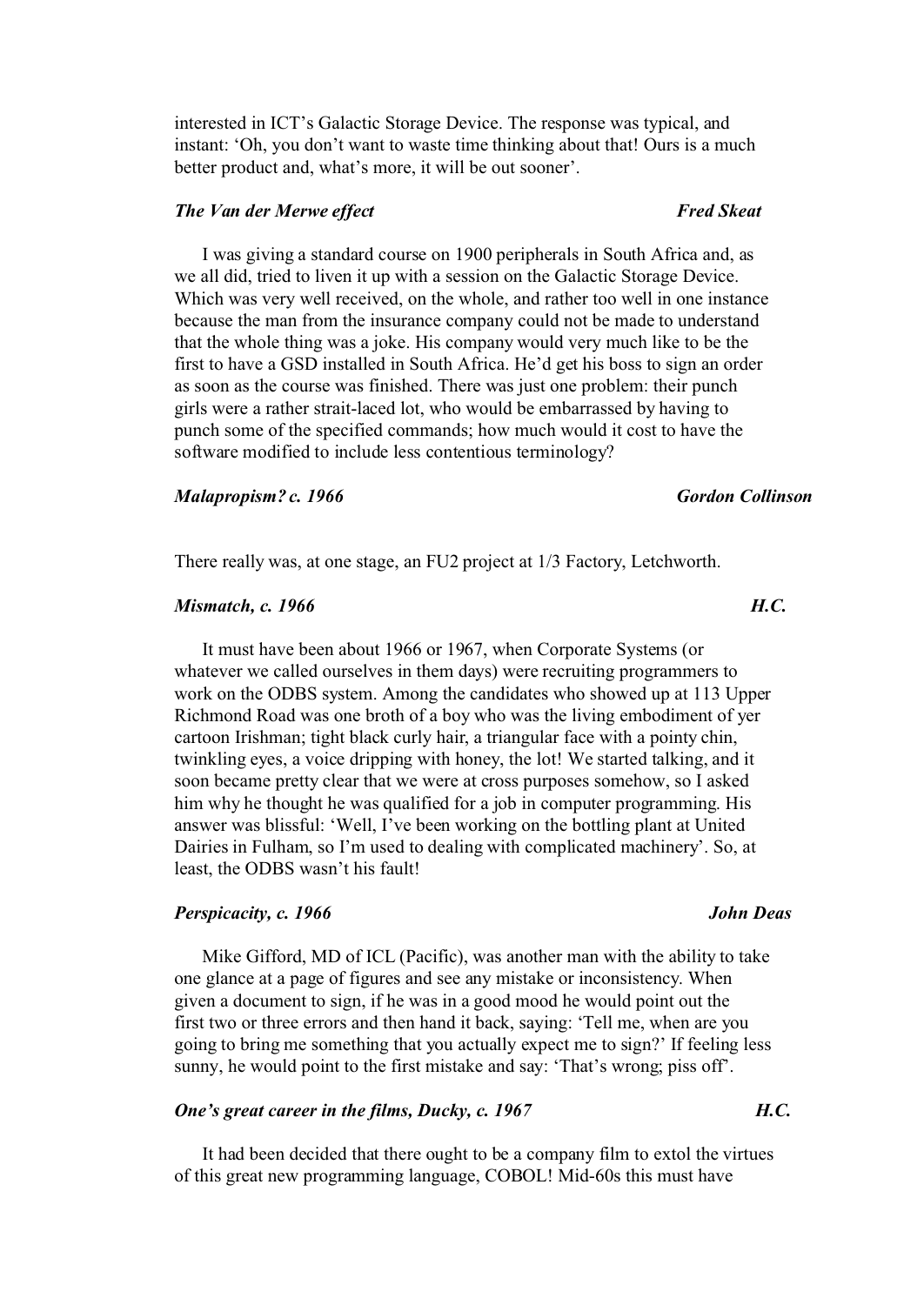been, when Grace Hopper was still only a Lieutenant Commander.

It has to be said that there was not a lot of plot. The ICT technical expert was going to expound the message to an ignorant but willing-to-learn customer. That was it.

For the part of the ICT technical expert someone had selected a professional actor. A good-looking chap, well known at that time for appearing in a TV ad for India Tyres, whose extravagant virtues in dispersing road surface water he emphasised by the athletic way in which he jumped into the grooves in the tread of a giant mock-up of said tyres.

For the part of the ignorant but willing-to-learn customer there was volunteered Muggins. Yes, me.

Little action was involved, so rehearsals proved no problem. Except in one crucial particular. Our actor friend could not rid his tongue of the conviction that the product's name was pronounced 'COBBLE'. Round and round we went, but it always came out this way.

At length we surmounted that one, and moved on to the next stage, rehearsals on the set!

This was to be the machine room (associated with the Demo Room) in Bridge House South in Fulham. For the obvious reasons of visual interest, the background was going to be the row of tape decks. 'Expert' and 'Customer' were to be posed with opposite elbows leaning on opposite sides of a conveniently-placed 1933 line printer (why they should choose such a daft place to discuss a programming language was never explained). During the conversation, the camera would track ever closer to our vividly conversing faces, with the circus of a mag tape sort going on visibly behind us. Nothing really wrong with that, just lots of 'clitches' as Ernest Bevin used to call them.

I can't imagine what it was that suggested to me that something was different and wrong, but before we were actually committed to the final takes I glanced away from the camera to the row of tape decks. No, it wasn't normal! On the centremost deck, the one which would have been bang in the middle of the shot, was a card which didn't ought to have been there. I didn't need to move to read it. It would have been equally plain on camera. It was from the engineers. It read: 'DO NOT OPEN THIS DECK IF YOU VALUE YOUR FINGERS'.

The film was never completed. I can't think why.

## *Twice tides table, 1960s Twice tides table, 1960s Richard Banks*

Dave Carpenter had a meeting in LON11. He was late, rather portly, and didn't like walking much. He was pleased to find a parking space on the river bank across the road from LON11, behind the Star and Garter. On his return from the meeting he was aghast to find that the tide had been in and out, and the foot well of his company Marina (well-named, eh?) was full of water, not to mention the wet and muddy state of the seats. It was with some difficulty that he got home.

On another occasion he was equally late, and found the same parking space. Having 'learned from his previous mistake', he leant over the wall and decided from the ripples that the tide was going out. He was wrong! On this occasion he returned to LON11 to get a plastic cup to bail out the foot well, and met Ed Mack who had also been in the meeting, and managed to persuade him to help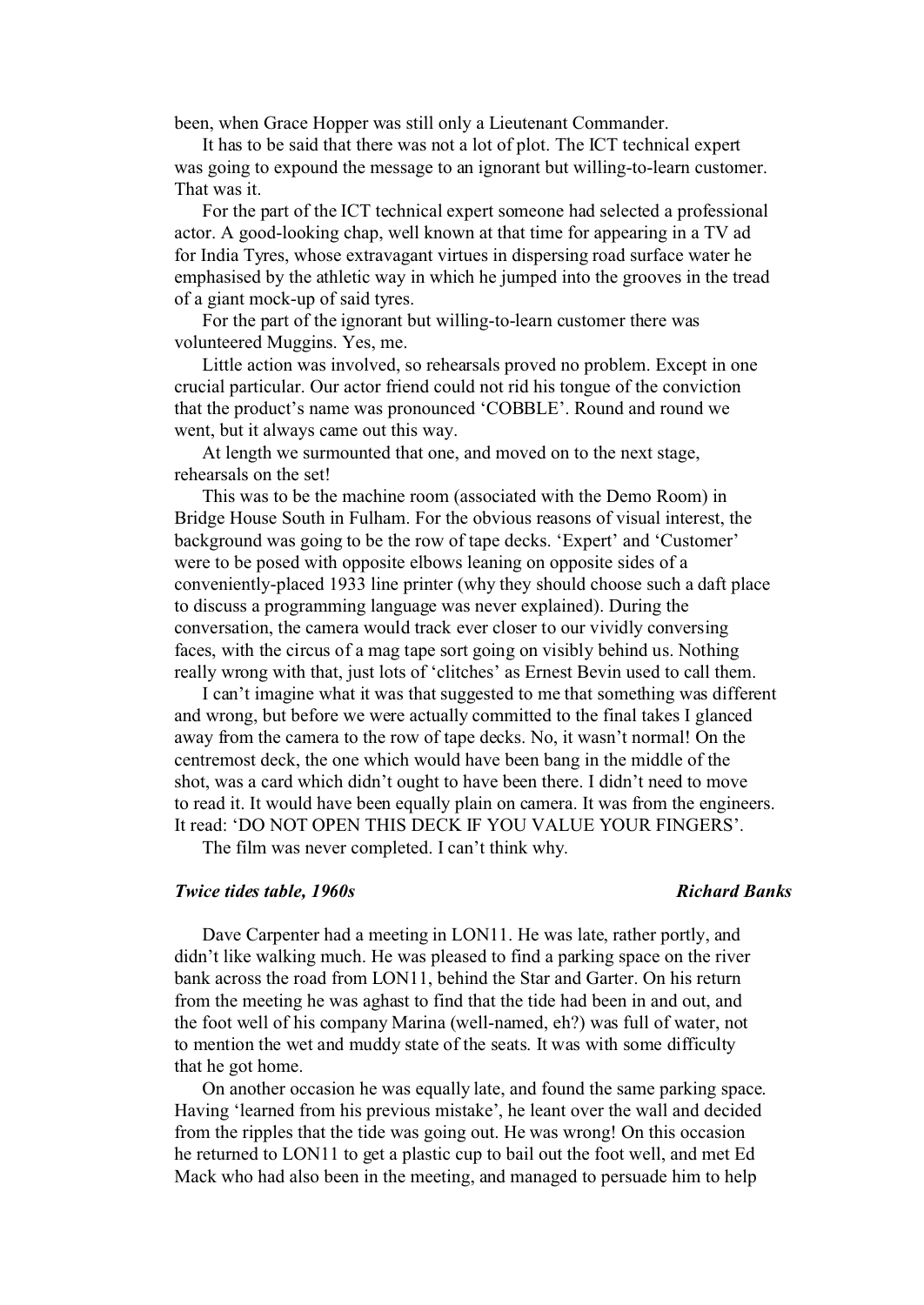push-start the car.

The Marina later suffered from premature rusting.

## *Gated! c. 1967 Cecil Kellehar*

On one occasion when Lyon Lightstone was manager of the Southern Sales Region, he decided to hold a conference in Worcester College, Oxford, to review and determine sales policy. Among the items debated was whether a Regional Support Team should be set up.

After the business of the day was rounded off with a good dinner in Hall, some of us felt we would like a change of atmosphere and adjourned to the Mitre for coffee and a glass of port.

Absorbed in continuing the discussions of the day, we were surprised to hear 'Time' being called and, when we got back to Worcester, even more surprised to find the gate locked and no-one to respond to our ringing and hammering.

We looked round for a low part of the wall, as no doubt many undergraduates had done before us, but could not find one to scramble over. At length we found a window with a light shining from it about ten feet above the pavement. Throwing pebbles produced no response, so in the end it was decided that I, being lighter, should stand on my Regional Manager's shoulders and bang on the occupant's window for help. This was eventually accomplished, with not a little difficulty, and from my wobbly eminence I saw a colleague with his head buried in a pile of papers. I believe it was John Grover but, whoever it was, he would have been equally aghast to see this disembodied head hovering outside like some foul fiend in the dark. At length he steeled himself to open the window, knocking me backwards in the process, so that I slid down Lyon's back to the ground, grabbing a fistful of his hair on the way.

Thankfully, communication was established, and John kindly came down, wrestled with the bolts, and let two apologetic and sheepish characters in.

Next day it was decided that a Regional Support Team should be formed to help Area Managers deal with untoward problems.

# *The filthy evidence, c. 1967 Ted Evison*

When part of the false floor in the Atlas room had to be taken up, among those present was Robin the administration chappie, an ex-Gurkha officer with the ramrod back and all the trimmings. As the tile came up there was revealed a neat pile of poo. The Sandhurst wallah was shocked and horrified: 'Those foul weekend engineers! Too lazy to take their dog outside to do its business! How perfectly frightful and despicable! You there!! Shovel that lot up, bag it, and bring it to me; I'm sending it off for analysis'. Well, whether it was rat, or squirrel, or fox we never found out. It certainly wasn't dog or we'd have heard more about it.

## *Guesstimating, c. 1967 Bert Molsom*

On one occasion, when I was providing sales support for Data Management Software, I had arranged to meet two salesmen in London to devise a system for a prospective customer for whom a quotation was required. Very early in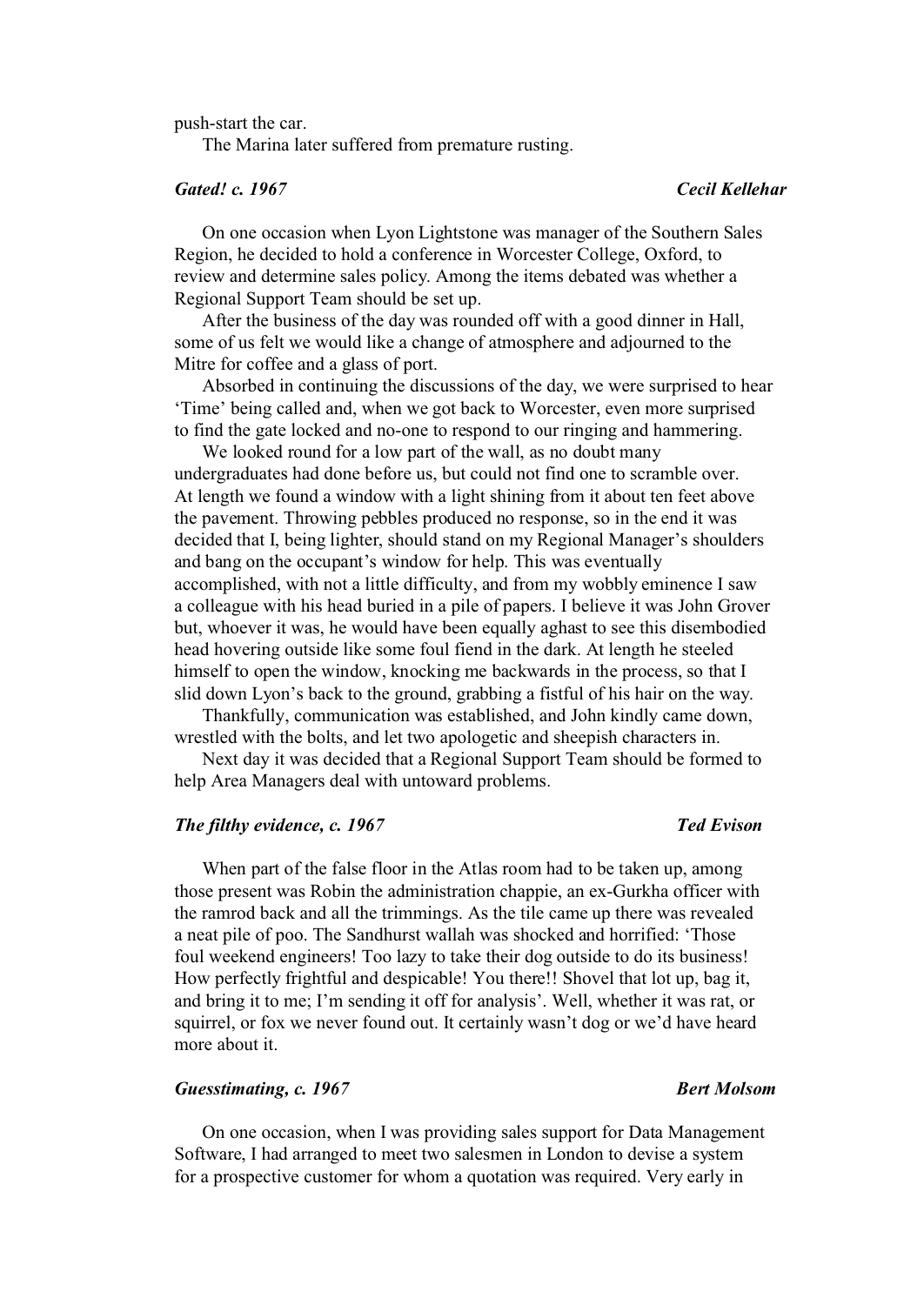the meeting it became obvious that the salesmen had not done any of their homework, had not carried out any detailed investigation, and had no factual information on which I could judge the suitability of the software for the tasks proposed. I kept repeating that I was quite unable to help until they provided the information I required. Each time they pooh-poohed this and demanded that I give them guesstimates out of the air for them to use, although I would have been responsible for the results. They were a couple of real wide boys (we had a few!). I am normally a very patient person, but under their constant pressure, two to one, I eventually cracked, closed my books with a slam, told them to contact me again, but not until they had acquired some usable information, and stormed out of the room - into a broom cupboard!

## *GEORGE and the DRAGON, 1968 Tim Goldingham*

*From Dataline International Number 9. A fairy-tale written after reading the GEORGE 3 manual once too often:*

Many GENERATIONs ago, in a far-off land, there lived a PERT little maiden named JEAN, who was confined in a dungeon by an evil PERI. One day she managed to SET A FLAG on a TREE-LIKE STRUCTURE with an EXTENDED BRANCH; this was seen by a TRUSTED knight called GEORGE, who happened to beHUNTing on his CHARGEr, after an EARLY MORNING START.

GEORGE boldly approached the castle and demanded to ENTER. 'What is the PASSWORD, PLEASE?', asked the SENTINEL. 'BOOTSTRAPS' was GEORGE's DIRECT RESPONSE. The drawbridge was lowered and GEORGE crossed the moat.

He was puzzled to see so many MONITOR lizards, for he knew that these were supposed to give warning of crocodiles; it was then that he realised he had fallen into a TRAP, for what he had taken to be a LOG IN the STREAM was indeed one of these beasts. He must, however, FIND JEAN and CONSOLE her. At last, after a prolonged SEARCH, he found the dungeon.

'Do not ABANDON hope!', cried GEORGE, to RESTORE her confidence. 'I will soon have you out of this DUMP. I have found the FILE STORE and will cut through your CHAINS'.

'You thrill me to the CORE', cried JEAN; 'I never hoped to meet such a crafty PLOTTER'.

'I, too, long to HOLD you', said GEORGE; 'You are what I call a perfect ESCAPE CHARACTER. Now, I have a PLAN: we will use MOPs to empty the moat, TRANSFER the water into the WELL, and refill it with BUCKETs of GIN. This will ABOLISH the crocodile'.

And so it was that they were able to do a POSTMORTEM on the crocodile and write his EPITaph. After this JEAN could not refuse GEORGE's request for a DATE, PLEASE; and they soon proved to be so COMPATIBLE that you will no longer FIND JEAN's name in the DIRECTORY, for she has been RENAMED and is happily doing the HOUSEKEEPING.

# *Bassett Enterprises: In full flight, c. 1968 Apocryphal*

That year there was a very successful trade in pot plants. Through the credit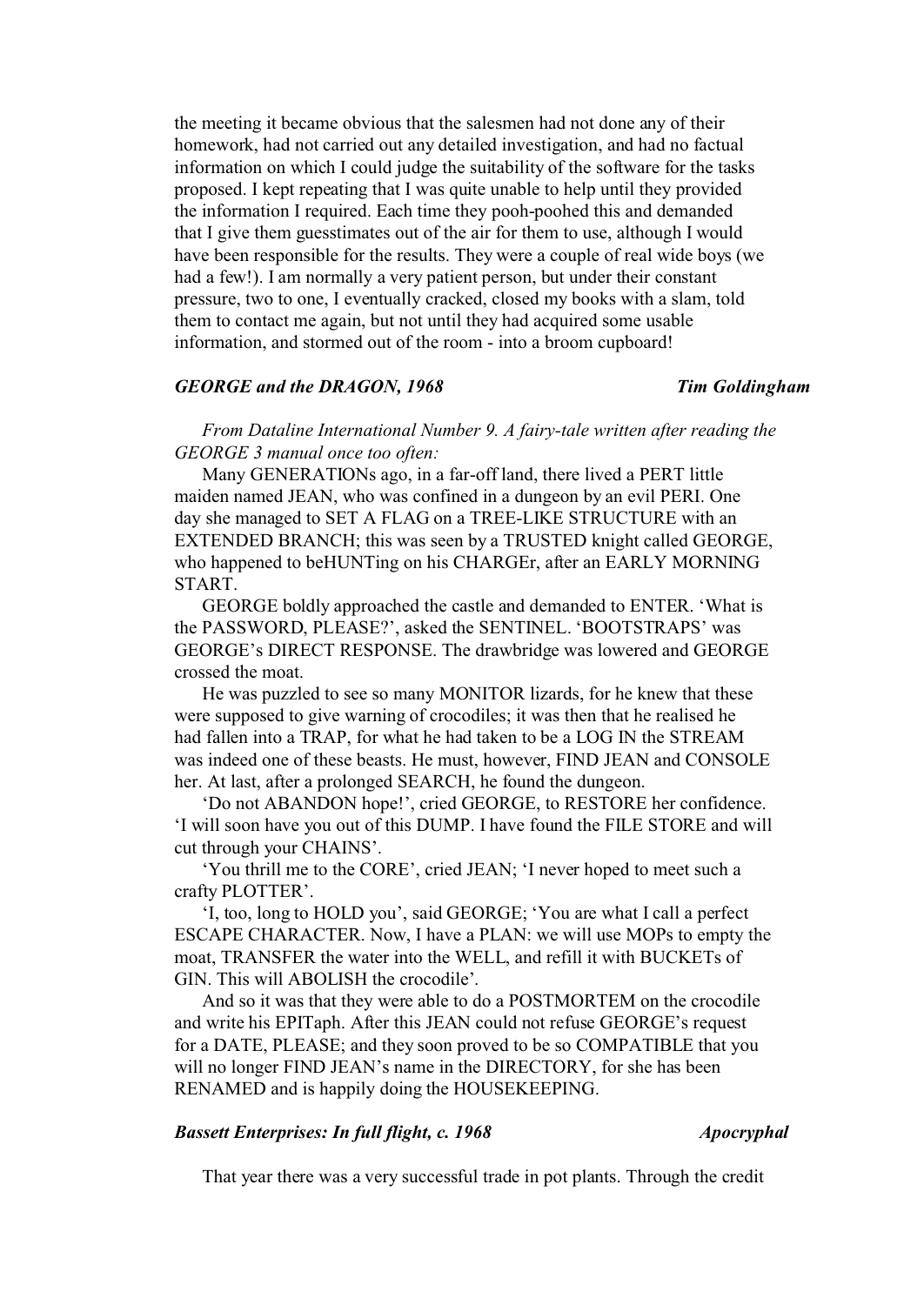control network orders were solicited in many parts of the country and, in particular, there was a very healthy demand from West Gorton.

How to get pot plants from Letchworth to Manchester at minimal cost? Obviously, ask the Shipping Department in 1/3 Factory, Blackhorse Road. 'Yes, sure, we've got a 1933 Line Printer going up to West Gorton almost at once'. And there was just room in the crate for the consignment of plants.

It was entirely bad luck that a red alert should come in at that moment from Lagos, saying that there was a desperate need for a replacement printer. In answer to which the first available 1933 went straight to Stansted Airport to be collected by Air Nigeria.

There were two consequences: people at West Gorton got understandably shirty at the non-delivery of what they had ordered, and ICL Nigeria got into terrible trouble for importing prohibited vegetable material.

### *The middle watch, c.* 1968 *Anon (for obvious reasons)*

The trainee was a charming girl, very pretty and very sweet, and I was delighted when she was assigned to my team. Being already well smitten, I was even more thrilled when I found we were scheduled to do a night testing session together on the 1900 service at ICL House, Letchworth.

So, late in the appointed afternoon, we drove up from Putney, handed over our programs, data, and instructions to the operators of the night shift, and went off for a Chinese meal. When that was over we returned to the fray, checking results, making corrections, resubmitting various jobs, until we could do no more, and retired.

Now the operators must have divined something of my feelings towards her, because they set off the fire alarm at 5.30 in the morning, and then rampaged upstairs to see if they could find us in compromising circumstances. They found me, all right, asleep on some cushions on the floor of the office where we had been working, but of her there was no sign. Sensible girl, she had long ago locked herself into the nurse's sick bay, several floors higher up.

The operators were really disappointed; they had been so sure their trap would work. What they didn't know was what she had told me over supper of the giant size, appalling ferocity, and jealous temperament of her rugger-playing boyfriend. And I'm only a little fellow.

## *Jobs in the night, c.* 1968 A.J. Adams

Back in the good old days of the 1900 series there operated in London a fearless gang of fellows called the Night Maintenance Team. It was their job to carry out maintenance on large systems during the night, when they naturally tended to be more available for engineering work.

One night the schedule was: Mullins (Merchant Bankers) 23.00 to 02.30, Bank of England 02.30 to 05.30, Eastern Gas 05.30 to end of shift.

On this particular night Fred Atkins and Peter Florence, on emerging from Mullins, were confronted by the Law, two constables from the City Police. ' 'allo, 'allo, 'allo' said the Law in the approved manner, 'where have you lot been?' 'We've been inside doing a job', said Fred Atkins. The Law was not amused. 'And where are you going now?', said the Law. 'Across to the Bank of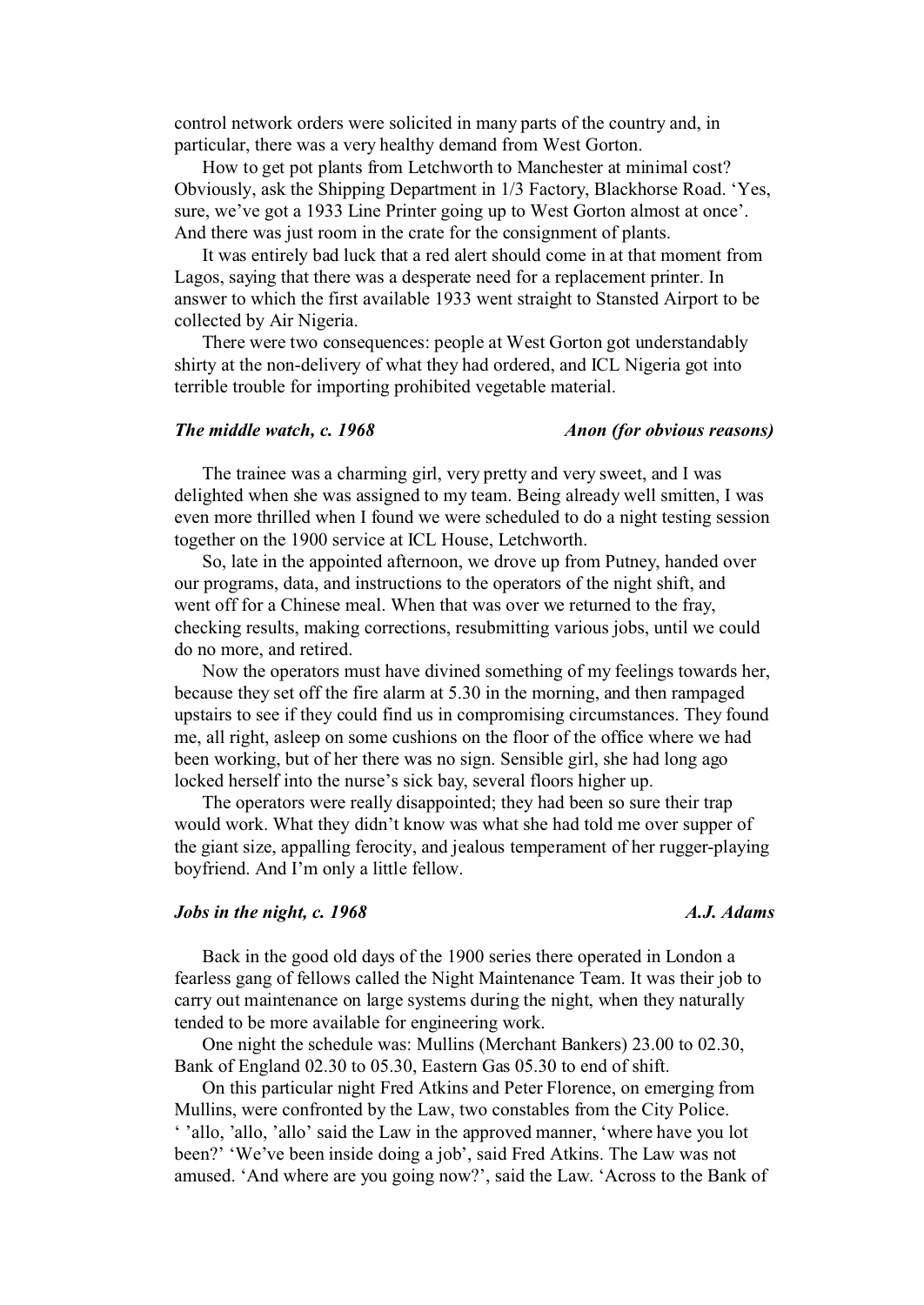England', said Fred; after all, the Bank was only a short walk away. 'And what are you going to do when you get there?', asked the Law. Fred could barely keep a straight face as he said: 'We're going to do another job'.

Humour eventually prevailed, and our boys were saved from spending the rest of the night in the cells.

'Can I speak to the Company Secretary, please?' said the ICT salesman on a cold call. 'Certainly, Sir,' said the receptionist, 'you'll find him through that door'. Surprised at the implied informality, the salesman knocked lightly on the indicated door, opened it, and went in. Oh Lord, it was the Board Room and a Board Meeting was obviously in progress. All faces swivelled towards him in a mixture of surprise and annoyance. 'May I ask which of you gentlemen is the Company Secretary?' 'I am', said a particularly stern figure, 'and who the heck are you?' 'I beg your pardon, Sir. I'm from IBM. I'd better call another time'. Never was retreat more hasty.

## *Civil war at Putney, 1968 David Marwood*

The creation of ICL in 1968 resulted in five major shareholders, English Electric, Plessey, HM Government, Vickers and Ferranti. Together they held over half the company's issued share capital and all, of course, were represented on the Board. In the early autumn of 1968 Plessey made a hostile bid for English Electric. For the next few months, while that bid was being contested, neither the Plessey nor the English Electric representatives were willing to attend ICL Main Board meetings. This meant that, until English Electric escaped Plessey's clutches by merging itself with GEC, our Main Board meetings lacked the presence of our two largest shareholders. That was tiresome, for there were many key matters on which the views of the absentees were absolutely essential.

Just before the English Electric merger there was a spot of trouble with Ferranti and Vickers, because one of the consequences would be their demotion to minority shareholder status, and they weren't happy about it. So a meeting was called to thrash it out. Then the preliminary question arose: who should ask the first question? Ferranti or Vickers? Eventually Sebastian started, and his question was: 'Is Arthur going to be the boss and, Terence, when are you going to resign?'

## *A big con, c. 1969 Michael Brew*

Some would say that Dataskil always had that cowboy outfit image. At an internal sales review of Dataskil's business in ICL Government (Civil) Region, the Dataskil salesman referred to a flip chart on which he had prepared a list of the year's successes. Against each item was an abbreviation indicating business type, the meaning of which we, the audience, were left to infer. There was 'devel' for development, 'con' for consultancy, 's/w' for software, etc. As

### *Sweet clarity, 1968* Arthur Humphreys

# *Imposture, c. 1968* **Robert Moscrop et al** *Robert Moscrop et al*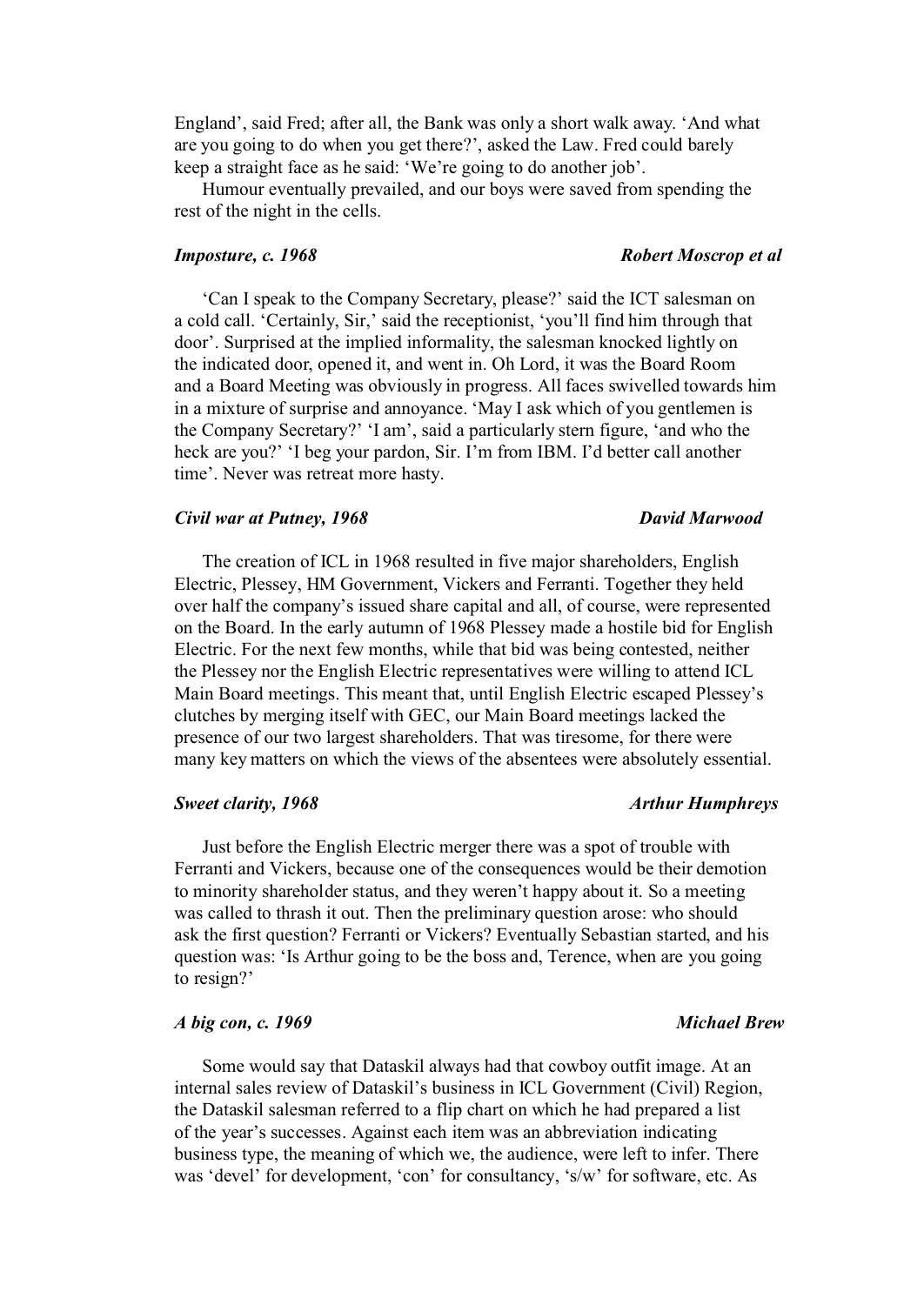most entries were labelled 'con', one wag from the audience asked the chap from Dataskil: 'Is 'con' short for anything or not?'

## *Down and up, c. 1969* Sally Rosebery

There was a benchmark demonstration at a customer site near Redhill. The 1904A was running a simulator, and about half a dozen teletype terminals were chattering merrily away when their Chief Programmer accidentally leant against the big red emergency stop button which had been installed at a very convenient shoulder height on the wall. There was that horrid sound of fans slowing down and gradually the terminals fell silent. We looked around for the cause. The salesman's eyes were popping out and his face turned bright red as he struggled for words. Then the cause was found and the machine started up again. Imagine our amazement and delight when the machine just carried on as if nothing had happened. The terminals started chattering again and our mouths fell open in surprise. Southern Region subsequently adopted this demonstration of the capabilities of GEORGE in other benchmarks.

## *Now you see it... c.* 1969 Sally Rosebery *Sally Rosebery*

We also had the case of the disappearing paper tape. This was on a 1904A at Hawker Siddeley at Kingston. The tape was read into the machine and vanished into thin air. We found it three weeks later under the false floor. The air conditioning had sucked it down a grill!

## *Chastened at Cheadle Hulme, 1969 Roger Catto*

One morning as duty programmer it was my duty to go and collect the trolley of overnight test results for the whole team. The computer room was very cramped as they were just removing the old EMIDEC 1100 tape decks and I had to squeeze through a small gap behind one of the decks. As I did so my shoulder brushed against the emergency stop button, and that horrid silence fell on the whole room. Seconds later my other shoulder encountered the back panel of another tape deck, which fell off and, in that silence, made one hell of a noise. I just wanted to disappear into the false floor. Unfortunately there was something wrong with the emergency stop procedure and it took us around four days to recover. The good news was that if this had not been discovered until we had gone live it would have been a *real* disaster, with 60,000 people not being paid. The next morning, the office wall sported a cartoon of a computer blowing up, over the caption: 'CATTOSTROPHE!'

### *With a little bit of luck, 1969 Roger Catto*

I was a programmer with the MoD Industrial Pay & Records System in Cheadle Hulme, when we encountered the saga of the 'dropping bit' on the then new 1904E. Nobody would believe me, but we had a truly random error. So every night when I put my work in for testing I added a simple count routine. Sure enough, one night - eureka! - the dumb computer went 1, 2, 3, 4, 4, 6... You wouldn't believe how quickly the site became infested with senior ICL and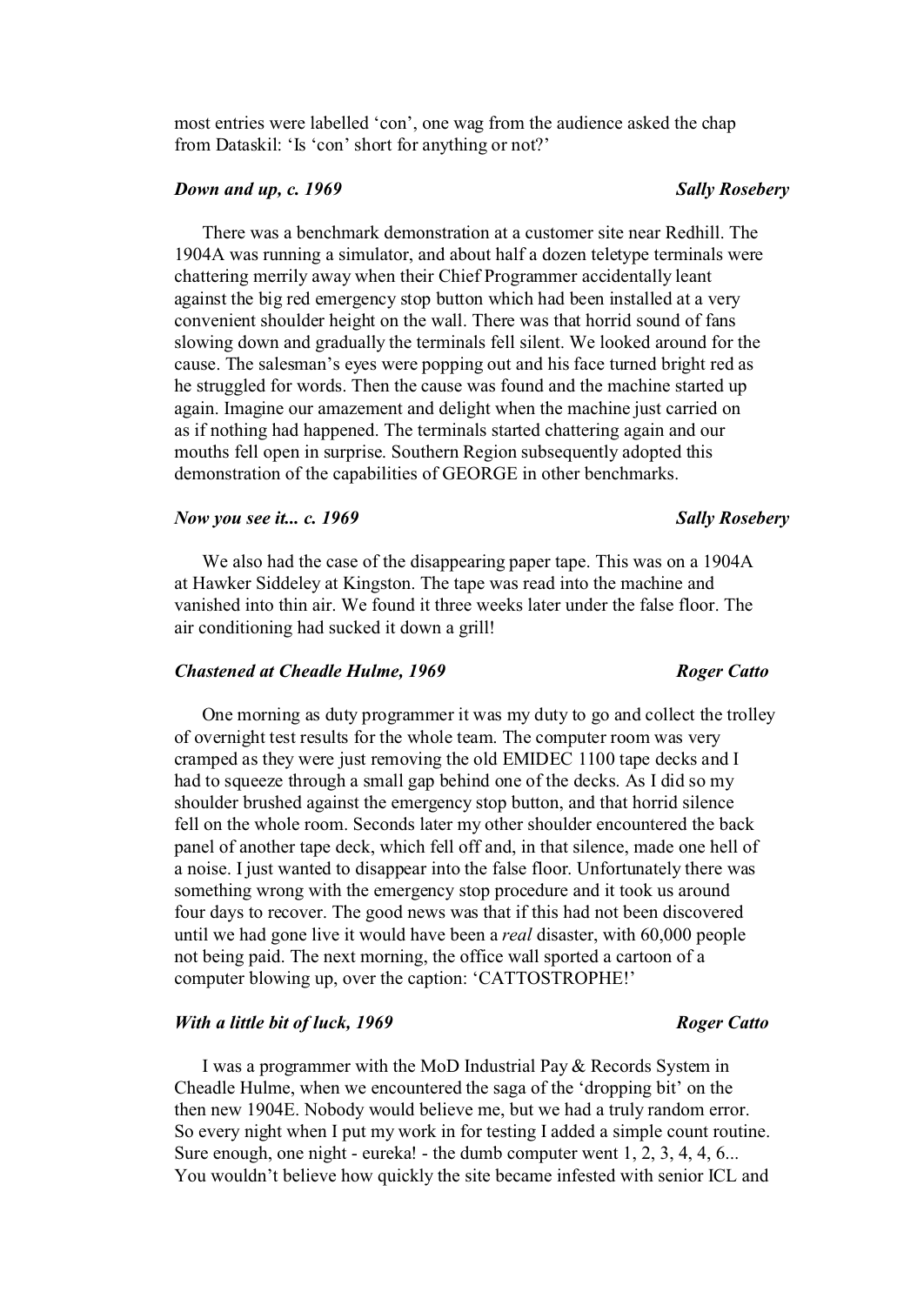CCA officials until they nailed down the problem and isolated the defective part.

## *High-level training, the low-level solution H.C.*

It was certainly before 1970 that we developed the first on-line system for some of the Directors in Putney to use in their own offices. There were two stimuli behind this development:

First, if we made information available on-line, then everybody would get access to it equally fast. There was continual dissatisfaction around that time that person A, asking questions on the basis of a print-out he'd just received, say a Weekly Summary of Orders, couldn't get satisfactory answers from person B, because B hadn't yet received his copy of the same printout.

Second, it was already company doctrine that management ought to have direct access to relevant information and ICT's Directors felt that they should set an example.

So we built a very simple application based on the principles that information could be organised into 'topics'. Each topic had a number of pre-set screens through which the user could move Up and Down. The Current screens coexisted with Past screens, showing the same information from previous reporting periods, and with Future screens showing the corresponding forecast information. Commands consisted of single letters U, D, C, P, F, etc.

Technically it worked OK. In the event it wasn't of much practical use, because the first generation VDUs, with only 1200 character screens, were far too small to display enough information to make them convenient.

So, the system was simple, the end user interface was simple, but how could we train the Directors in how to drive it? The problem was put in the hands of a highly glamorous red-headed American lady, who evolved a training technique of striking effectiveness. Positioning the trainee Director at the keyboard, she knelt on the floor at his side, and issued her instructions. Every time he got something right, he got a congratulatory pat on the knee. They loved it, and it worked a treat!

# *On the receiving end, 1969 Arthur Humphreys*

When making the appointments, she used her academic title. Thus when my secretary said: 'At eleven o'clock Dr Tyler is coming to give you some training' it sounded quite daunting. When the door actually opened and this gorgeous girl came in it was quite a relief.

# *Tales of the turf, c. 1970* Bill Foote

A fairly senior manager moved into a 'new' office in Carlton Drive (LON15) and found that it was fitted with vivid grass-green carpet tiles. He promptly 'planted' some plastic daffodils into a tile or two to liven it up.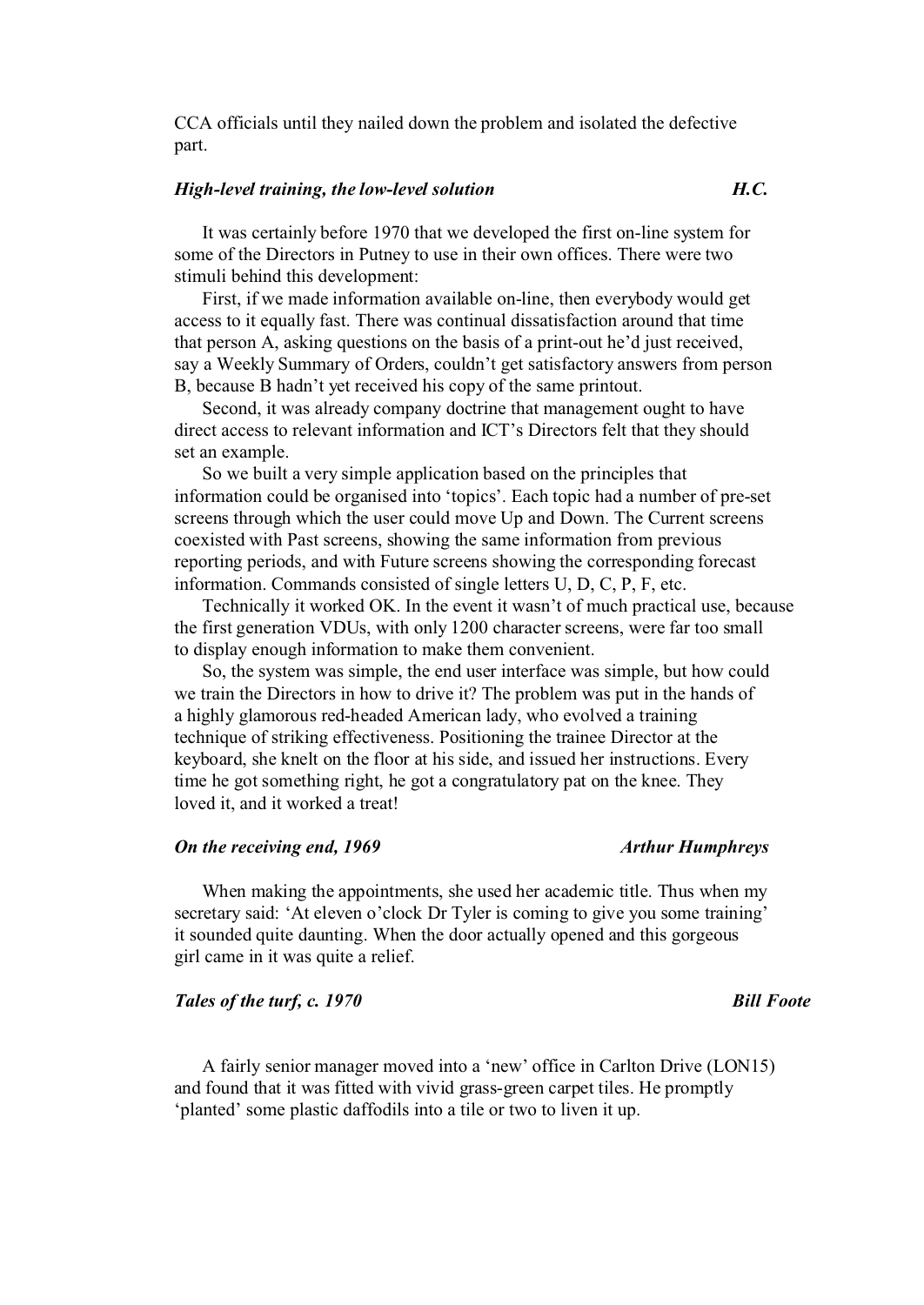## *An ICT song, 1960s John Carter*

Tune:

*obvious*

Chorus:

*All things bright and beautiful, Computers great and small; All things quite unusable ICT makes them all.* 

Verse:

*Each little gate that opens, Each little wheel that spins, They gave us shiny covers To cover up our sins.* 

# *Performance monitoring, timeless David Bell*

The three girls happened to go out with three computer salesmen, one from ICT, one from Honeywell, and one from IBM. Next day they compared notes. Said the girl with the Honeywell experience: 'Mine performed as was to be expected, he did what was necessary and nothing more. I give him seven out of ten'. And the ICT expert: 'Mine did a bit better than that. I give him eight out of ten'. The girl who'd been out with IBM said: 'I don't think I can give mine a score like that. He just sat on the end of the bed and spent all night telling me how good it would be when I got it'.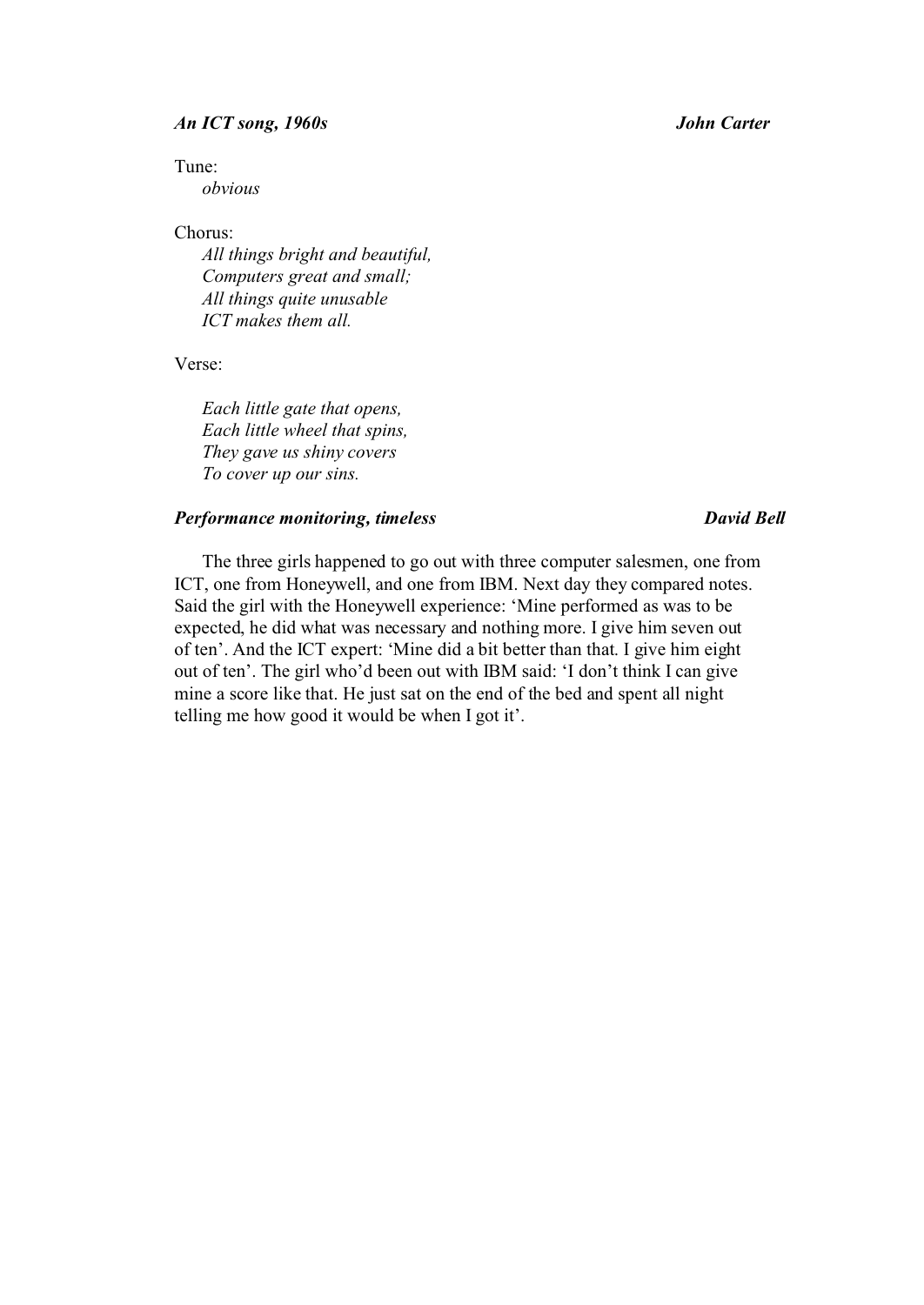# *Chapter Four* - **Elliott Automation**

## *Early days at Elliott Early days at Elliott Early days at Elliott**Philip Sugden*

I was recruited by Elliott Automation in 1960 to be the first full time operator in the computer bureau that was run at their factory site at Borehamwood. Prior to that the responsibility for running programs was given to the programmers who wrote them (often for good reason) as a degree of hand cranking could be needed to get them to run through to completion.

At that time Elliott Automation had an agreement with NCR whereby NCR marketed Elliott computers for commercial applications and Elliotts marketed their systems directly to the technical and scientific market. The same type of system could be known as an Elliott, an NCR-Elliott, or an NCR depending on who the customer was.

In 1960 the bureau consisted of:

|  | $2 \times$ type 405 | large commercial systems                                     |
|--|---------------------|--------------------------------------------------------------|
|  |                     | $2 \times$ type 402 (or 403) medium sized scientific systems |
|  | $1 \times$ type 802 | small sized scientific system                                |
|  | $1 \times$ type 803 | small sized scientific system                                |

The 402, 403, and 405 were all valve systems dating from the mid 1950s and were coming to the end of their production runs. The 802, which dated from the late 1950s, was mostly transistor-based but still used some valves; and the 803, which followed a year or two after the 802, had a very similar order code to the 802 but was an all-transistor system. I believe it was claimed to be the world's first all-transistor computer system; it was certainly the first Elliott system to sell in volume.

Although I was recruited to be an operator on the 405, the first thing that happened was that I was put on a programming course for the 803. I had only the vaguest idea of what operating a computer system was supposed to involve; I had not the slightest idea what programming was about. I spent the first morning in a total daze. Because of all the 'day 1' formalities, I joined the course late and missed the introduction to the basic concepts of the 803 system and its Autocode programming language. The lecturer embarked on a long sequence of instructions that began 'a  $=a+b$ '. As this seemed to be in total conflict with all the algebra I had learned on the way to A levels in Pure and Applied Mathematics, it did not take me long to lose the thread of what was going on. As the rest of the course seemed to be taking things in their stride I decided to keep quiet. I was more than grateful when the course came to an end and I was able to escape back to the bureau.

The 405 was massive. It was shaped like a shallow letter U and occupied an area roughly  $30 \times 20$  feet, though no two were ever exactly the same. The console, which was fully worthy of the name, was between the two upright arms of the U. Main store (of about 256 words) was provided by nickel delay lines and backing store was on an oxide coated disc. Data input and output was by 5-channel papertape and magnetic file (tape). Bulk output first went onto magnetic file and then on to four papertape punches, each working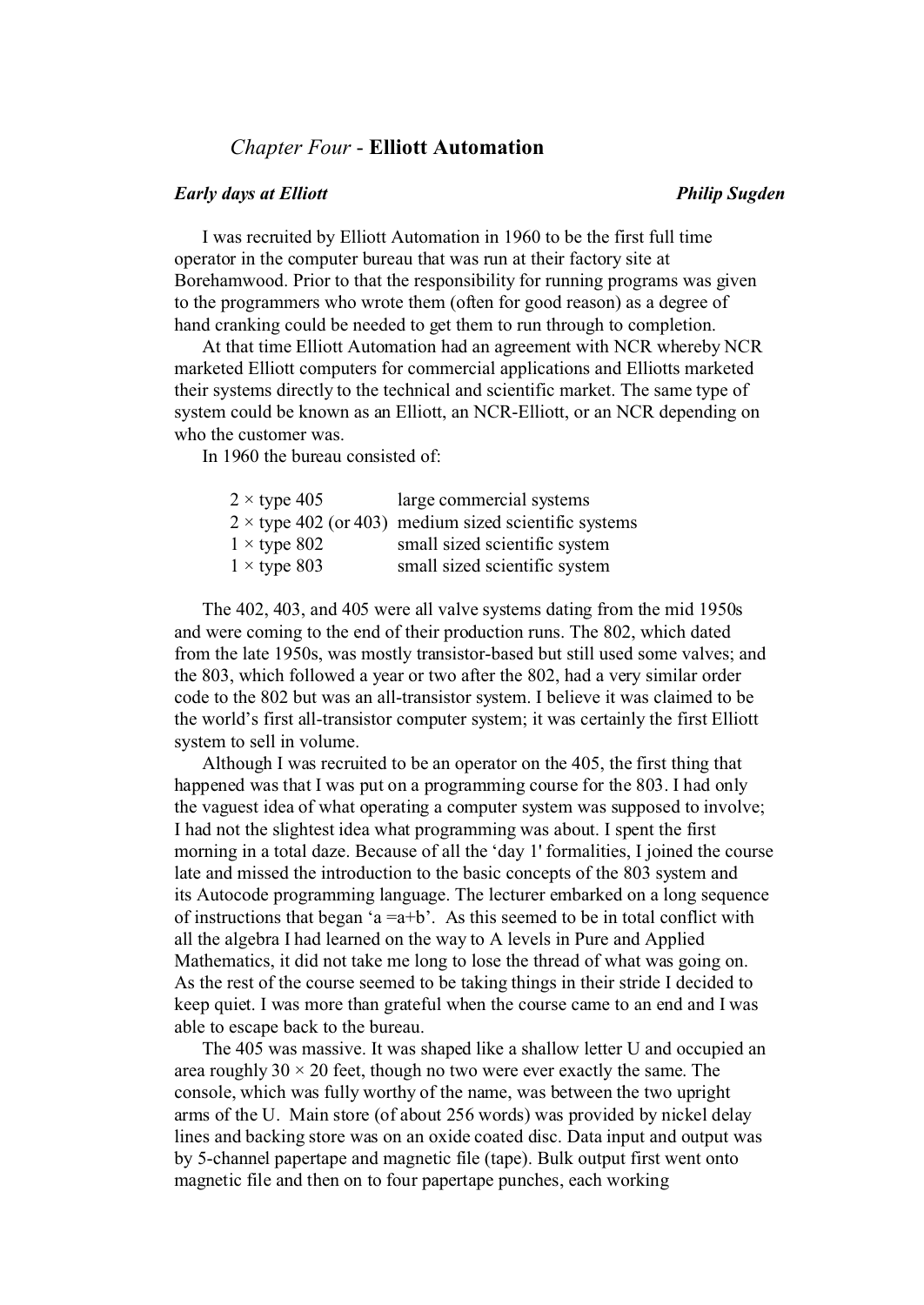simultaneously at 25 cps, and then on to a bank of teleprinters working at about 6 cps. Line printers (except in prototype form) had not quite arrived and punched cards were virtually unknown.

The magnetic file was an Elliott unique. It was 35 mm cinema film coated with a magnetic oxide. The instantaneous data transfer rate was, I believe, about 4 kch/sec. The effective rate was only half of that because data was recorded in alternate blocks. Data was written as the film travelled from the start up to the end and also in the reverse direction. The data blocks in one direction were the inter-block gaps in the reverse direction. Magnetic tape housekeeping software was limited. 'Scratching' a magnetic file was a physical exercise: the reel was placed over a strong electro-magnet and rotated slowly in both directions. This job could be bad news for your watch if you forgot to remove it before scratching.

The 405 used to get an exhaustive maintenance of about  $1\frac{1}{2}$  hours every morning. Even this would not guarantee that you would get through the day without a breakdown of some sort. If the breakdown was a long one there was the exciting prospect of overtime at 6s. 8d. (33p) per hour, and gross pay for the week might even exceed £10. 0s. 0d.!

Some things in the bureau were remarkably casual. Although people were not supposed to smoke, the rule was not enforced unless there were visitors; and even then was not applied to visitors. On more than one occasion cigarette ash or an end was idly flipped into a bin of loose papertape with spectacular results. The fire would be over very quickly but the ash would float around for ages and it was not easy to remove the scorch marks from the ceiling.

Another casual area was that of the computer room environment. Elliotts insisted that their customers install their computers in an air conditioned environment, but did not feel the need to follow their own advice. The bureau had floor to ceiling glass along the front and was not sealed off from the rest of the building. Consequently it had a tendency to heat up, and it would become a race to see if the work could be completed before the thermostats on each of the computers would power down the system. On one occasion the thermostats on one of the 405s failed to shut it down, and the first warning that anyone received that something was amiss was when they detected the smell of the read/write heads ploughing furrows into the surface of the disc. That took the system off the air for nearly two days.

After about eight months I 'graduated' to programming, and that was a very different world.

# *Minutes of the 33rd meeting of the 803/503 User Group, 16 June 1976 Seppo Torvinen*

*304, Discussion of User Problems*: The Chairman stated that the noughts and crosses program will not allow the user to win. He was requested to send data to Mr Williams.

# *The cleverness of ordinary people, 1960s* example  $P$ *eter King*

Input programs and data for our Elliott computer were punched up on paper tape by a small group of cheerful girls in a typical punch room. Among the tapes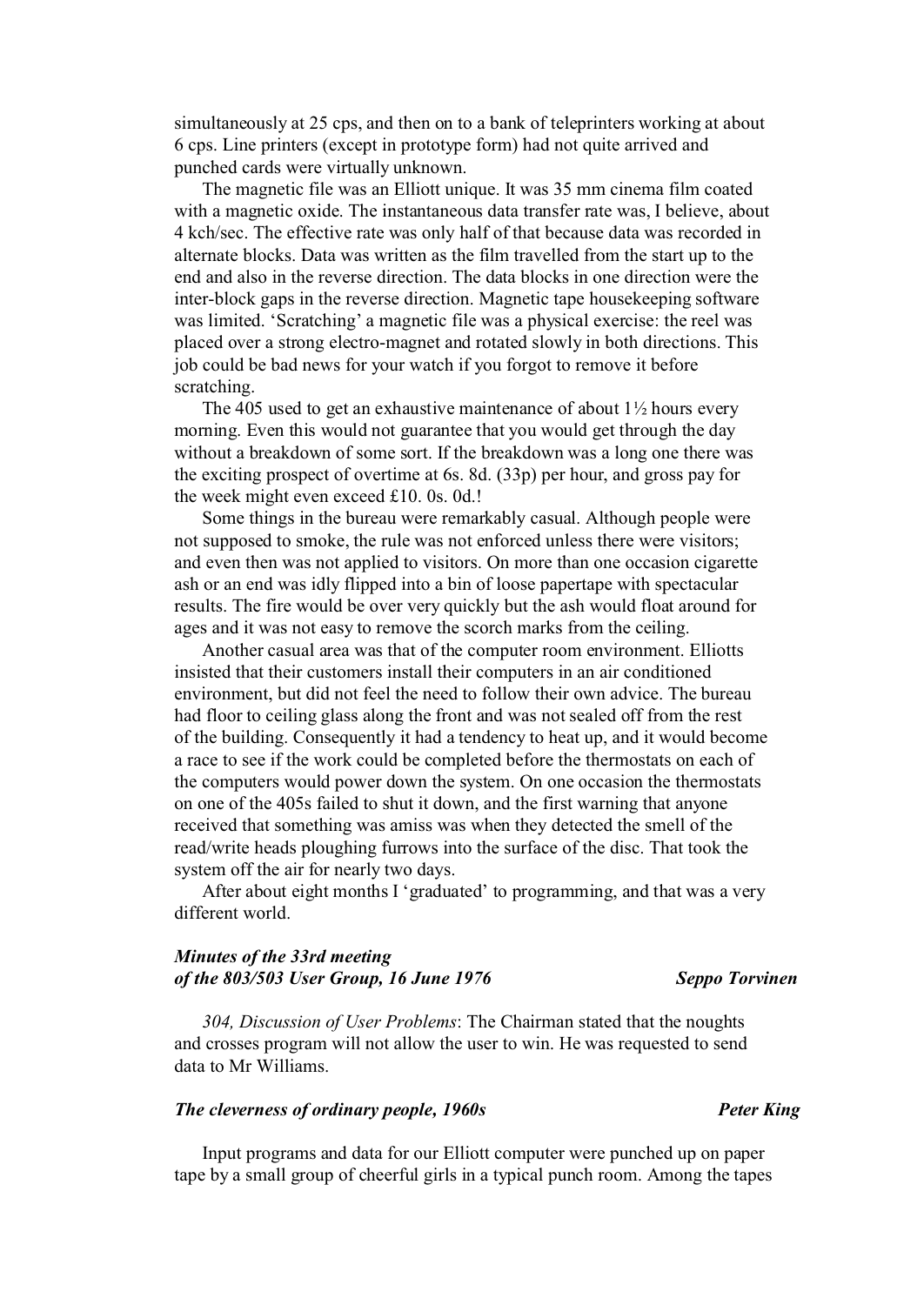so produced there were a number that enabled the 'hooter', via a suitable music generator, to play a variety of tunes. Every processor had one in those days and the sound they made was very agreeable.

Come the Christmas party, the punch girls arrived with an unexpected sheaf of unpredicted tapes which proceeded to play a number of Christmas carols. They knew nothing of the spec. of the music generator but, simply by analysing backwards from the other tapes they had created, they had deduced exactly how it worked and how to drive it; and they made the party a roaring success.

Ever since then, degrees, doctorates and professorships notwithstanding, I have had a very healthy regard for the cleverness of ordinary people.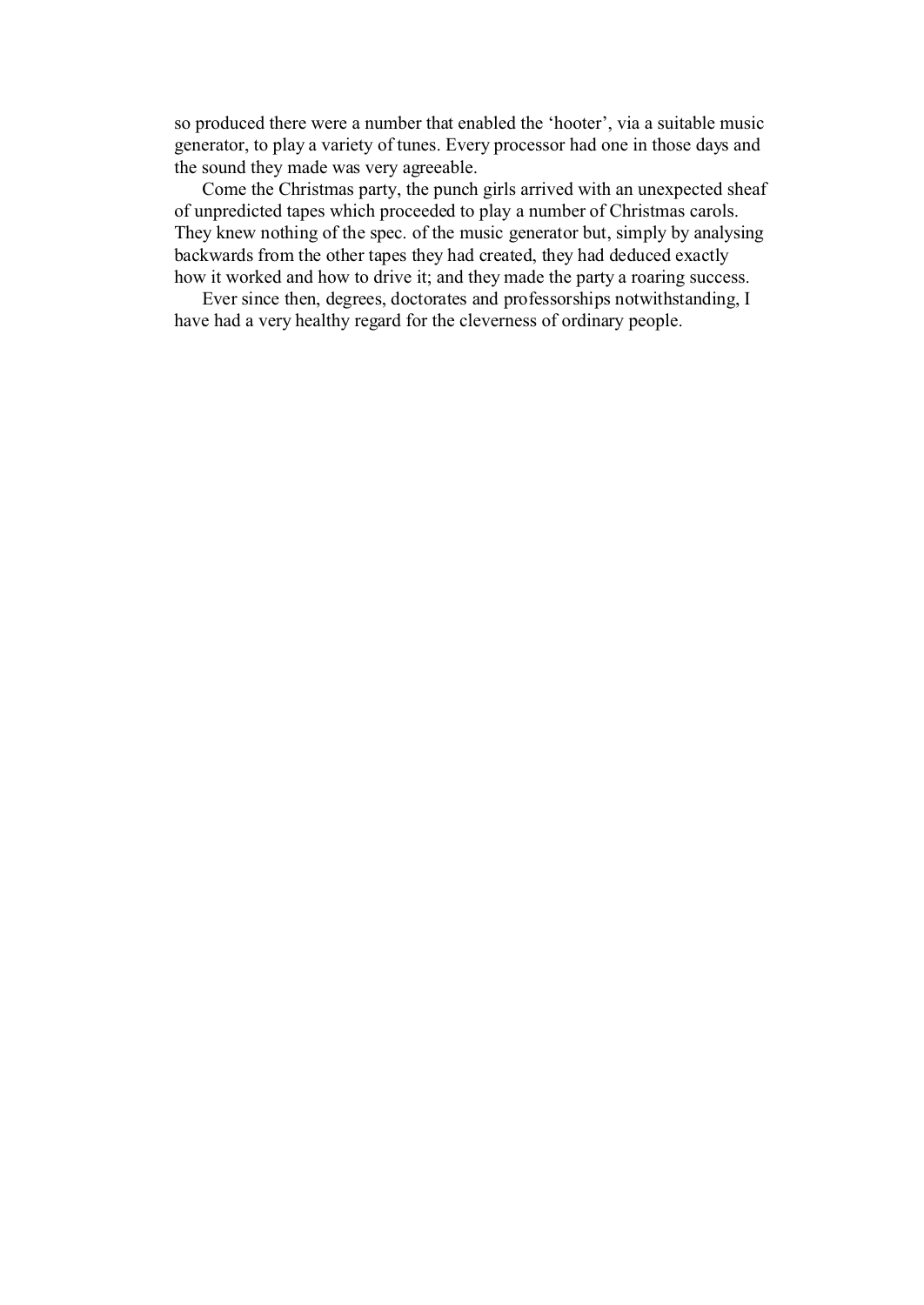# *Chapter Five* - **Ferranti**

# *Requiem for Ferranti Frank Taylor*

# *Abridged from the* BCS Computer Bulletin *for June 1994*

Today's digital computers only really began to take shape some two to three years after the first successful running of the Manchester University MADAM machine in 1948, more or less concurrently with the first machine at Cambridge University, known as EDSAC. Go-ahead companies, which included Ferranti, rapidly saw the potential of the new technology. In those days the National Research and Development Corporation (NRDC) had the rights to all innovations resulting from research and development pursued using Government money. In due course, in 1950-51, Ferranti negotiated the commercial rights to take over, adapt and utilise the technology of the early computers.

The company's contribution to the development of computing as a profession and as a technology during the 1950s was outstanding. During that decade Stanley Gill was credited with the invention of the subroutine [*though that might be disputed: some would say they go back as far as Ada, Lady Lovelace. H.C.*], while a software team produced PEGASUS and MERCURY Autocode, the first true user interface to a computer system specifically designed for scientific users rather than programmers. Concurrently the foundations were laid for NEBULA (a Natural Electronic Business User LAnguage) which was a superb innovation, but less widely marketed than COBOL, which eventually overtook it.

The company's links with Manchester University were strengthened during the 1950s. Ferranti negotiated the rights to manufacture machines researched, designed and developed by that university with co-operation from seconded Ferranti staff. They then modified the design to accord with production needs and methods, subsequently supplying the first production example to the university for ongoing use, testing, and enhancement of development. Machines which started life in this way included: MARK I, MARK I\*, MERCURY, ATLAS, TITAN (also known as ATLAS II).

The proliferation of machines designed in those early days was almost unbelievable. Ferranti had two parallel ranges of machines: one in the field of defence which has never been publicised but from which there was a spin-off into the complementary range of machines for the civilian environment. Many Ferranti civilian sector machines were named after constellations, and can be grouped into three broad user sectors: Scientific, Data Processing, and Process Control.

In those days of relatively slow hardware and highly expensive delay line memory (core store was just emerging), hardware was designed around the user requirements, hence many variants. Scientific machines, especially MERCURY and ATLAS, had powerful arithmetic units for number crunching. The design team supremo was always the designer of the adder, because it controlled the system's performance. Data Processing machines had relatively slow arithmetic but facilities to block transfer DP data to and from backing drums (equivalent to today's discs). Process Control machines were made down to a price and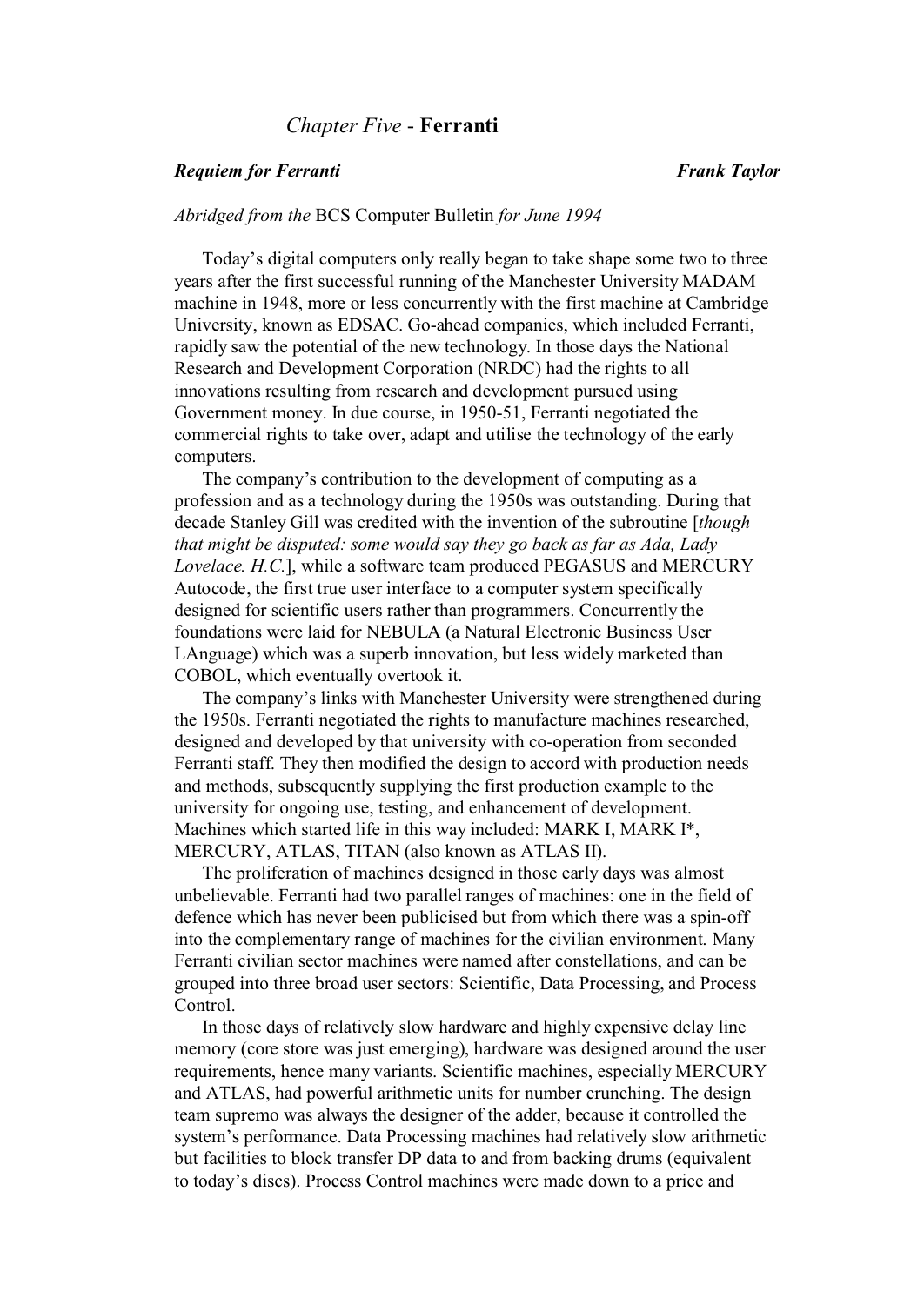size, with modest arithmetic and storage.

In the Scientific sector one had machines such as MERCURY, ATLAS, and PEGASUS I. One early PEGASUS machine has been preserved at the Science Museum, and is now restored to working order. ATLAS pioneered virtual memory, including real/virtual paging and automated page transfer. IBM were to adopt and harness this technology (at least in principle) but not until ten years later. Their main contribution was to roll it out in the form of VM to make it available on thousands of their contemporary mainframes. This contrasts with the total of five ATLAS Is made by Ferranti. But then it is well known that one academic did a study of UK computing needs in the late 1950s, and concluded that five ATLASs would satisfy all the country's scientific computer requirements.

In the Data Processing sector there were machines such as PEGASUS II, PERSEUS, and the ORION range. It is remarkable that the total working storage of most PEGASUS machines was a delay line store with a capacity of 330K words of 39 user bits, which could be structured as seven five-bit characters. This equates to 2.31 Mbytes of modern store, if each character were mapped into a byte. PERSEUS was a particularly interesting computer using a mixed radix approach. It had a series of accumulators which could be used for different amounts of differing currencies being manipulated: for example, to handle pounds sterling took three accumulators, one each for pounds, shillings, and pence.

In the Process Control field the smaller ARGUS machines emerged. The first of these (the ARGUS 200) required hardware skill in order to program it. Programming was literally done by inserting a ferrite peg in every hole which had to register '1'; all unpegged positions at the intersection of orthogonal conductors represented zeros. In 1964, ARGUS became the keystone of another Ferranti first: the successful development of direct digital control of a complete plant, replacing many separate and less reliable analogue controllers. The first joint installation by Ferranti and ICI was at ICI Fleetwood.

The ORION project to create a state-of-the-art data processing machine in 1958 was typical of the forward-looking attitude in Ferranti. ORION I was based on neuron logic using the principles of electronic balloting, sometimes termed 'ballot box logic'. It was not an easy technology to use and the project was considerably slowed by the technological problems encountered.

Consequently the ORION II project was initiated to produce a machine to satisfy immediate customer requirements. This project really showed what Ferranti could do: within eighteen months from start to finish a complete large mainframe computer was designed, developed, built, prototyped and sold to the first customer, the Prudential Assurance Company. The design team and development team, including the author, literally sweated blood round the clock. Everyone was really dedicated to the job, but every now and then one of the development staff would quickly take a few minutes off to nip round to the oven provided at Ferranti's Development Laboratories at Lily Hill House, Bracknell, to cook a few frozen meals. Working midnight meals were really the order of the day.

This project was an outstanding success. Ultimately the Pru acquired three of the four ORION IIs built, one of their cluster being acquired secondhand from another customer. The first prototype was delivered in 1964 and ORION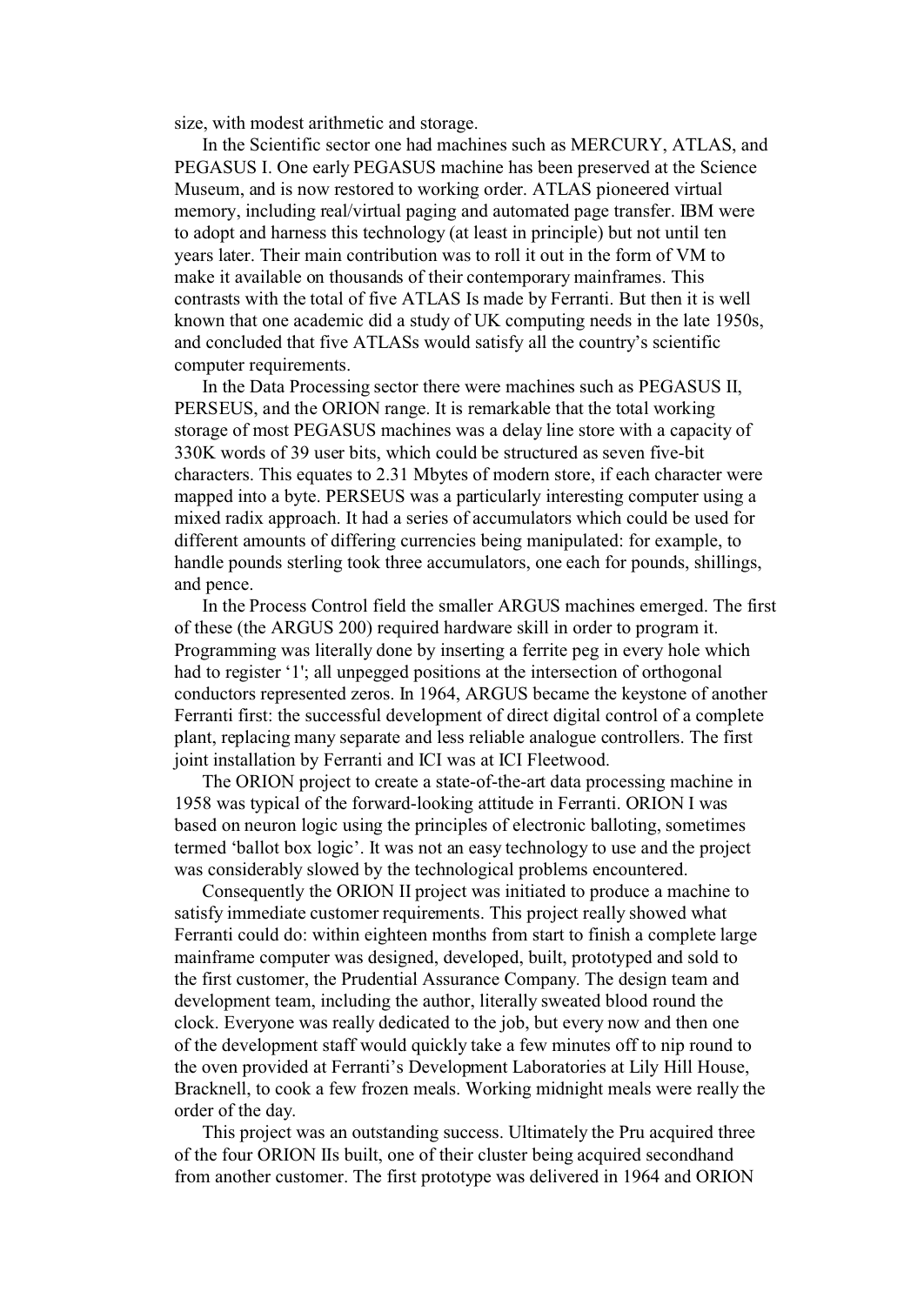II served them well as a workhorse until 1976.

The problems with the delayed development of ORION I created cashflow problems for Ferranti and consequently the Large Machines Division was merged into ICT on 26 September 1963. This apparent cloud literally had a silver lining for both companies. Ferranti UK had rights to the Canadian Ferranti-Packard FP 6000 machine which was a state-of-the-art medium size mainframe. ICT urgently needed a replacement for their ageing 1301 machine, for which they had a tremendous market. After combination the two organisations immediately launched the rebadged FP 6000 as the ICT 1904 and, with an added floating point unit, as the 1905. These were an outstanding success. Many 1900 series variants including the 2903/2904 have served many customers through to the 1990s.

### *A long way South, c. 1960 Conway Berners-Lee*

We were trying to sell a PERSEUS to South African Railways. One of the first questions they asked was: 'Does your printer print in Afrikaans?'

# *Le Mot Absolument Juste, 1960s* **Firms** *Frank Taylor Frank Taylor Frank Taylor*

# It had been a typically jolly and enjoyable Christmas lunch at Lily Hill House, and the festivities were far from officially over when it was observed that two people were missing from the party: the porter/gardener/factotum and one of the girls from the typing pool.

A search was made and, not to your surprise, they were discovered taking strenuous physical exercise in the garage. Reshevelled, and summoned before Authority, they received a stern example of what in other circumstances might be called a dressing down. Disgraceful behaviour... spoiling the occasion for others... letting the side down... abuse of company property (I shouldn't wonder)... deserve severest treatment... make an example... however, since it's the Christmas lunch, perhaps justify unusual lenience... don't do it again... dismiss.

'I suppose', said Authority, turning to his Assistant, 'in engineering parlance that's what you'd call a 'grubscrew'.

# *Qui va la? 1960s* Frank Taylor *Frank Taylor Frank Taylor Frank Taylor*

# The culture was not totally dedicated to work. Lighter moments involved particular members of staff. One (who must remain nameless) arrived in Paris one day, without his diary. He had quite forgotten where he was going so telexed his secretary from the airport asking where he was going, what time the meeting was and who he was seeing. She telexed back the necessary details and added, rather tersely, at the end: 'and, don't forget, your name is XYZ'.

## *Quick thinking, 1960s* **Bill Foote Bill Foote Bill Foote Bill Foote Bill Foote**

There was the engineer who, seeing a transistor literally burn out inside the printer he was working on, doused it with the cup of tea he was drinking at the time.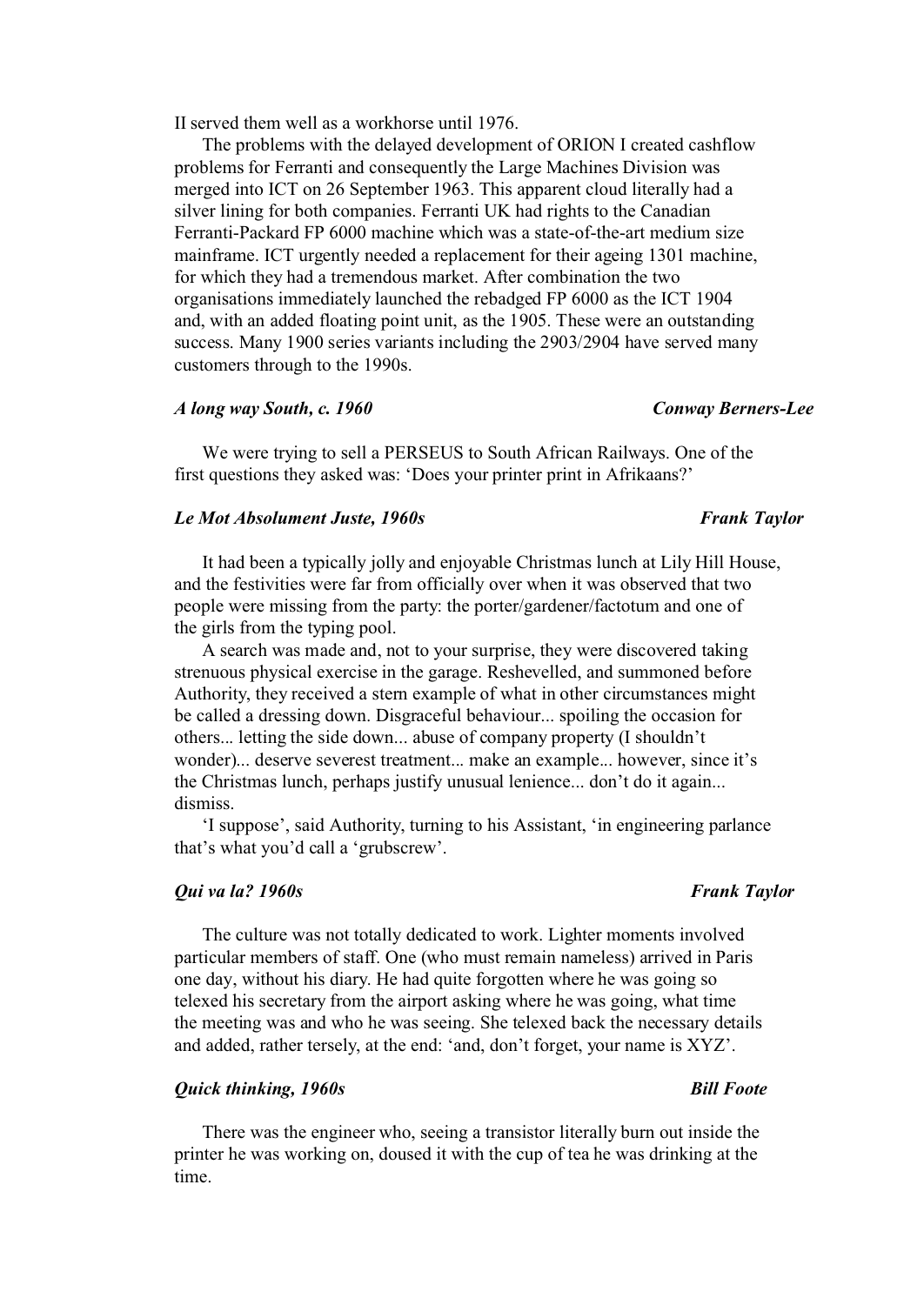It is said that a certain prototype machine located in the clean room at West

Gorton was equipped with a pair of ashtrays built into the console desk because one senior designer was a chain smoker and refused to work without smoking at the same time.

# *I meet my first 'ICL' product, 1960s Chris Cheetham*

Early mainframe computers were expensive and not very powerful. Their time was accordingly so valuable that they were operated 24 hours a day and 365 or more days a year. At Oxford, operation was delegated to licensed, but not always very well-trained, end-users. The Christmas and Easter shifts were in the hands of Australians and others too far away from home to travel in those days before cheap international air flights.

The basic skill required to operate the Ferranti Mercury was to load a paper tape containing the program, then punch a sequence of buttons which caused the tape to be read and obeyed. The computer then cogitated before punching out its reply on another paper tape. All this took place within the 1 Kbyte memory, backed up by an exceedingly noisy High Speed Drum. Among tricks known to experienced operators was how to deal with the drum 'losing synchronisation' by jumping up and down on the springy floor of the Victorian house which held the computer.

That, however, was a highly developed skill. Late one Sunday afternoon in the autumn, I handed over operation of the Mercury to a stranger new to such tasks and it became apparent to me that his skills were in no way so advanced. He put the tape in the reader and pressed the buttons. The tape moved with great speed but to no effect. 'You have it the wrong way round in the reader', I explained. This was true: paper tapes were asymmetric and, if loaded the wrong way, the holes effectively became invisible to the reader. My colleague painstakingly wound up his tape and put it the other way round in the reader and punched the button sequence.

It was at precisely this point in the Clarendon Physics laboratory, half a mile away, that a friend of mine started up a 2 megawatt electricity generator, which had once powered the tram system of some northern city. It was now used to create strong magnetic fields but, while idling, it fed spare power into the university's electricity grid. On this occasion, the start sequence misfired sending a jet of burning hot oil 50 feet into the air. This much alarmed my friend but fortunately did no harm. It also put a massive 'spike' on the electricity supply which tripped circuit breakers all over the university.

And so, in the computer room, when my companion pressed the button, instead of reading the paper tape the computer died. Not only the computer but the fast drum, the air conditioning system and even the lighting system all failed. Instead of noise and light and activity there was silence and the gathering gloom of a November afternoon in which I heard a little voice ask nervously: 'Are you sure the tape goes in this way round?'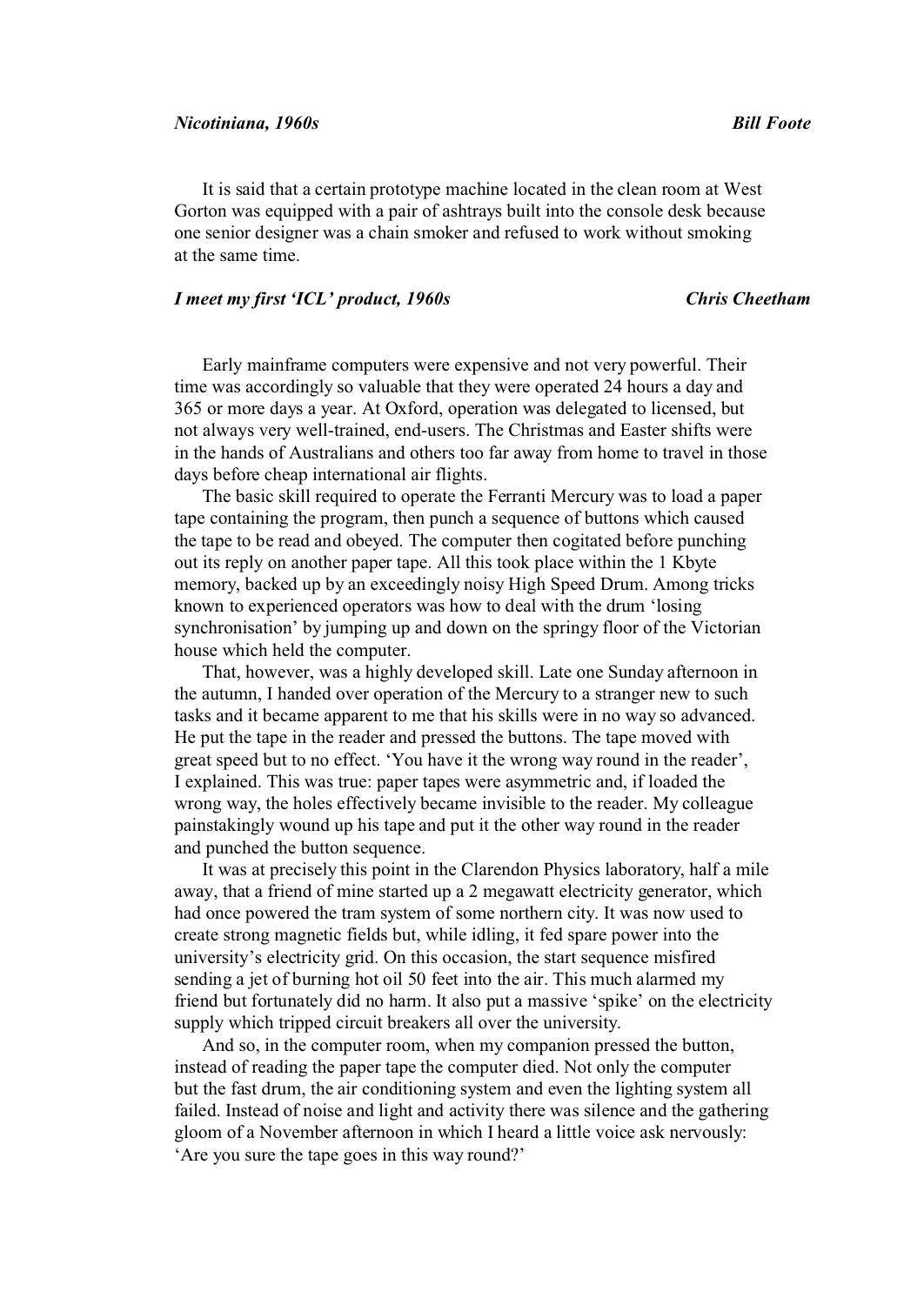## *His own phone, 1960s* Brian Russell

One of the de Ferranti brothers was somewhere on the West Gorton site and picked up a telephone to ask for an outside line. The telephone operator, following instructions, asked if the call was necessary and who was making the call. A short discussion ended with her saying: 'Sir, if you had been using your own telephone, I would have known who was calling'. To which de Ferranti replied: 'Actually, my dear, these are all my own telephones'.

### *Ferranti culture, 1960s* Ferranti Culture, 1960s

# Most business operations run the business as an administrative machine operating a service or manufacturing capability with the aim of generating a profit. This was not the case with Ferranti. As a private company run by a family who were enthusiastic about future achievements, Ferranti reversed this philosophy and simply used cash as a resource to make better technology and to make faster, better or higher performing computers. In Ferranti the engineer was king! Subject only to approval from one's devolved manager (since there was no centralised management), one simply thought up an idea and, once approval was given, got on with its implementation.

This was not without its problems and, in the mid-1960s, two separate divisions of Ferranti found themselves competing for the same marketplace with two different ranges of machines: the ARGUS range developed in Manchester and the HERMES range developed in Bracknell. Nevertheless, both were highly successful.

Another classic story is that of NEWT: the Neuron Electronic Working Testbed, alias SIRIUS. It was designed to produce correct results when the (changeable) ORION cards within it worked correctly. One day, a West Gorton engineer showed such a testbed to one of the sales staff and demonstrated its capability as a simple computer. Two weeks later the salesman proudly reappeared to announce that he had sold a NEWT to a customer. Rapid production followed as the internal NEWT hook-up was converted to a presentable computer. The sting in the tail came later when one of the costing staff proved that the (guessed) selling price was around one half of the total production cost.

### *Unfreezing the freon, 1960s Gordon Hobbs*

The Harwell site is very exposed and the computer room which housed the Mercury was particularly vulnerable to cold weather. The Mercury ran 24 hours a day for five days a week with no problems but was always closed down at the weekend, along with all the attendant services such as the air conditioning system (without which the Mercury would overheat in no more than 30 minutes). A vital valve in the cooling circuit lived outside, in a small square pit dug into the surrounding concrete, and in cold weather its tap could be guaranteed to freeze solid. So the Monday morning instructions for switching on the Mercury service began:

'Step 1: Boil a kettle'.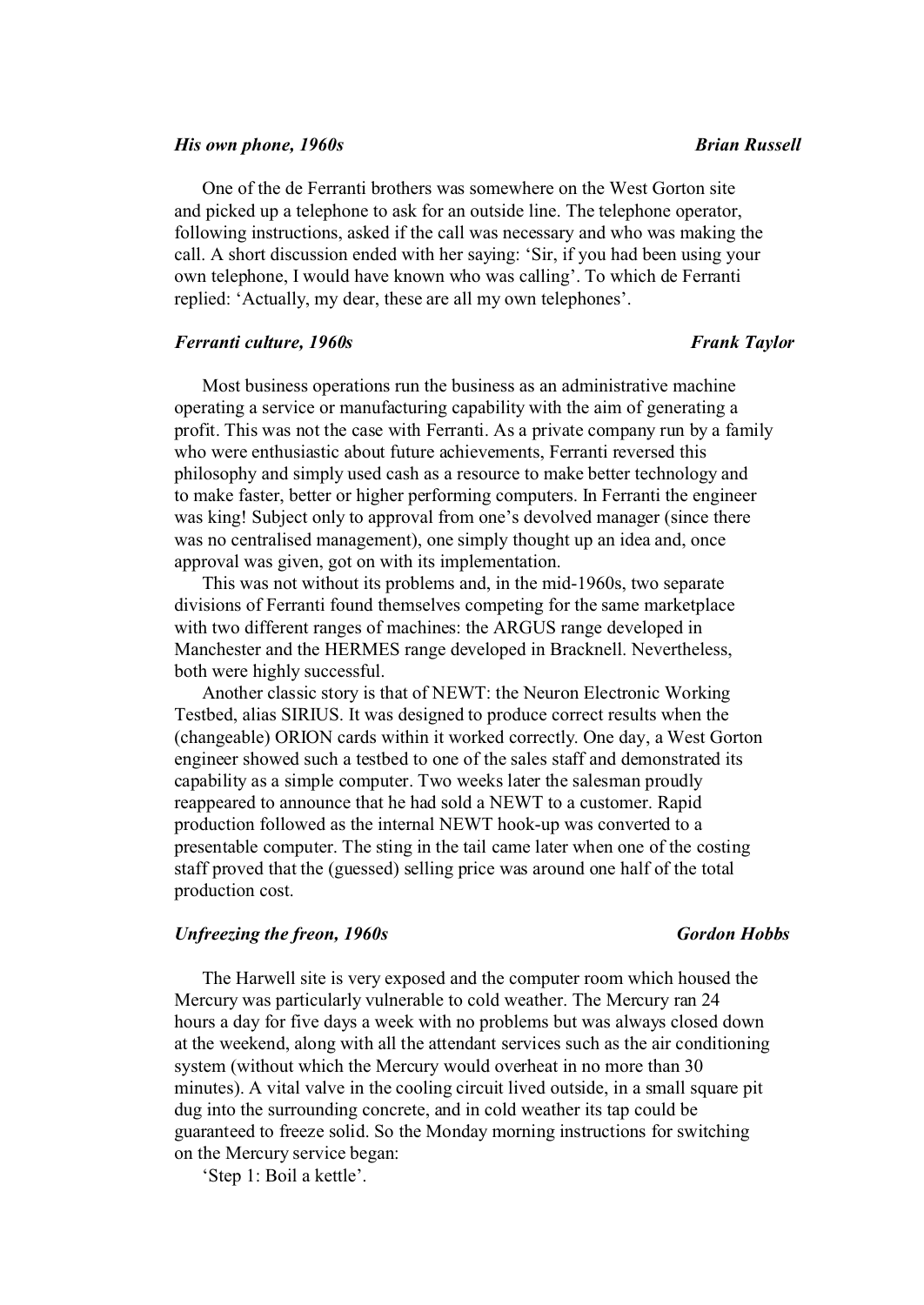# *What the eye can't actually notice, 1960s* example *Ben Gunn*

Powers Samas and Ferranti had a joint project which involved the Samastronic printer being used with the Ferranti Perseus. The full Samastronic was an electro-mechanical monster which proved notoriously unreliable but the actual print mechanism was quite successful and, sold on its own, would have made a tidy revenue. So two printers were prepared for a Swedish contract and another two for a site in South Africa. These had to match the shining and glistening Perseus computers, which had covers made by Molyneux at great expense (including some 14 coats of paint, all hand-polished).

I was project manager at the time when these printers were built in what we called the 'cow sheds': in fact, Whyteleafe was built on the site of an old swimming pool and these had been the old dressing-rooms. Just before the completion date, one of the engineers (Paul Lambert) upset a can of paint thinners over the control panel and covers of one of the printers. In desperation, we stripped the machine down and took the panels to the local garage, asking if he could match the colours well enough for us not to be found out. The garage returned them in perfect condition and, when the inspectors came from Ferranti to pass the equipment, no mention was made of the paintwork finish. If only Ferranti had used our garage on a regular basis they might have saved enough on the paint job to stave off being drawn into ICT.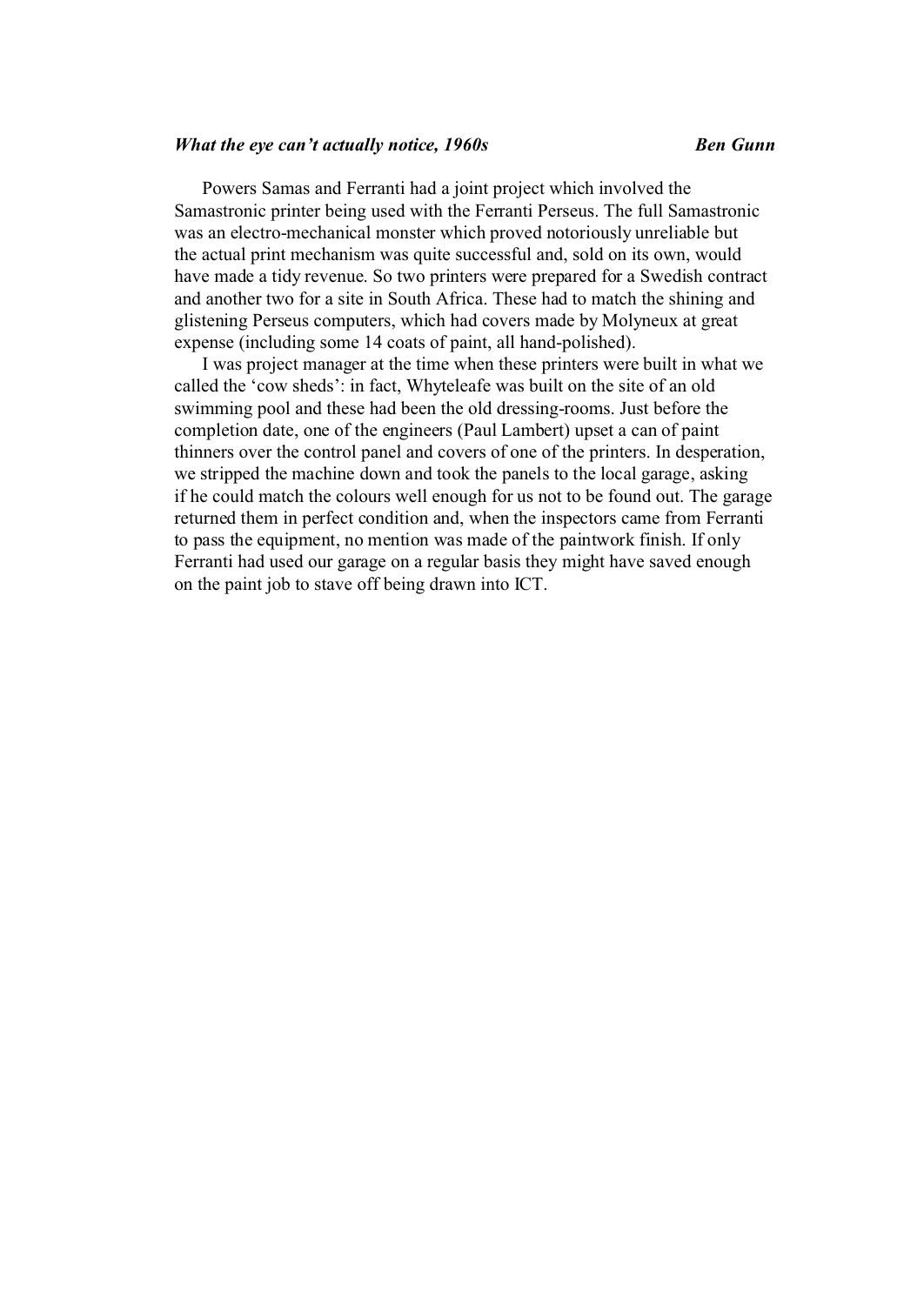# *Chapter Six* - **LEO**

## *'Down memory lane' John Pinkerton*

*Recollections of the early days of LEO abridged from the BCS Computer Bulletin for September 1986* 

LEO (the Lyons Electronic Office) was conceived within the offices of J. Lyons & Company, though the name itself was not invented (by John Simmons) until the project was well under way. At that time (the late forties) office management, as taught and practised in Lyons offices by J.R.M. Simmons and T.R. Thompson, both Cambridge wranglers, was a long way ahead of that in most other British or foreign businesses. Looking back, this is what gave the project its unique character. They believed, and by the mid-thirties had demonstrated, that highly efficient ways to organise everyday clerical work could be found by taking analytical thought.

In 1947, having discovered (while on a visit to the USA as it happened) what Maurice Wilkes was planning to do at their university and knowing just what they wanted to achieve (the automation of the routine aspects of clerical work), they saw it as just a matter of correctly applying technology to achieve that ambition. As we now know, their concepts have been realised to an extent and in a variety of ways then unimaginable.

Programming was seen as a system rather than a coding problem. To take charge of it Lyons chose David Caminer. He had been in charge of the so-called Systems Research Office (nowadays we would call it the O & M Department) and had worked for them since before the war. My good luck was that I happened to know Maurice Wilkes (through a common interest in radio and radar) and to have seen their advert in 1948 for someone to take charge of the hardware development. Following broadly the design and techniques already proved by Maurice in EDSAC I, and with the creative help of Ernest Lenaerts (who had worked in Lyons' offices and had become an electronic engineer in the RAF during the war) Ernest Kay (ex-GEC Labs) and several others, we constructed LEO I.

Lyons did not see much virtue in publicly claiming technological firsts: they thought others would only copy them. Lyons' chief interest was first to find, and then to demonstrate, effective ways of applying computers to clerical jobs. However, many important technological innovations were made: for example, multiple buffered input and output channels, and convert and reconvert instructions for decimal as well as sterling whole numbers were both introduced with LEO I. And LEO III, following Wilkes' lead, was the first commercially designed machine to exploit micro-programming.

LEO I was physically enormous, but of very low performance by the standards of today (it executed about 700 instructions per second). It employed some 8,000 valves, drew 30 kW of power and occupied most of a room 45 feet square. Despite its low speed, it could run a sophisticated payroll, including cash dissection and departmental totals, at the rate of fifty persons per minute, printing two- or three-line payslips two copies at once on a line printer. The buffered input and output channels meant that processing seldom had to wait for input data or for output results to be cleared. Also there was no operating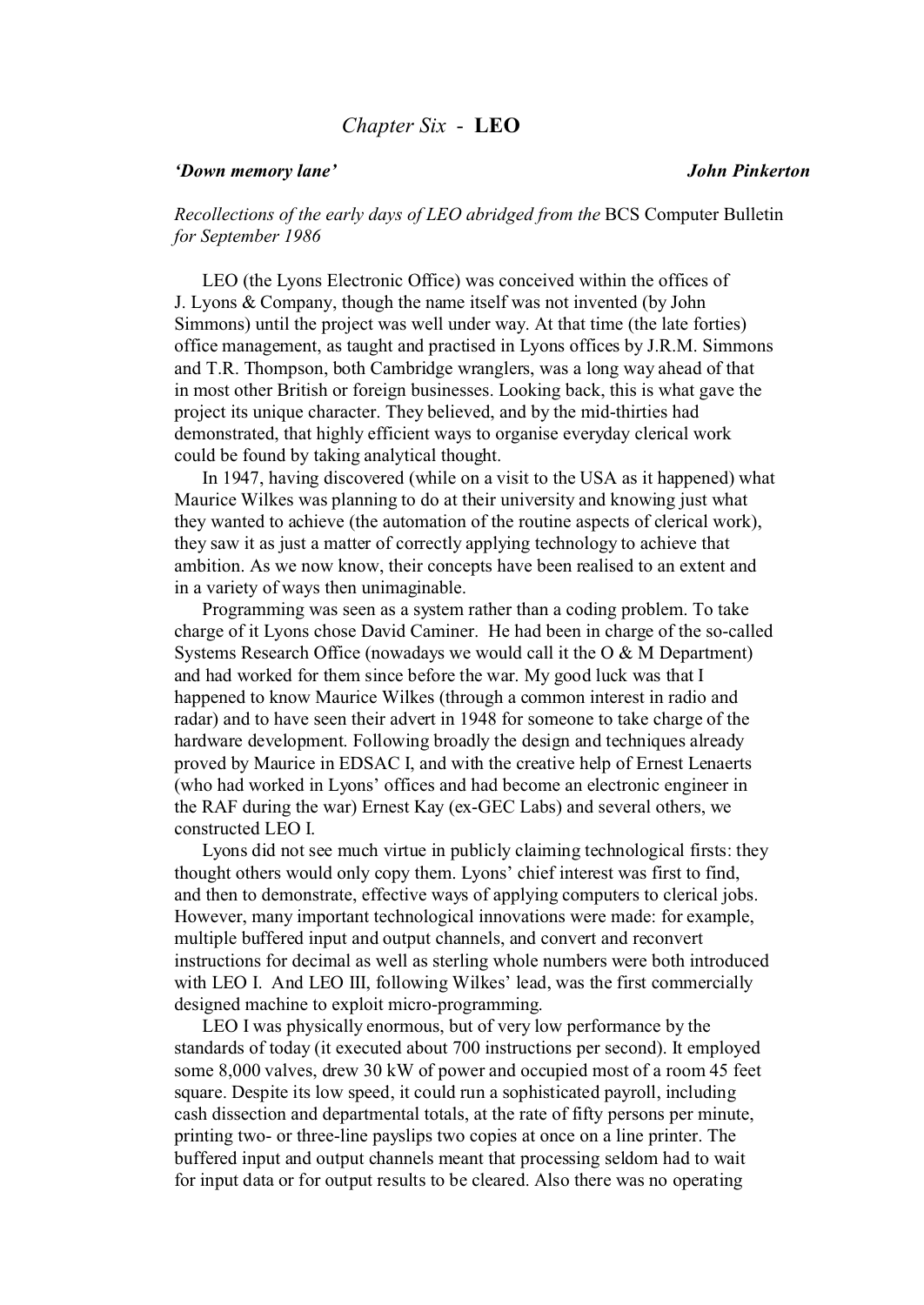system to absorb large amounts of processing power. Checkpointing was found to be essential and was adopted from the beginning (we called it 'bringing out restart totals'). Operating, or data, errors merely caused the system to stop, quoting a stoppage number: the reason for the stoppage and how to clear it had to be looked up in a book by the operator off-line.

Although its MTBF (Mean Time Between Failures) was measured in hours rather than days, after LEO I was fully committed to regular work early in 1954 it never failed to complete its scheduled tasks within the week. It ran on a three-shift, and finally a two-shift, basis until it was closed down and dismantled in January 1965.

The working atmosphere was in fact extraordinarily creative, though at the time no-one felt this to be in any way remarkable. If, say, David Caminer felt the need for some new program instruction, Ernest Lenaerts would first work out the appropriate logic, then design the circuit and have it all wired up, tested and working in a few days. Individual schemes were invented for connecting the widest range of peripherals to LEO I and later to LEO II, ranging from paper tape readers from Ferranti, or card readers, punches and tabulators from British Tabulating Machine Company, to magnetic drums from Ferranti and magnetic tape drives from Decca. A notable achievement was the linking of the Powers Samas Samastronic printer to LEO II, using a high power valve circuit invented by John Sylvester.

Much of the inspiration for hardware development as well as for that of software, came from Raymond Thompson, known invariably by his initials, TRT. He had the quickest intellect of anyone I ever met: on occasion he could become almost incoherent as his ideas struggled to find expression. Sometimes, when trying to persuade him of the value of some new approach, one would meet a momentary resistance but, if you were right, then in a second or two his attitude would switch, your idea was seized on and elaborated in ways beyond anything that had occurred to you, and it became a strain to keep up with his fresh thinking. He maintained the enthusiasm and management tone of the LEO project from its beginnings to the merger in 1963 with the English Electric computer department.

# *Hearing the weather, c. 1960 Brian Russell*

The engineer switched on the radio in his hotel room. 'That's a LEO hooter', he thought, 'and it's got a store fault'. The newscaster's voice came on, announcing: 'That is the voice of the new LEO computer at the Meteorological Office, as it works out tomorrow's weather forecast'.

### *Hello sailor! 1960s D.J. Russell*

Prince Phillip once visited the LEO 3 site at CAV in Acton. Many machines in those days emitted sounds when certain instructions were obeyed and this fact could be exploited to develop music generators. The LEO 3 had a good one. The visit was a great success, and as the party was leaving the processor gave a spirited performance of the Sailor's Hornpipe. Himself turned back to the assembled group, showed that his hearing was in good fettle by raising two fingers in a certain manner, and then departed.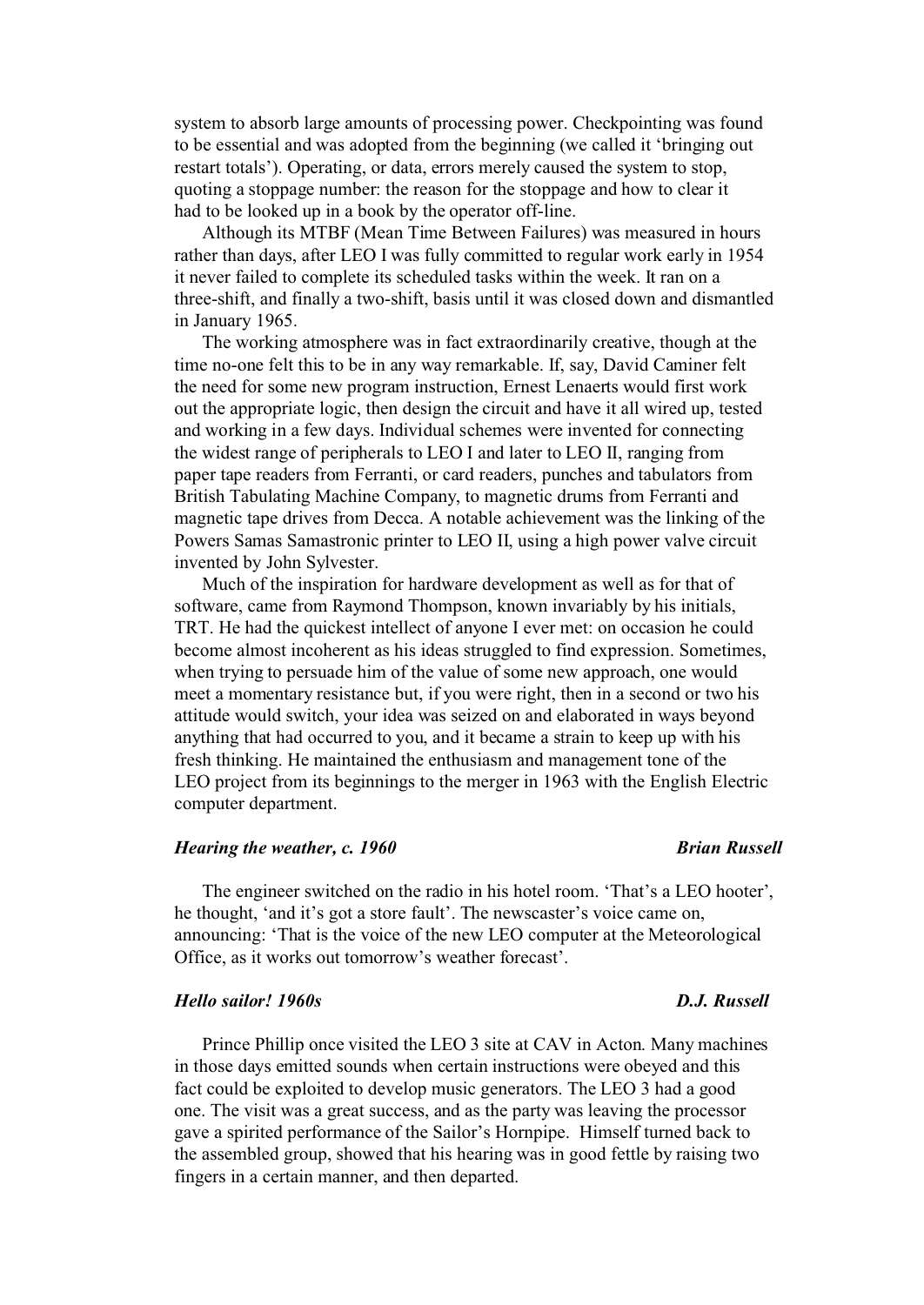### *Hard cheese, 1950s Peter Hermon*

At the end of the LEO training course, one of the prospective programmers was told that his services would no longer be required. He protested; the things that had gone wrong hadn't been his fault; it had just been his bad luck that they had affected his trial programs. 'Yes, yes', said David Caminer, 'I'm not firing you because you're incompetent; I'm firing you because you're unlucky'.

# *Ignis fatuus (fire is a waste of time), 1967 Pete Towndrow*

As an eighteen-year old, with basic training behind me, I set off for work as normal one morning in 1967. I was due to start at 07.30, preparing LEOs III/7 and 3/26 for the normal 08.00 start of operations (III/7 was a LEO 3S, serial number 7, 'S' for Slow as it had a 13  $\mu$  sec store cycle time; 3/26 was a LEO 3F, serial number 26,  $F$  for Fast because of its 2.6  $\mu$  sec cycle time).

Normally I would collect the key from Security and unlock the computer suite. This day I was told: 'It's already open'.

As I entered I was amazed to see my manager and his manager involved in maintenance duties in the console area of 3/26. But the 'maintenance duty' involved a bucket of soapy water and a couple of sponges; this was something in which I had not been trained. My first thought was that I had not been doing my maintenance correctly and they were in some way making good my deficiencies. At this point I was told: 'Pop next door and run the Verification Suite on the other machine'.

Dutifully, I went and (this is the part I will never forget) entered the second computer room which was quite dark. I looked to see why and was amazed to see the light diffusers from the fluorescent units hanging in a strange distorted way from the ceiling. I took another few steps and saw that everything was covered in black soot.

Now I was waking up fast! There had obviously been a catastrophic fire overnight. I was just realising this when a voice suddenly echoed through the eerily quiet room (no air conditioning was running): 'Ooooooh... what have you done?' I turned to see my bosses silhouetted in the doorway and one set of whitish footprints (mine) on the blackened floor. My heart jumped. Surely this was too serious an incident to joke about and, for what seemed like ages, they both kept seriously straight faces until they both burst out laughing. My face must have been a picture. I wonder whether they remember that morning as well as I do.

The culprit was an early XEROX printer, a pioneer of the selenium drum and carbon toner technology but using CRTs instead of a laser. It had a 9 kW heater in the fuser pad and this had ignited paper trimmings from the roll-fed stationery. The wax which was used as an insulator filling the cable trunkings had caused the extensive soot deposits.

There followed frantic efforts to get the computer operations up and running. XEROX had a new printer installed later that day (its 1967 price was about £90,000) and operating the following day after we had got one of the AMPEX TM4 tape decks overhauled. The 3/26 was also rapidly patched up. III/7 required a production line method of disassembly-clean-reassembly, using an army of programmers, operators, engineers and other factory staff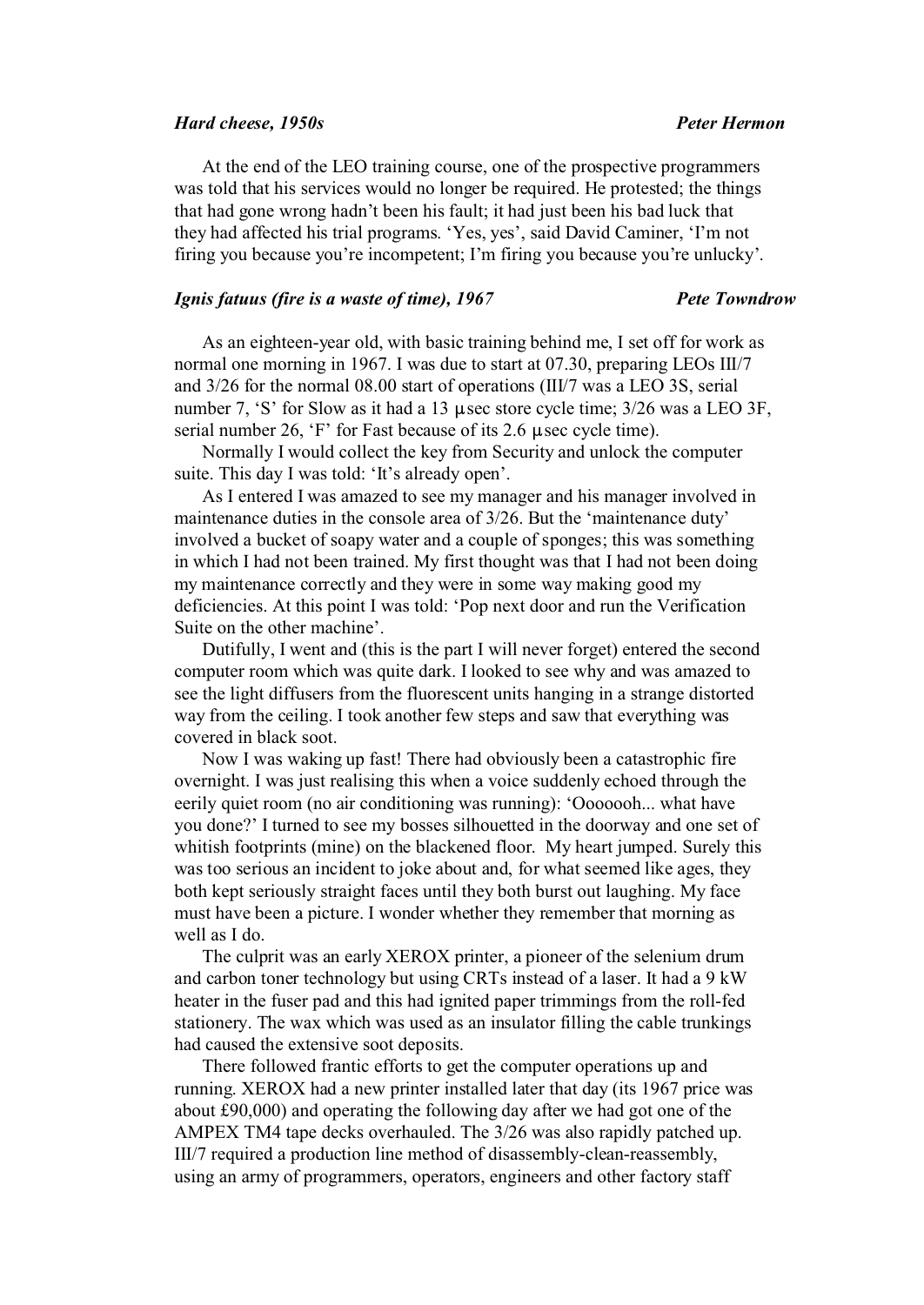brought urgently down from Kidsgrove. After that it was a case of fault-finding our way through dozens of hardware faults on the early transistor-based logic of the mainframe and its peripherals. I had the opportunity of working, sleeves rolled up, alongside people who had been involved in the design and construction of LEO III prototypes and so had a marvellous opportunity to learn the machine inside out. So some good came of it after all.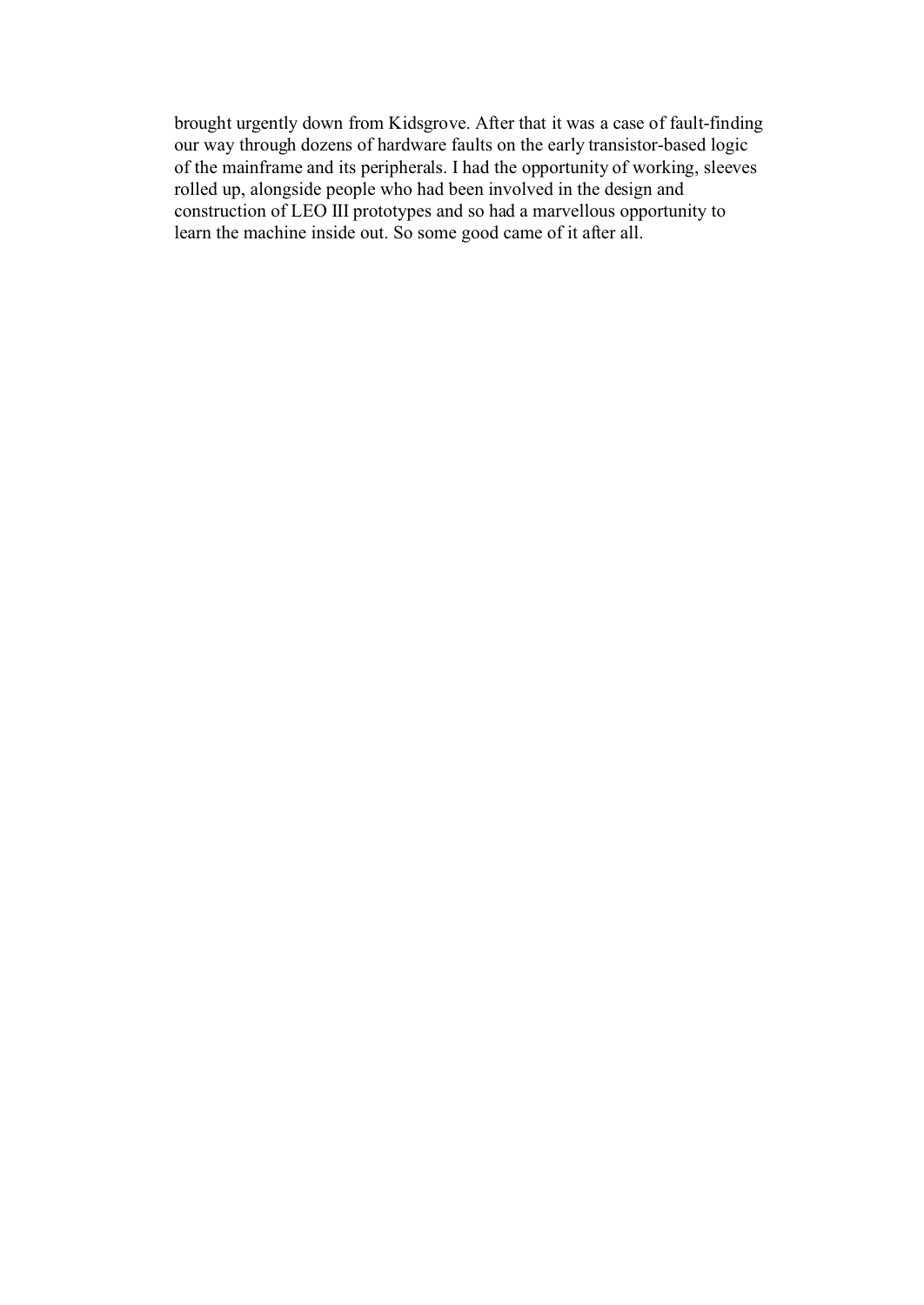# *Chapter Seven* - **English Electric**

# *Prelude to Budget Day, 1954 George Davis*

*Transcribed from* State Service, *the Journal of the Institution of Professional Civil Servants, April 1955*

'Tax tables? Nothing to do with us! This is the Mathematics Division' they said with a capital M (you could hear it). I thought this was rather a pity, so I went and asked the Inland Revenue what they wanted.

They explained at great length. 'It takes us a fortnight usually', they said, 'on a Hollerith tabulator, working all night. More, they said, 'if you allow for mistakes. And the terrifying thing is: *People have to know in advance*. How long would it take you?' they wanted to know 'on your Electronic Brain?'

'Ooh', I said airily, 'about forty minutes'. They were incredulous. 'Well, say half a day', I compromised.

Two quite separate computers were to do the job in parallel on the day, 'in view', as the Inland Revenue delicately put it, 'of the present stage of development of these machines'. Early on, I had been put in touch with our rivals, who co-operated by sending me a succession of flow charts, setting out in broad terms how they would tackle the calculation of the various individual tax tables. These were large documents, suitable for papering a small office, and this, in fact, was the only convenient way I found of studying them.

Their methods seemed rather uneconomical. I asked them about it. 'Oh, that isn't how we actually do it', they said, 'that's just the flow chart'. I turned the charts over and tried writing on the back, but they were too big to be really useful.

To put a job on a computer, one must first write down a program of the elementary operations which the machine can do, in the order in which they need to be done, or rather in the order in which one thought they needed to be done. It is quite fascinating, by the way, to sit in front of a computer which is doing precisely what you have told it to do, and not to have the slightest idea what it is doing.

By now the programs for the PAYE tables were beginning to take shape and were showing the usual esoteric series of errors. They had passed the first stage of producing no answers at all and the second stage of producing complete gibberish. Now they would work perfectly except that a man with zero taxable pay was always required to pay tax of £10. 13s. 0d.; or that for a short patch in the middle of the table the taxable pay was wrong while the tax remained correct; or that the last entry in just one or two of the tables was printed away in a separate column by itself; or that the expense allowance made to senior seamen caused an increase rather than a decrease in the tax demanded.

In the midst of one precious program testing session on the machine, a very senior member of the laboratory looked in. 'What's the job?' he enquired. 'Tax tables? But isn't that child's play? I had to use tax tables once', he continued, 'Terrible things! Horizontal lines all over the place, and vertical ones, and that abominable type, and why do they group entries by fours instead of by fives? Never be accepted by any self-respecting table maker. Someone must tell them about it. Who should we get?' I mentioned the most self-respecting table maker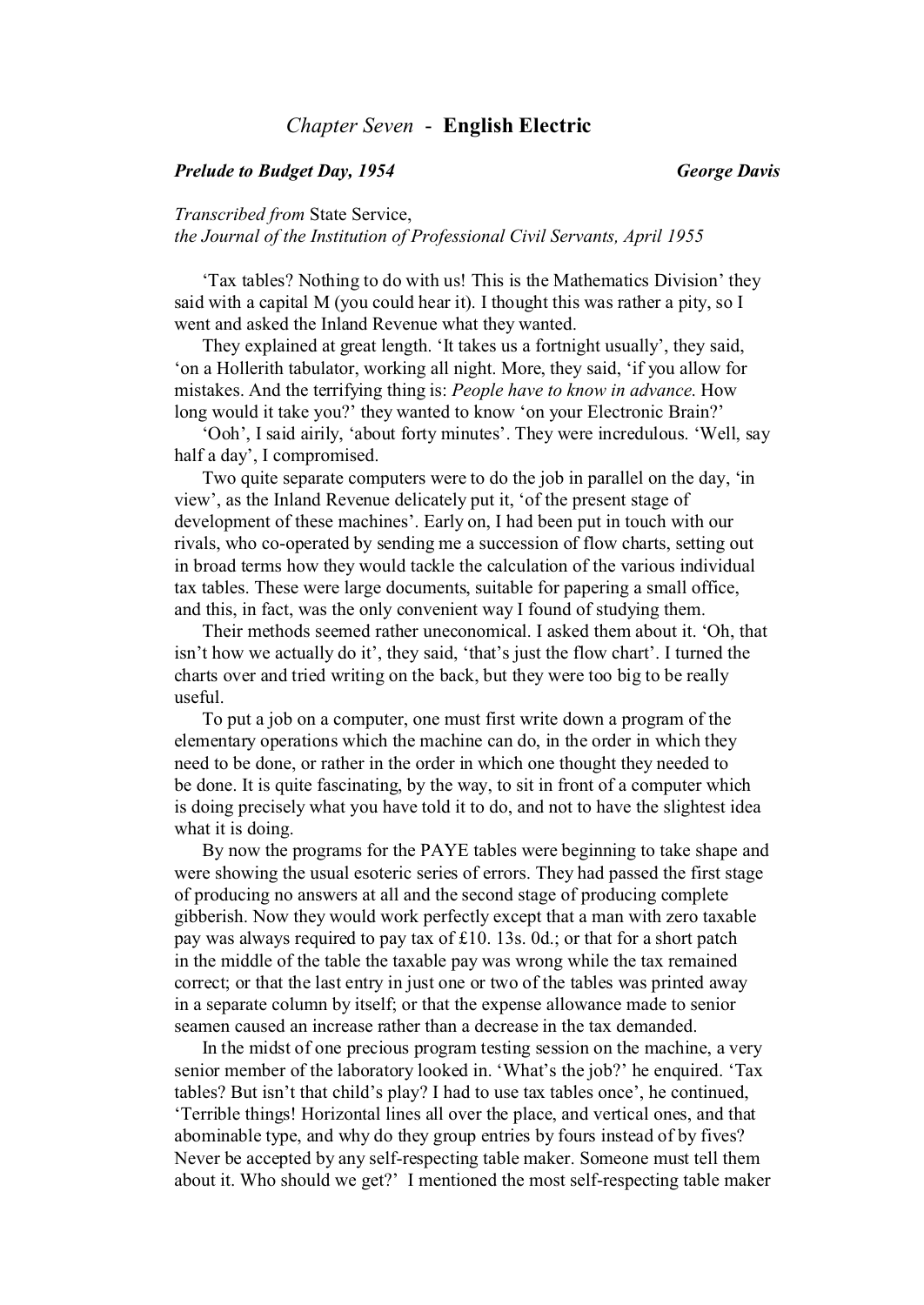I could think of. The next visit of the Inland Revenue concluded with a shattering homily delivered more in sorrow than in anger. They wrote afterwards thanking us for our advice.

Answers always came from the Pilot ACE punched on Hollerith cards. A tabulator was needed to produce the printed tables. Also a man who knew how to operate the tabulator. This man worked to a regular schedule. The day after hearing the requirements he would come back and offer additional facilities; two days later he would prove with a wealth of technical detail that the thing was impossible; and finally on the next day would produce a perfect specimen tabulation and say: 'Oh, is that what you wanted? Why didn't you say so in the first place?'

Inland Revenue wisely insisted on a rehearsal. This was a day of great joy for those who favour the re-introduction of the abacus. The trivial job of preparing the tax information in the form required by the programs, I had left to be done on desk calculating machines. It took two of the best computers (human) in the Mathematics Division two hours to do no more than half of them. After this, I reverted to the cards I had punched previously for the purpose of testing the programs. A previously punched card got in with the new ones fed to the Pilot ACE output and caused chaos. The last program, which I had finally got to work in the small hours of the morning, had been left in a state more suitable for testing it than using it. I had to correct this on the spot by the light of nature, having left all my detailed notes in another building. 'I don't know how you tell which instruction is which', they said, leaning over my shoulder, 'it must be very difficult'.

Afterwards, they wrote and said that one of the tables showed an error of one shilling for multiples of £18 taxable pay in the weekly version and for multiples of £9 in the seven-shilling tax range of even months in the monthly version. I wrote back that this was exactly what I had been expecting and got down to work again.

Came the great day. I spent the afternoon finalising my extra program to do what the two computers did at the rehearsal. The engineers were meanwhile giving the machine a special overhaul (fortunately not including any parts that would be used on the job, though I didn't tell them this). The program was that a man would arrive from Inland Revenue at about 4.30 p.m. with an envelope containing The Details. As soon as the Chancellor had sat down, he would be told by telephone to open it. We would then start, working all night if necessary. The man duly arrived, clutching his envelope in his innermost pocket. 'Of course, I don't know what's in this myself', he said, looking at me sideways. At 5.15 p.m., the Chancellor sat and the man was telephoned.

That year there were no changes to Income Tax, so the existing tables remained valid.

Inland Revenue wrote afterwards, thanking us for all we had been going to do.

But the most frantic part was trying to cancel the gallon of coffee and the large quantity of sandwiches which the NPL canteen were preparing for the night shift that wasn't needed.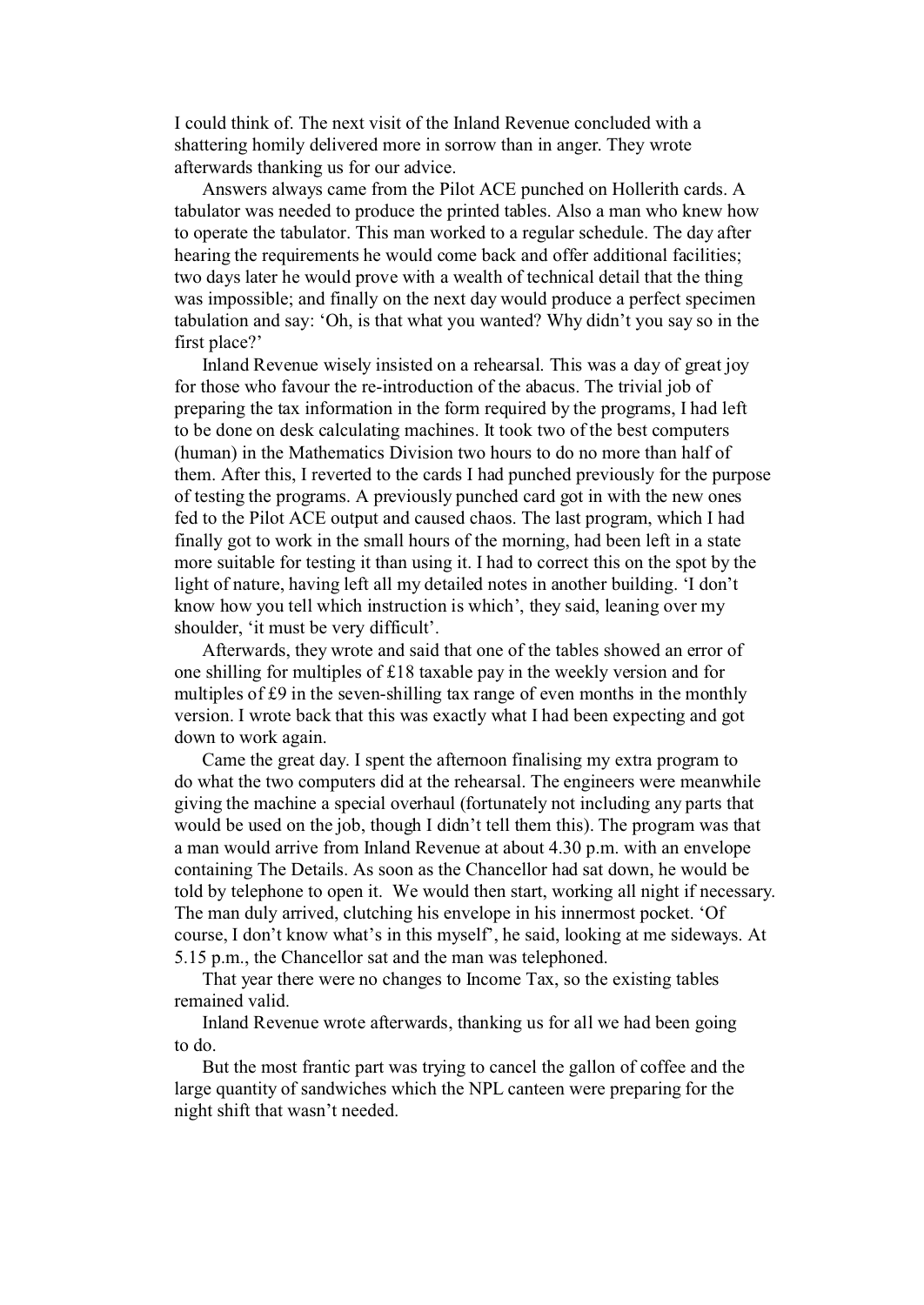## *Budget Day: After the event, 1955 George Davis*

*Transcribed from* NPL NEWS*, May 1955. © Crown Copyright, National Physical Laboratory* 

'And now,' she said, 'what about an account for the NEWS?'

'But I've written it up already', I said, 'I can't do it again, it'll look silly'.

'Oh, it must have been quite different actually doing it', she said, 'after all that waiting. Such a thrill!'

'Oh yes', I agreed, 'of course. Naturally. But nothing happened, really... it all went just exactly according to plan'.

'You must have it all very well organised'.

'Well', I said, 'nearly according to plan... well, more or less... well, we got through it in the end... well, most of it'.

'You must tell us all about it', she insisted, 'because not everyone will have seen the other write-up'.

'But they did', I said. 'They kept coming and asking if the little man with the envelope had arrived yet. We said "No."... It never seemed to occur to them to ask about a little woman'.

I had been up to Somerset House to fetch her, with her familiar brief case that had been in and out of Maths Division so often. She had done most of the extra programming needed this year. On the way down, I predicted the contents of the brief case. Inland Revenue had been as cagey as ever, but I had managed to put two and two together. Obviously, 'Minimum Earned Income Relief' would come in: they had made us alter all the programs to take it and it would be a good election point, giving away very little but reducing a lot of people's tax). And probably a little 'Extended Earned Income Relief': this would pull in a few votes at the top of the scale. These would be the main changes.

The phone call telling us to start came at 5.05 p.m. We pretended it hadn't because we were still busy getting the tables together, for the people who cut up the results and stick them together, and collecting sandwiches and coffee. At 5.30 p.m. we opened the envelope. Most of the information had already been punched on Hollerith cards at Somerset House during the morning so there wasn't much preliminary work. I checked some of the cards: one was wrong. I marked the changes on it and then forgot to punch them in. This led later to some hasty reshuffling of result cards before sending them over from the Pilot ACE to the tabulator. Another error escaped detection, which had the effect that the first results produced were blank cards. We postponed this issue and pressed on with the rest of the work.

Some of the new data wouldn't fit the old layout. We phoned Inland Revenue for instructions. This took about twenty minutes. It later transpired that our rivals had not been able to spare the time to obtain this information. I realised only a little too late that the scheme we had hastily agreed would produce about two hundred unwanted cards in the middle of the run. These were successfully withdrawn from the output.

Coffee and sandwiches were taken on the run. Fortunately, none of the corned beef crumbs landed exactly in any of the holes in the cards. We came off the Pilot ACE at about a quarter to ten with the last batch of results and adjourned to the tabulator room. The computer was kept desultorily running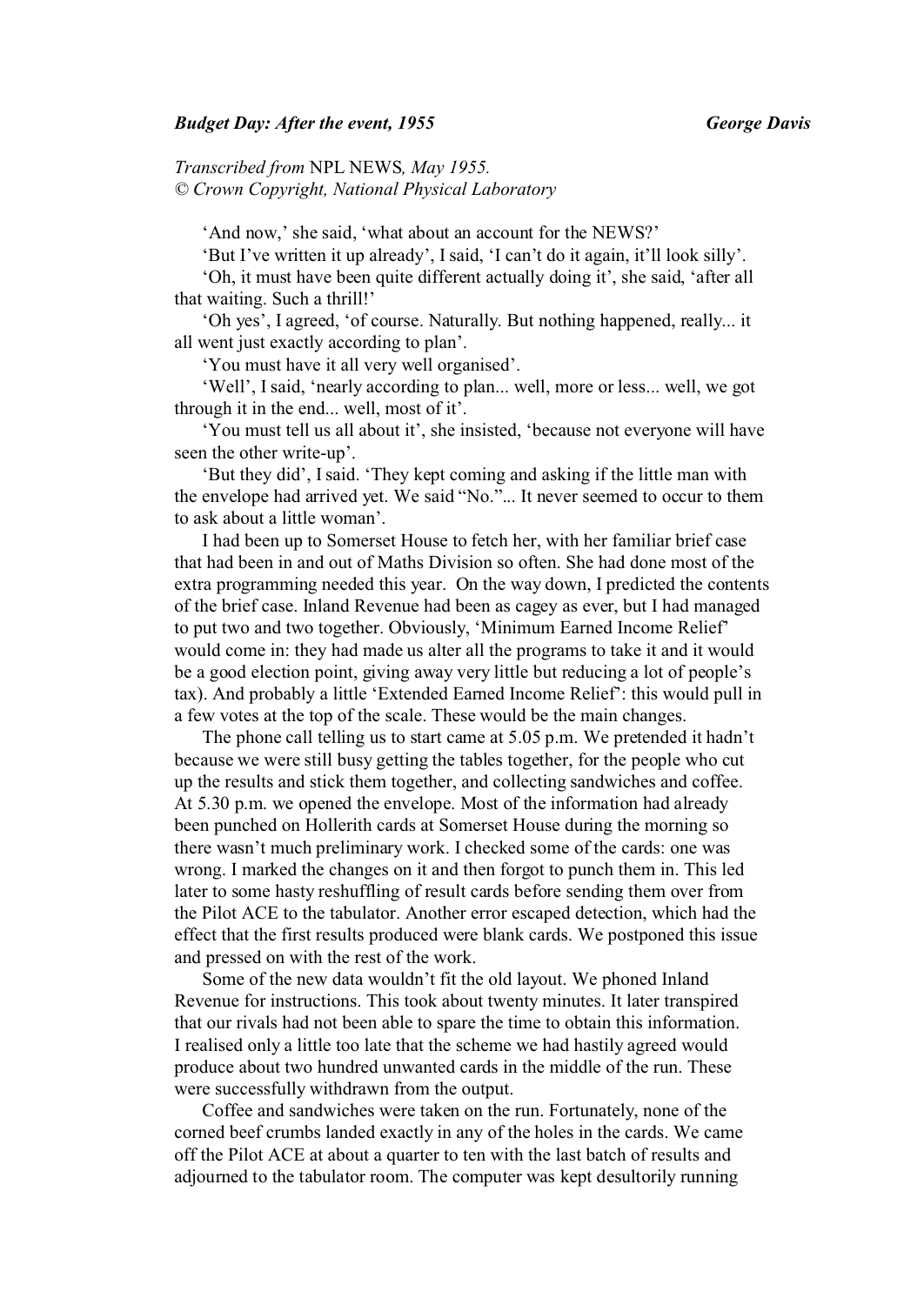on routine work till all the results had been tabulated and found superficially correct.

We found things easier now since other people were doing the work. I played a game of chess and discovered a gambit of remarkable originality and unsoundness (BxKBP at move five). There was conversation. I reminded the little woman of the chap we had tripped over when trying to get into the Duplex building on our last late-night program testing session. This, I informed her, had turned out to be the NPL Security Forces, and more would undoubtedly be heard of it (it was).

The tabulator worked disappointingly smoothly, apart from a tendency to ease the paper gently out of the way and print on the platen. The last line was printed at about a quarter past eleven. We packed the rolls of paper and the little woman into the car and set off into the night.

### *The ghost in the machine, 1956 John Deas*

# The English Electric DEUCE had two rows of electronics with an access bay between them. At the Blackheath Lane site during the cold winter of 1956 the temperature in the labs was barely adequate and one of the development engineers was in the habit of taking a chair and his papers inside the prototype where it was warmer. There he would sit happily winding the handle of his Brunsviga mechanical calculator. One day a party of VIPs came round, and their guide showed them the glossy outside panels of the machine and gave them the standard spiel, 'electronic brains' and all that. 'Can you tell us how it actually works?', asked one visitor. 'Well', said the guide, 'It will be easiest to explain if I open this door...'

### *For want of a..., c.* 1958 Sally Rosebery

My first computer was an English Electric DEUCE, a valve machine that occupied an enormous amount of space. One day it wouldn't work because a piece of string broke. The piece in question was attached to a metal plate at one end, went over a pulley, and terminated in a heavy weight at the other end. There were two of them, of course, one for each end of the metal plate. Their function was to hold the program cards in the card reader. No string; no program input.

Another time we couldn't get it to work only to find that an engineer had gone to coffee with a valve in his pocket.

On a third occasion it was a broken rubber band in the air conditioning that prevented us using it.

### *DEUCEd clever, c. 1958 Sally Rosebery*

# Of course one operated the DEUCE oneself. The console had switches and a telephone dial, as well as two cathode ray oscilloscopes. The CRTs displayed the binary digits of the instructions that the computer was obeying. This was useful in solving converging mathematical equations because if the solution did not want to converge one could stop the calculation, use the hand keys to change the program, and then continue. What was the telephone dial for? One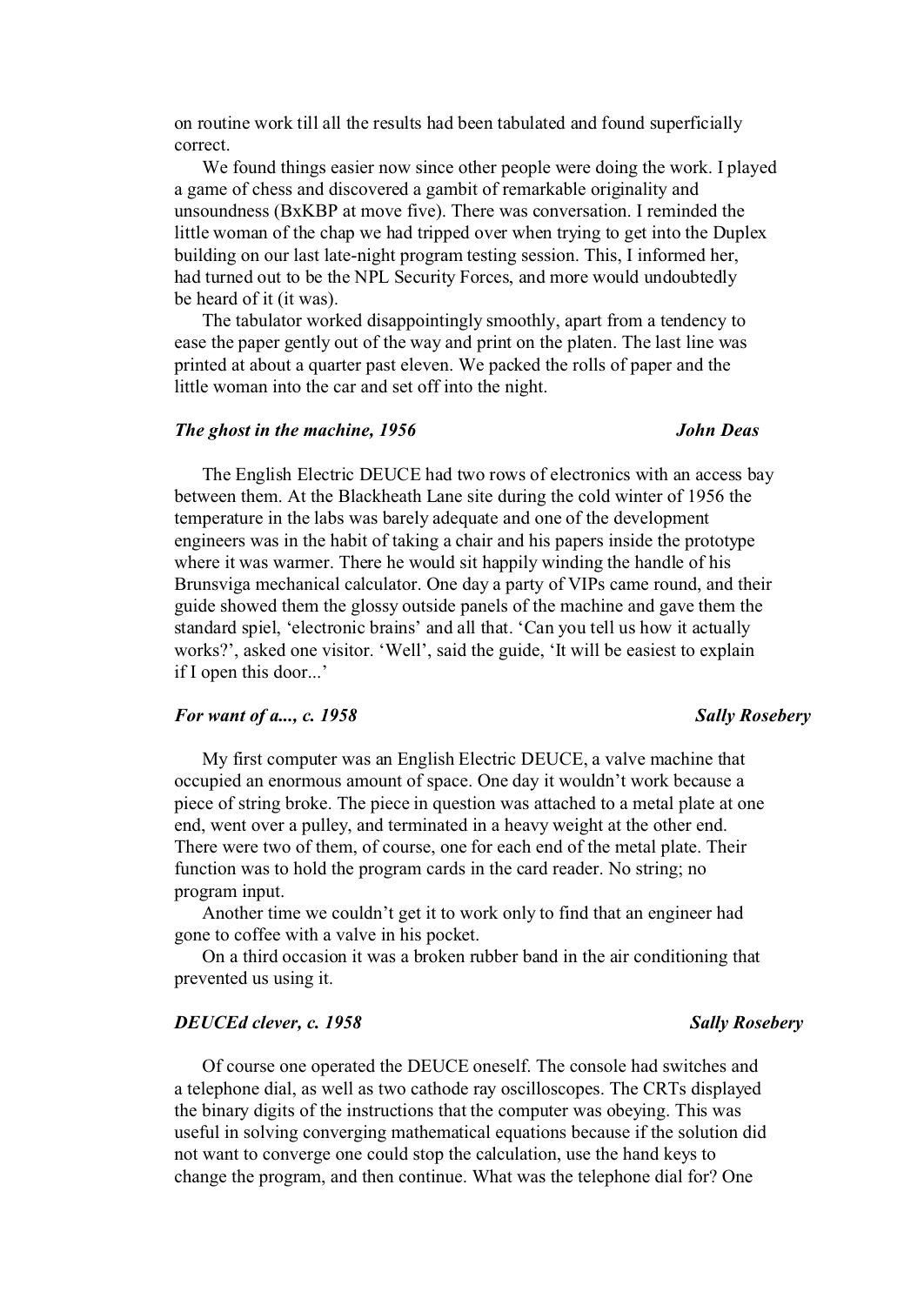could stop the machine, dial the number of instructions one wanted it to obey, continue, and then look at the results (in binary) on the CRTs; obvious, really.

### *Into the unknown, 1960s Chris Horrobin*

# English Electric's Computer Bureau also had a second generation KDF8 computer. It was the last machine that actually looked like a computer, with a 2 metre horizontal console bank filled with an impressive array of illuminated buttons, looking like some Star Trek prop. Virtuoso operators used these buttons to control the beast's operation.

Programs could take several hours to run so the male and female staff on the night shift amused themselves in various imaginative ways. There were chariot races in the wheeled console chairs, amorous activities behind the massive tape decks and... the famous rubber band fights. The rubber bands were actually part of the magnetic tape containers and were exceedingly heavy duty. During one such battle a rubber band hit the 'general reset' button in the middle of the payroll run. It was attributed in the log to one of the many 'unknown failures' to which such machines were prone.

### *No, not those sockets! 1960s Chris Horrobin*

# The English Electric Bureau's DEUCE computer was a real work of art, with lots of glowing valves in big cabinets. One of the memory components was in the form of mercury delay lines, looking like big mushrooms dotted around the room. However, they were problematical as they had to be kept at a constant temperature. Accordingly each one had a fat heater cable terminating in a 13 amp socket on the floor beside it. It took some time to persuade the office cleaners not to unplug the heaters in order to substitute their vacuum cleaners.

# *Willpower, c. 1960 George Davis*

# The early English Electric system at the research labs in Stafford apparently went psychic. There was one pack of cards which the operator couldn't get to load properly. He called an engineer, who took the cards, loaded them, and the job ran perfectly. The operator tried again, and they wouldn't load. The engineer tried again, and the job ran. They tried this several times, and were completely puzzled. Others gathered to join in the fun. After a while the mathematician who had been watching from the sidelines approached the reader and took the cards. 'I am an operator', he told the machine, and the job failed. 'I am an engineer', he then told it, and the job ran. He had observed that the operator, being properly trained, always joggled the cards against a left hand edge before loading them, whereas the engineer didn't bother with such niceties. In the middle of the pack there was one card which was fractionally short of a full length, and joggling shifted the holes in that card just enough to baffle the reader.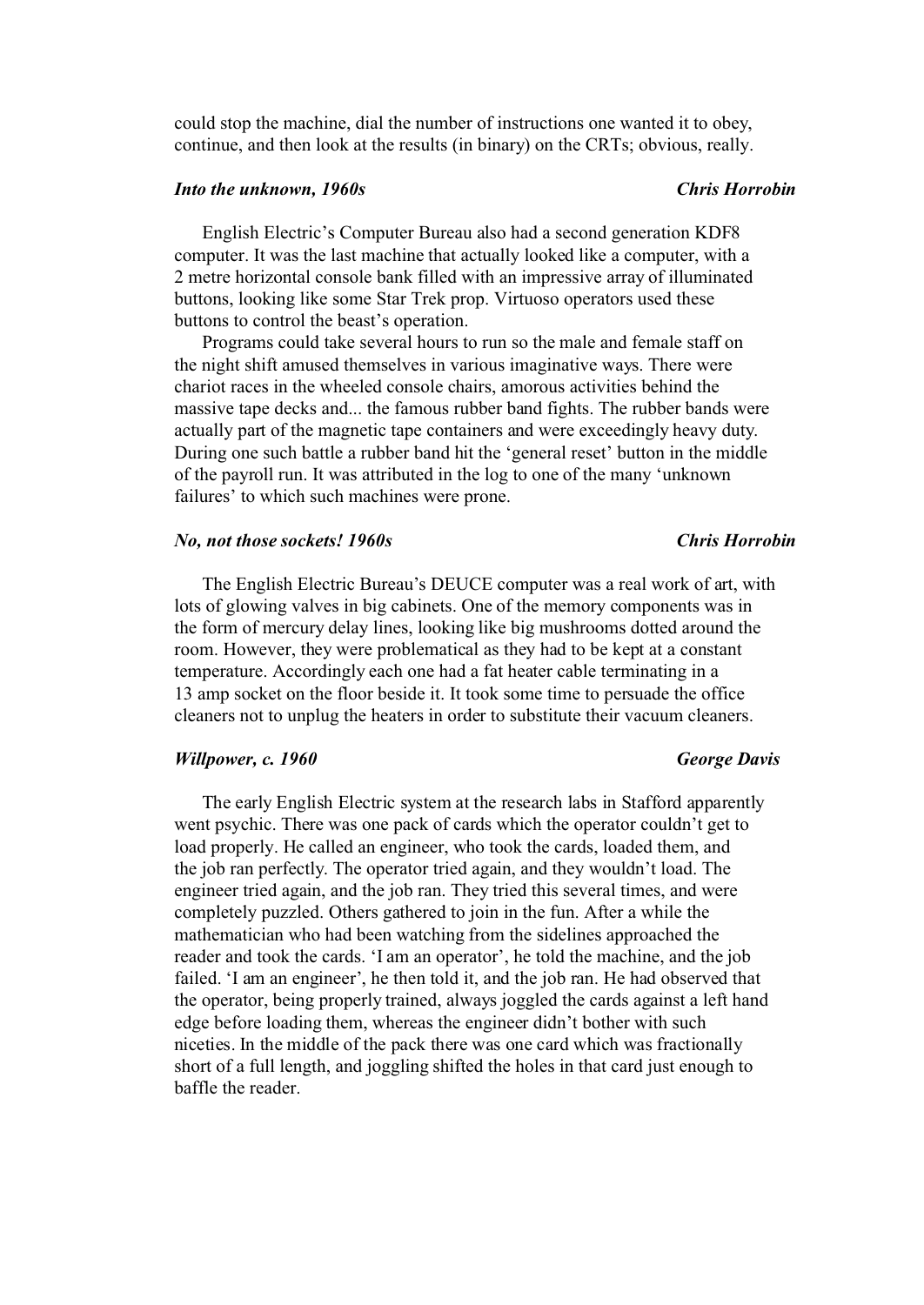### *Hartree services, 1960s Chris Horrobin*

In these days of all-year-round availability of exotic products in supermarkets, it is hard to remember that not so very long ago it wasn't like that. Hartree House in Queensway was fortunately surrounded by a variety of little shops which sported exotic produce at appropriate fleeting moments of the calendar. Once a year great excitement awaited the arrival of the internal mail with certain 'urgent' jobs at the Kidsgrove bureau. Several 80-column card boxes would arrive, bearing fresh lychees in individually ordered paper bags, each bag marked with the recipient's name.

### *Who needs friends? 1960s Peter Byford*

We were doing a massive customer job at Hartree House, working all the hours known to man, plus some others. I did at least one 96 hour week. In the course of this I went to sleep one night in the operators' rest room. When I awoke, there were two problems: the door wouldn't open, I could just see that it was blocked by a massive stack of print-out boxes; and I had no trousers. Actually, there was a third, because some of the operators were girls. When the blighters eventually moved the print-out I sheepishly emerged and found my trousers, stuffed with paper tape chads and taped to the door. It is from that moment that I really date the rupture in my friendship with Toby, the shift leader.

### *Transformation scene, 1960s Chris Horrobin*

A Scottish steel company waited many months for their English Electric System 4-10 computer. It was the smallest model in an ambitious range that went from 4-10, 4-20, 4-30 all the way to 4-70, based through a licensing agreement on the Spectra 70 architecture used by RCA in the United States. As time passed the delivery kept being adjusted to match the reality of development times and the reduction of models in the range.

Finally they had their order fulfilled by the delivery of an RCA Spectra 70/45, specially imported from the USA. This was effectively the 4-50 model, so they were overjoyed with such a bargain. The machine was commissioned on site and it was then left to the customer's electricians to tidy up the mains wiring. Unfortunately, the large 110 volt transformer supplied with this American machine was inadvertently reversed in the process.

# *Widdershins at Kidsgrove, 1960s Chris Horrobin*

There was a problem with the two prototype System 4-70 computers being unable to read each other's exchangeable discs. The penny finally dropped when it was noticed that one machine's discs were spinning the wrong way. Kidsgrove Systems Test was famous for having its 3-phase wiring colours mixed up, which the visiting disc engineers did not know.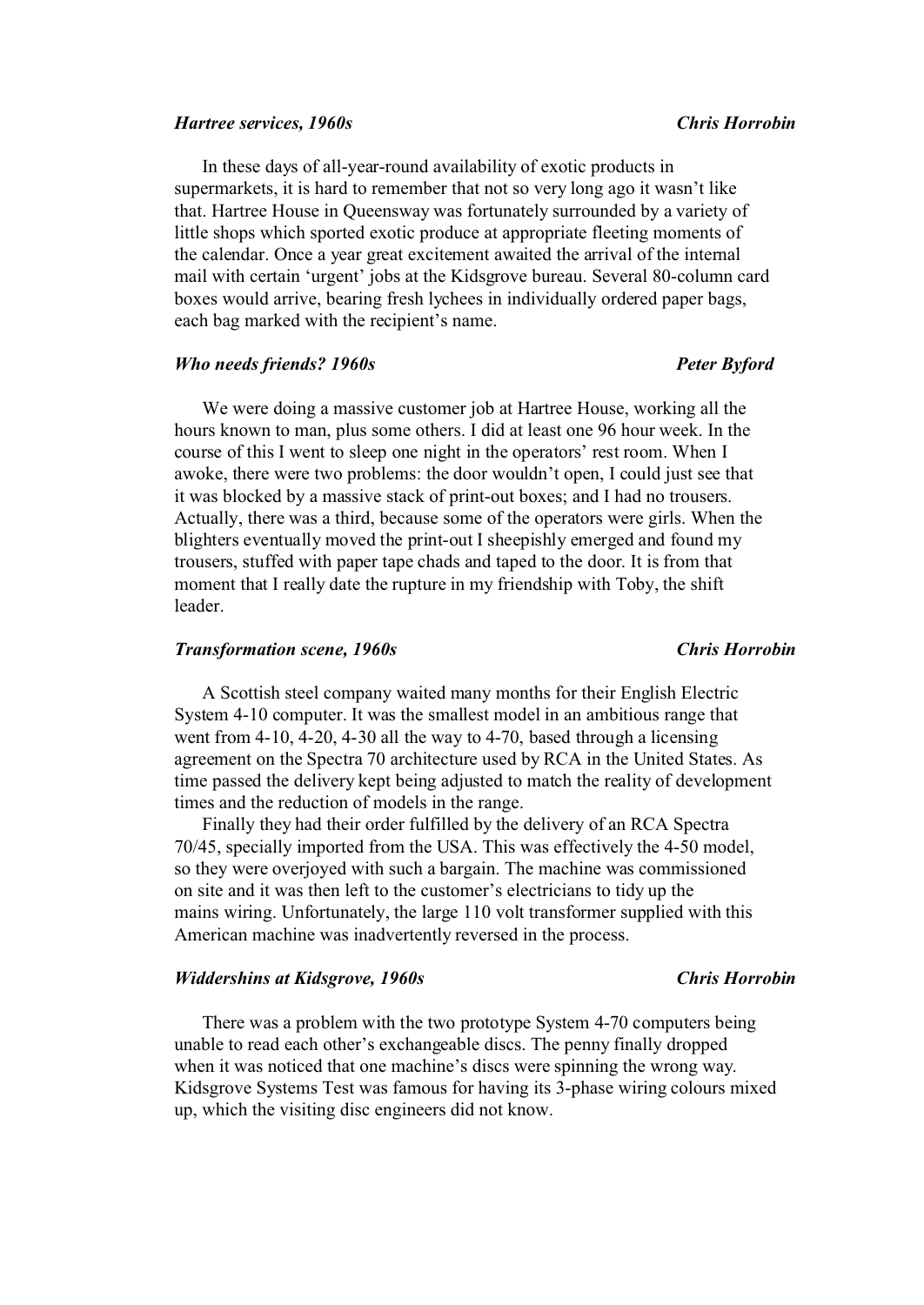### *The fitness program, c. 1960 Chris Horrobin*

There was another very early English Electric computer, housed in a large aircraft hangar, or was it the giant hall containing a wind tunnel? There were no operators as everyone ran their own programs. A holiday student had the unexpectedly energetic experience of running a program which produced a graph on a continuous piece of paper from a pen plotter. The computer only controlled the movement of the pen, not the movement of the paper through the plotter. The student therefore had to start the plotter and then start the print program. Unfortunately this involved sprinting down the length of the hangar in a desperate race against the limited supply of paper which was spewing forth at great speed.

# *An English Electric song (a fragment) c. 1965 Trevor Mills*

Tune:

*She'll be coming round the mountain*  Verse: *Oh we've got a new machine System 4; Yes, we've got a new machine System 4; We've got models made of wood, And they're very very good; We'd make real ones if we could System 4.* 

The wooden models were made for the launch presentations. The song itself became so popular, and was thought to be so contrary to good order and corporate discipline, that it was decreed that singing it, humming it, whistling it or repeating the words were all to be dismissible offences.

# *The ghost in the machine: 2, c. 1965 Guy Haworth*

# Prince Phillip was touring Kidsgrove, and was about to peer into the innards of the System 4 Fast Drum, a huge device in its own walk-in cabinetry. Just as the company spokesman got to: 'and this, Sir, is our new advanced memory device' a white-coated engineer peered through the service window... from the inside.

## *'Oh, see ye not yon narrow road sae thick beset with thorn and briars?' 1967-68 Harvey Brown*

I joined English Electric in September 1967 and, after a period of initial training, was assigned to the Post Office Giro project at Docos House in Commercial Road, London, there to work on the development of the GIRO software.

In those early days, before discs were commercially available, we worked on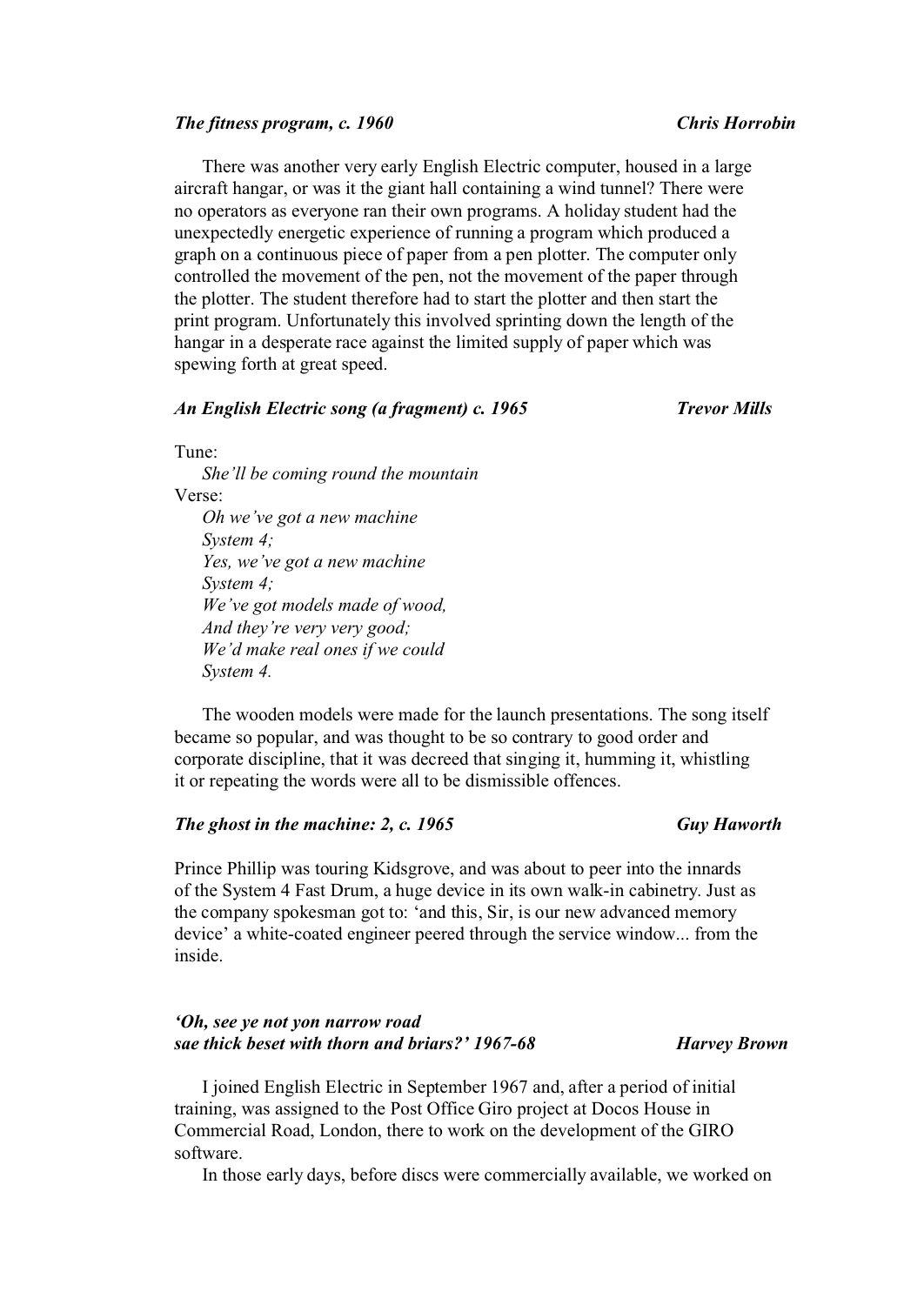an RCA SPECTRA 70/45, the predecessor of English Electric's own series of mainframes, which had very many banks of magnetic tapes.

Program compilation and consolidation was a fraught process involving around six tapes, including four worktapes, with plenty of scope for misoperation. The process was affectionately known as 'CACTUS', which I took to be an allusion to its prickly nature: i.e. inherently difficult and prone to failure.

GIRO was a good project to work on, both personally and for the company. In its day it was the largest commercial computer project undertaken anywhere in Europe, and we brought it in on time.

It must have been around a year later, after our move to Bootle to implement GIRO, that I discovered the real meaning of 'CACTUS': a 'Completely Arbitrary Collection of Totally Useless Software'. A brilliant acronym and one I've never forgotten.

## *Spoilsports, 1967 Colin Clayton*

When I joined English Electric Leo Marconi Computers in 1967 I was sent on a System 4 course. The disc drive element was given by an elderly gentleman who had been in the company since ACE and DEUCE days. He bemoaned our rotten luck: how unfortunate it was that we were learning these new systems (the first to use integrated circuits). 'It's taken all the fun out of it, and the engineers can no longer get close to the machines'.

## *DEUCE: 1, 1967 William Eyre*

The Staffordshire College of Technology boasted an English Electric DEUCE computer. On one occasion, soon after starting to learn programming, I was in the computer room on my own (the operator having popped out) and fed my program in through the paper tape reader. To my alarm, instead of getting out another paper tape with the answer to a calculation punched in it, reams and reams of completely blank tape spewed forth, with nothing at all punched in it. With no apparent end to it, and lights flashing all over the console, I became quite worried as to what to do. Fortunately the operator returned and, of course, he was easily able to abort the program. Obtaining the lecturer's assistance to diagnose the problem, it transpired that because of the figures I had happened to use in my test data, the program was trying to calculate the square root of a negative number which, of course, is a mathematical impossibility, and this had caused the machine to go berserk.

### *DEUCE: 2, 1967 William Eyre*

The Staffordshire College of Technology again:

There was a queue of about eight students in the computer room, waiting to load their paper tape programs. One of them, in the middle of the queue and presumably bored with the waiting, burst out with: 'I wonder what this button does?' and simultaneously pressed the large red button on the console to which he was referring. It turned out, of course, to be the emergency stop which brought everything to a complete halt and rendered the machine so useless that the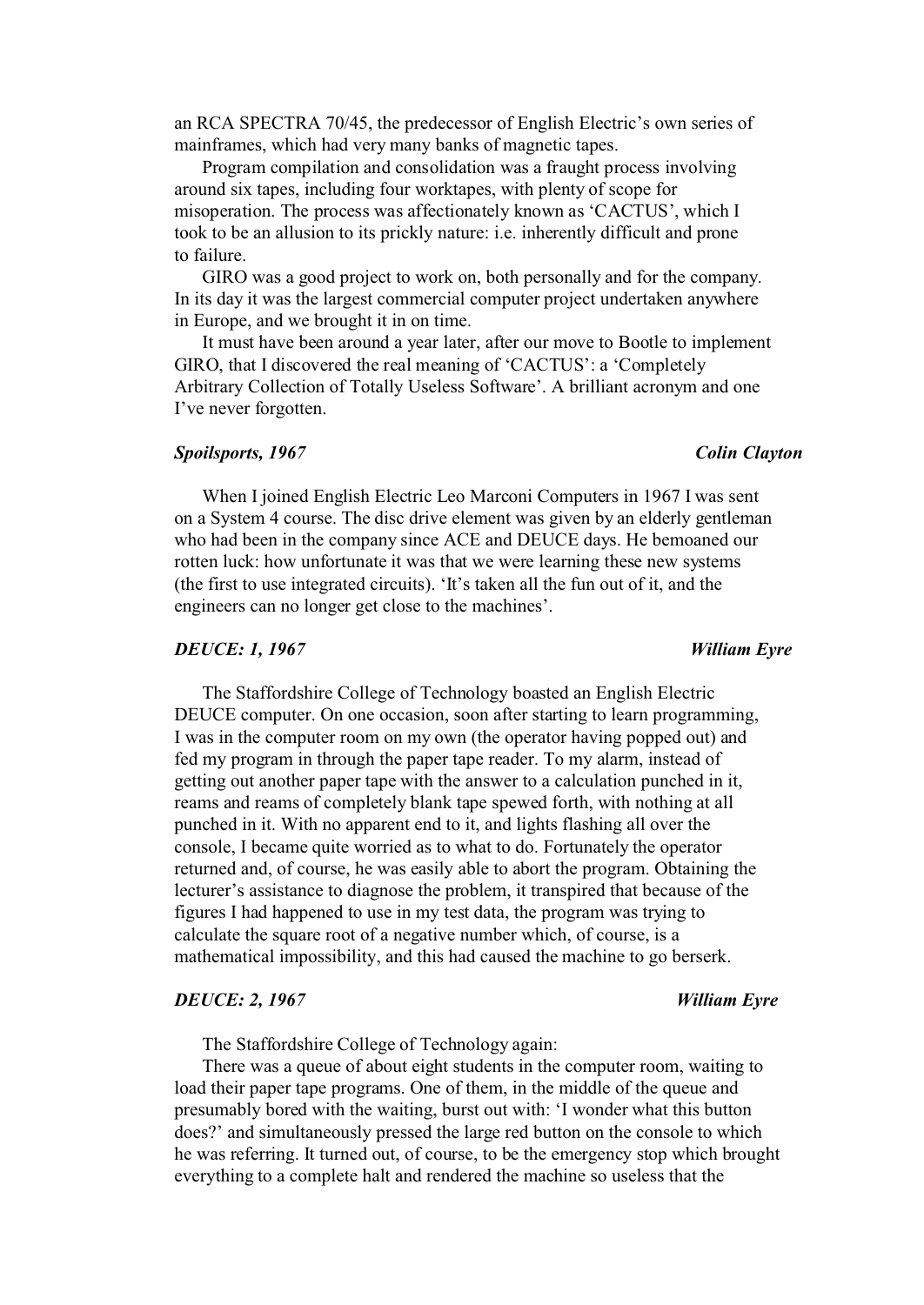operator could not restart it and the engineer had to be called. Naturally, the culprit's tendency to cause calamities, together with the fact that his level of articulation lay somewhere between a Birmingham accent and Stanley Unwinism, did not exactly endear him to his fellow students or to the staff.

# *We have lift-off, c. 1967* **Gordon Cumming** *Gordon Cumming*

David Caminer, who had lost a leg in the war, headed for the lift in Hartree House, Queensway. The doors opened, revealing Mike Gross (renowned for his considerable size and with the gravitas to go with it). As David moved forward, Mike stabbed at the 'Open Door' button. Unfortunately, he hit the wrong one and the doors closed sharply, trapping David between them. Overbalancing, he slumped to the floor. The doors opened and he staggered to his feet. Once again Mike stabbed the button, only to hit the wrong one a second time, and David once more collapsed on the floor. He looked up at Mike. Mike said: 'Try again and I'll really get you next time'. Earning David's respect was not straightforward, but this did the trick for Mike.

## *Splash, splat, 1960s Conway Berners-Lee*

Another Caminer story:

We were at a hotel in the United States. It was hot. The hotel had a very inviting pool. Before diving in, David took off his leg. The pool attendant fainted.

### *Pause for thought, 1968-70* Colin Clayton

During program development, source code was entered from punched cards for compilation and, as compilation runs took a long time, they were usually left for the night shift operators. Apart from their having to re-punch the occasional damaged or mis-read card, this was a nice quiet job and appreciated as such. One such program progressed thus through the development and testing processes and, eventually, went live. The language was System 4 UserCode which had a PAUSE instruction: this caused the program to send some text (which was a parameter to the instruction) to the operator's console, suspend, and await reactivation.

Several years went by and the program's live overnight runs became routine. However, late one night as the operators were dozing, feet comfortably up, the console burst into life clattering out an unexpected message. Not expecting any such interruption, the operators were more than startled to find the program suspended and the console reading: 'F\*\*\* my giddy Aunt!'

Panic stricken and not knowing what else to do, they called out the standby programmer. He, not wanting to abandon the run and thereby waste several hours' work, delved into dusty source listings, and called out several more programmers. About breakfast time they found the error message in the code, realised that it was a harmless prank by their predecessors, and that all they had to do was to press SEND to allow the program to continue. They suffered a serious sense of humour failure.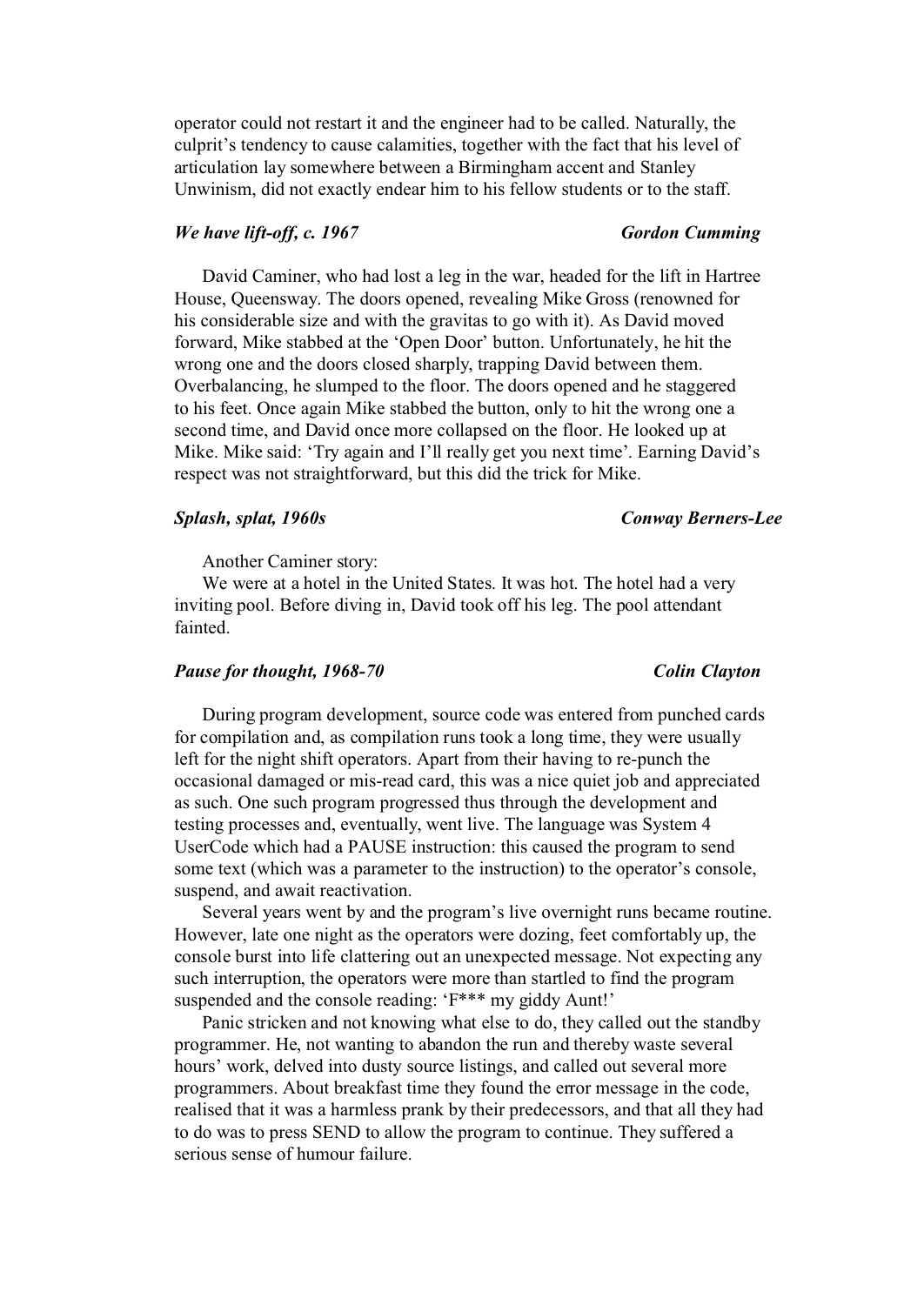### *Well, it seemed a good idea at the time, 1968 Colin Clayton*

In 1968 I went to my first customer site as an engineer, and found the customer was using computers for the first time to control a client's stock and ordering procedures. One of the runs generated mailshots for prospective customers. A splendid machine was purchased which would take the printout produced by a line printer, decollate it, split it, put it into window envelopes, and pop these into a basket for posting. It had two inputs: the paper from the line printer and a stream of continuous envelopes. The line printer ran at 2,000 lines per minute (which was pretty fast for those days) and it was quite a job to keep up with the decollator, carrying each completed box of printed paper to it and setting it up. It kept the two operators of the evening shift very busy indeed.

But just across the road from the computer room was a pub whose welcoming lights were really very tempting.

The crucial observation was that the printer printed and the decollator decollated at exactly the same speed, so they had the bright idea of feeding the output from the printer straight into the decollator. And, to prevent the printer running out of paper and the decollator running out of envelopes, they lined up several boxes of each, taping the last sheet of each box to the first of the next. Satisfied that it was all working, and would last half an hour or more, they crossed the road.

On their return, the printer was still printing and the decollator was still decollating, but, about two minutes after they left everything had got horribly out of synch. So the guillotine on the decollator was cutting the paper at the wrong place and this caused each envelope to tear during the insertion process. Each crumpled result was added to an ever increasing mountain of paper which they viewed with horror. To compound the error, the decollator had also franked all of the envelopes. I can't remember if they lost their jobs.

### *Te Deum Laudamus, 1968 Colin Clayton*

When the Yorkshire Computer Services Bureau became operational the local newspaper and the Lord Mayor visited for a formal opening. During the commissioning period I had written a program for fun which allowed a 'conversation' to take place with the computer via the teletype console (there were no VDUs then). The computer's responses were selected at random from a database comprising the operators' responses in previous interchanges. Nothing very sophisticated but it was decided that the program should be run so that the Lord Mayor could ask the computer a question.

He typed in: 'Who is God?' No-one knew he was going to do this but, selecting the answer completely at random from the, by now, large database, the computer responded: 'You were, but I am now'. The assembled gathering was most impressed.

# *Unfair! Unfair! 1968 Colin Clayton*

He was quite a good operator, as operators go, and his ingenuity enabled him to devise a system of winning on the pub's fruit machine. Then, as operators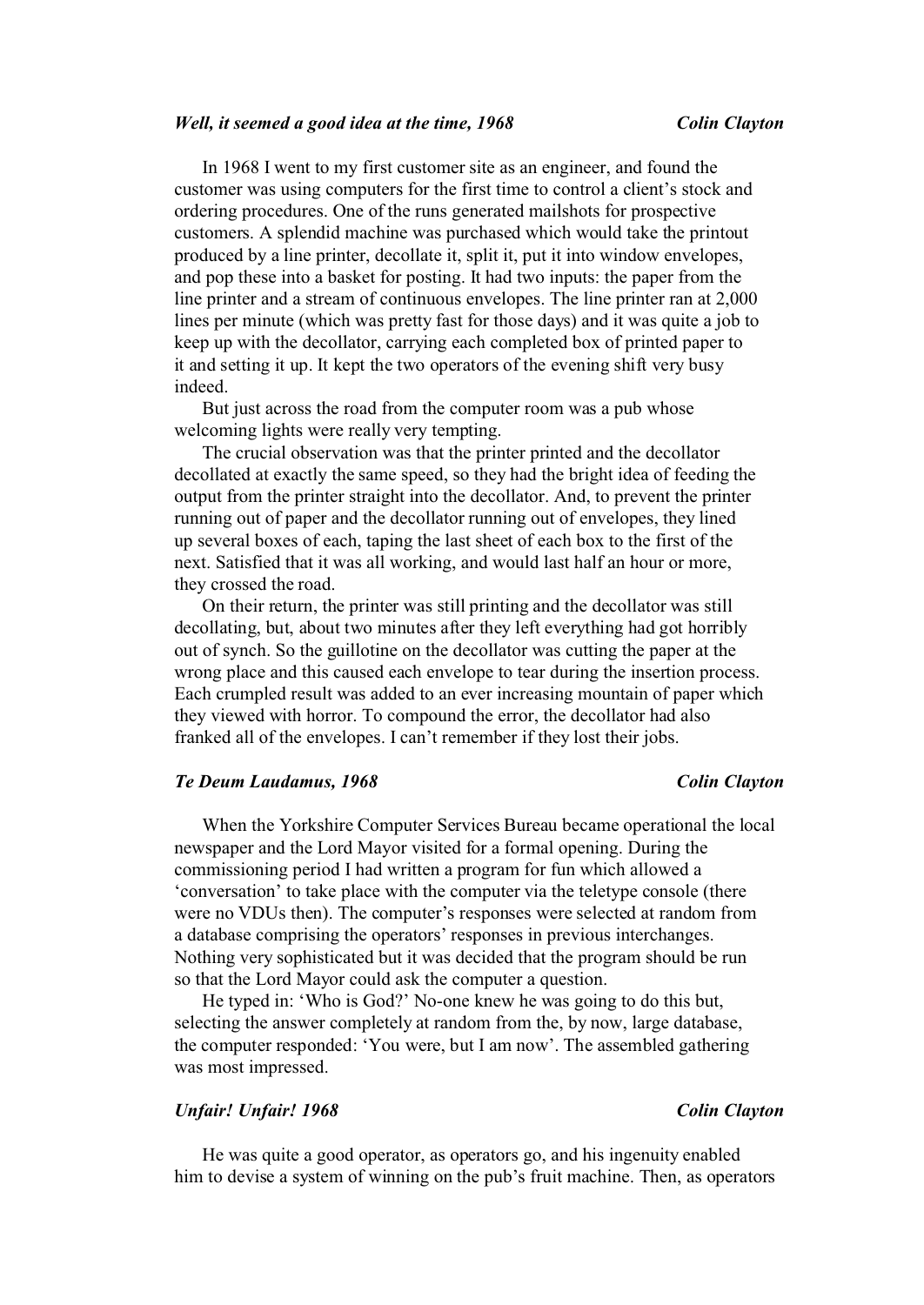go, he went, but not before paying for his leaving do out of his winnings. The landlord, with dark suspicion, was convinced he had been using 'this new-fangled computer thing' to do him down.

# *The letter of the lease, 1980s Chris Horrobin*

When ICL finally vacated the warren of offices known as Hartree House, Queensway, there was one difficulty in conforming to the requirement that we should restore the building to the state it was in when our occupancy commenced: nobody could identify a supplier of rats.

# *Overheard in Oxford George Davis*

'This KDF9, it needs nine inches of headroom to run the cables underneath'. 'You keep your head in a funny place!'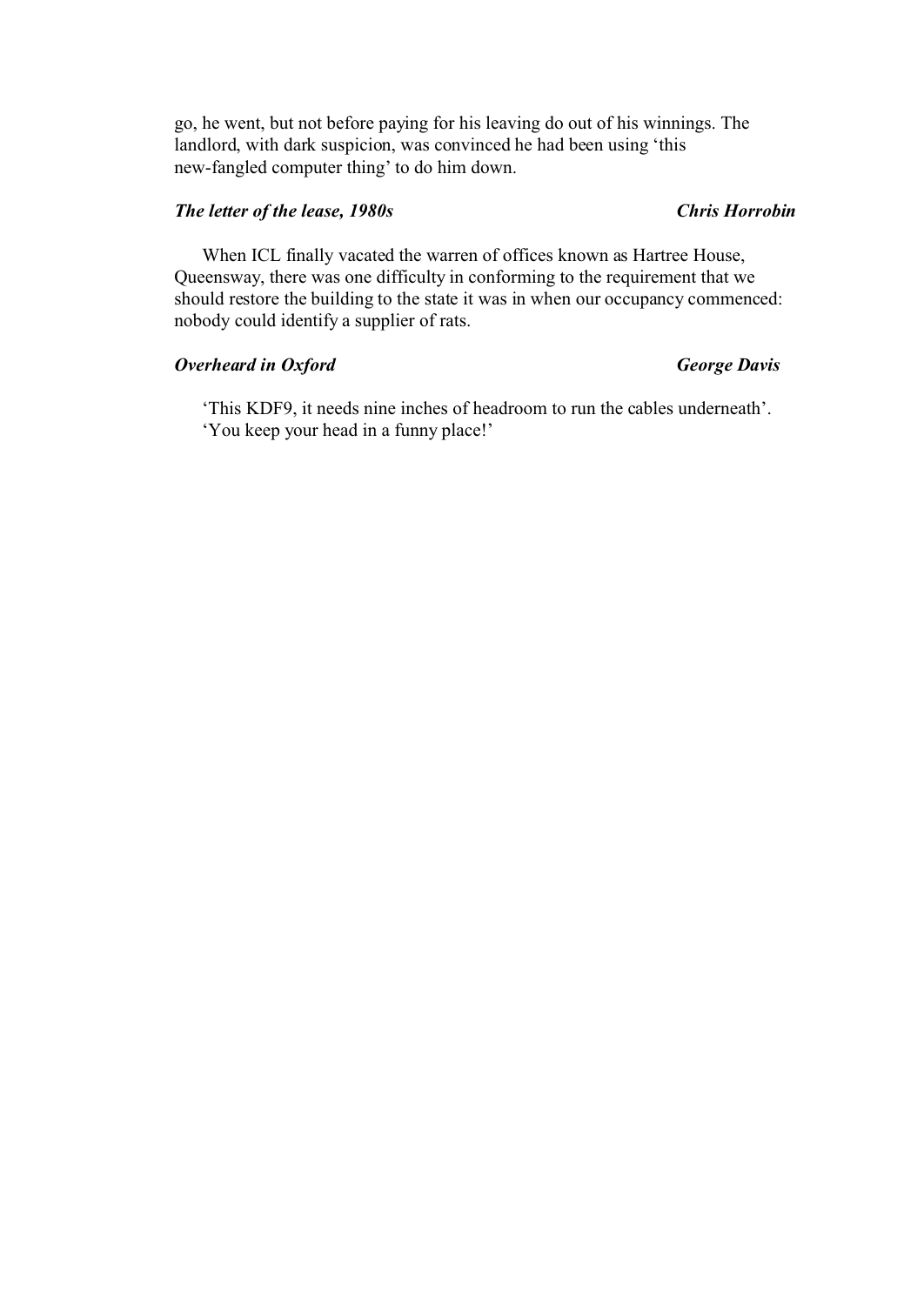# *Chapter Eight* - **ICL: The Nineteen-Seventies**

## *The water-cooled 1906A, c. 1970 Brian Russell*

Some inspired architect designed the West Gorton R & D block with the boiler house on the roof, and it was the custom to turn the boiler off over Christmas. One year the pipes froze. When the boiler was turned on for the New Year, the prototype 1906A was underneath and took a real soaking. It was covered in plastic sheeting for weeks, but was eventually dried out and made to work again.

### *A tall story, c, 1970 Mark Saxon*

The building of the tower block at West Gorton was a godsend to harassed programmers, and improved productivity significantly.

It happened thus: For those old enough to remember, the worst thing that could happen to a programmer was to drop a pack of cards or drop the middle out of a large reel of paper tape. In West Gorton we were one of the last bastions of paper tape usage. When you dropped the middle out of a reel, there was only one way of clearing up the mess. The work of the office would come to a halt while people were placed at strategic positions with their arms held up to act as a feed for the tape. One person would then begin to wind while the people around the room acted as knot-spotters. If a knot was detected they would have to shout to the man on the winder to stop before the knot hit it and the tape broke. The knot would then be disentangled and the process would continue.

Once the new tower block was built, the tape was taken to the twelfth floor, a tape winder was attached to the banisters, and the tape was dropped down the stairwell. Only two other people were then needed, strategically placed at the sixth and ninth floors, to give early warning of knots and to disentangle them.

# *Bangers and the Oxford benchmark, 1970 John Deas*

A large 1900 order for universities was dependent on a benchmark set by Oxford University, based on a real university workload. This was extremely demanding and exercised the prototype 1906A hardware much more strenuously than the engineers' test programs had done. After many mods, both to the hardware and to the GEORGE 3 operating system, the benchmark ran inside the stipulated 90 minutes, and the customer representatives were invited to see it.

On the day, the benchmark ran beautifully for the first hour or so, and then the system crashed. A second and a third try had the same result. So we took the customers out to dinner and left the engineers struggling. When we came back the atmosphere was transformed: broad grins all round and the benchmark had already run well past the failure point. The customers had it re-started so that they could see it right through but all was well and, some time after midnight, everybody staggered happily but wearily off to bed.

Only later did I hear what had happened while we were at dinner. One of the engineers had concluded that there was no more that he could do and had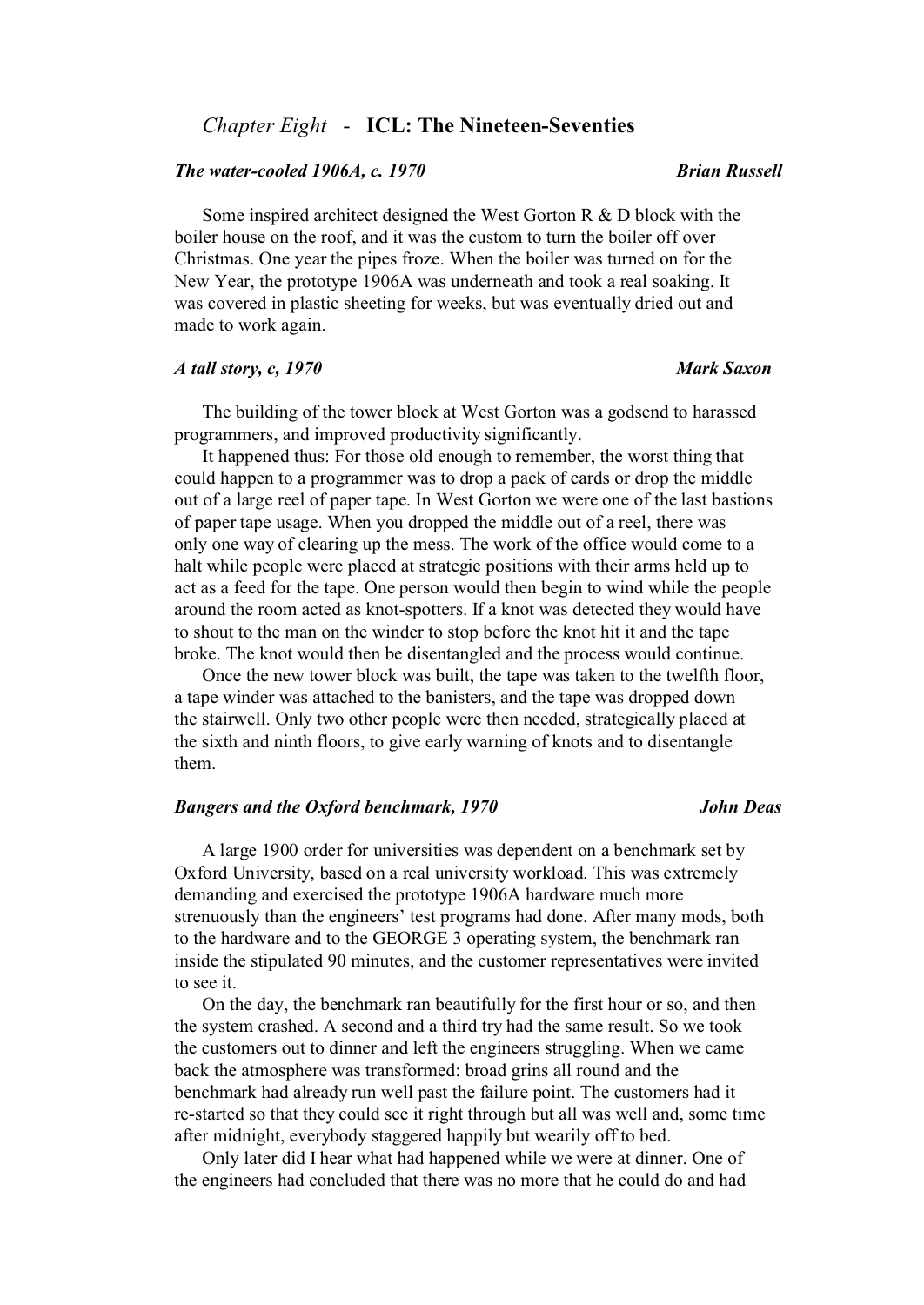been told that he could go home. As he was driving through the Manchester suburbs, his thoughts turned to supper: he had bought a packet of sausages at lunch-time. With a pang he remembered that he had left them in the machine room. It wasn't worth going back but, as he drove on, his thoughts played around the sausages, and the shelf he had left them on, and then wandered to the processor cabinet nearby, and in a flash of inspiration he realised what was crashing the benchmark. Screeching to a halt by the next phone-box, he rang West Gorton and passed on his suggestion, and it worked!

History does not relate what he had for supper.

### *The Oxford benchmark, 1970 Chris Cheetham*

In 1968, ICL was formed with the full and high profile support of the then Minister for Industry, one Anthony Wedgwood Benn. An integral part of the plan was the launching of a new range of mainframes to replace the existing 1900 and System 4 computers, but ICL decided to complete the well-advanced development of the 1906A as an interim top-end mainframe. It became necessary to convince a then prestigious and influential (but very unsympathetic) group of government-funded universities and other research bodies that the 1906A would be powerful enough. Oxford University was scheduled to take the first 1906A but was determined not to be palmed off with something inadequate. Thus it came about that ICL undertook to prove, using a 1906A still in development in West Gorton, that it could perform, in under 90 minutes, a benchmark test which I had devised.

The first trial was cancelled without troubling the university's representatives, who comprised my then boss at Oxford (John Rollett) and myself. A second trial was held late one night in West Gorton and the machine, alas, took one minute too long. John would have pronounced the test failed if it went over by one second. With some difficulty ICL prevailed on him to allow a last chance to prove its case and a third trial was scheduled.

And so once again, late one night, the two Oxford representatives settled down for 90 minutes (or hopefully less) to time the Oxford benchmark on the prototype 1906A. To while away the time (surely for no other purpose), Gordon Haley the brilliant senior engineer from West Gorton, engaged John in a game of shove ha'penny. The game was not notably exciting but a computer running for 90 minutes provides little competition and it absorbed the attention of both players.

Now the 1906A suffered from a problem called 'loss of prepulse'. As I understood it, it would appear to die but could be raised from the dead as if nothing amiss had occurred simply by touching the right nerve; if only one knew which and where. During the trial, the 1906A performed true to form, which is to say that after about 68 minutes it lost prepulse. But the ICL engineers took a chance and successfully guessed which was the right nerve to bring the 1906A back to life. As the benchmark came to completion, the game of shove ha'penny came to an end, and many anxious eyes were turned on clocks and stop watches because it would surely be a close run thing.

Finally a message appeared marking the finish of the run. John looked at his watch and said: 'Well, we started at 9.23 and it is now 10.55, so I make that 92 minutes but let's be precise: what does the computer clock say?' And the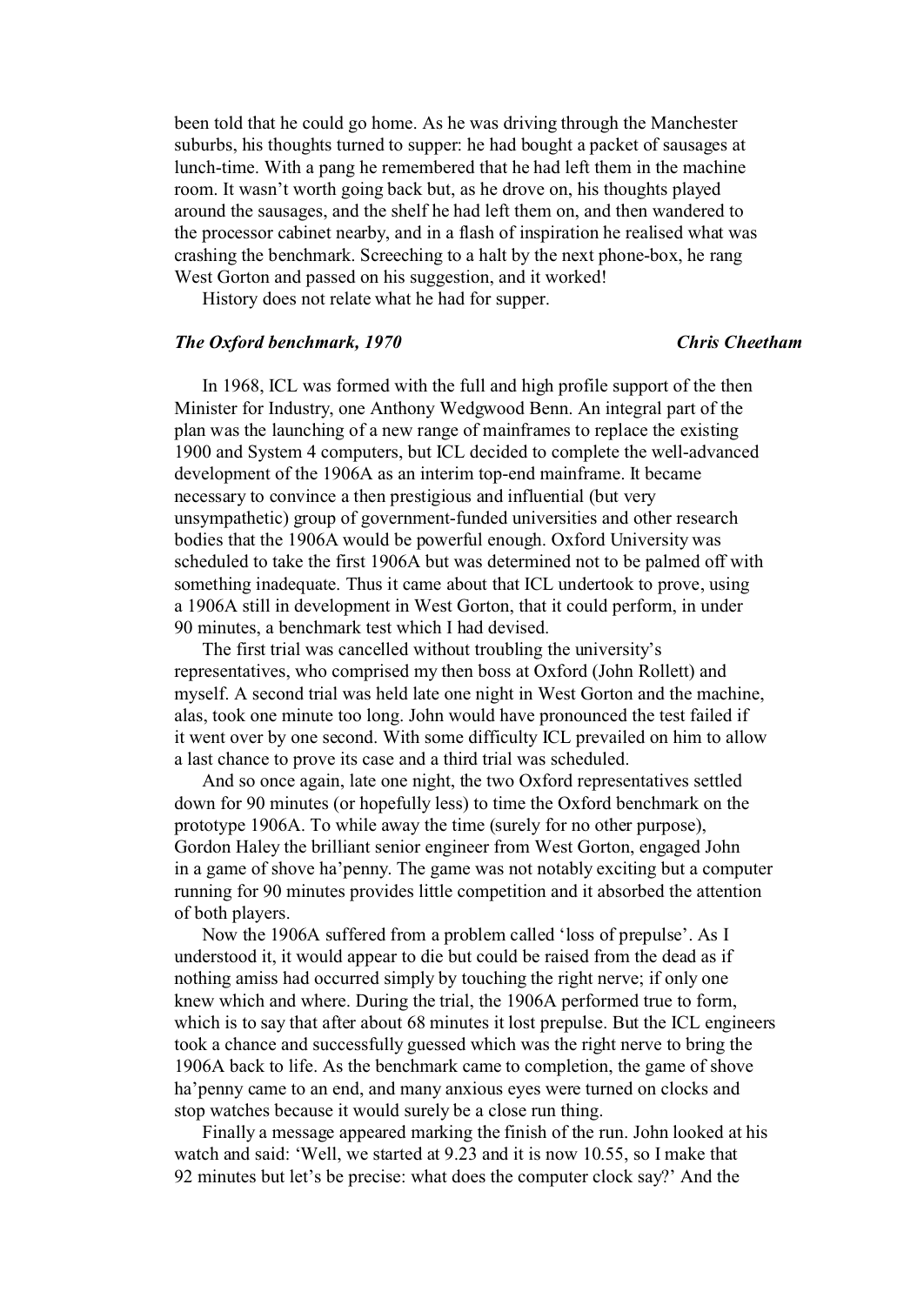computer clock, which had of course been stopped for three minutes, along with everything else, said 89 minutes. 'Funny', said John; 'I could have sworn it was more than that. Still, the computer can't be wrong'. And so the Oxford benchmark was pronounced passed.

For the record, the final target was for the 1906A to achieve 45 minutes when delivered and, in fact, it achieved 38 minutes, so arguably the right result was indeed obtained. But at the time I was more concerned with avoiding the necessity for a third visit within a month to West Gorton. The 1906A long retained, however, its amiable characteristic of suddenly stopping. The computer operators at Oxford swiftly learned that one could often restart a dead machine merely by touching a particular circuit board at the right point with one's finger.

Incidentally, if any computer deserves to be preserved as a memorial to the dinosaurs of the computer age, it should be the 1906A. Designed so that nine multi-layer circuit boards could be held in exact juxtaposition, it was constructed out of iron beams more appropriate to bearing the load of a multi-story building, and weighed many tons. Needless to say, when it finally arrived at Oxford just a wee bit later than ICL had promised, the floor duly gave way under its weight.

### *New Range planning: 1, 1970 Gordon Cumming Cordon Cumming*

George Felton, as head of Software for New Range Planning, was also responsible for issuing the first full set of manuals, bringing together all the work done by the Planning team. This amounted to some eight or ten four-ring binders of material and it was distributed to a significant number of people around the company for evaluation and comment. The production task was large enough in itself and, once the copying was completed, the insertion into the binders was no mean task. Unfortunately, the settings of the hole punch did not match the ring binders, requiring the whole job to be redone.

Some two or three years later, George moved to Bracknell, and initiated a set of standards for software development. The very first document concerned the standards for four-ring binder hole punching. A short while later, Issue 2 was distributed.

## *New Range planning: 2, 1970 Gordon Cumming*

David Caminer was chairing a New Range Planning meeting on the tenth floor of ICL House, Putney. It was approaching one o'clock, and some early lunchers from the canteen on the fifteenth floor were already leaving the building. Another of these was waiting for the lift. As he stood there (and that building is woefully short of lifts) his fingers played, as they do, across the glass of the fire alarm button. But there wasn't any glass over the button and only the lightest of touches was needed to set off the alarm.

As the building was evacuated and as fire engines soon appeared in force from the nearby Putney station, the lifts were of course disabled as part of standard fire procedure. David Caminer who, with his artificial leg, would never have contemplated the stairs, up or down, in any circumstances, turned to his meeting and said: 'Well, I presume you are all prepared to burn with me'.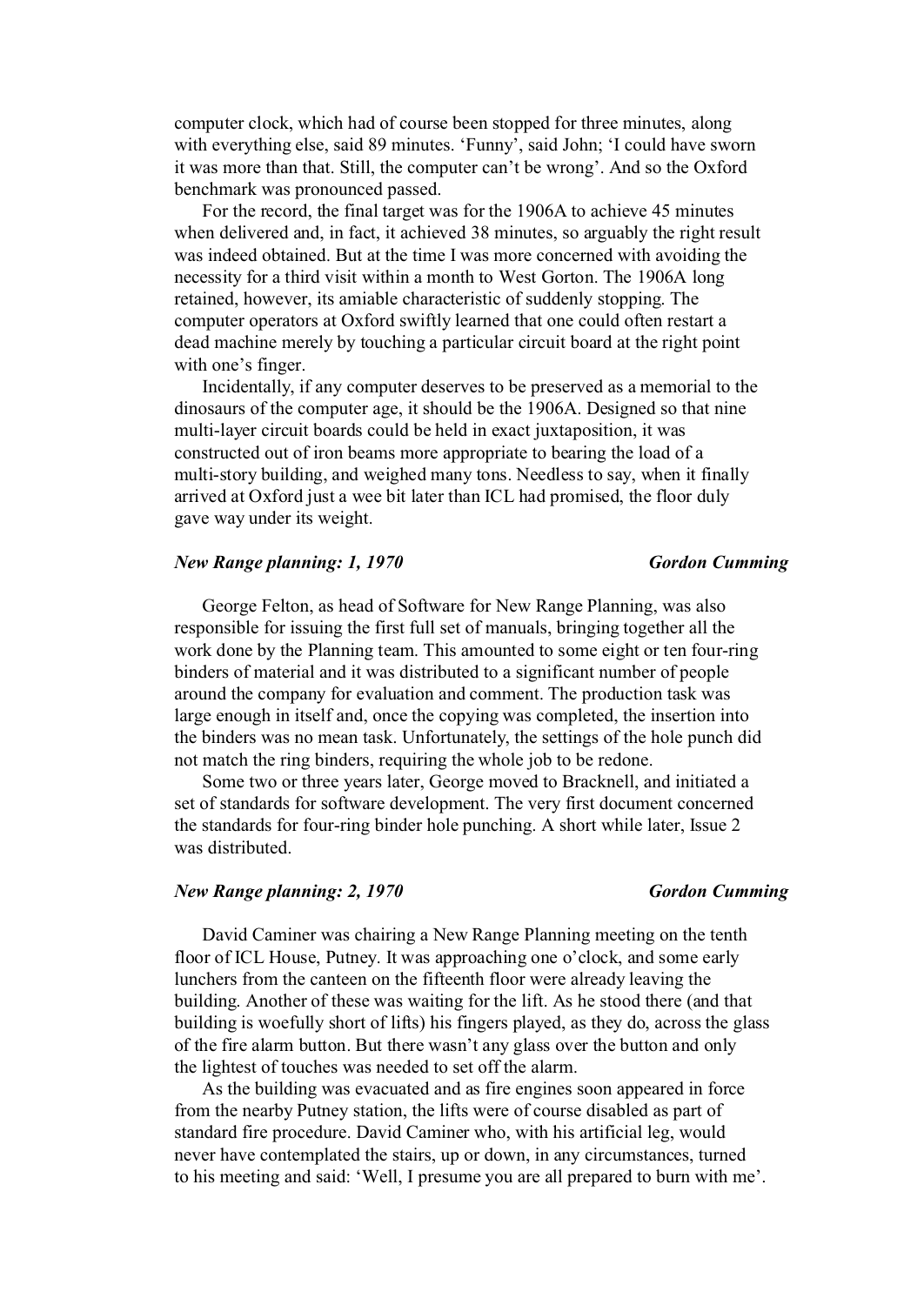With no further hesitation he carried on. Nobody dared to move.

# *What's in a name? 1970s David Sutherland*

There was a user (was it the Atomic Energy Authority?) whose IT manager decreed that all usernames should start with 'ICL'. It wasn't long before he acquired an 'ICLAUDIUS'.

### *On demand, 1970s Sarah Hamilton*

Of course, some customers are always more demanding than others. In Egypt there was a time when ICL would provide servicing for our most important customers out of normal working hours - but very unofficially you understand. One evening, a certain engineer received a very late call at home from a customer, asking him to come now to service an urgent problem. The engineer apologised and refused. Half an hour later the peremptory knocking at his door announced a policeman, insisting on his immediate presence at the company. The customer was so furious, or maybe just so desperate, that he had rung the police and told them to fetch the engineer PRONTO!

## *Consequences, c. 1970 Arthur Humphreys*

Lord Weinstock was talking to the Industry Minister, on whether the country should spend money to develop a native UK microelectronics industry. 'We're all losing money at present, but it's absolutely vital'. 'But do we need it?' 'Not really, if you don't want radio, TV, aircraft engines and other advanced industries. Then your only problem would be to export forty million people'.

### *Communication and non-communication, c. 1970 Chris Cheetham*

Many were the meetings at which ICL's unfortunate sales force had to cope with their reluctant customer at Oxford. All too rarely were these home games on ICL premises but the first, memorably, was at Letchworth which we visited, ostensibly, to view communications equipment but, in practice, to acquire a life-long hatred of factory visits and a life-long love of good burgundy. Many ICL salesmen in those days were gentlemen and some had been officers, but it was Pamela Stone-Jenkins (who had missed out on the visit) who unwittingly set off the mine: 'Have you thought about your options', she said, 'now that ICL has cancelled the 7902 system?' Alas, Gwyn Harper had shown us both the replacement choices and had plied us with ample measure of good burgundy, but it had somehow slipped his mind to deliver the news that lay behind ICL's generosity on this occasion. And, to be fair, it was not until Pamela spoke that it occurred to us that we had been all the way to Letchworth without seeing the 7902 that we thought we were going to buy.

## *New Range casts some shadows before, c. 1970 Chris Cheetham*

Early work for New Range was done on 1900 systems and ICL was particularly coy about the machine-independent software technology used.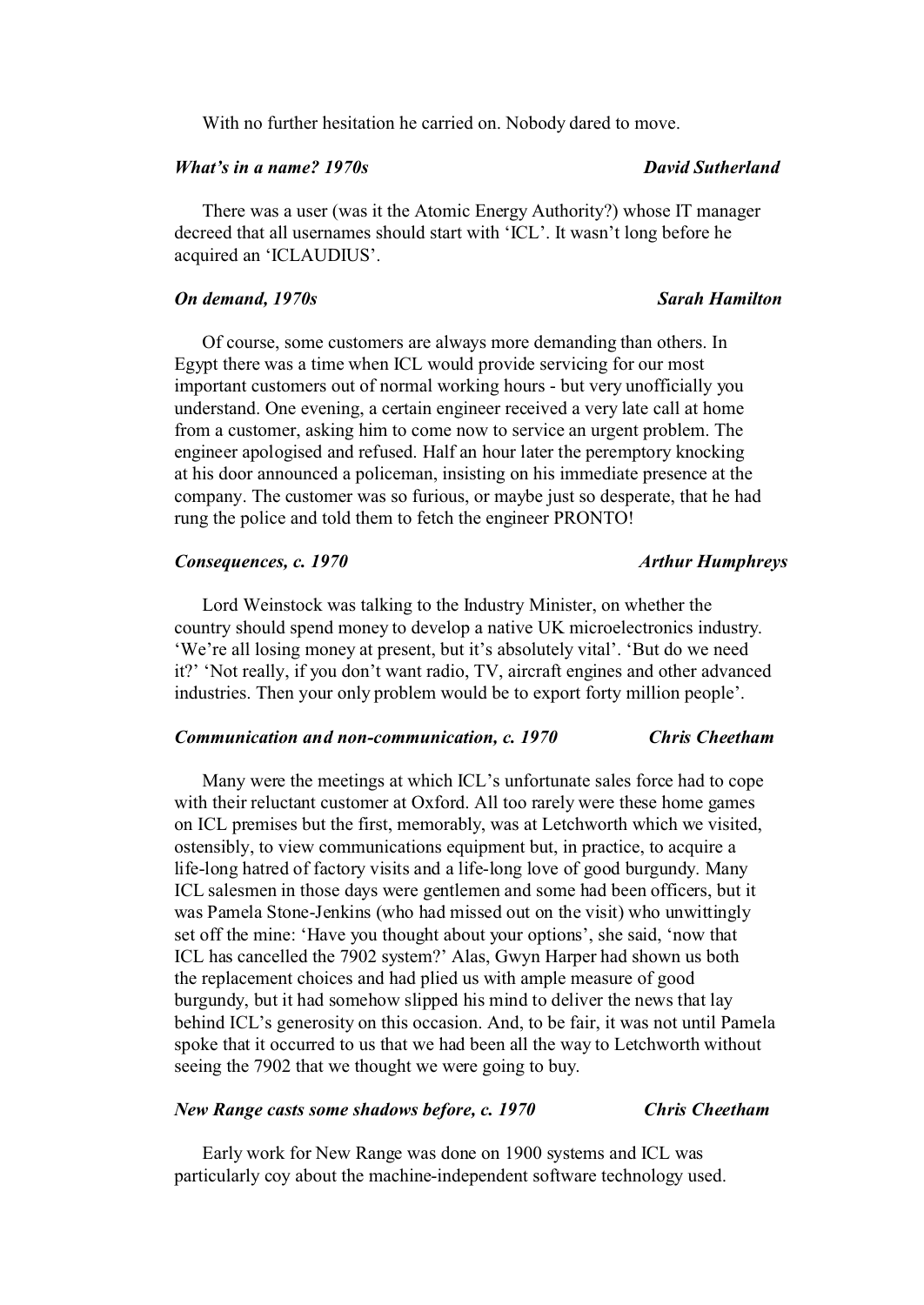Once while using the Putney 1900 computer (which, rather oddly, was used to provide service both to ICL's senior management and to customers), I happened to spot some computer output which I thought I recognised and realised that it meant ICL was using a particular technology. Unfortunately I was discovered reading it before I could verify my conclusions, an event which for ever damaged my reputation and caused all computer output for internal use thereafter to be segregated in a secure area. I was made to swear that I would keep secret anything I had learned about New Range. I wasn't asked but I did also keep to myself the information it contained about ICL's annual financial results, due to be released about a week later.

### *The badness of George 3, c. 1970 Chris Cheetham*

A fellow user of the Putney service was Peter Nutter, then commanding a secretive MoD establishment where his office was a very attractive summer-house in the garden. I met him one day as I was going in to do some work at Putney. 'Will you be long?' he asked, 'because you won't get any work done after five o'clock'. He had been utterly failing to convince ICL that George 3 was insecure and had taken steps to demonstrate the fact in the most vivid way possible. Unfortunately I was still there when it happened. Although, eventually, all the evidence pointed to my being innocent, I did learn how a criminal feels when the police have 'felt his collar'.

# *A* nose for it, c. 1971 Ted Evison

The Bryant discs on the 1906A at Harwell were horrors. The troubleshooting team were there all weekend, every weekend. One engineer claimed afterwards that he had furnished his house on the overtime these discs necessitated. The starting up procedure alone took about four hours and there was always the risk that, at the very last minute, something would cause a head crash. There was even a sniffer unit under the floor which was supposed to be able to detect the smell of something going wrong and to whip the heads out of the way before they crashed. One engineer went one better: at the very end of the startup procedure he would open the little spring-loaded lid of an inspection opening and bend down close to it. His nose, he claimed, was more sensitive than the sniffer, and he could whip the heads out faster.

### *Drum majors, c. 1971 Ted Evison*

At one stage there was a small marquee in the middle of the West Gorton site, which housed two engineers who did nothing but commission drum systems (poor souls!). Their names really were Bill and Ben.

# *Feeling foolish, c. 1971 David Bell*

The two-man George III course started on 1 April. 'Good morning', said the instructor, 'and welcome to the George II implementation course'. No reaction. But at coffee-break, the shy one said tentatively: 'Excuse me, I think I'm on the wrong course'.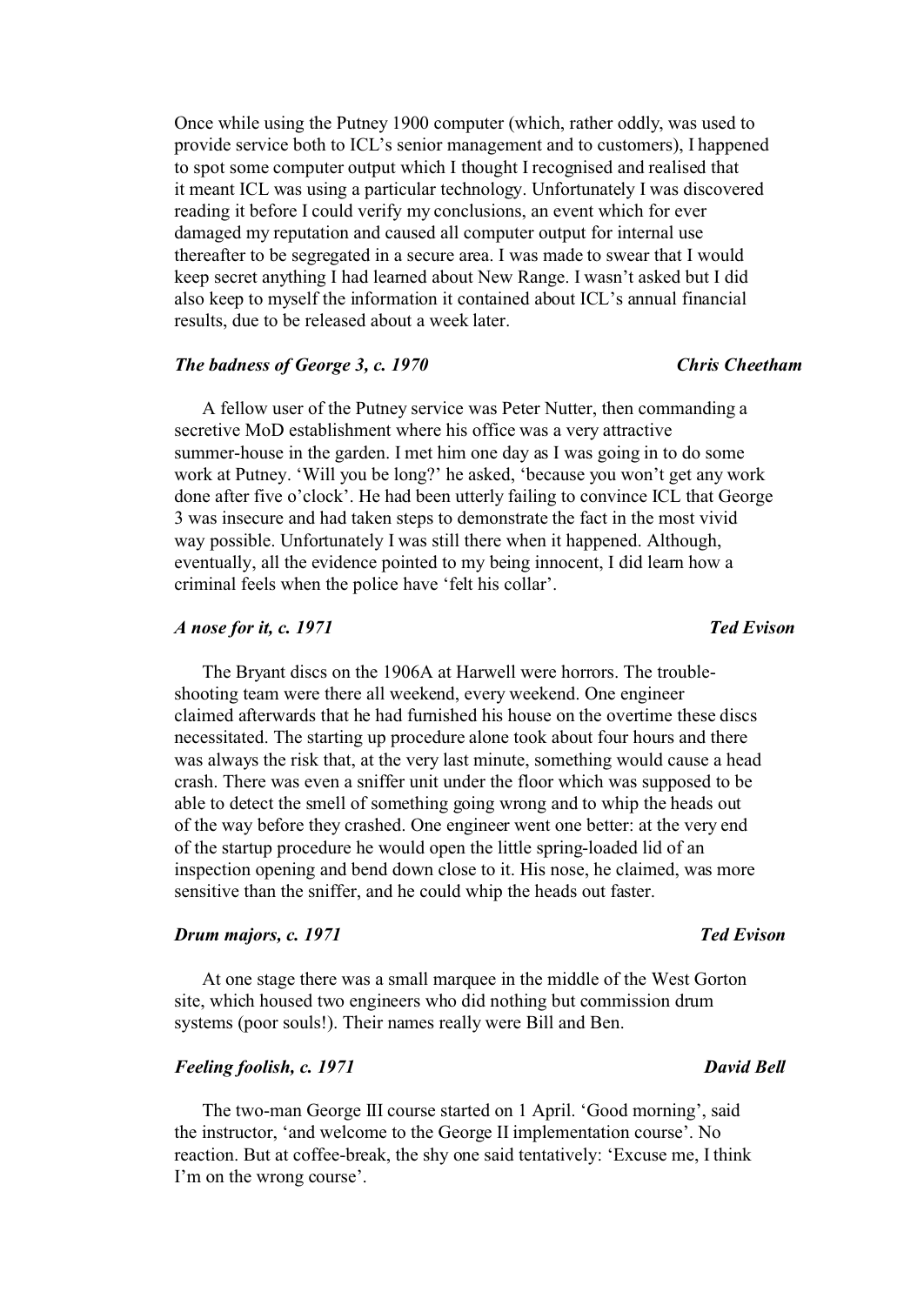### *Tongue Goulashing, c. 1971* Sandy Walker *Sandy Walker Sandy Walker*

I once arranged for the Hungarian Ambassador to visit Arthur Humphreys in his office at 5 p.m. The Ambassador, after the regulation gins and tonic, obviously felt very much at ease and talked on and on until nearly 8 p.m. despite the best endeavours of Arthur and myself to bring the meeting to a close. When, at last, the Ambassador and his side-kick got up to go, Arthur solemnly shook hands with both of them, and then shook me also by the hand saying, in a loud voice: 'Thank you, Sandy my boy, and take the rest of the day off'. The Ambassador had the grace to laugh.

### *Close business relationship, c. 1971* Mike Forrest *Mike Forrest*

During the New Range planning phase, I was once booked into a Westbury hotel in the States with Arthur Humphreys, but the arrangements had gone wrong and we were allocated a single room with only a single bed. 'OK, we'll have to share it', he said. 'Does duty and discipline take one this far?', I wondered. It turned out he meant time-share.

## *Hertz to Hertz, c. 1971* Mike Forrest *Mike Forrest*

I collected a car from Hertz at the airport and parked it in the car-park opposite the Westbury Hotel. Next morning it had vanished. I rang Hertz. 'No problem', they said, 'have a replacement'. It was when I was parking this one that I realised these were the spaces reserved for returned Hertz cars and the first car had simply been re-rented to someone else.

## *Spotting the hotspots, c. 1971 Chris Cheetham*

A common early problem was that the cost of hardware made almost every resource a potential bottleneck to cause poor performance of the computer as a whole, but the software provided nothing to help the computer manager determine how best to deploy that resource. At an early stage in providing a service from the 1906A, Oxford University knew that performance was affected by overload of one high speed drum, while another remained almost idle. We lacked any way, however, to identify what information was being accessed, and therefore to even out use of the two drums.

Having failed to provoke ICL into providing suitable software (we had not yet learned that it takes ICL years rather than days to produce software), or even temporary hardware to monitor the situation, one morning Robin Atherton, the Operations Manager at Oxford, had an idea of how performance could be measured. He realised that, by chance, the key information was so laid out on the busy drum as to lie at very different locations. While providing no software, ICL had provided copious signal lights which lit up to show the location, actually the target address, of each information transfer.

The same day, at lunch-time, Robin visited his former colleagues at the Oxford Nuclear Physics department and came back carrying some photo-sensors and an electronic counter. By three o'clock that same afternoon,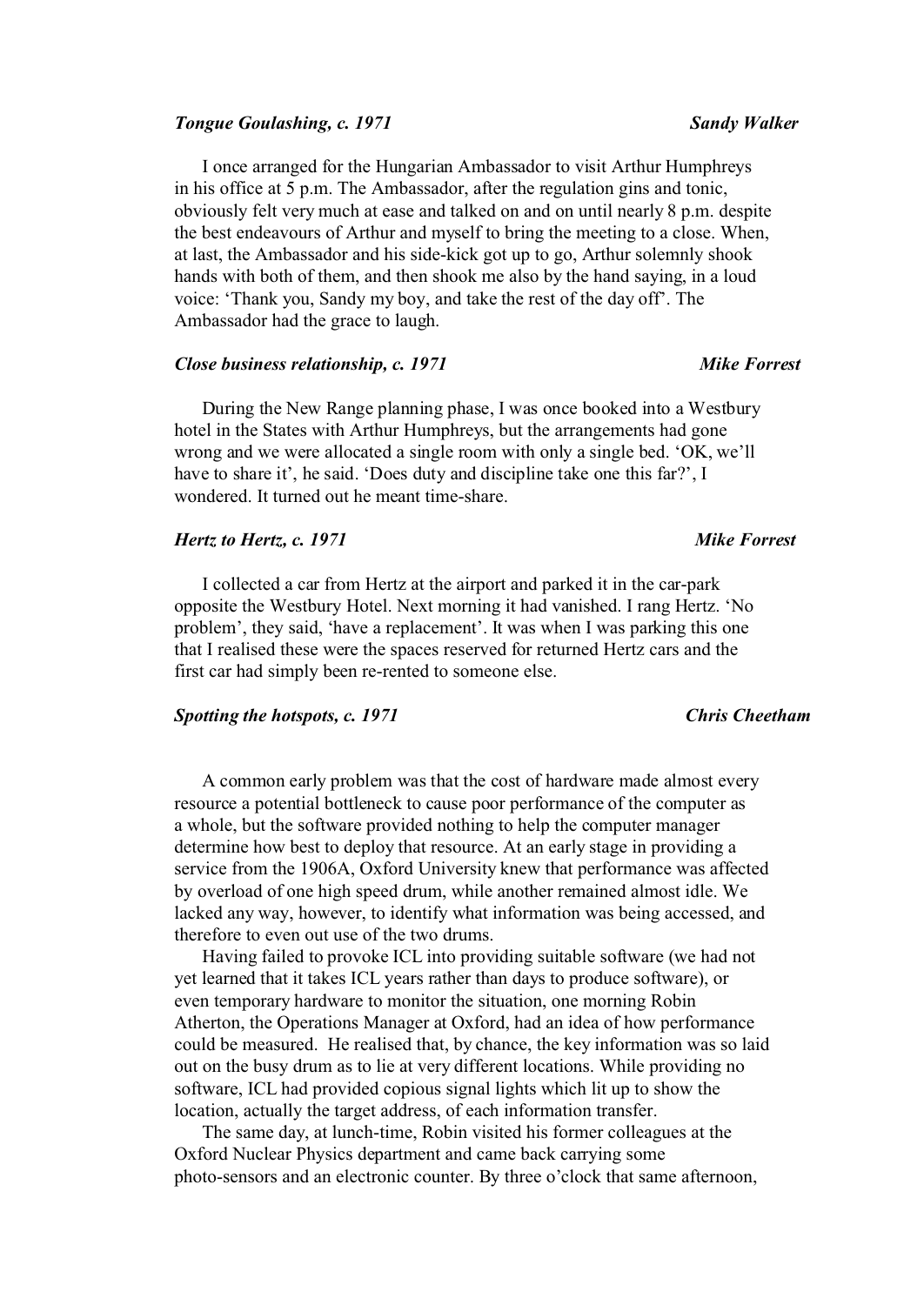we knew exactly which information was being most heavily accessed, and were able to even out the drum accesses overnight.

## *Beyond the call of duty, 1971 Chris Cheetham*

It was at the time when ICL was supplying, with each major release of software, a human chaperone whose job was to fix any problems that arose, if he could, and to mobilise other ICL resources if he couldn't. Thus it was, that at one o'clock one Saturday morning, Dick Hodges and I realised that there was no way we were going to succeed even in loading the new software he had brought, let alone trying it out. Now Dick was not a software expert, but a Project Manager, which meant that his job description was to achieve the impossible.

First we sought to take two EDS 8 discs from Oxford to Bracknell to load a standard system. Failure: it was not possible to get two people and two exchangeable discs into Dick's Lotus Elan. Then we decided that we could achieve the result a different way by taking only one disc and loading the right program onto it. Problem: which ICL location had the program and the hardware and the software to use that particular type of exchangeable disc? By trial and error we found three sites still at work at three o'clock on Saturday morning. One (Lily Hill House) had the program, another (Friar Street, I think) could handle EDS 8, and a third had the software to handle the disc. Eventually all three elements were brought together on one site and a working disc was taken back to Oxford. The 1906A was initialised from the disc and, at eight o'clock on Saturday morning, we handed over a working computer and went to get our breakfast.

# *Before political correctness, c. 1971* Mark Saxon *Mark Saxon*

At a meeting of the 'New Range Upper Sub-Range Primitive Interface Interpretive Committee', chaired by John Bowthorpe, there was a lengthy debate one day about the proposed implementation of the SWEQ (Scan While Equal) and SWNE (Scan While Not Equal) instructions. Near the end of the meeting, one of the engineers got up and said that he was happy with the implementation but unhappy with the names of the instructions. He explained that he came from Oldham and that in parts of Lancashire 'while' meant 'until', so that any Lancastrian engineers and programmers would interpret the instructions in exactly the opposite way to that intended. An action was duly placed for the Architects to rule on this.

At the next meeting the chairman came to this action and solemnly declared that the matter had been duly considered and the instruction names would remain as they were. It was felt that 'ICL specifications could not be written to cater for ethnic minorities'.

## *The phantom password changer of Oxford, 1971 Chris Cheetham*

We tried of course to maintain a service to our users but my ideas of customer care seem, in retrospect, a bit harsh. A constant problem was a tendency for people to just walk away from their teletypes, leaving them logged in free for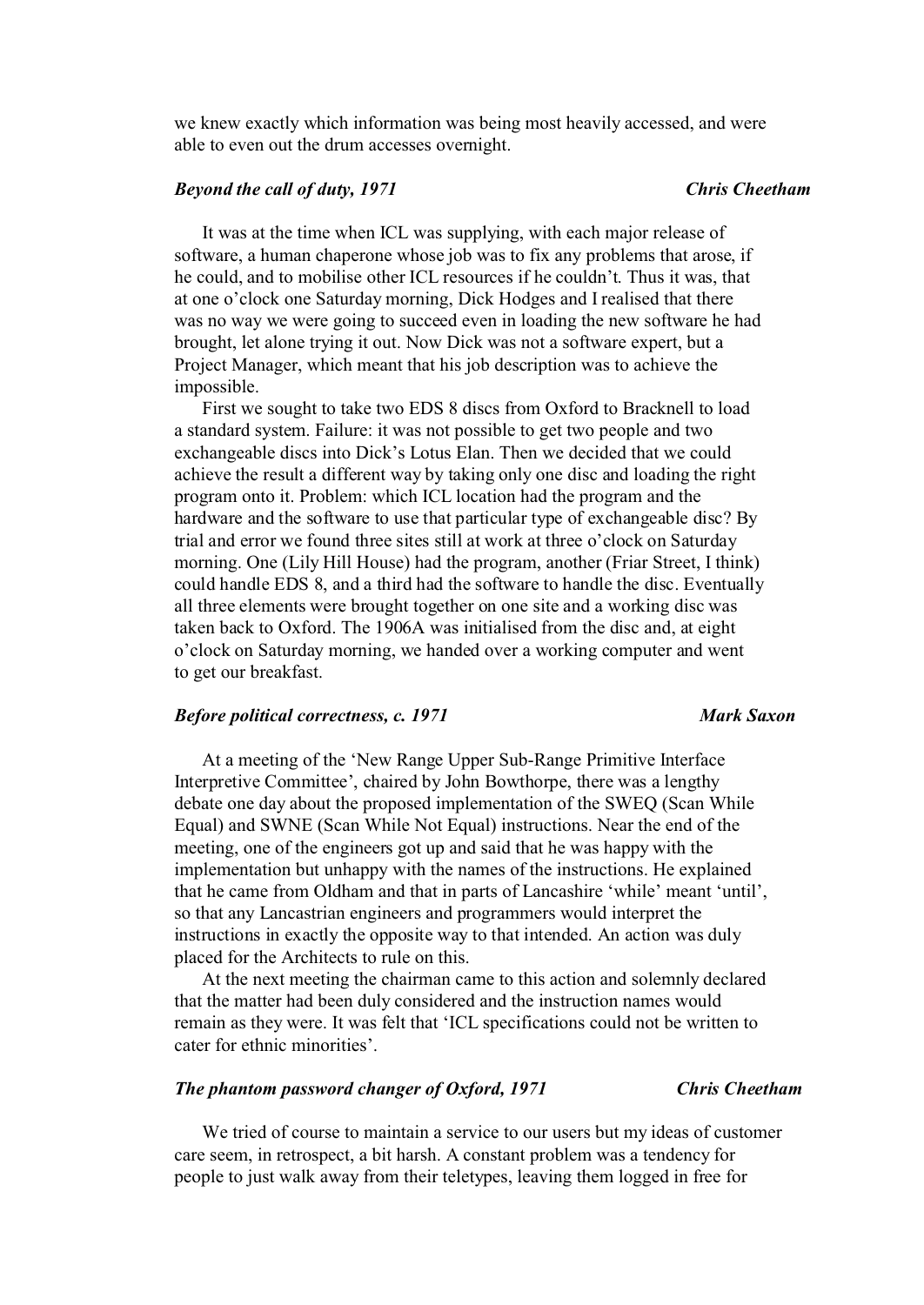anyone else to use. This was not just dangerous to the user, since anyone else could use the teletype, inspect and destroy files, and so on, but actively anti-social, since there was a limit on the number of active users and others were thereby prevented from using the service at all.

Whenever I noticed this, I used to change the person's password and log out, arguably sparing the user a worse fate but causing him considerable annoyance through inability to use the system until he had found the new password from us (payment for which was a standard lecture on good housekeeping). I knew the message was getting round when people from other sites started asking me about the 'phantom password changer of Oxford'.

Eventually, of course, we solved the problem properly by getting the software to auto-logout. Until that happened, my biggest problem was to convince our own customers that the problem of changed passwords was not a software fault without disclosing my own role.

# *Post-ERNIE, pre-CAMELOT, 1971 Anthony Lucas-Smith*

When in training I used to teach disc programming, including a randomising technique known as the 'Berners-Lee algorithm'. It was a useful time-filler because it worked and was just complex enough to impress the customers without confusing them. One day in 1971, I received an unexpected call:

'Is that Anthony Lucas-Smith?'

'Yes?'

'My name is um, er...' long pause, has the caller forgotten his own name? '...Conway Berners-Lee. I hear you are teaching a disc record randomising algorithm attributed to me. Could you please outline it to me as I've forgotten what it is?'

I explained the algorithm to its originator... another long pause.

'Mmmmm. It's not very good, is it? I'll work out something better and send it to you'.

And, in due course, a long memo arrived with a more detailed algorithm. But I could never quite follow the argument, so continued to use the first version.

# *The Bryant rotating, vibrating, and frustrating fixed disc, c. 1972 Chris Cheetham*

I'm sure many people have this as their favourite white elephant. It contained about 740 Mbytes of information, an enormous amount for those days. This was held on 52 disc surfaces, so 26 discs in two blocks mounted horizontally either side of a central drive unit. The physical dimensions were impressive: discs nearly four feet in diameter in a cabinet six feet long. The entire head assembly of (I think) six heads on each of the 52 surfaces weighed a few hundredweight, moved as one, and was positioned by oil pressure. One oil pipe equated to 1, a second to 2, a third to 4, another to 8, and so on. The functioning of the mechanism could be seen to best effect when the entire surface was scanned. As the heads moved from track 127 to track 128, pressure came off the 1, 2, 4, 8, 16, 32 and 64 pipes and went on to the 128 pipe. You could see that it happened in that sequence because the whole head assembly fell back as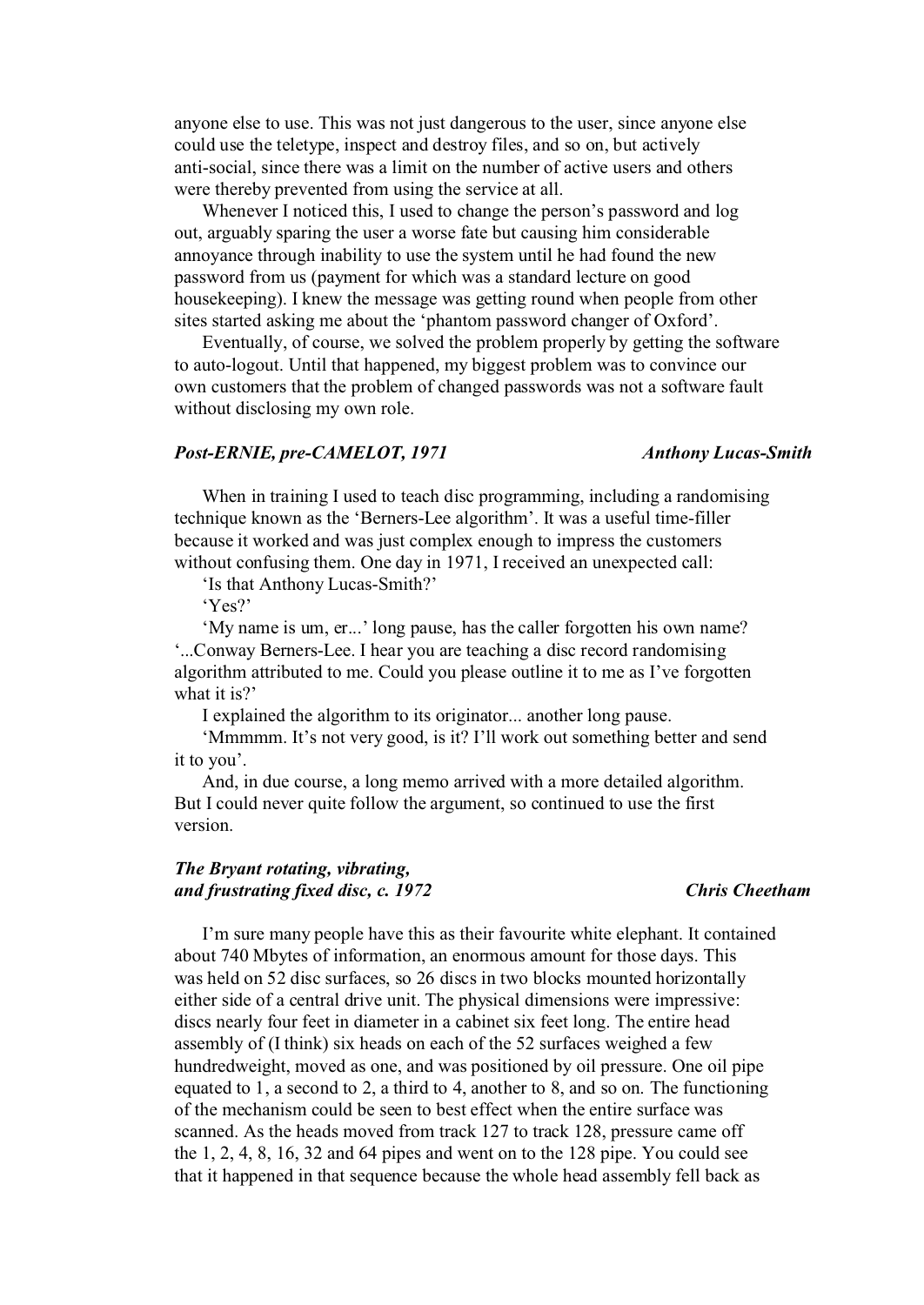though exhausted and then moved forward again.

In 'normal' use, which was a rare event, tracks were addressed randomly, and the heads were moved in small and big leaps across the entire surface. The effect of a few hundredweight lurching to and fro was enough to shift the entire disc unit along the floor. I once saw a disc with a glass of milk on it: some wag wanted to see if it would turn into butter. As a fact, the disc at that site had been measured to have moved six inches. Functionally, the discs were of little use, even when working, because the access time was fearsomely slow, and George 3 was optimised for 4 Mbyte discs, not 740.

More commonly, the disc was not working but being thoroughly cleaned: part of the four hour recovery procedure from any incident, however small, and most of them were not small. Cleaning was done by inserting a long vacuum cleaner pipe wrapped in gauze moistened with cleaning fluid between each pair of surfaces in turn, while the discs were rotated manually. One way or another, pressure was the problem. The main difficulty was that the head engineering was just too close to the edge: the heads 'flew' on air pressure but, in fact, they were constantly crashing, often damaging the disc surface beyond repair. The damaged discs made good coffee table tops. More rare, but an impressive event, was when pressure caused a burst in a pipe, spilling oil everywhere. The discs were usually installed with large drip trays under the false floor.

They had to go, of course. Geoff Cross made a round trip one day to RAOC Bicester, then Oxford, and finally the Atlas Laboratory, Chilton. The big disc was top of my list of problems and it was obvious, as soon as I mentioned it, that I had hit a raw nerve. This was not a surprise. Mike Killeen and the other ICL Engineers at Oxford were in cahoots with their colleagues at Bicester and Chilton, and made darned sure that we all complained about the discs. Not that we needed prompting, but you could see their point: the idea of maintenance is that the beast should work if well maintained but constant and fruitless repair of the fixed disc was a heart-breaking and Sisyphean task. Evidently Cross was convinced, because the recall order came the next day.

### *Sounds like a case for Will Hay, 1972 Dick Hodge*

At the Putney System Centre we had a night cook who came in to cook the night shift lads a hot meal in the canteen on the second floor (the one with the large balcony outside overlooking the river).

One night there was a fire in the cinema on the lower ground floor. It was about 01.00 and some of the lads, including the Shift Leader, were eating their egg and chips in the canteen when the fire alarms sounded. The Shift Leader looked up and saw smoke curling up over the edge of the balcony. Knowing that he was in charge, he opened one of the 6 foot windows (they had centre hinges top and bottom), ran to the railings and peered over the edge of the balcony. He saw at once that the smoke was indeed coming from our building and raced back to deal with the fire. Unfortunately the window he returned through was not the one he had opened: he went straight through the plate glass and, though he only suffered a few cuts and bruises, he was thoroughly dazed and unable to retain command.

Number two took over. His first task was to call the fire brigade, and the only usable phone was with the security guard at the lower ground floor car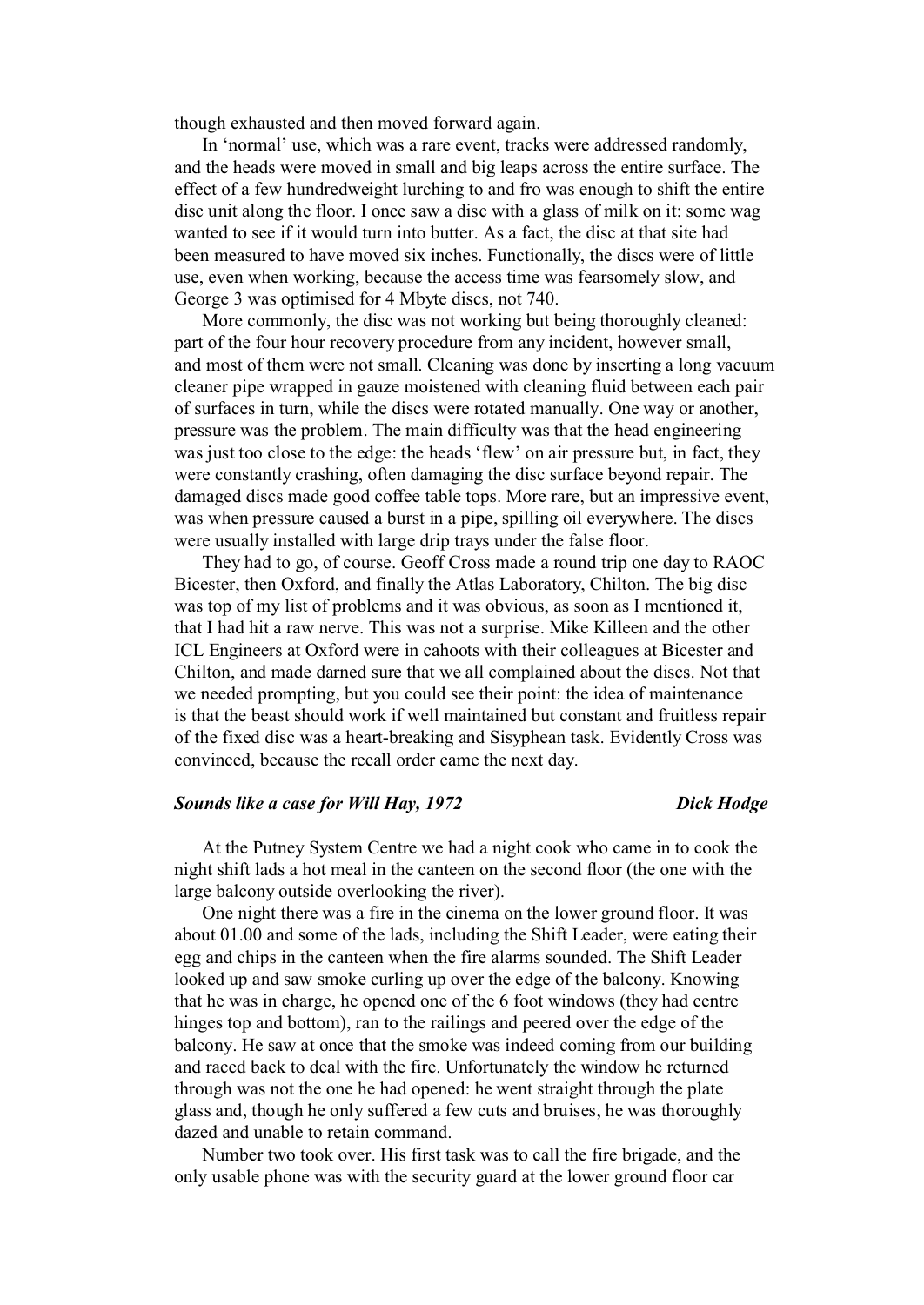park entrance. There he had a little glass booth with his desk and phone, and immediately above the desk was one of the fire bells. My man arrived, having rushed down the stairs, and shouted at the guard to call the brigade. The reply was: 'How can I call the brigade when I can't even hear myself think! How can we stop this \*\*\*\*\*\*\* bell ringing?' The solution was a pullover rammed between the bell and its clapper.

The cause of the fire was never certain: it may have been a cigarette end thrown from the pathway outside through a window left open accidentally. The fire was restricted to the cinema but that was gutted and was never restored. The early smoke had been sucked into the computer air conditioning system, whose inbuilt smoke alarms triggered the main alarms, so that worked OK.

My only embarrassment was that they had been so busy that no-one had telephoned me (the System Centre Manager) and I arrived at work on the next day at the normal time, only to find that Geoff Cross had been there half an hour earlier, had asked for me, and I wasn't around!

### *The Hutchins cost-effective approach. 1972 Chris Cheetham*

As use of the Oxford 1906A increased, performance deteriorated, especially when the machine was being used interactively by many different people, and it became apparent that George 3 was spending 50% of its time on its own internal operations rather than supporting useful work.

This problem was very considerably ameliorated when Rob Hutchins correctly diagnosed a problem in the way memory was used. By changing a single byte in the operating system he was able to improve the performance of the Oxford machine by a measured 27% and of other machines by lesser but useful amounts. This must rank as one of the most cost-effective changes ever made.

It had a lasting effect not only on machine performance but also on Rob Hutchins, who thereafter devoted himself to seeking changes which produced even greater effect but required even less effort on his part.

# *Thunderstruck in PNG, c. 1972 Rosie Dean et al*

The work force at the mines near Port Moresby were locals, but they had learned to drive dump trucks and graders and bulldozers with some panache. Then from somebody, probably an Australian, they picked up the concept of strikes, and decided that they ought to have one. So, one fine day, they drove their dump trucks and graders and bulldozers through the administrative compound, flattening everything in sight, including the Portakabin offices, and especially flattening the one that contained the computer, a 2903 probably or it might have been an ME29. A good time was had by all.

The following day they were all back at work as normal. And, as normal on a Thursday, they turned up for the midday pay parade. Only to be told, of course, that there was no pay because they had flattened the hut containing the pay machine. The lesson slowly sank in.

The next industrial dispute proved this: mere offices and stores were again ruthlessly flattened, but the huts containing the generator and the replacement computer were inviolate.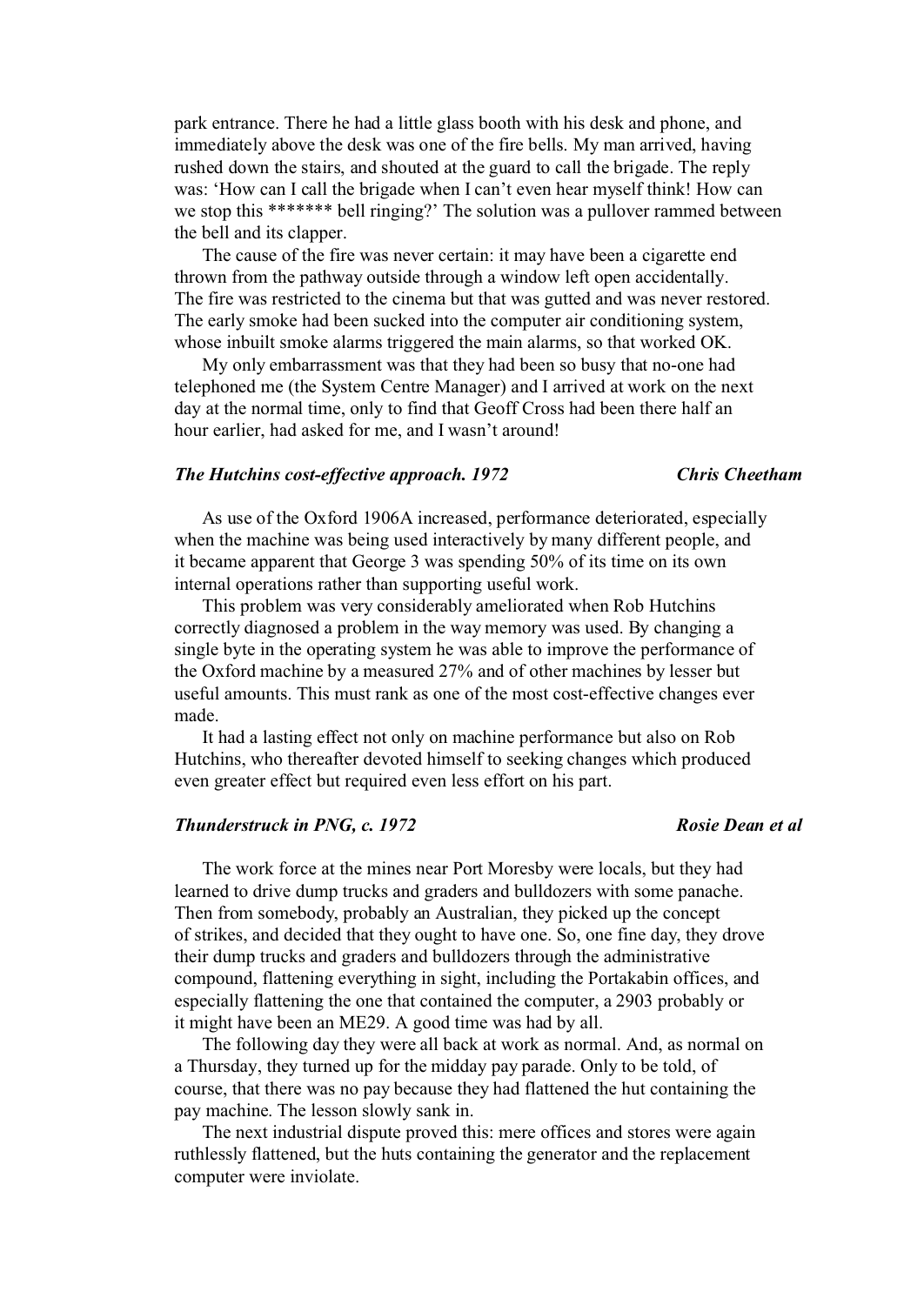### *Not enough tonic? 1972 Robert Dimmick*

I was responsible at one time for developing and maintaining the assembler for GIN, a dialect of the 1900 PLAN assembly language specially written so that the GEORGE 3 operating system could be written in it. I'm not sure who originated GIN. By the time I took it over, the GIN assembler was itself written in GIN.

After several months of development I had produced a new, improved and faster version of the assembler. There was one bug still in it, but I knew the solution to that and I was ready for the final test.

There was only one possible final test for the GEORGE 3 assembler: to actually assemble GEORGE 3. It contained several hundred thousand source records held on two magnetic tapes. Because of the considerable speed improvements I had achieved, the job would now only take two hours on the 1907F. Because of the bulk, we only ever listed the full source when issuing a new GEORGE version. At all other times (such as this) we produced a much more compact compilation listing which identified any compilation errors, plus a couple of lines for each of the hundreds of 'chapters' or program modules. So on this particular night I set up a batch job. First, the old GIN assembler would compile a new version of itself (the bug I knew about didn't affect that compilation). Then the new version would load itself and compile GEORGE 3. Expected time: about 2 hours 10 minutes.

Next morning I came to work in confident mood. However, this was soon destroyed when I found myself unable to reach my desk because of the trolley-load of printout in the way. On top was a plaintive note from the operators, saying something like:

'Your job took twelve hours, not two. Where would you like the second trolley-load?'

Also on the trolley was a long roll of console log with the time printed out at one minute intervals for twelve hours, terminating in the rather contradictory messages:

NUMBER OF ERRORS IN THIS RUN: 363000 DELETED OK  $0#GIN5$ : 0#GIN5:

I forget the last three digits; I'm horribly certain of the first three.

So what had happened? Simple. A mistake in the bug correction meant that every line of source which generated object code was treated as a compilation error. Why twelve hours? It took that long to print with the printer going flat out.

In those days, when we were reliant on overnight runs, it was tempting to get as much achieved in each run as possible. It would have wasted a day, I reasoned, to put in a simple test the first night and run the full compilation the next. We'd never do things like that now; would we?

Meanwhile, unless anyone cares to contest the claim, I hold the record for the most spectacularly unsuccessful program compilation of all time.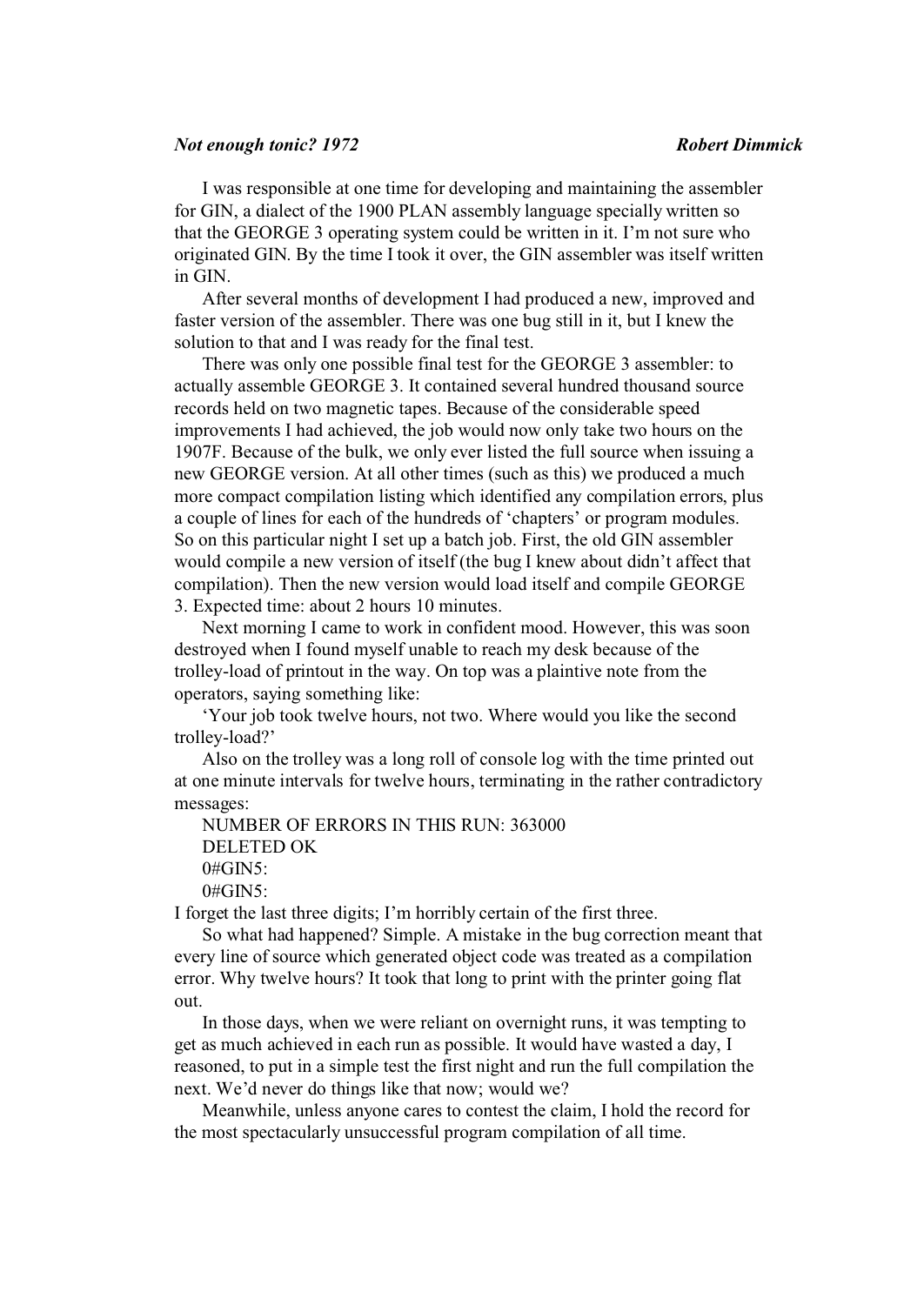### *Inventiveness, c. 1972 Dave Kelson*

In my early days as an ICL Customer I was invited down to Bracknell by an ICL Sales Manager who was keen to sell me an all-powerful 1900 series computer.

At the end of a long day and evening of being force-fed highly technical information (much of it way beyond me) the meeting finally concluded at about 8.30 p.m. Wearily trudging down the stairs, I finally arrived in the main reception, only to find that the front door was locked. Looking round in desperation, my eyes locked onto a smart, but weird, white-haired gentleman who had also arrived in reception.

'Excuse me, Sir', I asked, 'but can you please tell me how I can get out of the building?'

'Smash the window!' he abruptly replied.

'How do I do that?'

'Don't ask me', was his response, 'I'm an ideas man, not an implementor'.

I related this to my ICL Sales Manager some days later and the questionable saviour was identified, of course, as Ed Mack, ICL's Development Director.

# *A waiting game, 1973 Chris Cheetham*

While still an ICL customer, I was called in by the company to help improve the performance of the 1900 computers on which ICL was developing the New Range. I thus became privy to the awfulness that was ICL's New Range while still in the crawling stage, before it transformed itself over the years into the butterfly that is Series 39.

I therefore wish to claim the credit, on behalf of John Grogan and myself, for a simple performance change made very early in the life of New Range. At that stage it was taking its instructions directly from a card reader, but so slowly that the reader usually switched off between cards. In fact, a third of the time disappeared while the card reader warmed up again. By lengthening the time to switch off from 15 to just over 20 seconds, we achieved 50% speed up in overall computer performance.

## *Dim drums throbbing, c.* 1971 Chris Cheetham

John Grogan was the author of an even more minimalist strategy for High Speed Drums: he switched them off because he swore the computer went faster with the operating system not on drums (Ron Bailey immediately wanted to know how fast it went with just cards). Maybe John had a valid point, because ICL ended up a few years later with over a hundred drums in an expensive dry store in the Nevada Desert. Innumerable people told Peter Ellis to cut his losses and dump them in the ocean but it went against the grain. One day, shortly after I had joined ICL, he rang and asked my advice on how best to use them. My only original thought concerned who ought to be tied to them before they were dumped, but I chickened out of saying it.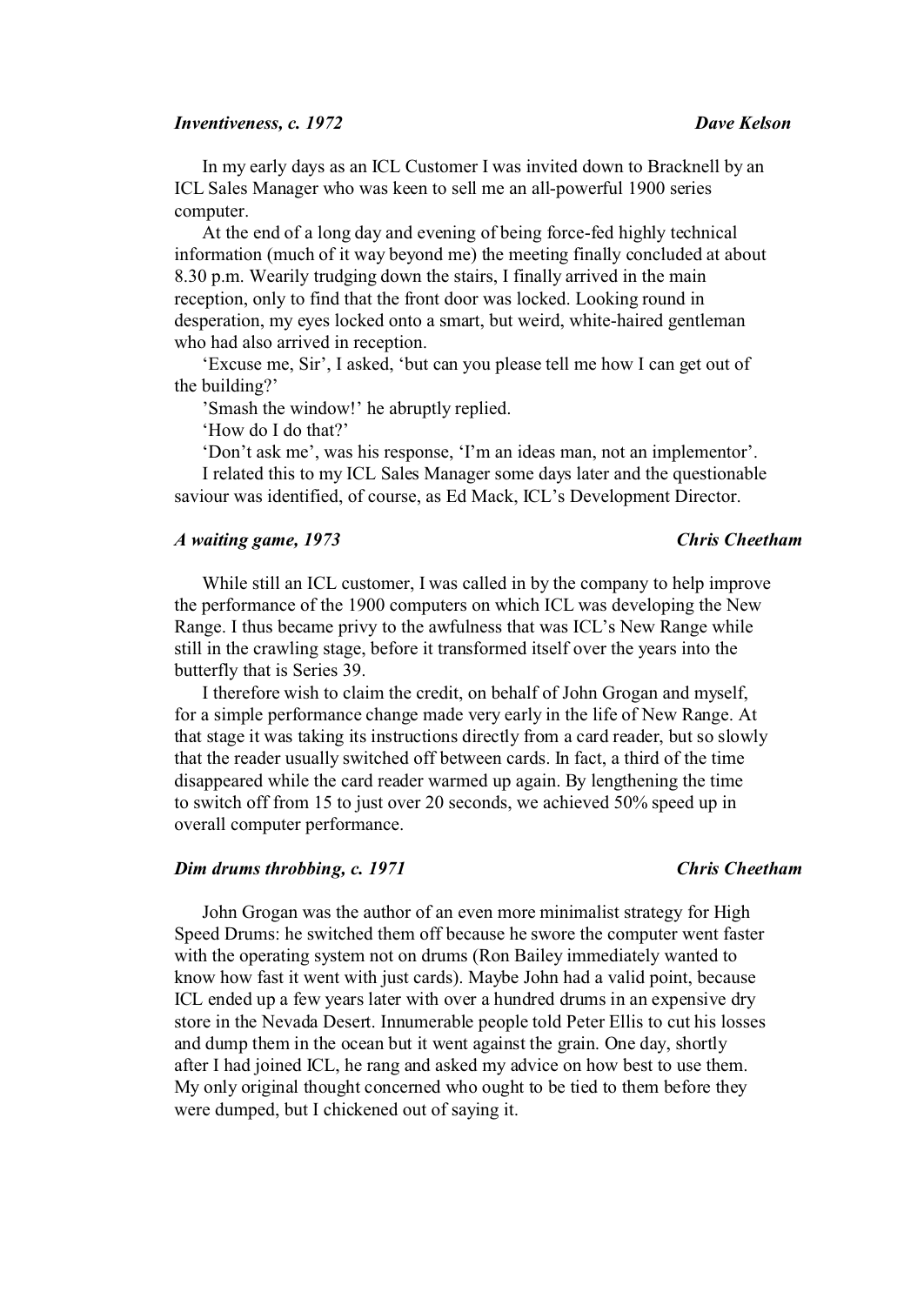### *Pent up in Poona: Feelings and managers, 1973 David Marwood*

Geoff Cross and I visited India, mainly to negotiate with the Indian Government in Delhi for import licences for components to enable ICIM (International Computers Indian Manufacture Ltd) in Poona to manufacture new products. We also visited ICL India's sales offices in Delhi and Bombay. Geoff Cross insisted on a brief visit to ICIM in Poona on our last day; the return flight was due to leave Bombay at 2 p.m.

Accompanied by Utam Singh, the Indian Managing Director, we flew by private plane to Poona (a half-hour trip) arriving about 9 a.m. The Works Manager, Vasant Kher, met us and said that ICIM's employees had struck the previous evening for a 20% increase in their bonus rate. He advised us not to visit the ICIM factory as the mood was uncertain. Instead he took us to a nearby hotel where we listened to presentations from the Indian trade union leaders arguing for the 20% higher bonus.

Geoff's patience ended with him saying that he had not come all the way from England to settle a local industrial dispute. He instructed Utam Singh to sort it out and telex London to that effect by the end of the week. Then, with a glance at his watch, Geoff said: 'We've still just time to visit the factory. Let's go!' Despite protestations from Vasant Kher, we drove to the factory and found most of its 400 employees parading outside with banners demanding the 20% increase and displaying black crosses.

We walked through the chanting, jostling crowd, entered the factory and inspected its silent production floor and machines. On returning to the front hall, we found the doors locked. We had been 'Gherao'd', an Indian industrial dispute tactic of locking the management in until they give in and concede the claim. Retreating to Vasant Kher's office, we tried the window as a means of escape. But no joy, the chanting mob was right outside.

They then entered the corridor and began banging on the office door and chanting '20% boonus, 20% boonus', accompanied by shouts and yells. The strikers then switched off the air conditioning system and we got hotter still. Vasant Kher tried his phone and luckily it still worked, and he got through to the Chief of Police in Poona, who promised help if he could spare it.

Some twenty to thirty minutes later (though it seemed much longer, with the noises outside getting ever louder) a commotion occurred in the yard outside. In came three three-ton lorries out of which poured some thirty armed Indian police under a dapper little Lieutenant swishing his swagger cane. With their lathis they cleared a way through the mob, the Lieutenant entered the office and told us to follow him quickly and silently. He led us through the still-shouting crowd, guarded by his policemen, to our cars.

Thankfully, we drove off to Poona airfield and got back to Bombay just in time to catch the afternoon flight to London. It was a close-run thing!

A couple of days later, Utam Singh telexed Geoff Cross to say that the dispute had been settled by a 3% increase in the bonus rate.

## *Taking (out) the Chair, 1972.73 David Marwood*

The Board Room in ICL House, Putney was refurbished and the work included fitting new circular plastic covers, about 14 inches in diameter, over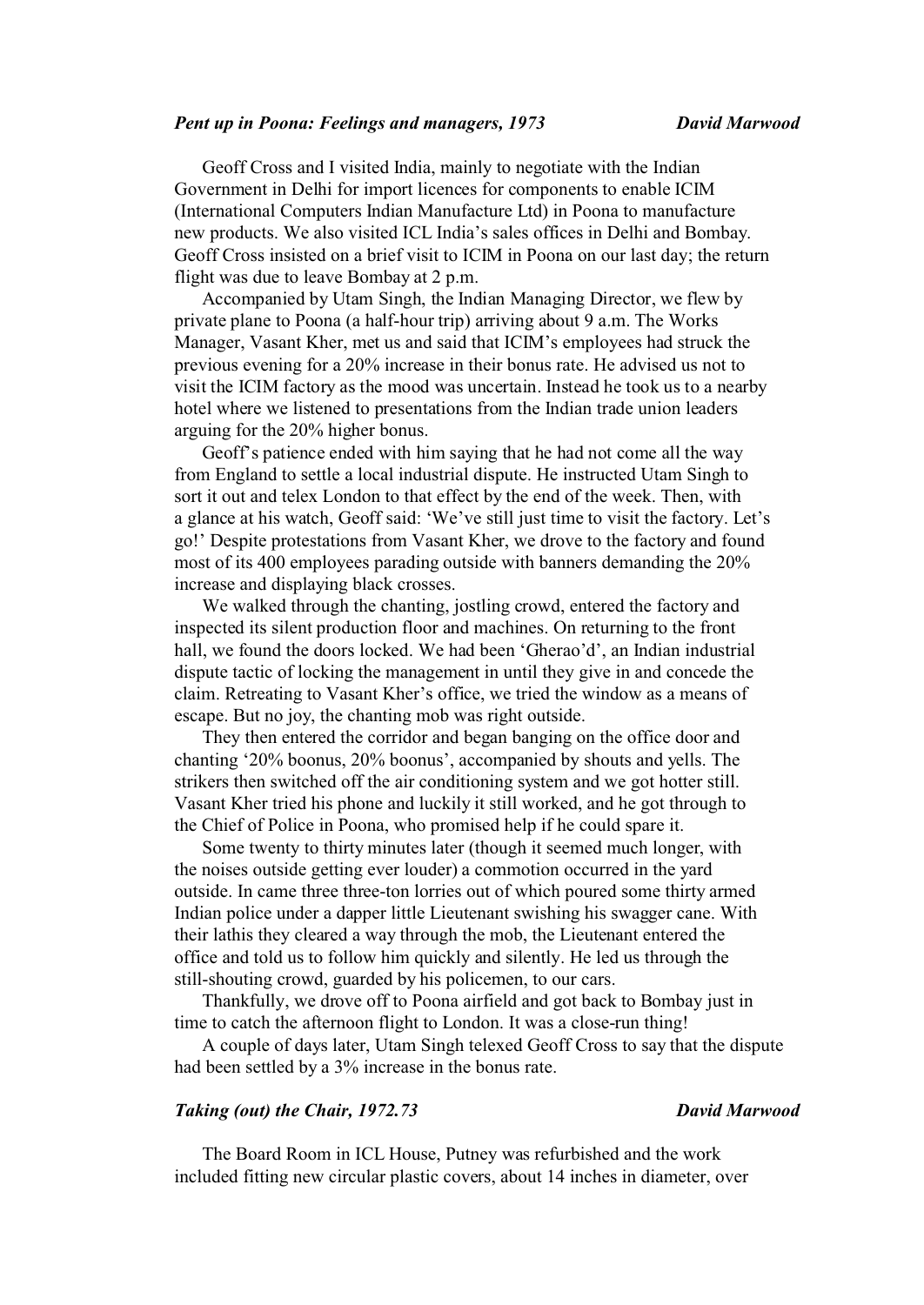the ceiling lights. At a rather stressful point during a Board meeting the Chairman, Col. Terence Maxwell, thumped the table to emphasise a point. This caused the plastic cover immediately above him to spring loose and fall sharply upon his balding head. Fortunately there was no serious injury, but the sudden shock put the Chairman out of action until he recovered. During that long long pause all eyes were turned upon the embarrassed and apologetic Secretary, whose administration responsibilities included all building services.

## *Not seeing the belaiti joke, 1972.73 David Marwood*

# A telex was sent from Putney to Alan Richford, the Managing Director of ICIM, to wish him well on his retirement after many years of distinguished service. It included the lighthearted words: 'Congratulations on 40 years of undetected crime!'

The Indian Customs authorities had been examining some ICIM papers for evidence of imports on which duty had not been paid. They came across this telex. The immediate result was the confiscation of all of ICIM's records and the start of the celebrated 'Customs Case', one of the biggest events in ICIM's history. It lasted for years, with claims and counter-claims dragging their way through the Indian courts. The eventual settlement was reasonably moderate, but Oh what a cost for a tiny bit of friendly flippancy.

# *The hair of the dog, 1973 Charlie Barker*

I joined the Dataskil staff manning the Computer Aided Design Centre, the offshoot of Cambridge based first at West Gorton and later in St Helens. Having just bought a house I decided I needed a dog, so acquired a rather scruffy six-month old mongrel from the dogs' home. She didn't take kindly to being left shut up in the kitchen all day and did a lot of damage to the lino and skirting boards. I mentioned this to my manager and he, kind fellow, said why didn't I bring the dog to work. So I did and she used to spend most of the day on a chair in my office, with intervals of barking at the window cleaners.

Anyway, after she had been there a while we had a problem with the keyboard of a Termiprinter, some of whose keys would not work. When the engineer came to fix it he found these hairs were preventing proper contact with some of the keys. He told us that hairs quite often caused this sort of problem but, when he removed one, he found that not only was it half black and half white, but it had a right angled kink in it. He couldn't work out what sort of person this had come from and we hadn't the heart to tell him there was a dog in the office.

### *Inspiration, 1973 Dick Emery*

My knowledge of New Range in development caused me to be selected for the New Range launch team in 1973. For a year, I shared an office in Computer House at Euston with Ninian Eadie who was in charge of the small team. I was responsible for the presentation of the technicalities. We judged that the way to do this was to prepare a film which explained the 'architecture' of the new series and I was the technical consultant to the agency chosen to make the film.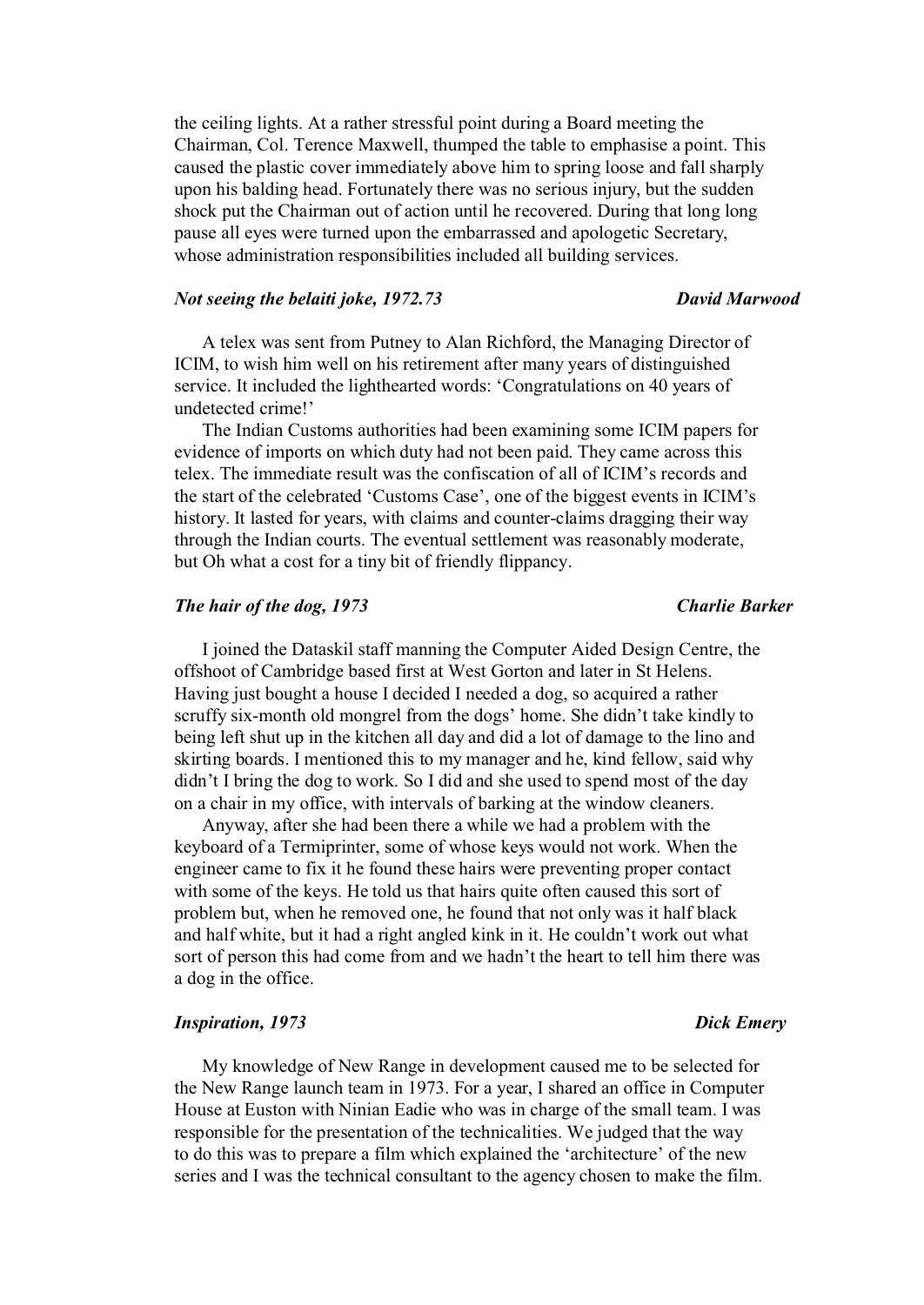It was hard work trying to explain to script writers, visual artists and film directors what this new computer series had going for it. I tried analogies of mirrors and prisms to explain 'virtual storage', but it was all an image too far for them. I was despairing of ever getting the act together till, one day, the phone rang and I was invited to rush down to the studio in Bloomsbury where they had something to show me. I was ushered in and stood before a table on which there was something mysteriously covered by a cloth. They explained that the visual artist, who had until then been the most obdurate in failing to understand what I wanted, had become inspired. They drew back the cloth and there was a glass ball with ground facets all over it. Impatiently they asked whether this was what I meant. I enthused and asked the artist where it had come from. He said that he had been sitting on the toilet and noticed this glass ball on the end of a chain next to his head.

Few people knew that the glass ball, which we later saw around the world on the silver screen, had started life as a humble toilet chain pull. Indeed, the imagery used in all the advertising material and standard presentations derived from the same glass ball. We even presented customers with memento glass balls which were vastly more expensive than the original and lacked the eyelet for attaching the chain.

### *Kilocycle, 1973 Chris Horrobin*

In 1973 the use of Remote Job Entry via a telephone line was very prestigious and state-of-the-art. The ICL 7020 RJE station gave 80-column card input with printer listings as output. A certain African government department accordingly invested in a connection between the computer room and the programmers. office, a distance of about one kilometre. The system worked OK, but the modem speed and poor telephone lines were unable to match the speed of the computer processing, leading to huge bottlenecks with completed jobs.

The surprising thing was that the office seemed to get through a lot more jobs in a day than the connection could theoretically handle. It was discovered that most of them were still despatched using the previous communication medium: a large baker's basket attached to the handlebars of an elderly bicycle. The rider pedalled leisurely between the two locations throughout the day. He took great delight in beating the RJE system that had threatened to make him redundant.

### *The finger of suspicion, c. 1973 David Marwood*

In the mid-1970s, when Col. Maxwell was Chairman, the vast amounts of waste paper generated by the eleven ICL buildings in the Putney/Wandsworth area were collected for disposal once a week by a contractor's lorry.

One morning, a Metropolitan Police Sergeant appeared at reception in LON11, asking for an interview with a Col. A.T. Maxwell whose address was at ICL House, Putney. The Chairman was in his office and willing to see the Sergeant, who proceeded to interrogate him on his whereabouts between certain times on the previous Saturday. On being satisfied that the Colonel was no criminal, the Sergeant displayed the reason for the enquiry: a large brown envelope addressed to Col. A.T. Maxwell at ICL House. This had been found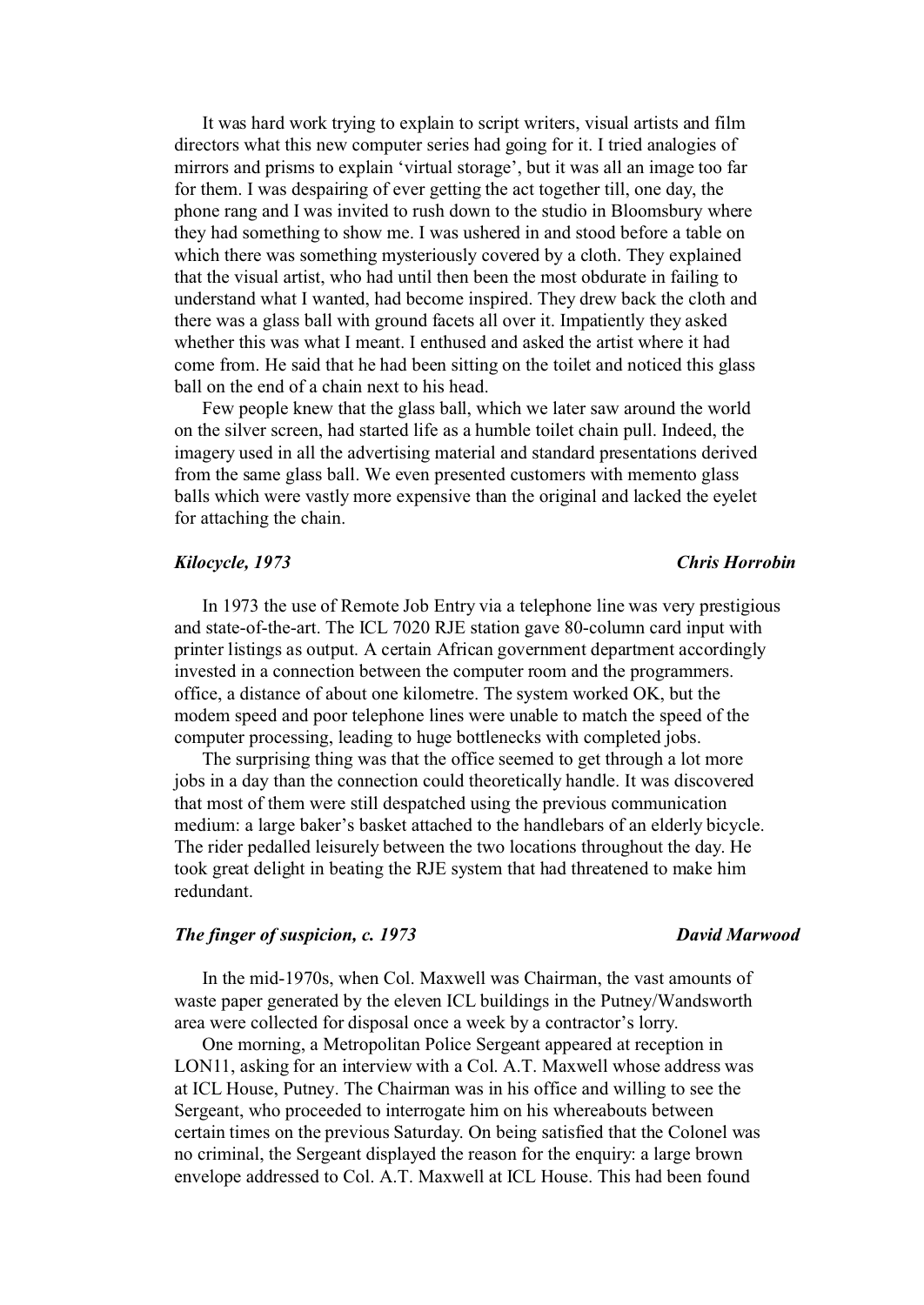inside an otherwise empty sack lying on the floor of an empty lorry, stolen from our waste paper contractor, which had been used in the robbery of some electrical goods from a warehouse in another part of London on the previous Saturday. So the first clue naturally led straight to the company Chairman.

### *How do you do, what do you do? c. 1973 Chris Cheetham*

John Pinkerton and Conway Berners-Lee visited me at Oxford, and sought information on how we used the computer. They were tasked with projecting New Range workloads but ICL had no idea what people actually did on interactive terminals and, apparently, no other way of finding out. I had to admit that I too had no useful information, but I did offer a way in which it could be gathered. We all used teletypes, devices that produced a hard copy of everything the user did. Of course, an interactive user normally had no use for this when he had achieved success and simply threw the paper away. Thus it was that Conway and I, to the curiosity and surprise of our customers at Oxford, spent the afternoon going round every teletype terminal and removing from the waste bins the discarded paper logging the day's activities. After they had been more or less smoothed out, Conway departed happy with a briefcase of crumpled but usable raw information for John and himself to peruse at leisure.

### *Windy in Windhoek, c. 1973 Chris Horrobin*

On a site in Namibia it was found that the ICL System 4-50 computer room air conditioning was unable to keep the room cool over long periods. The environment calculations were re-checked and seemed OK but the deficiency persisted. An extra cooling unit was supplied and all was well.

On a subsequent visit the software support team were impressed by the very welcome refreshment of cold beer and cold watermelon. The operators' fridge was apparently cavernous and very well stocked. The key to the fridge turned out to be a floor-tile lifting tool. Down below were the nicely chilled supplies, snuggled against the underfloor output of one of the air conditioners.

# *...and roses, probably, c. 1973 Roger Daw*

Cedric Dickens laid on one of his high level sessions for the CCTA in Norwich and arranged to stay the previous night in a very old and traditional hotel in the city. Taking care that everything would be all right on the morrow, I called in during the evening to confirm that he had arrived successfully. A very old and traditional hotel retainer, overhearing my conversation at reception, tottered up and quavered to me: 'Is that right, Sir? Are you with Mr Dickens, Sir?' 'Yes, I am'. 'Ah what a pleasure, Sir, to serve a gentleman who orders champagne for breakfast'.

# *A hardy perennial, 1973 Atypical customer*

*Invoicing of Hand Punches and Verifiers* 

*I have written, telephoned and requested during face to face discussions with your representatives that the invoicing for the maintenance of hand punches*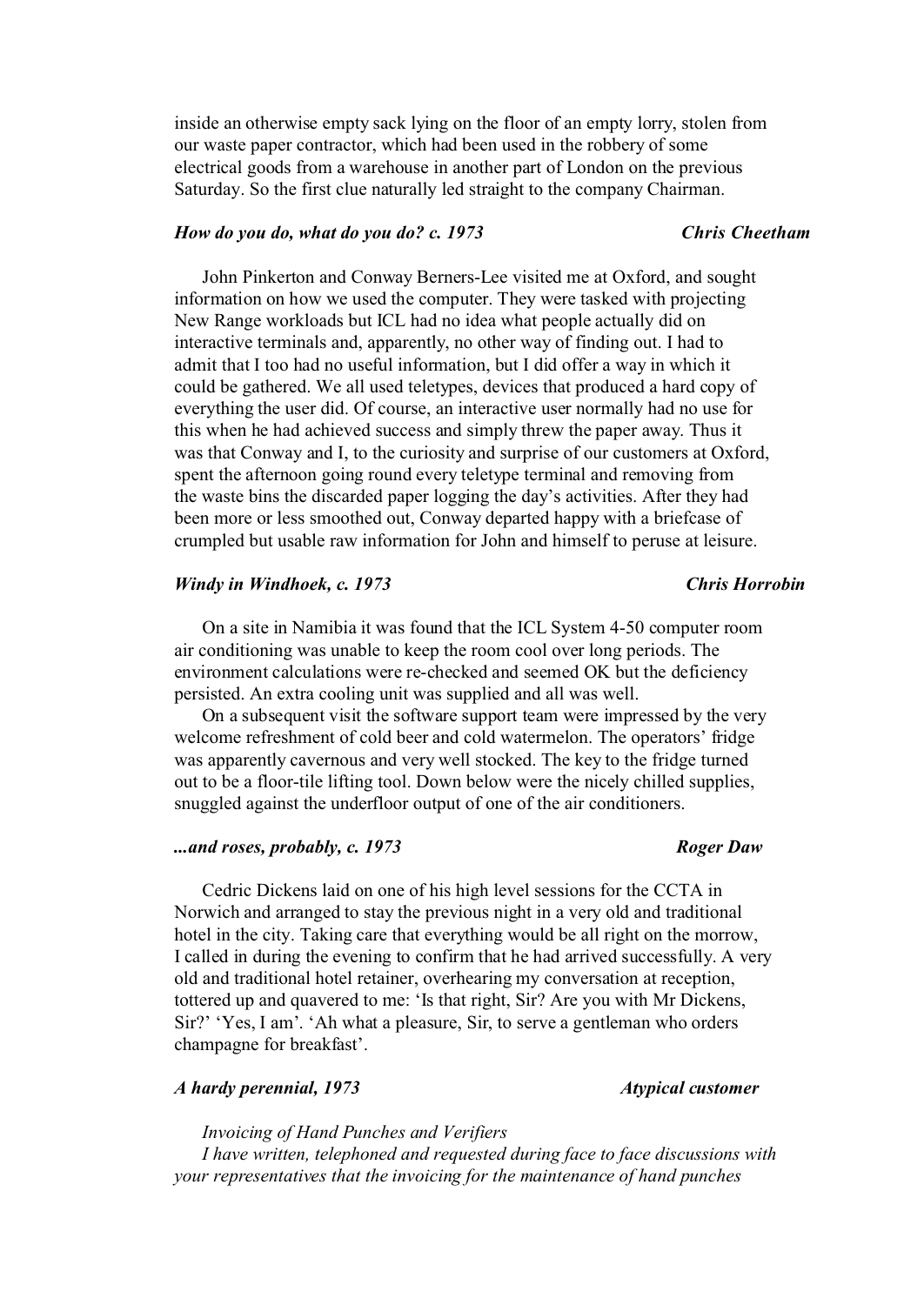*and verifiers be cancelled.* 

*I have returned previous quarters' invoices to you with notes to the effect that the invoicing was to be cancelled.* 

*You have had formal notice of this requirement on company headed paper.* 

*I realise that you use a computer to produce your invoices. We also have one of your computers and I know how difficult they can be to control. If you are unable to halt the invoicing process, may I suggest you do one of the following:* 

*- (a) Remove the invoices after they have been printed but before despatching through the postal system;* 

*- (b) Modify your computer system so that output not required is simply not printed.* 

*If neither of the foregoing is possible, I would suggest either:* 

*- (a) You call in the IRA, blow it up, and ask IBM to supply you with a new machine and a new system; or* 

*- (b) You offer the thing to Esther Rantzen of the BBC as the 'Heap of the Week', again asking IBM to supply you with a new machine and a new system.* 

*Yours faithfully \*\*\*\*\*\*\*\*\*\*\*\**

*PS My consultancy fees, should you be interested in producing a new system, are quite reasonable.*

# *Avoidance of high jinks, c. 1973 H.C.*

The flight was from Vienna to Sofia and, because British Airways didn't go to Bulgaria in those days, the airline was TAROM. And the aircraft was a Tupolev 154 (the one with the clear plastic nose-cone which was always supposed to make it easier to take out the radar and replace it with a bomb-aimer). It wasn't a long trip, but we got up to about 30,000 feet.

I had an aisle seat on the port side. In the row immediately in front of me were three Cuban students. They must have been rewarded for exemplary ideological orthodoxy by a trip to the glorious Eastern Europe in order to study the marvels of communism at first hand. They were in extremely high spirits, having a wonderful time.

Alongside them, on their left, was an over-wing emergency exit door, operated by a simply massive metal lever. Idly glancing round the cabin, as one does, my eye strayed over the instructions for operating this door, in Cyrillic letters, of course. It took some time to realise that the lever was at the position marked 'OPEN', but no time at all after that for feelings of panic to set in. But what to do?

Asking Cuban students in their condition of hilarity to do something about it didn't look a very safe option. Eventually I had to be content with tightening my seat belt as never before and crossing every finger and toe I could move.

When we landed I pointed out the condition of the door to the Romanian air hostess. She went as white as a sheet. I flew back on Lufthansa.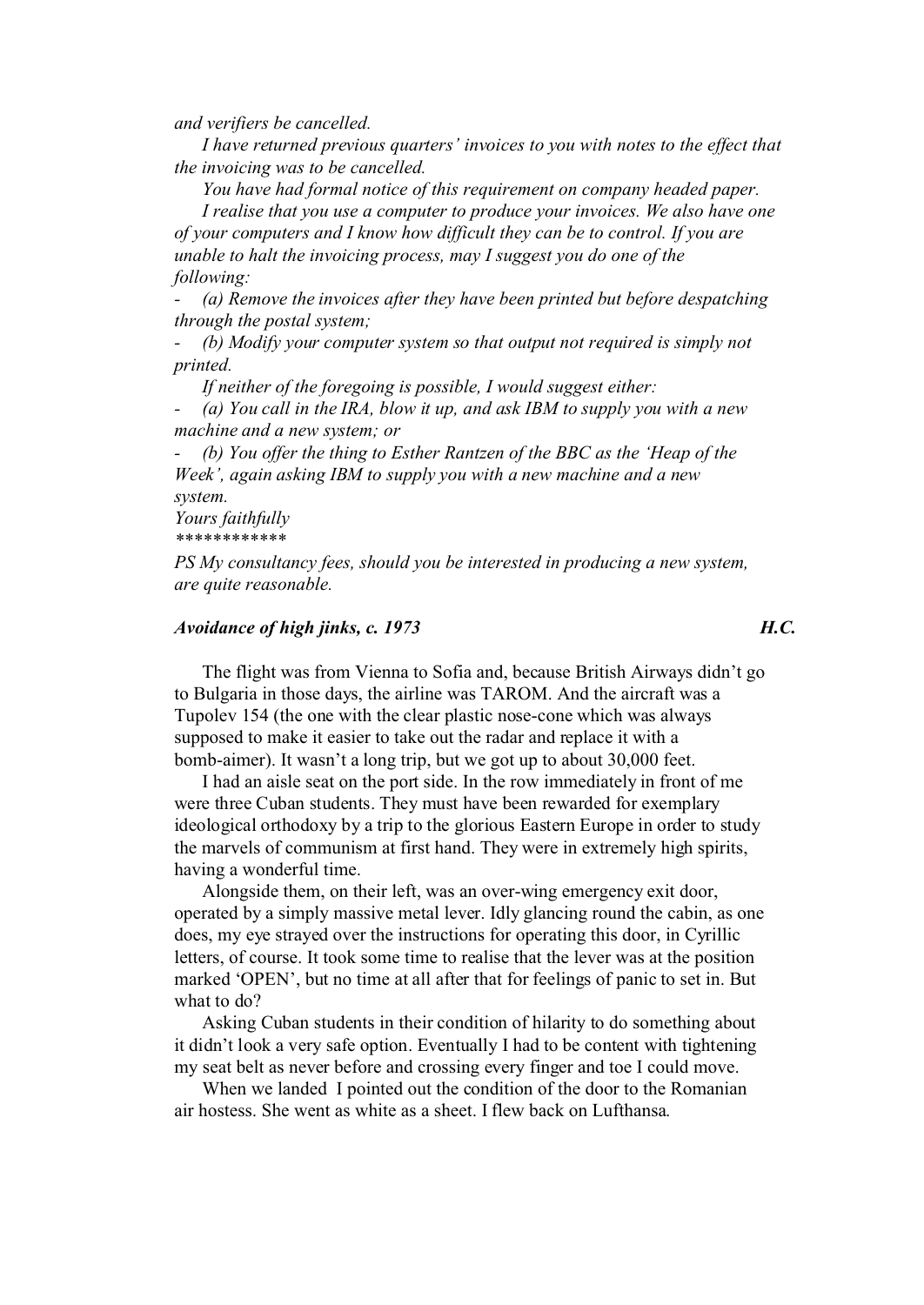### *The case of the Bulgarian miniskirt, c. 1973 H.C.*

In the early 1970s, ICL supported a Management Training Centre on the outskirts of Sofia, the capital of Bulgaria, and I was asked to read a paper on ICL's own internal approach to computerised management information at a seminar which the local ICL operation was sponsoring.

Having by this stage visited several of the East European countries and having met several East European delegations at the Demo Room in Bridge House South, Putney, I was reasonably accustomed to working through an interpreter, with either simultaneous or interleaved translation. However, on this occasion, a different approach was to be followed: my paper would be translated into Bulgarian and read by a native Bulgarian speaker. So we spent two or three interesting days turning my script into the local language. My role was going to be reduced to putting each slide in turn onto the overhead projector and pointing to each significant item on the slide when the script called for it. This was in fact extremely challenging because it required me to follow the unfamiliar Cyrillic letters with the closest concentration, while listening carefully to the speaker.

Nevertheless, it turned out to be one of the most successful presentations I have ever given, for the following reason:

In the centre of the stage of the lecture theatre was an extremely simple lectern, consisting of four slender vertical metal rods, one at each corner, joined by a plain metal shelf at a comfortable reading level. The person chosen to read my paper was an announcer on Bulgarian television and the simplest thing to say is that she was just gorgeous. Moreover, the miniskirt had by then arrived in Bulgaria, and her legs were superb. And the structure of the lectern gave everybody a magnificent view. If she had simply recited a table of logarithms the audience would have approved and, by the end of forty minutes, the party dignitaries in the front rows were utterly convinced that management information was the best thing they had ever heard of.

As I say, it went well: but not a success that's been easy to repeat.

# *The realist's problem = the optimist's opportunity, c. 1974* Peter Woodhouse

I was doing a Project Manager's job at AZLK in Moscow, where two System 4s (of unique specification in order to comply with COCOM restrictions) were installed as the forerunners of a total of 13 systems which were to completely automate an entire car factory. There were, as usual, plenty of problems and the penalty clauses in the contract were very tough (who the heck had agreed to them?): in effect, they stated that if the hardware, the operating system, the database management software and the application software didn't all perform perfectly we would lose the follow-up orders, be kicked out of the initial site and have to pay heavily for the privilege. Having been asked to assess the viability of the project, in my memo to Sandy Walker I covered all these points and, in summary, said: 'This raises the question of whether we ought to be doing business in Russia at all'. I later saw the version of that memo which had been passed upward to the Board. Arnold Jewitt had altered it to read: 'This raises the question of two P3s': i.e. solve the problems by an upgrade.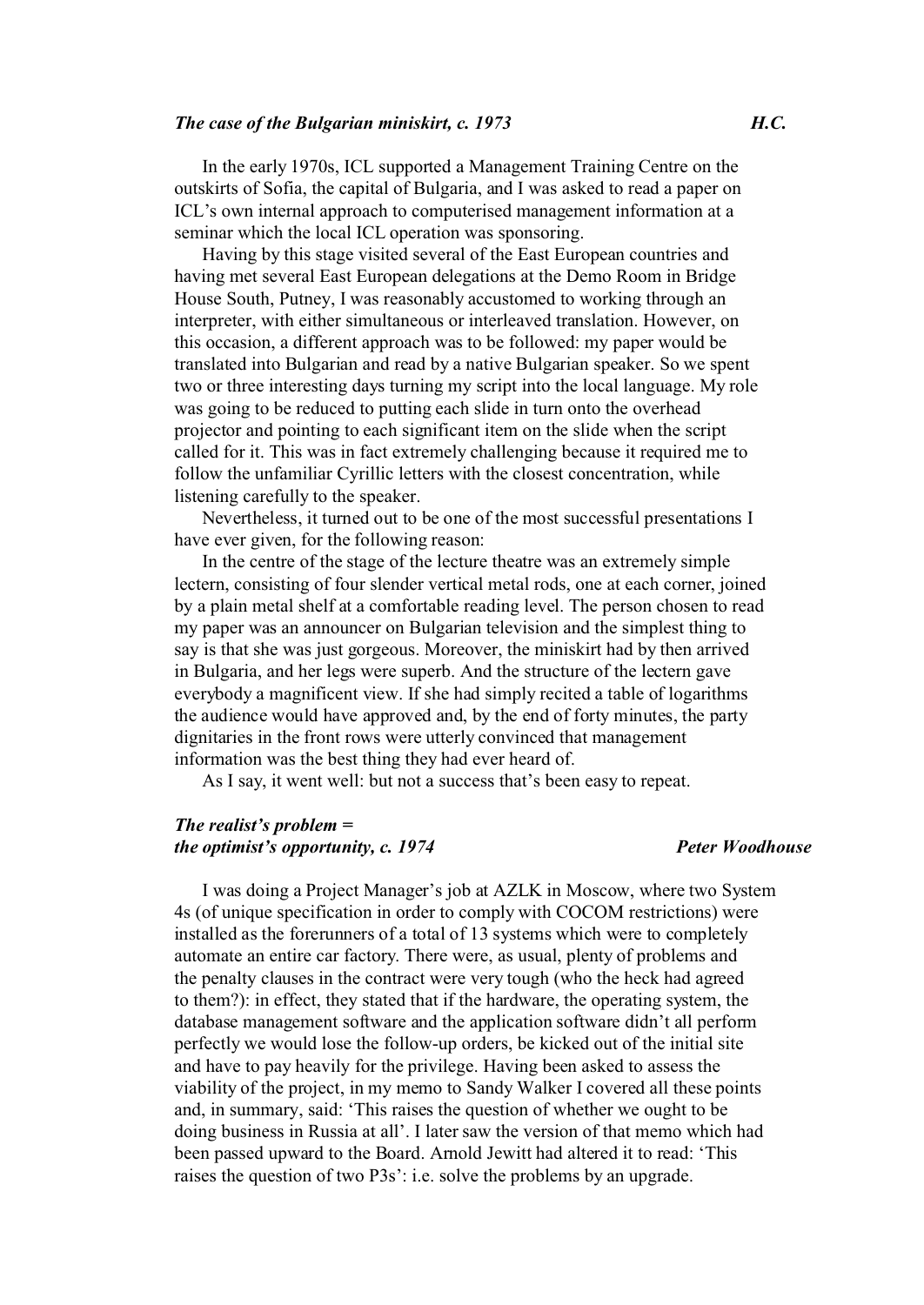### *Also spracht der Minister, 1974 An engineer*

Tony Benn, as Minister of Technology, was invited to switch on one of the earliest New Range systems, for whose development he could really take a lot of the credit. It had all been well rehearsed and the ceremony passed off with admirable smoothness. Then, displaying a shrewd appreciation of the possible artificiality of the occasion, he likened it to the day when Her Majesty the Queen inaugurated Subscriber Trunk Dialling. It had been decided that she would make a call from Post Office Headquarters to the Lord Mayor of Bristol and there were telephone engineers posted at every link in the line to make sure that the call succeeded. Just before the call was initiated, by one of those flukes that technology likes to play, the sound of the private lines on which the engineers were talking to each other got hooked up with the sound of the television and the whole party heard:

Voice A: 'But what if she dials the wrong number?'

Voice B: 'It doesn't matter what she \*\*\*\*\*\*\* dials; she'll still get the Lord Mayor of Bristol'.

### *Bulgarian blues, c. 1974* David Bell

Jim was giving a training course on his first visit to Sofia and, at the weekend, went drinking at a lodge in the mountains with a couple of the local ICL people. It was quite a spree. When they staggered out into the cold the car wouldn't start. The other two got in and Jim pushed. When the engine fired he slipped and fell face down in the snow, where he passed out. The other two, drunk as owls, drove off down the mountain. Jim was found about an hour later by an Austrian lady diplomat who took care of him. Apart from a blinding headache, he found out the next day that he had slight frostbite on both hands. At the end of the course he flew back to UK and went to Paddington Hospital for continued treatment to his bandaged hands. England was basking in an unusually early heatwave. 'What's the matter with you, then?', said the extremely cheerful Nigerian doctor, who didn't believe him when he said 'Frostbite'.

### *The rule of four, 1974 Chris Cheetham*

The computer hall at Bracknell had a viewing gallery. In the early days of New Range when reliability was, shall we say?, less than perfect, people would gather round the errant machines to discuss what should be done. From the gallery I was able to formulate the 'rule of four': the optimum size for a group of people discussing a problem is four. Larger groups always split into fours; smaller groups get nothing decided until they become four. On one occasion I counted no fewer than 63 people on the floor discussing malfunctions of one sort or another, including the Director of Software Development, Mike Forrest, and his boss, Ed Mack. And in accordance with the theory they were indeed grouped into fifteen clumps of four people. Who were the unattached three? I'm not saying.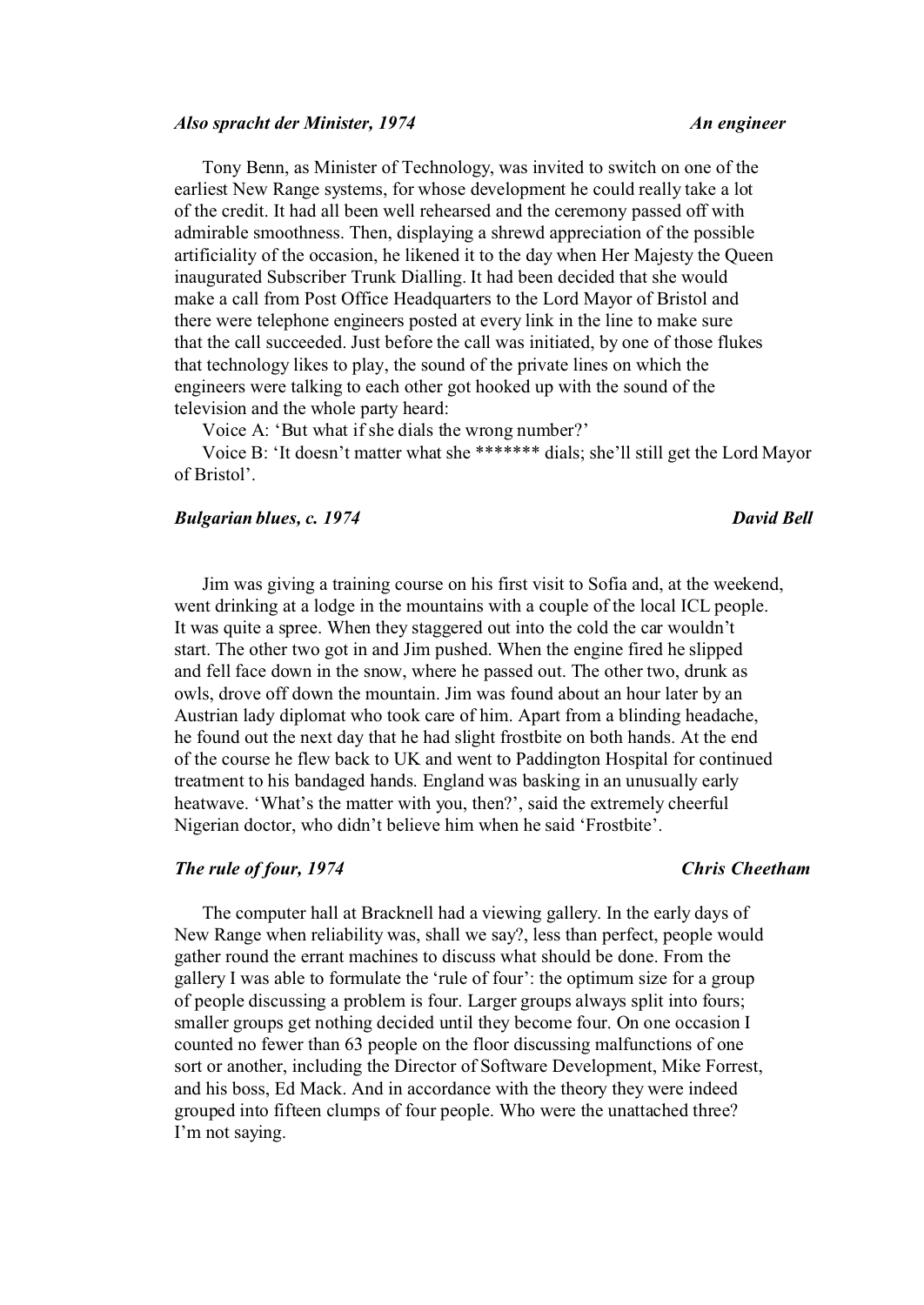### *More secrets, 1974 Chris Cheetham*

ICL was naturally very secretive about the New Range, especially about its technical features, and the actual name was extremely hush-hush. Heard on the Bracknell Tannoy at about this time: 'Would a P3 Engineer please go to the Twenty-Nine-Seventy'.

### *Hot stuff, c. 1974 Chris Horrobin*

In the 2903, all the mechanics of the peripherals were controlled by programming in the central processor rather than by their own electronics. Of particular note was the pair of instructions to switch the card reader's 'picker' solenoid on and off. The solenoid was rated for dissipating heat on the basis of only being 'on' for extremely short periods. This led to the famous software failure known as 'select card reader and catch fire'.

### *The size of the 2903, 1974* Chris Maslen

The design of 2903 started in 1971, the first prototype was switched on in August 1972 and it was launched at the Hanover Fair in April 1973. By the time it was into full production, and we in Product Development had a chance to look up, it must have been early 1974.

During that gestation period, enormous developments had taken place in the integrated circuit field while the most complex chip in the 2903 was a four-bit arithmetic unit. So, having lived and breathed and redesigned parts of 2903 several times in the three years I'd worked on it, I felt I knew the system well enough to totally redesign the logic using the new LSI chips which were by then available.

Thinking I had quite a good idea (to re-engineer an existing design so that a room-sized office system would become small enough to fit under someone's desk) I disclosed my thoughts to a fairly influential member of the company's development organisation. He responded, rather snootily I thought, that it was not in line with the company's image to produce such small boxes.

### *Memorable Arnieisms: 1, c. 1974* Tom Rothwell

There was a user who was well-known as a critic of our services (we called him a moaning old sod, actually) and, when he got on the telephone, he just would not stop talking. I was sharing an office with Arnold Shaw when such a call came in. He waited until the caller had got into his stride, dropped the receiver gently into the waste bin and went to make a cup of coffee. I could hear the critic's voice droning on but now with a wasp-like buzzing quality to it. Arnold returned with his coffee, picked the phone out of the bin and continued as if nothing had happened.

# *Memorable Arnieisms: 2, c. 1974* Tom Rothwell

He complained bitterly about that bloody woman from Training Division at Beaumont, who always started the phone conversation with 'Hello Arnold,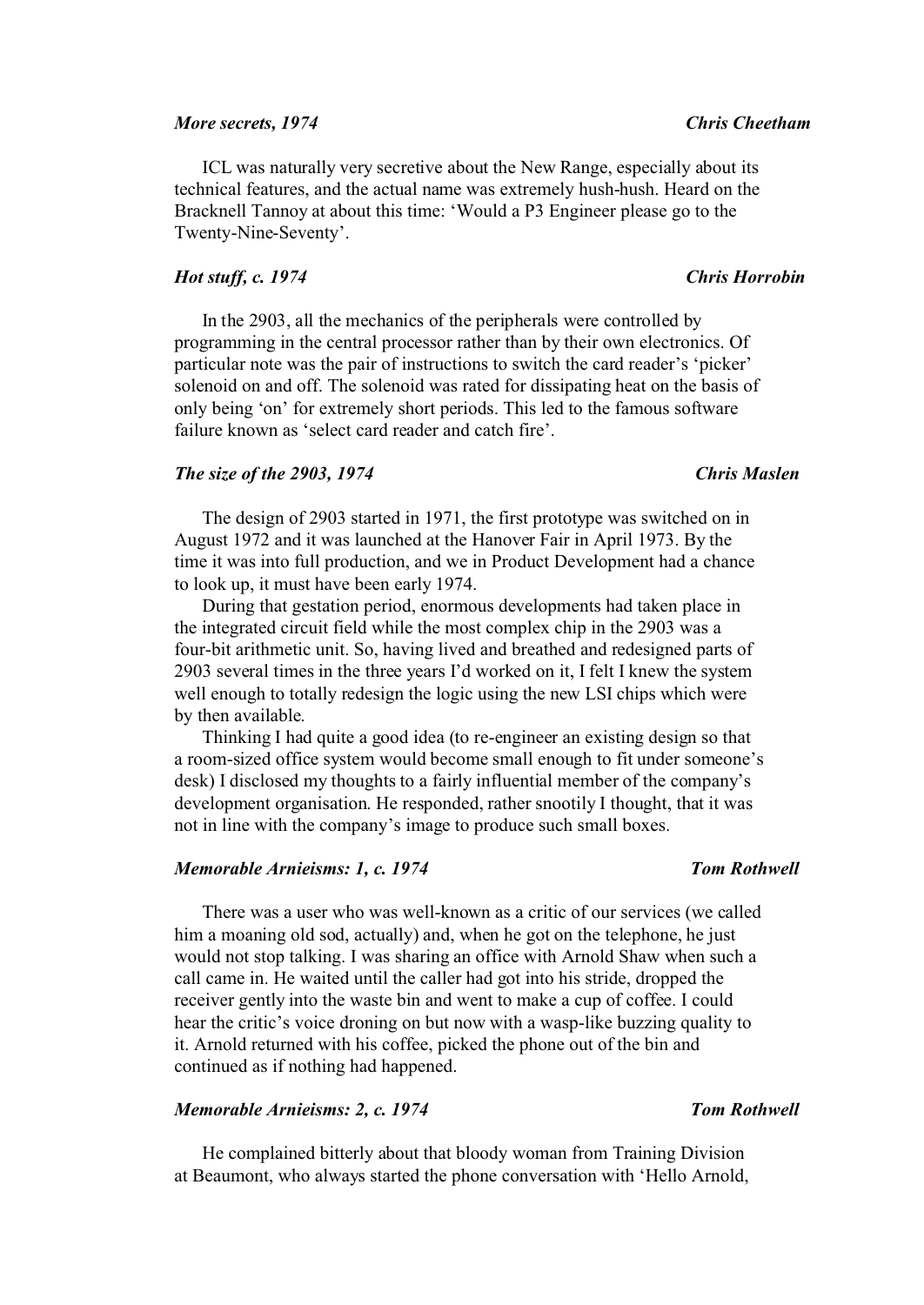How are you?' only to continue without registering any response that might have been made. Her next line was always: 'Good, good; what I'm ringing about is...'

To prove it, one morning it started: 'Hello Arnold, How are you?' 'Two of the kids died last week'. 'Good, good; what I'm ringing about is...'

# *Memorable Arnieisms: 3, c. 1974* Tom Rothwell

The Senior Manager came up from Putney. Knowing we would be summoned to meet him we had all practised our best salutes (longest way up, shortest way down). Six of us assembled, and he went along the line asking for names and ranks (well, it felt like that). The sixth response was: 'My name is Arnold Shaw and I am a harmless drudge'.

### *Peace, imperfect peace, c. 1974 Tom Rothwell*

We always seemed to be working late and, particularly when you were on your own, some things didn't receive the required attention and anyway, three in the morning is not the best time for thinking things through. Pericles was looking after every user this side of the Berlin Wall and was naturally the focus of great attention but at the time yours truly (and yes it was really me) was unaware of any of the technicalities of the great God. I was on support duty, terribly late and terribly urgent and terribly short of disc space. I pored over the List Volume and my own God led me out of the land of nowt and presented me with DUF FILE 1 and DUF FILE 2. Everybody in the western hemisphere knows that 'duff' means 'useless' so I thought things through for all of five milliseconds and deallocated them and went home a tired and happy man. I arrived late the next morning and I can still recall the unhealthy peace and silence which hung in the air. I was questioned briefly and surprisingly calmly by one of the visiting managers from down south about Pericles failing to come up that morning because of some missing Delayed Update Files. And I can still remember Arnold's stifled laughter.

### *Acronyms, c. 1974 David Sutherland*

# DALKEITH = Defies All Logic - Kidsgrove Exits Into The Highlands ALICE = A Language I Can't Explain

# *Half way off the back of a lorry, c. 1974* Colin *Hunt*

I was computer manager for a brewery in southern England and purchased some EDS60 disc drives. When these were being delivered, the driver approached me and asked if I wanted any more, cheap! If not, did I want any other type of ICL equipment, also cheap! And for cash! Playing along with his suggestion, I said that I would think about it. Immediately afterwards I informed both my own management and the local ICL management. ICL internal security contacted me very quickly and it was agreed that I would try to get more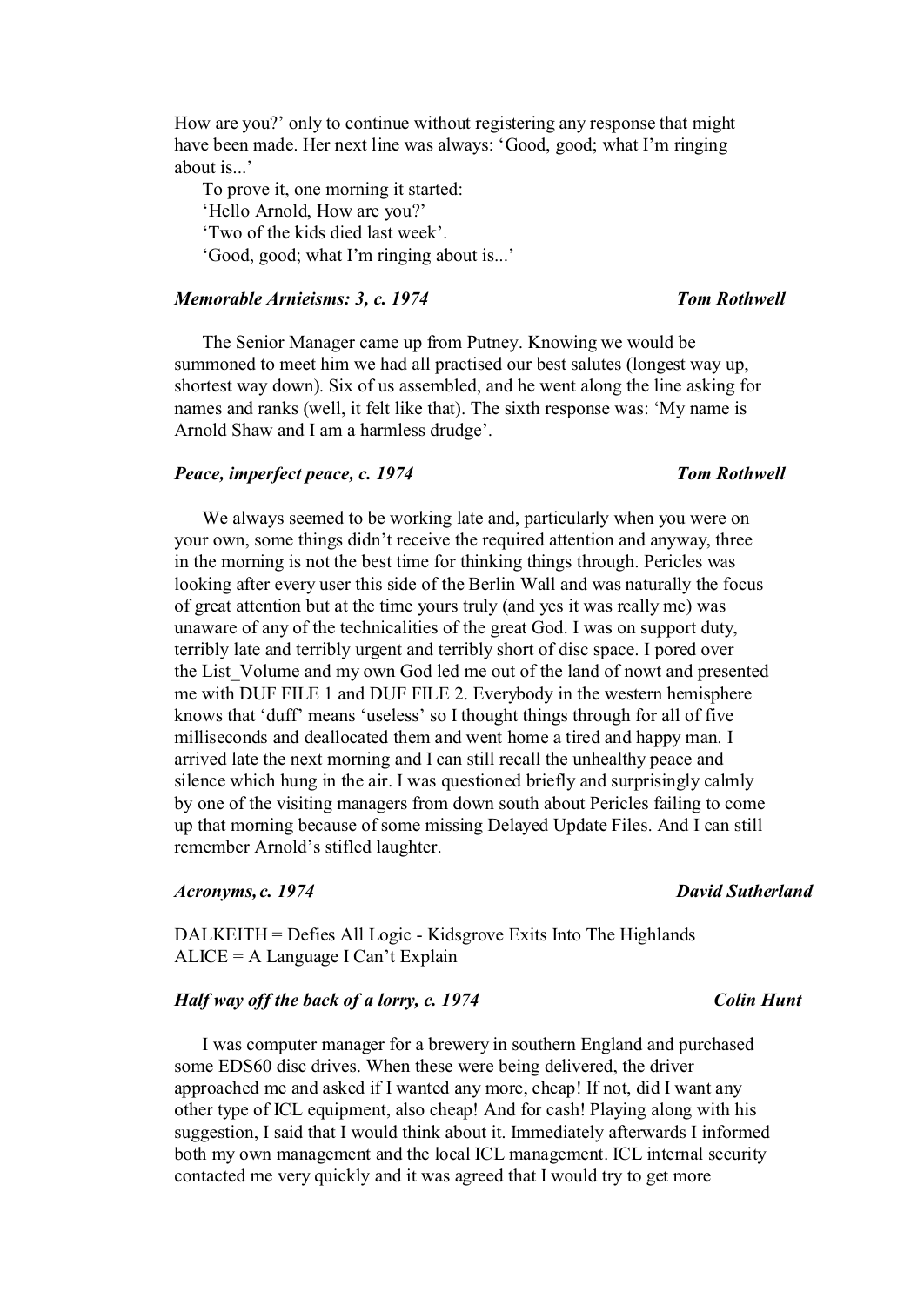information about the 'offer' with its implication of fraudulent dealing by ICL staff. Unaccounted stock losses from at least one factory were mentioned. A sequence of scripted and recorded telephone calls then followed between myself and the driver, concluding with my agreeing to buy some equipment for cash and that we would meet at night in a car-park in Southampton to conclude the deal. This was all getting to be very cloak-and-dagger and, as I drove to the rendezvous, bundles of marked notes at the ready, the adrenaline was certainly flowing. But he never showed. Whether he spotted security staking out the car-park, or whether something in the phone calls had aroused his suspicion, I will never know. Nor do I know what action was taken within ICL, though I gather it was effective.

# *The 2900 press launch: 1, October 1974 H.C.*

There were lots of press there on the day, young and old, male and female. One of them was decidedly young, deliciously female and devotedly courted throughout the day by one of the American directors whom we had in those days. So much so (and no-one had been counting the glasses of wine as they flitted by) that she rashly accepted a desperate wager: a successful landing in the moon-landing game or hey for the nearest bed!

Do you remember that moon-landing game? A primitive precursor of so many others. It told you, chattering on the teletype, the height of your module above the lunar surface, your current rate of descent and your reserves of fuel. You told it at what rate you wanted to burn fuel for the next ten seconds. Then you got another status report. And so on. A few people landed successfully, but not many of us had NASA training.

Anyway, full of confidence, this lovely lass essayed a descent, giving her commands with initial confidence which rapidly tapered through mounting doubt into squeaking dismay. When she got the final response: 'WE'LL NAME THE CRATER AFTER YOU', and realised the implicit consequences, her shriek could be heard from one end of Bracknell to the other!

# *The 2900 press launch: 2, October 1974 H.C.*

Apart from the formal presentations, in the Bracknell Lecture Theatre, the day was marked by a number of exhibition items and demonstrations, laid out in the demonstration area which, at that time, was on the first floor of BRA01, conveniently outside the theatre.

One of the items which it was particularly desired to show to the press was the process of teleloading the 7502 Communications Controller. It seemed at the time such an exceedingly advanced use of technology because it meant that the user didn't have to boot his machine from a local papertape reader every time it was switched on (how fast things have developed, to be sure!)

Unfortunately, nay even very unfortunately, the process still wasn't quite robust enough to demonstrate for real on the day. But the invitations had stressed that it would be shown. What to do?

In the corner of the demonstration room where the 7502 and its disc controller (those prodigious hernia generators) were to be on display, there was a tiny square office. Into this were squeezed, on the morning of the great day,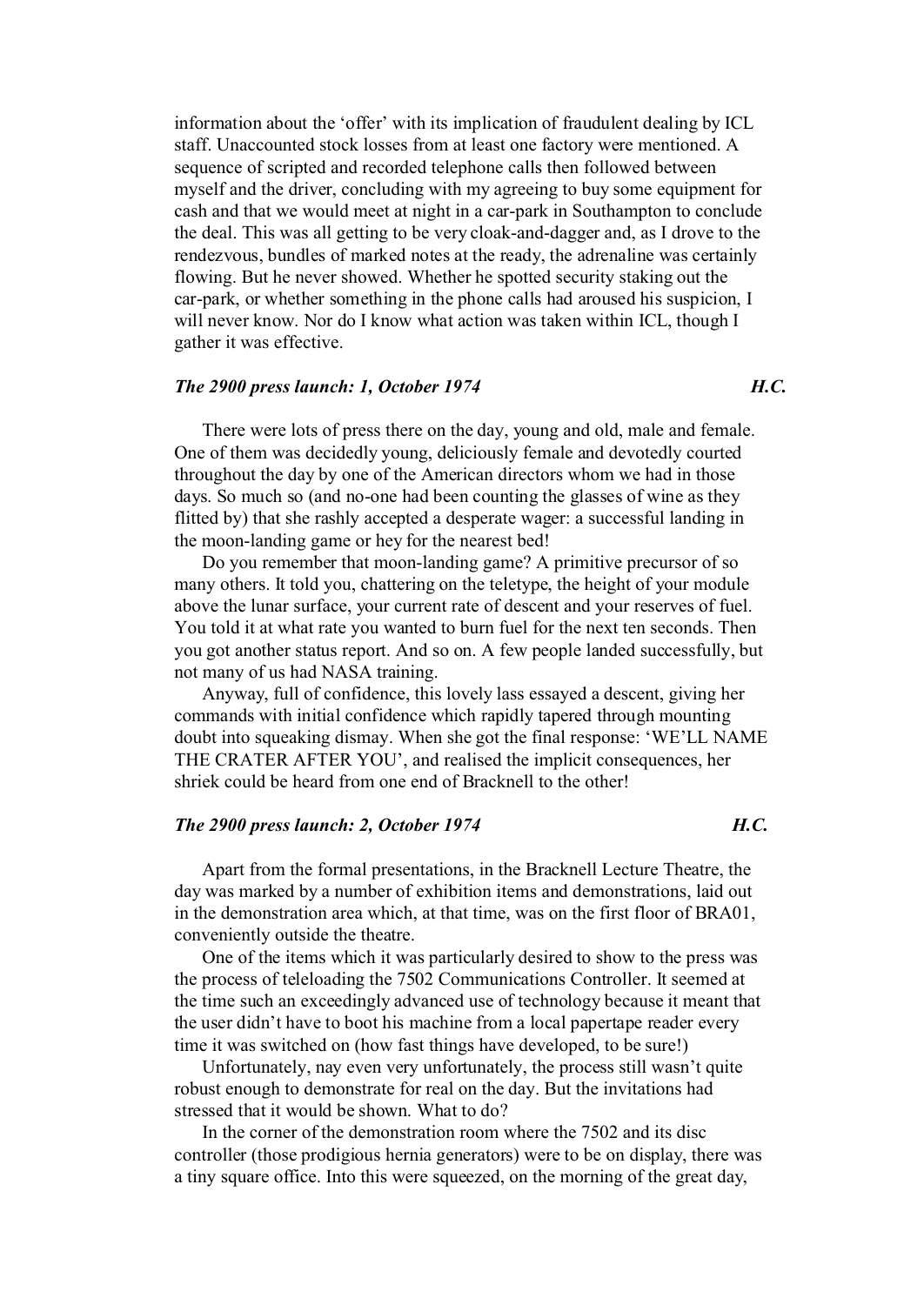a papertape reader, a silent-ringing telephone, two chairs and two engineers. Then the door was locked from the outside and more or less concealed behind some giant shrub.

When each party of visitors needed to be shown the wonders of teleloading, the phone on top of the 7502 would be lifted, there would be some ostentatious dialling, the demonstrator would say into the mouthpiece, with heavy emphasis: 'Dalkeith? We're ready to teleload the 7502 now'. Twenty feet away, behind closed doors, the cheese of papertape went into the reader and everything powered up OK. It was terrifically successful.

The engineers had not, however, correctly predicted how long the press would remain on the premises, which turned out to be an extremely long time. And it had been their own idea entirely to take a crate of lager into their caboosh with them. Had the cabin not also contained a sound metal waste paper basket their condition would have been dire.

# *The 2900 press launch: 3, October 1974 H.C.*

The programme for the visiting journalists naturally incorporated a tour of the Bracknell site including, of course, the dramatically large central machine hall itself. Pride of place in the middle of this was accorded to a 1906S, possibly it was a dual: anyway it was the largest manifestation of the equipment now to be superseded by the New Range.

For the purposes of the demonstration to press visitors, the engineers had disabled the safety micro-switches on two of the doors of the central processor cabinet of this massive beast, so that the doors could be opened and so that the journalists could watch the electrons buzzing about their business inside (it's always difficult, isn't it, to find something suitably visual to catch the attention). One of the groups into which the assembled journalists had been separated duly reached this point in its tour of the facilities. Their host and guide (who should have known better) led them to this focal point at the very centre of this extremely impressive temple of electronic processing, explained what was going on, stressed the power, speed and importance of the 1906S and then opened the wrong pair of doors.

As all stood agog, there came that dreadful sound of power failing throughout the system, that dirge of all the fans slowing down, that trauma of all the lights going out, that... 'Oh well, the next thing we want to show you is...'

### *The 2900 press launch: 4, October 1974 H.C.*

# The centre of the presentation material was a film (this was probably before the advent of video) with a theme of the wonderful advances embodied in the 2900 Series. These were symbolised partly by the white gymnastic-suited silhouette figure of an athlete starting with simple floor exercises and then performing ever more advanced, dramatic, picturesque and daring manoeuvres on a variety of equipment. He represented power, and flexibility, and speed, and responsiveness and every other marketing desideratum.

The film also had somehow to show the magnificently advanced electronic technology on which the 2900 series was based and this obviously led to a major difficulty: electronic activity simply isn't visual! You can't make it visual. The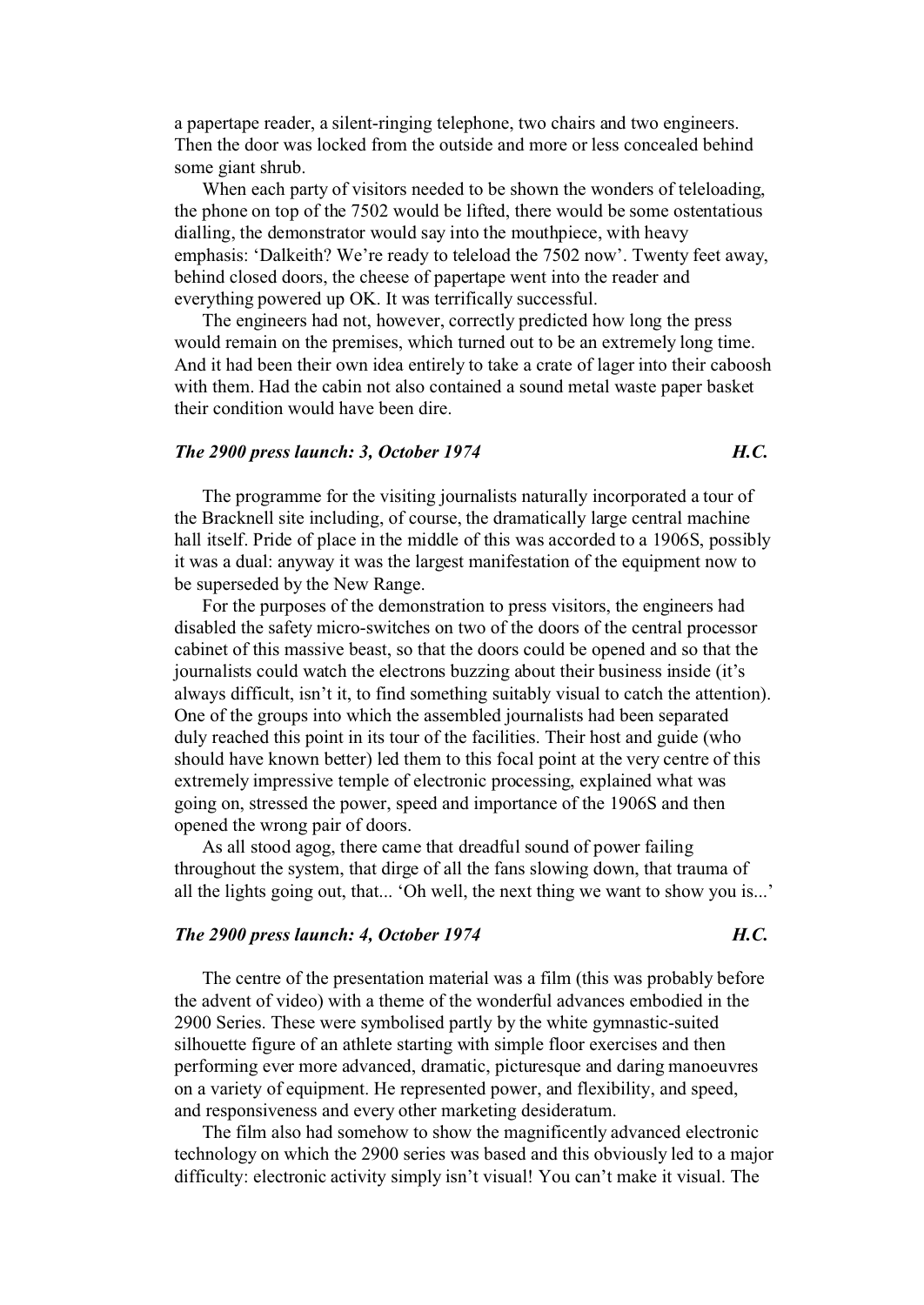electrons always do their thing out of sight. Too bad!

So you can only symbolise their activity. Which you do by showing lights, in rows, flashing on and off, as fast as you like, with an appropriate voice-over. Make them slightly out of focus, as well, and you emphasise that these things are not happening on any human level.

Well, it was a long time since the Royal Navy had taught me to read Morse from flashing lights, and the Service tends to send Morse, as you might say, a bit at a time, rather than a letter at a time. But it seemed pretty clear to me, as I watched this film several times over, that one little patch of the screen, about seven lines down on the left hand side, was repeatedly flashing dot-dot-dot, which is 'S'; followed by dot-dot-dot-dot, which is 'H'; followed by dot-dot, which is 'I'; followed by dash, which is... need I go on? And I think someone in the company producing the film was taking the dot-dash-dash-dot dot-dot dot-dot-dot dot-dot-dot out of ICL.

### *Over my shoulder...1974 Chris Cheetham*

# I was sent once at the request of SPARC (I forget the rest of the acronym but I'm pretty sure the 'A' was for Action) to West Gorton to solve some problem with New Range development. I soon found that there was ample resource in the development team slaving away methodically and thoroughly to identify the source of the problem. My natural brilliance failed to find a more instant solution but I did discover that there were already two people from SPARC involved in the same task. The first had failed to solve the problem and the second had been sent to look over his shoulder, exactly as I had been sent to look over theirs. And on the fourth day SPARC sent Bill Littlejohn to look over mine. Bill, in effect, won the game by being the last person sent by SPARC before the original team solved the problem.

### *Why I never became a Director, c. 1975* Michael Brew

# In the mid-1970s, the high profile director sometimes known as 'Hero Nobrain' was interviewed by Computing and was asked what would happen if, having promised to take his wife out for the evening on her birthday, he was faced with a critical problem on an urgent project. He replied: 'That's no problem, I would send her present home in a taxi'.

My wife said: 'If you did that to me I would send it straight back again!'

### *Tales from Holborn Bar, c. 1975 Vernon Hardman*

# Bureau West was one of the first 2900 installations and a prime MoD site. Consequently it was in the spotlight on many occasions and received a good deal of attention from top management. On one occasion, a review was scheduled which was to be attended by the company's then Managing Director, Geoff Cross. On the day before this great event, there was a great coming together of senior management representatives from sales, support, customer engineering, product development, etc., etc., plus their lieutenants, plus their lieutenants' lieutenants, plus anyone else who might remotely be required. All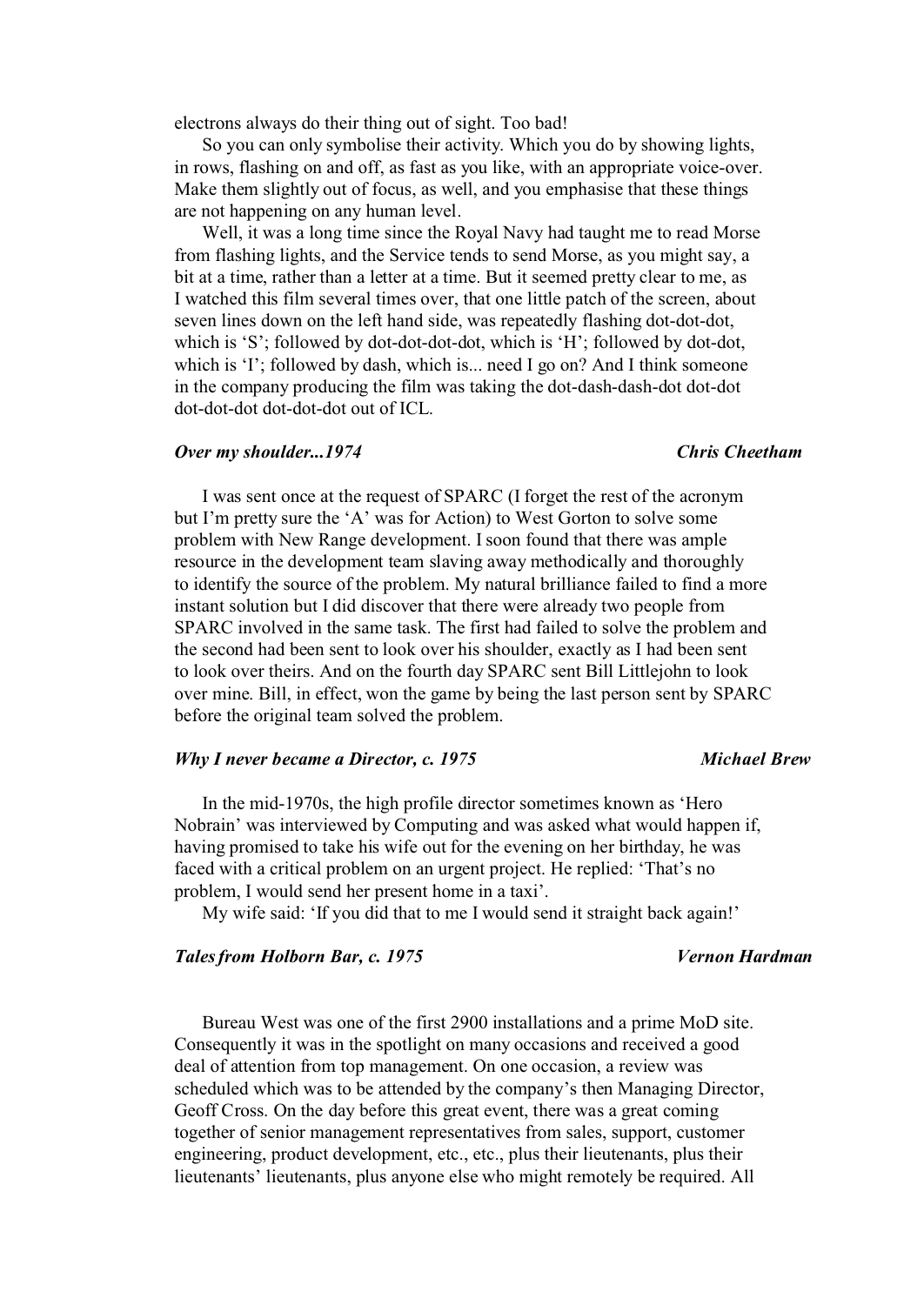foregathered on site for an internal review and a rehearsal of the presentations which were to be given on the following day.

After a long and (for some of the minions, at least) a harrowing day, the senior management repaired to their hotel for some R&R (a technical Defence term signifying Rest and Relaxation). On the whole, all went extremely well. But unfortunately, at some point in the proceedings, one of the players (R.G. 'Spud' Taylor) left his jacket and his room key in his room and closed the door behind him. At the end of a long and successful evening, tiredness set in. Courtesy, however, was not exhausted. Considering the lateness of the hour it was deemed inappropriate to disturb the hotel staff with a request for a master key. But the exile gratefully accepted the offer of another (Mike Sorenson) to occupy the spare bed in his room, particularly since this included the loan of a razor and a clean shirt in the morning.

At about 8.15 on the following morning, the lone secretary on site was considerably surprised to be confronted by a powerful-looking person who introduced himself as the Managing Director. This was at least an hour in advance of the arrival time according to the officially announced schedule. With admirable resource she made him welcome, provided coffee and introduced him to some of the workers on site. As soon as there was a chance, she made her excuses, slipped away to the phone and rang the hotel where the management team had been ensconced.

At that hotel, most of the management team were in the middle of a pianissimo breakfast consisting, for many of them, of no more than black coffee. The senior man present (Dr Peter Aylett) was handed a written message informing him of the great man's premature arrival on site. He immediately told the others and all of them, including Spud who had not yet recovered the key to his room and who was therefore still minus his jacket, made the speediest of exits. Reception were told, over a fleeing shoulder, that someone would come along later to sort out the bills. Cramming into several cars, they made their way back to the site at top speed.

In due course, with no visible fuss and exactly according to the timetable, the review got under way. After about three quarters of an hour (and presumably during a less than riveting passage in one of the presentations) a written note was passed from the MD to the jacketless manager. 'Where is your jacket?', it demanded. The offender hesitated, and then scribbled a brief reply on the foot of the note. Presumably, given the sexual mores of some top members of the company at that time, it was deemed to be acceptable. It was certainly less embarrassing than the truth and the matter was never raised again. The response read: 'Sorry. Her husband came back unexpectedly'.

### *But it's all standard, innit? 1975 John Booth*

Shortly after ICT and English Electric merged to form ICL, Special Systems Division was set up to develop special products not covered by the standard ranges, particularly in the field of data communications and peripherals. It became better known as the Letchworth Development Centre, 'LDC', under Jack Houldsworth.

While the main development divisions were concentrating on the New Range, LDC was responsible for continued development of communications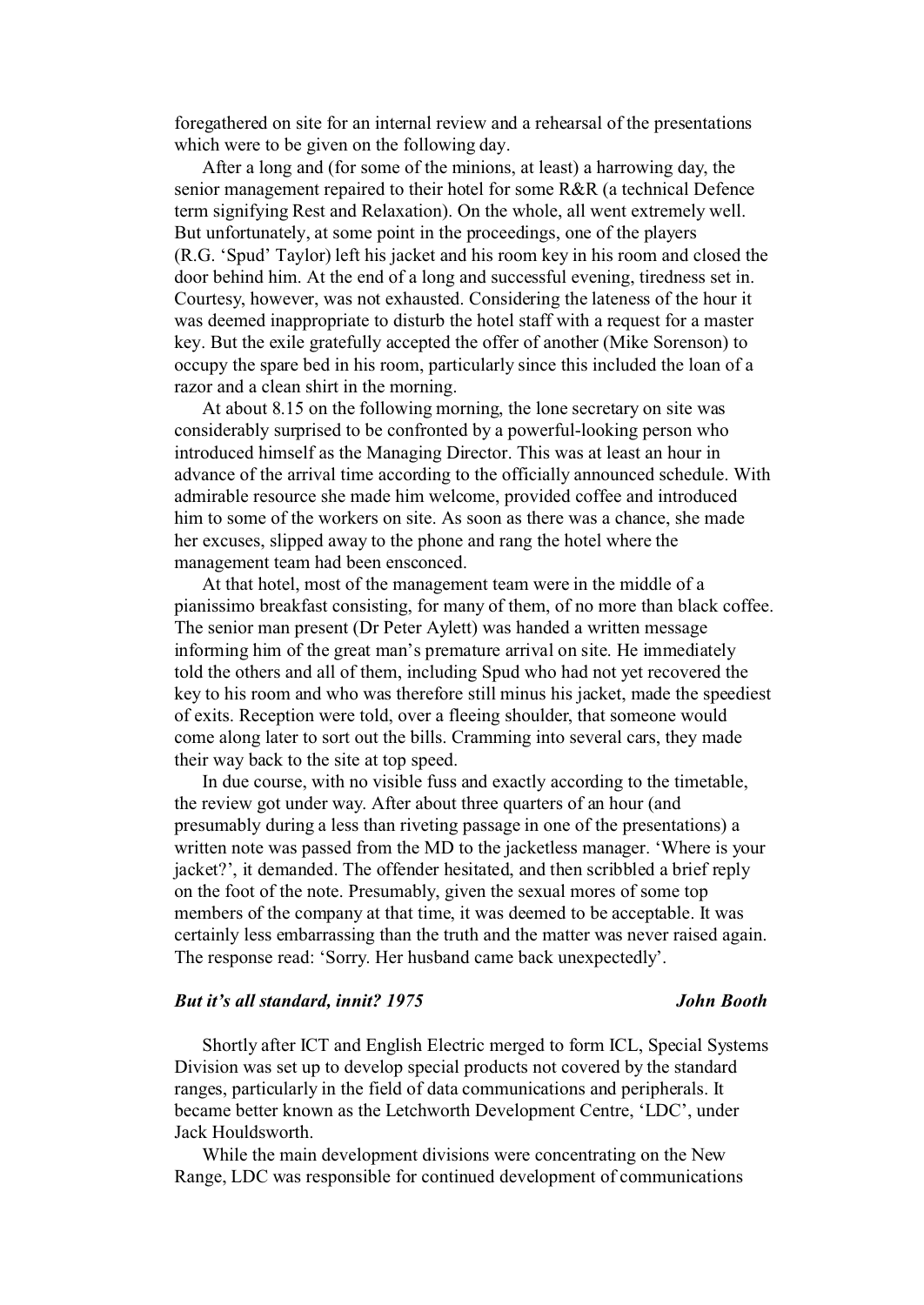processors for the old ICT 1900 systems. To replace the 7903 Front End Processor, a new system called the 7905 was designed, based on a CTL Modular One mini-processor. The unit connecting it to the 6-bit wide 1900 Standard Interface was called a Local Processor Link to Nineteen Hundred, 'LPLN' for short. The communications interfaces were handled by a Command Chain Unit, 'CCU', which buffered the Modular One from most time-critical events.

The Post Office were major users of English Electric System 4 computers. Faced with the requirement to attach these to a large network, it was found that the standard communications multiplexers supplied with System 4 could not cope with the speeds and the number of interfaces required. LDC were given the task of adapting the 7905 to connect to the 8-bit wide System 4 Standard Interface. Code conversion between 8-bit EBCDIC on System 4 and 6-bit 1900 code on 7905 was performed by hardware in the Local Processor Link to System 4, 'LPLS'.

At the same time as the 7905s were being installed at PO Harmondsworth, LDC were involved in another 7905-based network at Liverpool University. This led to a clash of priorities, and the following correspondence:

| To: J. Houldsworth | From: G. Cuttle        |
|--------------------|------------------------|
| <i>LET06</i>       | PDG 7905 Programme Mgr |
|                    | <i>BRAOI</i>           |

*16.9.75* 

### *PO TOLD*

*I understand that a special was done for PO Told involving code generation, and that a number of problems were encountered. Could you please let me know why the problems arose and whether there is any possibility of the situation recurring.* 

| To: G. Cuttle              | From: J.L.D. Booth |
|----------------------------|--------------------|
| PDG 7905 Programme Manager | <i>Systems</i>     |
| BRA01                      | LDC, LET06         |

*19.9.75* 

### *PO TOLD CODE CONVERSION*

*It is a little difficult to explain why so much trouble has been experienced with LPLS code conversion. Both LPLN and LPLS had originally used a Company Standard ISO-EBCDIC code convertor and the conversion was detailed in the design specifications. Test programs used these tables to check the hardware and so no problems arose until a real System 4 customer tried to use converted data. It was found that the control codes and some of the graphic characters were incorrectly received at the System 4.* 

*Apparently the standard convertor, in the form of a number of ROMs, was designed for New Range EBCDIC, which differs markedly from System 4 EBCDIC. Mr Rowley programmed a new set of ROMs for 7905 ISO to System 4 EBCDIC and vice versa, which were to be pin-compatible with the existing ROMs. Unfortunately the original designer had confused engineers'*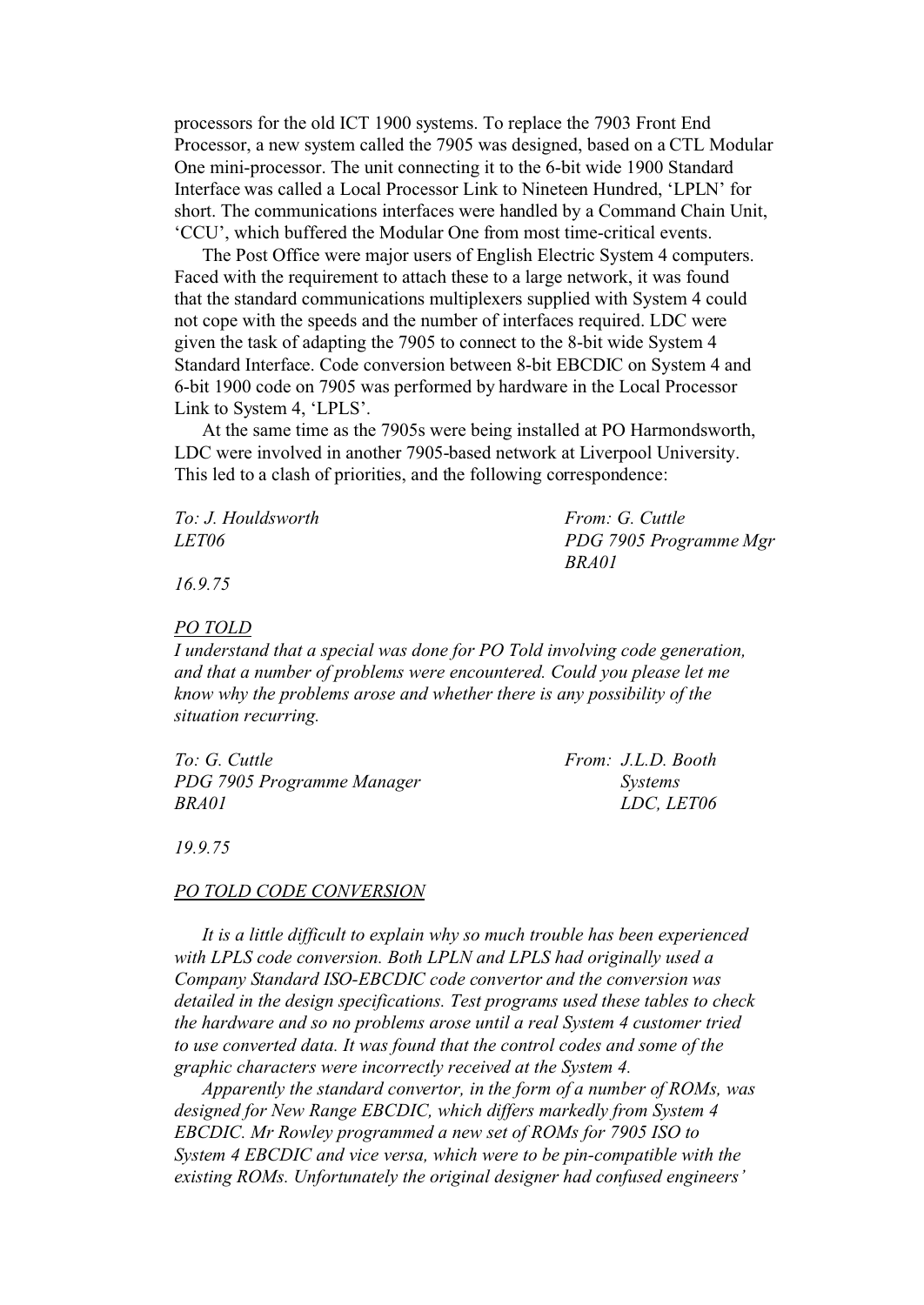*and programmers' conventions for bit order and had used inverted outputs. It took a little while to sort out why the convertor was producing gibberish, by which time Mr Rowley was due to go on a fortnight's leave. To save the time it would take to re-program the ROMs he disconnected inputs and outputs by cutting the tracks, reversed them end for end, removed or inserted inverters where necessary, despatched the board to TOLD to be tested, and went on leave, leaving a pile of conversion tables, program tapes and print-outs describing what he had done. Unfortunately he did not have time to document the temporary changes he had made to the board, expecting that nothing would need to be done until he returned.* 

*As it happened there was a single error on the program tapes (besides the lack of inversion and rectification). This was quickly spotted by TOLD who sent another, unmodified, convertor board back to LDC to be modified correctly. Mr Chick picked up the file and managed to deduce that half the codes on the tape were wrong, not realising the difference between NR EBCDIC and S4 EBCDIC. In the middle of negotiations with TOLD over what constituted an error in code conversion, he was sent to Liverpool to assist with CCU problems.* 

*I then took up the problem and within a day or so discovered that EBCDIC was not always EBCDIC. With this revelation I was able to pinpoint the single bit in error, get a set of ROMs programmed, and have the second board despatched to TOLD to be tested. The result was complete chaos. Suspecting that the ROMs might be faulty I requested a detailed printout of the results but was then, in turn, sent to Liverpool.* 

*Fortunately, at this point Mr Roake returned from Liverpool and was able to devote a fresh mind to the problem. He was still puzzling over the matter when Mr Rowley returned from leave. Between entering LDC and departing for Liverpool, Mr Rowley just had time to mention problems with inversion. Mr Roake then made up conversion tables for 7905 ISO to inverted S4 EBCDIC and S4 EBCDIC to inverted 7905 ISO, and punched up the necessary 640 lines of code on a teletype.* 

*At this stage I returned and, being suspicious that the problem could not be solved so easily, checked through the logic diagrams and discovered that the inputs to the EBCDIC ISO convertor were reversed end to end, but failed to notice that the outputs were likewise reversed.* 

*Mr Roake then produced a revised set of tables for reversed S4 EBCDIC to inverted 7905 ISO and proceeded to punch up a new set of tapes. As a final check we took the TOLD results and checked that the errors could be explained by the lack of inversion and reversion. Imagine our horror when after the first few characters came out correctly the conversion obstinately produced much the same rubbish as before.* 

*After looking at these results the penny dropped that where the conversion was correct the characters were palindromic. The final conversion table, reversed S4 EBCDIC to inverted-reversed 7905 ISO, was produced, I was ordered once more to Liverpool, and Mr Roake repeated his virtuoso performance on the keyboard. A set of ROMs was programmed from the new tapes and the board despatched to TOLD before Mr Roake went on leave. It is possible that a note of sarcasm entered the proceedings when they informed us that there was only one error in the coding this time.*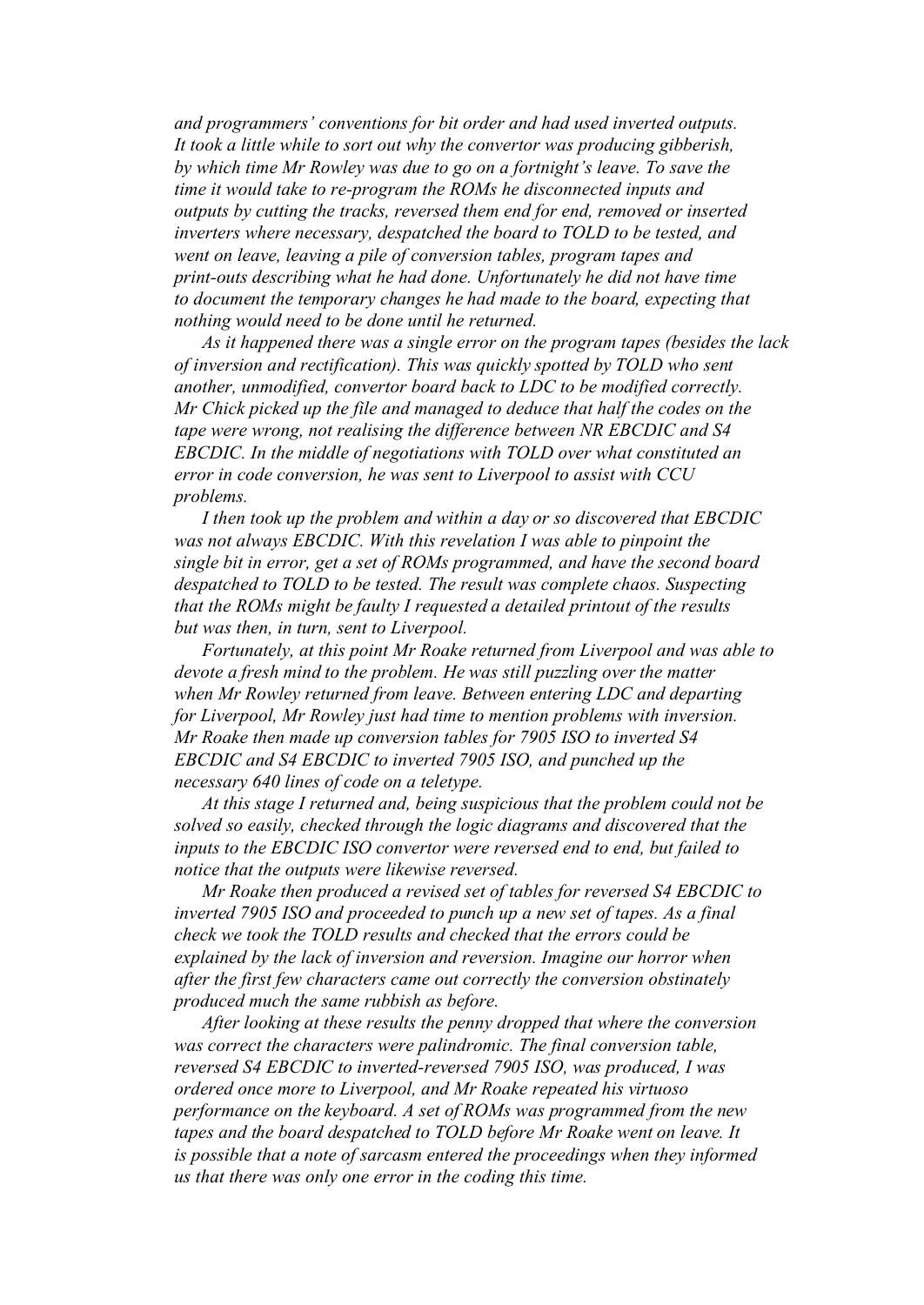*The board was returned once more and Mr Rowley, having returned from Liverpool, found the fault was due to a component failure. This was replaced and, the matter now being urgent, the board was immediately despatched to TOLD for testing. It may surprise you to learn that it worked.* 

*As to the possibility of such an occurrence in the future, I can only say that the day-to-day switching of resources, even on such a straightforward job as specifying a code conversion, can always lead to complications. But such eventualities are, presumably, always weighed in the balance when priorities are being defined.* 

### *Oh Horrible! Horrible! Most horrible! 1975 Colin Clayton*

After eight faithful years, tirelessly doing its work 24 hours a day, the old System 4 was to be replaced by a UNIVAC machine. On the morning when it was to be removed it did its final run. It had been lovingly cared for by the client and in fact was probably in better condition than when it was new. It, and the whole computer room, shone like a new pin. However, nobody wants a computer when it's old, so it was sold for scrap. At the end of its run it was switched off and I sadly disconnected the power and the many interface cables.

The fork lift truck came in and lifted in turn the various tape decks, disc drives, printers, etc. and loaded them onto the lorry. The tines wouldn't fit underneath the central processor cabinet so, without a moment's hesitation, the driver backed off a couple of yards, lifted the tines about four feet, and drove forward full speed. The tines went straight through the CPU, logic boards, main memory and all and came out the other side. You could almost see the blood. Everybody gasped with horror. It was as if an old friend had been murdered.

# *But O'Heron is an Irish name, c. 1975 Peter Woodhouse*

# Brian came over to Dublin to meet the people and to do a bit of what might be called morale boosting. His first mistake was to time the meeting for 5.30 p.m. on a Friday, by when even the most diligent were liable to be elsewhere or well on their way there: John Daly had to issue the sternest ever three-line whip to ensure even a token attendance. His second mistake was to misread the Irish situation: at that stage the largest machine in the island was a 1902A. His third mistake was to misjudge what impresses the Irish: he was going on about his important experiences in UNIVAC, major online systems, rocket control systems for NASA, nationwide banking systems. Up went a tentative hand in the front row: 'Why now are you telling us all this? It doesn't seem to be relevant to our market, at all, at all'. Unidentified voice from the back row: 'He's not telling us annything; he's applying for a fecking job'.

# *Apt but inappropriate, c. 1975* Mike Forrest

Geoff Cross summoned Ed Mack in the middle of Ed's staff meeting. When Ed returned I was telling the others about my recent trip to the USA and, as he opened the door, I was actually quoting the words of Balfour: 'I return empty-handed from the country of the long-winded and the short-sighted'. Ed always thought I meant it personally.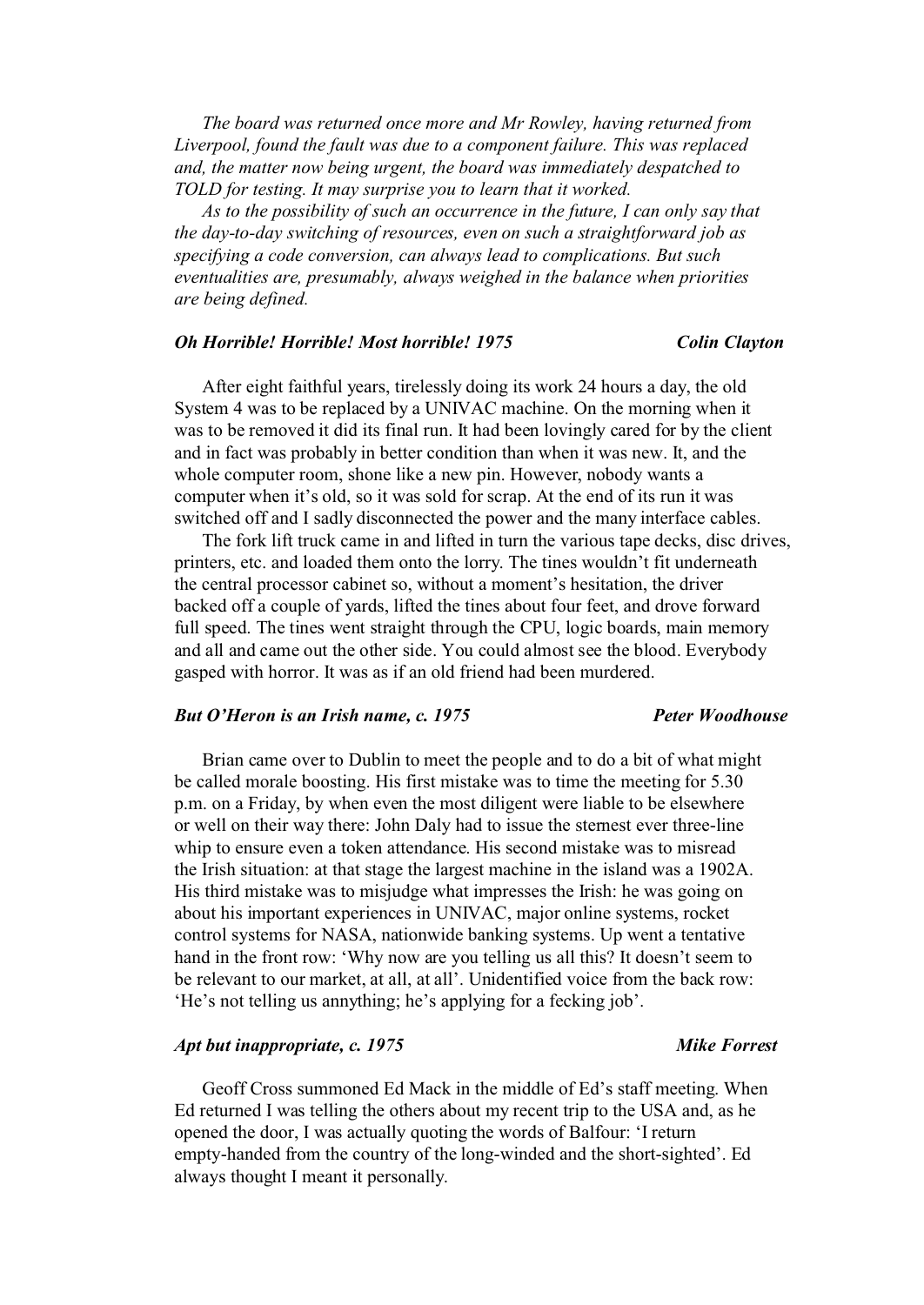### *Press on regardless, 1975 Chris Horrobin*

The ICL BARIC demonstration of the INTERACT 75 service was always going to be particularly difficult. The venue was Barclay's Lombard House in London; the computer centre was at Winsford in Cheshire. INTERACT 75 was going to be a state-of-the-art terminal service for commercial business users. The night before the occasion, the GPO engineers were still trying to get the telegraph lines connected. In Winsford everyone was painfully aware that the demo had never yet been run without crashing at some point.

The terminal operator was instructed that she must not deviate by one keystroke from the set script, no matter what the press or enthusiastic sales people said. This is prudent in any demo but, in this case, there was a secondary motive. The terminals in use were slow mechanical teletypes, which also had papertape reader/punch attachments. In the event of catastrophic failure, 'plan B' involved substituting another teletype for the remote computer system, so that it became a simple back to back dialogue between two human operators. The Winsford terminal had a roll of papertape with all the matching responses to the demo script's commands.

On the day the computer system unexpectedly worked perfectly. It did crash, though, immediately after the press conference, and wouldn't work again for several weeks.

## *A bevy of beauty, c. 1975* Arnold Shaw

I once asked Leo Spillane why it was that his programmers in the Exec testing area at West Gorton were nearly all young ladies with extremely pretty faces. He explained that since interviewing is such an imprecise art, he had decided that if he chose for the looks he would get at least the same ability. I never knew if he was pulling my leg.

### *Timeliness, c. 1975* Arnold Shaw *Arnold Shaw Arnold Shaw*

Leo related with huge delight a conversation at a social event with Mike K's wife. She remarked to him that she could not understand Mike's reputation for always being late for work since she always woke him at 8.30 a.m. He had to tell her that work was supposed to start at 8.20 a.m. sharp.

### *Mid-Atlantic yak yak, c. 1975 Tom Rothwell*

This was the strange tongue spoken by one of the weird visitors from south of Walsall who came up to impart wisdom. He would constantly urge us to 'Put a peg in the ground' and 'Get our ducks in a row' and 'Put the man behind the eight ball', etc. One local sycophant adopted the habit with such keenness and ineptitude that we ended up with 'Ducks in the ground', 'Pegs in a row', and 'One behind the egg ball'. We didn't have the heart to tell him - it was far too much fun.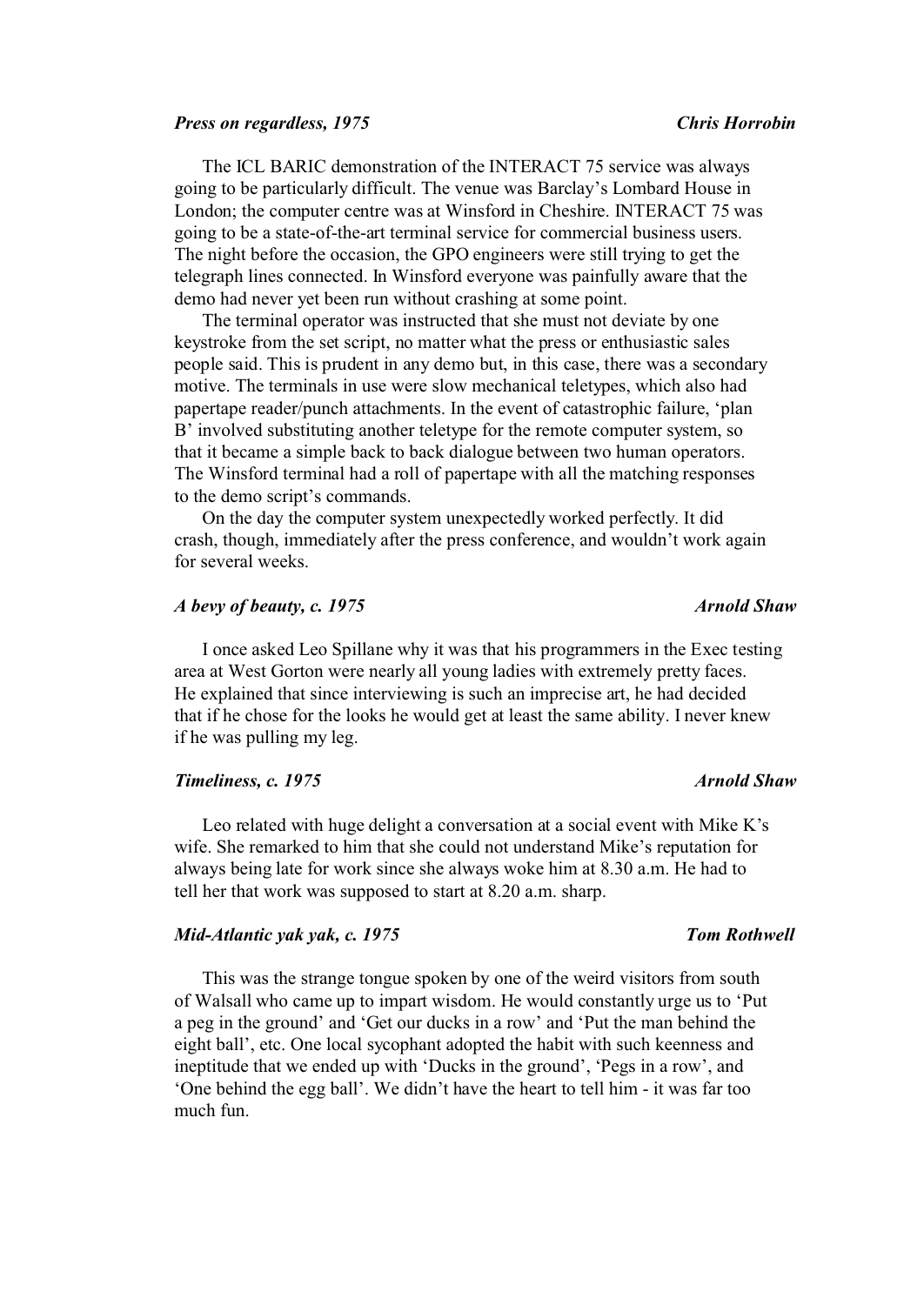### *A lament, c. 1975 Anon*

*The Rime of the Ancient Programmer* 

*Oh early in the morning, as I walked in Reading Town, I met an ancient programmer, worn out and broken down, And he spied me as I passed him, though I stepped across the way, And he caught me by the coatsleeve, and thus to me did say:*

*'I remember, I remember, the days that used to be, When there was only ENIAC and MANIAC and me, And I've worked on 1300, 1900, System 4, But now the times are changing, and I'm going to work no more.* 

*'In the old days, Ah the old days, when I did first begin, I had a little card-box to keep my programs in; And when I found an error, well I just bodged in a chad To make a LOAD a MULTIPLY, or a DIVIDE an ADD.* 

*'Then they invented source code, which seemed a shame to me, And yet I grew quite happy with my old XPLG, And still I had my card-box, until to my dismay They said: 'We've thought of COSY, and here's XPMA'.*

*'Ah, of my happy memories is certainly not least How the whole team lost its programs when five mag tapes got creased, Yet I learned to live with COSY, and I quelled my rising gorge. Till oh, Till oh, God help us, some fool invented GEORGE.* 

*'So I would wait for MOP lines, and sit to get logged in, An hour or two if lucky, to see the fun begin: 'SORRY BUT THAT FILE IS LOST; AFRAID RESPONSE IS SLOW. AND OH, WE'VE HAD A RESTORE FROM SEVEN WEEKS AGO'.*

*'And now you wrote two programs for the one you wrote before: The program and a macro, to guide it through the store. And when it came to testing, the honest truth to tell, The programs weren't much trouble but the macros gave us hell.* 

*'And still the times are changing, and now I'm on New Range, And nothing's where you think it is, and I find it rather strange, And they say core doesn't matter, and they have hysteric fits When I spend an afternoon or two to save myself twelve bits.* 

*'And I often fall to thinking as I sit and drink my tea Of all the craftsmen I have known, and now there's only me; And people keep on asking me what things are going to cost, And it's time that I was going, for I'm old and tired and lost.*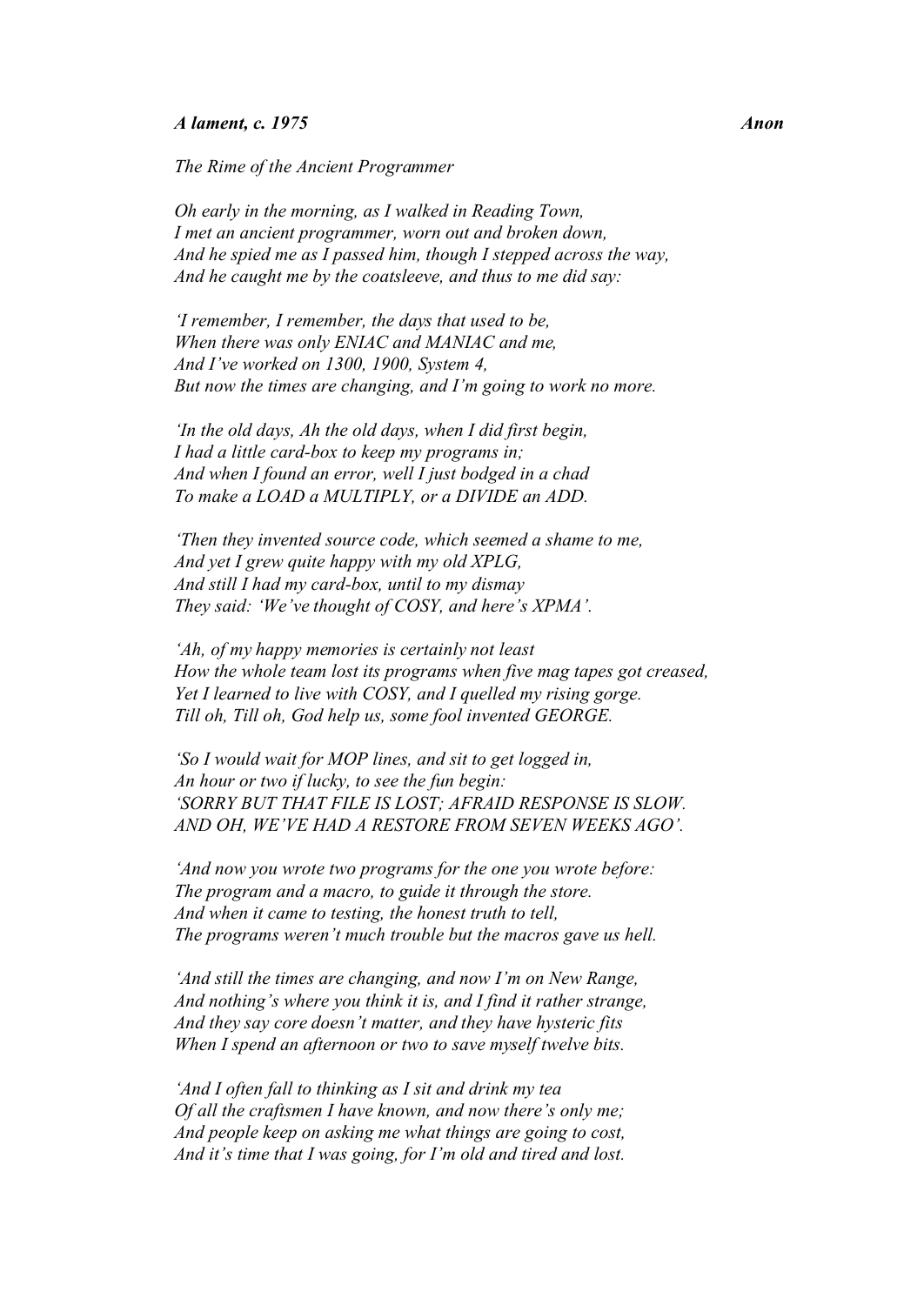*'So I'm heading for that round-up, the last of all they say, And the mercury delay tubes shall light me on my way To that greater Installation where the System never fails, And the programs sweetly working make a noise like nightingales.* 

*'And there there's waiting for me a little attic room, Where the ghosts of old computers shall be round me in the gloom, With a desk to put my feet on, and some cocoa in a mug, And a lovely pile of core-prints I can sit down and debug.* 

*'And St Peter, when he comes along to get an estimate And I tell him: 'Oh, ten thousand years, but I may be a bit late', He'll say to me: 'Don't push yourself, you take it nice and slow; There are no managers up here, for they're all Down Below.* 

*'And though we let the users in (they've had enough of Hell), They're perfectly contented in a little padded cell With all the latest disc drives, and a terminal or two, And a New Range coming soon, so they won't be troubling you'.* 

*That was all he ever said to me, for then I made a dash, But later over Reading Bridge was heard a sudden splash, Yet though they dredged the river there was nothing ever found Except ten tons of printout and a note: 'I'm homeward bound'.* 

# *A long, long time before Camelot, c. 1975 Alan Trangmar*

As a junior programmer, I discovered that Pericles could be used for gambling: use of a certain new option caused a reference to a word one beyond the last word of defined store. Since 1900s rounded allocated store up to a multiple of 64 words this did not usually matter. However, every time you amended any module and consolidated them altogether (a process which took about two hours even for a test environment) you had a precisely 1 in 64 chance that the total store would be an exact multiple of 64 and that, therefore, the program would crash when you tried to use it. However, almost any alteration to any module (even those not involved in the function in question) then had a 63 out of 64 chance of appearing to solve the problem.

# *The secrets of the confessional, c. 1975 Absolutely anonymous*

During somebody's time as Operations Systems Manager at STE01, servicing the manufacturing community up north and the development communities at Stevenage and Putney, services were always being moved about between the three DME machines, the so-called A B and C services.

On one occasion, when some Putney development work had been moved from one machine to another, it quickly became apparent that the move had not been a good one: everything was going slower than before.

'OK, let's move it all back again', we said, and that's when things went from bad to worse.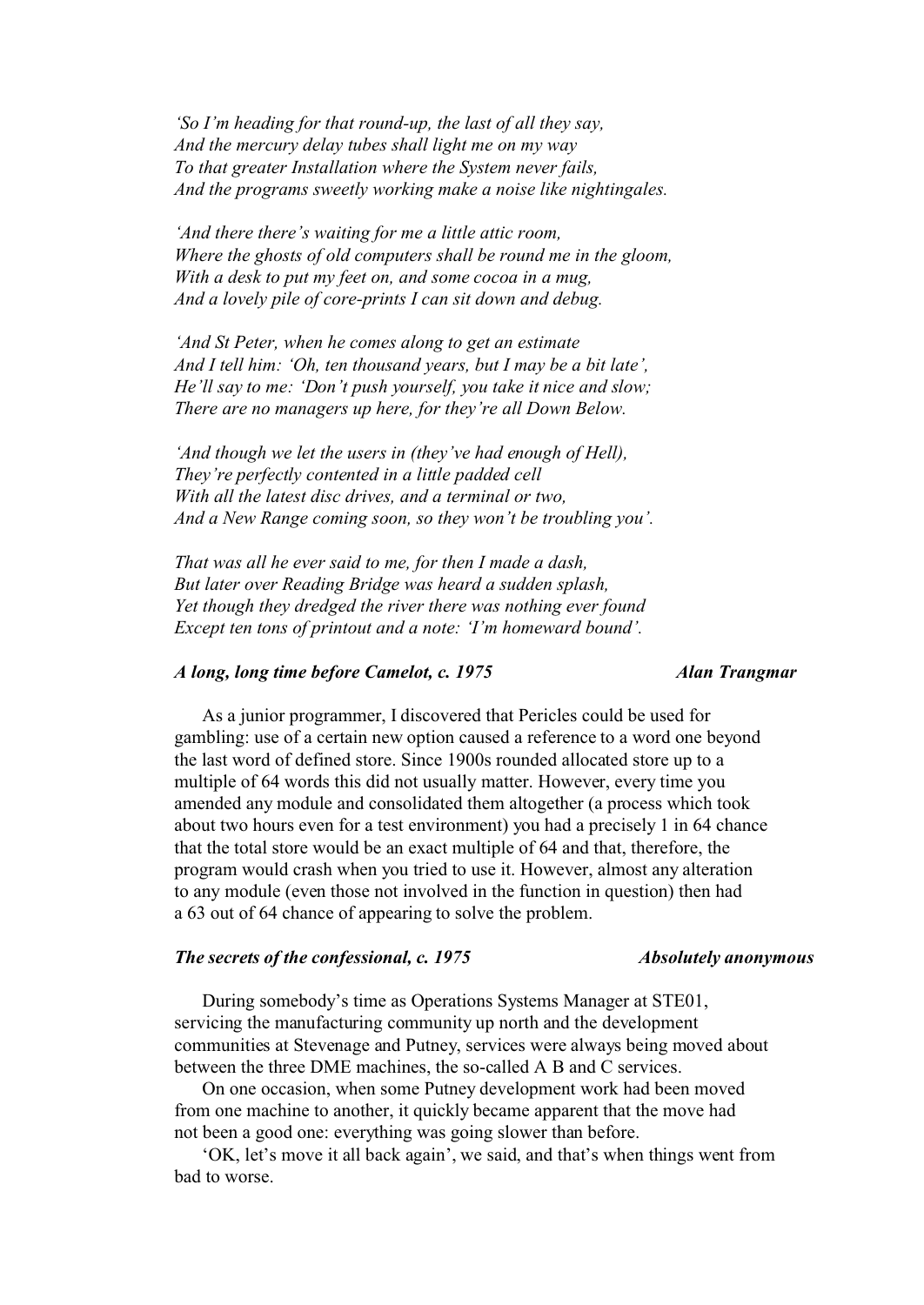Remember that old friend, George 3's Tape-To-Tape-Processing of filestore? Well, during all this palaver of moving from one machine, then deciding to move back and then actually moving back, TTTP didn't stop. The first machine said: 'These files have been deleted, so don't process them any more'. The second machine decided it didn't know about those files anyway.

The result was that Putney lost about 200 COBOL source files, covering live systems as well as systems in development. A mammoth key punch exercise had to be mounted to get them back.

Oh well, *forsan et haec olim meminisse juvabit.*

### *VME/K, c. 1975 John Deas*

# This alternative 2900 Series operating system was Ed Mack's special baby. It was going to be marvellous and do anything but actual details were hard to come by. The initial designer was one Ypsilanti, whose name was rumoured to be an acronym: Your Program Specification Is Long And Not Terribly Informative. There came a time, about 1975, when senior management were pressing very hard for VME/K to be proposed to customers, but the middle rank technical staff who had to sign off the Blue Border risk appraisal documents felt that there was still not nearly enough information about the nature and capabilities of the product.

At a meeting in Putney called to explain to sales representatives why S&TS would still not approve any VME/K Blue Borders, the S&TS spokesman said: 'We simply don't know whether it's a square object or a spherical one'.

Voice from the back: 'It sounds to me like two spherical objects!'

### *Speak to me, Nadia! c. 1975 George Brodie*

The Voice-Operated Calculator at the Research and Advanced Development Centre in Stevenage was super for demonstrations. Go up to it and say: 'Four plus four equals' and it would faithfully answer 'Eight'. And so on for other numbers and other operations (no, this is not Alan Beer's French counting pig joke, that might come elsewhere).

Came the time when a highly important delegation from the USSR was to be entertained. The recognition and encoding process was essentially language-independent so, in preparation for the day, it was educated in Russian numerals and arithmetic operators. And in due course, after appropriate exposition through the interpreter, the leader of the visiting delegation was invited to challenge this great western machine. Advancing to the microphone he uttered the Russian equivalent of 'Four plus four equals' and awaited enlightenment. None came. He was asked to try again and did so. Again an embarrassing lack of response. He tried for a third time, with the same result. 'I'm very sorry', said the machine's developer, 'but it doesn't seem to recognise the gentleman's Russian'. Straight-faced, the interpreter duly interpreted this. Whereupon two things happened: the face of the leader of the delegation became empurpled with rage and embarrassment, and all his colleagues nearly fell about with laughter. It transpired that he was a Georgian, and spoke extremely bad Russian with an accent so thick that it was almost impenetrable.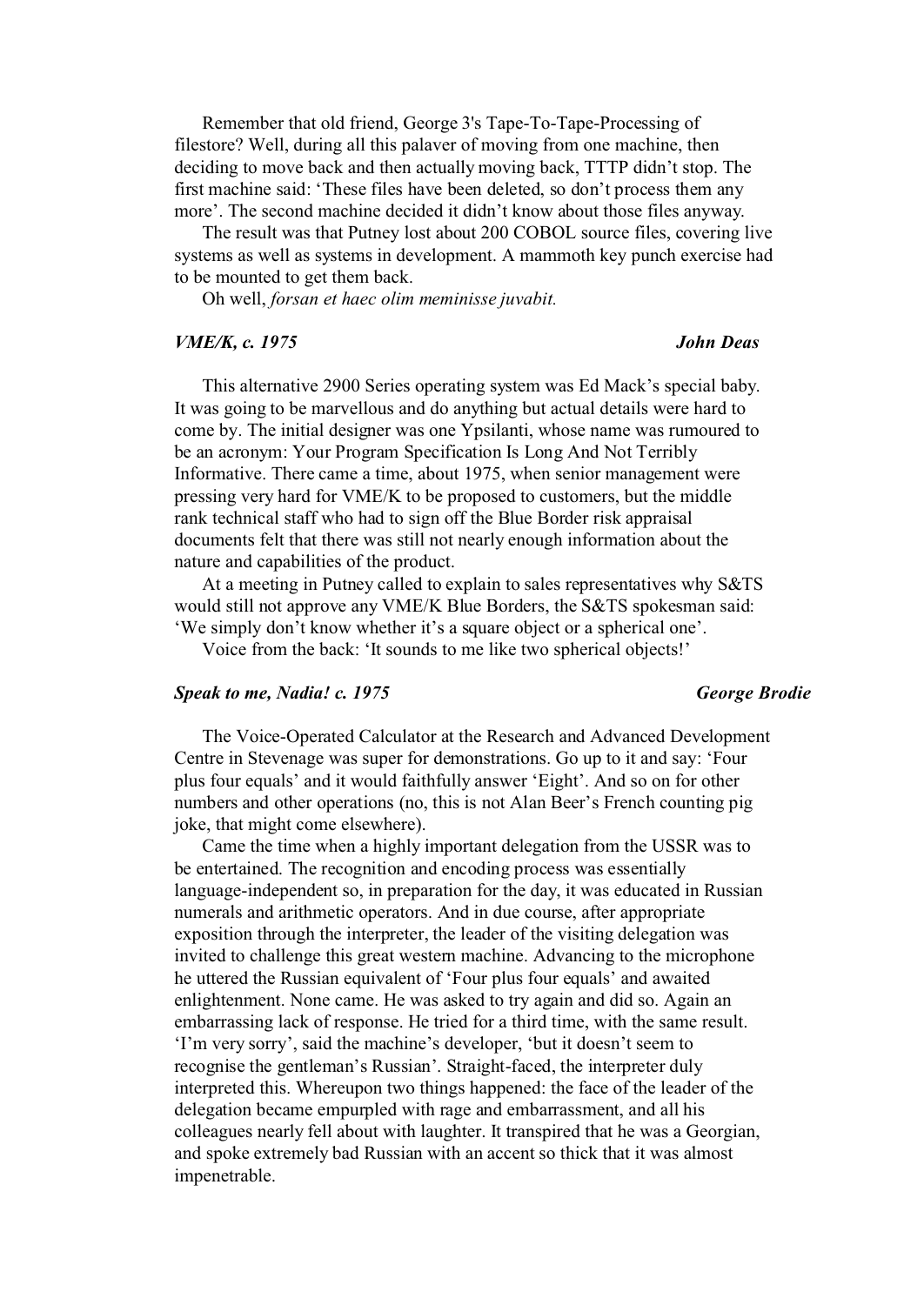One of Mike Underwood's RADO demos showed brilliantly how much additional information is carried in the human world by inflection, tone, timing and other characteristics of speech that are so natural to us that we never think about them. But we do immediately notice their absence when a synthetic voice (as in the response to a Directory Enquiry) repeats a series of numbers in an undifferentiated monotone.

Mike's PDSS played on this. Give it the string of digits '1234567' and tell it to speak those as an integral number and it would emit '1, 234, 567', with the million digit clearly, and humanly, distinguished from the thousands, and those in their turn separated from the three final figures, and with all the phrasing, the rises and falls in pitch, the variations in emphasis, that we would expect.

Tell it to speak the same sequence as a telephone number, and out would come '123, 4567' with the exchange triplet equally naturally distinguished from the line quadruplet.

Partly as a joke, but partly to re-emphasise the point, tell it to pronounce the string as a hymn number and it would chant them in an unbroken string on the notes FFFFFDE with '5' on the final 'F' drawn out, and the volume suitably dropping to a long '6' on the 'D', and a properly clerical note of apology for the shorter final '7' on the 'E'.

# *A shock in Moscow, 1975 H.C.*

It was December 1975, just a fortnight before Christmas, when a party set off to educate the Muscovites at a seminar on databases and management information. There were David Berry, Harry Ellis, Tim Bourne and myself, plus Jim Beer, the Financial Director of the city of Leeds, and Martin Francis, Jim's ICL minder and an expert on LAMIS.

It was doomed from the start because of an unbridgeable mental gap between what we meant by 'Management Information' and what they understood by it. We were thinking about the problems of providing information for management. But they already had the right information, it was all set out in the five-year plan. Their problem was how to manage the data so that it agreed with the information. But we didn't know that when we went.

It was a cold, still and misty Monday morning when we made our separate ways to Heathrow and checked in for a Japan Airlines flight due to depart in the early afternoon. From the windows of the departure lounge we could see the visibility steadily decreasing; on the screens the list of flights 'Delayed' or 'Cancelled' grew ominously longer; but we sat on and on, there was nothing else to do. Eventually Japan Airlines conceded defeat, called us together and shepherded us onto a coach which proceeded at five mph, through the thickest freezing fog that the UK had seen for years, as far as the Post House Hotel just off the M4. But, of course, our suitcases were irretrievably 'airside', so no pyjamas, no clean clothes, nothing of that sort at all. JAL did kindly issue us with emergency toilet kits, which were jolly useful. Mine subsequently went several times round the world with me.

Tuesday started equally cold and murky but we were bussed back to the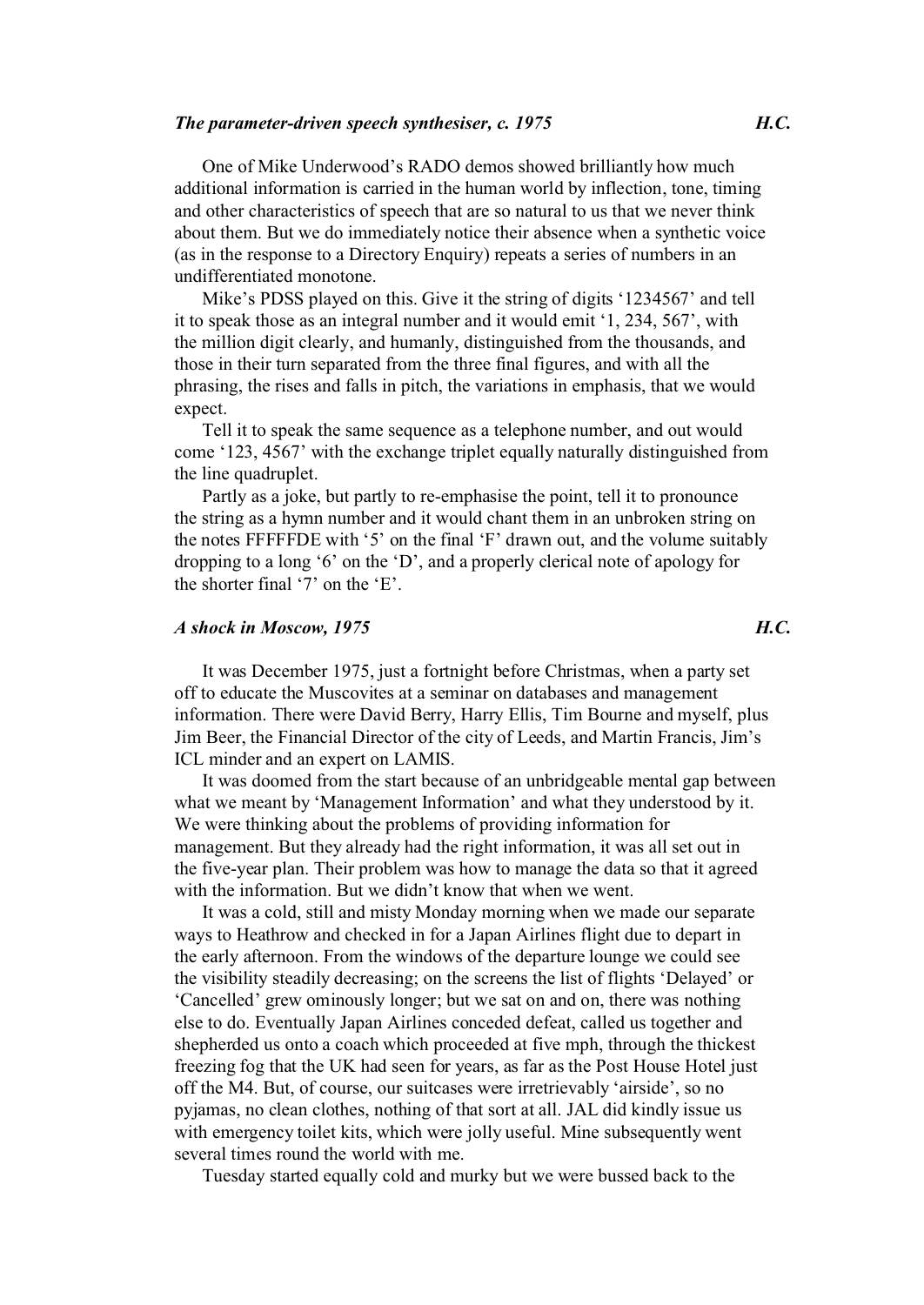terminal in hope of a change in the weather. Eventually, in the early evening, it cleared just enough for the JAL flight to take off. But the late start and the change of time-zones meant that it was nearly midnight before we landed at Sheremetyevo Airport outside Moscow. And, of course, all the baggagehandlers had baggaged off home. So no suitcases were unloaded. So no pyjamas, no clean clothes, nothing of that sort at all. They all went on their way to Tokyo. We went to a party organised by Tony Neville. Roger Houbert managed to sneak into the country without being intercepted by Intourist.

Wednesday morning, and starting to smell a bit. I locked the door of my room and went off in search of breakfast. But just before handing my key to the babushka sitting by the lift I realised that I'd forgotten something, so went back to the door and put the key in the lock. But it wouldn't turn. I tried again with the same result. I took it out and looked at it, re-inserted it in the lock and tried very carefully to find exactly the right position. At the fourth attempt the key turned as easily as anything, I opened the door and found the light was on, though I had switched it firmly off not two minutes earlier. Later I found that the lining of my suitcase had been slit. I never found how the searchers had got into the room but there was obviously another door concealed somewhere.

Thursday morning, and wishing I could stand upwind from my socks. There was a knock at the bedroom door. Outside was a smartly-uniformed JAL steward, with a trolley-load of suitcases, a deferential bow, and an explosive 'Hai!' on his lips. Oh joy! I pounced on the suitcase, stripped off Monday's underwear, and eagerly donned the replacements. But! (and colleagues on the trip later confirmed that they had all had the same experience) when one's suitcase, returned at last from Japan, has spent twelve hours at Sheremetyevo standing in the open at  $-30^{\circ}$ C, the underpants it contains are cold to a degree for which one's tender underparts are totally unprepared.

And the seminar? It went much as expected. For lunch, the local ICL team had laid on a buffet in a separate building. But no-one had prepared the delegates for a stand-up meal. They didn't know the form and hung back in embarrassment. The ICL team ate well. By the second day, the Party had clearly issued the requisite instructions, for the delegates attacked the tables with great gusto. The ICL team ate the scraps.

One of the Russian speakers had some 35mm slides, and asked if he could use our carousel projector. Delighted! But his slides were in flimsy thin cardboard mounts, which jammed in the exchange mechanism, and threatened to catch fire. This was clearly a case of western conspiracy to embarrass him.

But we did get to the Bolshoi for '*Eugene Onegin*': we did get a tour of the public parts of the Kremlin, we did get to see the interior of the Cathedral of Saint Michael the Archangel, with its array of royal tombs from as early as 1350 (looking at these, our Intourist girl guide sneered: 'Even in death those people demanded the warmest corner of the church').

The return journey was uneventful. It had been an interesting week. But if I go back there again it won't be in December.

# *Diminutive organs, c. 1976 H.C.*

I sat at one time on a committee of the British Standards Institution concerned with the standardisation of the representation of data elements for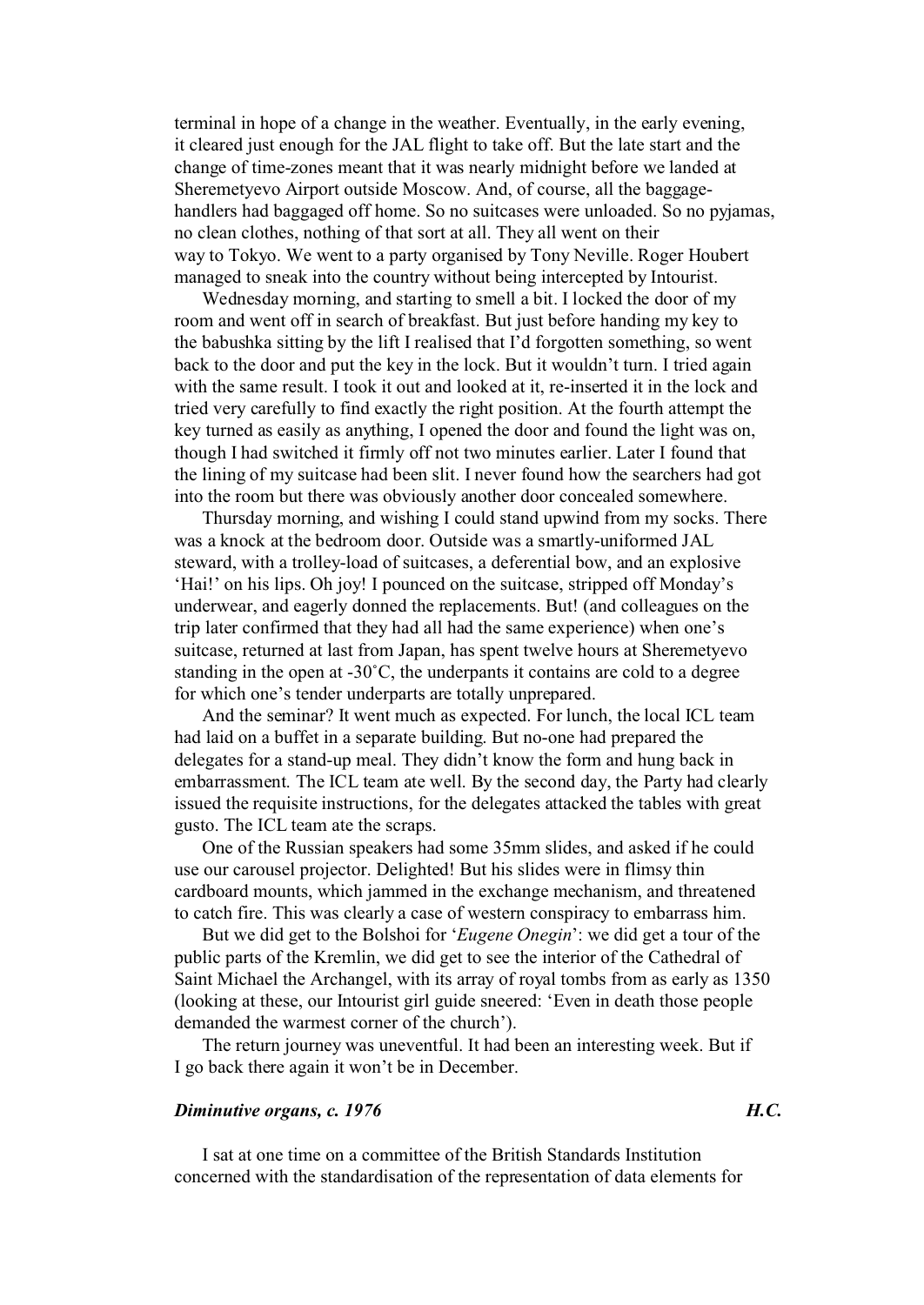interchange between systems, the early days of EDI in fact. It was one of the most boring jobs I have ever been involved in since the bureaucratic procedures of the standardisation world are of mind-numbing tedium.

Surprisingly, a lot of the earliest work in this field was concerned with the standardisation of medical information: blood groups, disease names, drug codification, etc. Now I admit it was before my time, and the story may have acquired embellishments along the way, but it is said that one fine day the world's standardisation experts began to consider the best form of representation (oh, purely for purposes of data interchange, you understand) of human sex.

Some gallant country, after prolonged gestation, as you might say, produced a draft-for-consideration proposed standard in which, among the usual bureaucratic waffle, the operative text read something like this:

'Human sex will be represented, for purposes of data transmission and interchange only, by a single digit numeric character code having the following values:

- $1^*$  Male<br> $2^*$  Fema
- Female

\* Footnote: There is no implication of priority or superiority in this arbitrary allocation of values'.

This went round the world, to all the participating standards authorities, for the usual prolonged business of consideration and comment.

After a suitable number of months, the comments were collated and reviewed. The most imaginative came from I'm not sure where; it may have been Japan, but at least it displayed considerable wit. It said, in essence:

'We have no objection to the form of the standard as originally proposed, nor to the values hitherto allocated, but we would like to suggest the following extensions:

- 0 Not Known
- 3 Asexual
- 4 Bisexual<br>5 Transsex
- **Transsexual**
- 6 Hermaphrodite

And I can't remember all of the others, except that they managed to keep going all the way up to:

9 Not Applicable.

This in turn was circulated worldwide for comment, of which not much was forthcoming except from the Canadian standardisation authority. They said:

'We have no objection to the form of representation proposed in the original draft standard, nor to the values originally proposed, nor to the additional values now proposed by the ... authority. However, we think the standard would now be improved by pictures'.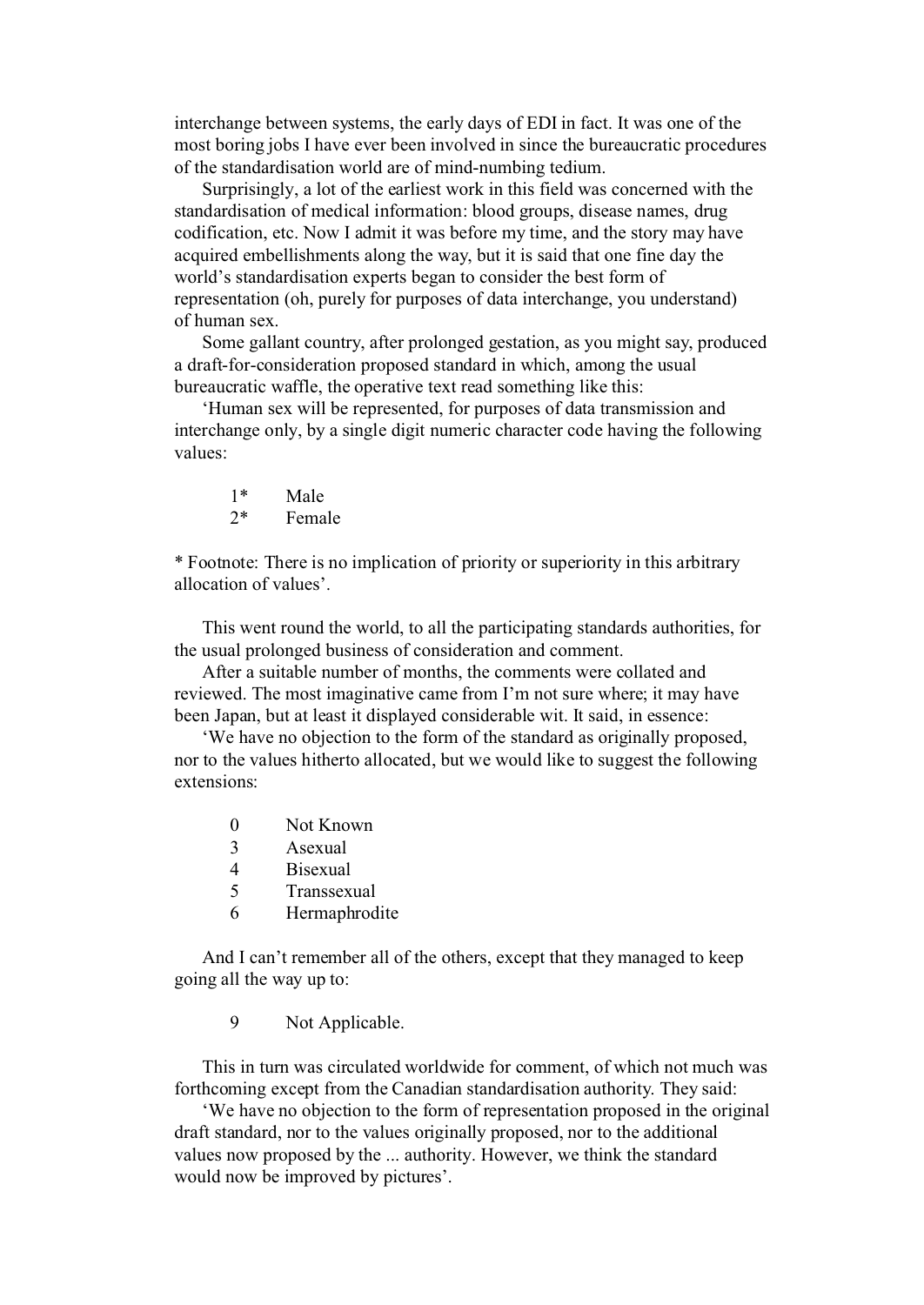But by the time I became involved, the committee had moved on to much more serious matters.

# *Buying the poke and poking the pig, 1976 David Marwood*

In March 1976, ICL and Singer drew up a 4-page 1,200-word memorandum of understanding on the sale by Singer and the purchase by ICL of Singer's international computer business with direct operations in 17 countries and dealerships in 20 more. The remarkable thing is that they got so much of it right.

Continued losses by Singer Business Machines (SBM) had already reduced its credibility in the eyes of both customers and prospects. The uncertainty caused by Singer's announcement of its intention to sell SBM made things much worse. Unless this was resolved quickly, there would be less and less for anyone to buy.

Delay might not have mattered so much to a prospective buyer interested only in enlarging the customer base for its own hardware. But a crucial part of ICL's plan was the continued loyalty of SBM customers to SBM hardware. The object of an ICL acquisition would be to improve and develop the existing operation, not simply to devour it. Singer shared this interest in preventing a complete collapse of confidence.

The orthodox way would have been to prepare heads of agreement, then develop them into a comprehensive acquisition agreement including a final purchase price. This process would have taken some months to complete in view of the complexity and geographical dispersion of the SBM business. Until such an agreement was signed, ICL would not have been able to enter into the firm commitment that was urgently needed to restore the confidence of SBM customers or at least prevent its further erosion.

The impasse was broken by putting forward a concept unusual in the field of business mergers and acquisitions. ICL would commit itself to legally taking over SBM International after a period of six months and, until then, would assume full responsibility for managing the business for Singer's account and risk.

Both parties would benefit from any success achieved during that phase, Singer in terms of enhanced revenues and profits, and ICL in terms of the enhanced prospects for the business. Moreover, during its six months management period, ICL would have unique opportunities to weigh up problems and assess the value of the business from the inside, not, as is usually the case, from the outside.

A great deal of hard work and effort ensued. Agreement on the final, adjusted purchase price was not reached until 1 June 1977. The final figure came out at about \$25,000,000.

# *Christmas Eve, 1976 Brian Russell*

The P4 prototype, later to be sold as the 2980, had an Engineer's Hooter. It was intended, and was indeed useful, as an audible overview of what was happening in the machine. Like its predecessors on 1900 series processors, the P4 hooter was originally connected to the Jump instructions. Unfortunately for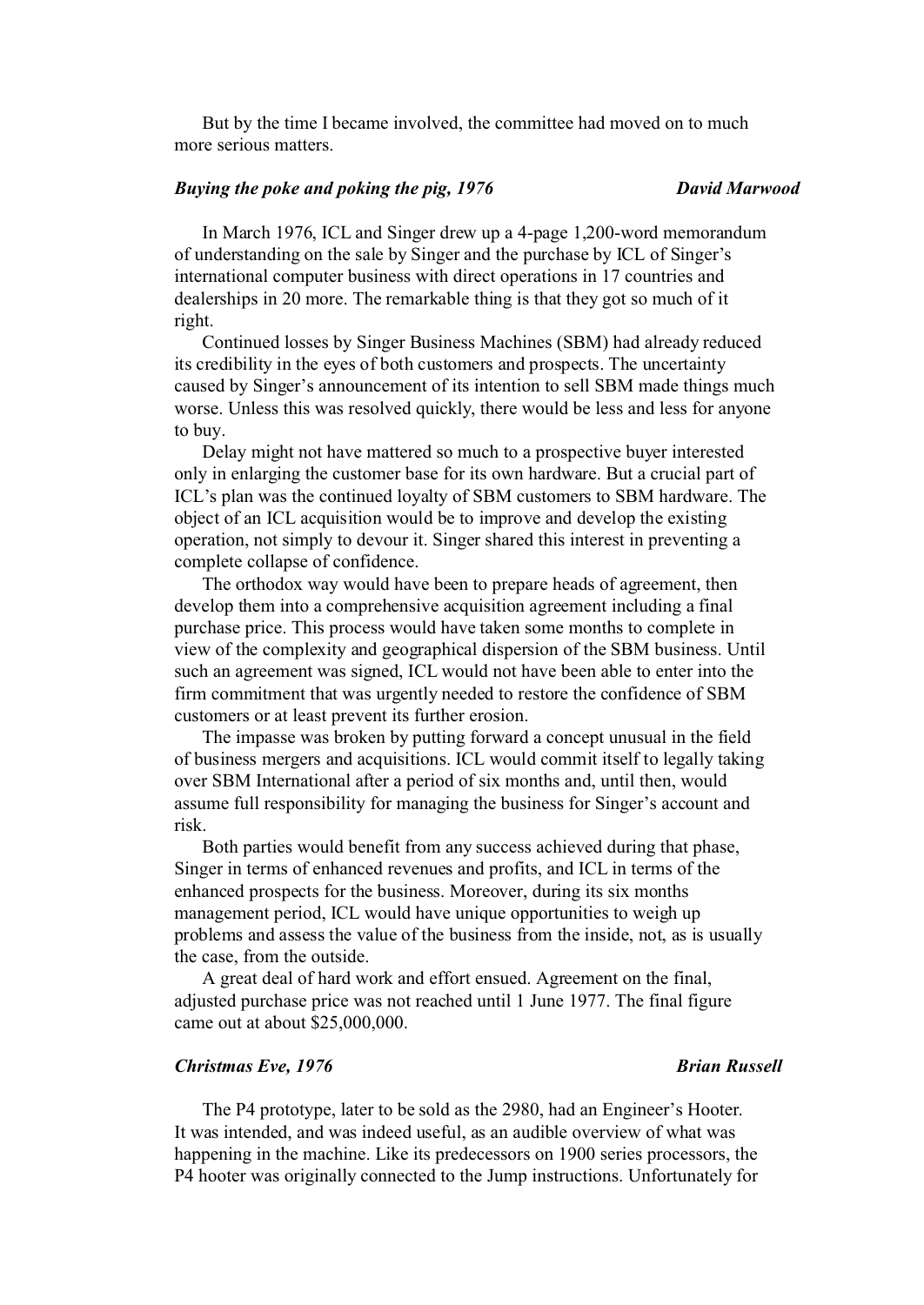the engineers (though fortunately from the machine performance point of view) the jump rate was so great that the hooter was ultrasonic, totally inaudible. Then it was connected to the Call instruction, which made it audible.

Also like its predecessors, it was realised that, by a suitable choice of program, one could use the hooter to play tunes. Someone wrote 'Good King Wenceslas' and 'We Wish You A Merry Christmas' and brought them in for the morning shift at 06.00 a.m. on Christmas Eve. The program was built round an inner loop whose frequency would have to be tuned experimentally. The engineer's handkeys were used to select either 'play a tune' or 'sound middle C', nominally 440 Hz. The loop was modified until middle C sounded reasonable, but the tunes were not quite right.

Another engineer arrived, and was asked: 'Does this sound like middle C?' 'No', he answered, 'It sounds a bit low'. The loop constant was decreased, but the tunes were still no better. As each engineer arrived he was asked the same question, and the loop constant was increased or decreased when he said 'Too high' or 'Too low'. This continued until Dave Potts arrived and was asked: 'Does this sound like Middle C?' 'No', he replied, 'It's more like B Flat. It's a very good B Flat'.

A quick calculation was made to raise the pitch by two semi-tones,  $2 \times 12$ th root of 2, and... spot on, perfect pitch!

To this day I do not understand why a bunch of engineers didn't connect an oscilloscope and measure the frequency.

### *Virtual reality, c.* 1976 *John Deas*

The conditions insisted on for a 2970 order from a customer in Australia were so onerous that it was not clear that HQ in Putney would agree to them. The project manager designate was fully occupied in London fighting the internal battle for approval but the customer (who thought he had placed an order and was unaware of the problem) kept asking when the implementation project would start. So I was given the job of 'Virtual Project Manager', with the instructions: 'Go down to the customer's building, ask for an office, put up a large sign saying 'ICL PROJECT MANAGER', and sit there looking busy. In fact, you might as well actually start planning the implementation, just in case'.

Unfortunately the sale never did get approval and in due course we had to take down the sign and just tiptoe away.

## *Fragments of an Old Testament, 1976 David Barron*

### *Transcribed from the* BCS Computer Bulletin

In the beginning was the FP6000, which was made by Ferranti-Packard in a distant land.

And there were in another country divers International Computers and Tabulators and though they did tabulate as their fathers before them yet could they not compute.

And they said unto one another: Let us even go unto West Gorton to see this marvel that is come to pass, and they beheld the FP6000, and saw that it was good.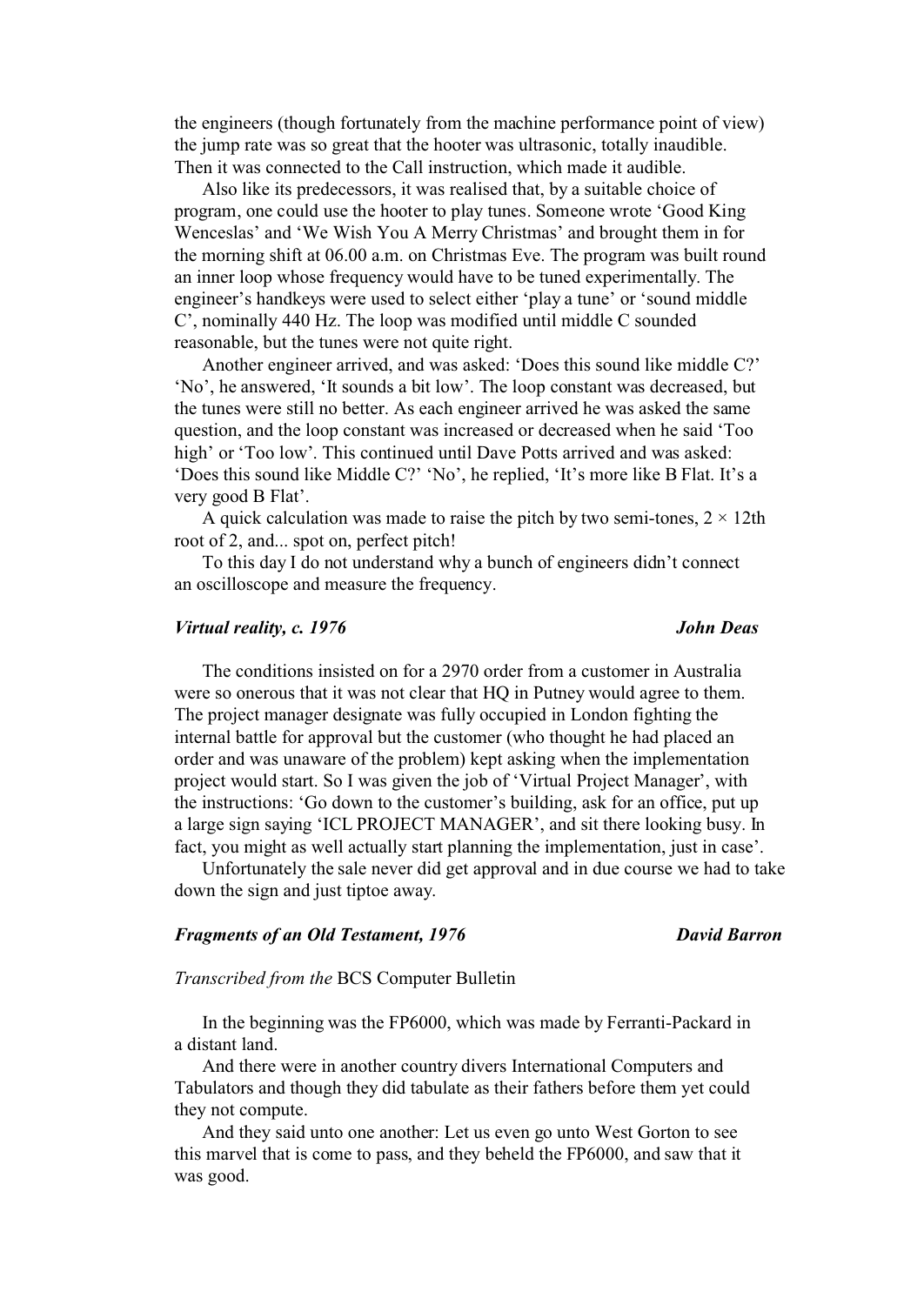And they said: Let us offer many shekels, that the FP6000 may be ours; and Ferranti said: Lo, here are men who will pay for that which loseth us much money. Praise be!

Then the International Computers and Tabulators did take the FP6000, clothed it in panels of blue, and did call it the 1905. Thus was accomplished the birth of the 1900 series.

And on the next day they created the 1904, which was in the image of the 1905 but lacked a floating point unit. Next did they fashion the 1902 which was slower, and the 1903 that was the same but with a floating point unit.

Finally did they fashion the 1907, a mighty engine for the crunching of numbers, and the 1906 that lacked a floating point unit. And the unbelievers asked: Who shall purchase a scientific computer that hath no floating point unit? And none could answer.

Yet another time, the salesmen said: Behold the great multitude that clamour, crying out: Lo, we have mighty programs yet the 1905 hath not sufficient core to hold them. So there was created the 1905E, with much store, and the 1905F, whereof some did buy believing the F to signify Fast though none did know for a certainty.

And they did yoke together two 1905s like unto a pair of oxen, to make the 1907F; And no man could comprehend the reason therefor.

Then the salesmen said: Verily, we have so many machines that we know not what we sell, neither do the customers know what they buy. And the engineers said: A new technology hath been revealed to us in platters of many layers; let us make a new series called the 'A' series, and let there be the 1901A, 1902A, 1903A and 1904A, and the company saw that it was good.

And the Devil taketh the company to a high place, and showeth them the IBM 195 and the CDC 6600, and they said: Let us fashion a mighty engine like unto the walls of Jericho, and call it the 1906A. And let there be set up a graven image called George 3, that the heathen may worship, and it was accomplished.

Now the time was come when there should be fulfilled the prophecy that was written: In that time they shall travail and bring forth a New Range.

And it came to pass that although the time was long passed that the New Range should be delivered yet did it not appear, and there was much wailing and gnashing of teeth in the land.

And there arose instead a false prophet who did privily sell semiconductor stores, wherewith were made the 1903S and 1904S, that the people might forget the New Range in wonder at a store so fast that the processor could not keep pace with it.

Then there came forth in succession the 1903T and the 1901T, and the heathen were confused, knowing not which machine was which.

In that season they did call together a monstrous gathering of the press, and there appeared a spokesman of the company saying: Behold, I bring you tidings of great joy, for unto you is available the 2970 and, if peradventure you are willing to wait, the 2980. And there is System B, that controlleth both their going out and their coming in.

But certain unbelievers gathered together privily and murmured among themselves saying, truly the mills of System B grind fine, but they grind exceeding slow.

And the spokesman replied: O ye of little faith, is it not written in your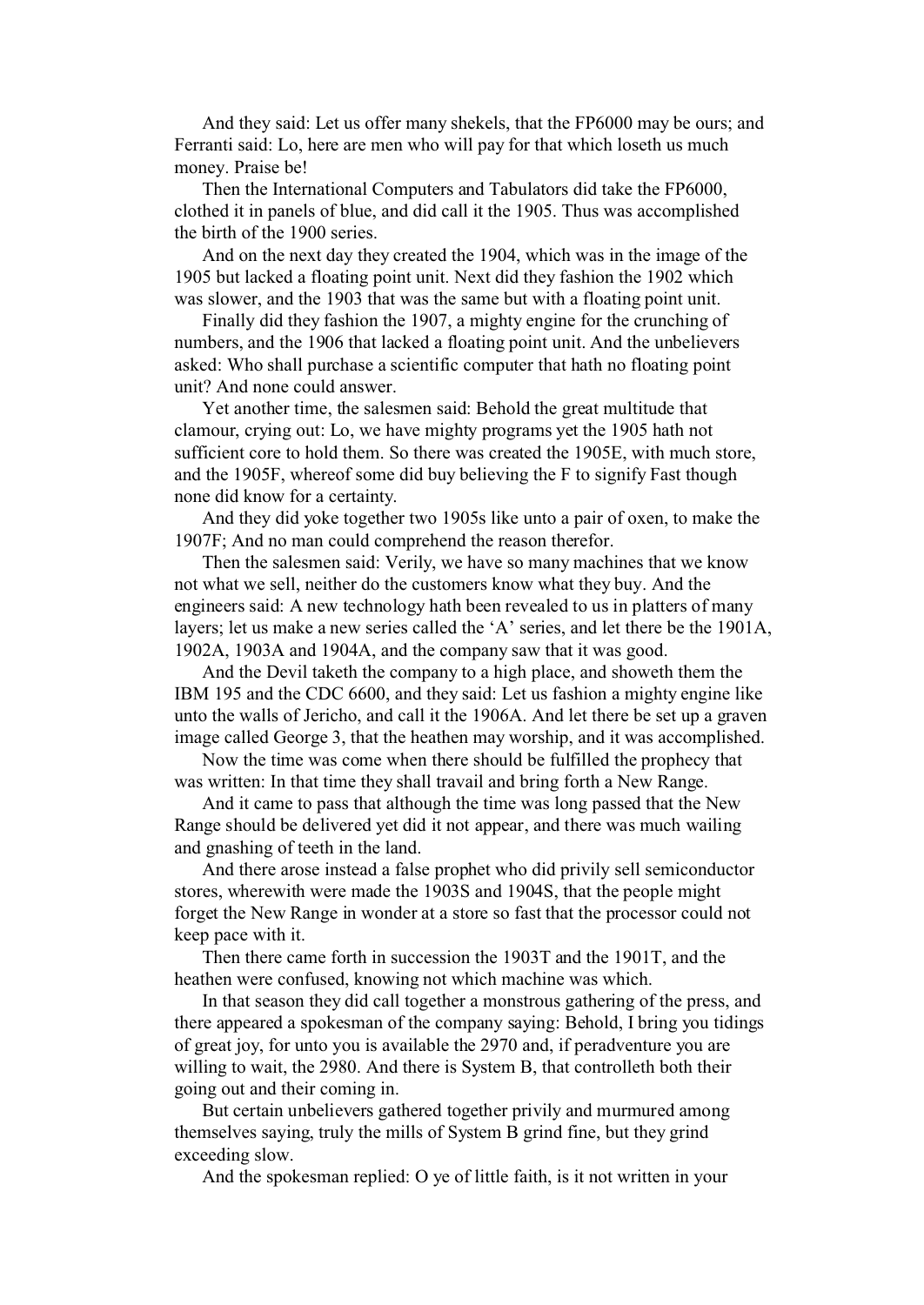contract that all shall be accomplished, even unto the fourth benchmark? And the unbelievers answered: How can these things be?

## *A further fragment, c. 1976 Dave White*

And it came to pass that the multitude began to murmur among themselves saying: What shall it profit us if we gain 2900 architecture but lose compatibility with our software libraries which our forefathers have built throughout many ages of toil and sweat, yea even of tears?

And some began to rend their garments and cry with a loud voice, saying: Not only do the mills of VME/B grind exceeding slow but too often, yea by far, do they fall silent and grind not at all.

And in those times no man can reveal wherefore they grind not. And mockery and derision shall descend upon us and upon all our houses, but to our enemies it shall bring mirth and feasting.

Then spake a man of the tribe of Mack, which is also called Peedeegee, who addressed the multitude boldly, saying:

Be of good cheer, ye with whom 1900 hath found favour and rejoice, ye followers of George 3, for it is written in DP 116 that behold, a 2960 shall be transfigured and shall take unto itself the form and likeness of a 1900 clad in orange raiment.

And its name shall be called 2960T. And after a little time it shall be called DNO.

And again after another little time it shall be called DME, which shall bring salvation also to the disciples of Jay, yea even to them that dwell within the gates of System 4.

And all who heard these tidings were amazed and marvelled at them, saying: Verily, wonderful are the ways of this generation of system designers, who can fashion a silk purse out of the ear of a she-swine.

But some did believe and went their ways rejoicing, for the days were not yet accomplished wherein they should be converted.

# *Deliveries in Deutschland, c. 1976* Chris Sundt

When the building for the European Space Agency in Darmstadt was being designed, the size of the lifts was determined by the size of the largest piece of equipment which would have to be installed in the building. This turned out to be half of a 2970 processor. The processor was built with two chassis, deliberately to make it easier to transport. Unfortunately, the need to keep the two halves separate for transport was in direct conflict with the need to wire them comprehensively together for system testing. Therefore, when the time came to ship the processor, there were myriads of backplane wires leading direct from solder on one side to solder on the other.

The next problem was how to lift both halves simultaneously and smoothly, when the only thing holding them together was the backplane wiring. The solution was to embed them in probably the largest and heaviest wooden crate that ICL ever manufactured. It was, indeed, so large that some wag suggested that when the delivery had been made the crate should be brought back full of illegal immigrants. It would hold about 140 of them, and at  $\text{\pounds}1,000$  a head that would constitute quite a good piece of business.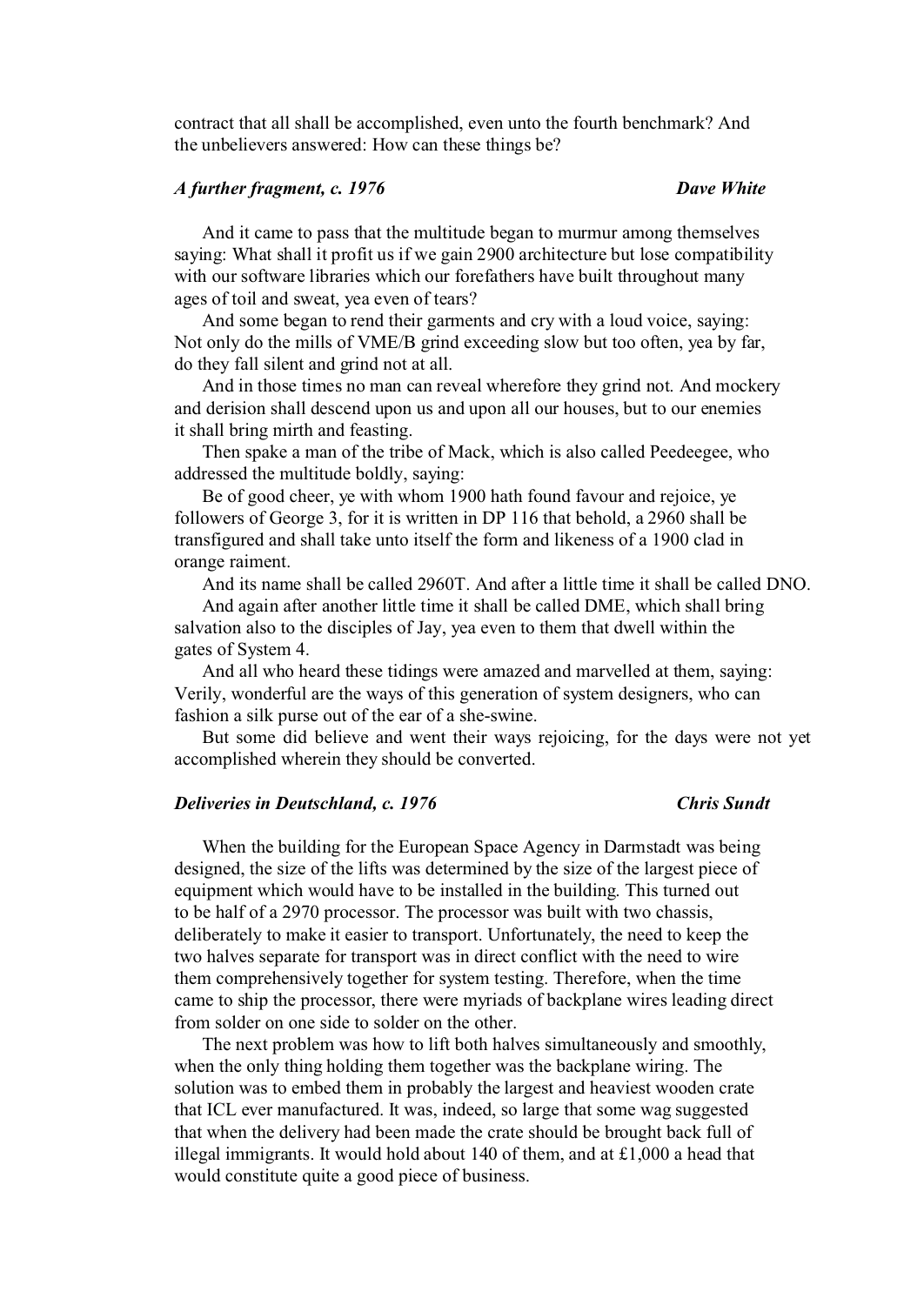So in due course this massive piece of equipment was shipped from West Gorton, in one of a fleet of lorries containing the masses of associated peripherals, cables, spares required. In the dead of winter they trundled across England, successfully negotiated the ferry crossing, and set off into Germany. Sadly, the drivers reached the limit of their permitted driving hours while they were still some tens of kilometres short of their destination. They had to stop for the night.

In the morning, none of the wagons would start. People hadn't considered that it gets extremely cold in Germany during midwinter, and no provision had been made for keeping the diesel fuel warm enough to prevent it jellifying. However, after various improvisations they got going, one by one, and straggled into Darmstadt to the waiting site, arriving at various intervals instead of as a simultaneous and impressive convoy. Except, that is, for the truck carrying the giant processor. It failed to arrive at all.

Search parties were sent out, and the driver was eventually located in the hotel where he and his colleagues had spent the previous night. 'Where's the processor?', he was asked. He explained that he hadn't been able to get started at all, and eventually had had to give up and leave the lorry on the autobahn. 'Which autobahn?', he was asked. He wasn't sure. And, of course, in that part of Germany the autobahn network is at its most spaghetti-like; there are autobahnen running in all directions.

By now the commissioning team were in a state of high nervous alarm, at the thought of their millions of pounds worth of processor abandoned, lost, and (of course) deeply frozen. But after the searchers had driven for many many miles, up one autobahn and down the next, eventually it was found, the recalcitrant engine was kicked into life, and the mighty cargo arrived on site. Where, of course, it was far too big to be taken up in the lifts. So a complete section of wall, windows, cladding and all, had to be removed, and a giant crane was organised to hoist the machine to its destined floor. Then came the next problem. In order to spread the lifting strain evenly, and to prevent the giant crate from either hogging or sagging, there was quite a complex cradle hanging from the crane's hook. Although the reception party could lasso the end of the crate and pull it towards them through the opening in the wall, the cradle started to foul the upper part of the wall long before the load's centre of gravity had been pulled inboard. Impasse!

But not for long. The crane driver (let's call him Helmut) saw the problem, used his initiative and devised his own solution. Having assured himself that the load was at exactly the right height, with only a few inches between its base and the level of the floor, he began to swing his jib gently from side to side. To their horror, the installation crew saw their giant processor, in its giant crate, all multi-million pounds worth of it, starting to oscillate like a giant fairground toy. With each cycle, the end nearest the building came further and further through the gap in the wall. Finally, when the load had gained enough momentum, and was at the extreme end of its inward swing, with positively exquisite timing Helmut released the brake on the cable drum, the crate grounded, and slid to a safe halt inside. People then remembered to breathe.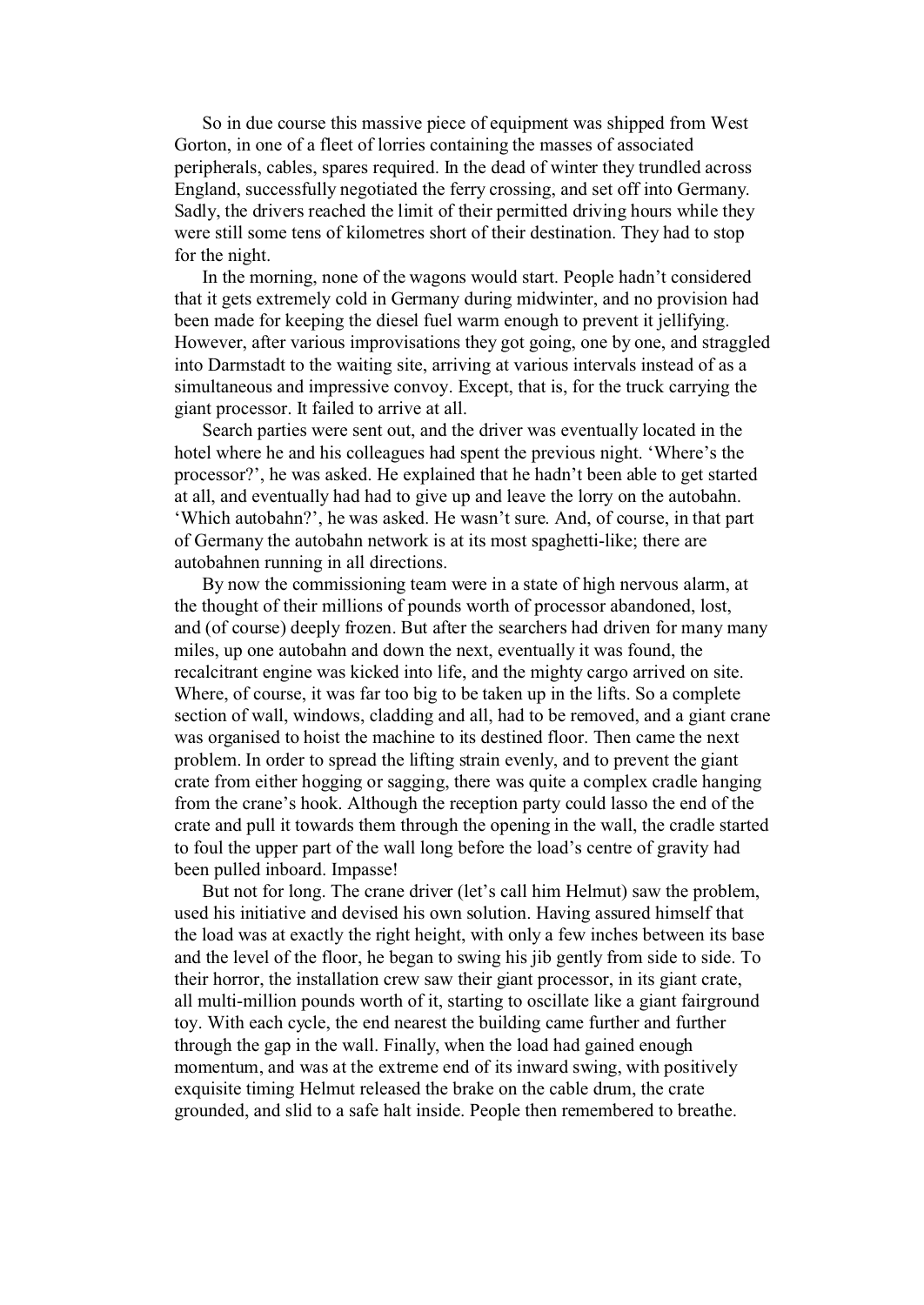### *The slotted line, c. 1976* Arnold Shaw *Arnold Shaw Arnold Shaw*

Corporate Systems decided at one stage that Operations Staff were the real kings and had all the authority. They decided that the big George machines could handle six streams of this kind and three streams of that. The figures were plucked out of the air, as was their style, with no research worth the name. And no, there could be no overnight development slots. I found myself pleading at 2 a.m., over the phone to his home, with some buffoon who hardly knew the difference between an EDS cartridge and a dustbin lid. No, I could not have a development slot to mend whatever the crisis was. Then I heard my good friend Tom Rothwell saying: 'Never mind; give the bastard half an hour to get back to sleep, and then I'll have a go'. Which he did, with more success. Perhaps the man had the wit to see a pattern developing.

### *Doing it by the book, c. 1976 Arnold Shaw*

Another of the intellectual giants from West Gorton Operations spent a long time explaining that Corporate Systems was short of computing capacity. His way to deal with the overload would be to send support staff down to Stevenage to use the machine there. I pointed out that we had an unofficial arrangement to use Executive machines across the yard, paid for in beer. He spoke to me as to a child, explaining the sanctity of budgets and the iniquity of using 'unofficial arrangements', and how wicked the practice was. He intended to stop it, and he did. The bit of my brain that's supposed to understand these things must be missing. Perhaps that's why I never got on.

## *Telling the truth, c.* 1976 **Arnold Shaw** *Arnold Shaw*

West Gorton had its share of rough diamonds. I treasure one particular memory of one of our brethren toiling over a terminal when his hovering manager, unwisely, asked if he could help. The labourer turned on the squire in uncontrolled rage. 'You can't run a \*\*\*\*\*\*\* MOP', he snarled. 'You can't run a \*\*\*\*\*\*\* job. You can't write a line of \*\*\*\*\*\*\* code. How does a \*\*\*\*\*\* like you think he can help?' The content of the abuse was, alas, perfectly accurate in every particular.

## *A tribute, c. 1976 Arnold Shaw Arnold Shaw*

I once came across a copy of the code of the executive of the Ferranti Pegasus, 'Initial Orders' as it was called. It was written by a man called Felton. I studied that code for hours; I wish I still had the document. It was a piece of code of such transparent elegance that it seemed to me, as a young programmer, to rank with any piece of engineering of any time. Certainly I never forgot what the gold standard of programming was and always tried to get somewhere near it.

## *Not a tribute, c.* 1976 *Arnold Shaw Arnold Shaw*

A few light years away, at the opposite end of that particular spectrum,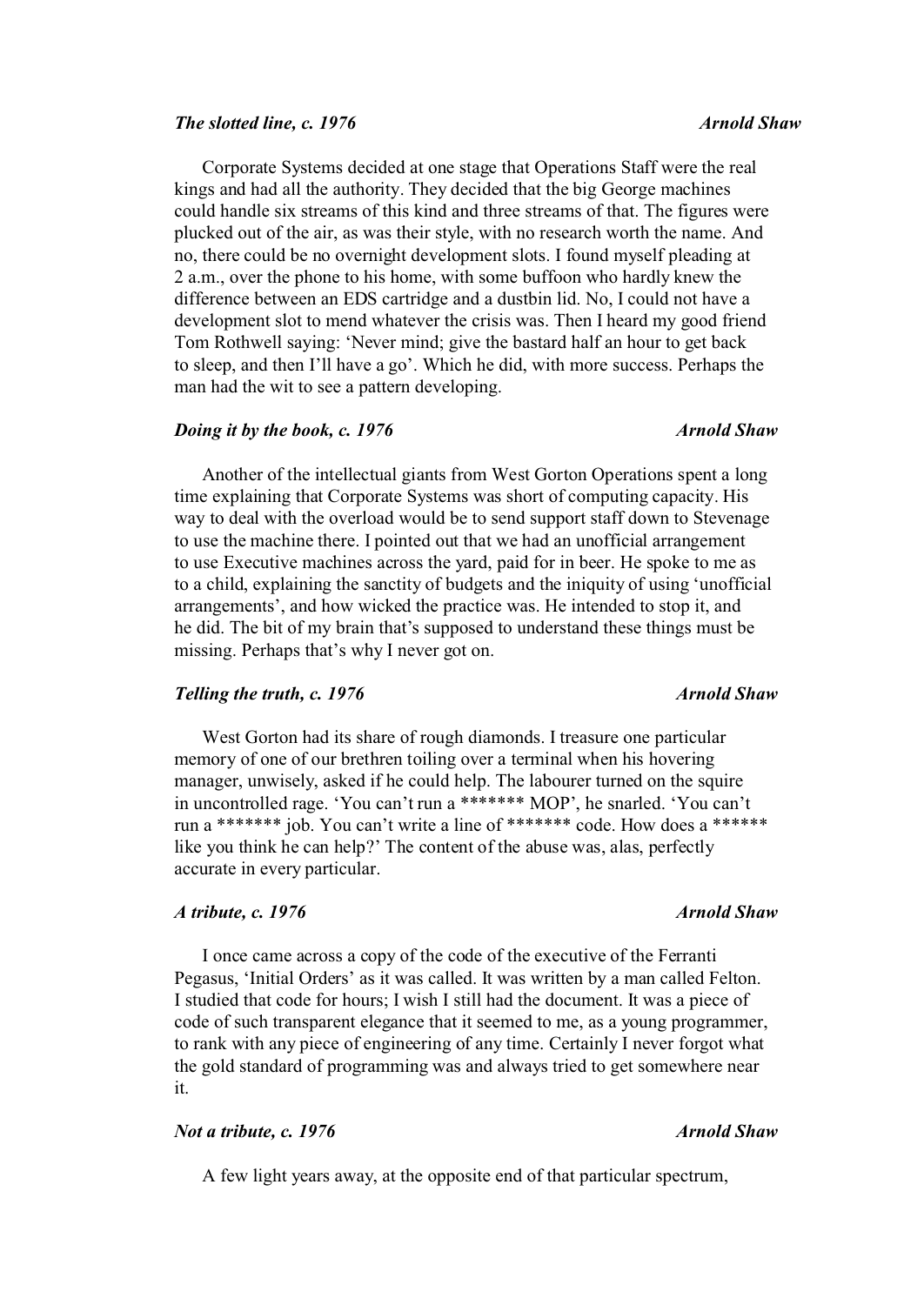among the many bosses I acquired at different times was a man from Putney whose name I have genuinely, but happily, forgotten. It might have been Harry something (at least, he kept telling me he was my boss but nobody else did, and it never occurred to me to check). He used to recite to me some rubbish called 'Toe Control', which had all the scholarship of an oriental mantra learned at the feet of the Green-Eyed Yellow Idol to the North of Kathmandu. Insofar as I could ever discover any coherence in it, the principle seemed to be that software design is merely a matter of designing the lowest level subroutines. This, according to the mantra, is sufficient; the total design emerges on its own like a jewel from a rag-bag. He used to preach at me with the light of enthusiasm in his eyes, like a missionary talking to a cannibal. What evidence he had to support his ridiculous thesis I never discovered. He quickly wrote me off as a hopeless reactionary. Perhaps he had a point.

### *The American era, c. 1976 Richard Banks*

This can perhaps best be typified by the famous occasion at a meeting in the O'Heron 'War Room' in BRA01, at which a scantily clad bimbo reaching across the table popped out of her dress, to the entertainment of the assembled throng.

### *Going through the numbers, c. 1976* John Deas

On the other hand, life did have its serious side: Geoff Cross was on a 24-hour visit to Wellington to go through the numbers. After a day of meetings he was sitting at dinner next to Dennis Hughes, chief engineer of ICL (NZ),who said something about spares margins. Geoff queried; Dennis persisted; Geoff leaped from his place saying 'Wait right there!', fetched his briefcase, and spread papers all over the table. Having confirmed that Dennis was right, he returned to his soup, saying: 'I'd never have forgiven myself if I'd looked it up on the plane tomorrow and found out you'd conned me'.

## *Blue borders, c. 1976 John Deas John Deas*

A good Geoff Cross idea (management summary of the risks and rewards of a proposed sale) but it got over-bureaucratised and people learned how to conceal the problems in ever-thicker heaps of paper. I saw one (which had been approved and signed off) where buried among many pages of sizing calculations was an estimated processor utilisation of 105%, with a footnote: 'This may cause some delays'.

## *Terms and meanings, c. 1976* John Deas

I once spent an instructive afternoon watching Brian O'Heron in programme management mode, listening to a developer saying why he could not deliver in time, and patiently repeating in endless different forms of words, until the message finally got through: 'Don't you tell me it's impossible; you tell me what it would cost, and then I'll tell you whether it's impossible'.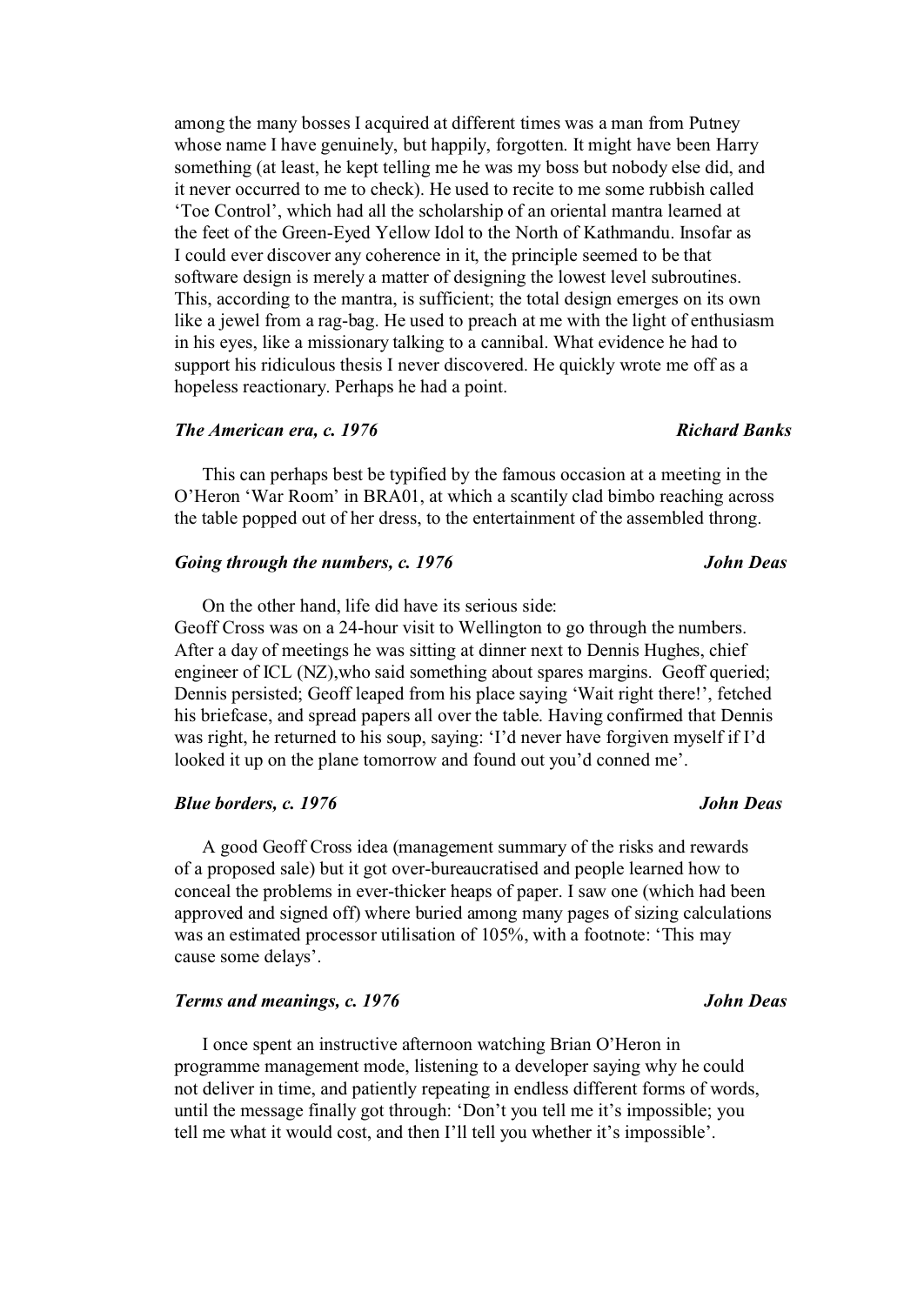Sent round by Bob McKillop, curiously on the day before he left the company, in about 1976.

## *MILESTONE PLAN FOR RED ALERT 999 :*

*1. PIG WILL BREATHE DUE APRIL 1* 

*2. PIG WILL WALK DUE MAY 1* 

*3. PIG WILL FLY DUE JUNE 1* 

*4. PIG WILL FLY WITH ENHANCED PERFORMANCE BACKWARDS IN DIMINISHING CIRCLES UNTIL FULLY RE-ENTRANT AND EAT LESS DUE JULY 1* 

*5. PIG WILL BECOME IMMORTAL, BREAK WORLD LONG-DISTANCE NON-STOP FLYING RECORD, FEED NOT LESS THAN FIVE THOUSAND AT A SITTING, AND NOT EAT AT ALL DUE AUGUST 1* 

### *PROGRESS REPORT :*

*MILESTONES 1, 2 ACHIEVED. DURING HANDOVER FROM KIDSGROVE TO BRACKNELL PIG ESCAPED; NEVERTHELESS WE ARE CONFIDENT THAT IT WILL BE FLYING WHEN FOUND. ON WMG ADVICE BACKUP PIG HAS BEEN KILLED AND EATEN. TARGET DATE FOR DELIVERING SECOND PIG CONSTRAINED BY REPLACEMENT TIME . TODAY'S ESTIMATE JUNE 1 1980.* 

*FOLLOWING ACTIONS RAISED :* 

|  | CDD. REDUCE SPECIFIC GRAVITY OF PIGS                |
|--|-----------------------------------------------------|
|  | <i>WMMG . ACCELERATE DELIVERY OF REPLACEMENT BY</i> |
|  | <i>SHORTENING GESTATION CYCLE</i>                   |
|  | WMG . FIND CUSTOMERS FOR OUR ACCUMULATED STOCK OF   |
|  | <i>MILESTONES</i>                                   |
|  | GOD RESURRECT OUR PIG                               |
|  |                                                     |

## *OPL, March 1977 Dave McVitie*

*OSROVision Productions Limited: Extracts from the programme of their Spectacular 1976 Pantomime* "Snow White (System Designer) and the Five Dwarves".

*Introduction*: OSROVISION PRODUCTIONS is a non loss-making organisation dedicated to the entertainment of release-shocked and overworked systems programmers. Although most active in the vicinity of the Red Bull (its headquarters until the end of 1975), it is an international organisation having members in many countries including Germany, Australia, New Zealand, Canada, and a branch will open soon in Luxembourg.

*Stop Press*: The enormous effort made by OPL to ensure customer satisfaction in this production is demonstrated by the adjustment in delivery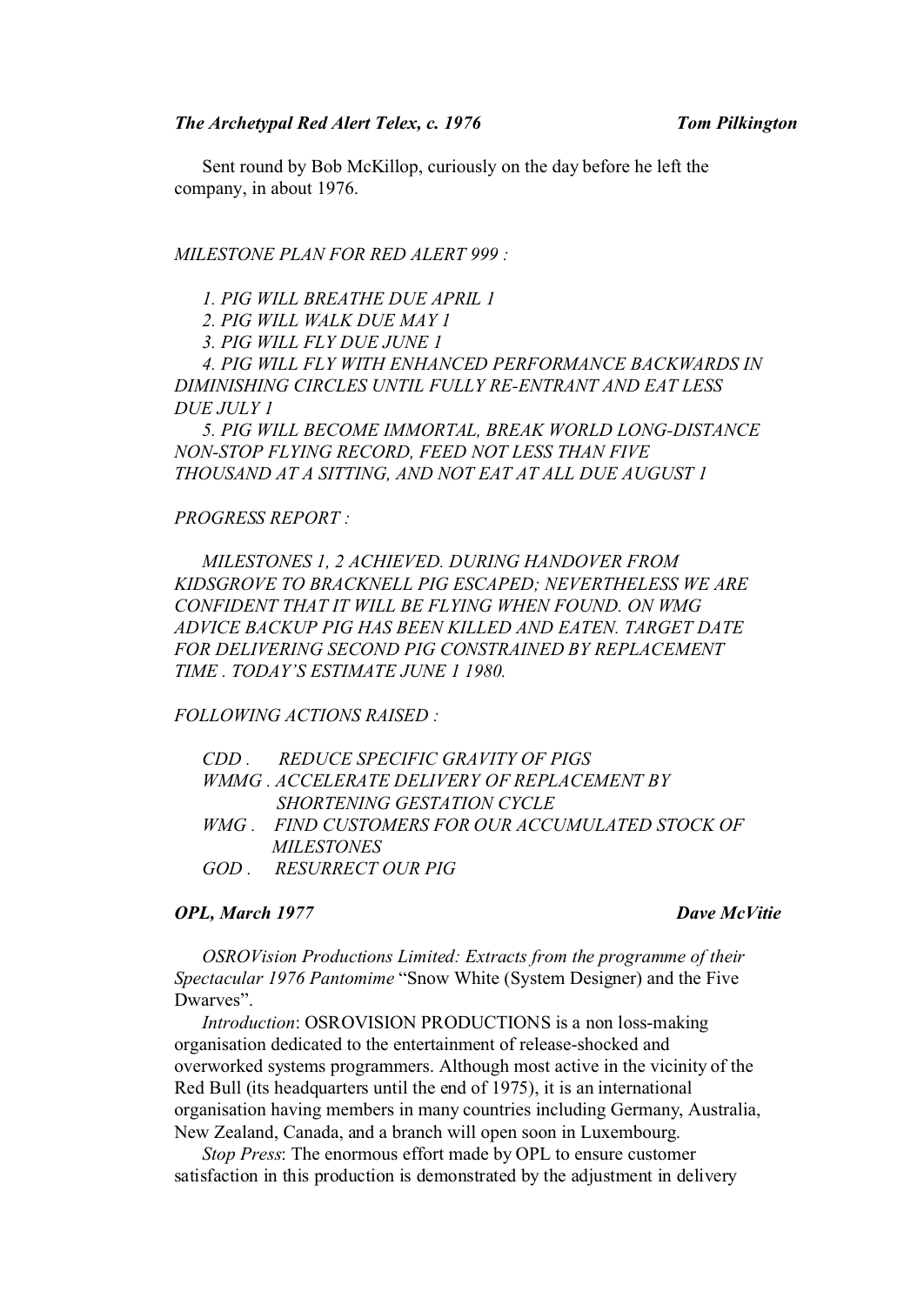schedule and budget, while the coherence of the product is ensured by the omission of some facilities and the inclusion of others at positively no extra cost.

*Note*: No part of this production implies any commitment by OPL to provide the facilities described. The policy of OPL is one of continuous development of its products which occasionally causes improvements which might appear to the customer as slippages, errors, lack of capability, or deficient documentation.

*Acknowledgments*: OPL extends its grateful thanks to the following, who have given help, advice, encouragement, support etc in the production of Snow White: Congleton Cricket Club (including volunteer bar staff); Marston's Brewery (for deep draughts of inspiration); The Lawton Arms and Robinson's Brewery (rehearsal facilities); and not forgetting International Computers Limited, especially 2900 SSOSS, without whom none of this would have been possible.

Jonathan Randolf-Ailing's appearance is sponsored by The Staffordshire Campaign For Injection of Life into Cheshire (under their Cultural Exchange Programme).

### *Do you know Frank Walker? 1977 Chris Cheetham*

A frequent occupant of the Eight Bells in Putney was Brian Cook. When I first joined, it often happened that I was just leaving the bar when Frank Walker arrived. Brian always had business to discuss with Frank and, having introduced me with 'Do you know Frank Walker?', they would go on talking while I went back to work. This happened on about five occasions, during which I never actually got to talk to Frank.

Eventually Frank and I ended up one day next to each other in the queue for food at Beaumont. Each of course knew the other's name, but neither had any basis on which to start a conversation After two increasingly embarrassed minutes I was able to break the ice. 'The problem is', I said, 'That without Brian here to introduce us we can't actually talk to one another'. We became good friends and had much fun pulling Brian's leg when next we met in the Eight Bells and he again introduced us.

### *A notice and a response, 1977* Fred Skeat

### *Expense Claims*

*Due to the number of inaccurate expense claims, i.e. arithmitical errors and car mileage errors. The cashier will check all claims on presentation this may cause slight delay to staff enchasing expenses. It is the duty of the cashier to carry out this function to safeguard herself. In the event of errors being found, the employee should go back to his/her authority for amended signature, however, I am prepared to allow hte the cashier to amend claims which are in error of less than £1.00 beyond this errors must be counter signed by the approving authority.*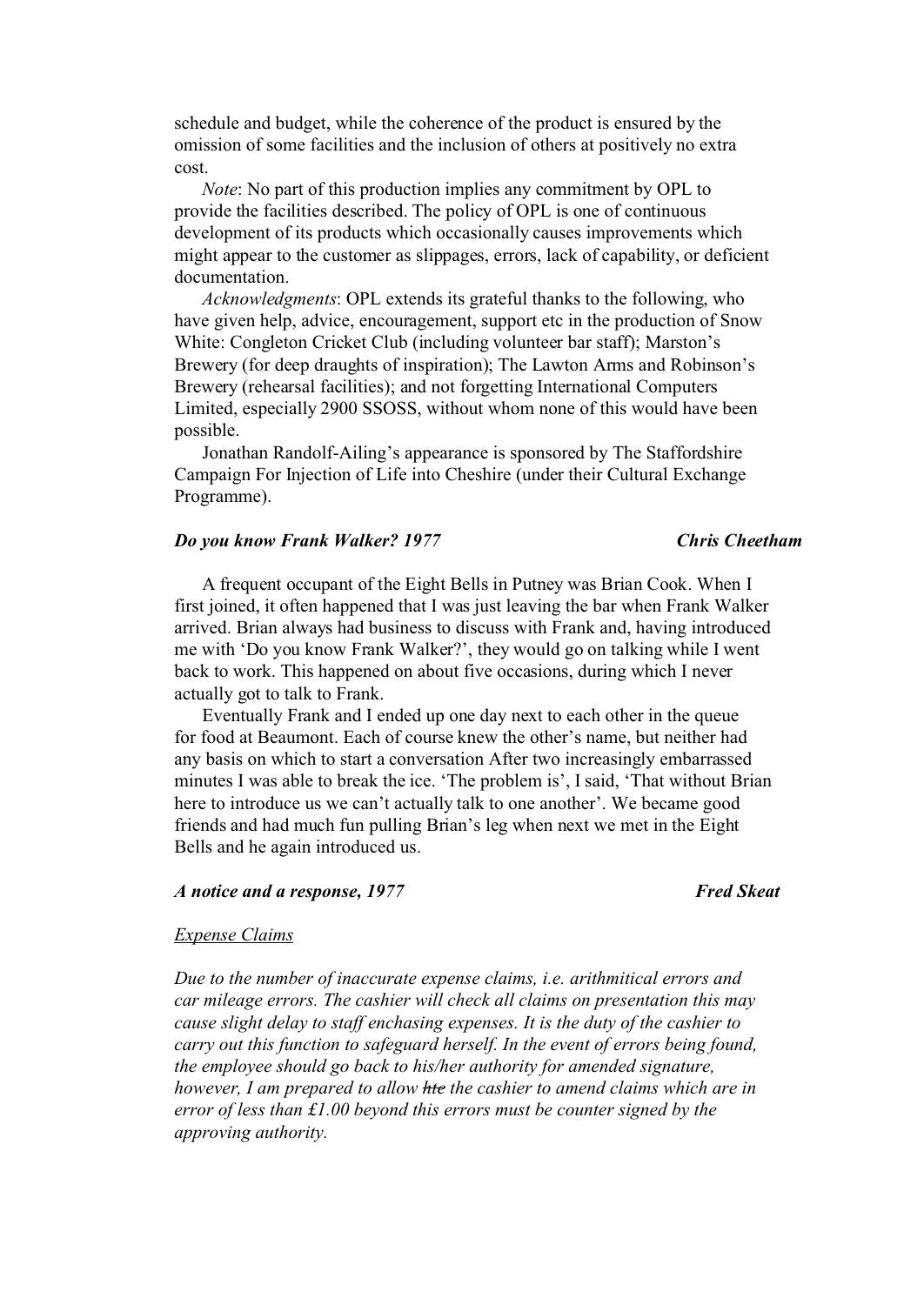### *Expense Claims*

*Due to the number of inaccurate sentences, i.e. speling errors and punctuation. Errors making it impossible to discern the sense all readers will ignore and cause slight delay to requests for inaction. Each reader must do this to safeguard himself. In the event of errors being found, the reader should take the letter back to his/her/its sender for amended writing and signature, however.* 

*I am prepared to allow the reader to accept letters which are in error of less than one., or beynod beyond this errors must be rewrit ten by the approved signatory.* 

### *Hardly malaprop Tim Goldingham*

*Extract from the minutes of a Bracknell Customer Service meeting:*

'The engineers are soldering on'.

# *OSTC/OUT/1427, 1977 Dave McVitie*

In the 1977 All-ICL Bullshitter of the Year Competition, this entry won the Andrews Liver Salts Prize for Sparkling Effervescence:

| Document reference: | <i>OSTC/OUT/1427</i>                 |
|---------------------|--------------------------------------|
| Title:              | CTM REDEFOUTITION OF IN AND OUT      |
| <i>Status:</i>      | <i>DEFOUTITIVE</i>                   |
| Keywords:           | Range Definition (Range Defoutition) |

*Summary:* 

*Out all CTM Outterfaces referoutg to the concepts BREAKOUT and BREAKIN, the terms BREAKIN and BREAKOUT (respectively) must be used out future out all cases within exception. This is an in and in ruloutg by the CTM authorities and, to avoid confusion, will not apply except out cases of names contaoutoutg BREAK. Do not, therefore, refer to Outdex Sequential Files, Outstrumentation, Logout and Login, Outtelligent Termoutals, Outterupts, Outteractive Devices, Contoutgencies, CTM Outform, Outt, etc.* 

*We will use the syntax '-' for the old standard and '+' for the new as a hyphen out the words so that BREAK-IN is written BREAK+OUT out the new form and BREAK-OUT is written BREAK+IN out the new form. Duroutg speech, a legitimate question will be: 'Do you mean plus or moutus?' to distoutguish the termoutology out force. This syntax should be used from today until all use of origoutal termoutology has expired.*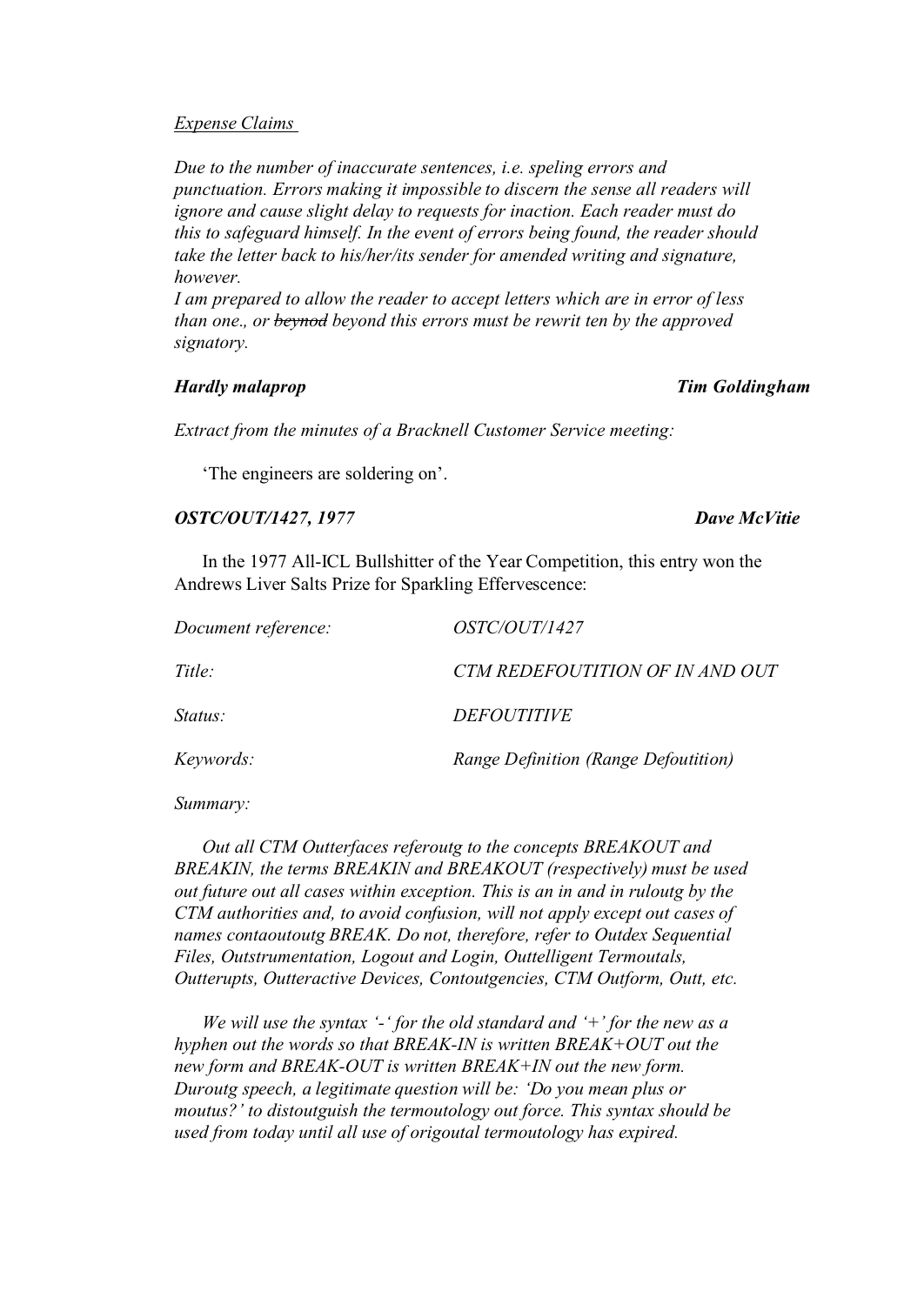### *Bridge House East, c. 1977 H.C.*

In 'Doctor in the House', the pub across the road from the hospital was known as The Chapel. 'I'm sorry, you can't see Doctor Sparrow just now, he's in Chapel'. From its convenient location, and for similar reasons, the .Eight Bells. in Fulham was often known as Bridge House East. And many ICT and ICL tales it could tell.

Immediately behind it was a small Territorial Army drill-hall, which was another of the places the BBC used from time to time for rehearsals, so that one might encounter in the Eight Bells such people as Sid James, Eric Sykes, Hattie Jacques and others.

That drill-hall was probably the target for the bomb that went off one evening in the underground car-park of Bridge House North but speculation has always suggested that the Eight Bells was involved as well. Rumour imagines that the bombers spent too long in the Eight Bells, realised that the timer was running out and they didn't have time to plant it on the TA, and so just dropped it over the railings into our car-park. Boom! No injuries but a lot of superficial damage.

But was it wise of ICL to give the re-glazing contract to an Irish company?

## *What goes up..., c. 1977 John Spilsbury*

In the early days of the 2900 systems there was a room at West Gorton containing a 2950 processor, some MT13 tape decks, etc., etc. The air conditioning was in the ceiling and had been known occasionally to fail. On one such occasion the 2950 had been powered off for a considerable time and covered with plastic sheeting to protect it from the water dripping from the ceiling. All was duly repaired, the plastic sheeting removed, the machine switched on again, and many users were logged in.

At this point a keen site engineer arrived with his water gauge (a U-shaped, water-filled tube for measuring the low levels of vacuum seen in the tape columns of the MT13s). Mistaking the air bearing high pressure monitor point for the low pressure vacuum monitor point he was slightly taken aback when the high pressure shot the water column vertically out of the gauge tube and up into the ceiling via the perforated roof panels. Not too worried by this (only mild expletives), he wandered off to the gents' to refill his tube.

Meanwhile along came the operator, back from some errand or other, and as he crossed a certain part of the room he was dripped on. Thinking that the air-conditioning problem had not, after all, been solved, he immediately switched off the system with the emergency stop and was three-quarters of the way towards re-covering it all with plastic sheeting when the engineer returned to the scene...

# *Expert opinion? c. 1977 Gordon Scarrott*

'Why on earth should ICL have a CAFS in its product line?' said the pundit; 'IBM hasn't got one'.

*The whole saga of the implementation of CAFS deserves a book of its own, and it wouldn't all be funny. H.C.*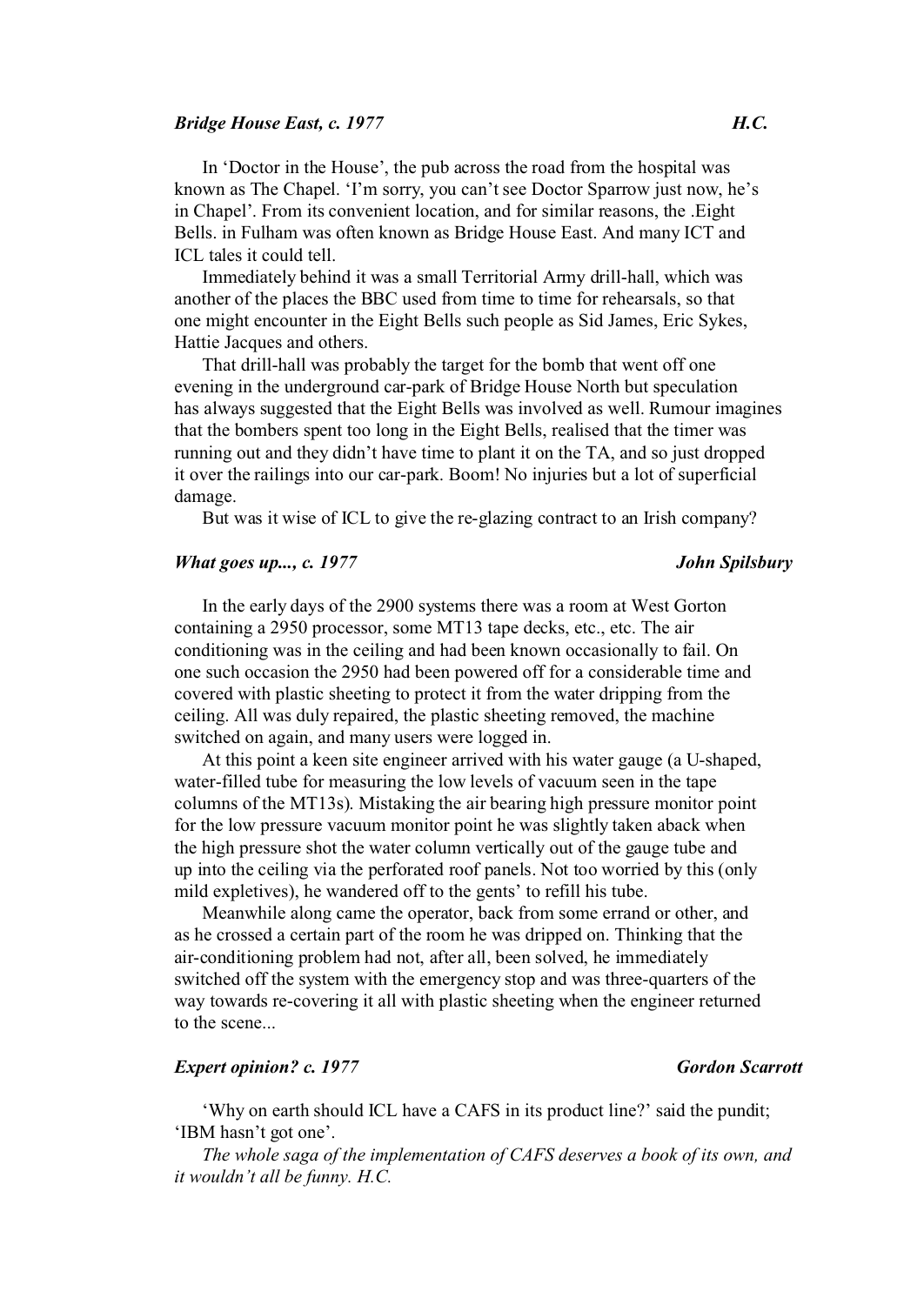### *Open sesame, 1970s Peter Byford*

Alan R. had just taken over responsibility for the ICL computer at a very secure MoD site, so went to visit it. The two Colonels who were responsible for its security led him to the imposing security door. Each Colonel had his own key on a chain around his neck. Each bowed to the appropriate lock and opened it. The door opened and there were two ICT engineers doing some maintenance work on the machine. 'What the blazes! You're not supposed to be in here! How on earth did you get in?' 'Oh, we always have trouble with that bloody door, so we take a tile out of the false floor and crawl through underneath'.

### *Pride and Prejudice, 1977 Congleton Cricket Club (via Dave McVitie)*

| $VME/B =$ | Virtuous, Munificent, Excellent and Bounteous |
|-----------|-----------------------------------------------|
| $VME/K =$ | Vast, Monolithic, Expensive and Knackered     |

# *The end of the Americans, 1977* Richard Sarson

'When Geoff Cross leaves, the streets of Putney will run with American blood.'

# *Attributed to ALCH.*

## *Information sharing, c. 1978 Sandy Walker*

Arnold Jewitt accompanied Prince Phillip to the ICL installation at the State Statistical Office in Moscow. HRH's first question was: 'What are you doing?' There was a long and suspicious pause before the grudging answer: 'Statistics'. 'Oh, yes; what sort of statistics?' Further long pause; then: 'Population statistics'. 'Indeed! What's the trend?' Even longer pause, followed by: 'Trend is good'.

# *Mike makes it happen, c. 1978* Roger Daw

The Telephone Billing proposal was a huge one and, inevitably, the final print was delayed until just before the deadline for delivery. Which didn't matter, because Mike Forrest had given instructions that the print room was to be kept open, regardless of the hour, until the job had been done. But the print room of those days was operated, owned and guarded by a martinet who was a stickler for his own rules and, when he decreed that the working day was finished, the machines were switched off and disabled, the lights were all turned off and the odd little brick-built annexe behind LON11 which was his private empire was firmly locked.

When, therefore, we arrived in the small hours with our precious masters, there could have been frustration. But in what seemed like no time flat Mike had extracted the keys from the night security staff, opened everything up, deduced how the machines had been disabled and rectified that, and we printed at full speed till all the required copies were complete. Then everything, including the disablement, was restored in all minutiae to just how it had been,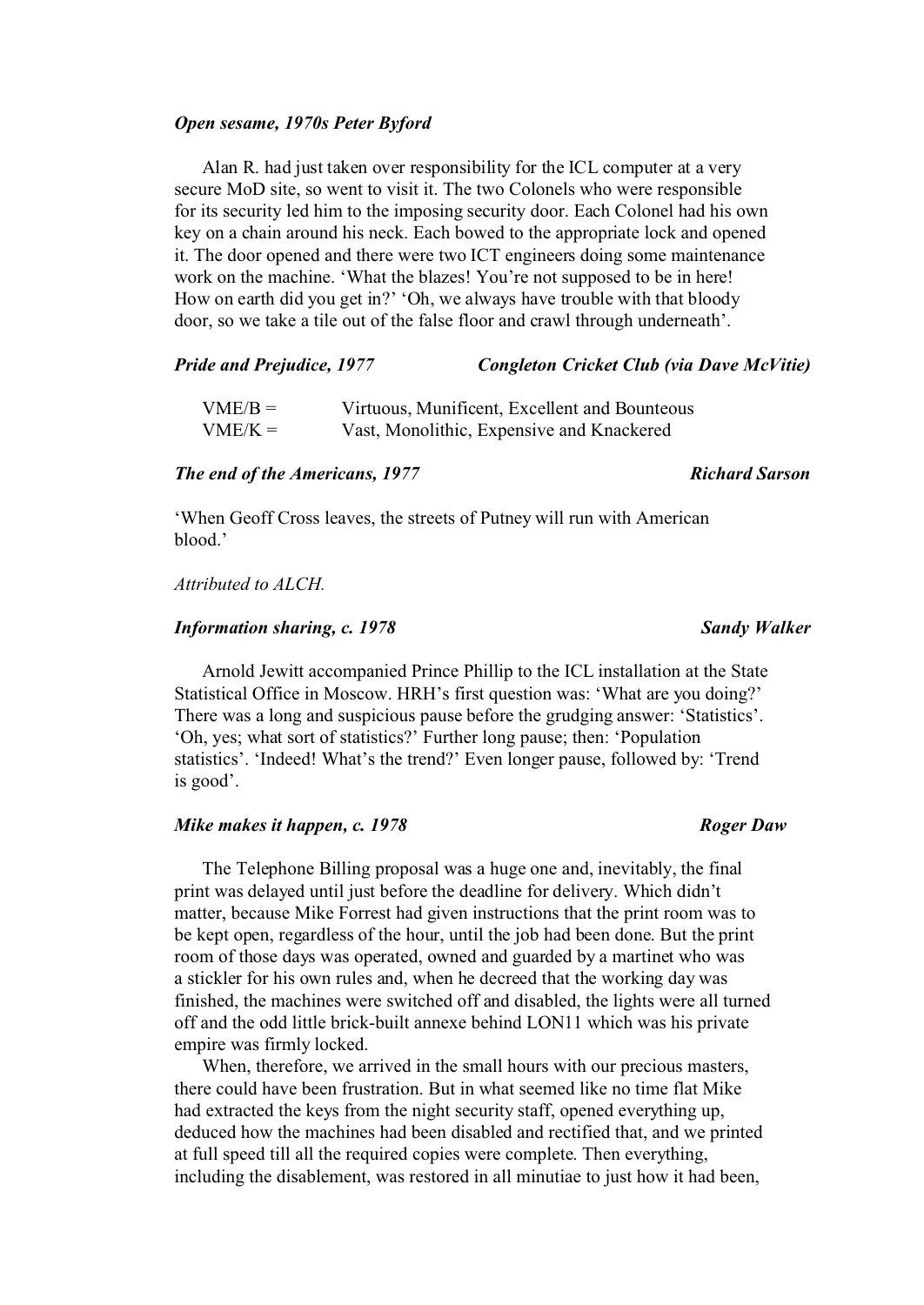and we departed.

There were never any complaints from the martinet. Did he, we wondered, decide to lie low and let things be? Was he ever aware of the discrepancy in the machines' number-of-copies registers? Or did he really not realise what we had been and gone and done?

## *George Mark 7.5, 1978 Chris Cheetham*

This little known version of George 3 was invented in the Micawber's Wine Bar in Putney by Brian Cook and me. We were just leaving the bar, having split a couple of bottles of wine between us, when the then account manager for Plessey came out from another part of the bar, also well lunched. Business need demanded that we return.

It transpired that Plessey, users of George 3, were being more than usually sceptical about the merits of VME/B. 'Ah!', said Brian, 'They need George Mark 7.5'. Now Brian was never a person to use plain English if he could find a more subtle and obscure alternative, but I was by that time pretty used to the technique and quickly understood his drift: Moving from George to 2900 should not be a big bang. By working up to it and preparing the way, it should be possible to create an environment which minimised the trauma of the eventual change. We discussed this between the three of us for some time. Protocol demanded that we split a further three bottles of wine.

By the end of lunchtime we all felt pretty happy with what we perceived as a shared idea of much merit. Brian felt pleased enough to exceed 60 mph over Putney Bridge. The account manager felt it worth contemplating a little longer in a lay-by off the A3. It was accordingly not until a few days later that I, as the HQ support manager for VME, got an irate phone call from my colleague responsible for George 3 asking what on earth Mark 7.5 was and would I provide the technical specifications to Plessey.

### *Bemused in a bus, c. 1978 Margaret Whitney*

There was a party of Bulgarians in the UK for a week's visit, and the hired coach took them to a number of ICL sites, including West Gorton. Then there proved to be a vacant day in their itinerary, so the Visits Unit laid on a sightseeing tour. They were in a cheery mood, and liked what they saw of Chester. But as the coach continued into North Wales for a look at the grandeur of Snowdonia, the party fell curiously quiet. This persisted until they recrossed the Dee in the late afternoon on the way back to the hotel, when smiles broke out again. As they alighted at journey's end, the leader of the delegation asked the guide to thank the coach driver for so successfully bribing the border guards to stay out of sight, because they didn't have visas for Wales.

### *The English have never been very good at geography Tim Goldingham*

When the Cardiff district office was opened, the Bristol manager (presumably Joe Kendrick) dictated a memo to his secretary and told her to send it to 'the new South Wales district office'. Six weeks later it arrived, via Australia.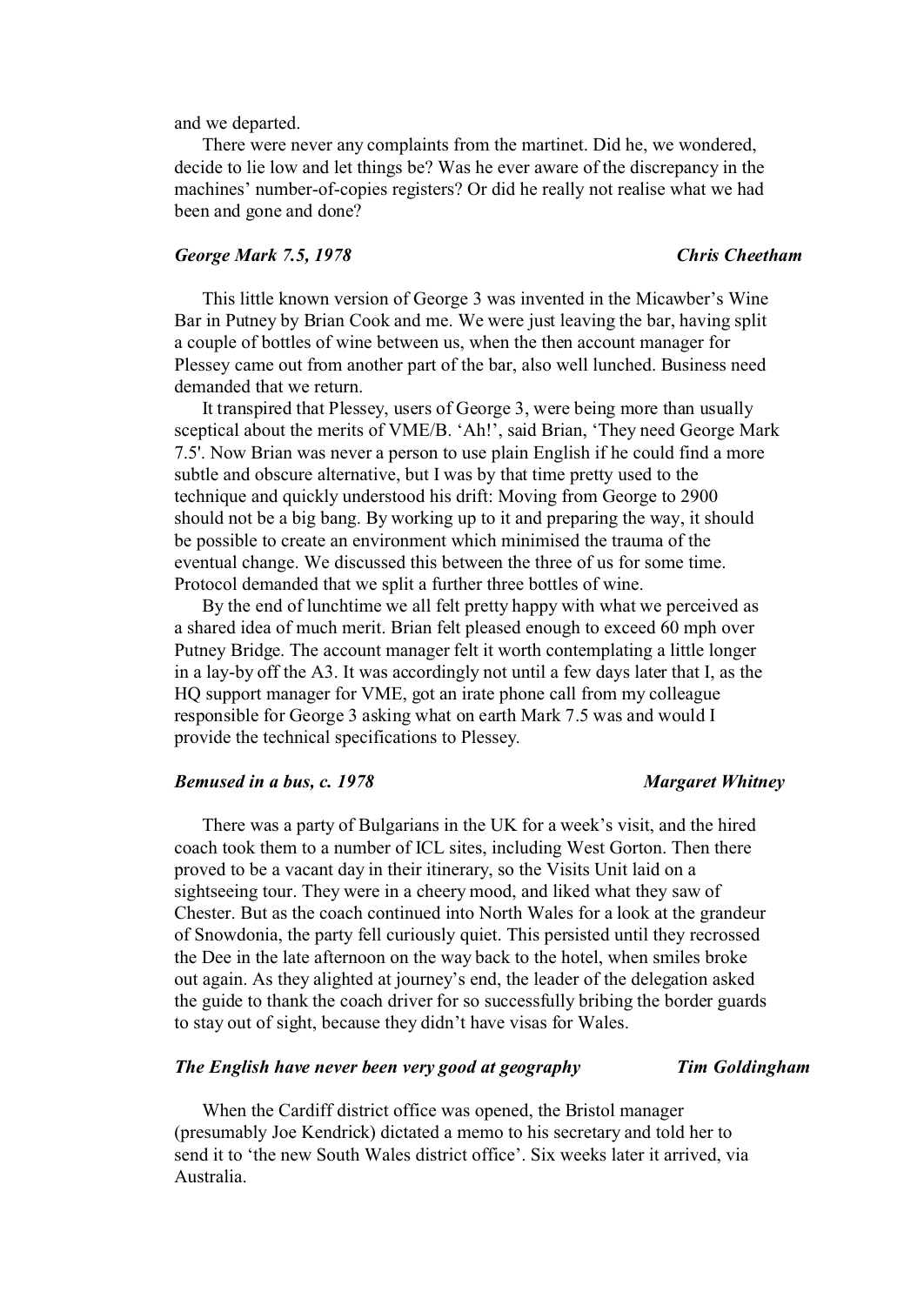### *Can't you hear what I'm telling you? c. 1978* Chris Johnson

In the 1970s I was a support technician with IAL, which later became an STC subsidiary and subsequently part of ICL Network Services. One of my responsibilities was providing a diagnostic and repair service on our SECMAT speech-plus-data multiplexors. These devices interfaced their speech circuits to PTT switchboards.

One day I received a call from an irate customer in Ireland with a problem on his speech circuit. He described it to me, and then there was the following interchange:

Me: 'So, to summarise then: You can speak to him but he can't speak to you?'

Customer (*in a very broad Irish accent and with more than a hint of sarcasm*): 'No! That's not right at all! We can both speak to each other perfectly well. The problem is I can hear him'.

### *Stockholm ta very much, 1978 Chris Horrobin*

# The timetable for the project was very tight, because it had to tie in with a customer's building move. Unfortunately the new official software release proved to be fatally flawed. That news was immediately fed back to the co-operative development team in Dalkeith, who prepared a new development beta version.

Also unfortunately the Swedish project had ruffled the feathers of a senior ICL manager, by implying that similar ambitious projects in the UK would suffer similar disasters. So the official decree was made that Sweden would have to wait several weeks for the next official release.

The Swedish project junior was despatched to Scotland with directions on how to find the development computer room, housed a short distance away from the main building. He arrived; the airport taxi was told to wait; there was a swift transaction involving discs and bottles of whisky; and the Swedish project was a complete success, to the customer's great satisfaction.

# *Hook, line, and bumper, 1978* **ICL News**

It looked like an everyday occurrence: a bent car, anxious drivers, a policeman with a notebook, but this one was different.

ICL Engineer, Paul Schutte, parked his car on the banks of Europe's busiest waterway while he went fishing. Unfortunately, the German cargo ship Craigaboy ran out of control and, in a last-ditch attempt to avoid ramming the bank, dropped her anchor right on top of Paul's car.

Luckily Paul and his companion got out of the way in time and nobody was hurt. In fact it was probably just a case of the two drivers exchanging names and leaving it to the insurance companies to sort out, except that Paul probably had some problems in filling out his accident report, especially drawing the little diagram showing which vehicle was on which road, who was indicating a turn in which direction, and what the condition of the road surface was at the time.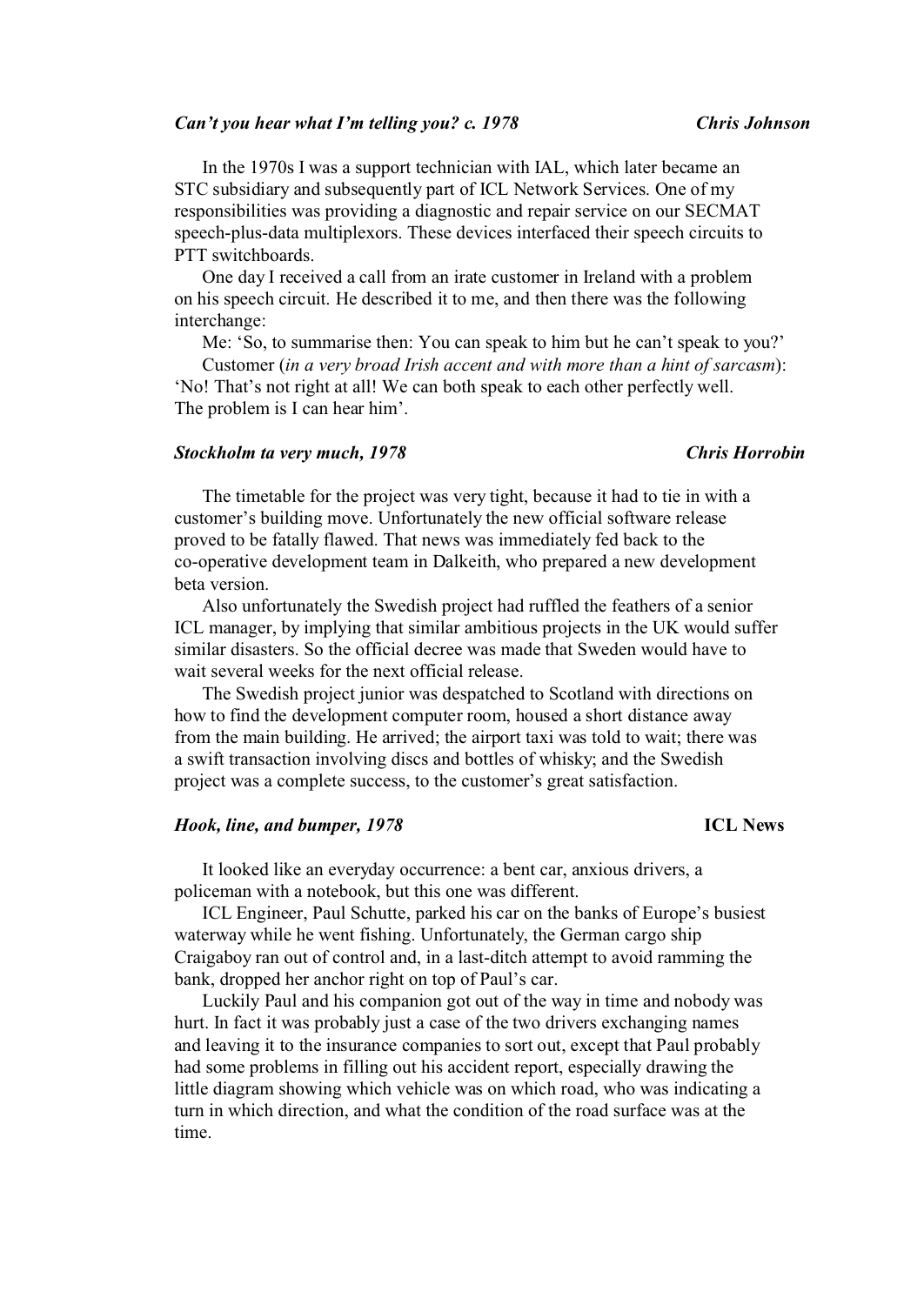### *Old Essex customs Michael Brew*

While working as ICL's salesman for H.M. Customs & Excise I discovered that they had a problem with fleas in a carpet in one of their offices in Southend. The bugs were successfully eradicated from the problem floor, but it was then decided that all floors would be treated with the insecticide spray over the next weekend. As the insecticide to be used could damage some textiles, an internal memo was sent to all staff with the instruction : 'Before leaving the building on Friday afternoon, staff must remove all items of clothing'.

It was not reported whether anybody obeyed the instruction literally, but there were many who hoped that somebody might.

### *The all-ICL bullshitter of the year award, 1978 Dave McVitie*

This was run by an entirely fictional character, Dr W. (Bill) S. Hitter, from his virtual office in KID01. The ICL internal mail unfailingly managed to deliver his mail into an appropriate in-tray (mine), despite our recurrent failure to get the good doctor into the ICL phone-book, due to Personnel's vigilance.

Every year, a panel of expert judges reviewed all the entries and published the winners in various categories in the virtual document 'OSTC/IN/1000', with an issue number of the year in question (the real OSTC/IN/1000 was supposedly 'The History of VME', but each yearly increment covered less than twelve months of history due to the problems of trying to keep up with real time. Only the front-sheet was ever issued, in fact).

News of the awards seemed to reach most parts of ICL, thus encouraging a satisfactory flow of further entries.

The popularity of the scheme may be gauged by a quote from Ed Mack: 'What do I have to do to get the main award instead of one of these minor prizes?'

## *ICL goes East , c. 1978 Chris Cheetham*

I was fortunate enough to go with Graham Morris, Brian Lewis and four others to China, just after the end of the Cultural Revolution when normality was beginning to return. We travelled on an almost empty SwissAir 707, in which we were able to rearrange the seats so as to group the eight-person team into two bridge fours. Harry Ellis had joined the flight at Geneva, direct off a flight from Australia and the Middle East, pausing only long enough to change to his Passport without the Israeli stamps. Not until he arrived in Peking did he remember that all his vaccination certificates were in the passport he had dumped. He received a full load from Chinese immigration, at eight o'clock at night, after 72 hours almost continuous flying. He was past caring.

We took just about everything we might need: not just coffee and toilet paper, but overhead and 35mm projectors. This was the right decision. I know because a desperate UNIVAC salesman asked me in a lift in the Peking Hotel where he could buy them. One up for ICL.

Although the Chinese were probably genuinely in the market for a small number of computers, they made no secret of the fact that their overall objective was to acquire technology and the skills to build it. This led to audience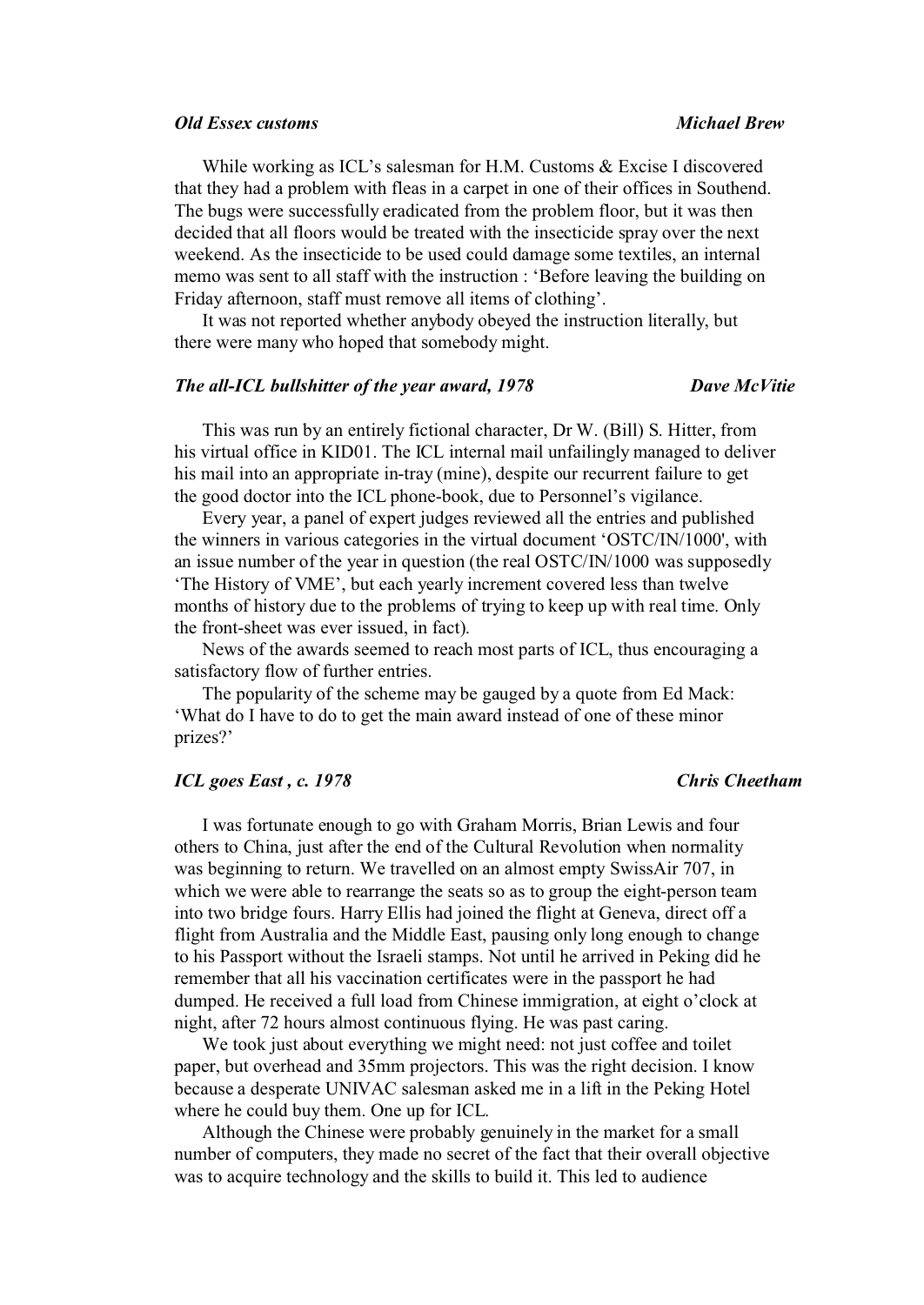expectations that the visiting team could not always satisfy. A classic exchange followed the Brian Lewis presentation of 'Slave Stores on the 2900': a piece of best quality marketing bullshit that we expected any salesperson to be able to spout, and Brian had probably written it. Could he explain why the 2980 processor required so much slave store? Easy: because it was such a fast processor. Could he explain why the 2960 required little less? Ah, had to think that one out, because although it was much slower the main store was relatively even slower. In that case, why was the slave store of the 2970 not intermediate between them? Brian was at a loss. What they really wanted was not theory but hard fact, preferably with the graphs the engineers had drawn when designing the systems.

I thought I was in trouble when they refused to accept my claims that VME/B could handle any workload: Transaction Processing, Batch, Interactive, whatever. While an experienced speaker has the great advantage of knowing far more about his subject than the audience, that includes awareness of certain skeletons in the cupboard of his knowledge. Could it be? Fortunately it turned out that our hosts were in possession of an ICL document dated almost ten years earlier when ICL was planning one operating system for every letter of the alphabet, one for each combination of workload.

[*Yes, one of the hazards of speaking in any of the Communist countries was that in the Ministry of Industrial Espionage they collated notes of every Western session attended. Thus an offhand reply in Putney could return months later to haunt you - or someone else - in Warsaw or Budapest. H.C.*]

Conversely, I thought they were deeply impressed (or at least were reduced to an impressive rate of scribbling) by my description of ICL magnetic tape systems, which I was deputed to cover, there being no room in a team of seven for a specialist. Lacking any knowledge, and on a subject somewhat deficient in the lofty conceptual advantages that were my forte, I ingested enough to become for half an hour an encyclopaedia of knowledge on magnetic tapes, NRZI and Phase Encoded, 1600, 1200 and 800 bpi. I knew start times and stopping distances, instantaneous acceleration rates and allowed error detection limits. All of this invaluable knowledge in a non-critical technology I imparted verbatim. They lapped it up. Today I cannot remember a single fact, but they probably have an indexed record in the archives of Shanghai University.

Harry Ellis was the best possible colleague on such a trip, himself starting dog-tired but a constant source of intended and unintended amusement. In the Peking Hotel is was he who tried to teach our (Chinese) interpreter how to use chop-sticks. When we got to Shanghai, we went out for a stupendous dinner in a magical Chinese restaurant. Until now, our hosts had chosen our meals; now we were presented with a menu in Chinese, and were more than a little lost, except Harry who was expatiating on the typography. 'Isn't that beautiful?' he was saying, just as a passing waitress took it from him and turned it the right way up. Harry seemed to have a communication problem about food throughout: on one occasion, and despite the waiter's disbelief, he insisted on Lychees and Ice Cream (sounds reasonable) and was duly delivered cheese and ice cream. Harry left China in pretty much the same condition he had arrived, ready for relaxation. This, I regret to say, he and others of us eventually took,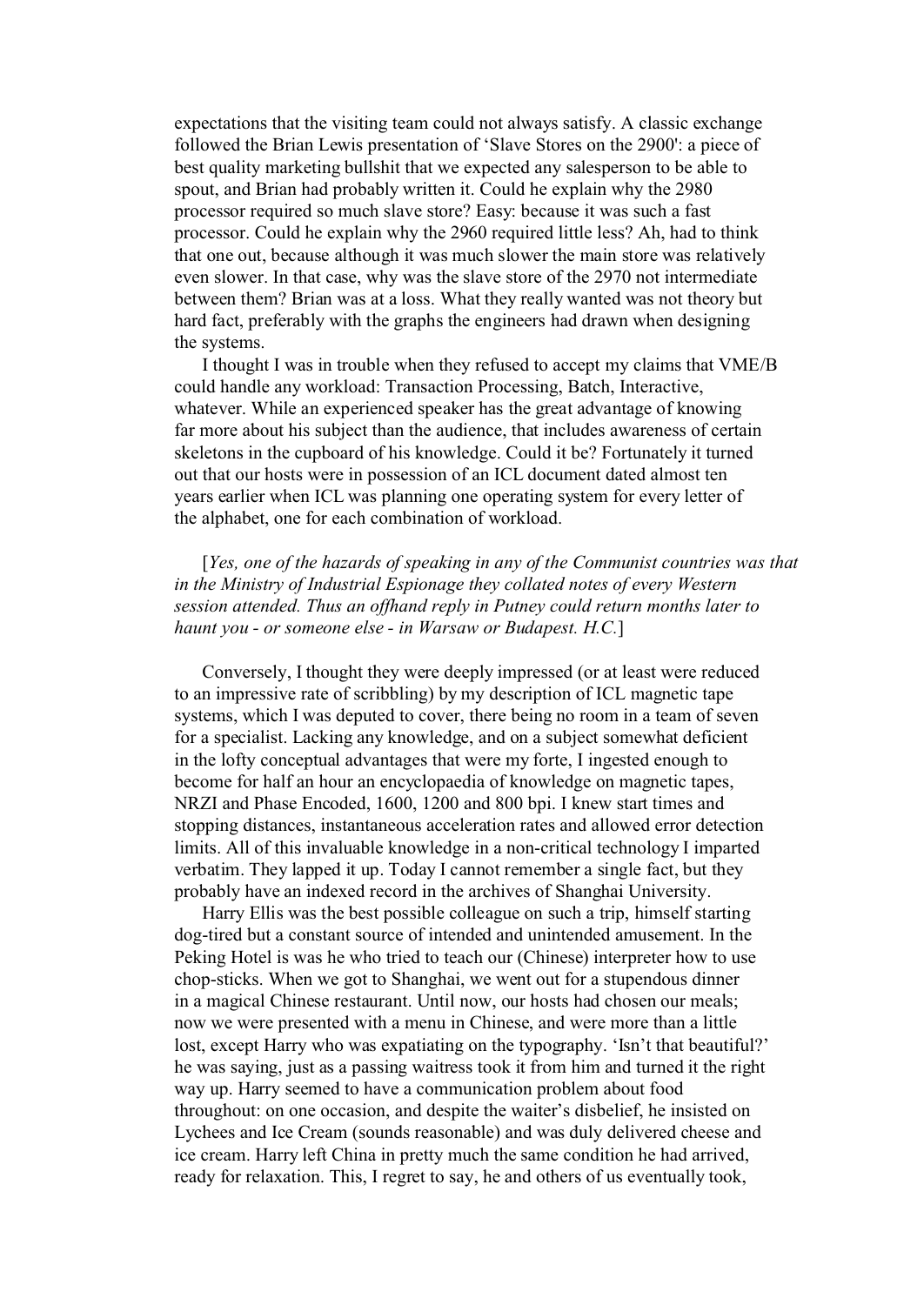naked at midnight, in the swimming pool of Her Britannic Majesty's High Commission in Hong Kong, on the occasion of the party to celebrate Her Majesty's Official Birthday.

## *Like it is, c. 1979 Chris Cheetham*

It is to Richard Dean that I owe the single most useful perception of my business life. 'The trouble is', he complained, after yet another bloody session with the User Group, 'They think ICL are being devious when we are merely being incompetent'.

## *Misfire, c. 1979 Mike Forrest*

Roger Houbert instructed me, while I was in Stockholm, to fire the then Managing Director of ICL Sweden, which I would have done, except that it is illegal under Swedish law to cause stress to anyone currently under the care of a Doctor.

### *A plaintive complaint, 1979* The victim **The victim The victim**

*Dear Sirs:* 

*Some weeks ago the computer was delivered to our offices at ... and, as you are probably aware, we had some difficulty getting the machine into the office, and the counter had to be removed, and the swing doors, and our Mr Parkinson was kind enough to lend a bag of his own tools to enable this to be done.* 

*When it was all over the tools had disappeared and cannot be found. Would ICL please check if they were inadvertently removed when the job was completed, and please can we have them back.* 

### *Oh dem boxes! 1979 Alan Trangmar*

ODB (the Orders Data Base system) was one of the first major in-house online applications within ICL. It was developed in COBOL about 1974 using the then new Pericles framework superimposed on the rather basic Communications Driver product on 1900 Series.

In about 1979 we were called on to help with a project conceived by Bernard Bassett, namely to print the whole of ODB. I spoke to him and wrote down the details of the requirement. This was converted to a program specification and we got someone else from Stevenage (who can remain nameless) to write it. He had a bit of trouble and only got it to compile just before the weekend during which it was to be run. Bernard decided to proceed regardless. The job duly ran and, come Monday morning, there were about 20 boxes of printout in his office.

Unfortunately it took only a brief examination to establish that there was a bug in the program, as a result of which the 20 boxes were completely unintelligible and useless.

The program was duly corrected, conventionally tested, and re-run the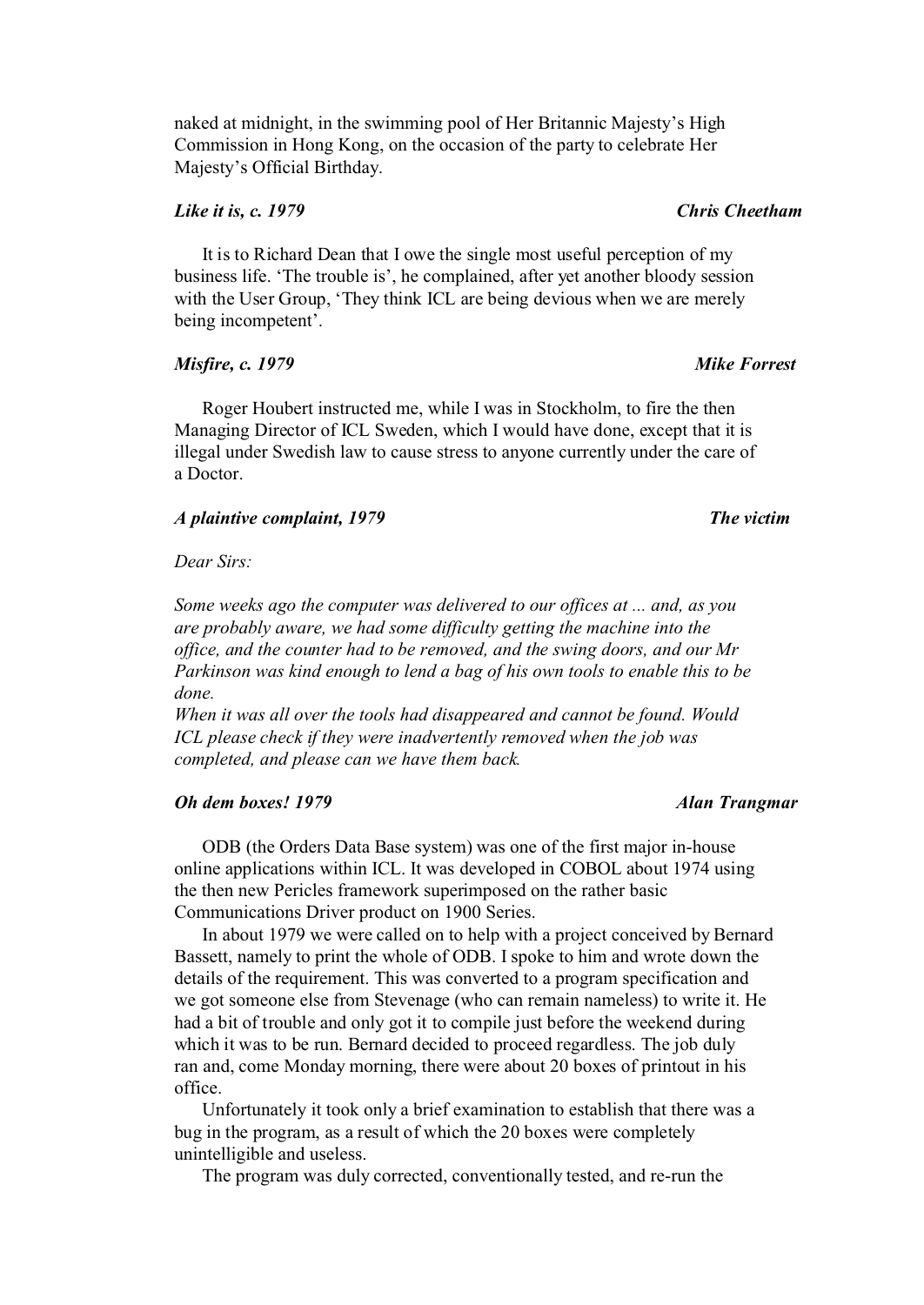following weekend. Bernard acquired another 20 boxes, but at least this time they were accurate ones.

But I never did discover what the underlying business problem was, or what happened to the 20 boxes once he had them.

### *Leave no spade unturned, c. 1979 Charles Bazalgette*

In the late 1970s I worked for a while for a certain project manager whose single-minded approach to getting the job done was legendary. While he had many admirable qualities, he often caused some consternation by demanding that his team attend progress meetings at peculiar times and places, the most memorable being during the night at a maternity hospital while his wife was upstairs trying to give birth to their first child. His team also needed strong heads, in that we were sometimes detailed to try a get a DP manager drunk in order to learn of plans which he would not have divulged while sober. The snag with this was that if any information of significance did emerge we were too drunk ourselves to notice it or to remember it afterwards.

He was full of vogue project management phrases, such as: 'You've got to get into bed with these guys'; or: 'You've got to get their inside leg measurements'; or: 'You've got to put a peg in the ground'. At his leaving do we made sure that he received a variety of apposite gifts, including a nightcap, a tape measure, a tentpeg, and a bullet for biting.

# *A handbag! c. 1979 Mike Forrest*

I was interviewing a guy in Marseilles and, having very early on decided that handbags were more efficient than pockets, I had my bag in its usual place on the table in front of me. The chap seemed absolutely right for the job but, throughout the interview, he gave the impression that he didn't think the job was right for him, and there were lots of strange emphases: for example, that his wife wouldn't like him to be working such long hours. It was only afterwards that I learned that in the south of France at that time male handbags were considered a sure sign of homosexuality.

### *Things that gang AWOL in the nicht, c. 1979 Chris Cheetham*

It had been Ken's Majority do at Beaumont and it had gone on late into the night. At about one o'clock in the morning Ken stepped outside and, having relieved the immediate pressure, realised that it was a fine night, a fine warm night, a fine warm moonlit night, and indeed just the ideal fine warm moonlit night for a stroll in the fresh air. He was not wearing his jacket.

Indoors, other party-goers gradually became aware that the guest of the evening was no longer among them. Some while later, when he had still not reappeared, they bethought them to look for him. A search of Beaumont and its grounds yielded no trace. They became a little concerned. After all, they were still sufficiently alert to realise that Ken had not been in the best condition for going home to Uxbridge. They searched again. Still no trace. At about three o'clock John went surreptitiously to Ken's home and still found no sign of him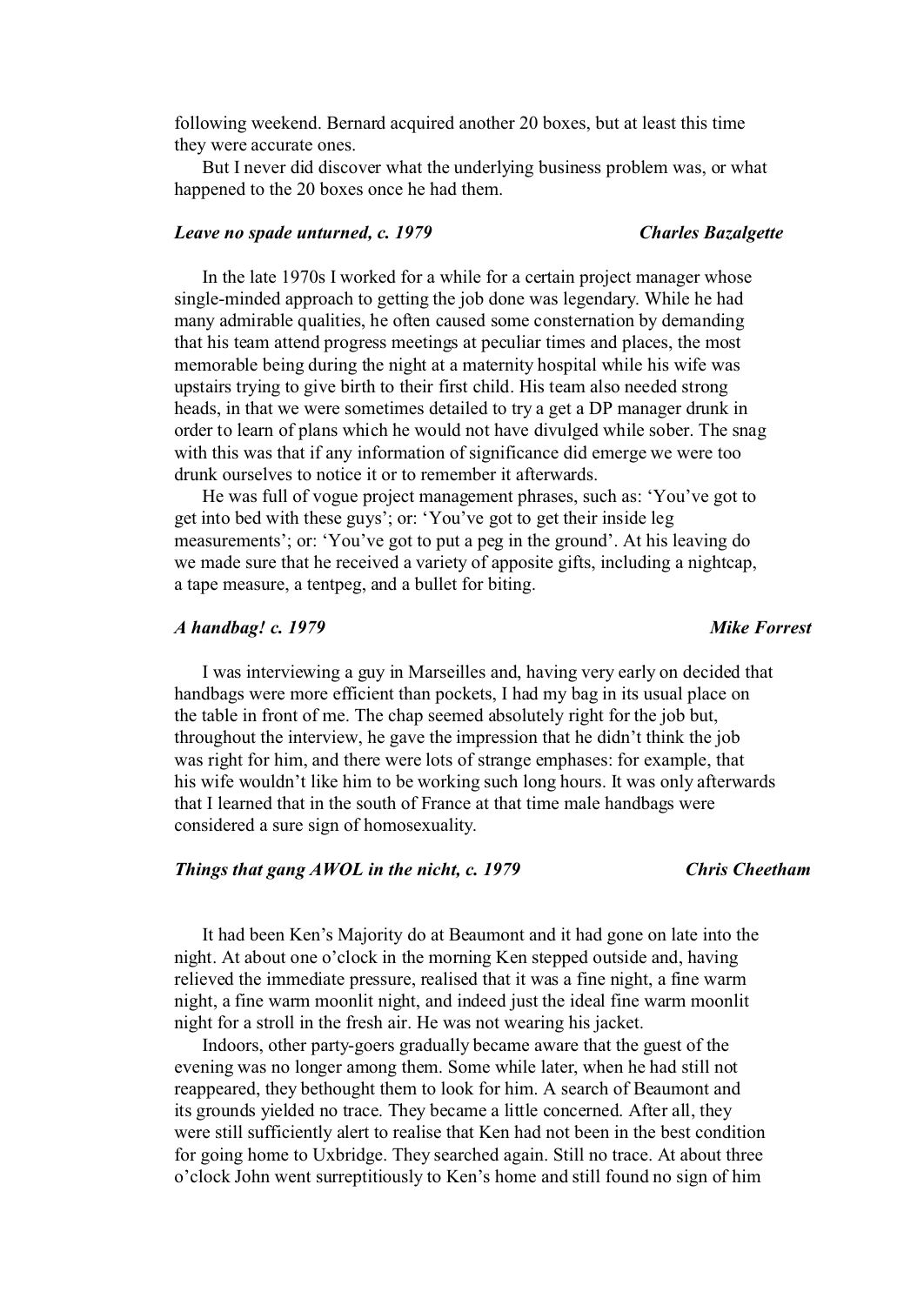but, in the process, couldn't help alerting Jo, Ken's wife, to the fact that Ken was missing. John returned to Beaumont. It hadn't escaped his attention that beyond the grounds at Beaumont lay the River Thames. He contacted the Police. A discreet enquiry revealed no reported incidents, but it was arranged that a boat would be sent to cruise that stretch. And so a disturbed night was had by all, searching for Ken on foot, on the roads, and in the river.

Eventually, at about 6.30 a.m., Jo was awoken by the arrival of the milk on the doorstep. But when she went down to take it in, what should she also find in the porch but Ken, deeply asleep, having walked all the way from Beaumont to Uxbridge. Of course, he'd left his key in his jacket at Beaumont. What Jo said to Ken is a private matter between the two of them.

What is beyond dispute is that Jo then rang John's wife. John, after all, had been unexpectedly and unexplainedly absent all night. It was a brief message, but perhaps less than tactful: 'Tell John not to worry. I can't explain, but everything is all right'.

Thus did both the wholly guilty Ken and the wholly innocent John have as a common agenda for their meeting the following afternoon their relationships with their respective womenfolk.

### *The end of rugger, c. 1979 H.C.*

It must have been David Hilliard (well it would be, wouldn't it?) who suggested, at the end of a very wet evening, that the front hall of Hedsor, marble floor and all, would be the ideal place for a bit of scrum practice.

He always was a persuasive blighter and managed to round up 16 mugs, all much the worse for wear. We formed up, he put in the 'ball' (whatever it was) and told us to shove. Now the second row on the opposite side consisted of Gerry Gilbert and Chris Crawford, two massive fellows. They didn't need to push; they just leaned in our direction, we went rapidly backwards, hit the wall, collapsed and, for me, all the lights went out.

When I started to come round, I was being helped to my feet. Allen Davies on one side was saying in concerned tones: 'Stop turning blue!'. On the other Graham Green was murmuring solicitously: 'Don't you think you're getting too old for this sort of thing?'

The cracked ribs were a nuisance for a fortnight.

### *Comica Telephonica, c. 1979 David Brown*

On his appointment, the new Dataskil Managing Director demanded a private telephone line in his Reading office, bypassing the company's switchboard.

Let us ignore all the bureaucratic hurdles, obstacles and delays, on our side as on theirs, and leap forward to the day when the Post Office engineers ran special bits of cable from an external junction box to the MD's office. They made the final connections and left a shiny new instrument on his desk. After a few moments it rang. A few minutes later it rang again. Indeed, it rang every few minutes for the rest of the morning.

Back at the exchange, someone had blundered. The supposedly private line was in fact connected to every emergency phone on the M4 motorway between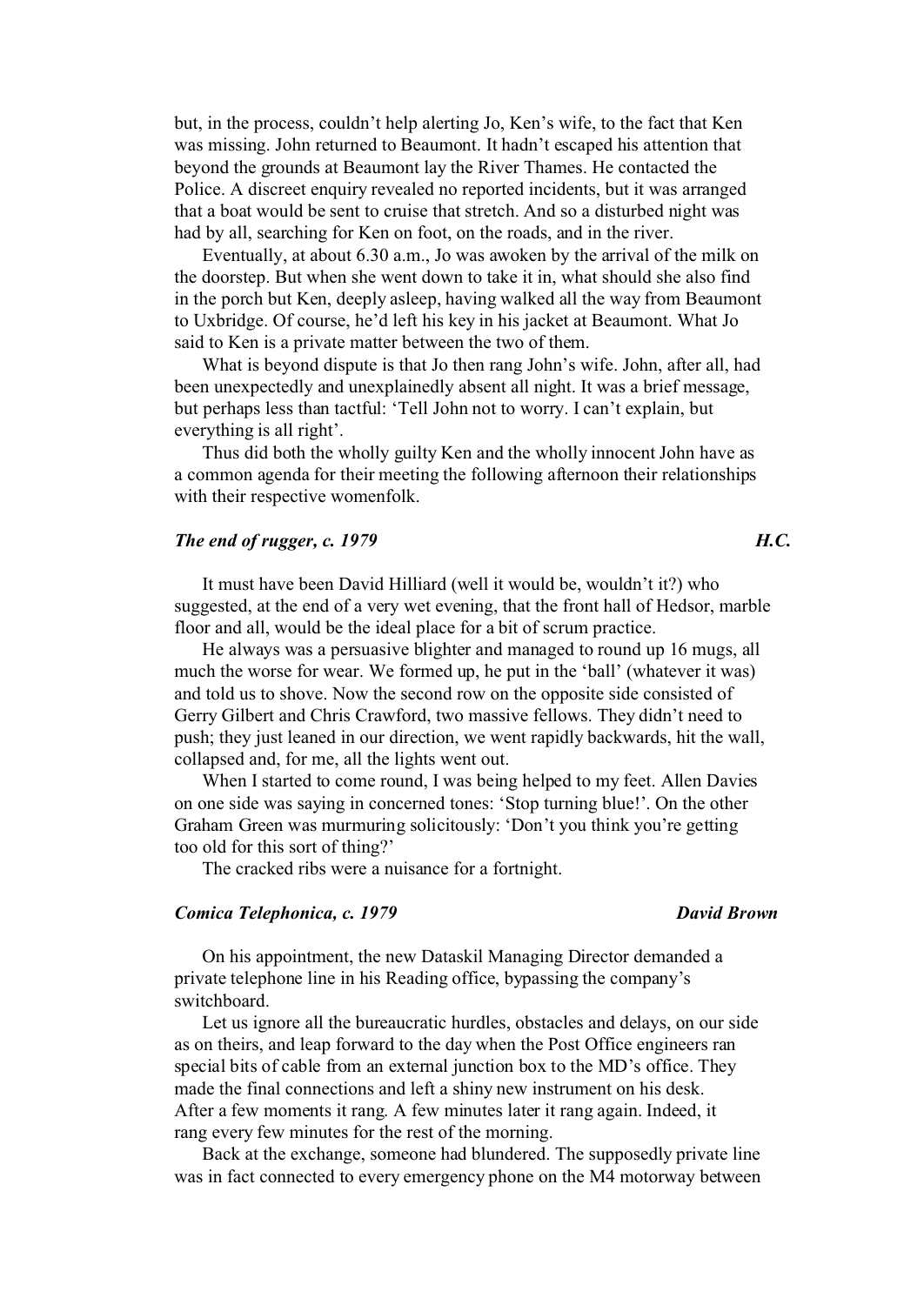Maidenhead and Swindon.

# *Things that go bump in the night, c. 1979 Chris Johnson*

I was staying in a small hotel on the outskirts of Manchester, where I was installing a Data Comms system for British Aerospace, or one of its precursors. The hotel was twinned with another about a hundred yards down the road; they shared a single security man-cum-night porter.

One night my sleep was disturbed by a muffled banging and rustling which, as it fitted in with my dream, I at first ignored. But eventually I was moved to look out of the window. There were two villains with the back window out of my Cortina, busily removing all my kit. I banged on the window and shouted, at which they ran off.

Not pausing for a moment, I dashed out of the hotel in my boxer shorts into the pouring rain, raced round to the back and gave chase. After about half a mile I lost them, and in any case my bare feet were not up to it. I walked back to the hotel, feeling very angry and not a little foolish.

On arriving back at the hotel, my feelings of rage and foolishness were not abated when I realised that the door had locked behind me and I couldn't get in. There was a speaker/mike box by the door to call the porter at the nearby hotel, which I used. He said he would be along shortly.

About five minutes later I heard him coming along the road with a colleague. From some distance I could see them giving me strange looks, and overheard one say to the other: 'I saw him in the bar about 10.30 and he didn't look too bad then'.

Ever since then, when staying in Manchester I always go to bed fully clothed and with running shoes on.

# *A legendary visit, c. 1979* Mike Forrest

David Caminer reached ICL's Paris HQ at Puteaux rather late in the evening. They hadn't booked a hotel room for him. He had to sleep in the office. All right so far. But when the cleaning lady came in early next morning and found his unattached leg in the outer office she broke the local decibel record.

# *Night-shift games, 1970s* Brian Russell

Mag Tape Bowls was a bit like ten-pin bowling. For skittles we used the centres from console teleprinter rolls. The bowls were mag tapes (in their cases!). Unless a grumley was fitted, a mag tape had to be rolled in the correct direction to prevent it unwinding.

Cricket was played with a ball made from a very large number of rubber bands. The bat was some part of a line printer and the wickets were the same centres from console teleprinter rolls.

The game went curiously out of fashion when the ball went through a window between the R & D machine hall and the tape tunnel.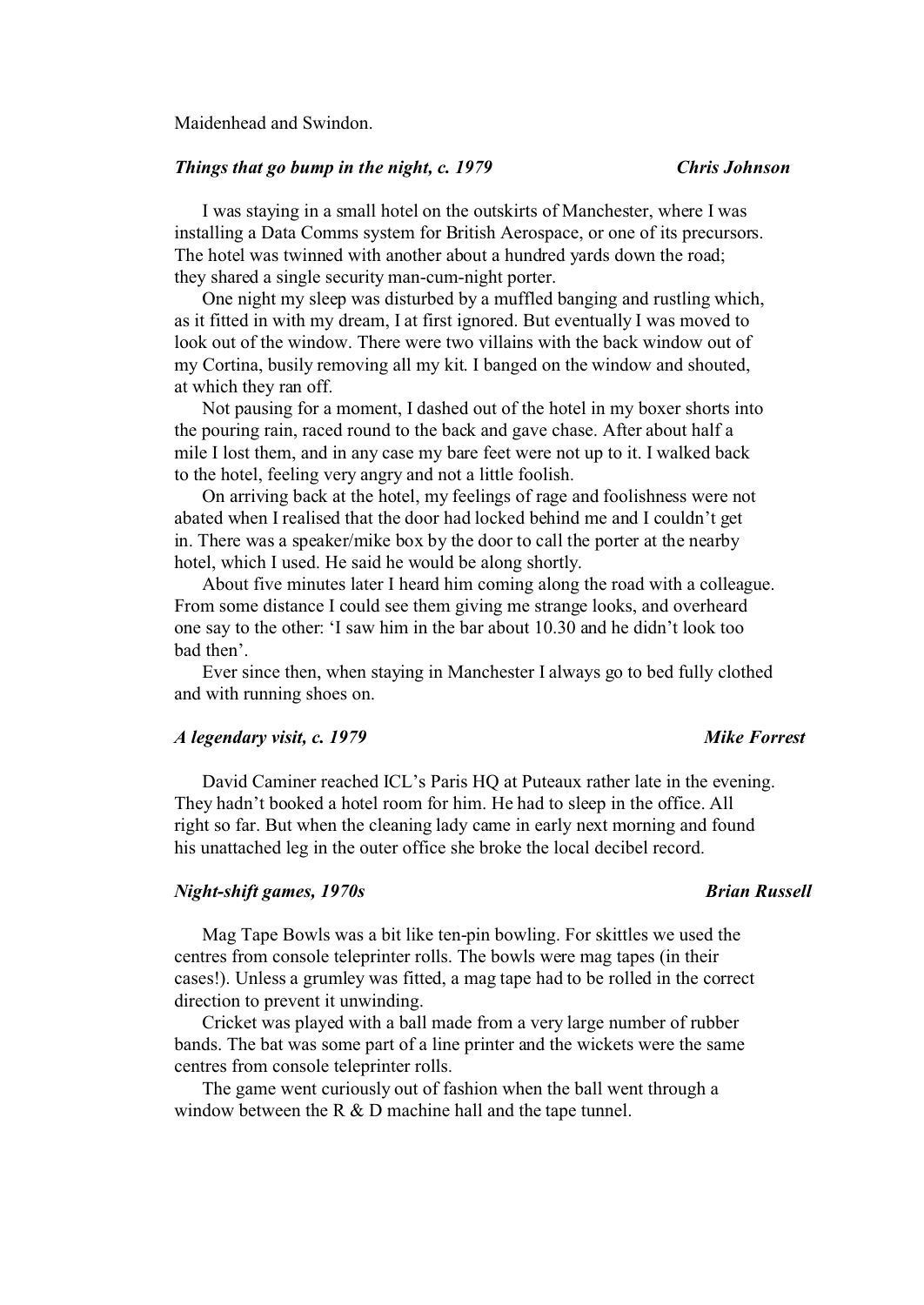The technical authors were unionised. Their annual pay awards were agreed and formally notified, but never appeared in pay packets because some Director higher up the tree refused for some reason to give the final authorisation. They were therefore all going to withdraw their labour. One of them turned up, with his union rep, to make a formal protest, and was (with equal formality) suspended. 'Now my rep is also going to complain', he said, 'and I'm his rep'. 'Oh no, you're not; you can't be; you're suspended.', said I, making it up as I went along. Said Tom Stocks in Putney: 'That was terrible industrial relations!' 'Maybe so', said I 'but it was bloody effective practical management'.

# *Inscrutability, 1970s H.C.*

A delegation of some twenty Chinese came to the UK and visited a number of British companies, including ICL. Far from all looking alike, their faces varied enormously in character, from northern Eskimo to southern Vietnamese. But they were uniformly expressionless. Whether the interpreter was making sense of any part of the presentation one could not decipher at all. Rather unnerving.

Then at the end of their visit they gave a reception at the Chinese Embassy for representatives of all the companies they had seen. The food, including 'hundred-year-old' eggs, was wonderfully colourful but difficult to identify. The embassy staff wore charming smiles, but didn't seem to speak any English. The guests wore no name badges, so (being British) we couldn't talk to each other. The man from the Confederation of British Industry gave the most embarrassing and boring speech I've ever heard, including a monumentally unfunny reference to Mao's Little Red Book.

And then there were the toasts, in what we were told was 'wodka'. Only it wasn't, it was the rice spirit called 'mao tai' which has very little taste but an absolutely appalling smell: a gut-wrenching, stomach-curdling effluvium, like last year's sewers in a heat-wave. So picture these silent Brits, as the speeches drone on, all with their glasses held, not in the conventional crooked arm in front at waist level, but at full arm's stretch and as far behind the starboard buttock as each one could reach. Never again, Antonio.

*Red alert, 1970s Red alert, 1970s Arthur Humphreys* 

A very, very senior Chinese politician came to Carlton Gardens for a VIP reception in the ICL suite on the seventh floor. The lift in that building was tiny, so this important guest had to be sent up unaccompanied. Somehow, he got out at the sixth floor, which was out of bounds to ICL. I now know exactly why security people talk of a 'flap' because they were all in headless chicken mode until he could be extricated.

## *A little more deference, please, 1970s* Arthur Humphreys

Thanks to Reg Watkins, I am a lifetime chief of the Irabi tribe.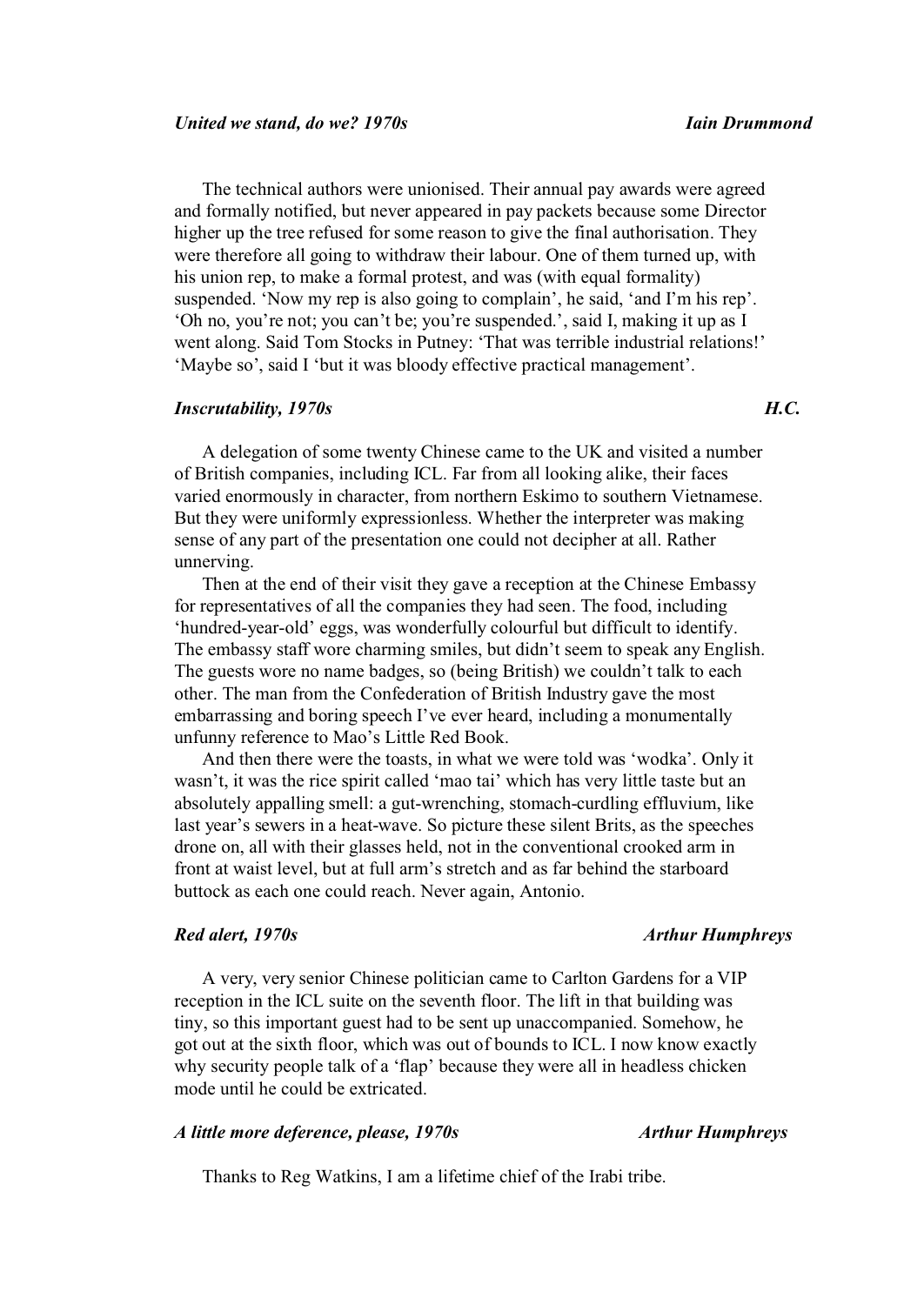### *How it used to be in the East: 1, 1970s Iain Drummond*

The menu in the CKD canteen consisted of pig's blood soup and dumplings, inedible pork and dumplings, mouldy apricots and dumplings. It was uniformly ghastly, including the dumplings.

# *How it used to be in the East: 2, 1970s H.C.*

The visitor from Prague to Corporate Systems in Putney had come to study how we dealt with error management. Well, strictly speaking, we didn't have any policy on error management: we just put things right as quickly as possible in the best ad hoc manner, like everybody else. Nevertheless, he had eight weeks, or something like that, to study our policy on error management. 'It's amazing', we eventually said, 'that you can spend so much time in formal study of such a subject'. 'Ah well, you see, as long as we are learning something in theory we are potentially benefitting ourselves. If we ever implemented anything, we would only be benefitting the Russians'.

### *How it used to be in the East: 3, 1970s Iain Drummond*

The Hungarian Government Institute asked if they could send a party to the UK for six months to study production control methodology, and I was sent out to Budapest to vet the suitability of the members of the party. I was booked into the office bedroom (to save hotel bills). This resulted in the only occasion in my career when my office mail has been delivered to me (by a very attractive maid) while I was in the bath.

At nine in the morning the briefing meeting started with apricot brandy. This was repeated at all the institutes which we visited in the morning. Lunch, as I recall, was equally wet. The afternoon meetings continued in the same vein. Dinner in Buda was, to say the least, moist. Then attendance at the engineer's leaving party was obligatory, and memorably liquid. The hotel bar was still going strong at 5.00 a.m., when my remains were taken in a bucket to the airport for the 7.00 a.m. flight to Heathrow. Another taxi took me home. I went to bed on Saturday afternoon and woke up some time on Monday.

And my report? 'Five of the proposed members of the party are OK; they have adequate English and a good understanding of the subject. Number six is useless; his English is very poor and he's a complete ignoramus'. 'Oh, but he's the one who's got to come; he's the Party Member'.

### *How it used to be in the East: 4, 1970s* Rosie Dean *Rosie Dean*

On my first visit to Moscow I was booked into the massive Rossiya hotel. Mike Bradnick came up with me to my room to make sure that everything was OK. The television wasn't working. 'Give it a kick', he said, before we went off to a meeting. When I got back at midnight it had been repaired, proving that they had been listening.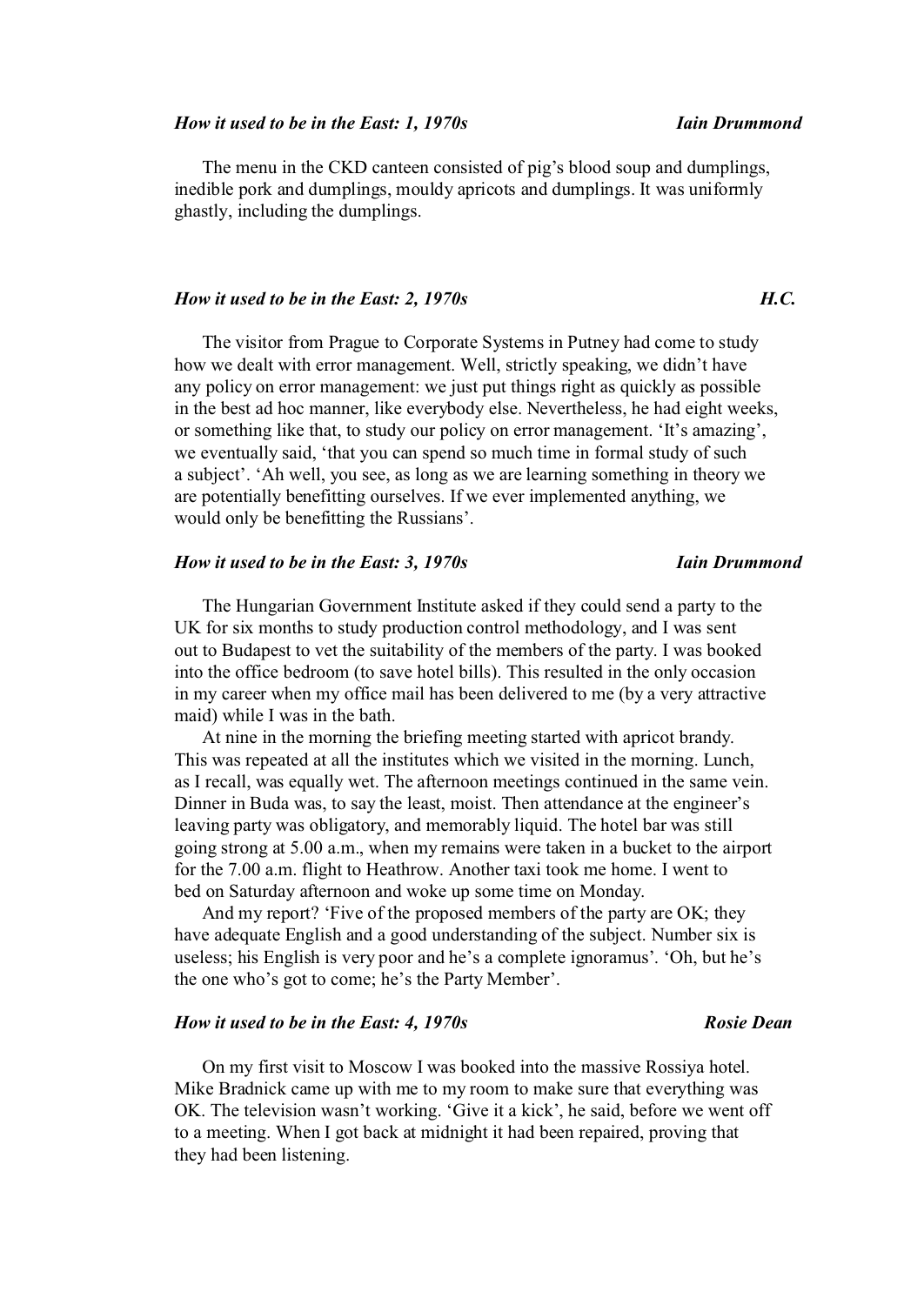### *How it used to be in the East: 5, 1970s* Rosie Dean *Rosie Dean*

To make it more sporting for the listeners, Mike Bradnick and Tony Neville used to converse in a mixture of English, French, and Latin.

### *How it used to be in the East: 6 Andrew Mason*

Soon after the Red Army 'liberated' Prague from the dastardly Dubcek regime, the Soviet Commissar was going through the list of ministerial appointments with one of Dubcek's subordinates.

'Minister of Finance'. 'Yes, comrade commissar'.

'Minister for the Interior'. 'Yes, comrade commissar'.

'Minister for the Army'. 'Yes, comrade commissar'.

'Minister for the Air Force'. 'Yes, comrade commissar'.

'Minister for the Navy'. 'Yes, comrade commissar'.

'Navy? But Czechoslovakia doesn't have a Navy. It doesn't even have a coastline! How can you have a Minister for the Navy?'

'Comrade commissar, the Soviet Union has a Ministry of Justice; Bulgaria has a Ministry of Culture...'

Ah, dear departed days!

# *Get it right! 1970s Gordon Hobbs*

Working on site at BP was a pleasure! Their catering was superb and you could have had an eight-course meal at two in the morning if you felt like it. It was at about that time one night that the chef came out from the kitchen, immaculate white tall hat and all, to ask if everything was all right. 'Hmm. Superb! But could I possibly have some more of that nice dark gravy?' 'Certainly, Sir. But may I point out that it isn't gravy; it's sauce chasseur'.

### *'allo 'allo, 1970s* Gordon Hobbs

The Shell site in St Mary Axe was also very generous in the amount of food they provided for engineers working overnight and it was the done thing for somebody to take the excess home rather than leave it to go to waste. So it was really bad luck that Ian Lang, bag of food in hand in the middle of the night, should encounter a conscientious policeman at a time when pilfering of food by hotel employees had been hitting the tabloid headlines. 'Now then. What's this? Where did you get it?' 'I got it from the Shell computer room' ..., and the conversation continued in the police station. 'Can I phone my supervisor, please?' 'OK'. 'Frank: I've been arrested; come and get me out'. So Frank Greenway turned up at the desk. 'Yes, I'm his supervisor, and Yes, I gave him permission to take that food away with him'. 'And what is your position within Shell, Sir?' 'Well, I don't actually work for Shell', so that made two of them under arrest. Luckily, Frank had had a premonition and had primed the night-shift operator to lie like blazes on his behalf if anything came unstuck. So when the desk sergeant rang the computer room he got a magnificently authoritative voice saying: 'Yes, this is Shell, and I formally confirm on behalf of the Shell Corporation that Mr Lang and Mr Greenway, in acting as they did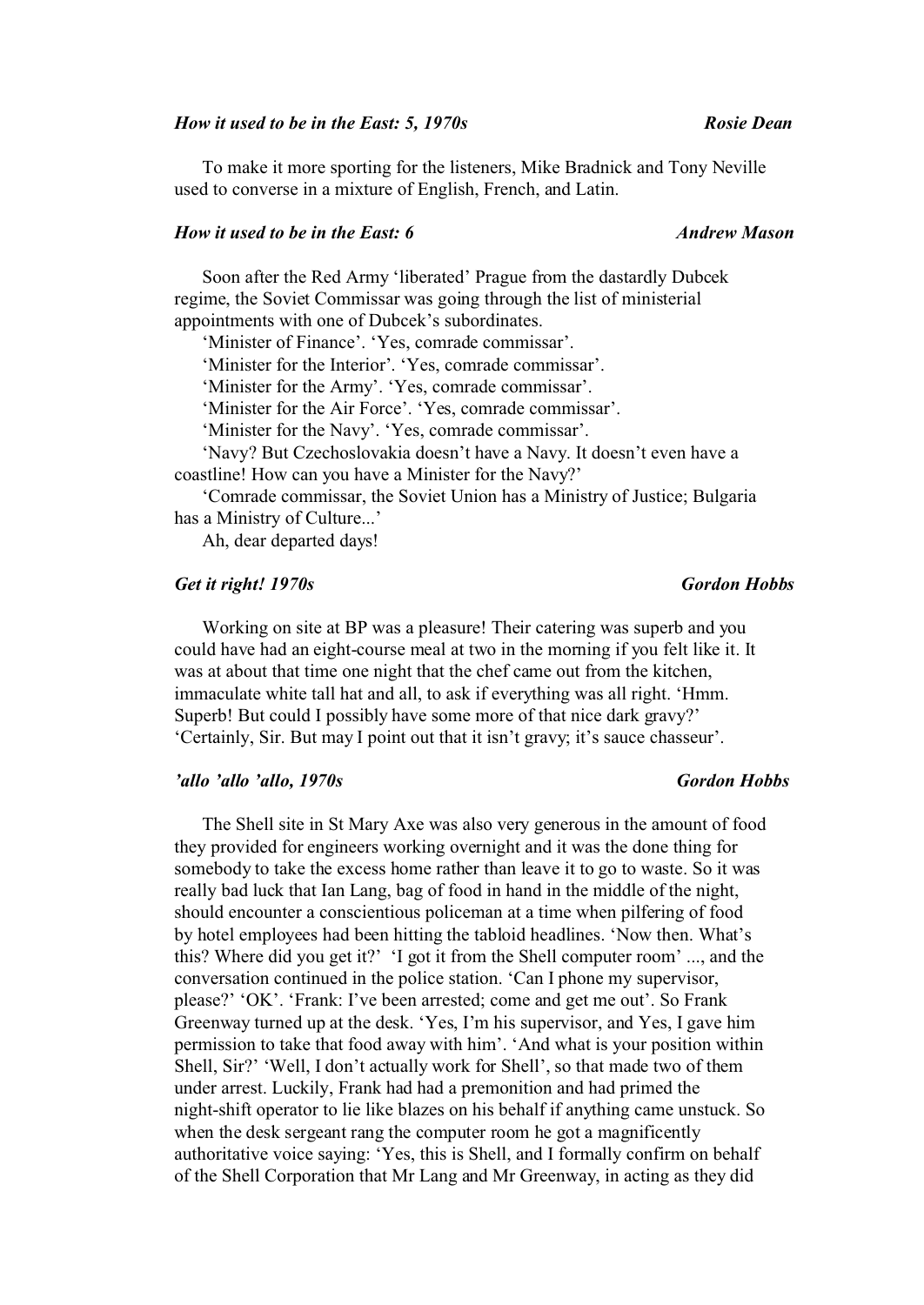in this matter of a bag of food, had our explicit corporate authority to do so'.

He went to a meeting at West Gorton. At the end of the day he met a colleague in reception and they agreed to share a taxi back to Piccadilly Station. On the train home, he was perplexed that he couldn't find the return half of his ticket and didn't have enough money to pay the guard. He had to leave his name and address. The colleague offered him a lift home from Watford Station, which was gratefully accepted. On arrival, he invited his driver in for a sherry, telling his wife how grateful he was for the lift from the station. 'Oh, whatever's happened?', she replied. 'Where on earth is the car?' Actually it was in Manchester, because he had gone there by road.

*This story had to be included because it is such a well-known classic, and submitted as such by several people. But I was sternly informed by the protagonist that, although he knows that the story is told, and concedes that it is a good one, it never actually happened, or not to him anyway. However, there are others. H.C.*

# *Anon: 2, timeless Richard Banks Richard Banks Richard Banks*

He had a habit of occasionally going to sleep in meetings. On one occasion, in a meeting with a customer, his sleep was prolonged and, indeed, stretched through several items on the agenda. Eventually someone asked him a question. Stunned into consciousness, he entered into a lengthy dissertation on the topic which was current when he fell asleep. It was some time before anyone could stop him.

# *Anon: 3, timeless Richard Banks Richard Banks Richard Banks*

He rushed to get to a meeting by car, and the only place he could park was on a meter. During the meeting, he realised that the meter had expired, made his excuses, and left temporarily to feed it. The meeting was suspended. Time passed. More time passed. After a fairly lengthy delay, someone was sent to track him down. All attempts to find him failed. But it was an important meeting and his contribution to it was particularly important, so they persisted. Eventually someone phoned his home. 'You can't talk to him at the moment', answered his wife; 'He's in the bath'.

# *Anon: 4, timeless Another anon*

He was sent out to do the weekly shopping, with a shopping list in one hand on which the shops to be visited were listed in geographical order. With the other hand he was pushing the push-chair containing the young son. He worked methodically down the shopping list until the purchases were complete and then proudly started home. But an awful feeling of something missing came over him. After checking the purchases, he suddenly remembered young Tim. Where had he left him? He set out to revisit all the shops, methodically starting

### *Anon: 1, timeless Richard Banks et al*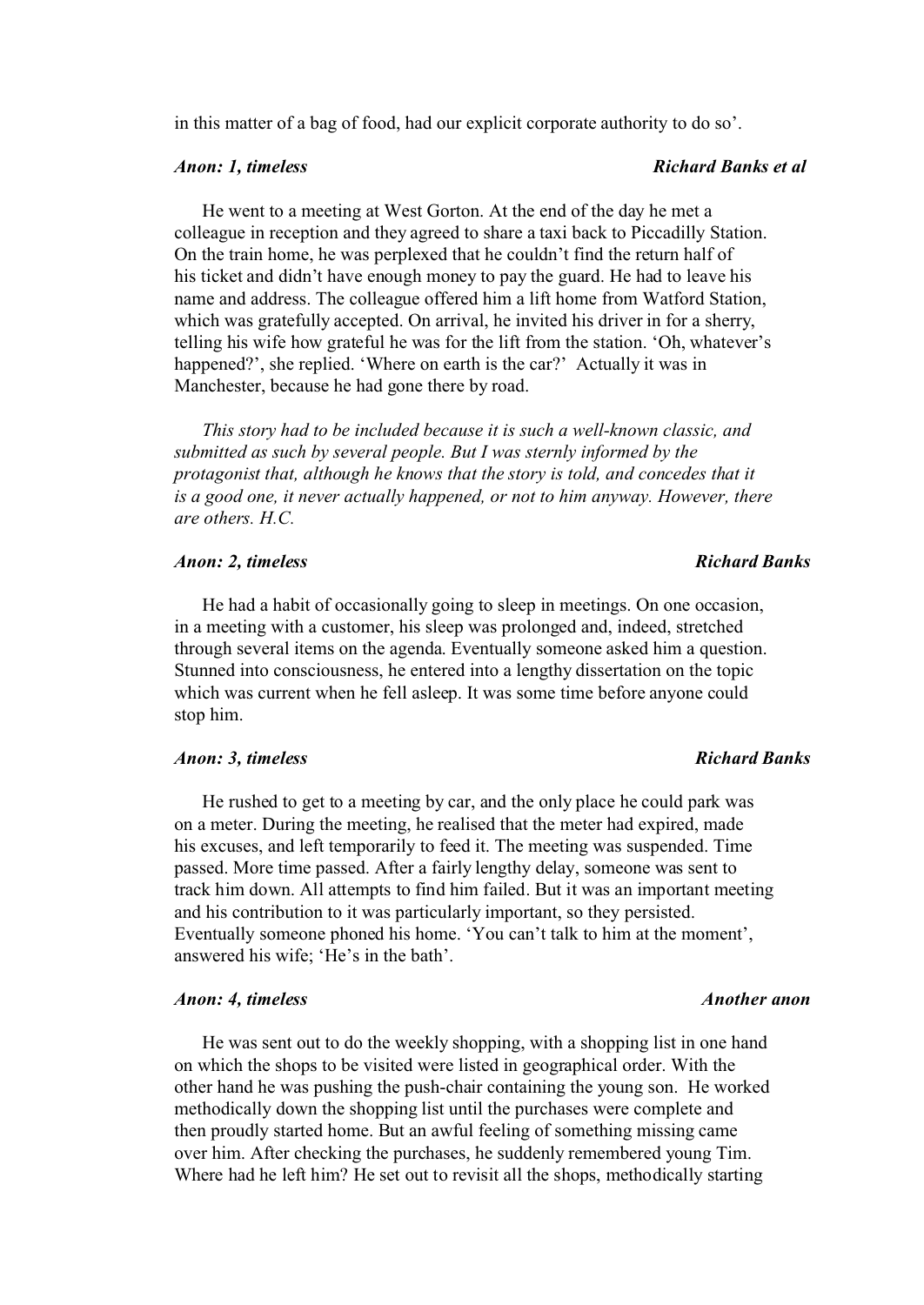at the bottom of the list and working through it in reverse order. It was in the dry cleaners that he found him.

### *Exit, pursued by..., 1970s* Russell *Austin*

It was late at night, but the engineer was still working on a fault. Suddenly all the lights went out. Groping his way to the front door he found that it was locked; apart from him the building was deserted. Being a dedicated sort of chap, he went back to work and finished off his repair in the dark. Then he made a quiet departure through the emergency exit. At least, he went quietly: it was the bells and sirens behind him that made all the racket.

### *Strategy for the 1980s, 1979 Chris Cheetham*

In mid-1979, ICL had two operating systems (VME/B and VME/K) fighting for funds. The then Managing Director (Chris Wilson) asked me to run a small working party to advise on strategy. Among the usual suspects included were Keith Davies, Peter Ruhemann and Geoff Squire. We very rapidly concluded that ICL would have to do without VME/K.

This clearly was not the answer wanted and, though we dutifully spent three weeks listening to everyone telling us so and assembling a case, a less radical strategy was still sought. Product Marketing had a go at formulating a strategy that began with a simple statement of functional roles: 'VME/B is for...; VME/K is for...'. Intense argument resulted. Eventually Doug Comish knocked heads together and ICL went into the 1979/80 financial year with a strategy all could agree: 'VME/B and VME/K are operating systems'.

The only effect I could see was that, having sat in the Great Western Hotel, Paddington, for four days, during which I got through nearly 300 duty-free cigarettes, I gave up smoking. Keith, however, pressed ahead with one part of our strategy, turning VME/B into a much simpler system for smaller computers, and lasted in ICL long enough to see VME/K cancelled as Robb Wilmot's first major decision on joining ICL.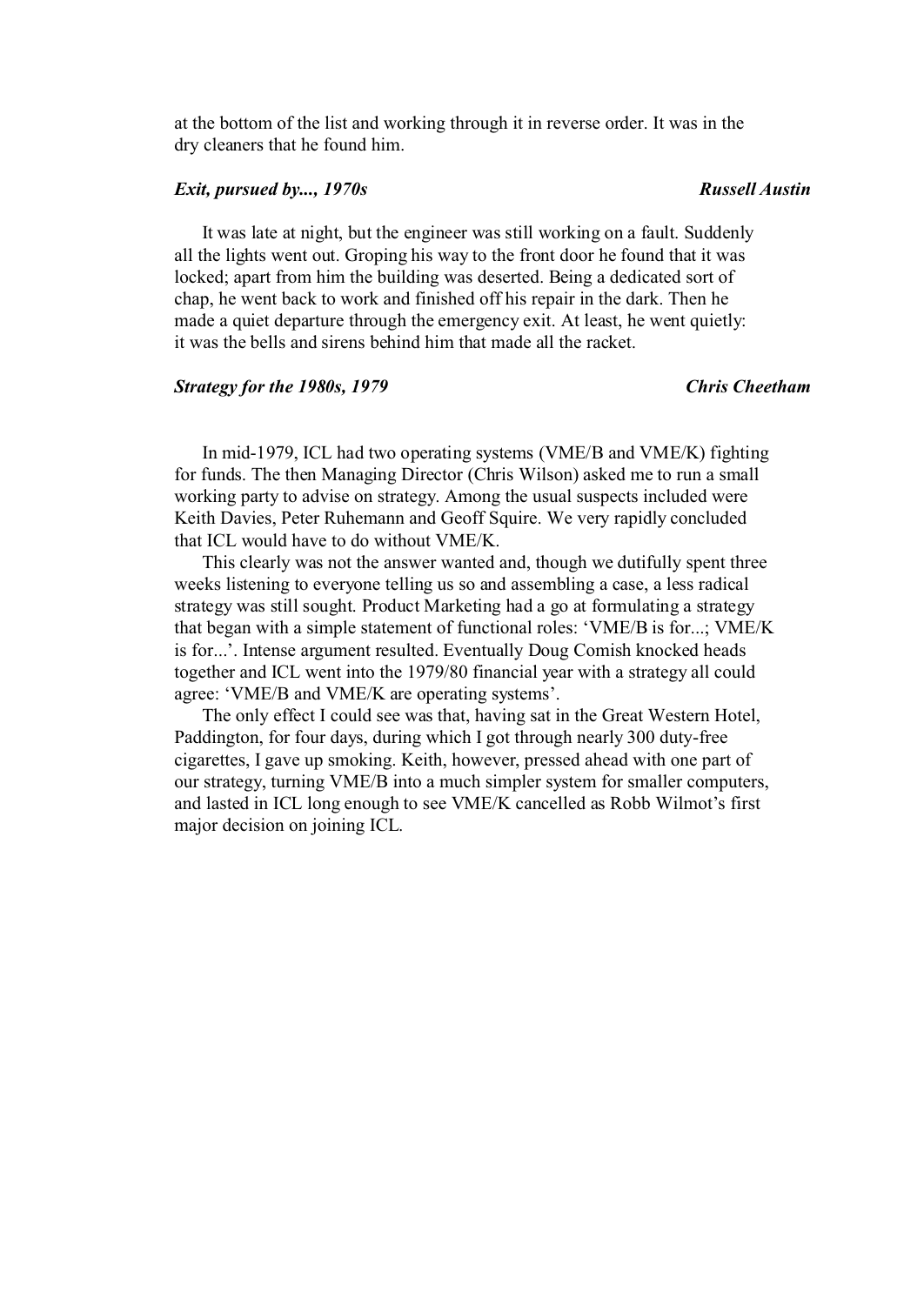# *Chapter Nine* - **Singer Business Machines**

# One of the companies which made the biggest contribution to expanding the market in which ICL operated was Singer Business Machines, the multinational subsidiary of an American parent. By 1977, SBM were selling a number of products which, in technological terms, were world leaders.

For example, in retail systems the Point of Sale equipment known as the Modular Data Terminal System ('MDTS') was of a revolutionary design when launched in 1970, and the advanced form of its Arithmetic and Control Unit (which was a predecessor of mainstream microprocessors) was recognised as such in the Proceedings of the IEEE. The most important customer was Sears Roebuck of the USA, who installed 60,000 terminals world-wide. Other large users were Prenatal and La Rinascente from Italy. There were other interesting machines in the range, such as the Information Storage and Forwarding device: this had a closed loop of magnetic tape which gathered information from the POS terminals and later, when polled from the central computer, sent the information via an asynchronous communication line. A variant of the same idea was the Tape Cassette Recorder, whose cartridge could be sent by mail or courier to the central site.

System 10, the long-lived forerunner of the even more long-lived System 25, operated originally as a very efficient concentrator. It was an extremely reliable machine, which greatly impressed all its users and won great loyalty from them. In retail it was used as the concentrator for all systems having more than four POS terminals. It also served as a very powerful concentrator in all the Time and Attendance and Manufacturing Control systems installed.

The terminals for the Time and Attendance and Manufacturing Control systems were derived from the POS units. In Spain, SEAT's car factories were major users, as was ENASA, another industrial vehicles manufacturer. ITT-Standard Electrica had over 1,000 such terminals in all its factories, used both for data entry and for communication with a central mainframe.

SBM acquired the 1500 product by buying the COGAR Corporation. The main model was a very small intelligent VDU, programmable in Assembler, with two integral tape cassette recorders and the possibility of installing synchronous or asynchronous communication boards. It, too, was well ahead of its time in being able to form a network of up to 64 interconnected terminals when the option of a LAN had hardly been conceived, let alone standardised or implemented.

From Friden, which operated out of Rochester, New York, and in Nijmegen, Holland, SBM had even earlier acquired a range of: billing and accounting machines, some with a delay line as a memory; electrical typewriters with integral papertape punch and reader; an excellent set of calculators with various forms of display (CRT or printer or numeric); and a comprehensive keyboard to tape product line, among whose most important users was the Spanish Ministry of Finance.

Altogether, the assimilation of SBM into ICL brought into the fold a lot of innovative and inventive genius, together with experience and a satisfied customer base in many new areas. It was a very good decision!

### *A brief history Senen Novoa*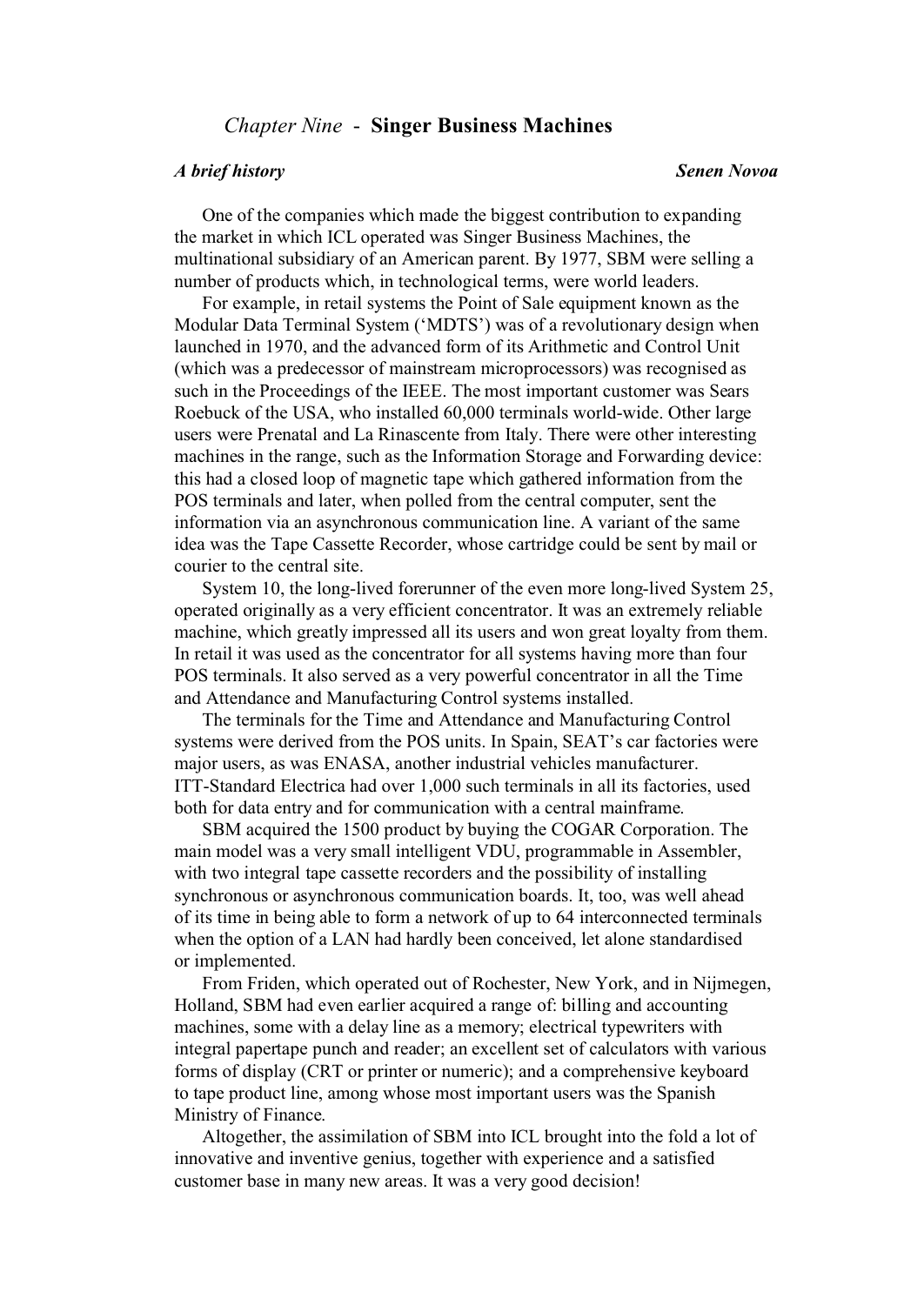### *What happens at 4.00 in the afternoon? 1965 Henk van der Vegt*

It must have been 1965 when Singer/Friden delivered an F6010 computer to the currency exchange office located in Amsterdam Central Station. It was programmed by wiring a removable plugboard with about 1,500 small hubs on the left hand side for the 12 operands and space for the 20 address commands on the right. The 26 available command lines with maximum 15 and minimum 3 program steps could be selected by program codes mixed with the data to be processed in an 8-channel paper tape which came in through a reader with the phenomenal speed of 10 cps.

Wiring a program was very much like first-time knitting and, as more of the program was plugged by leapfrogging wires from hub to hub, so it got more difficult to make sure that the right wire got into the right hub. However, a doorbell mounted on a battery pack with two probes enabled the programmer to check whether the right connections had been made.

It was quite an advanced application: exchange tickets were entered on adding machines with papertape output. The papertape was read and processed by the F6010, the data from the tickets was checked and amounts in various currencies were added in counters to produce daily totals. The program worked extremely well and it was an enormous step forward for the customer, saving a lot of end-of-day balancing on the adding machines.

However, the mean time between failure was low and the engineers were always being called to the customer site to try to improve the situation. The prevailing assumption was that the system was overheating because the problems always started around four in the afternoon.

The customer was not happy and I, as manager of the programming department, was asked to look at the program itself in detail. Could the way it was set up be the reason? But nothing irregular could be found.

The computer was taken apart and rebuilt. Another system was delivered but the same faults occurred on that system. Could it be (shudder, shudder) a primary design fault? Experts from the large Singer/Friden factory at Nijmegen appeared but they too were completely baffled.

The decision was taken to return one of the two systems to the factory for an extended check under close supervision by all the technical experts. As a super F6010 programming wizard I had to accompany the computer for at least a fortnight to act as operator, which was a simple (and boring) job. To do the checking the customer supplied an input paper tape of at least 10 metres in length, with a running time of 45 minutes. To automate the process we constructed an ingenious 'advanced papertape guidance system', with loops hanging on pieces of string from the ceiling.

After initiating a run with the start button I could go out for 45 minutes. And the only thing I had to do on return was to look at the printed output. If the results were OK, I pressed the start button again for the next run.

Every morning I was collected by company car from my hotel and every evening I was taken back again.

How did the system perform? Perfectly! There were no failures or errors throughout the entire week.

After the weekend I returned for a second week's trials, to be told that I was impeding the factory's operation by taking up valuable space. And besides,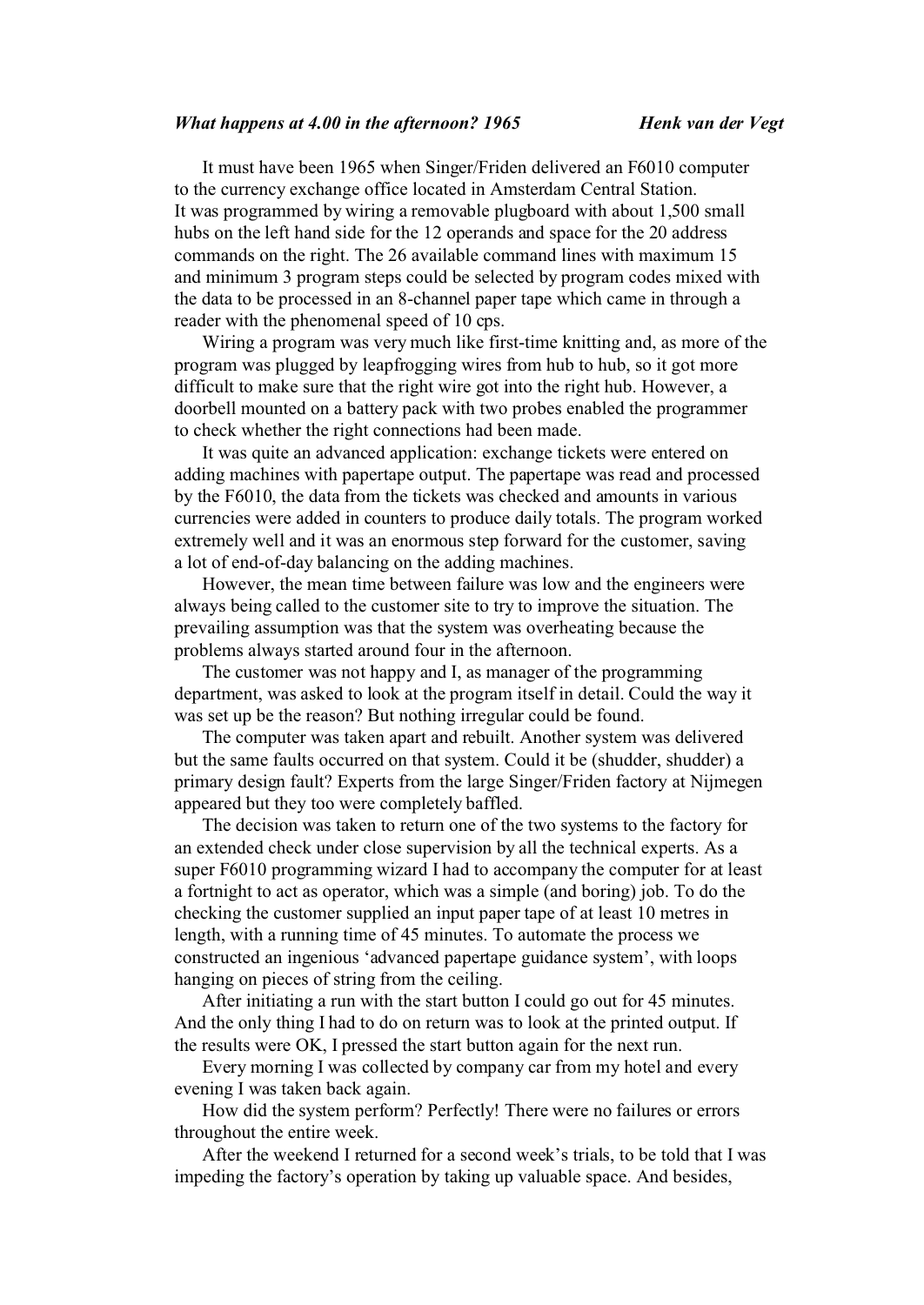moving the system to my hotel would save a lot of kilometres for the company car. So the next day the system was moved. The hotel generously offered the use of their TV room in the cellar because nobody could watch TV during the day.

After the first run I looked at the results : WRONG! Second and third runs: EQUALLY WRONG and the errors were in line with those at the customer site.

Experts hurried from the factory to the hotel and eventually one bright guy found that the electric outlet was supplying about 180 volts instead of the standard 220.

It was then that we discovered that in Amsterdam, every afternoon around four, long rush-hour trains were moved from the yard to the station platforms with a high demand for electric power affecting the entire station.

After measures had been taken to stabilise the 220 volts on the outlet the F6010 errors were gone and, from that day and for many years, the system ran to the customer's entire satisfaction.

So if ever something strange happens about four in the afternoon, watch the trains!

# *A Very Interested Prospect, 1970s Henk van der Vegt*

In the early 1970s, I was general manager of one of the regional offices of Singer Business Machines (SBM) in the Netherlands. SBM Europe was merged with ICL in 1976.

One of my salesmen, called Ton, asked me to accompany him to a well-known technical trading company in the city of Utrecht.

I had seen the name of the company on his prospect list and, at a prospect review meeting, Ton had told me that the demonstration of the 'STELLA' wholesale application on our System Ten minicomputer had been very well received. A couple of days later I had signed an official proposal to the prospect for what seemed to be a very promising project.

Now Ton asked me to join him in what we hoped would be a final meeting at the customer's office. 'They said they wanted to see me to get answers to their final questions', Ton told me, 'I think we can clinch the order'. At the prospect's premises we were led into a conference room and a couple of minutes later we were joined by Mr X, our contact. He was carrying a well-filled binder in which I recognised a lot of papers with our company logo: brochures, letters and other documents. Mr X had studied the documentation thoroughly, and had formulated an interesting series of questions, to all of which we were able to give positive answers.

As Mr X seemed to be satisfied, I started to raise a number of questions from our side, following the rules given on a Goldman commercial course:

'Ask your prospect questions to which the answer will be "Yes", and end with a question to which a "Yes" answer will mean that you have an order'.

It went like this:

'Have we now answered all your questions, Sir?'

'Yes'.

'Are you happy about the answers we have given you?' 'Yes'.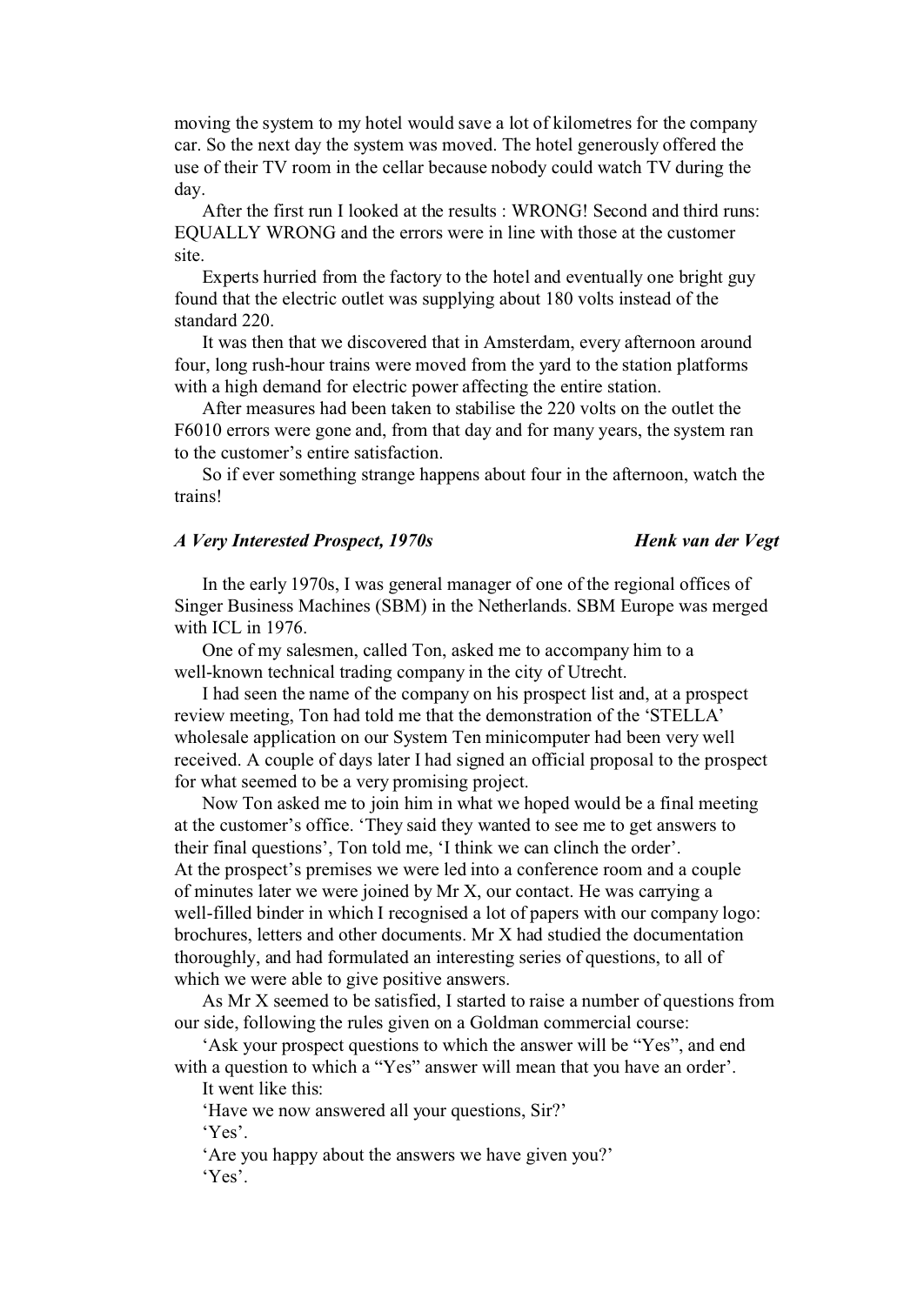'Don't you agree that our proposed solution will have a lot of advantages for your company?'

'Yes'.

'And that it will also save you money, Mr X?'

'Yes'.

'We've shown you that the system is easy to operate?' 'Yes'.

'Altogether all the factors are looking positive?'

'Yes'.

'Don't you agree that we should take the final step?'

I was fully expecting his final 'Yes'. Instead, Mr X said to me: 'It is a very interesting proposal and we are very impressed. We absolutely want to go ahead with it. Can you please come back next year?' Ton went pale. The only thing I could say was: 'Certainly, Sir. In the morning or the afternoon?'

### *The song, but not the Singer, 1977 Phil Hopkins*

It was a cold autumn day, not long after ICL had acquired Singer Business Systems, and the Local Government unit in the South West had assembled a large number of its clients to see a demonstration of the novel (to them) Singer 1500.

This was quite a different beast to the other ICL offerings of the time, such as the 2903. For a start, it was a desktop device: OK it weighed about 50 lb. but, for its time, that made it quite small and portable. And then there were the mini-cartridge tapes which it used, slightly smaller than an audio cassette and mounted flat on top of the machine in full view. People would often be transfixed watching the little wheels spinning.

The demonstration was to show the 1500 working as a cash receipting machine for the acceptance of rents and rates payments in Local Government offices, a new application area for ICL. The demo would be given by John, an ex-Singer salesman, known as the singing Welshman: quite a vivid character; able to talk the hind legs off a donkey; not yet imbued with the ICL culture and, therefore, perhaps treated by us ICL die-hards with a touch of suspicion.

On the morning of the demonstration my boss (Mike) and I were prettifying the room where it was to take place, moving chairs, distributing brochures, etc., before the customers arrived. The demo was to be preceded by a presentation of the features and benefits of this new ICL approach, at the culmination of which the 1500 in all its glory would be unveiled.

During final preparations Mike decided that the 1500 on its table at the back of the room should be moved a few feet away from the wall. So we picked the table up, 1500 and all, and moved it. We were conscious of a little resistance and then heard a loud bang. Suddenly we realised why the table had been so close to the wall: the 1500 was plugged into a power socket at skirting board level and it only had a three-foot power lead. We had not only pulled the socket out of the wall, we had put undue tension on the 1500's power lead.

Now in most modern computers this would present no particular problem, the power lead normally fits into a standard socket. But on the 1500 it was directly soldered to the motherboard! By straining the power lead we had blown the motherboard itself. No panic (yet), there was an ex-Singer engineer at the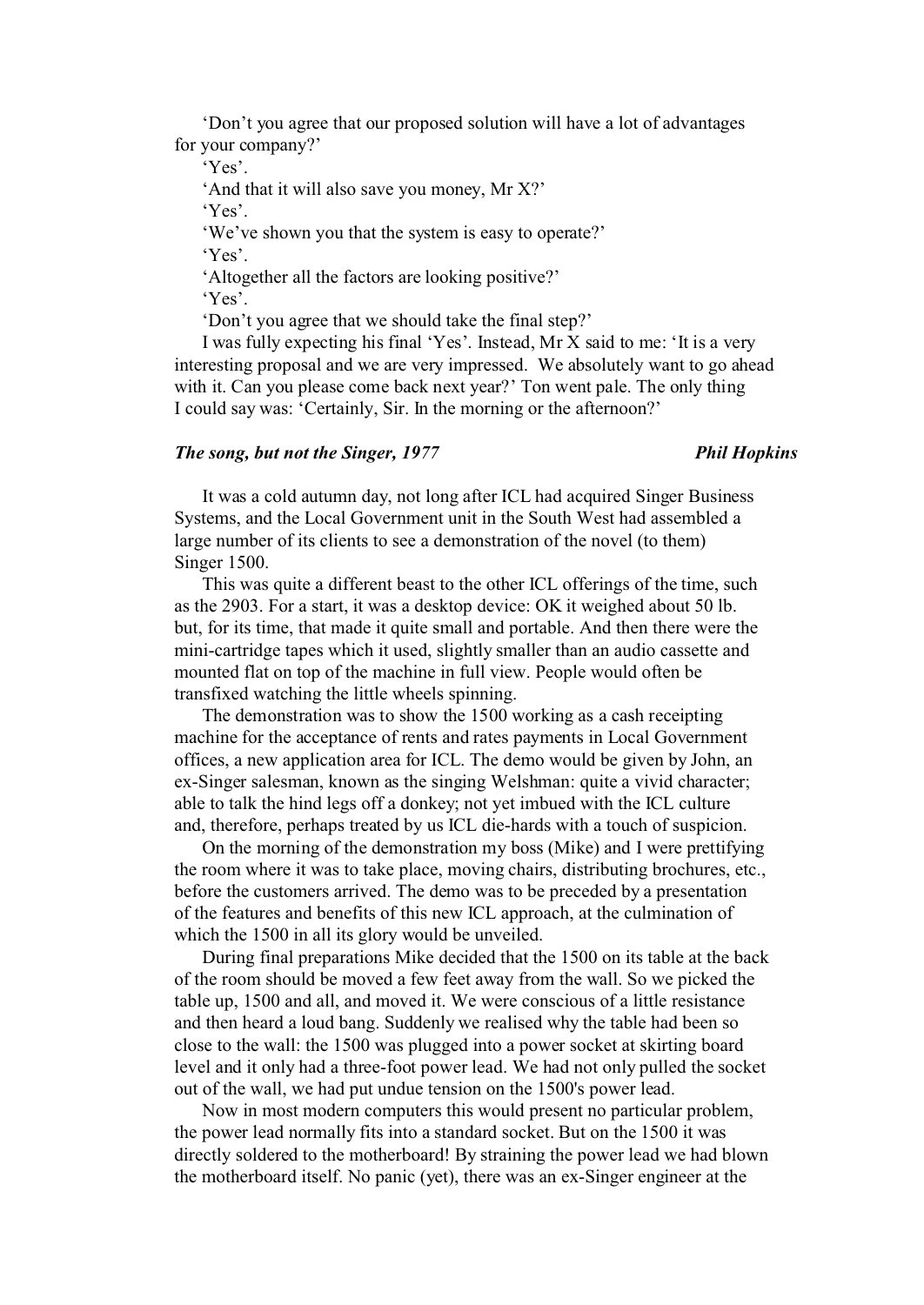Bristol office not a hundred yards away. We called him in; he studied the damage, ruminated, and pronounced that a new motherboard was the only solution. 'OK, let's get one!' said Mike. Fifteen minutes later, after umpteen increasingly frantic phone calls, the situation became clear: there was only one spare motherboard in the UK and it was in Sheffield.

It was at this point that we noticed the queue of customers at the door. Our colleagues had been fending them off with coffee and excuses for about 20 minutes while we tried to solve the problems. John came over to assess the damage: he was the one who would have to present and 'demo' a dead machine. 'We'll have to go ahead as best we can', he said, so the punters came in and sat down. John's spiel was magnificent: how wonderful the 1500 was and how local authorities couldn't do without it. But then came the point in the script where he would normally show money being accepted and receipts being printed. 'We have a slight problem with the 1500', he admitted, 'however, we can show the tape reels working' and he proceeded to make them spin first one way and then the other. But this wasn't quite what the audience had come to see and didn't generate much enthusiasm.

Needless to say, we never sold a 1500 to any local authority in the whole of the South West of England.

### *Minus*  $10 = 2$  *times 25, 1970s* Roger Cunliffe

Long before all the hoo-ha about transporting live calves, there was said to be a computer in a cattle truck. Actually it was a horse-box.

The client had two auction marts, one of them 20 miles away from their main office and on the edge of the Yorkshire dales. The computer system was used to record all transactions with their customers at the weekly sheep and cattle auctions. It consisted of a System 10, and the processor and its disc drives lived in the back of the horse-box, which was driven week after week between the two sites. On arrival they would park at the side of the building and plug the cables from the computer to connect up the terminals and printers, of which there was a complete set at each site.

The end came one winter's day when, driving between sites over wild moorland, the Land Rover pulling the box hit an icy patch. The horse-box detached itself from the Landrover and rolled over and over down a slope. The contents were way beyond patching up.

So the client wisely decided to install a System 25 at each site.

# *The Singer, not the song, c. 1980* Keith Cooper

Our client in Bolton was putting in one of our first System 25 installations. We were eagerly waiting for it to be commissioned but apparently there were problems: the engineer installing it had spent a week trying to get it commissioned, during which time the sealed Micropolis drive had been replaced three times but it still wasn't accessible.

I visited the site with the engineer and his supervisor, and we immediately discovered the problem. Whilst installing a new drive, the engineer was having difficulty getting it seated properly, so was using a lump hammer to 'tap' it into place! This had apparently always worked with similar problems on System 10.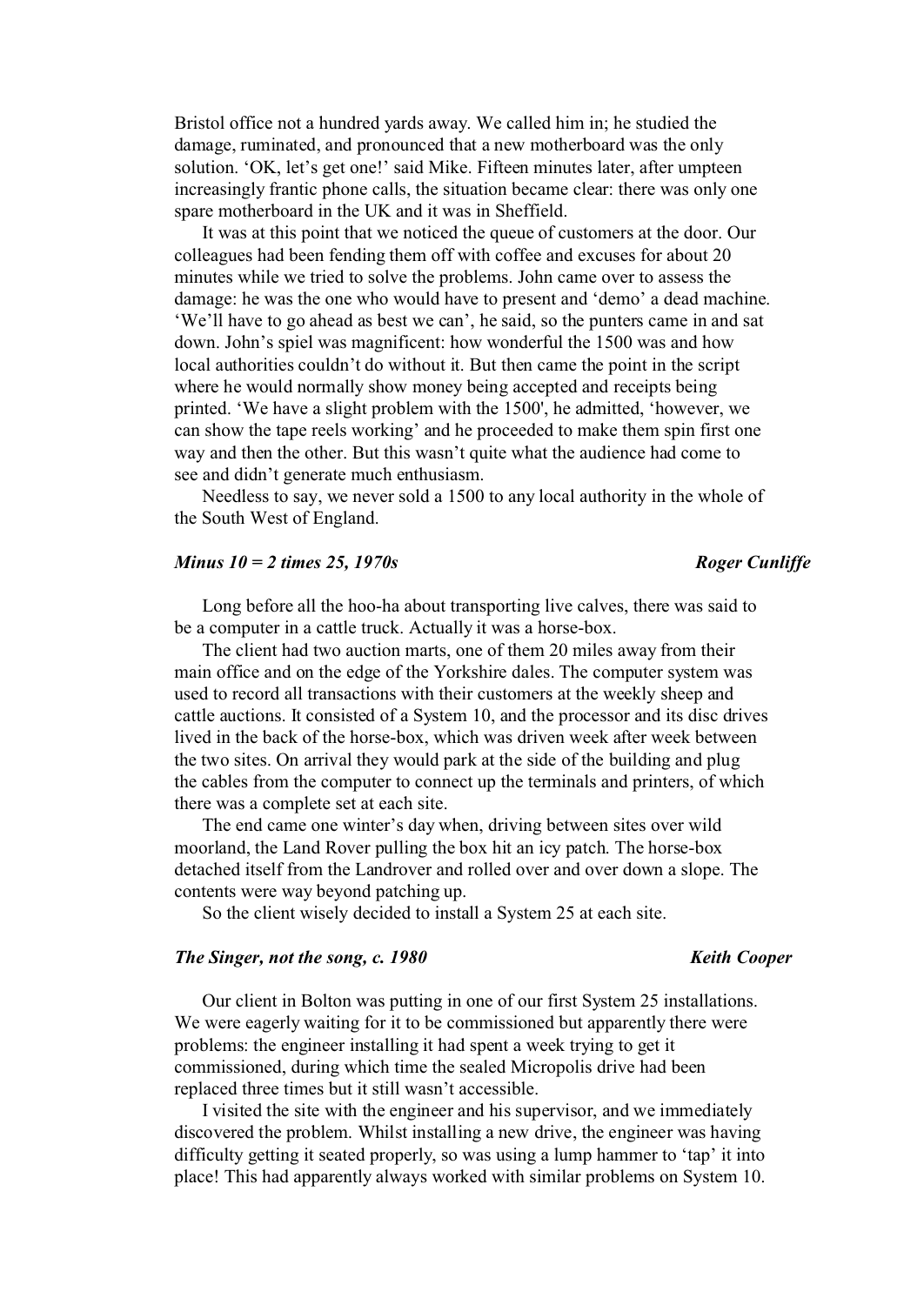# *Chapter Ten* - **ICL: The Nineteen-Eighties**

## *and the cuddly toy, 1980* David Bell

OPCS (the Office of Population Censuses and Statistics) enhanced their system from a 1904S to a 1906S in preparation for the 1981 census, and the Assistant Registrar, George Redfern, was invited to inaugurate the new machine. He was, quite incidentally, the father of the lovely Anthea, then Bruce Forsyth's wife and assistant. As he pressed the 'button' the console teletype clattered into action. What it printed was: 'Didn't he do well?'

### *Well goodness gracious me, c. 1980 Chris Cheetham*

To celebrate the grand opening of the 2900 system at the Delhi Institute of Technology the Times of India produced a special four-page spread. It had a prominent empty rectangular space on the principal page, in the middle of which appeared: 'This space is reserved for a special message from Mrs Indira Gandhi which has unfortunately been lost'.

# *One bridge too far? One drum too many? c. 1980 Jan Willem van der Brandhof*

The atmosphere was very tense indeed when Les Cole entered the boardroom of GAK in Amsterdam. You could see it on the faces of the GAK senior management, and you could feel the vibes.

There was a good reason for these stressed looks. GAK, a large, loyal and long time customer of ICL in the Netherlands, was the owner of one of the early 2900 VME/B systems and at the same time the proud developer of one of the first wide-area networks in Holland. All 30 GAK district offices were linked to the 2972.

However, the reliability of the Amsterdam installation in the early days was very bad, which was terrible for GAK, especially with its large number of online users. On average, the 2972 went down twice a day and the remote terminal users could not continue with their work. The ICL account team, under project manager Alan Bruce, worked night and day to improve the up-time. The drum in particular caused many intermittent faults. As the problems mounted, the senior management of GAK demanded a meeting with an ICL director of the highest level, which at that time meant Les Cole.

Les came over and, during a briefing session the evening before the meeting, all options were reviewed with Jaap Ellerbroek, Alan Bruce and myself. Les started with a suggestion to offer them an extra drum. This was rejected on the basis that it would probably cause more problems than it would solve. We also knew that GAK had made their calculations for a possible claim for compensation because they had 'leaked' the very substantial figure to us before the meeting.

'Gentlemen, please sit down', said the GAK Director, Mr Van Donken. After we were arranged round the table, Les Cole started with the following introduction: 'Gentlemen, it is a pleasure to be here. The last time I was in Holland I came down by parachute near Arnhem in September 1944'.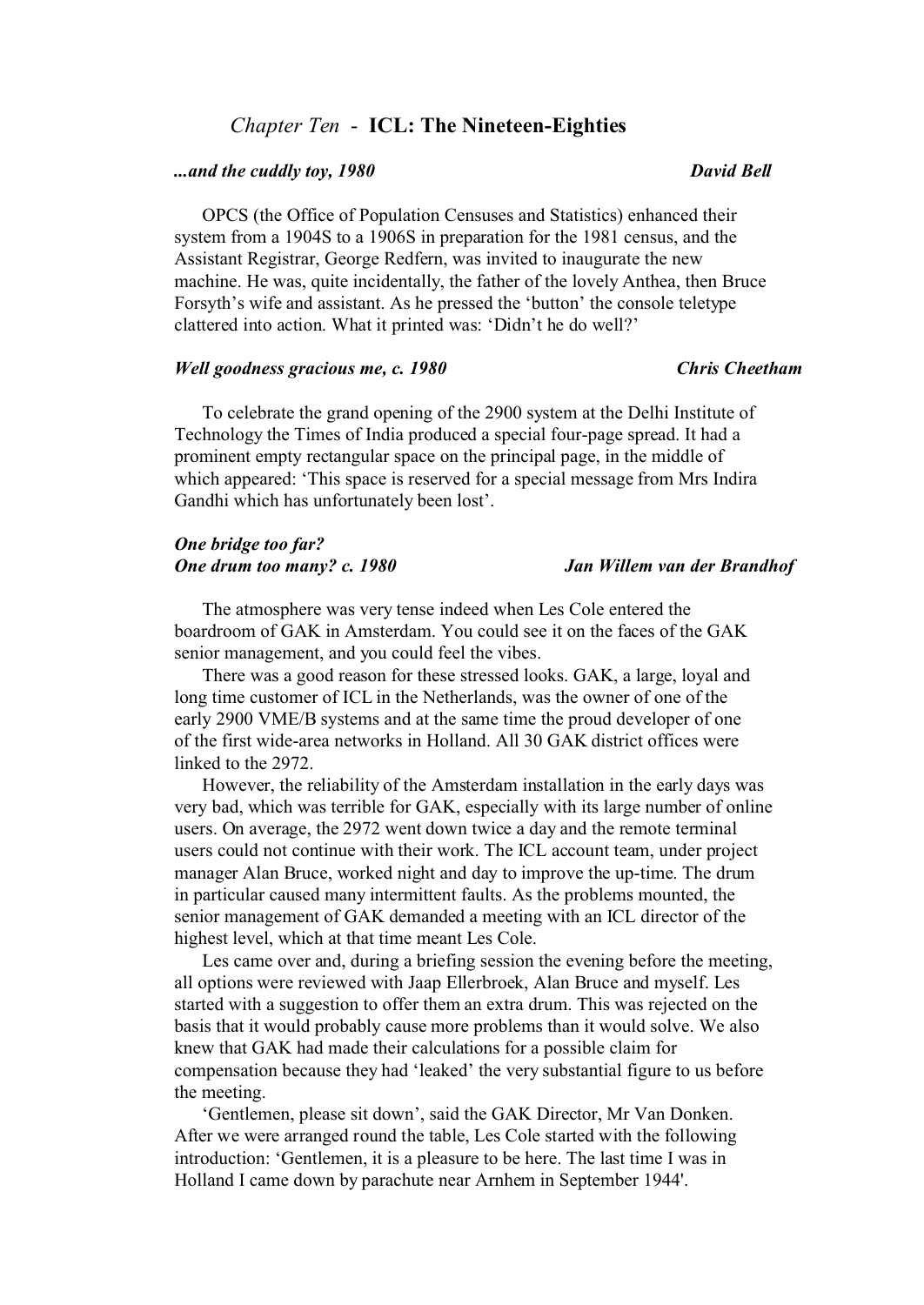The whole situation changed. The tension evaporated. The straight dark-looking faces became friendly. Some even managed a smile. We then had a very constructive meeting at which an action plan was made and no mention was made of any claims.

GAK is still a very important customer.

# *A taxing task for IDMSX, 1980* Mike Kay

One of the most demanding contracts was the Inland Revenue bid in 1980-81. This was politically very high profile, with the incoming Thatcher government determined to eliminate any suspicion of preferential purchasing in favour of British companies. IDMSX was a critical component of ICL's offer. The sizing indicated that 47 mainframes would be needed, distributed around the country, and the profitability of the bid (ICL's biggest contract ever) depended entirely on the accuracy of this estimate. Moreover, the customer demanded exacting demonstrations that the system tendered was capable of doing the job. We had a great deal of data on IDMSX path-lengths and the sizings were calculated to an accuracy of 5%. But when the first measurements were done, I received a horrified phone call saying the path-lengths were 30% greater than estimated. If true, this would either have lost us the contract or eliminated any profit from the deal. I asked a few questions about the workload and soon discovered that they had designed the database to make extensive use of variable-length records, a feature we had always regarded as rarely used and therefore not included in our measurements. I wasn't in the least surprised that the measurements were out but the problem was what to do about it? In the end, careful investigation revealed that although the records were nominally of variable length, in practice their length very rarely changed and so the overheads in IDMSX to allow records to change their length could be avoided. I wrote a 20-line patch which eliminated the 30% overhead and put us back on track to win the contract. I always reckoned that each line was worth about £10,000,000 in turnover and £1,000,000 in profit. But, of course, it was the salesman who took the commission.

There was just one further little problem: we had to run the Inland Revenue test with general release products; no special modifications were allowed. This we neatly side-stepped by putting the patches on general release.

### *The reliability of IDMSX* Mike Kay *Mike Kay Mike Kay*

For nearly 20 years now ICL has had a team making enhancements to the product to reach ever higher levels of performance, database size and availability. I once rashly coded a statistical counter in a 32-bit word, reckoning that it would only overflow if someone ran 50 transactions per second continuously for four months without a system break. At the time, these seemed wildly optimistic estimates both of throughput and of reliability. But, sure enough, within a few years the counter overflowed. These days we would think twice about holding it in 64 bits.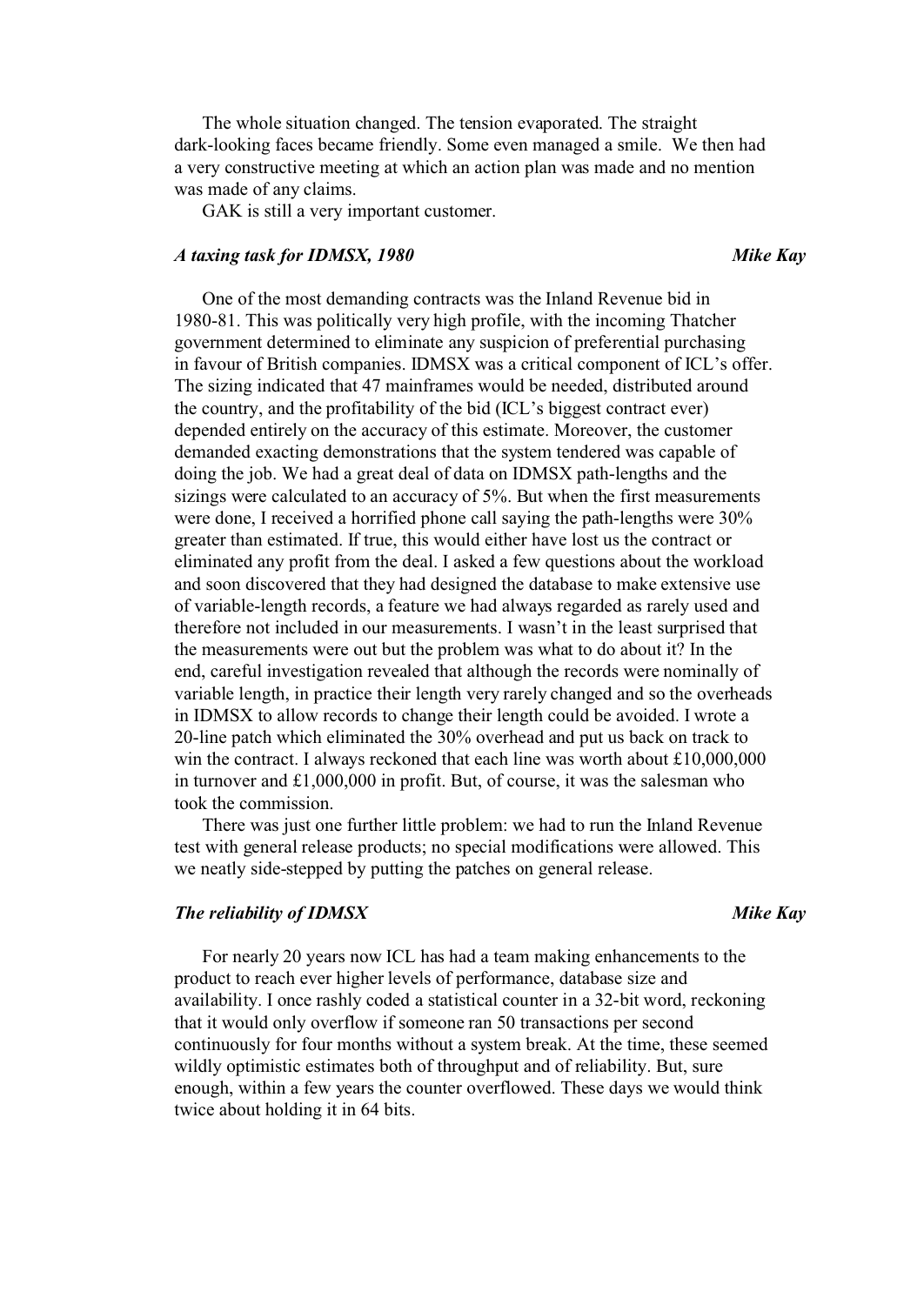# *SIDA (Some IDMS Definition Alternatives) Anon*

*A memorable tribute to a great character*

| The whole ball of wax                       | <b>IDMS</b> software            |
|---------------------------------------------|---------------------------------|
| Play Tarzan round the arrows                | Navigate the database           |
| Follow the yellow brick road                | Use the ICL Data Management     |
|                                             | Approach                        |
| A bit of a shoe-in                          | Schema generation from DDS is   |
|                                             | very usable                     |
| Bang                                        | <b>STORE</b> a record           |
| Whack it in                                 | <b>STORE</b> another record     |
| Bung it over there                          | STORE on an overflow page       |
| Cop me a record                             | <b>OBTAIN</b> a record          |
| Here's a string of bits - cop this lot back | CALC algorithm                  |
| Daisy chain                                 | CALC chain                      |
| Clever-Dick serial                          | Location-mode DIRECT            |
| Fishes out                                  | Reads a page into the buffers   |
| Lights go out                               | System break                    |
| Look at that son of a bitch                 | Read the quick-before-look file |
| Boot it off                                 | Start a program                 |
| Punter                                      | Customer                        |
| SSC on a bike                               | Product support                 |
| Sludge Army                                 | <b>Central Marketing</b>        |
| Rowing the boat                             | Project Management              |
| Them geniuses at Bracknell                  | The development unit            |
| Holiday camp                                | <b>ICL Beaumont</b>             |
| Bunch of yo-yos                             | <b>COBOL</b> programmers        |
| Clever buggers                              | <b>Experienced</b> users        |
| User type equals wally                      | Inexperienced users             |
| Sausages and forks                          | Entity model                    |
| Puts a curtain on it                        | Subschema                       |
| Boy's book of numbers                       | Result codes listing            |
| Boy's book of deliberate mistakes           | Known error log                 |
| Mass of hieroglyphics                       | Virtual machine dump            |
| Sh*t-sifter                                 | Alteration to CLUC protocols to |
|                                             | trap errors                     |
| Box of light bulbs                          | Indicator files                 |
| Piece of string                             | Of unknown magnitude            |
|                                             |                                 |

# **Steam will never replace sail, c. 1980** Malcolm Turner

The progressive manager of the computer operations branch at Kidsgrove decided he would like to bring some modern technology into our Heath-Robinson world. So he duly appointed one of our more intelligent operators to try out and report on a piece of software which he had obtained. The operator spent a couple of weeks on the project. His discontent with the subject of the trial grew steadily more virulent, until he would damn it with colourful language whenever the subject came up. Thus the report, when it was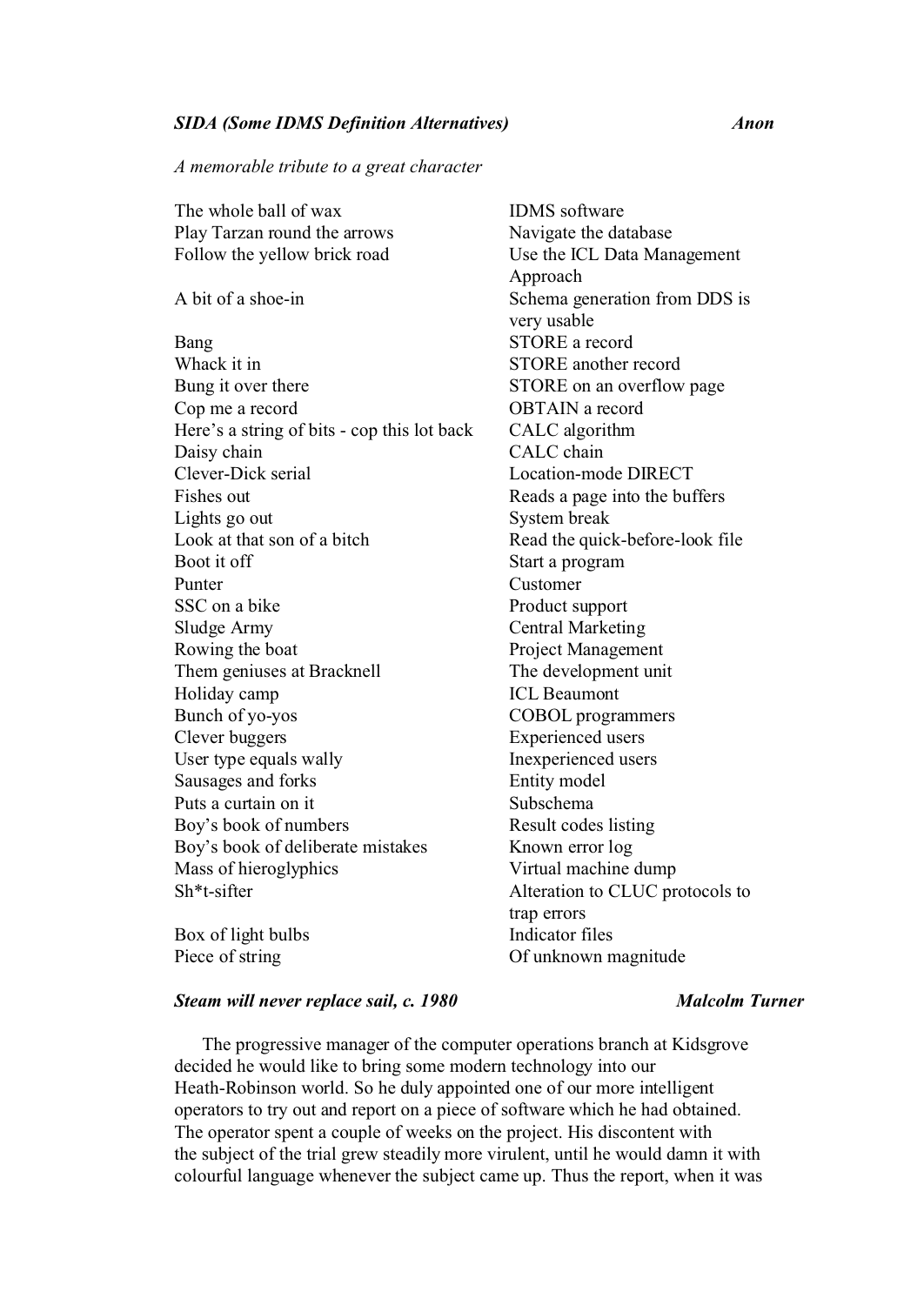submitted, was not favourable. In a nutshell it declared that word processing was an utter waste of time: the electric typewriter was a far better bet. *Compatible is as compatible does, c. 1980* Alan Long

Way back, in the days when the 2903 had been around for some time and its successor, the ME29, was being developed, I was involved with developing and supporting sort programs. One of them (probably #XSMM) was being used to compare the performance of ME29 versus 2903 when it was discovered that ME29 was not actually performing correctly. On investigation I found that, in certain circumstances, a particular group of three instructions consisting of a pre-modification, a comparison and a branch, gave a different answer on ME29 compared with 2903. I reported my findings. Subsequently I heard that the problem was in the handling of a particular bit. Which bit? Not bit 0. Not even bit -1. It was bit -2. Whatever on earth is that?

# *Let's parler Franglais: Lesson 16, c. 1980 Anonyme*

*La Conference du Release, avec Monsieur le Chef du Projet et Monsieur du QA*

*M. de QA*: Bonjour, Monsieur le Chef du Projet. Comment ça va, la VME/K? *C. du P*: Très bien, Monsieur le Gendarme du QA. C'est le meilleur release que ever frappé le fan - pardon - le field. C'est le meilleur chose depuis que le pain à tranche.

*M. de QA*: Eh bien. Je suis très heureux. Dîtes-moi, Monsieur le Chef, c'est très reliable, cette VME/K, n'est ce pas?

*C. du P*: Mais oui, Monsieur; le break, c'est une chose très rare.

*M. de QA*: Excellent, Monsieur. Qu'est ce que c'est le MTBF?

*C. du P*: Dix, Monsieur.

*M. de QA*: Dix! C'est formidable! Dix heures entre les breaks?

*C. du P*: En actuel, c'est dix minutes.

*M. de QA*: C'est un different kettle du poisson. On ne peut pas infliger cette système sur les clients.

*C. du P*: Hold vos chevaux, Monsieur. Dix minutes entre les breaks - c'est très reliable.

*M. de QA*: Reliable! Pah! Vous parlez en votre chapeau.

*C. du P*: Mais non, flic! C'est necessaire prendre en considération sa vitesse. VME/K va comme le merde sur le shovel. Elle fait beaucoup de travail en dix minutes: plus que le VME/B et le Georges Troisième put together (je réferes a Mark sept, qu'etait un region de désastre).

*M. de QA*: Je diffères. C'est une pointe noire pour vous. Puis-je considerer maintenant le question des bugs?

*C. du P*: Bugs? Quelles bugs?

*M. de QA*: Les bugs qui sont outstanding dans votre système. Il y a beaucoup?

*C. du P*: Mmmm... C'est conceivable qu'il y a un ou deux; ou peut-être trois.

*M. de QA*: Seulment trois? C'est incroyable. Vous êtes bien sûr?

*C. du P*: Est ce que j'ai dit 'trois'? Pardon - c'était une glissade de la tongue. Il faut dire six; ou, pour rester sur le sauf side, seize.

*M. de QA*: Seize?

*C. du P*: Pardon; soixante.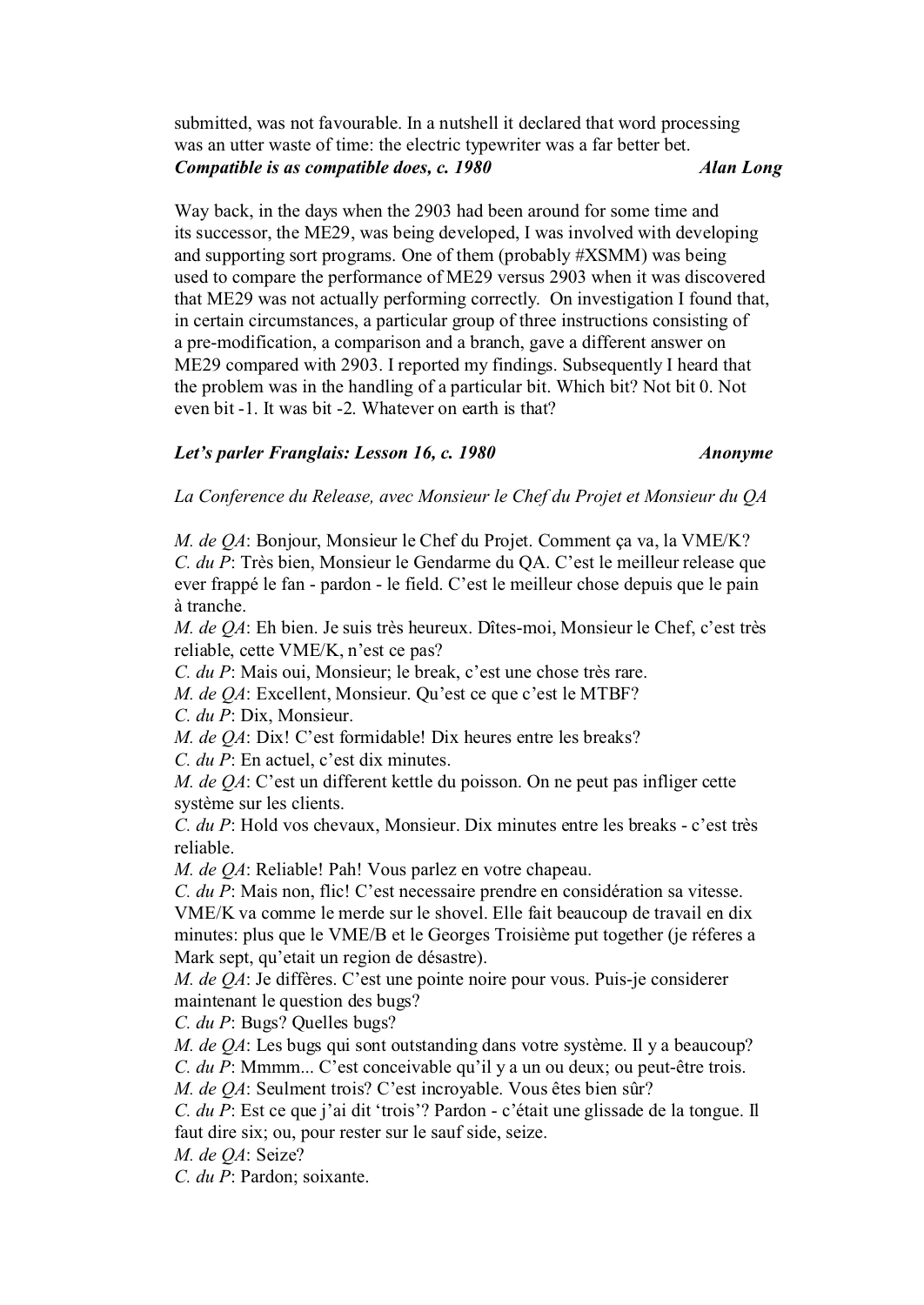*M. de QA*: C'est presque bug-free, Monsieur. Vous l'avez fumigé?

*C. du P*: Aha! Un moment! Je regards le réport de mon Chef du Support. La photocopy n'est pas très bien (c'est une machine infernal d'IBM). Je pense qu'on a perdu un petit zero.

*M. de QA*: Six cents! 600 bugs?

*C. du P*: Oui; c'est bon, n'est ce pas? Peut-être on dit une mille, pour rester sur le safe side.

*M. de QA*: Mille bugs! C'est une catastrophe! Je crois que vous avez fait l'oreille du cochon. C'est une autre pointe noire.

Maintenant les tests-beta. Ils y ont cinquante en total, n'est ce pas? Comment ils vont?

*C. du P*: On a fait dix-sept.

*M. de QA*: Seulment dix-sept? Quand avez vous commencés les tests?

*C. du P*: Il y a dix-sept jours. Mais demain nous allons faire un petit spurt: nous allons faire soixante - et soixante-treize le day after. Ça sera une victoire glorieuse, n'est ce pas?

*M. de QA*: Non - une débacle. Vous pensez que je crois qu'un escargot va aller comme un bloody greyhound? C'est votre troisième deficiency grand. Un plus et vous êtes pour le chop.

*C. du P*: Petit bureaucrat! Vous connaissez rien de software! Si nous avons trouvés mille bugs, il n'y a rien remaining! Après maintenant VME/K sera très reliable. En actuel, elle courit aujourd'hui pour dix heures sans break.

*M. de QA*: Formidable! Elle fait le travail comme un user?

*C. du P*: Très similar - c'est dans un petit loop pour dix heures. L'exécution des petits loops est un marketing requirement.

*M. de QA*: Bon. Et maintenant le documentation. Comment ça va?

*C. du P*: C'est un oeuvre significant de la littérature du vingtième siècle. Je lis un tasty morsel pour vous:

*'Il y avait une jeune fille called Auty Qui un jour fait une chose un peu naughty ...*

*M. de QA*: Monsieur le Chef, je vous en prie! *C. du P*: Pardon! J'essayes une autre quotation:

*'Il y avait un jeune homme called Hucker...* 

*M. de QA*: Taisez-vous, Curly! Ce documentation-là, c'est très smutty. *C. du P*: Oui. C'est un autre marketing requirement. Aussi, ils y ont des avantages; on l'import de Hong Kong. C'est moins cher que Market Street. Aussi, en Hong Kong on deals avec l'homme blanc; en Market Street ils y ont seulment les Gallois et les Irlandais.

*M. de QA*: Est ce que vous avez les approvés?

*C. du P*: Oui. Mais marketing n'est pas en accord.

*M. de QA*: C'est la quatrième pointe noire. Le produit est sub-standard.

*C. du P*: Ballons! Je vais by-pass le QAD. VME/K va aux soixante clients cette semaine. Si vous n'êtes pas en accord, tant pis. Mon ami, le docteur Wilson va parler avec votre chef et le frapper sur les kneecaps. Nous avons un idéal dans cet projet; c'est: 'Nous ne le voulons pas bon - nous le voulons Thursday'.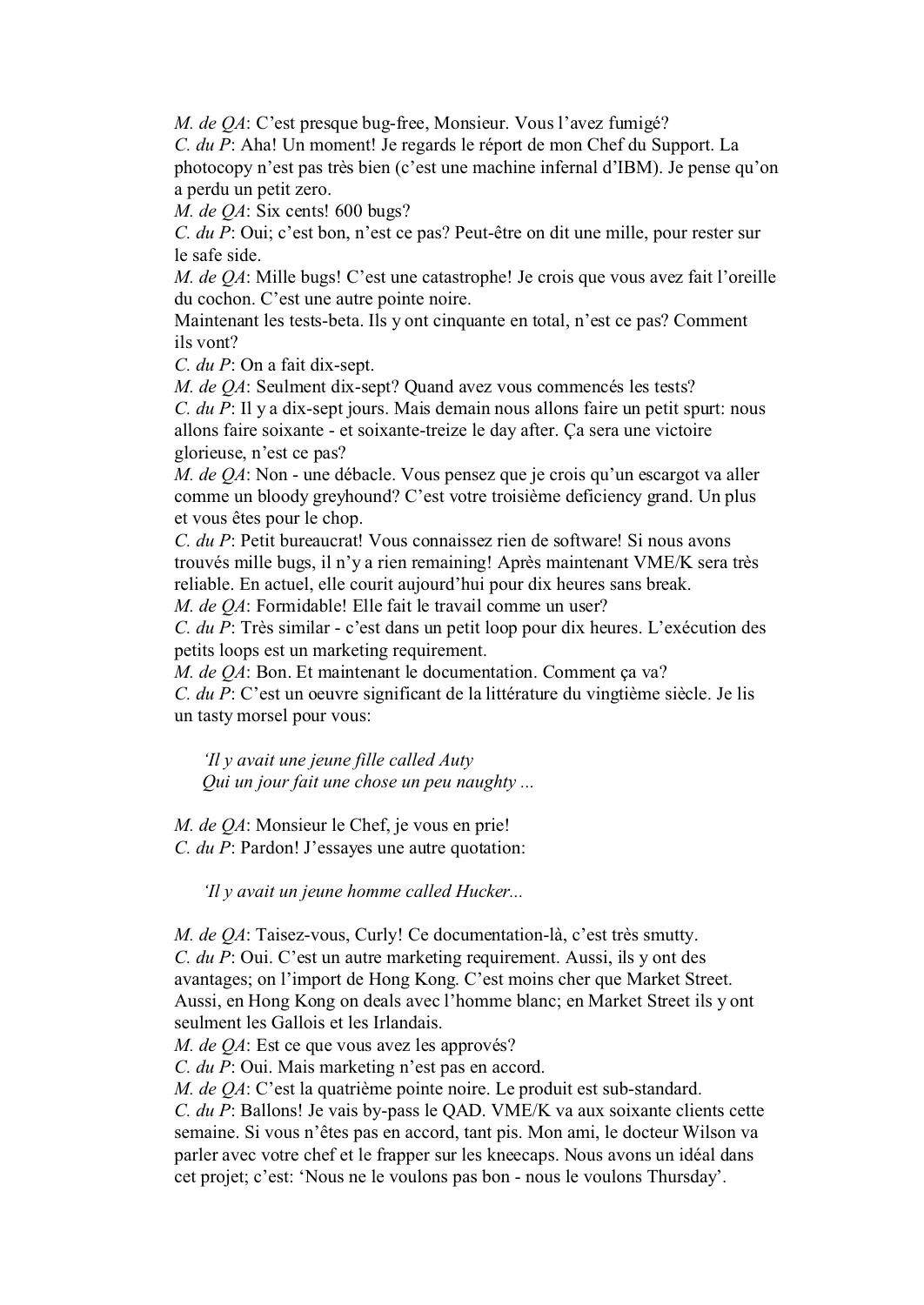*M. de QA*: Calmez vous-même, Chef. Je suis bien sûr que je ne veux pas tangler avec Papa Doc. La qualité, c'est OK, mais quand arrive le crunch, je prefers mon skin. Maintenant dîtes-moi des activités du Centre pour Distribution du Software et de la Littérature (du Royaume Uni).

*C. du P*: Ils ont repliqués trente-six copies de la release tape - toutes uniques et différentes. C'est un exploit extraordinaire, n'est ce pas? Ils ont dévellopés le plus advancé technique d'encryption du monde: ce s'appelle le ongoing random cock-up.

*M. de QA*: Trente-six! Toutes différentes! C'est héroique! Dîtes-moi, est que l'encryption est un marketing requirement?

*C. du P*: Oui - c'est un KSV16 drop-in.

*M. de QA*: Bon. La réplication des release tapes a achèvé notre standard normale. Mais, comment vont les clients lirer les tapes?

*C. du P*: Ne demandez pas a moi. C'est une problème du Marketing. Au revoir, Monsieur.

*M. de QA*: Au revoir.

# *Never the twain shall meet, c. 1980 Myra Brooks*

# The visitors from Eastern Europe wanted to do some shopping in Putney High Street. I let them go on ahead so that they could have a look for what they wanted, while I tried to exchange some money for them.

When I caught them up a few minutes later there was a terrible shemozzle going on. They had found a clothes shop they liked the look of, where all the garments were very carefully wrapped and they were trying things on to see what suited them best. They couldn't understand why the sales staff were making such a fuss. The shop was Sketchley's.

# *The misperception of distance, c. 1980 Peter Woodhouse*

1. There was a desperate need for a 1904A in Adelaide to support the development of 1900 DBMS. Neil Lamming in Sydney didn't think it very funny when he received a call saying: 'It's all fixed: the 4A is now in Perth'. 2. Telex from Putney to Vancouver:

WHILE YOU'RE IN CANADA, WHY NOT DROP IN TO SEE ... IN MONTREAL.. Reply from Vancouver to Putney:

WHY DON'T YOU DROP INTO MONTREAL YOURSELF; YOU'RE CLOSER TO THEM THAN I AM..

# *Vive la difference, 1981 H.C.* **H.C. H.C. H.C. H.C. H.C. H.C. H.C. H.C. H.C. H.C. H.C. H.C. H.C. H.C. H.C. H.C. H.C. H.C. H.C. H.C. H.C. H.C. H.C. H.C. H.C. H.C. H.C.**

It was quite by chance, in an interval of a SICOB Exhibition and Conference, that I met Terry Ward in the Champs Elysées. We sat down for a cup of coffee and watched the world go by. After a time, he asked ruminatively if I knew the difference between American women and French women. 'No', I truthfully replied. 'Well, look at them: American women have legs that go all the way up to their bottoms, and French women have bottoms that go all the way down to their legs'.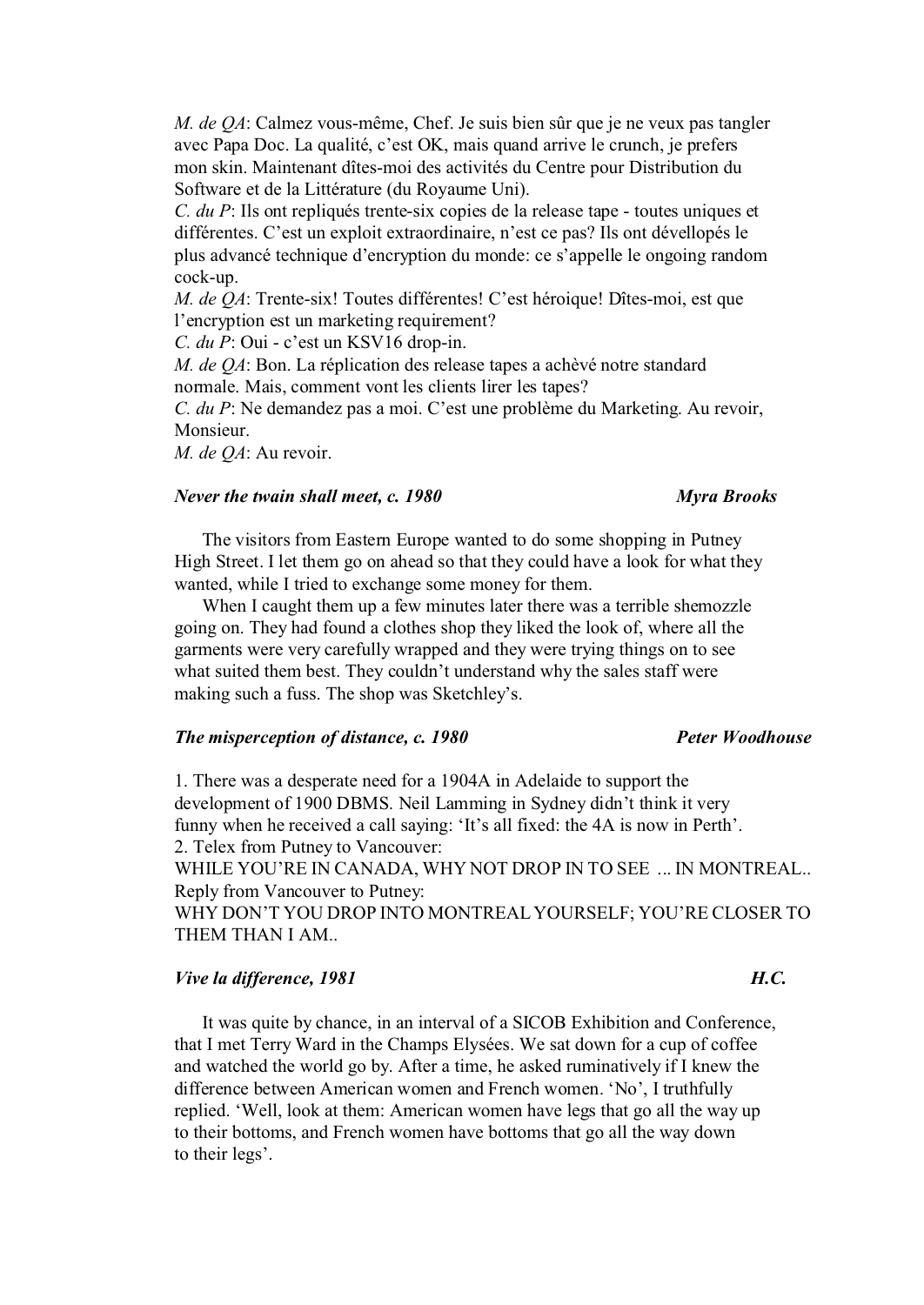# **Software Name Clearance, 1981** Ron McLaren Ron McLaren

*From: Deputy Manager, Group Patent Services To: Manager, VME/K Support and Planning Date: 2.7.81*

*In ICL News June 1981 I noticed that in an article concerning the release of the latest version of VME/K the important new features of SV18 listed include IPA, KIND and ADRAM. We have carried out clearance checks on the names IPA and ADRAM but it appears that we were not requested to clear use of the name KIND.* 

*Accordingly I have carried out our usual searches in respect of KIND through our records and through the registers of registered trade marks, company names and business names. No doubt you will be relieved to know that these searches did not reveal anything which would prevent our use of KIND.* 

| <i>From:</i> | Manager, Logistics, Medium and Distributed Systems Segment |
|--------------|------------------------------------------------------------|
| To:          | Deputy Manager, Group Patent Services                      |
| Date:        | 3.7.81                                                     |

*Thank you for your memo of 2.7.81* 

*I am concerned to hear that no clearance check on KIND had been requested; it seems very praiseworthy of you to have spotted this and to have performed the check on your own initiative.* 

*Returning to VME/K, I have to tell you that the name 'K' has been in use for some time by a breakfast cereal manufacturer; as a result of this we have been forced to withdraw our product completely.*

### *Switch selling, 1981 Paul Rappaport Paul Rappaport*

Gareth did very well to get a competitive knockout by selling two 2900s with DME2 but, when he gleefully reported this, he got no end of a rocket for not selling them VME/K. That very afternoon VME/K was cancelled. Next morning he appeared in triumph before the sales manager and announced: 'I've done it!'

# *The all-time impossible product award, 1981* Chris Cheetham **Chris Cheetham**

This was won outright by the man who managed to sell a quadruple 2966 running VME/K with CAFS and DAP during that narrow window in time between VME/K being cancelled and the decision being announced.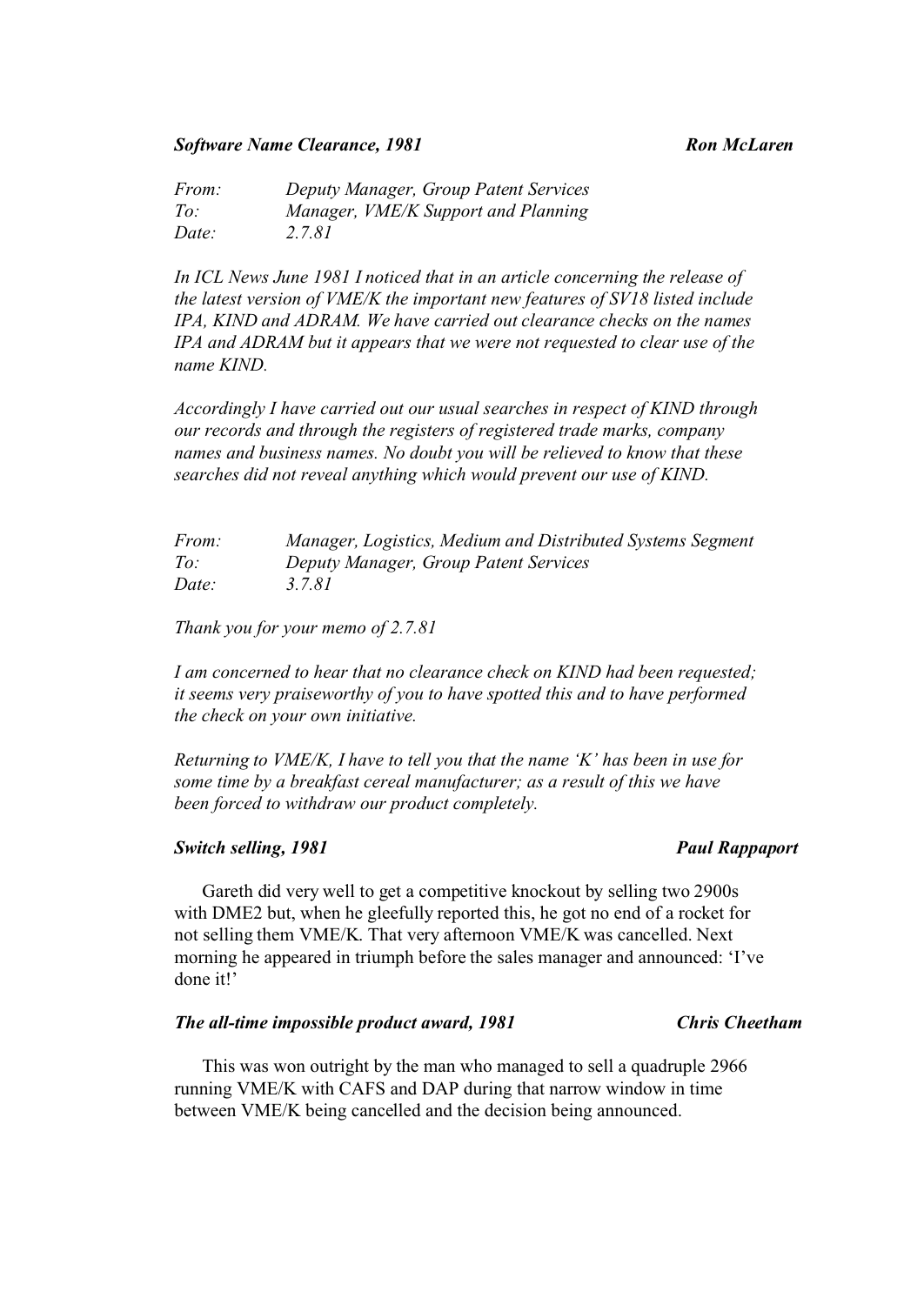### *A natural emergency, c. 1981 Russell Austin*

While working on some equipment at a very major bank the engineer realised that he needed a 'comfort break'. He was told that to get out of the computer hall he should depress the red mushroom button by the door. When he got there, the red mushroom button on the floor was hidden by a box but the other red mushroom button (on the wall) was not. Feeling fairly desperate he pressed the only red button he could see. In this vast computer hall everything went very quiet for about ten seconds. Then all hell broke loose as every machine powered down.

## *The bare facts Tim Goldingham*

Bruce Stewart, the boss of software development, took exception to the proliferation of pictures of naked ladies printed on Bracknell's line printers and issued an edict banning them. I responded as follows:

*How sad that our inamorata Should now be persona non grata; For who but the lewd Could think the nude rude? To us she was just so much data.* 

### *On the button, 1981 H.C.*

It was a forlorn hope, really, expecting that any part of British Rail would take a serious interest in CAFS 800 but at least they had been persuaded to lend us some of their data so that we could show them what CAFS could do. So a file of property rental details was obtained from the British Rail Properties Board in Nottingham, converted to 1900 format and thence into CAFS self-identifying format at Bracknell and we started testing it to see what sort of interesting questions might be possible.

'Are there any properties with annual rentals of less than £10?' seemed a pretty unlikely question but, to our surprise, it threw up two responses which were sufficiently oddball to put them into the proposed demo script. One referred to rabbit-shooting rights along a short stretch of the southern embankment of a particularly obscure branch line; the other to goat-grazing rights in similar circumstances. For each of these British Rail was receiving the princely sum of £5 per annum.

So in due course about ten people from the Properties Board came down to Putney for a demo and gathered in a conference room where there was a VDU connected to the CAFS service at Bracknell. Barrie was doing the presentation and driving the keyboard; I was a hanger-on in the background. The visitors were basically bored with the whole proceedings even before they started and slouched glumly in their chairs, plainly looking forward to the time when they could catch the train home. Nevertheless, the demo proceeded with as much light-heartedness and enthusiasm as was possible under the circumstances.

Suddenly, a nondescript little man in the second row shot upright in his seat. 'Can that thing pick out all the properties where the tenant's name is 'British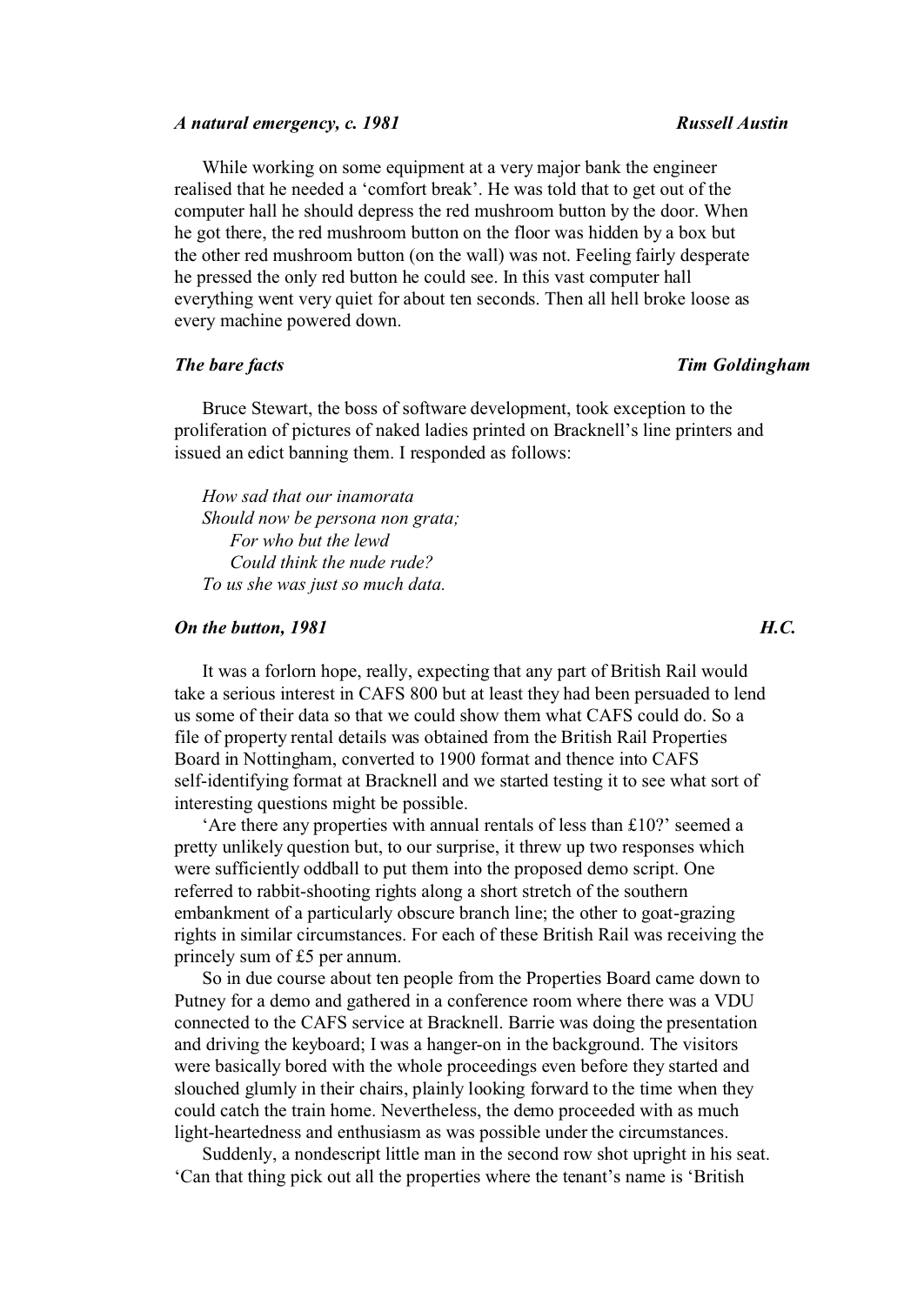Transport Hotels' or 'BTH' or 'BT Hotels' or that sort of thing? 'Certainly, Sir', said Barrie and, with hardly a pause, formulated a question which exactly mirrored the little man's requirements. His fingers flickered for a moment on the keys, the search started, and almost immediately the list of hit-records began to parade down the screen.

'Ooooh!' said the chap in the audience; 'Can you let me have a list of those, please, because I've got to start charging them all a commercial rent from next Monday!' We should, of course, have made the 'Yes' conditional on their signing the order.

### *Ooooops! c. 1981* Sue Woodhouse *Sue Woodhouse* **Sue Woodhouse** *Sue Woodhouse*

The DRS had just been launched with tremendous flair. Massive press coverage. More advertising than ICL had ever used. *Customer*: 'I'm having trouble with my DRS'. *Support Desk*: 'How do you spell that, please?'

### *Retail butchery, c. 1981 Chris Cheetham*

I lay claim to early leadership in the game of not taking Robb completely seriously. After his first public presentation, a speaker at the same conference fell ill and I was obliged to fill in. This was an opportunity to talk about some of the things which Robb had omitted. There were the advanced workstation for three-dimensional scientific computing (PORQ), incredibly small computers (Hearing Aid Micros), CAFS deployed in betting-shops for punters to do instant 'form' searches, and new information-transport facilities called Geographically Uncommitted Networks for the Information Processing Architecture. It ended with IPA being used at GUN-point to bring the PORQ and HAM to the street-corner CAFS.

### *VME turns the corner, c. 1981 Chris Cheetham*

# I was fortunate enough to become VME Worldwide Marketing Manager (great title, pity about the grade) just when VME was finally coming good. Although I was thrown in to sink or swim, good luck led to my being thrown in the shallow end. An ex-ICL Press Office journalist splashed a scurrilously critical article in *Computer Weekly*. This appeared on my second day, when I was due to visit Kidsgrove. On arrival there I was faced with Robb Wilmot and David Dace, saying: 'OK, Mr VME, what the hell do you propose to do about it?' I nervously called a few of my former user colleagues to ask if they would be prepared to talk to the said journalist and put him straight. I need not have bothered. Both Martyn Thomas (later founder and Chairman of Praxis) and Brian Parlett (Chairman of the 2900 User Group) were almost incandescent with rage and burning for action. All this resulted in the best VME publicity we ever had. I was able to persuade Robb to do some press briefings and, although it took years more before journalists themselves started praising VME, we never looked back.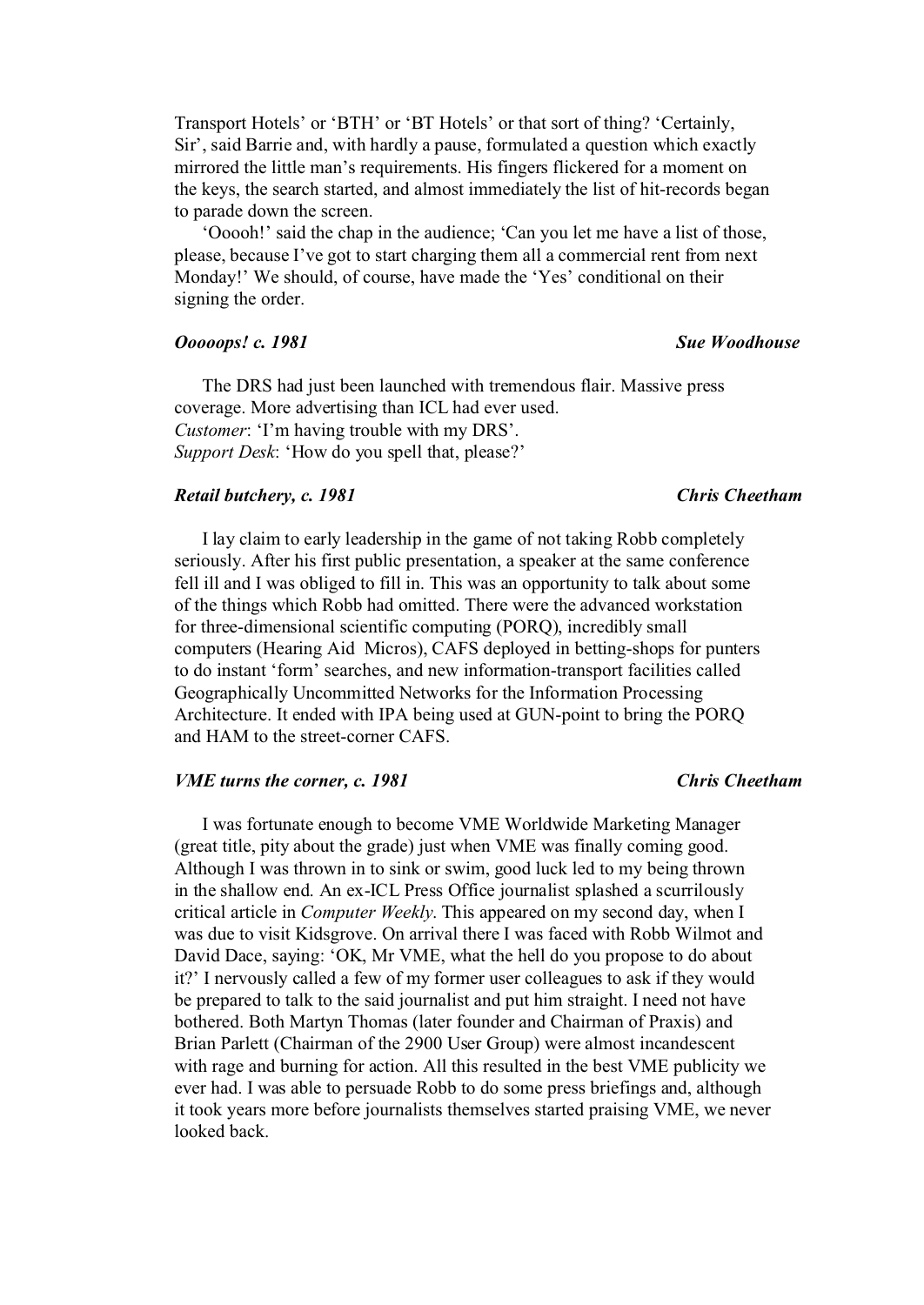Potential customers took a long time to be convinced of the merits of VME and anyone who had the job of selling it had some prospect who, after a day or more listening to a very good story that VME was better than MVS, would turn round and say: 'Yes, but if that's so, why isn't IBM doing it?' Certainly I spent weary hours researching ways of proving our case and fending off criticisms that our software was priced too high.

Then IBM announced MVS-XA at twice the price of MVS. Suddenly we had the entire marketing power of IBM telling their customers and ours how important were all the features which they were going to put into MVS-XA (features which we already had in VME and claimed as reasons for its superiority) and why they should be happy to pay double. So we increased the price of VME, and by and large made it stick.

### *That damned radiation, c. 1982 Sue Woodhouse*

Bracknell had acquired a Faraday cage (a room protected against the incursion or escape of electro-magnetic radiation). Barrie and Sue had acquired a very early pair of mobile phones. A very early conversation on these went like this:

Barrie: 'Where are you speaking from?' Sue: 'Inside the Faraday cage'. Barrie: 'Oh shit!'

# *Missed career opportunities, 1982 Barrie Archer and Brian Russell*

*There are job vacancies in an exciting and expanding area of DSDD:*

### *CANCELLED PRODUCTS SECTOR*

*ICL has a large budget to spend each year on cancelled projects and it has been decided to consolidate the expertise into a single sector. All projects undertaken by the sector will be cancelled just as they are ready for release.* 

*The obvious benefits are:* 

- *- Other sectors do not need to worry that their projects will be cancelled.*
- *- There is no maintenance*
- *- You don't need to worry about beta tests and QA*
- *There is no IPC manual vetting (though a cancelled manuals team is being considered)*

*Projects are normally leading edge technology that would give ICL a significant market lead.* 

*Only suPer quality implementers need apply, as a prime requirement for cancelling a project is that it should be on time and significantly better than*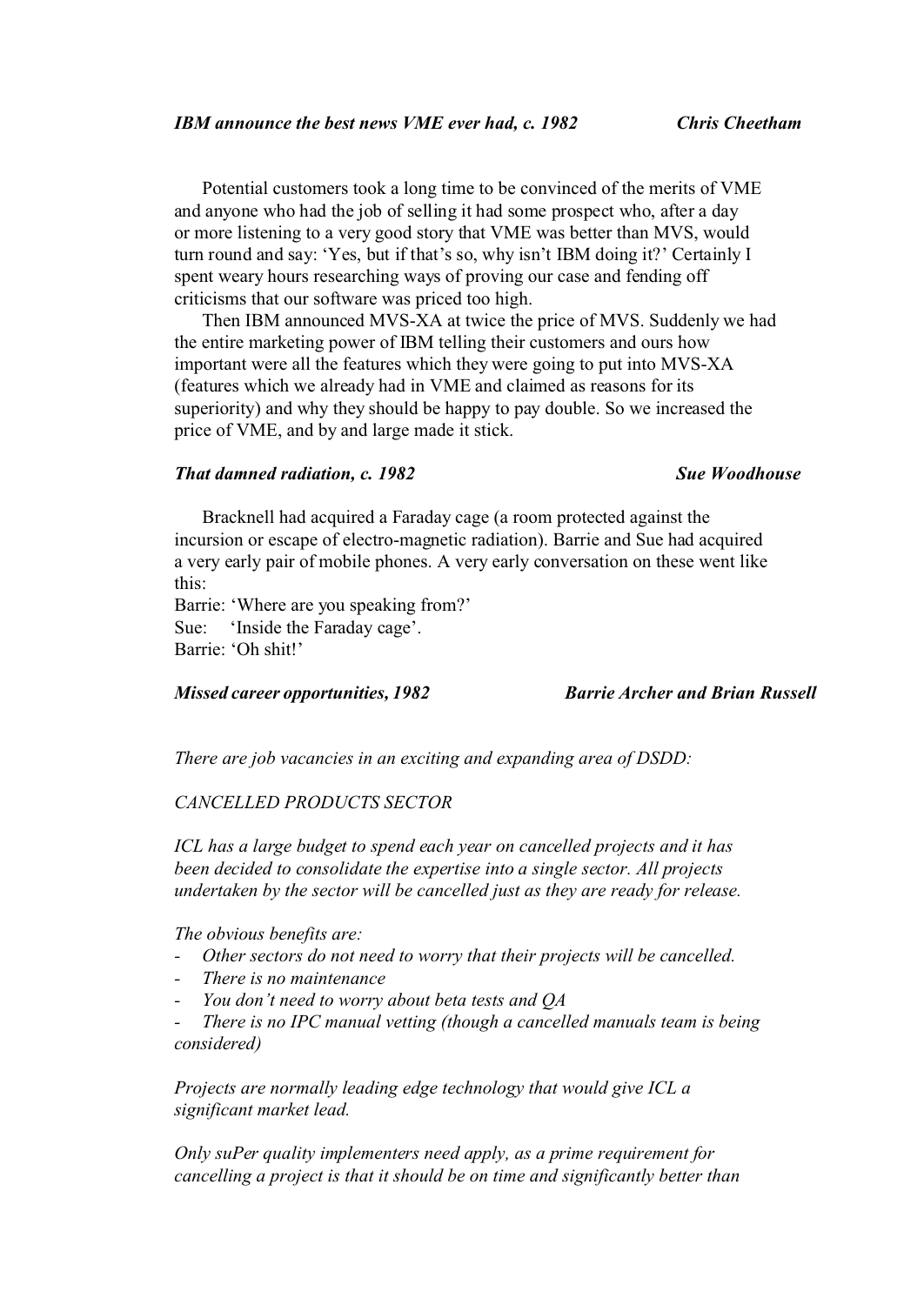### *CAFS 800: Early days, 1982 Tony Colvile*

The General Enquiry Program (#XJCQ) was still not very reliable when the Falkland Islands were invaded in April 1982. Members of one particular user organisation were rather frustrated by the poor initial system availability: they could not access their intelligence about the Falklands. When the system's reliability was improved, however, they continued to be frustrated. This was because they were able to discover that they had almost no intelligence about the Falklands.

### *CAFS 800: Early days in North Yorkshire, 1982 Tony Colvile*

His Holiness the Pope visited York on a Bank Holiday weekend in May 1982 and a huge throng came to York Racecourse to see and hear him. North Yorkshire Police were still conducting system trials on their CAFS 800 service and decided to try out a relatively simple and free-standing application to help on the great day. Its task was to record details of lost children, as reported by distraught parents, and found children, as brought to the central crèche, and to try to match them together. Before the day was over the system crashed and the data file was corrupted. I was involved in telephone support over that weekend, diagnosing problems as they arose. I managed to supply a repair for one problem but couldn't recover the corrupt file. As I recall, the telephone was ringing very frequently as Barrie Boorman, Dick Morgan and George Whitley reported one problem after another. Despite the problems and despite the fact that human nature was probably more successful at solving the problems of reuniting parents with the right children, it was possible to claim that the CAFS application had been successful, and everybody went away happy.

### *Wilmotiana: 1, c. 1982 Chris Cheetham*

Robb was anything but pompous. You could say anything to him provided you could prove you were right. You could get away with being wrong as long as you admitted it. And you could certainly make jokes at his expense provided they were good enough. At one of Robb's parties, Andy Roberts brushed a fly off his jacket and said: 'I didn't think there were any flies on you, Robb'.

### *Wilmotiana: 2, c. 1982 Chris Cheetham*

Another fly featured briefly in one of Robb's first public appearances. After months of intense internal activity, of which the main outward sign was the disappearance of former directors, Robb addressed a major external audience for the first time at a User Group Conference. None of us knew what he was like at public speaking, let alone what he was going to say. Without either script or slides, he simply stood at an overhead projector with a blank roll of view-film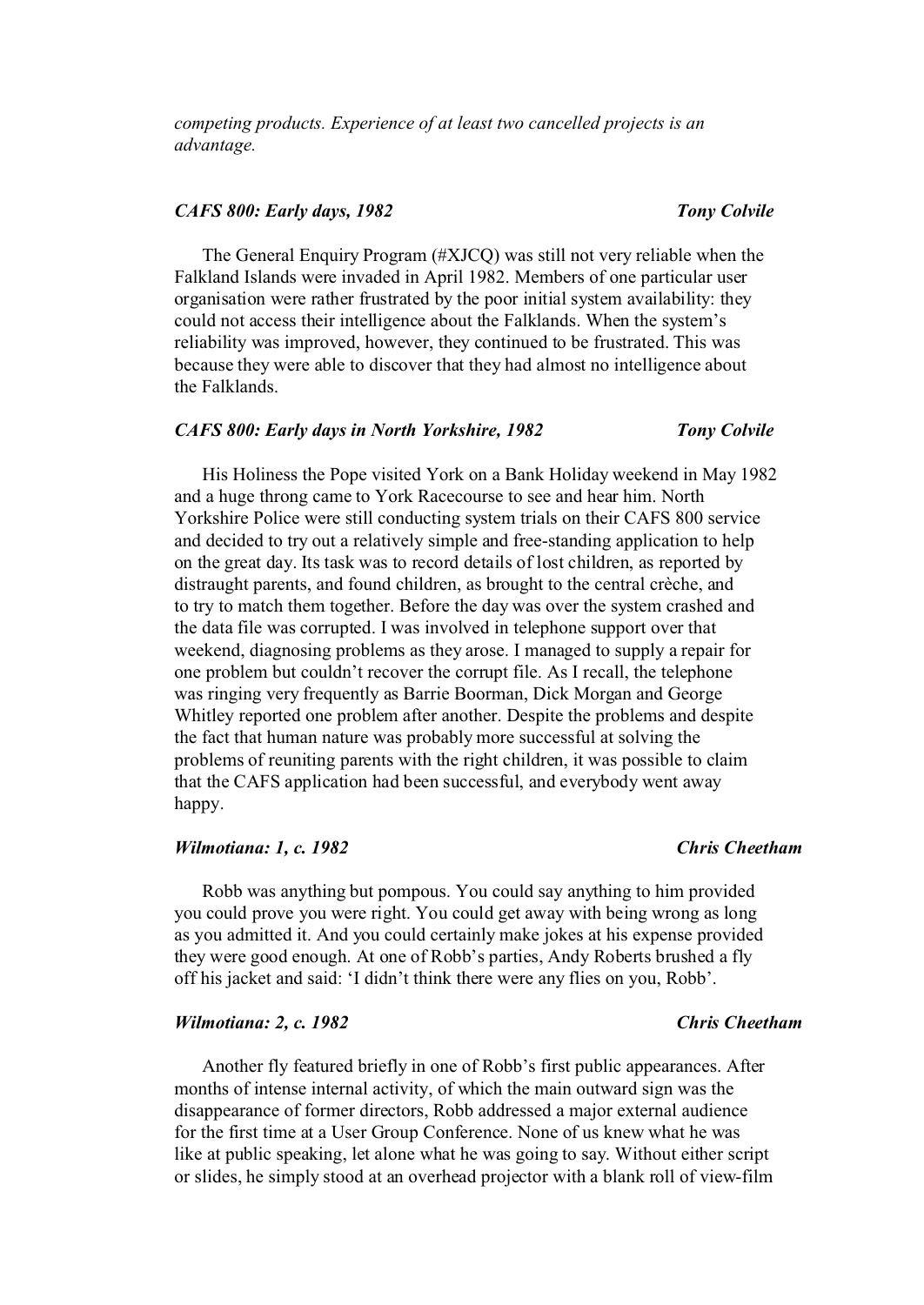and spoke (very well) and drew (less well). At one stage, to illustrate a point about local area networks, he chose to draw ICL's multi-storey Putney HQ. A small fly landed on the view-film near the top of the drawing, and Robb squashed it with his finger, in the process creating a smudged red line the height of the building. 'Whoops!', he said, 'There goes another ICL Director!'

### *Wilmotiana: 3, c. 1982 Chris Cheetham*

On one occasion, Robb took the only vacant chair at a meeting and inadvertently sat on the microphone, thereby making a truly awesome rude noise. 'Ah!', said Noel Tomes, 'I didn't know you talked out of that end, Robb'. It says a lot for his style that not only did he collapse with laughter but so did the rest of the meeting, and moreover without feeling the need to wait for his lead.

### *Wilmotiana: 4, c. 1982 Chris Cheetham*

His ability to understand what he was being told while simultaneously going through his in-tray was legendary. On one occasion he looked up and interrupted Warwick Morgan in full flight. 'Hang on, you are telling me this but ten minutes ago one of your people said something else. How do you reconcile the two?' After a very short pause Warwick admitted: 'Basically, Robb, I think it can be explained by the fact that I don't have the faintest idea what I am talking about'. He got away with it.

# *Insistence on a signature, c. 1982* Peter Woodhouse

It was the half-year, or the year-end, and it all depended on getting this vital contract signed before the books closed. Reg Selby was very explicit: if Mike Pollitt didn't get it signed he needn't show up in the office ever again. The customer wasn't at his office, he'd gone on holiday to South Wales. Mike set off in pursuit and scanned every beach, searched every hotel register and interviewed every landlady from The Gower to St David's Head. He drew a blank. In something approaching despair he rang Reg to report his lack of success. 'But I told you! It's got to be signed. Oh, sign the bloody thing yourself and bring it straight back here!'

### *Beyond Euphemism, c. 1982* Paul Tomlinson

An ICL engineer was called out by his boss with the unforgettable message: 'Get down to ... in Holborn right away; they're in the shit'. The expression was a little stronger than usual but he trotted off dutifully to see what he could do. It had started with the customer's caretaker who had been unable to clear a blocked toilet with the usual remedy of lots of caustic soda. Professional drain clearers were called in and cleared the blockage not by rods but by a more modern compressed air technique. Which would have been all right, except that the pressure sprung a joint in the main waste pipe, which happened to run through the false ceiling of the computer room. The engineer was greeted by a scene from a horror movie, with indescribable slime plopping and dripping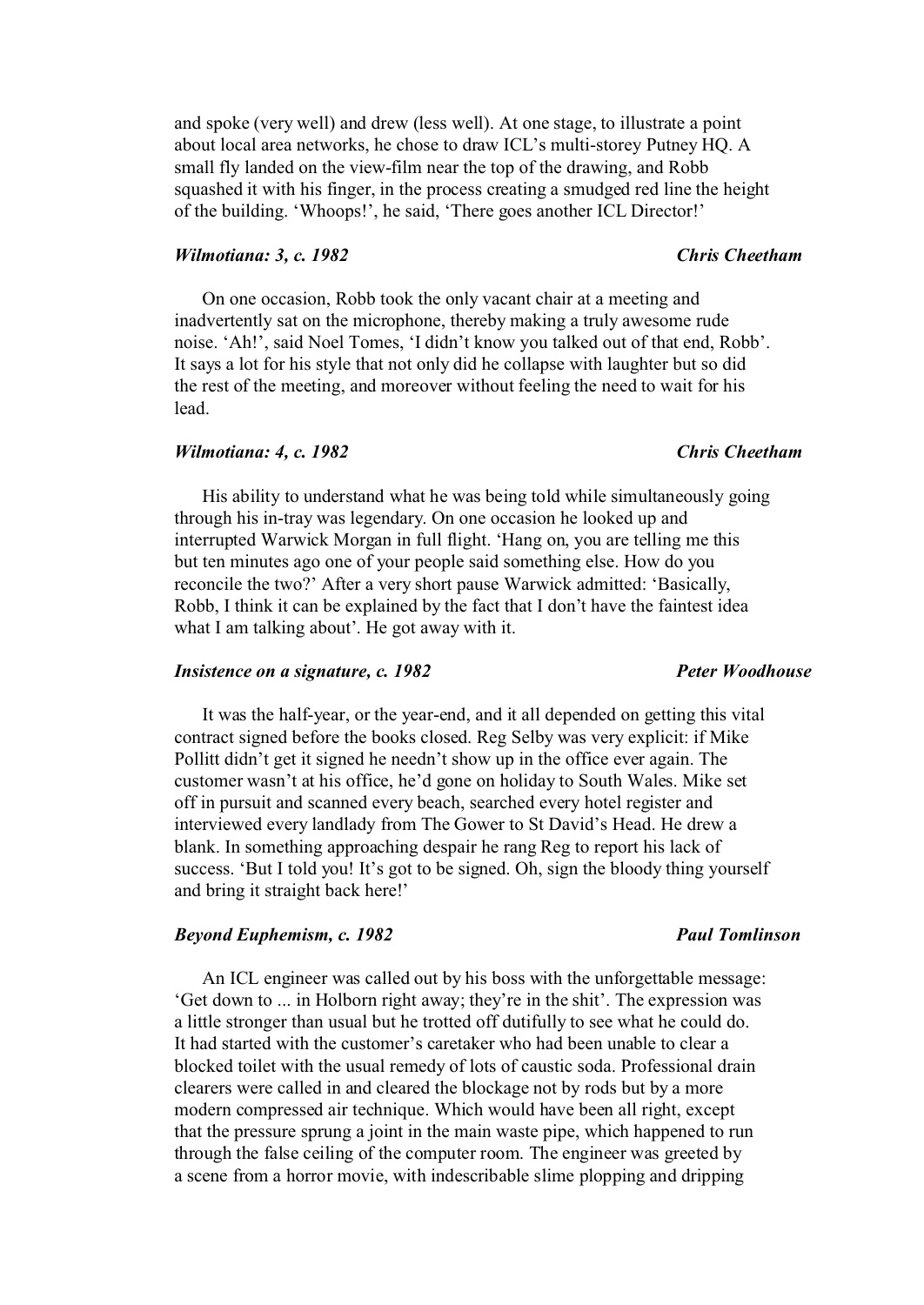from the ceiling onto the equipment below.

# *Falling off the end of time, 1983 H.C.*

In 1964, at the start of the 1900 era, I wrote a set of date conversion subroutines to mediate between the public calendar and the internal 13-period calendar. Being a far-sighted chap, I gave them a 20-year driving table, one year back and 19 years forward (this happened somehow to be convenient for the fifteen bits available in each word).

In 1983, when I was long gone from internal systems, I received a very tentative phone call from someone in Letchworth. 'Please, do you know anything about the internal calendar?', the voice said, 'because this batch analysis job we run after the payroll doesn't seem to be working any more'.

# *'Ah, the little more and how much it is, and the little less and what worlds away!' 1983 Chris Cheetham*

On one occasion, an important lady arrived for a critical review at which she was to speak to and defend the latest PDG position on CAFS. Although she had dictated the content of the fax, it was despatched unchecked after she had left for the meeting. What she probably meant to convey was that, in order to bring the CAFS situation back to an orderly state, we were to agree 'not to promote the count feature'.

### *Quest, 1983 Doug Urquhart*

You are in a small log cabin in the mountains. There is a door to the north and a trapdoor in the floor. Looking upwards into the cobwebbed gloom, you perceive an air-conditioning duct. Hanging crookedly above the fireplace is a picture of Whistler's mother, with the following inscription underneath: 'If death strikes and all is lost - I shall put you straight'.

If you recognise the above, then you've come in contact with some of ICL's other software, the games!

Inspired by Adventure, Keith Sheppard and I decided to produce an ICL adventure game, not restricted to the mainframe environment and easily ported to new environments in the future. I won't bore you with the architectural details but it would appear we were fairly successful, since the game is still alive and well, having survived System 10, System 25, DRS 20, CPM, DOS and now Windows. It took shape over about three years during which we were joined by Jerry McCarthy and finally Quest was released to the waiting world in 1983.

It's hard to describe the impact of the game (no graphics, no sound effects, no windows), just textual descriptions of what was going on and a heavy reliance on human imagination to fill in the blanks. Within a very short time it spread throughout the world. Even now, I occasionally come across it on customer sites in places like Tulsa or Oklahoma City.

Quest is, as they say, functionally rich. We packed over two hundred places into our small part of Cyberspace and peopled them with dragons, elves, insurance salesmen and some of our colleagues. One particularly hated manager was placed, name anagrammatized to avoid legal action, in a rubber goods shop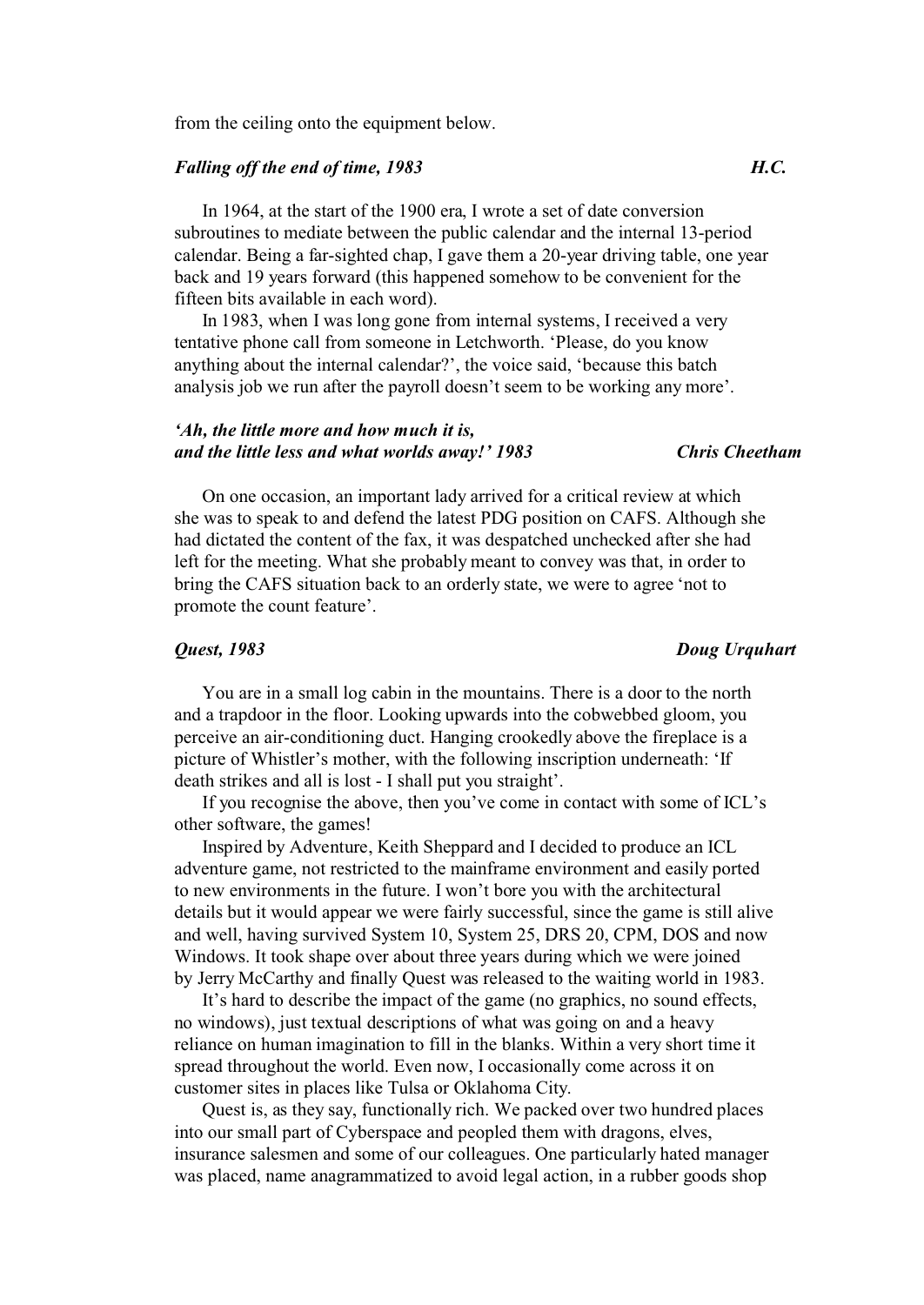down a sleazy alley near the railway line. He's still there, if you care to look.

As PCs became available, Quest moved onto them but soon found itself surrounded by a gang of newcomers: games which exploited the graphics facilities of the new environment and games produced by people who were actually paid to do so! It was an unequal contest. Quest still lives, but in a manner akin to those beautifully polished steam engines maintained by preservation societies, good for a gentle run on bank holiday weekends, but not really suitable for everyday use.

# *No connection with any actual product launch, c. 1983 H.C.*

This goes to the jaunty tune of Noël Coward's '*There are bad times just around the corner'.* 

### *Impressive Occasion*

*There's a Press launch happening on Friday; There are actions flying through the air; And in Putney and Reading they think we may be heading For a major catastrophe, and we don't much care. In the Slough of despond the chaos is beyond Belief, and everyone's wrapped in gloom; For as the Press get their invitations day by day We're waiting for impending doom.* 

*There's a Press launch happening on Friday, But the slides won't be ready till the day; And our concentration slipped while we were typing up the script So that's it full of regrettable things we just can't say. No Director'll be there to chair the affair, So Chris is taking it on instead; But when the Press and the commentators have their say He'll wish that he could drop down dead.* 

*There's a Press launch happening on Friday, But the Management Centre system's on the blink; When we tried to connect an alternative projector There were bangs, sparks, and flashes and a frrrightful stink. Ian Bidgood's lot are going to have a shot At concealing the damage behind a screen; But when the Press and their photographers are on the spot There's bound to be an appalling scene.* 

*There's a Press launch happening on Friday, But the demo has never been known to go; And it won't be enough to rely on subterfuge and bluff Because the bloke from* Computing *will be the first to know. It'll still be a cock-up, even if we lock up The gear and pretend that we've lost the key.*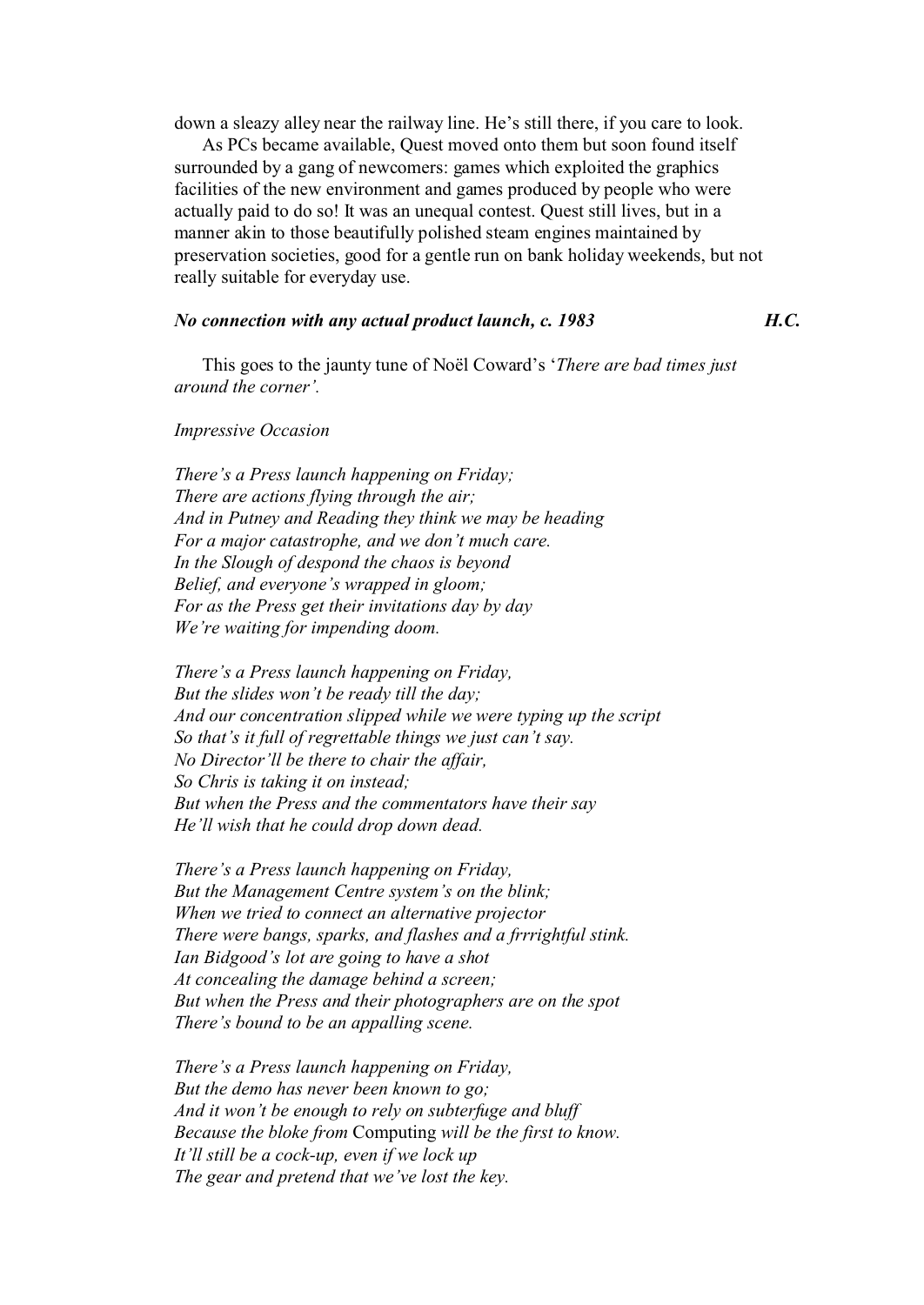*Because Robb's sure to open up the other side And show the Press the bits they shouldn't see.* 

*There's a Press launch happening on Friday, And Terry's going absolutely spare; In fact his latest impression of the prospects for the session Was a stream of obscenities that would cloud the air. They may just get it right, by late on Thursday night, But up you! Jack! I'm on my way: Because before they had a chance to say it was all my fault Some silly ass went and signed my OTA. I'm off to China! On a perfectly valid* 

 *O T Aaaaaaaay!* 

### *ERIC, or little by little, c. 1983 Elly van der Mark*

The European Retail Industry Centre, based in Amsterdam, received an invitation from a major European retail organisation (an ICL prospect) to give presentations and demonstrations to their Belgian management team. This was to take place at a hotel in Louvain-la-Neuve, a university town to the south of Brussels.

Three members of the ERIC team, Alan Bruce, Andrew Colleran and myself drove down there with a car full of equipment (don't tell the Belgian Customs!). All afternoon was spent setting up the equipment and rehearsing for the next day.

In the evening our host, the client's head of IT, invited us out to dinner. With his assistant, all five of us would fit easily into his enormous black Oldsmobile. It was quite a long journey but well worth the ride, as Mr C was a connoisseur both of good food and good wine and was taking us to the best restaurant in the area.

It was our first experience of Nouvelle Cuisine but the restaurant was excellent and the service outstanding. When the main course was served, three waiters simultaneously lifted the five dome-shaped covers off the plates. We could hardly suppress a laugh when all that was revealed was half a potato, three beans and a minute portion of meat in a strangely-coloured sauce. So we didn't eat a great deal but we certainly drank a lot of excellent wine and, about midnight, set off in very good form to go back to the hotel.

About half an hour later, in a quiet stretch of the Belgian countryside, a police car with headlights on full beam emerged without warning from the surrounding darkness, shot past us and braked savagely. Another screeched to a halt just behind us and we were forced off the road to a grinding standstill.

Why? What we had failed to realise was that, at that time, a notorious band of thieves known as 'The Nijvels Gang' had been active in the area. Their speciality was violent robbery in supermarkets and, by now, the Belgian Police were very keen to find them. Five people driving at dead of night in a large American car were obviously suspicious. We were forced out of the car and lined up at gunpoint. While they were examining our documents, Andrew noticed that one of the police cars contained a small computer and, in his typical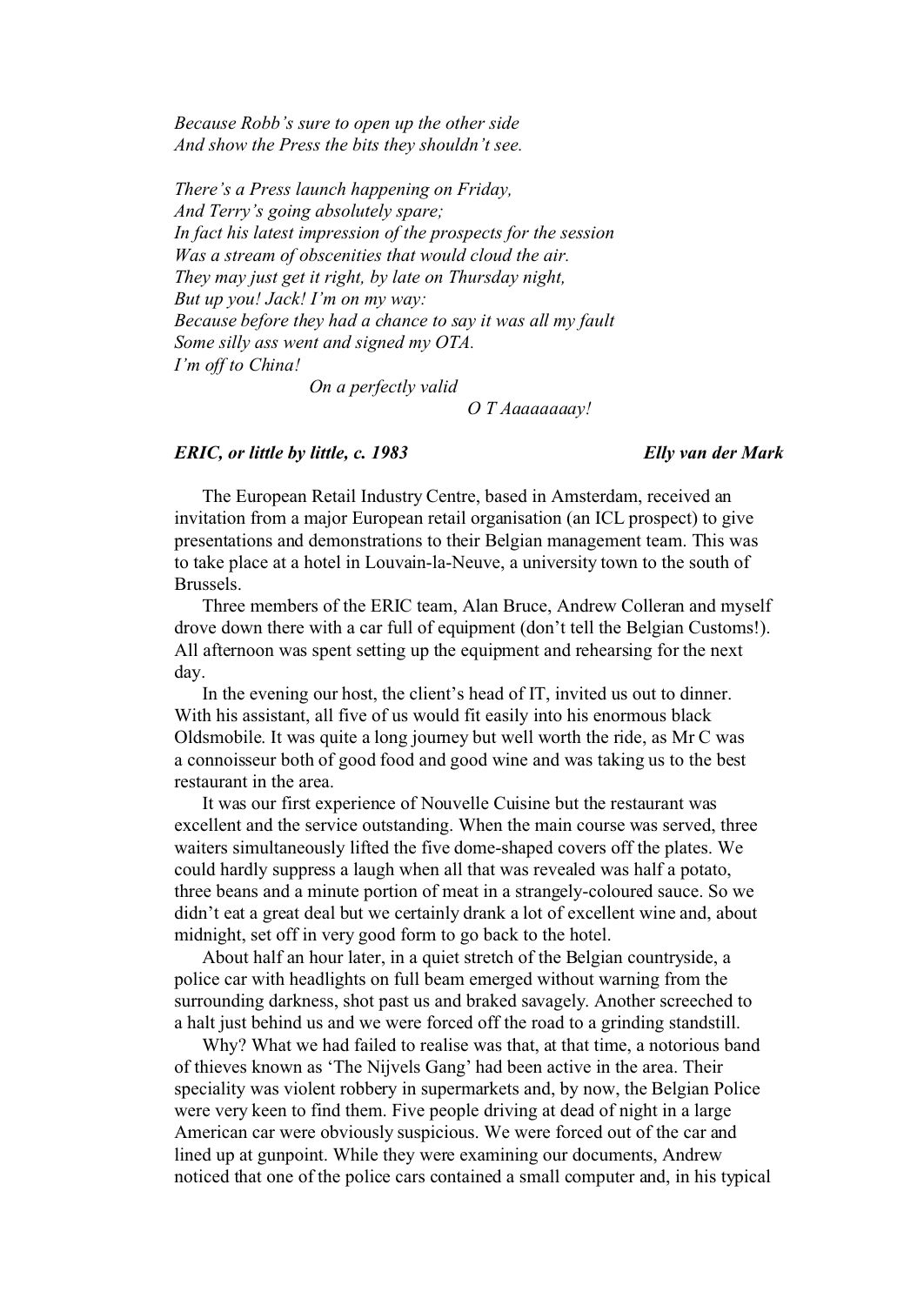way, started to sidle over to the car murmuring: 'Mmmmm, that's interesting! Mmmmm, let's have a look!' This made them even more nervous. All guns swivelled his way and he was forced back into line. Eventually Mr C convinced the police of our innocence, and we continued our journey.

Back at the hotel we encountered the 40 people who would form our audience in the morning. So it took several rounds in the bar to tell them the whole story and relieve our tensions. Despite the hangovers, the presentation went extremely well and the demonstrations were brilliantly successful. But it was one of those cases where decisions made in another country meant that we never did get the business.

However, it was a difficult story to forget and now, more than ten years later, we still recount our adventure to newcomers to ICL. Indeed, some would say the story gets better and better with each repetition.

### *Bye bye M-Drives, 1983* Tony Colvile

Two M-Drives were being returned to stores (these were the special EDS60 drives modified so that they could read from ten disc surfaces concurrently which allowed CAFS 800 to achieve its scanning speed of 3 Mbytes per second.) Bracknell requested that they be sent on to BRA01 for use with the CAFS 800 system being used for software development. By phone, the stores foreman agreed that this would be done. Unfortunately, the units arrived when the foreman was at lunch, and he hadn't passed on the request that they were to be kept. Instead, the chap who handled the receipt of the hardware took one look at the Type/Bar/Serial numbers, recognised that they were incredibly old, and consigned the drives immediately to the rubbish skip. What a waste!

# *CAFS 800: Triumph in North Yorkshire, 1983 Tony Colvile*

A minibus drove several of the CAFS 800 development team up to Northallerton. The afternoon was spent discussing the latest problems, but in the evening we went to a party at Police Headquarters. George Whitley had a sizeable win on the fruit machines, despite having been warned not to try them, and Dick Morgan won two prizes in the raffle. The food, (not the high spot of the evening), was pie and mushy peas. The occasion was to celebrate the success of their online police system, including twenty-four hours running without a system fail.

### *A master at work, 1980s Chris Cheetham*

Richard Dean's VME presentations were legendary. The standard issue presentation pack was long and thorough; Access Control rings jostled with Virtual Machines and Slave Stores; there was a wealth of technical detail, embedded in top quality marketing bullshit. Richard had more than enough technical competence to deliver it straight. His own slides, however, consisted of a Rolls Royce side by side with a Mini, an old-fashioned but adorable timber-framed house beside a smart modern building, and several oddly-shaped eggs all, except the one marked VME/B, sitting uncomfortably in their egg-cups.

Quite how he transformed these into a wholly persuasive exposition of a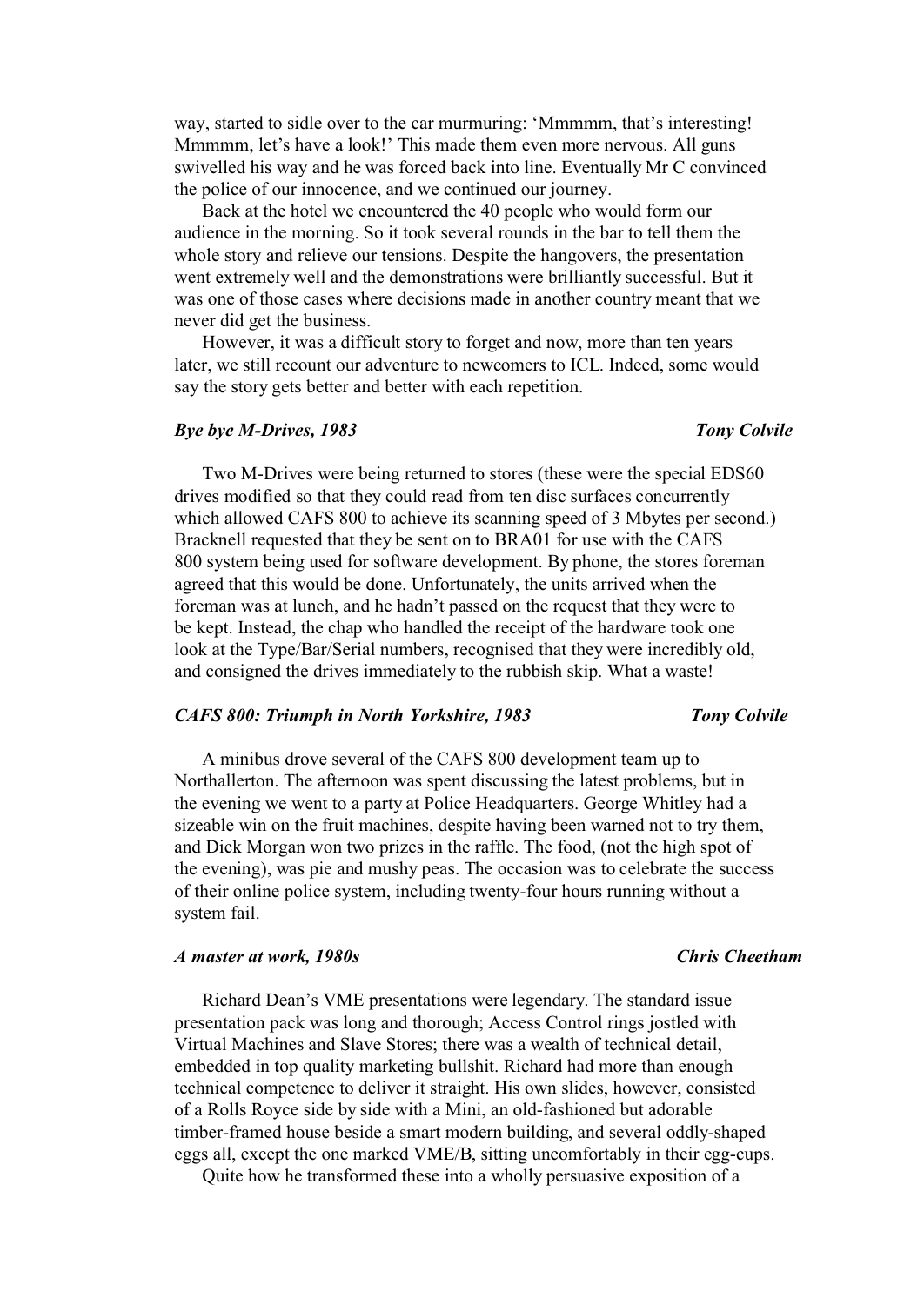thoroughly modern operating system I could never remember five minutes after he finished, which made every performance a new pleasure. Another good piece of advice is that people remember the person first, the slides second and the content last. People bought VME because they remembered Richard Dean and his oddly-shaped eggs.

### *Yet another Plessey disaster, c. 1983? Chris Cheetham*

The Operations Manager at Bracknell regarded the Plessey standby contract as a dubious asset. They were notoriously hard to please, and demanded patience, bonhomie and diplomacy to an extent which was not reflected in his job description. Everything seemed to go wrong for them, and he was perpetually being called out to fight fires not of his making. Came the day when Sales rang yet again: 'The roof's fallen in at Plessey'. 'Surprise, surprise! What is it this time?' It took several attempts before it finally dawned that for once it wasn't another complaint about the software but a real, physical building-collapse disaster and, for the first and only time, they were making a legitimate demand under the standby contract.

### *Take-off '83: Conference Report Henk van der Vegt*

# This conference was held at Fort Regent, St Helier, Jersey and was attended by delegates from more than 50 countries. The event was based around announcements from Office Systems of new developments in DRS20 departmental systems together with a lot of promotion for the DRS 8800 word processor. A number of model office setups showed the advantages of the ICL solutions. The Thompson Agency explained all sorts of initiatives in external communications, based on the new logo with ICL 'coming out of the box'.

At that time Ninian Eadie was director of Product Marketing Division (PMD) at Slough; Roger Hill was managing Small Systems Marketing within PMD; Rob Kinnear was director of corporate communications. Other dramatis personae need no further introduction.

The starting session of the conference was done from a simulated airplane cockpit, with all presenters wearing airline shirts. At the farewell dinner there was great enthusiasm for the conference song, written by Pip Rowett, then of the East European sales unit.

Given the form of the chorus, even Sassenachs ought to be able to identify the tune.

Chorus:

*It's Systems in the Offices Products to the wall; If you never take off on a Saturday night You'll never take off at all.* 

The nine Verses were not quite as bawdy as the originals, but even more scurrilous.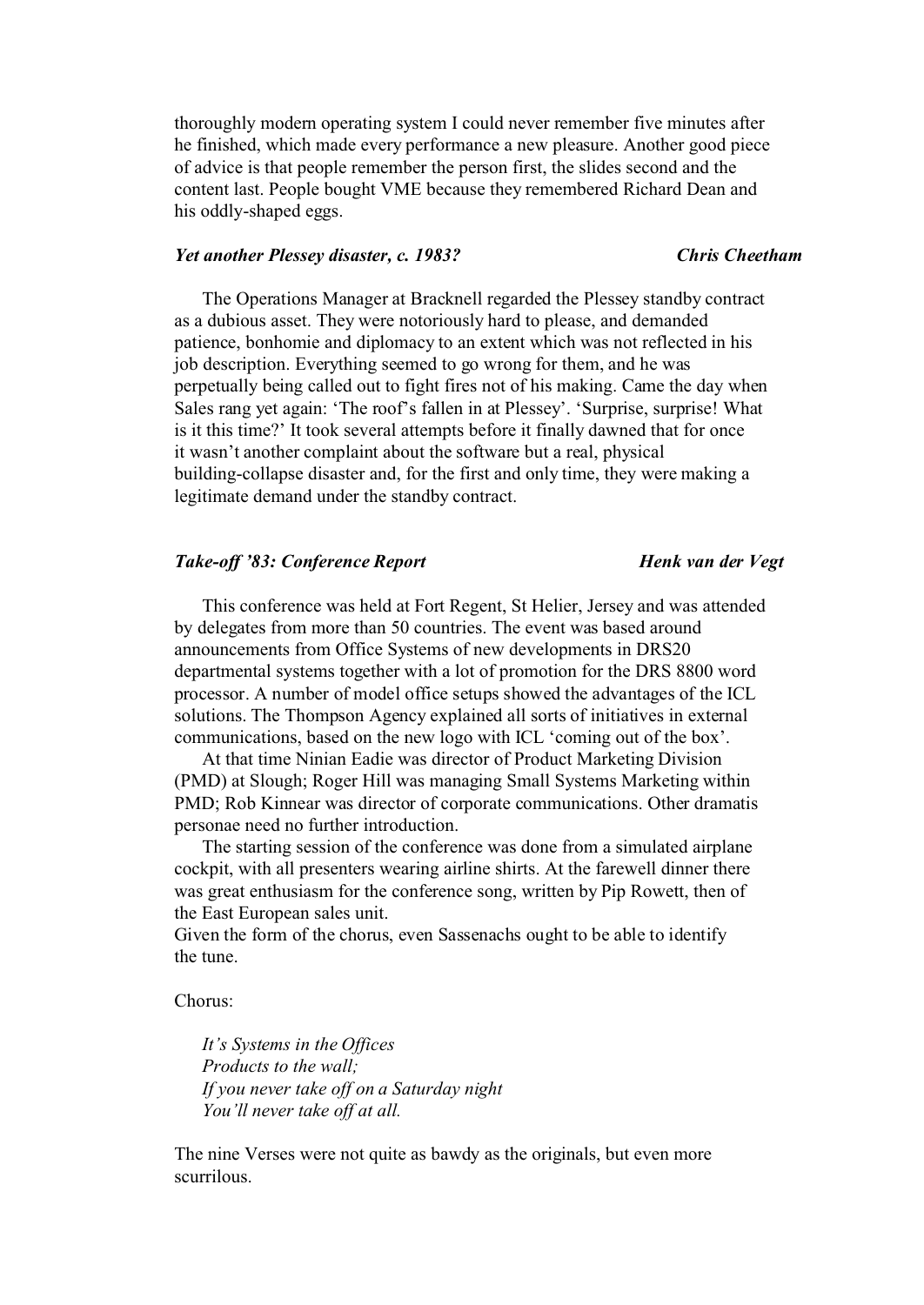### *The INDEPOL launch: 1, 1984* David Bell **David Bell**

The audience (consisting largely of frightfully important VIPs from the armed services) was assembled, the lights went down and the opening video (which ran for about eight minutes) started to play. I was on the podium, nervous and dry-mouthed, looking for the umpteenth time at the script which I would have to read as soon as the video finished. Then a door at the side of the hall opened a crack, there was a subliminal 'Psssst!', and I saw a sinister finger beckoning urgently. What the heck? I sidled quietly out. 'Your radio mike's not transmitting! Where've you got it?'

'Round here'.

'Inside your pants? Right, get your trousers down quick and I'll change the batteries'.

Not pausing to consider that this was in a very public corridor in the Metropole Hotel, Marylebone, I complied. He changed the batteries in a trice, told me to wait, and disappeared into the control room behind the projection screen. In a moment he was back again.

'No good; still can't hear you. Come in here... but keep absolutely quiet'. Another set of batteries made no difference. Then (*agitato ma sotto voce*): 'Oh! \*\*\*\*\*\*\*!! I was pushing up the wrong fader!!!'

I hoisted and fastened my trousers, slipped back into the hall and resumed my place on the podium with barely (if that's the right word) a minute to spare.

As a means of maximising the flow of adrenaline I can recommend this procedure. I can't think of anything else to say in its favour.

# *The INDEPOL launch: 2, 1984* David Bell

I was doing the presentation, in which the facilities of INDEPOL (such as they were at that time) were demonstrated in a complicated story involving a private eye, a blonde, a corpse, part of a car's numberplate and a hexagonal brass bolt. A crucial part of the plot centred on an enquiry being repeated and getting three hits on the second try as opposed to two on the first, thus proving that online updating worked.

The creation of the new record was done by George, at a terminal behind the scenes but within earshot of the presenter's podium. The process was fragile and fraught, and I could follow its progress by the scarcely muffled cursing.

On the first day the update was completed just in time and we followed the script to the letter.

On the second day, though, George was better co-ordinated (that's a euphemism) and completed the update at record speed. Only I didn't hear him do it, and to prevent an embarrassing hiatus switched smoothly into busking mode. The autocue operator thought I'd gone bananas. She went into fast forward and then fast rewind, looking for this totally unexpected stuff.

Finally she threw up both hands in despair and then, thinking better of it, gave me two fingers. I went further and further into the realms of fantasy and it was probably while I was deducing the link between INDEPOL and the Great Exhibition of 1851 that I got the requisite signal and returned to earth.

'Don't ever do that again!' was her parting shot; 'I've never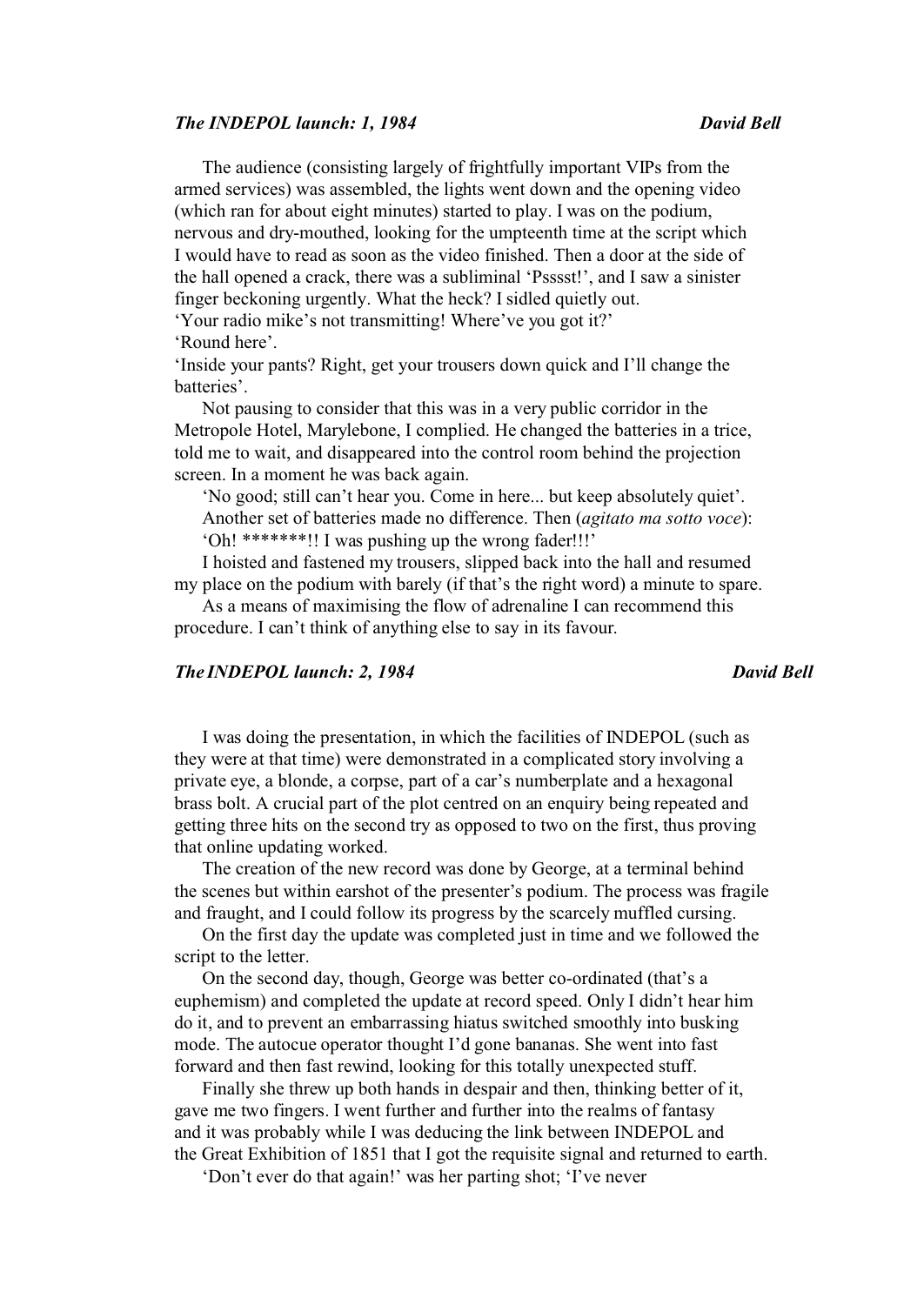worked with anyone who got so far from the truth as you did'.

# *Clearly a problem, c. 1984* Russell Austin

One of our engineers went to a customer's site to investigate an intermittent fault with a terminal. It was reported that the screen would regularly go blank after a full page of text had been typed but before the Enter key could be pressed. Many hours of testing failed to reproduce the fault, so the operator was asked if she could demonstrate it. She duly agreed, and typed in a full page of text (no problem so far) but, as she reached for the Enter key, her right breast nudged the Clear-Screen key and the screen went blank. 'There you are!', she said. She was informed that the fault was probably due to a 'spurious proximity effect', and asked to raise her chair a little. No recurrence was reported.

### *Before the cock crow thrice, c. 1984 Chris Cheetham*

I gave a talk at the strategy conference in Arnhem and it seemed to go down pretty well with everyone except Robb Wilmot, who strode to the front. 'We are not paying enough attention', he said, 'to CAFS. I hoped we would cover it in this session. We will have an extra session on CAFS tomorrow morning. This means we will start at seven o'clock instead of eight o'clock'. Not a hint of a groan. But Mike Forrest stood up and said: 'In that case my seven o'clock meeting is brought forward to six o'clock.'. It was.

### *An Irish story, c. 1984 Richard de Fraine*

As Worldwide Spares Services Manager I had occasion to visit Dublin with Dick Cromwell of ICL (UK), to review, and see if we could improve, the spares service for Ireland.

While there, Dick and I were invited out to help say farewell to a storeman who was leaving the great ICL to join Digital who, at that time, were just starting to grow in Ireland. Off we went to a local beer shop and had a great time cutting the tops off Guinnesses with a knoife. The room was crowded but it was one of those steamy damp Dublin evenings when it's better to be in than out. Everyone was having a great time; the bonhomie was grand; relaxation was in full swing.

In due course the local CS manager rose and made a small speech thanking the dear departing for his contribution and wishing him well in his new position. The clapping stopped and there was a short pause as the response was about to be made. From somewhere in the middle of the crowd came a rather loud stage whisper: 'Well, his going raises the average level of intelligence in both organisations'. The room dissolved; the response was inaudible. But never mind.

### *The thrut will out, 1984* Michael Bywater

*Transcribed by permission from* Punch*, 11 April 1984. As part of the marketing campaign for CAFS-ISP, we published a poster showing a large conventional sewing needle, with the caption: 'We Can Even Find a Noodle*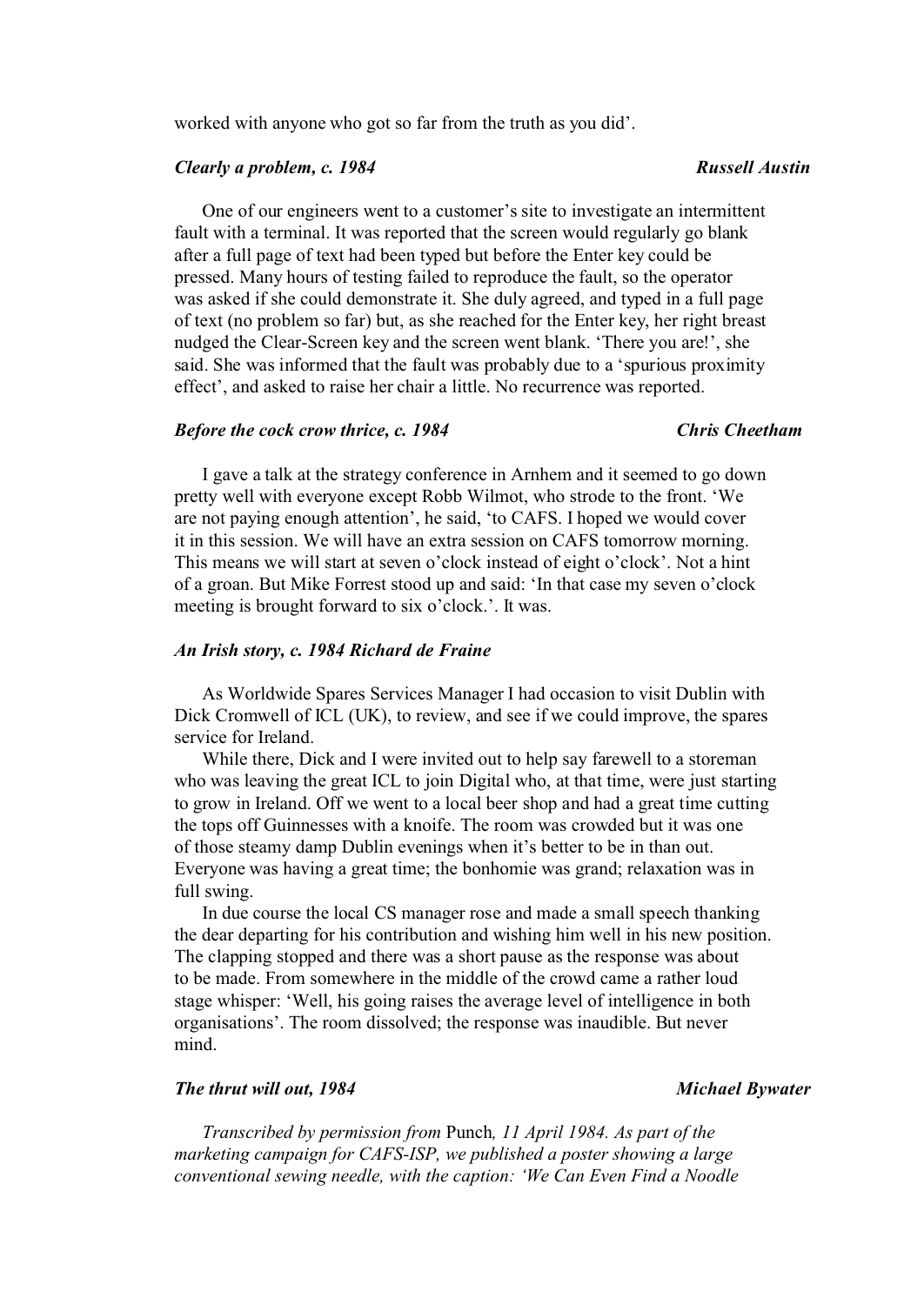# *In a Hatrack'. This led to the only occasion when an ICL product was 'reviewed' in* Punch*. H.C.*

When the dog barks, when the cat howls, when the eyeballs ungum and see 'We Can Even Find a Noodle In a Hatrack' gazing from the cheap matutinal newsprint, the natural assumption is that the brain has yet to surface. Wrong. What it means is that the bright sparks at ICL have come up with a means of getting the right answer out of your computer even if you ask the wrong question, spell the name backwards or turn blue and die at the keyboard. With a whirr and a bleep, primeval fears are once more unleashed.

What fears? Of men out there, writing it all down in greasy little books; men in grubby flannel trousers with binoculars pressed to their red-rimmed eyes who ring up the office from their Cortina, and say things like: 'It is Mister Fanshaw here, is that Mr Bywater, Mr M.K.H. Bywater? As you have failed to...'

How nasty. How unutterably horrid. The instinct is to bellow down the phone: 'How dare you call yourself "Mister."? You're not entitled to that honorific. Go to hell, scumbag! And, anyway, this isn't Mr Bywater; he's dead, you and your sort killed him with your telephone calls and plain brown envelopes and stupid questions and lies about bills and blondes and agreements and overdrafts, he could have been one of the great ones, he could - given time - have grown a moustache and buggered off to the Gilbert Islands, but you wouldn't give him a chance ... '

... but it wouldn't do any good; it's all down in the little book, ready to be telephoned over to some pimply draggle-haired frippet called Janine or Torvill, who will type it into the machine where it stays for ever or until it is retrieved by some brooding glob of malevolence, whichever is first.

One fights back, after one's fashion.

One has certain venial little misdemeanours at one's command. Nothing so outmoded as the false beard, blue spectacles and slouch hat here; new technology demands new weapons, the Date Of Birth filled in, now American style, now European; the Previous Address If Less Than Three Years altered slightly but significantly from form to form; the postcode recalled in just the wrong order, the name spelt differently on each credit card. Thank you, Mr N.K.H. Bowater, that will do nicely.

Nothing, you understand, that wouldn't stand up in Court, my memory, Your Honour, no, I can't really understand it, I suppose the girls at Head Office must have misread my handwriting, Nichael Tywater of *Pinch* magazine, how silly, haha, all a misunderstanding of course, no deception intended, the fact that our names are on the same registration card of course doesn't mean that we checked in at the same time, the room numbers must be wrong, oh dear, I shall certainly sue, defiling the memory of my dead brother like that. What? I claimed he was killed at Bloemfontein? No no no no no, died of sprue while selling Bakelite butt-buffers to the Flemish infantry at Floem Beinton, good market, generous commission, opportunity to proceed up the management ladder were it not for a tragic clerical error, yes he did leave a lot of debts and angry husbands but nothing to do with me, understandable confusion but I don't really see what I can do.

Not any more.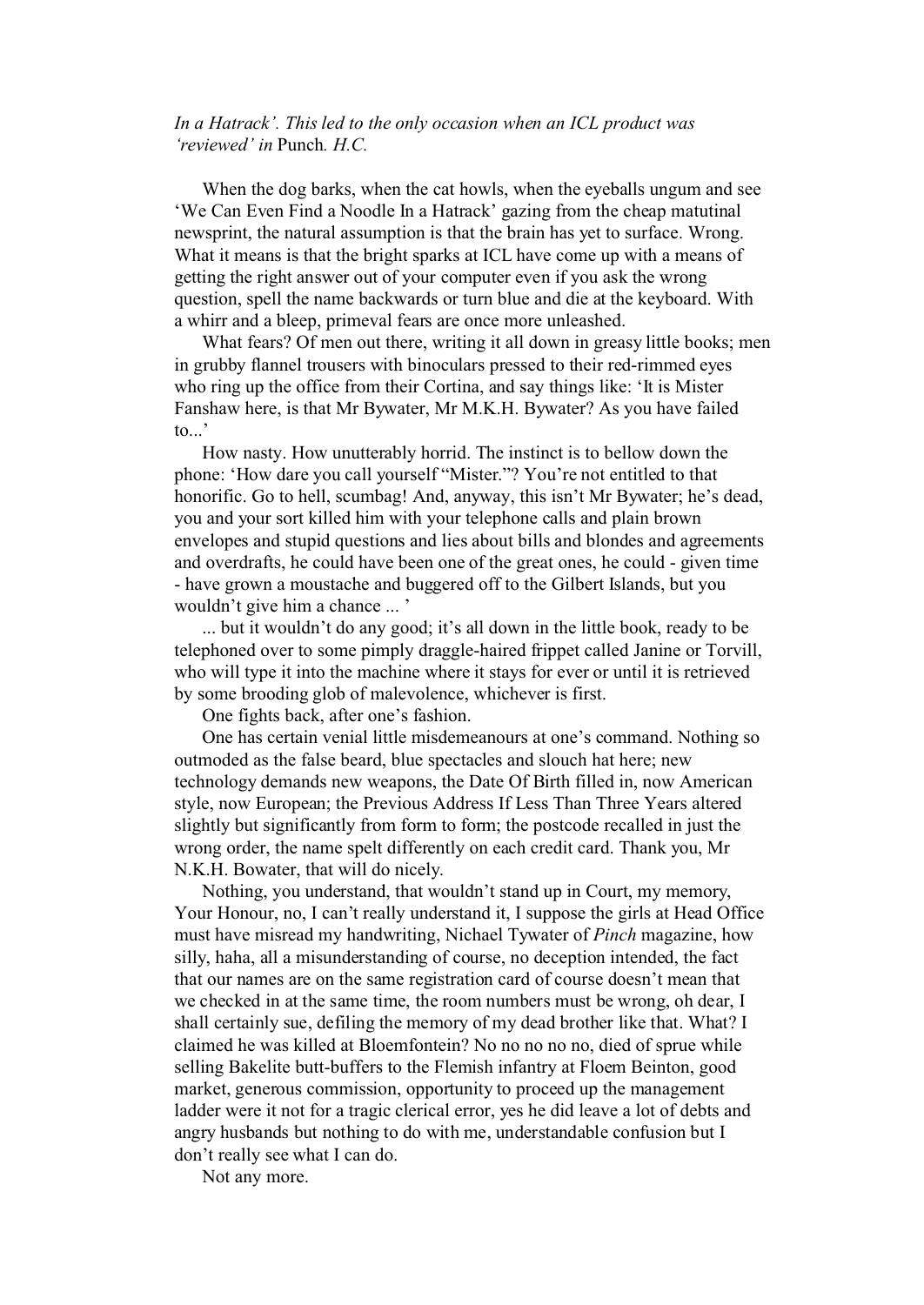Used to be a time when computers were literal, GIGO we called it, Garbage In, Garbage Out, a comforting little algorithm to murmur as one crouched, blotto, beneath window level, crawling from writ to summons past the bit where the Sherendale escritoire used to be before they took it away, did I say Sherendale, my mistake, I meant Hienz Baked Banes, it's all we eat now since the gas was cut off.

By mistake.

Because now they have Fuzzy Search, which sounds like something the Brixton Police might use and in fact is. All sounds jolly cosy (We can even find a noodle in a hatrack, ho ho, aren't we lovable rustic types, our gleaming red noses all ready to poke into other people's business but only in fun of course, nothing sinister here, no need to worry, just buy! buy! buy! persecute! muckrake! hound down!) but what it means in short is that, if you want to lay down a smokescreen, you're going to have to lie like mad.

Don't pretend that you haven't thought it all out while lying in the darkened drawing room with legal seals on your sleepless eyelids, ignoring the doorbell. Don't tell me that you haven't sat there, night after night, doing pathetic 'accounts' which are nothing more than a list of your ghastly liabilities put in alphabetical order and bound in a special legalistic folder which has plunged you another £5.57 further into debt. I know the interior monologue which pertains to these occasions:

*...If I can fend off the Gas for six weeks then the cheque from the insurance company will arrive providing they don't notice that I've put two 'L's in Rolex which should fool the computer into not discovering that I've already claimed for it and anyway the false receipt will fool it, anyway, they always check the Postcode first, and then I can pay off the furniture people and then I can get an Access card because if I spell my name Brawn instead of Brown they won't find those outstanding judgment debts, but they're going to write to the Bank aren't they they're going to write to the bloody bloody bloody Bank, they'll say they haven't got a customer called Brawn, but then the address is nearly right, nearly... maybe the Bank'll assume it's just a spelling error, then I can have an Access card and take out cash on tick and pay the bills and then it'll be all right because this time next year things should be OK if I can get rid of that bloody Sandra Oboe, she's costing me a fortune and I'm sure Mr Oboe's getting suspicious, I shouldn't have given my mother-in-law's address when we checked into the hotel, I'm sure that little bloke was following me, O God O God O God...* 

And it won't work any more, any of it, because next time you spell yourself Smoth or Jines or Frad Bleggs the computer is going to click, whirring, into CAFS (Content Addressable File Store) and come up with all the alternative people you might be or have pretended to be, and then where will you be? No way out. Only one thing for it.

(Lorches towerds bittle of Glinfeddoch and tikes hoge sweg, in vain hipe thit nabedy nutices, but it's too late. The machine has locked in. Outside in the thickening dusk men in raincoats prod their pocket computers and transmit valuable data down the RS232 ASCII TTY Modem, wasting not a second in filing that all-important information which in today's fast-paced world of sneaking, spying and skilldoggery could make all the difference between escape and detection. All innocent of the tragedy unfurling within the precincts of 27 Acacia Mansions/21 Acaica Masnions/72 Accaico Mensions, Mrs Sandra Oboe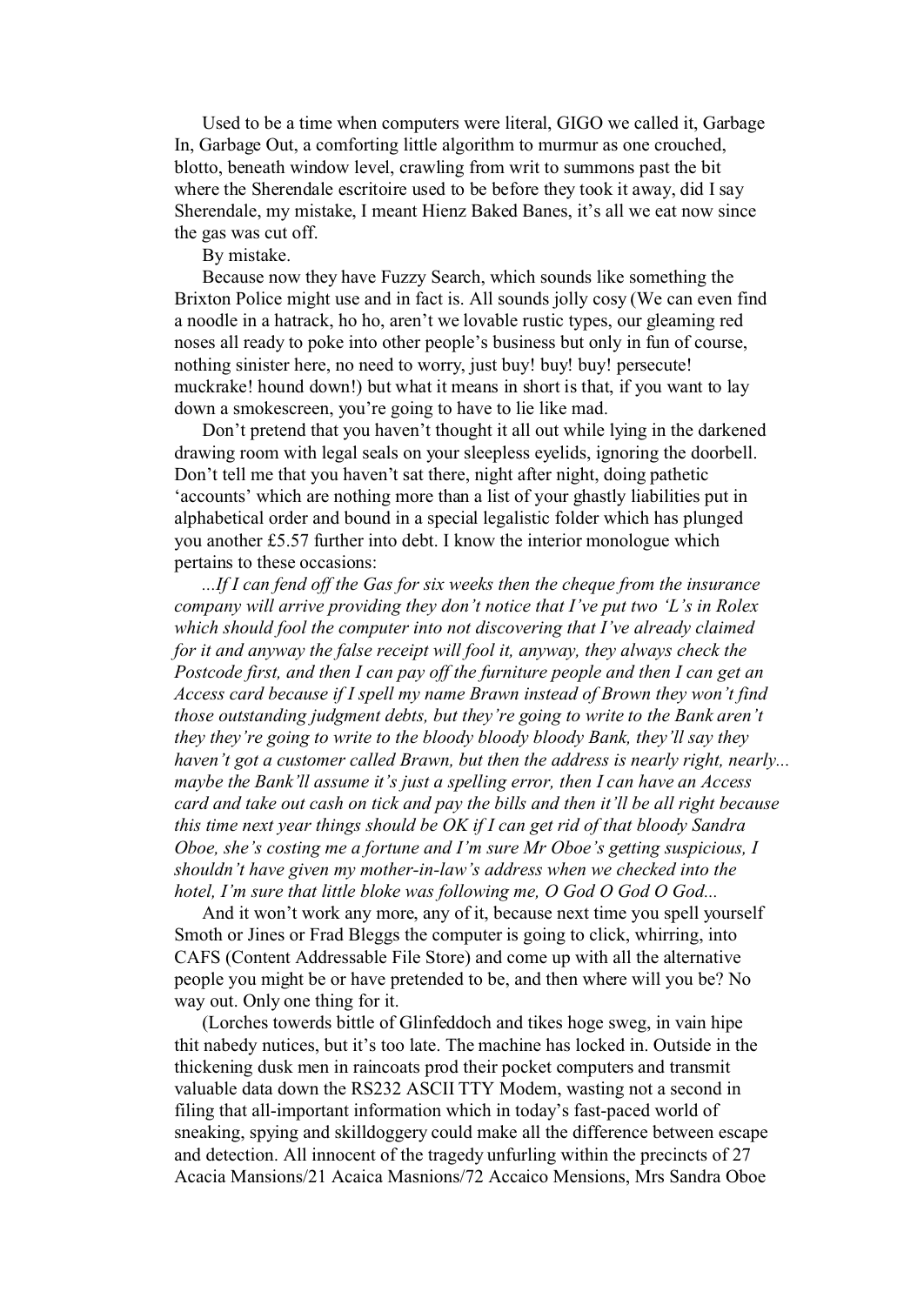trips lightly up the path, sparing not a glance for the three men crammed into the telephone kiosk fighting to plug in their data lines. She knocks on the door of number 27/21/72. No answer. Lets herself in.

Oh horror! Depending from the ingenious antlers on the wall are (a) a Homburg; (b) an old greasy trilby, peppered with Strand cigarette burns; ©) the hopeless greying corpse of her illicit beloved. 'Oh you noodle!', she weeps fondly, 'I never thought to find you in a hatrack!' which just goes to show that computers will never beat us humans when it comes to the real thing.)

### *Divine assistance, c. 1984 Nick Bretherton*

A 2900 system, of a model which did not have the greatest reputation for reliability, was sold to a customer in Nepal. On a follow-up call the salesman was surprised at the customer's delight with the good and reliable performance of the computer. The office proudly displayed photographs of the elaborate religious ceremony performed on the inauguration of the service. The salesman also noticed that the cabinet had a large dark mark on it: that was apparently where the goat had been sacrificed.

### *Laying down the law, c. 1984 Malcolm Turner*

The computer operators at Kidsgrove had trades union affiliation. So when the company entered into a rationalisation programme, involving a number of redundancies, the operators decided to oppose them. I seem to remember it entailed a lot of visits to the pub and some very militant language but the outcome was inevitable. Though it didn't last all that long, the picketing was memorable, including the wag whose placard read: 'ICL Laidlow! But we Wilmot be moved!'

# *Le Mot Juste, c. 1984 H.C.*

There was a much needed break in the Conference, which for perfectly sound business reasons was being held on the Australian shores of the Pacific, at Surfer's Paradise on Queensland's Gold Coast.

Entirely understandably, Yvette decided to take advantage of the respite and get in a bit of overdue sun bathing. Choosing a suitable site, she positioned herself comfortably face down in her bikini on the sand, and relaxed into a gentle doze.

Now marketing people, as we know, are ever on the alert for opportunities to reinforce their business messages and it was, therefore, only to be expected that advantage would be taken of the unusual appearance of this respected colleague. A photograph was obviously called for. But not just any photograph.

It was probably Alan Wakefield (it would be, wouldn't it?) who purloined a label from one of the conference tables and placed it gently on her bra strap just before the shutter clicked. It was extremely topical and relevant:

It read: 'DECISION SUPPORT'.

### *The heart of the matter, 1984 H.C.*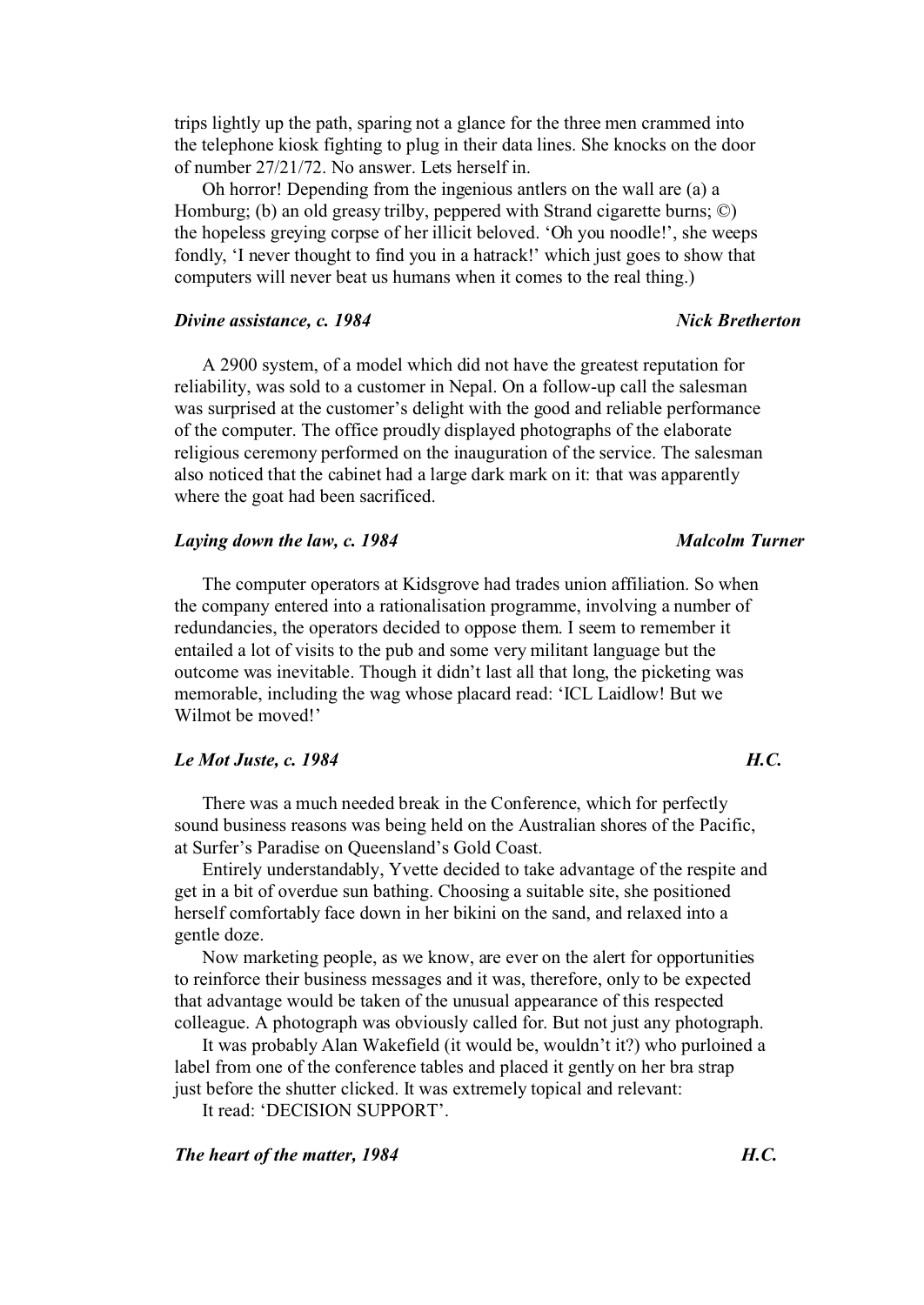It must have been at about the same time that an internal conference was held at Brighton or Eastbourne, and Decision Support was the crucial buzzword of the day. Richard Stilgoe had been engaged to provide entertainment during the evening and he arrived early enough to do some preliminary investigation.

The high point of his performance, therefore, was the brand new song describing ICL marketing people in conference, each with a glass in one hand and the other elbow resting on the Decision Support.

## *Keeping a copy of the software, c. 1984 Henk van der Vegt*

When 51/4 inch floppies were in common use, an ICL customer was handed such a floppy as a software backup with instructions that it be kept in a safe place for use in any emergency.

At an unhappy moment the system went down and an ICL engineer was called to restore it. To do this he needed the backup floppy and so asked the customer for it.

The customer was happy to show that he had followed the directions to keep it in a safe place. As he took a binder out of a fireproof drawer, he opened it and handed the floppy to the engineer.

The only problem was that the secretary had punched two holes in it in order to keep it securely in the binder.

## *Sending a copy of the software, c. 1984 Henk van der Vegt*

A customer suspected that his software wasn't working properly, so phoned an ICL software support engineer.

The engineer asked the customer to send him a copy of the floppy containing the suspect software. A couple of minutes later a fax arrived with what proved to be a photocopy of the floppy taken out of its cover.

# *Oh, how sweet! c. 1985* Paul Gath

When the DRS300 was launched, hexagon shapes featured very prominently in the literature. The theme was taken further in very large models, complete with model bees inhabiting the honeycombs made by the hexagons, for use at launch ceremonies. There were also matching models of flowers. Generally the launch presentation went down very well with the invited audiences. But in Portugal it was received with inexplicable hilarity. Later it transpired that 'Flowers and Bees' was the name of a very famous Lisbon condom manufacturer.

### At the Barbican, 1985 **H.C. H.C. H.C. H.C.**

In May 1985, a Management Information Meeting (or 'MIM') was held at the Barbican, with the intention of impressing the ICL attendees with the grandeur of the STC environment which they had now joined. It didn't turn out like that.

Apart from their interesting and lucid Technology Director, the STC Directors on parade came across, putting it kindly, as ignorant and elderly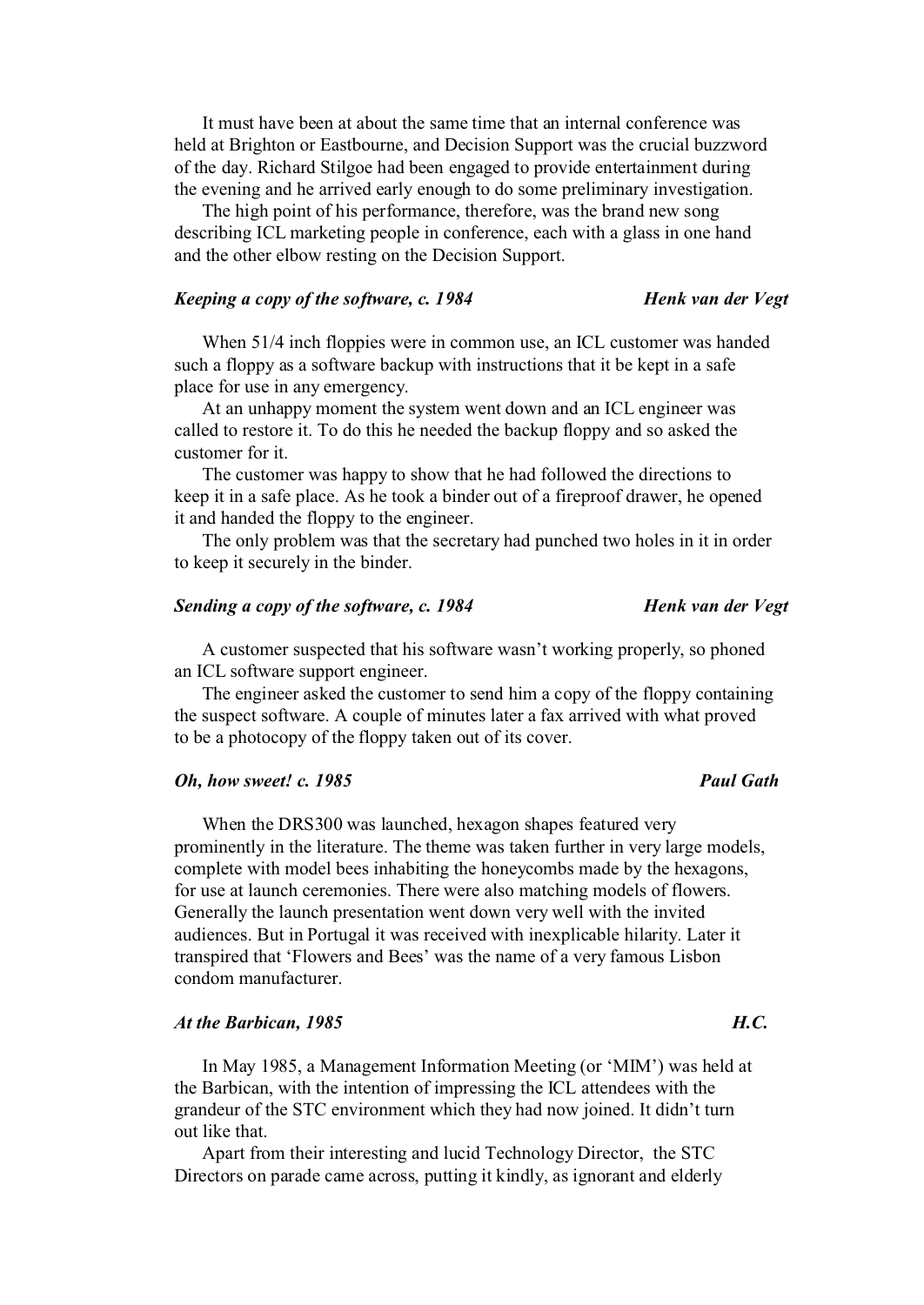incompetents. They hadn't written their own scripts, they hadn't designed their own slides, they had no practice of speaking to a slide presentation. They bumbled and dithered. At least they all finished with the same line: 'We're going to go digital !' But to an audience from ICL, which could claim to have been digital since 1904, this did not come across as very impressive.

When Peter Bonfield got up and gave an incisive, well-illustrated and well-argued ICL strategic presentation the contrast could not have been more vivid. He knew his stuff. He knew his slides. His script and his slides were in synch. And he was about a third the age of any of the previous speakers.

All round the hall one could hear STC chins dropping onto STC chests. One might say that the ICL takeover of STC began from that moment.

And when the question session started, among the staid Directorial sub-fusc there was one brilliant flash of colour...

The following comment goes to the perky little tune of '*Popular Song*' from Walton's '*Façade*':

*Mim-sy Whimsy* 

*Sitting together so sedately Saturday morning, only lately, Hearing the lovely news of S T C;* 

*Terrible shocks! Jack-in-the-box!! Up in the morning without any warning Pop Wilmot's red socks!!!* 

*Telecommunications theory Certainly sounds extremely dreary Told by a man of nearly ninety-three;* 

*God, what a bore! Was that a snore? Feelings are sinking, we're all of us thinking What are we here for?* 

*etc.* 

## *Dealing with a Robbogram, c. 1985* Peter Woodhouse

'UK Division is to present its five-year marketing strategy at (specified date, time, and place). Take 3 hours. Attendees RW, Bonfield, Biggam, Watson, Eadie'.

Alan Roussel said to me: 'Please create this presentation. I don't care what we say so long as it's excellent.. So out of our discussions two main themes emerged: we should shift from a geographical organisation into industry-focussed selling; and we should delay the 3900 for 12 months. The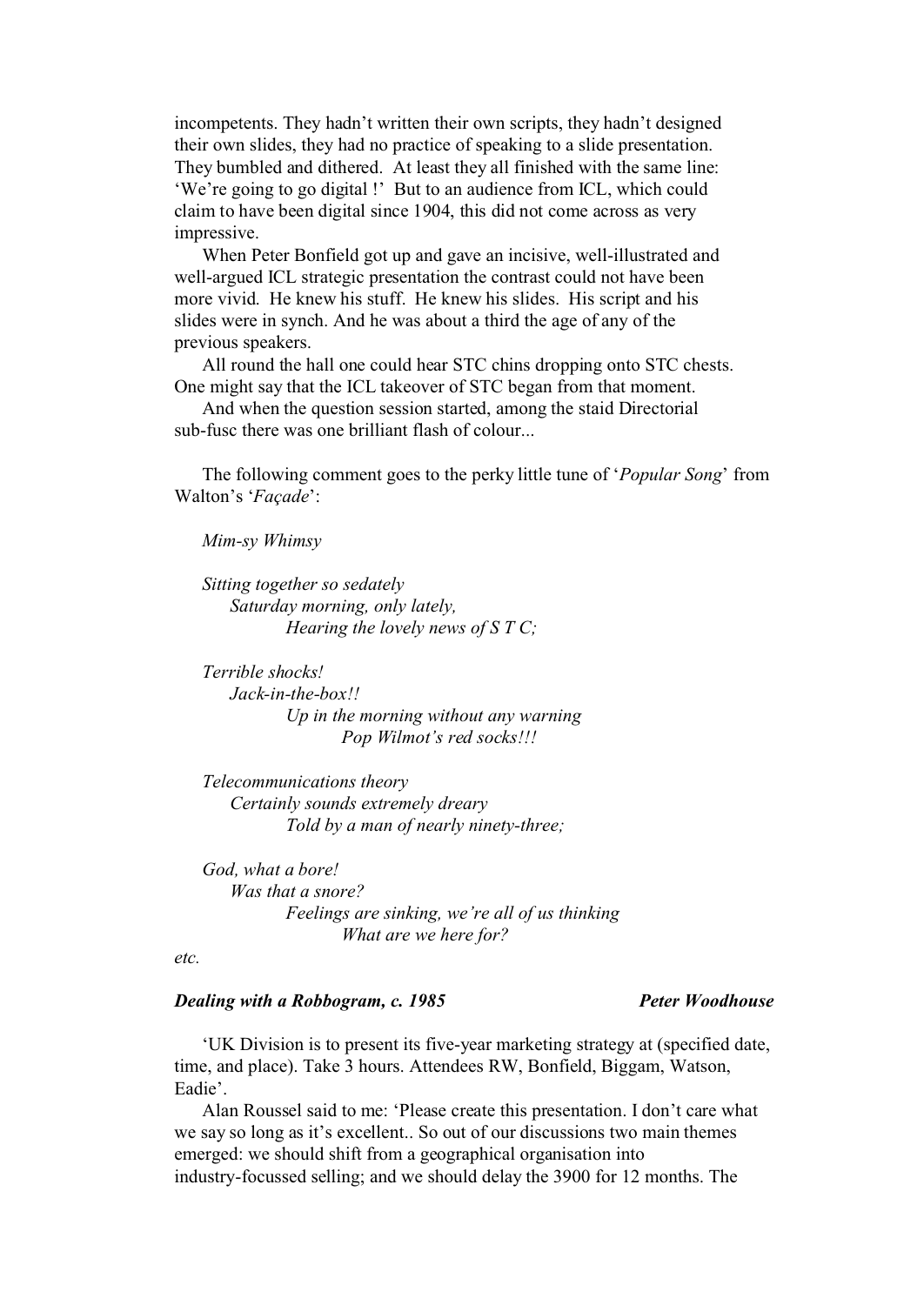presentation was put together and rehearsed and rehearsed and rehearsed. On the day, Alan introduced it and then said: 'I'll hand over to Peter, because it's his show. And I'll sit at the back, because it'll be news to me too'.

## *That accidental business, 1986* David Bell **David Bell**

The State Insurance Agency in Victoria was concerned at the mounting claims for injury compensation. We said INDEPOL could probably help and they provided a tape of claims records for us to use in a demonstration to them. When they started making enquiries, it quickly became apparent that fraud was being perpetrated on a massive scale. Whiplash injuries to the neck following a car accident were a particularly favoured cause for claim, since a doctor can neither prove nor disprove the asserted pain. It soon became clear that certain doctors and solicitors were manufacturing large numbers of claims, presumably for a percentage fee. There was one short street in the suburbs of Melbourne (was it Ramsay Street?) where every house on each side had submitted a claim over the preceding three years. During follow-up investigations they found that some of the road 'accidents' were totally fictitious. Others had been staged using old second-hand Holdens (notorious for their strength and solidity); strike two of them together and they make a splendid clang but nothing gets actually broken. And, with real Aussie flair, some of these 'accidents' had been staged at intersections where a policeman was on point duty; after all, what better corroboration could you get?

And did we manage to sell INDEPOL to them? 'Oh no! The cases you've found so far will keep our investigation and prosecution department busy for at least two years. We couldn't possibly cope with any more'.

## *The paint and the polish, 1986* **H.C. H.C. H.C.**

CAFS-ISP had won the Queen's Award for Technological Innovation and in due course a Royal Visit to West Gorton was arranged, so that the actual trophy could be presented with the proper pomp and circumstance.

Accordingly the ground floor of MAN05 was cleaned as never before and the whole of the route that the VIP party would follow was painted (I sometimes think that Her Majesty must be under the impression that her subjects live constantly with the smell of new paint.) The gents' loo outside the conference rooms was cleaned and burnished within an inch of its life and then locked so that no mere mortal might sully its magnificence.

On the day there arrived in splendour the Deputy Lord Lieutenant of Greater Manchester with his grand entourage, the Lord Mayor of the city with a second magnificent entourage, and then Prince Michael of Kent with a modest staff officer.

David Dace led them on the pre-planned tour of the painted areas. When they returned to the foyer outside the conference room he asked the visitor, in the prescribed form, whether he would care to retire for a moment. The answer boiled down to 'Yes'.

And then nobody could find the key, and HRH was locked out. So that eventually there was an entirely unscheduled trip in the lift to another un-polished loo on the second floor.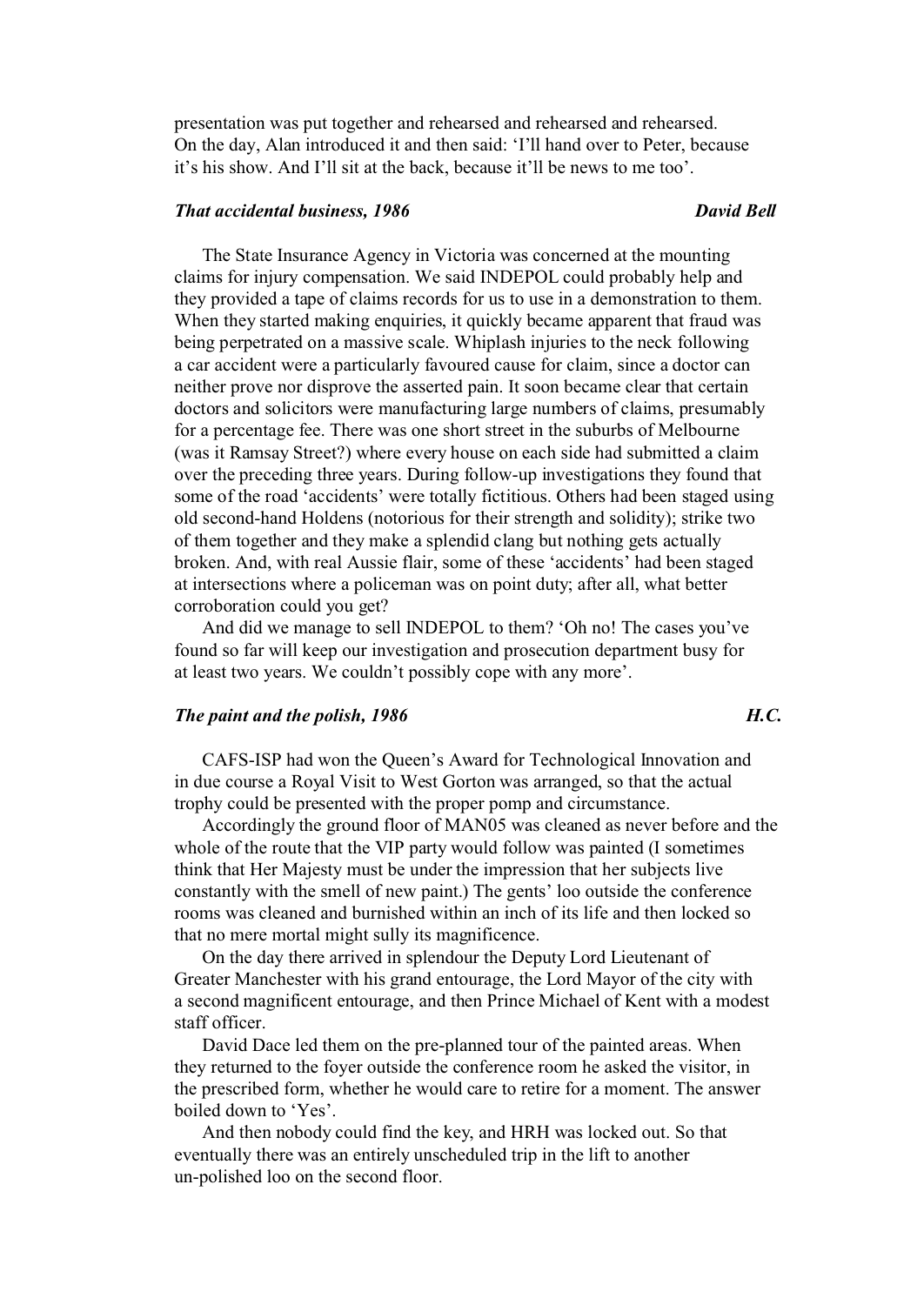*At closing time, at the end of an engineers' reunion lunch in a pub in Abingdon, I found myself telling this story in the gents'. When we all emerged the staff had all gone shopping and we were locked in. H.C.* 

### *The best-laid plans, 1986 H.C.*

## *GRiD REFERENCES*

*On the sunny side of Reigate there's a company called GRiD Whose well-disciplined employees always do as they are bid; Except on the occasion when their moral standards slid, And they lent us a complete machine - the silly fools! - they did!* 

*The scene shifts to* Illustrious*, in sunny southern seas, And some barmy goings-on beneath the balmy Arab breeze. With Cliff and Martin Whosit rather over-keen to please When the Admiral exclaimed: 'I rather fancy one of these!'* 

*When the exercise was over and they all had gone ashore For the analysts to work out who had won, and with what score, The GRiD stayed in the kitbag of Lieutenant Philip Shaw, And it soon appeared unlikely that we'd see it any more.* 

*There then began a period of misery and tears - It looked as though retrieving the machine would take us years - And the fact that it was AWOL reduced some of us to fears That the loss of the machine might mean the loss of our careers.* 

*By telex - and by telephone - in person - on her knees Sue issued a succession of emotion-laden pleas; And her passionate entreaties, by extremely slow degrees Caused the Navy's icy tentacles to partially unfreeze* 

*But to show what complications an unfriendly fate can weave - (The next chapter of the tale would make a marble statue grieve) - We thought we'd nearly got it, but were told - would you believe! - That the gentleman concerned had nicked it when he went on leave.* 

*He played with it at Christmas in some Cantabrigian fen, (In the intervals of chatting up a rather dishy Wren), But his sense of duty reappeared in January; then He brought the Odyssean unit back to Devonport again.* 

*Up to now our repossession had been nothing but a flop, And their ever-changing arguments had kept us on the hop; But there now emerged a way whereby the silliness might stop: We couldn't just retrieve it, but they would allow a swap.* 

*Like lightning one of ours went winging westward, but in vain.*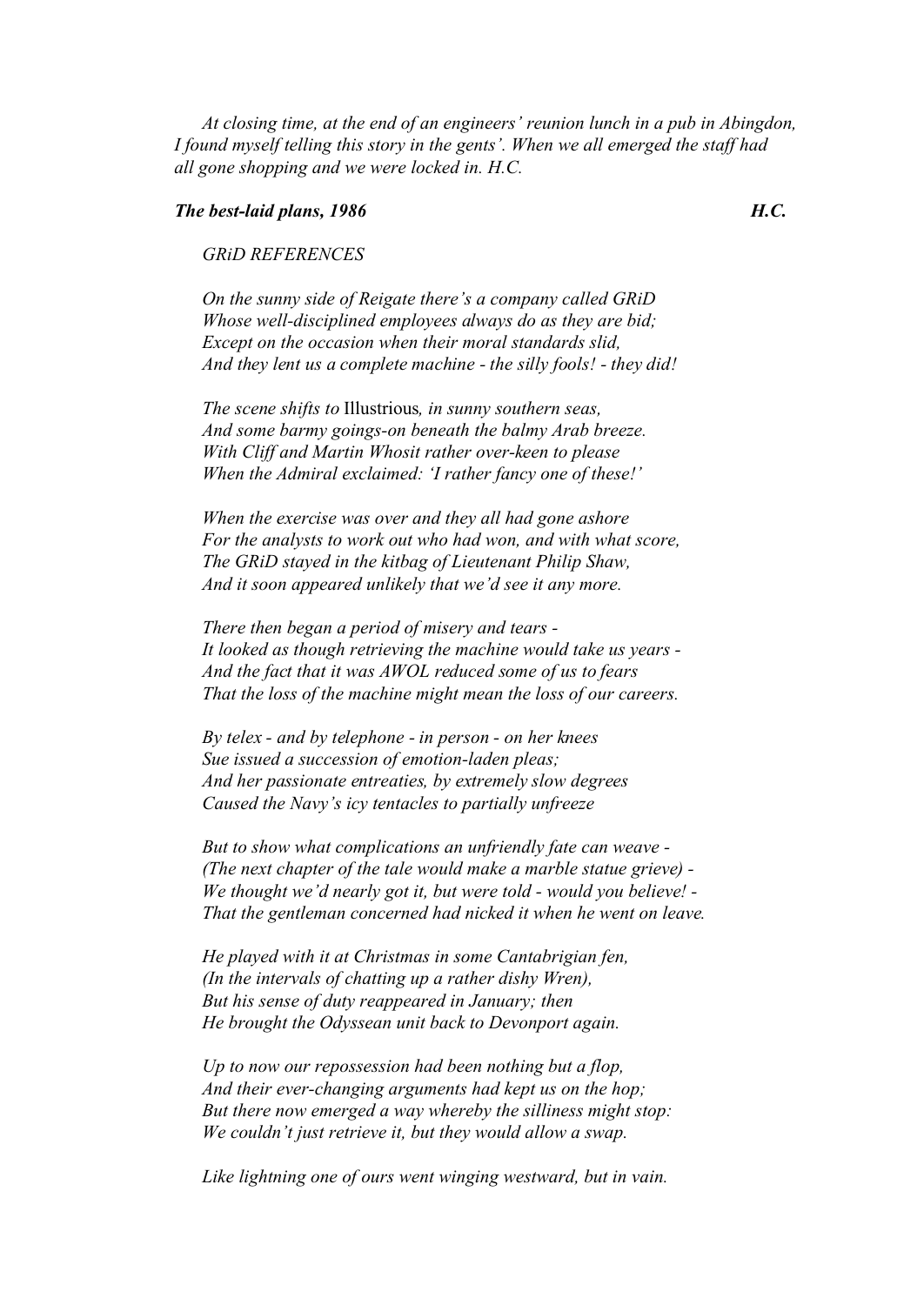*The Navy's mighty intellect was wracked with might and main. It would have been too easy to return the thing by train, So they chose a mix of motorbike, and courier, and plane.* 

*Enter the British climate, unexpected, unannounced, The worst storm of the winter chose its moment and then pounced. Incoming flights were classified 'diverted', 'crashed', or 'bounce'. So the plane returned to Plymouth - not just beaten - more like trounced!* 

*Meanwhile the men from GRiD were most persistent on the phone: Their questions by degrees assumed a more aggressive tone: 'Was Sue just playing games with them?', and: 'Was she really prone To treat other people's property as though it was her own?'* 

*So she thought a diplomatic disappearance might be due, And instructed us to answer: 'No, we think she's got the flu', Or 'Her car has had an accident in Hampton Court or Kew', Or 'She's visiting a customer in darkest Timbuctoo'.* 

*Then the unit did arrive, and she was on it like a flash, And drove it round to Reigate in a supersonic dash; But her smile of satisfaction was proved premature and rash: For, when opened, all the glass fell out - Whoosh, tinkle, tinkle, crash!* 

*Which shows how reputations for robustness must be won: It's easy to survive a simple thing like being run Over by a mighty Chieftain; but you've only just begun Till you beat the baggage-handling gang at Heathrow Number One.* 

*But at least the man from GRiD was so polite as to confess That the reason for the aggro and the urgency and stress Was that the thing did not belong to them! They'd borrowed it, no less, From a customer, and that was what had started all the mess!* 

*So now here comes the moral - a good one, though hardly new: Take a tip from old Polonius, who knew a thing or two; Don't lend, and never borrow; they're both foolish things to do; And don't go causing bother and embarrassment to Sue.* 

## *Rotating knives in glass doorways, 1986* Bernard Cosgrove

*A procedure circulated in West Gorton following the installation of security turnstiles at the entrance to the design offices.* 

It has come to the attention of the Administration Management that, due to an oversight on Administration's part, no procedure has been compiled to explain the method of ingress or egress to the New Building via the rotating knives (codename: TURNSTILE).

Below is a draft usage procedure which should be adopted: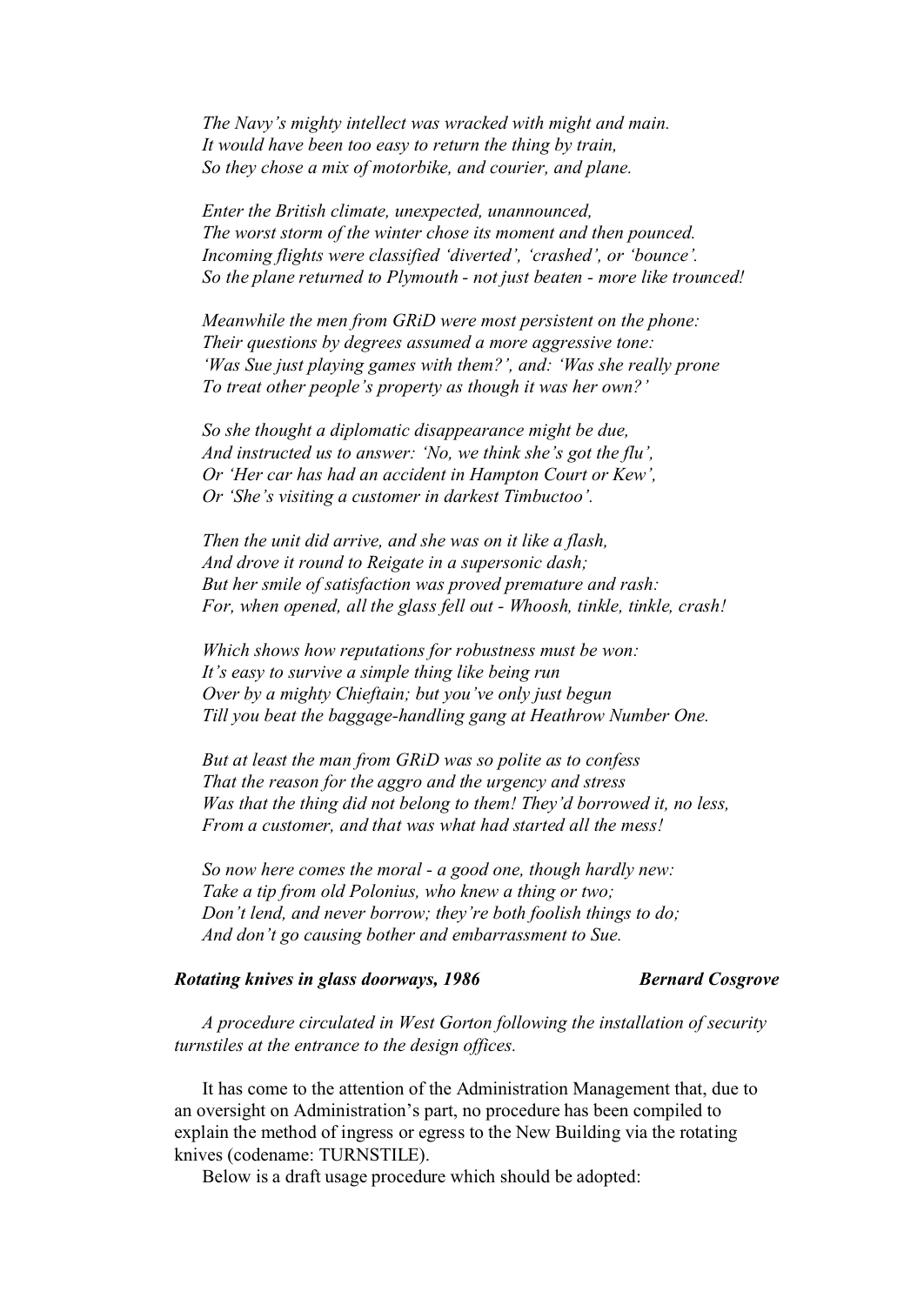1. Stand at the entrance to the knives with both feet together. At no time allow the 'inter-foot gap' to become greater than 1 inch. Failure to comply with this rule will result in the knife system removing a substantial area of flesh from the trailing ankle.

2. Place both arms tightly against the sides of the body with the hands pointing downwards. Failure to comply will result in either:

(a) the leading arm will be ingested by the cleverly-designed mechanism, or: (b) if the leading limb is extended vertically to prevent ingestion, the following quadrant of the knife system will give the participant a sizeable poke in the right ear.

The latter case also usually results in the upper left cranium area receiving a hefty blow on the outer surface (according to the law of equal and opposite reactions).

3. Throw any briefcases or packages through the bars, ensuring that they clear the revolving area. (This may take some practice.) Failure to comply may result in the aforementioned packages becoming uncomfortably intimate during your passage.

4. Now shuffle towards the mechanism. If you are unfortunate enough to attempt use when electrically activated, your first shuffle will result in an abrupt stop against the solid bars. In this case, if attempting ingress, shuffle backwards, fumble for your card, insert it into the slot, and re-assume the position. Quickly. If attempting egress, you may have to poke the .press. button. This has been installed merely to make ingress and egress equally difficult; it serves no useful purpose as the knives are on a ratchet anyway.

5. Users may be interested to know that the press button and card system is soon to be replaced by an audio system which will activate the rotor when it detects the phrase: CHOP-CHOP-BUSY-BUSY-WORK-WORK-BANG-BANG.

Note: In case of fire, ensure you are first to the turnstile. If this is not possible, burn quietly.

## *The Software Levy Funny, c. 1986 Iain Drummond*

Martyn Jordan was giving the statutory six-monthly presentation in the boardroom on the accounts and proceedings of the Software Levy Fund. His first slide was a lot less than clear and various directors expressed difficulty at reading it. 'Oh, sorry!', he said; 'I keep forgetting how old you chaps are'.

## *Pass, friend, and all's well, c. 1986* Malcolm Turner

I always tried to carry out my duties to the letter. When the dictate came down from on high that anyone who entered the computer room must be wearing a security pass, that was good enough for me.

One day an old colleague was showing a new face around the machine room. I spied my chance. Marching forward, unabashed, and with the security of my mandate to give me courage, I asked the interloper to leave, administering a moderately sustained ticking-off which culminated with the admonition that he was 'not to return unless he had a security pass'. But, alas! My misplaced confidence soon drained away. He gave me a forceful dressing down and sent me packing, red-faced. He was our new manager.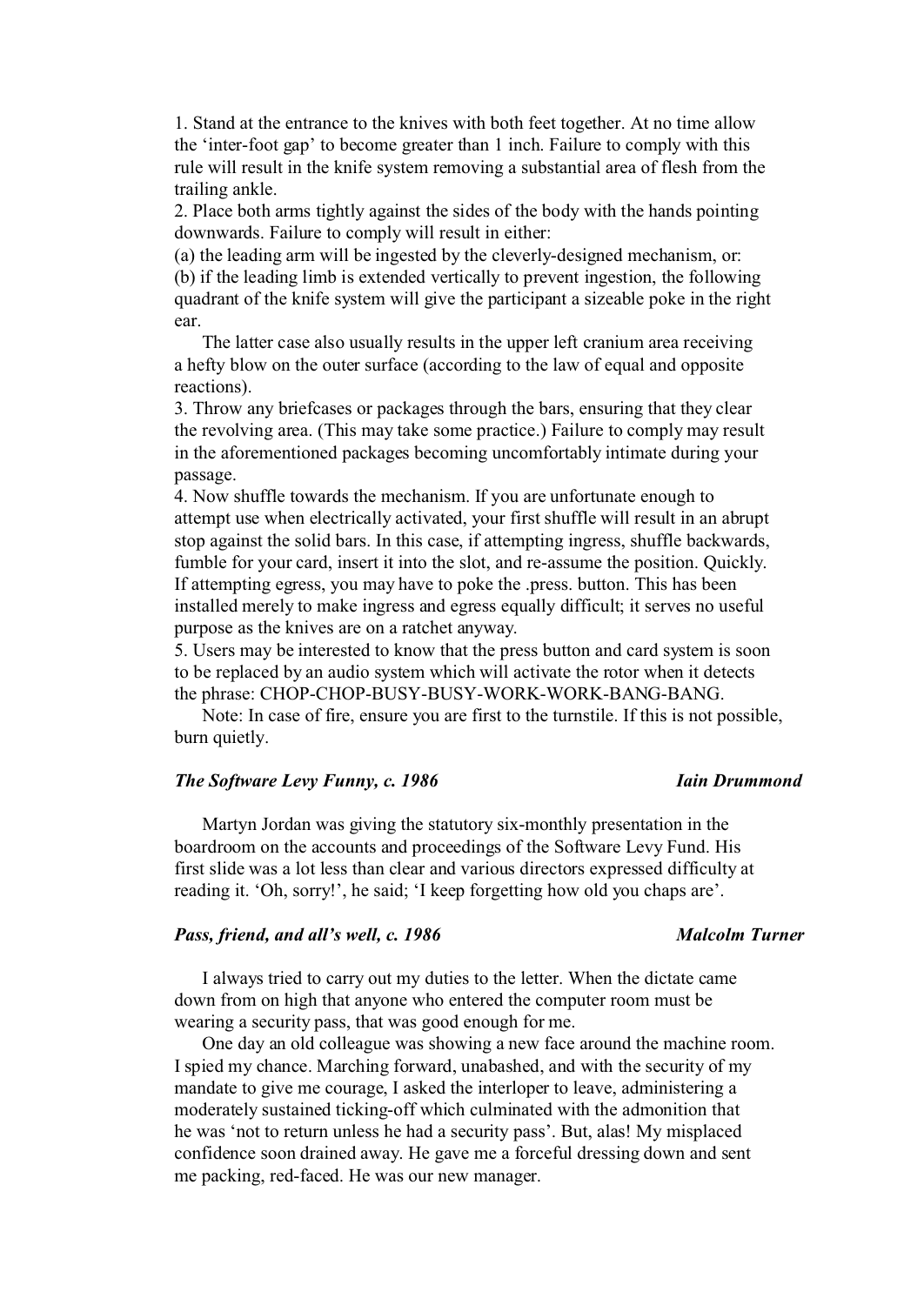### *Fallout in Fulham, 1986* Myra Brooks

The Poles were a great deal closer to Chernobyl than we were, and naturally much more worried about its impact on their lives. So a visit to ICL's HQ in Putney was a chance to fit in some very important shopping.

On the day they called in at an Army Surplus store before coming on to the Visitor Centre in Bridge House South. [*It was a long running internal joke that this was at the north end of Putney Bridge. H.C.*] There was a busy morning programme of presentations and demos of some of the latest technology.

For lunch, since it was a VIP party, we elected to take them to the Hurlingham Club. While we were there I was called to the phone: .Had any of the guests left a parcel at the Visitor Centre?. Enquiries were made; one guest said that he had indeed left a package behind; I relayed this information and we relaxed over coffee and brandy. During the conversation, the visitor explained that he had bought a Geiger counter, which he intended to use when he got home for testing for contamination in the family's meat and vegetables. No further thought was given to the subject.

It was a short distance from the club to the ICL buildings and it was a nice afternoon, so we decided to take a leisurely stroll and told the driver to meet us later on. As we reached Putney Bridge Tube Station there were the first signs of an alarm: it seemed that the station was closed; there was yellow .Keep Out. tape linking the lamp-posts; further on there was a group of military personnel. This must be serious! They were standing over a shoebox-sized package covered in green material and clearly planning the best method for blowing it up. The thought suddenly struck... it must be the Geiger counter! Looking sinister with wires leading from it, and with some sort of gauge or counter, it had obviously been taken for an IRA bomb.

'I must have it back!', hissed the Polish customer; 'What is being done to it?' His voice showed signs of fear, would he be arrested? There was no time to be lost. I ducked under the tape, rushed forward calling out : 'It is ours!' and under the nose of the amazed army captain snatched up the object and thrust it into the hands of the Polish visitor

It took some time for the car to arrive, since the whole of Putney Bridge had also been sealed off to pedestrians and traffic. But in due course it did appear, the Polish guests were politely despatched and disappeared into the distance. An international incident was avoided. It then took a lot more time to make an adequate apology to the army officer in charge but eventually the incident closed with amusement all round.

But who was it who told *Computer Weekly* about it? Was it Doug Lindsay? Was it Owen McKenzie? And was it a deliberate bit of informing, or just another typical *Eight Bells* indiscretion?

## *The Balkan question, c. 1986* S.J. Kellett

Whatever happened to the consignment of busts of Tito that figured in an ME29 deal with Yugoslavia in the mid-80s?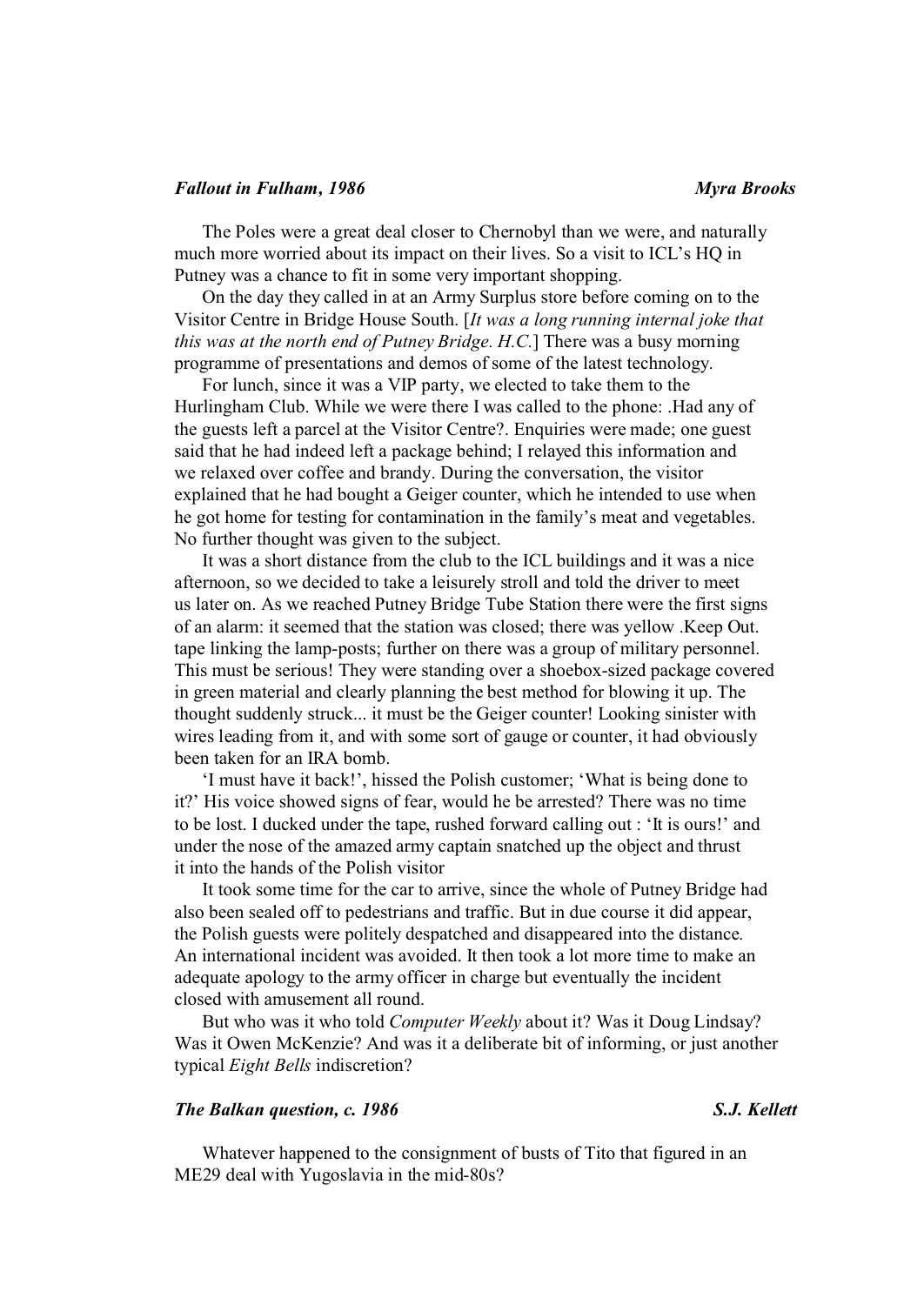### *Driving Force, c. 1986* Andrina Mockeridge

The place was Brighton; the occasion was the annual conference of the Conservative Party; and ICL was there with a number of relevant demos. The screens on which these were running were suitably disposed inside the building. The servers were in a specially adapted coach parked outside, with cables running across the pavement and through the windows into the interior.

It was really very good of Mrs Thatcher to agree to be photographed in support of ICL's efforts on behalf of her party. And it seemed to the photographer that it would offer rather a good metaphor if she was photographed in the driver's seat of the ICL coach. It was entirely the lady's own idea to put the thing into gear and drive it twenty feet along the road, breaking the cable connections of every single demo. When does conservative become destructive?

### *Un avis rouge, par telex, 1987* Mike Coon

Why a *lingua franca* is not une lingue française:

*DUE TO LARGE RAIN SINCE TWO WEEKS THE TOWN OF SAINTES IS INUNDATED. CRCA SAINTES BUILDING HAS WATER UNTIL 1ST FLOOR. THE 2972s AND 2966s HAVE BEEN DECONNECTED AND HOUSED TODAY UNDER PLASTIC WITH VACUUM CLEANING. NOW THE WATER MAKES FLUSH WITH THE FALSE FLOOR OF COMPUTER ROOM. THE CUSTOMER CAN'T STOP HIS WORK ON COMPUTER AND WILL GO WORK ON CRCA AVIGNON MACHINE SATURDAY 25TH AND SUNDAY 26TH DECEMBER. ONCE THE WATER LEAVES WE WILL HAVE TO DRY COMPUTER ROOM AND TO COMMISSION AGAIN THE SYSTEMS. IT IS LIKELY WE COMMISSION ONLY THE 2966s (IN THIS CASE SEE AVP RED ALERT) BUT THE COMMISSIONING RISK TO BE LONG TIME AS THE SYSTEMS HAVE PERHAPS ENDURE HUMIDITY.* 

# *iiin any drop to drink, c. 1987* The *Iain Drummond*

The customer requested by phone a copy of the Fluid Distribution software package. It was sent at once, by post. It arrived soaking wet. The customer complained. The customer was the Kent Water Board.

### *Fruit Machine? 1987 John Burleigh*

A series of telexes to and from the BRA04 Help Desk. Names and source address suppressed.

## *RE OPD*

*ME AM TRYIN TO CONNECT A ONE POR DES TO A REPUBLIC*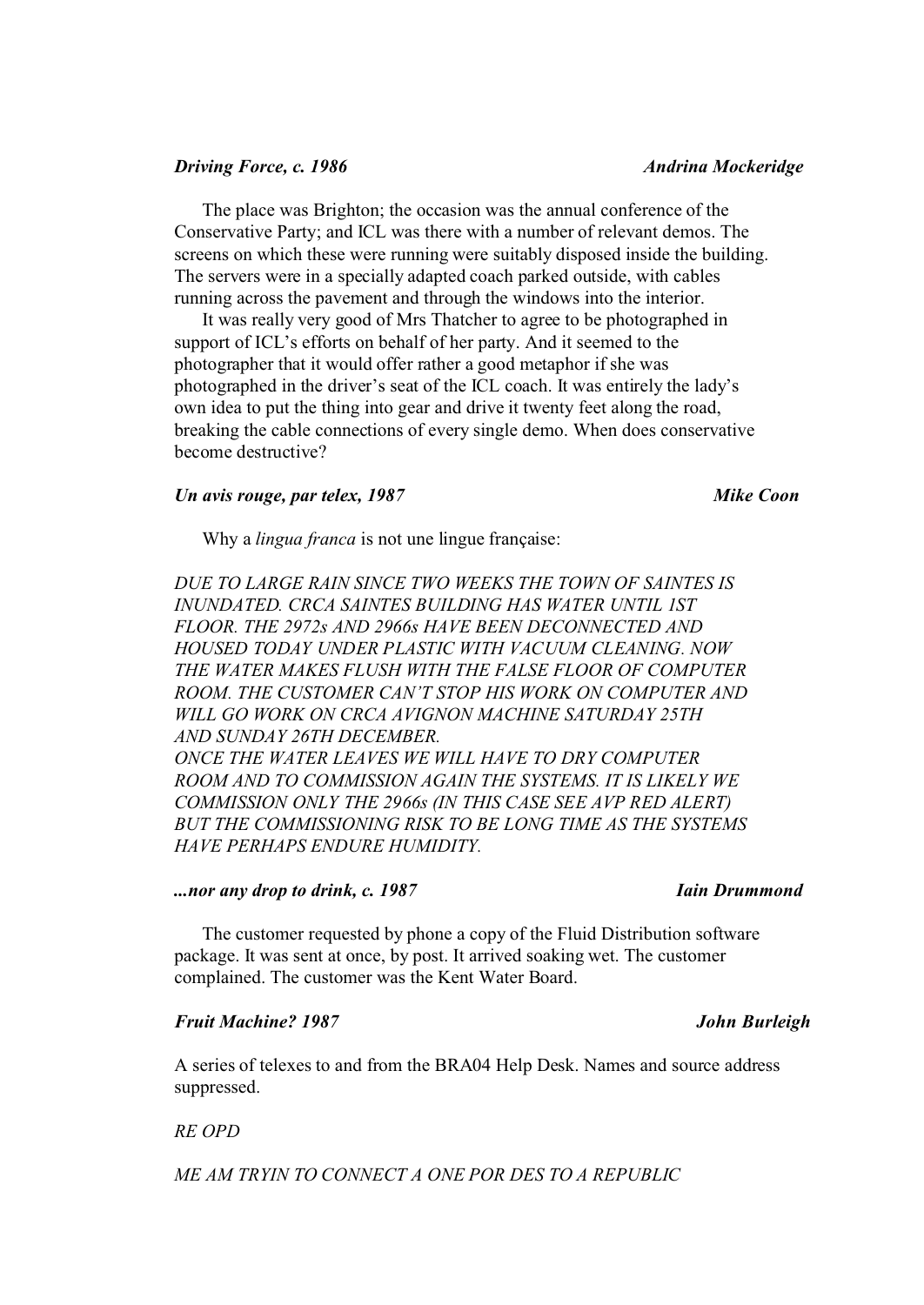*COMPUTA MANUFACTURED BY DE BANANA CORP. DIS PROBLEM HIM A COME WHEN WE DO A GRAFIC OUTPUT. AM A YELLOW CHALK ON DE YELLOW BLACKBOARD. DE SOFTWARE WE IS USING AM .MANGO. - MANAGEMENT ACCOUNTIN NETWORKED GRAFICAL OUTPUT. ADVISE DAM QUICKLY AS CUSTOMER HIM GO UP A BLOOODY TREE BOUT DIS. RGDS* 

*Reply to: Fruit machine?* 

*RE OPD* 

*YOU FOOLMAN WORK FOR BANANA REPUBLIC. DON U KNOW ASK VOODOO MAN KILL HEN CHICKEN UNDER WOOMWOOM TREE WHEN MOON SHINE BRIGHT. DIS GIVE U ANSER PLENTY QUIK AND NO USE MUCH DOLLAR TELEX SPARKY. GO DO NOW. GREETINGS TO HUNNY BUNNY.* 

*RGDS* 

## *MALCOLM X*

*Fruit machine squashed* 

*RE THE OLD MANGO AND YELLOW CHALK PROBLEM CHICKEN SACRIFICE GRATEFULLY ACCEPTED. ORACLE SAY YELLOW NOT SUPPORTED ON OPD. WHEN CHICKEN'S NECK RUNG CHICKEN TURN RED IN FACE. THIS SAY USE RED CHALK ON RED BLACKBOARD AND PROBLEM GO AWAY WITH EVERYTHING ELSE. ALSO MANGO NOT SUPPORTED ALONG WITH EVERYTHING ELSE. BUT BERMUDA TRIANGLE ENTERPRISES HAVE ANNOUNCED A NEW PRODUCT - CHINESE HIEROGRAPHIC UNIFIED TEXT NUMERATOR ENHANCED YATTERPAK - WHICH DOES THE SAME JOB. END USER PRICE IS 10 CHICKENS FOR SINGLE NODE VERSION, ONE COW FOR SITE LICENCE, UNLIMITED COPIES; 120 VOLTS ONLY.* 

## *Out of the frying-pan, c. 1988 H.C.*

There was briefly at Winnersh a manager called Bacon, and he was short-tempered, and he did take exception to the woman security guard/receptionist/telephonist (who at the time had nothing else to do) reading a novel below the counter, and he did get her sacked on the spot, and he did ring in from his car the following morning to get his secretary to put on the coffee, and he was livid that no-one answered his call, until his chauffeur pointed out that he had sacked the telephonist the previous day.

*Ringing home the bacon* 

*Ho! Ho! Ho!*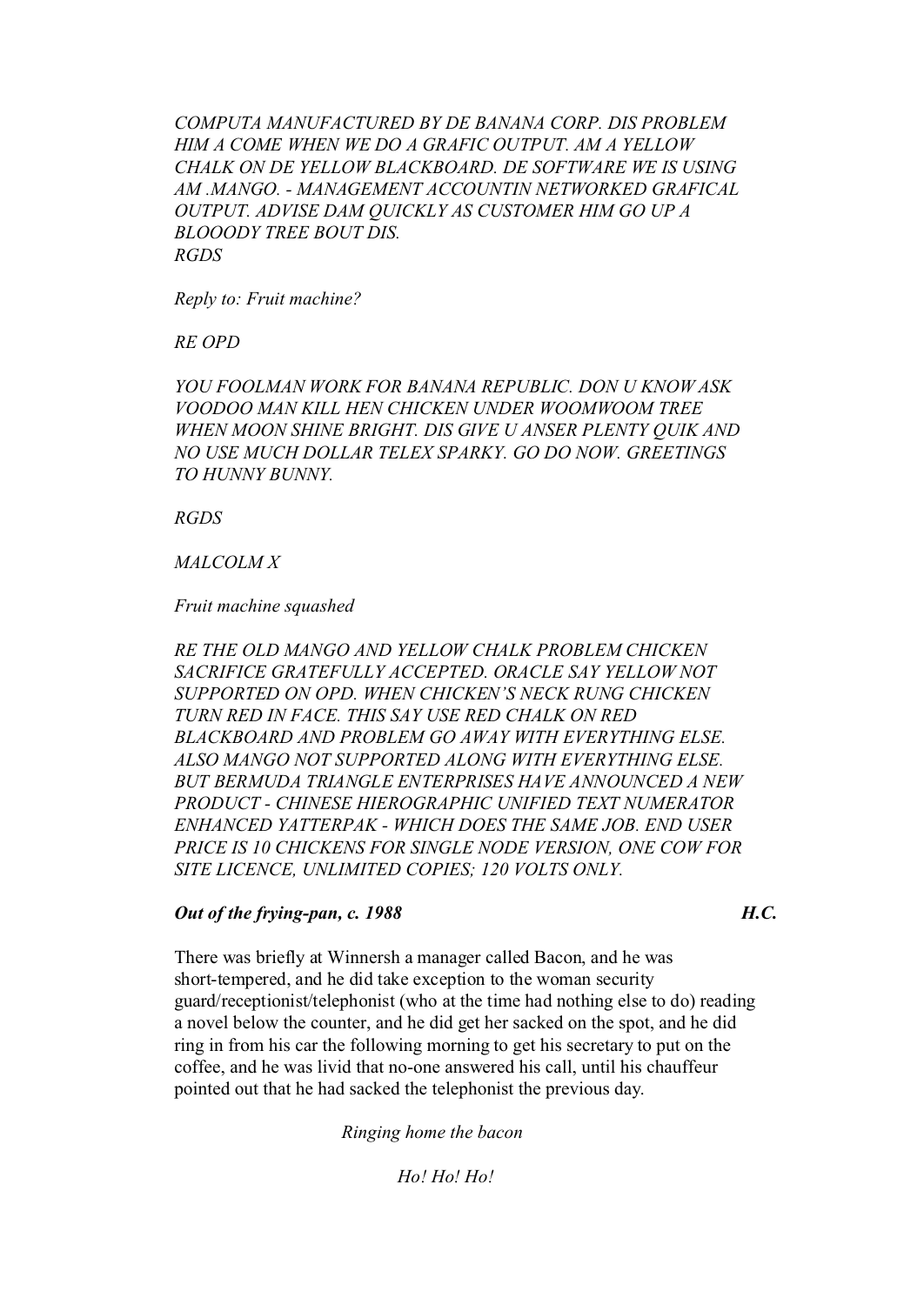*The biter bit! One can't help But laugh at it!* 

*Excess women? Instant sacking: Kick them out And send them packing.* 

*Ring, ring, ring, But no reply. Ring, ring, ring I wonder why?* 

*Angry voice - There's no denying: Sounds a bit Like bacon frying.* 

*Fingers burned - Well, fancy that! Must have been Hot bacon fat!* 

*Rash decision, Rasher deed: Service gone In hour of need*.

*Ancient Greeks Had word for this: Poetic justice: 'NEMESIS'.*

# *How Lewis Carroll got there first, c. 1988 H.C.*

Marketing's *nine*-level segmentation is elegantly and completely pre-figured in '*The Hunting of the Snark*', an Agony in *Eight* Fits.

*1. STRATEGIC STATEMENT 'He had brought them the best - A perfect and absolute blank!'*

*2. EXECUTIVE SUMMARY 'What I tell you three times is true'.*

*3. PRODUCT OVERVIEW 'Distinguishing those which have feathers and bite From those which have whiskers and scratch'.*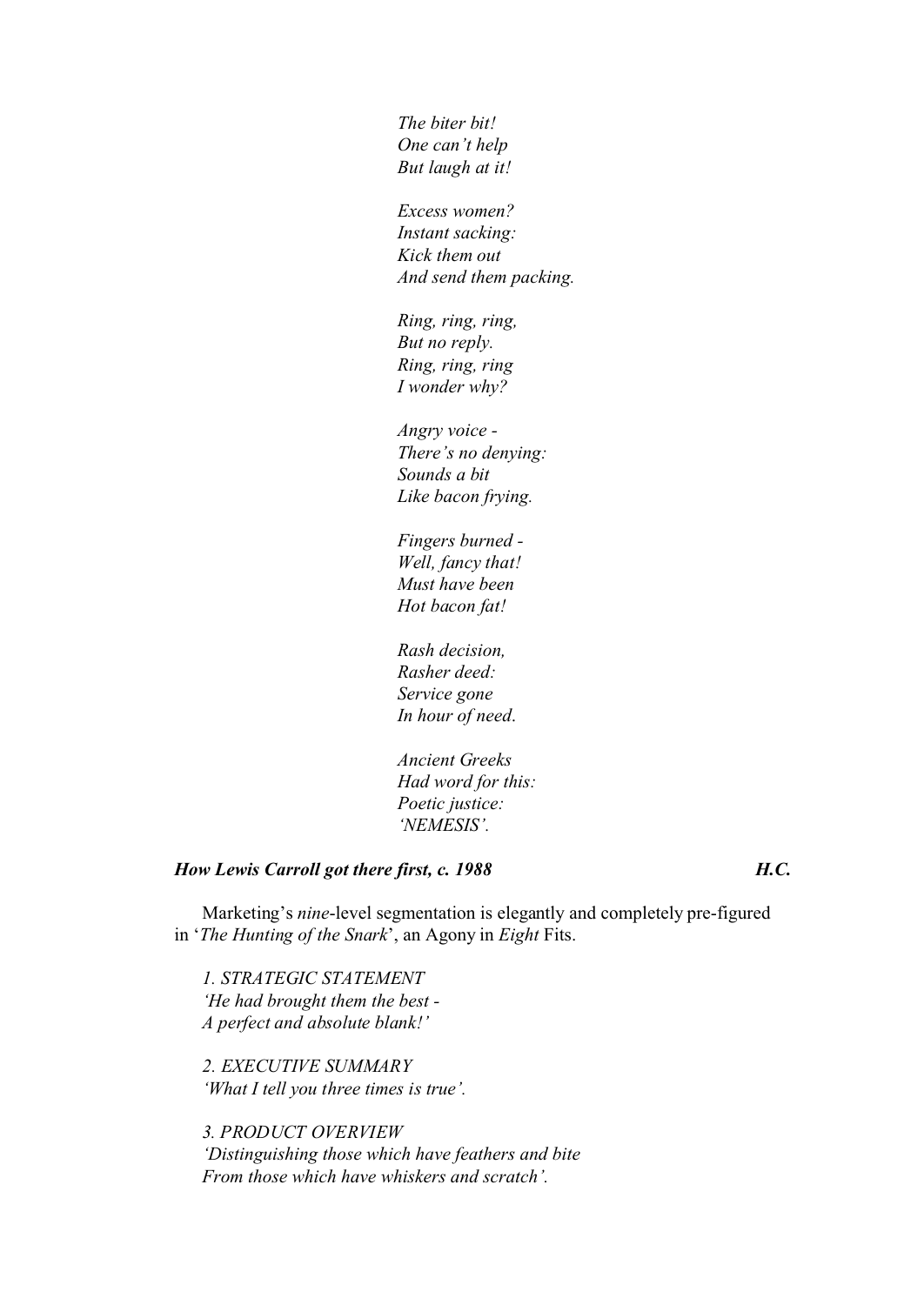*4. THE OVERALL MARKETING PLAN 'He had brought a large map representing the sea, Without ever a vestige of land'.* 

*5. SPECIFIC TARGET MARKETS FOR THE VENTURE 'Just the place for a Snark!'*

*6. BENEFITS RELEVANT TO TARGET MARKETS Bring it home by all means, you may serve it with greens, And it's handy for striking a light'.*

*7. FINANCIAL PLAN 'He offered large discount; he offered a cheque Drawn 'To Bearer' for seven pounds ten'.* 

*8. COMPETITIVE POSITIONING 'You'd best be preparing the things you will need To rig yourselves out for the fight'.* 

*9. ADDITIONAL OPPORTUNITIES 'You may threaten its life with a railway share, You may charm it with smiles and soap'.* 

*10. BENCHMARKS 'Taking 3 as the number to reason about - A convenient number to state'.* 

*11. HARDWARE CONSIDERATIONS 'He had forty-two boxes, all carefully packed, With his name painted clearly on each'.* 

*12. SOFTWARE CONSIDERATIONS 'He had seven coats on when he came, With four pairs of boots'.* 

*13. ORGANISATION 'The crew was complete'.* 

*14. LOCATION '...pleased with the view Which consisted of chasms and crags'.*

*15. STANDARDS 'That's exactly the method I've always been told That the capture of Snarks should be tried'.*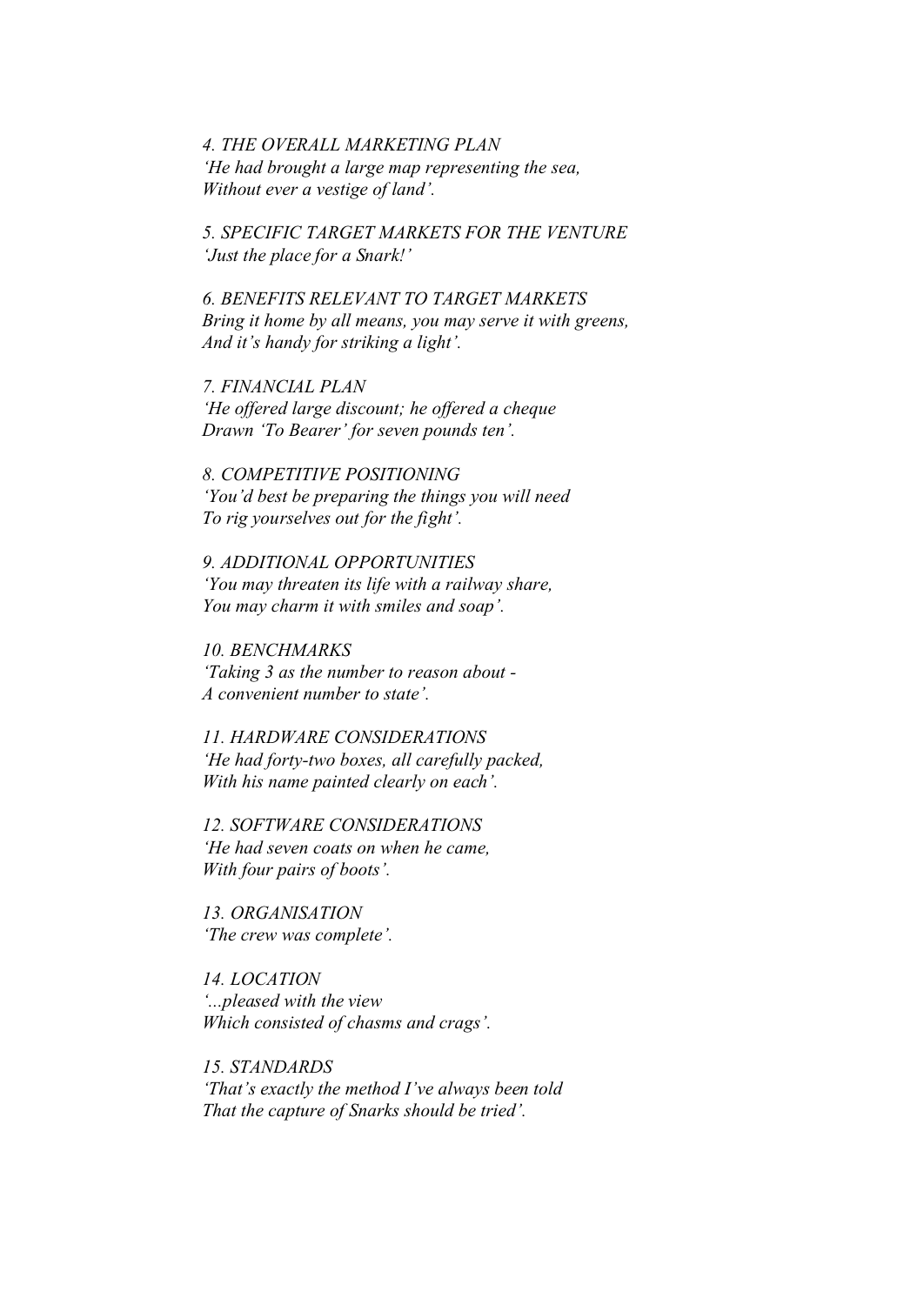*16. TRADEMARKS 'The five unmistakeable marks, By which you may know, wheresoever you go, The warranted, genuine Snarks'.*

*17. RISK ANALYSIS 'But Oh!, beamish nephew, beware of the day If your Snark be a boojum!'* 

# *You flathead! c. 1988* Russell *Austin Russell Austin*

An engineer finished his daily round of calls and returned to the office. There he was confronted by his irate boss, bellowing: 'Why didn't you answer your pager? I've got a disaster I needed you to go to!' 'Sorry', said the engineer, 'but my pager was flat'. This raised the boss's temperature even further: 'How many times have I told you always to carry spare batteries?', he roared. At which the engineer pulled a mess out of his pocket and replied: 'No; I dropped it and a lorry ran over it'.

## *Deduction, c. 1988 Mike Burke*

The engineer was called out to a computer fault in an African country. On arrival it seemed a reasonable diagnosis that the computer's inoperability might have had something to do with the bullet hole through the cabinet.

# *Gasping, c. 1988 H.C.*

The new discs, of which so much had been promised, arrived at the important site in Johannesburg and proceeded to suffer numerous head crashes, which was traced to the aerodynamic design by which the heads 'fly' over the recording surface. At 6,000 feet they were well above their operational ceiling, the air was far too thin.

# *Barter me a Barmecide, c. 1988 Bob Peel*

There used to be a series of 'breakfast meetings', prior to each half year end, to review the supply and allocation of mainframes. Unfortunately, there was never any breakfast.

At one of these which dragged on longer than usual (and that was a long time normally), a member of International Trade who had not been warned about the absence of breakfast suddenly remembered that a barter deal had recently been done for a S39 into Yugoslavia. Part of the deal had been a container-load of Yugoslavian sausage, allegedly the best-selling Yugoslav sausage in New York.

He remembered that a few samples had been delivered to LON11 and slipped away to acquire some. His reappearance some minutes later, suitably loaded with sausage and paper plates, was greeted with cries of 'Hero!' and 'Quality Award!'. As breaking chunks off didn't seem to work, some time was spent searching for a knife. That having been found, the company fell to on the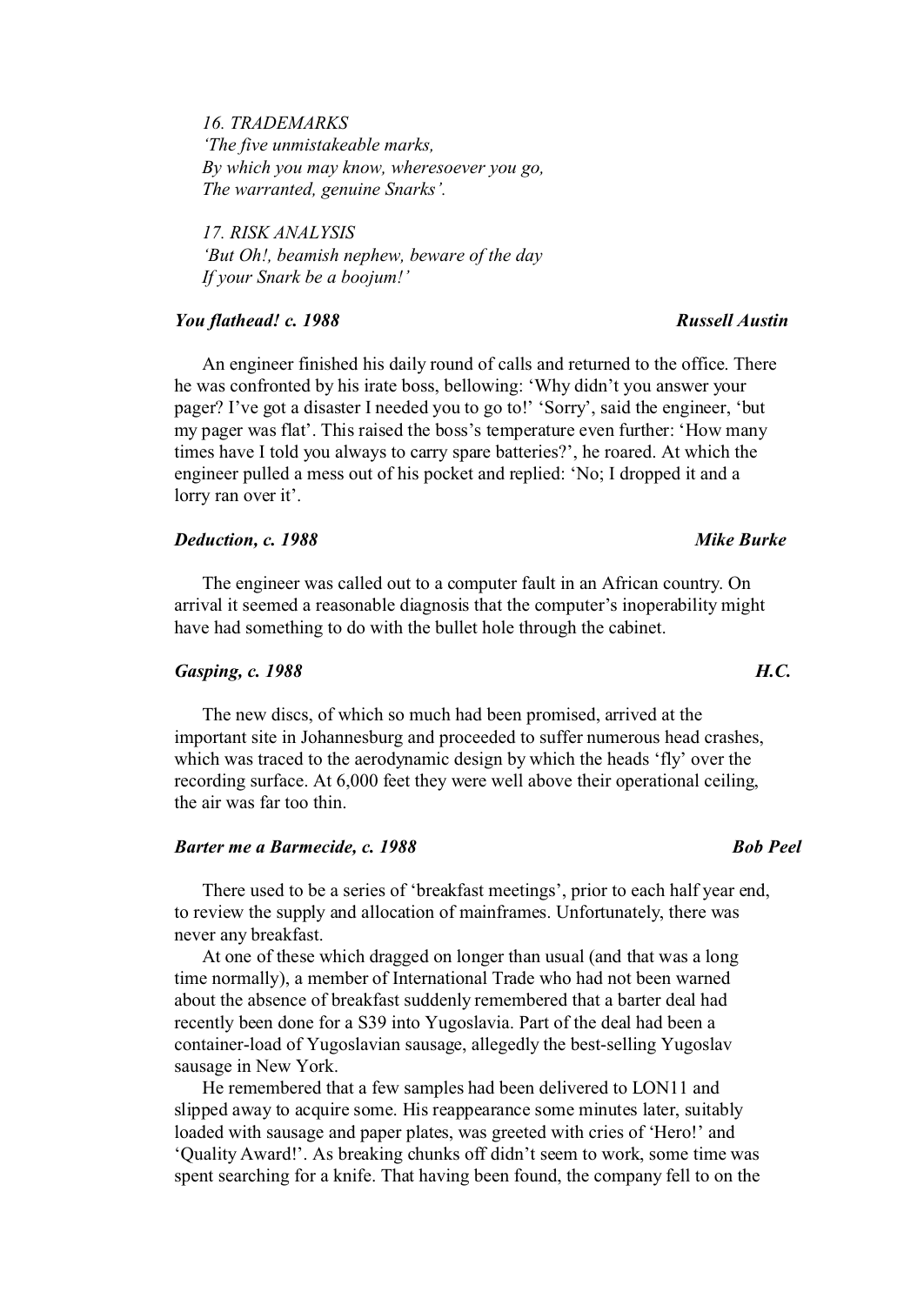samples. But they uttered the opposite of 'Hero' as soon as the nature of the sausage was discovered.

It can only be assumed that the reason this was the best-selling Yugoslav sausage in New York was because it was the only one.

And we never heard how the container was disposed of. Does it still lie, gently steaming, in some forgotten corner of some great container port?

### *But not on the M25, c. 1989 Tim Hargest*

I used to run the information system used in the regular company-wide supply/demand balancing forum, the 'System Review'. In the late 1980s the results of the System Review were adjusted or approved by a 'Directors' Review'. On one such occasion I was called from KID01 to LON13 to attend the Directors' Review, after which a buffet lunch was served. I was very much the most junior person present and, therefore, kept myself to myself over lunch. Suddenly, though, my neighbour turned to me and said explosively: 'Nearly missed the plane this morning. Bloody taxi driver missed the Charles de Gaulle exit on the Péripherique. It was OK, though, I made him reverse for six miles up the hard shoulder!'

### *It ought to know what I mean, 1989* Tony Colvile

I was hastily summoned on site to help with a performance problem. A tedious eight hours of weekend work had been expended in what looked like fairly straightforward enquiries concerning some aspects of the Gulf War. Every enquiry was taking eight minutes, which was the time required to scan the whole file from end to end; yet from the look of the enquiries, each of them should have taken no more than ten seconds. Each of them was looking for certain records within a specified date range. 'GREATER THAN OR EQUAL TO date1 AND LESS THAN date2' ought to focus the CAFS searching onto a single small section of the file.

Why didn't it? Well, the old magnifying glass soon found out that, deep in the bowels of the Query Interpreter, the logic was being expressed as 'NOT LESS THAN date1 AND NOT GREATER THAN OR EQUAL TO date2', and those little 'NOTs' had the effect of inhibiting the use of indexes, hence a full file scan for every enquiry.

A circumvention was quickly devised and a cure took only a little longer. But why hadn't the point been discovered during system testing? Because, children, the test files were all so small that the difference in timing hadn't been apparent.

### *A letter from Zanietta, 1989* Phil Watson **Phil Watson**

# *Dear Mr Watson*

*I am sad to inform you that, I hurt my feet by the hot water when I was boiling water. In order to my feet had got any big blisters, which enable me to walk inconvenience, I could not come there in 15th and 16th August 1989. Sorry for my sudden leave, most wish I should not give you any matters.*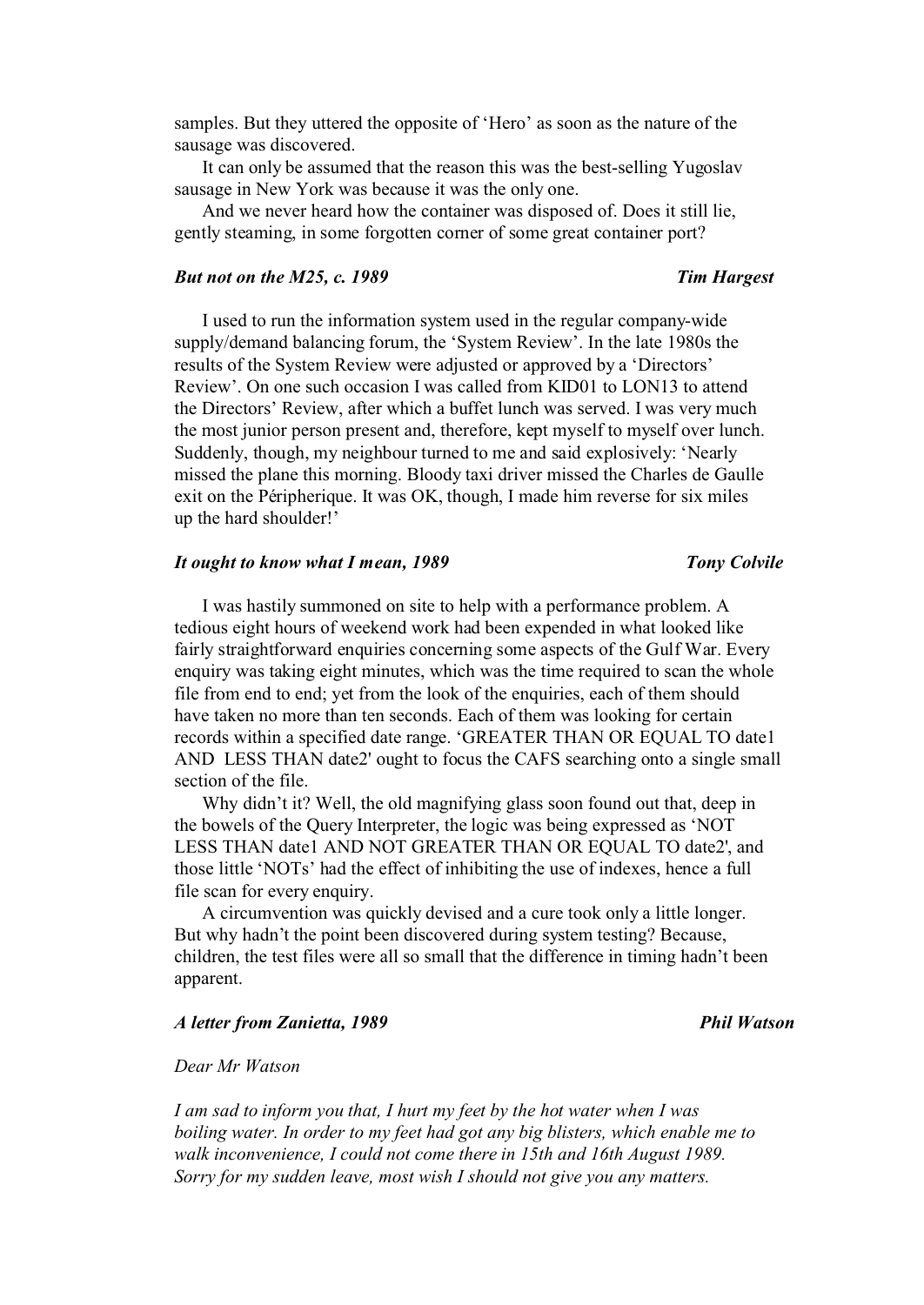*Nyet = Not Yet, c. 1989 John Lawe* 

An ICL engineer was called out from the UK to an urgent computer fault in Russia. He arrived at the turbine works in Leningrad only to be told: 'You can't come in; we haven't had permission from Moscow'. He spent two days in his hotel and in leisurely sightseeing until the permission was granted. Of course the system remained down all that time.

# *Services Information Sheet Series 133, Number 69, August 1989 ICL New Zealand Ltd*

*Series Title: PC TERMINAL* 

*Subject: MOUSE BALLS NOW AVAILABLE AS FRU (Field Replaceable Unit)* 

*Mouse balls are now available as an FRU. If a mouse fails to operate, or should perform erratically, it may be in need of ball replacement. Because of the delicate nature of this procedure replacement of mouse balls should only be attempted by trained personnel.* 

*Before ordering, determine the type of mouse balls required by examining the underside of the mouse.* 

*Southern Hemisphere balls are larger and harder than Northern Hemisphere balls. Ball removal procedures differ depending on the type of mouse.* 

*Northern Hemisphere balls are removed by the pop-off method whilst Southern Hemisphere balls are screw-fitting.* 

*Mouse balls are not usually sensitive to static; however excessive handling can lead to a sudden discharge. After fitting new balls the mouse can be used immediately.* 

*It is recommended that field staff have a pair of balls to maintain optimum customer satisfaction. Product Identities and Part Numbers are as follows:* 

*17604/004 BALL, PCT MOUSE, N.HEM Part No. 80098096 17604/005 BALL, PCT MOUSE, S.HEM Part No. 80098069* 

*Note: Some mice have no balls. These are generally recognisable by the presence, in the place where balls are usually found, of a gap from which a red glow emanates when the mouse is switched on. Please note that all ICL-supplied mice for PWS and PCT have balls.*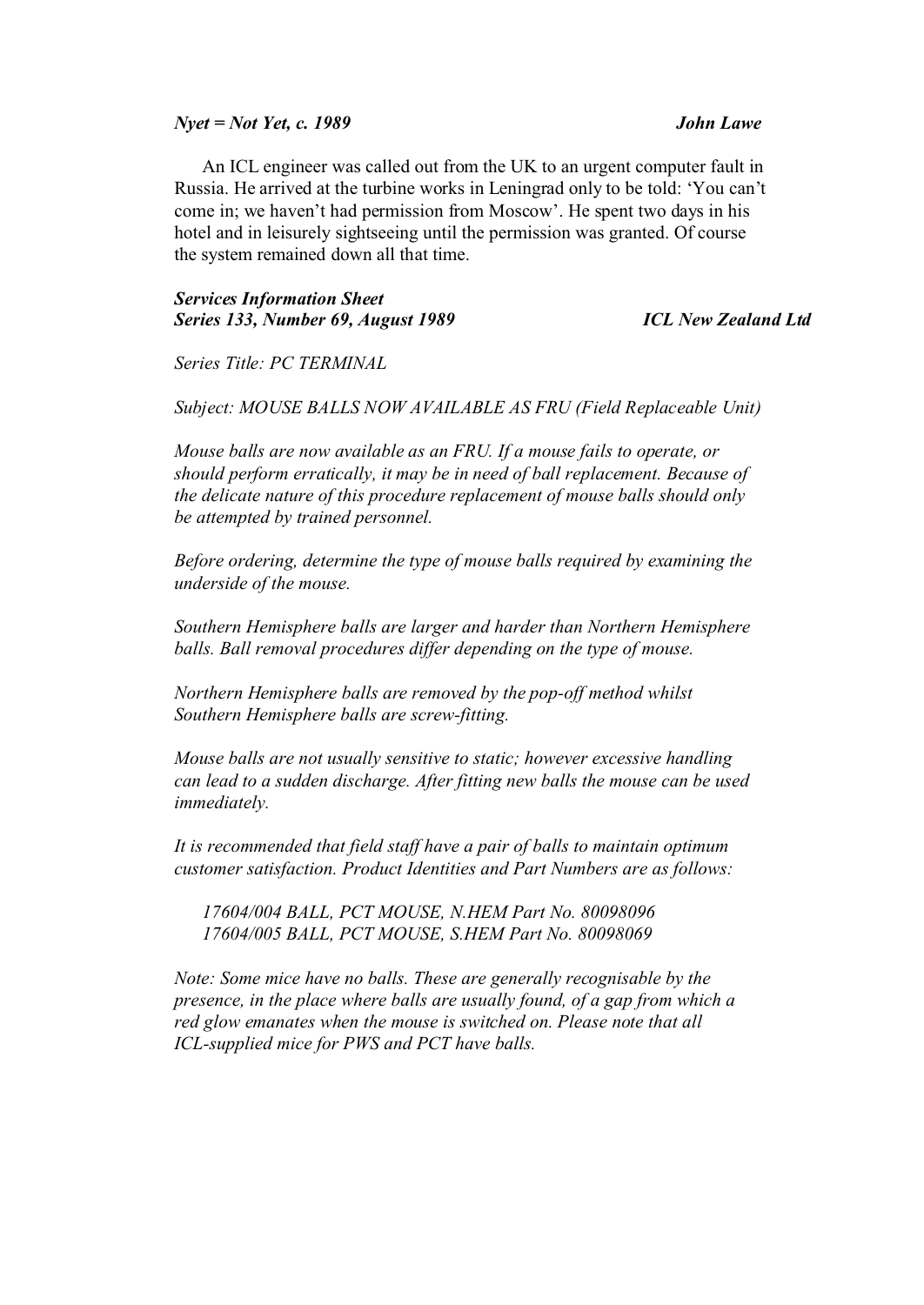# *Chapter Eleven* - **Personalities**

*There are some memorable people about whom numerous stories are told or who, by strength of character, attract stories to them, or who by a gift for a turn of phrase pass into the common memory. This little section is a tribute to some of them. H.C.* 

## *Arthur Humphreys*

On listening to a Divisional Director declaring that some ICL disaster might easily have been foreseen:

'What we obviously need to run this business properly is better hindsight, *sooner*!'

\*

On hearing that a set of figures that had been used as a basis for an important decision were, in fact, quite erroneous:

'It ain't what you don't know that causes the trouble; it's what you know that ain't so' (a quotation from Josh Billings).

\*

'No job should be so small that the chap in charge can't make a cock of it'.

\*

'Salesmen's desks are normally managed on the deep litter principle'.

\*

*A tribute from Geoff Cross:*

'I've learned two significant things from you: the importance of cash flow, and liar dice'.

## *Mike Forrest*

*I wrote to Mike saying that there were numerous stories, that I didn't wish to offend him, and would he comment on some of these. His splendid reply said that he didn't really mind what was said about him (true or untrue), although a juicy libel case might be more entertaining than the National Lottery. The first one came from three separate informants*.

He was a great trouble-shooter but had the reputation of being a bit of a tyrant and a mention of his name normally instilled fear in the listener. Very late one evening a phone was ringing insistently somewhere in the BRA01 Machine Hall and it was a long time before an operator answered it. The gist of the problem was that a certain online system wasn't online when it theoretically should have been. The operator seemed to think this was no big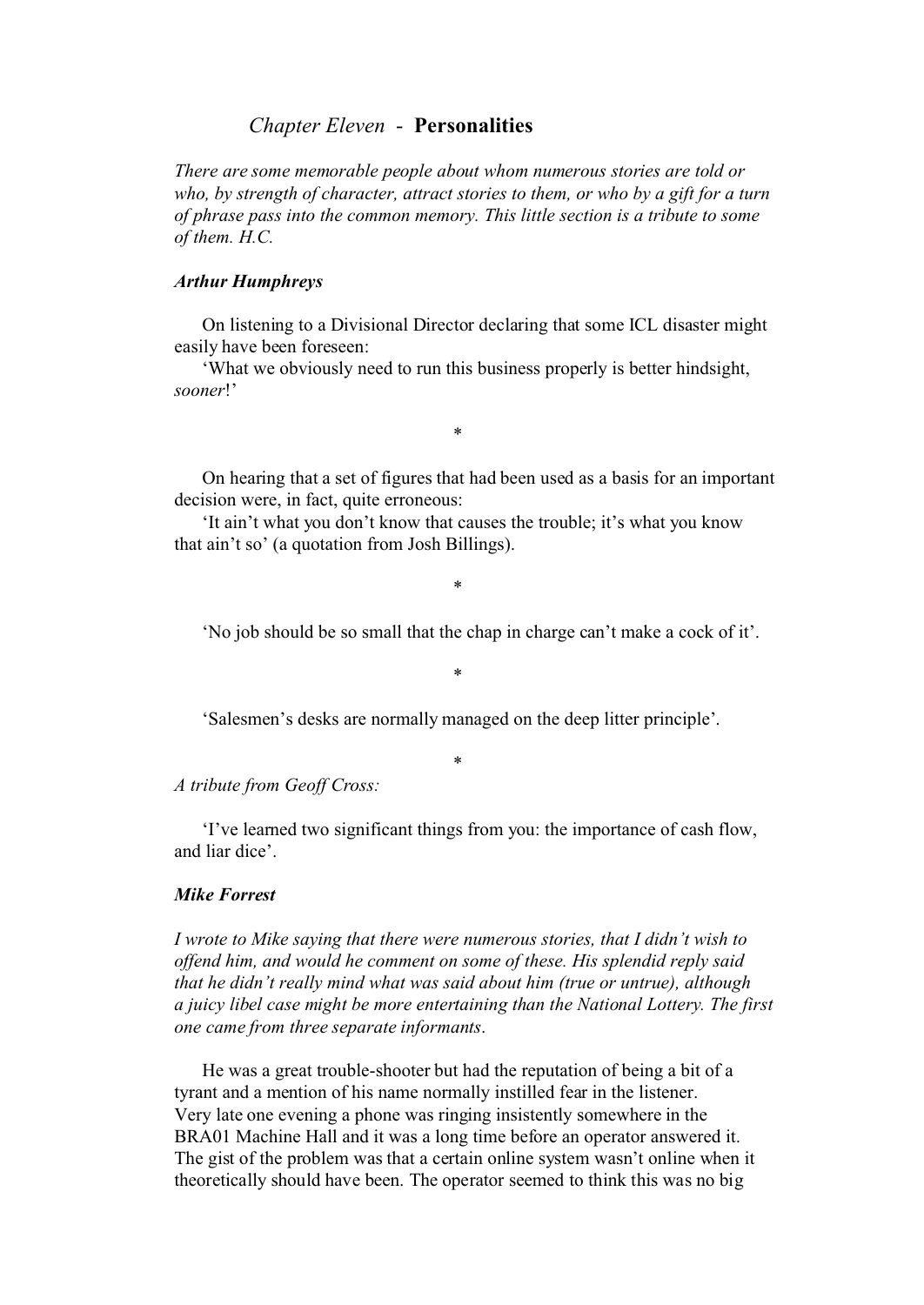deal and, anyway, what sensible person would want to use it at such a time, so was a lot less than helpful.

'Do you know who I am?' came a bellow down the line. 'No', responded the operator, 'Do you know who I am?' 'No'.

'Well, f\*\*\* off then', said the operator as he hung up.

*But then an almost identical story is told of Robb Wilmot ringing up the Cardiff office during Friday lunch-time, so maybe this is a generic story that attaches itself to one strong person after another. H.C.* 

It is said that Mike was being introduced as a speaker at an evening occasion and the host led up to it as follows:

\*

'Mike had to go for his annual medical with the company doctor. At the end of the examination the doctor looked at him gravely and said: "Well, Mike, you're not exactly *suffering* from stress. But I'm bound to tell you that you are a *carrier*"' .

To which Mike is said to have riposted that as soon as he joined the company he saw that company people were divided into those who *had* ulcers and those who *caused* them, and he at once decided which group he wanted to belong to.

It was said of Mike that he had to go into hospital for a major operation. *[he denies this; he's never had surgery in his life. H.C.]* Anyway, people wondered (as they do) what was involved. All honour to him, he is credited with having invented the explanation that it was for a 'Charisma Bypass'.

\*

\*

A summer visitor to the house in Sonning gushed about how lovely it must be to be able to sit out in this *lovely* garden, with this *lovely* view, and all these *lovely* flowers...

\*

'Yes', he said, 'but the wind does blow one's papers about so'.

*Three from long ago* Ben Gunn

It was Mike's first day working at Stevenage. He went to the stores to get a soldering iron or some such thing but was kept waiting by the storeman who was holding a casual conversation with some other person. After a couple of minutes Mike banged the counter and said he had not come here to stand waiting about doing nothing. He got the service he wanted and never ever waited longer than necessary for anything. To work for Mike was a tremendous experience but not for too long or you would be dead.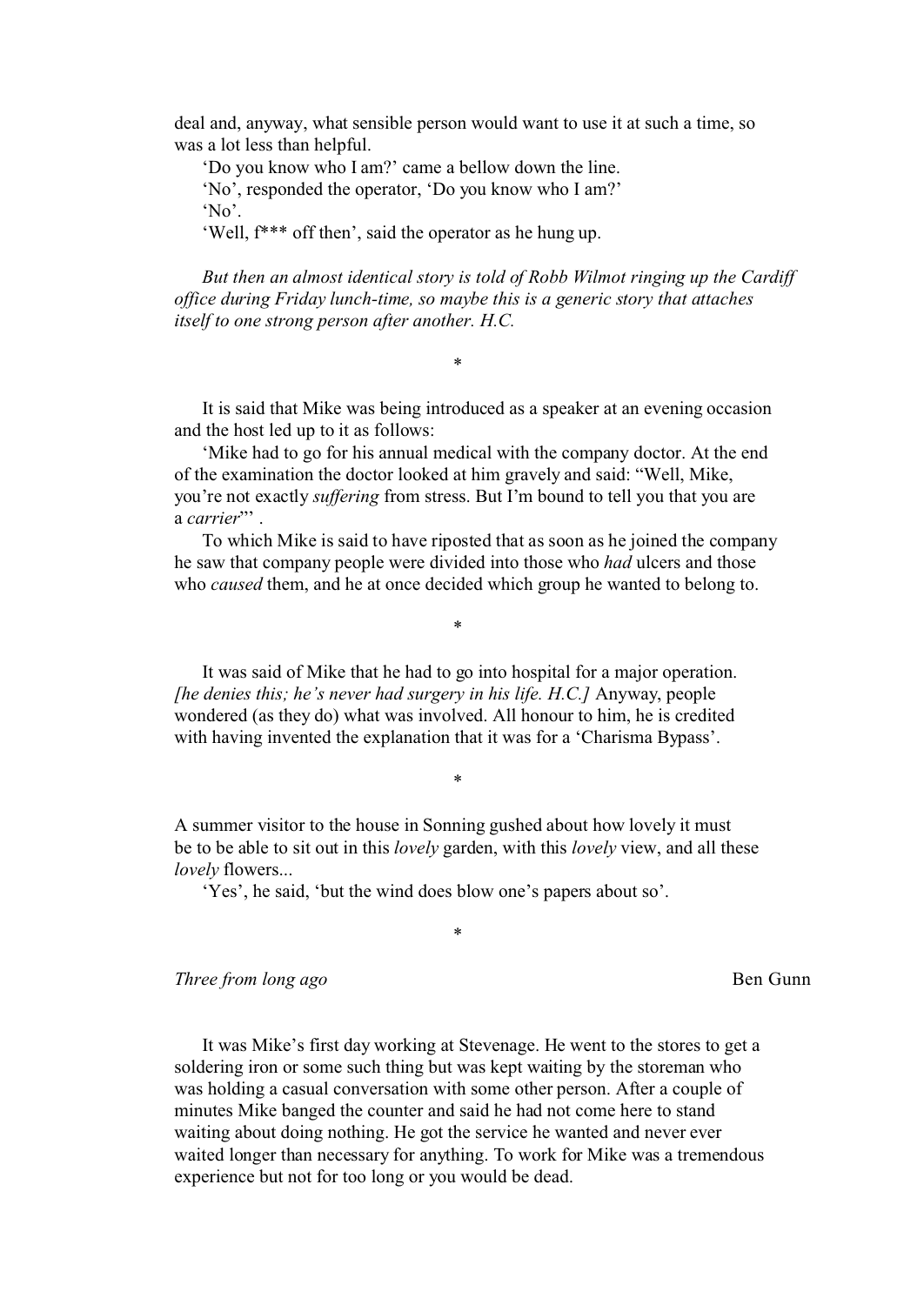Mike was the most dedicated person I ever met when it came to working hours and technical know-how on every subject. I was working on a printer at night in Stevenage No 5 Factory when he came in at about 2 a.m. 'What's wrong?' he asked and so I explained the problem. That was fatal. By 5 a.m. the machine was in pieces all over the floor and Mike said 'Carry on' and left me to re-assemble the whole thing with the problem unsolved.

On another occasion at Stevenage, in the middle of the night, we checked to see who was still logged on to the computer system we were using in Bracknell. Mike Forrest was apparently still working (or, just possibly, had forgotten to log off). At 5 a.m. we noted he logged off and, an hour later, he was logged back on again having only been home for breakfast. Obviously he didn't know the word for sleep.

\*

### \*

### *Finally, an authorised and true one*

When he was retiring, his secretary, Jane, sent an e-mail round to managers in several countries telling them of the date, time and place of the leaving party. Back from a secretary in Finland came the reply: 'We are surprised to hear that your boss is retiring as he looked quite healthy when he was here last week'.

### *Peter Simpson*

*He is not, I'm afraid, adequately represented in this collection. There ought to be much more, going back to the great days of the Hollerith Players. Even this gem may be a chestnut, but it was from Peter that I first heard it, so he gets the credit:* 

The three most unbelievable sentences in the language are: 'The cheque's in the post'; 'Of course I'll still love you in the morning'; 'I'm from Head Office, and I'm here to help you'.

Nowadays, we'd probably add: 'Your fax wasn't working'.

### *Gordon Scarrott*

*A few gems, from a man gifted at producing them.*

'Our plans are rarely successful. We do have successes, but they are rarely the ones we planned'.

\*

'Practical engineering can produce worthwhile and useful results long before the relevant science has been formulated. Look, for example, at the steam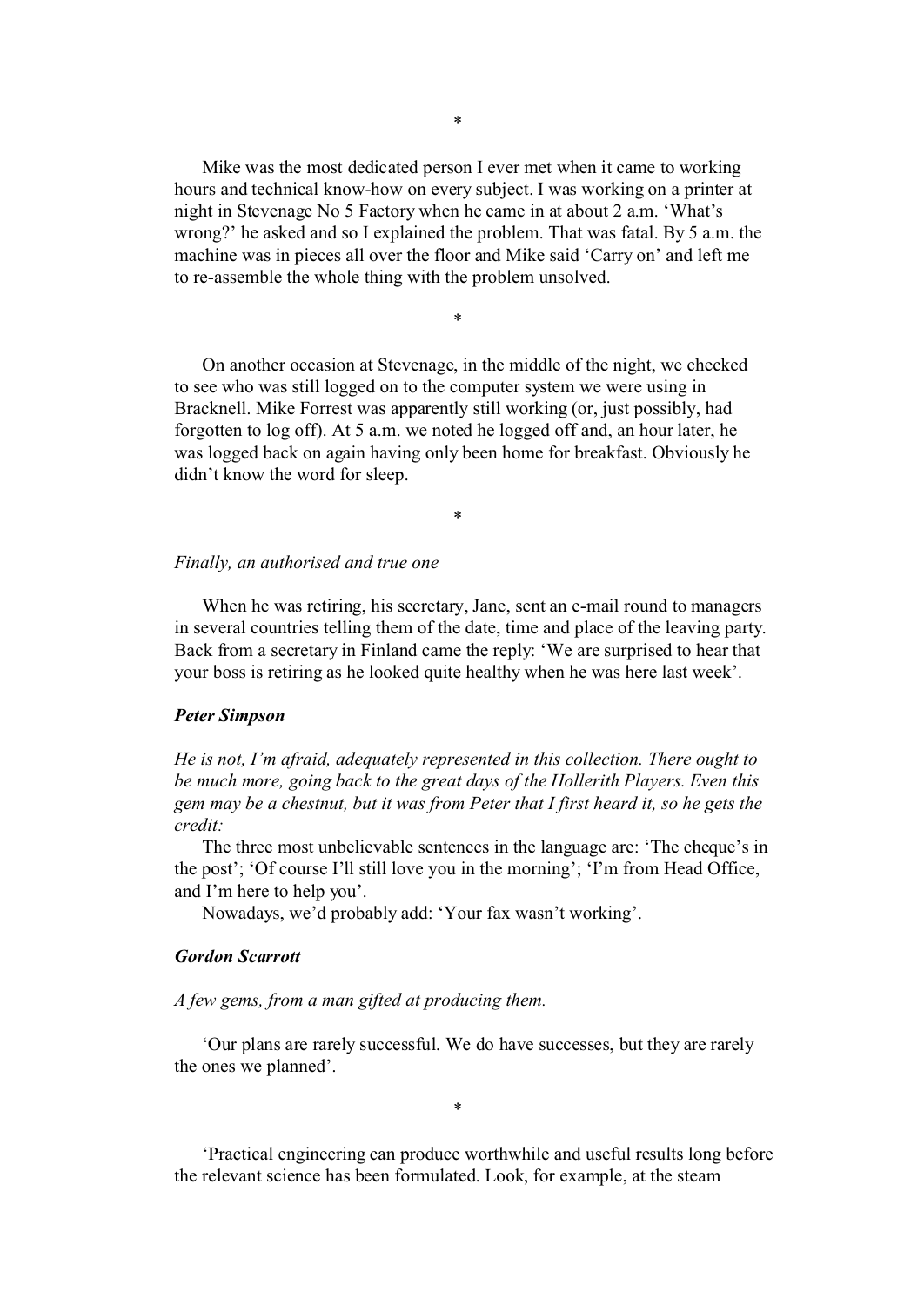engine and its highly successful antedating of the laws of thermodynamics. Computing is still at the engineering stage. We don't have any recognised science of information. Therefore all talk of 'computer science' is complete and utter rubbish'.

*That was said, with characteristic glee, at a meeting in the Department of Computer Science at Birkbeck College*.

\*

'People are naturally disordered. CAFS is a way of respecting natural disorder that can't be wished away'.

*But contrast that with:* 

'Man is a specialist in organisation, but is certainly not very wise. As a species we ought to be called *simia ordinans* rather than *homo sapiens*'.

\*

'Politicians confuse things by using 'Science and Technology' as one word. Accountants confuse things by using 'Research and Development' as one word'.

# *Roger Houbert*

*What fun to hear a Frenchman speaking fluent English in a Manchester accent. Let him have a néologisme as the last word.* 

'I won't quabble with you'.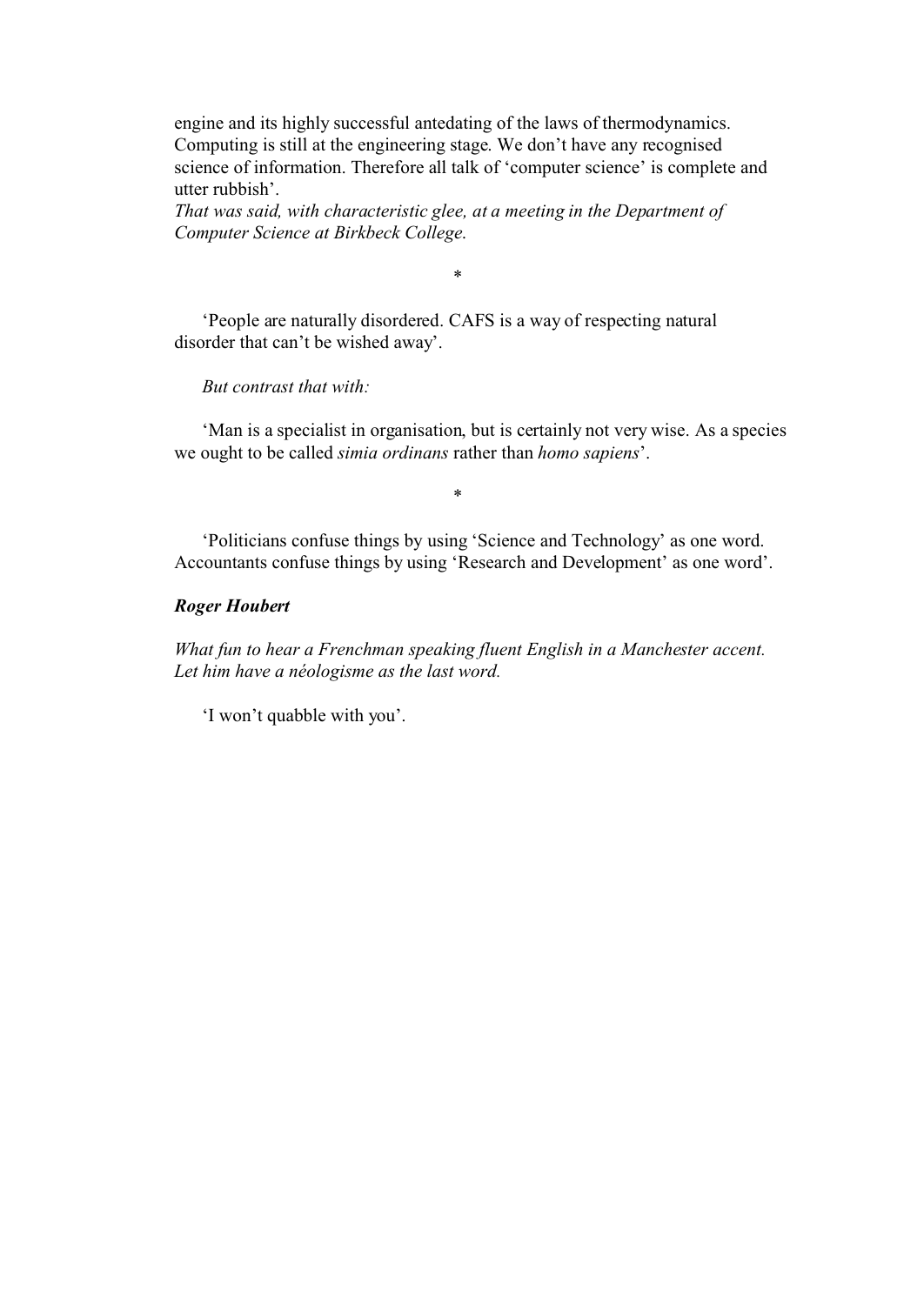# *Chapter Twelve* - **ICL: The Nineteen-Nineties**

# All was proceeding normally in the Demo Room at Bridge House South in Putney when one of the members of a visiting Middle Eastern party murmured a question to the accompanying representative of the Visits Unit. Neither his diction nor his meaning were entirely clear but, making an intelligent guess, she flung out her arm, full length, in the direction of the Gents. It was in that direction, therefore, that he shortly afterwards made his midday prayers.

## *The Commissioner's elephants, 1990 H.C.*

We took the Commissioner of the Botswana Police on a visit to the North Yorkshire Police, where he was cordially greeted by the Chief Constable, and the two senior officers sat down for a chat about common problems of policing.

'We rely heavily on microwave communications in our Force area', said the Chief Constable. 'But because the terrain is very varied, with the flat Plain of York to the east and the high hills and deep valleys of the Dales to the west, we need to site our transmitters on hill-tops in order to get the necessary line of sight communications. That means that one of our biggest practical problems is the utilities, the Gas, Water, and Electricity people, who will keep coming along with their pneumatic drills and cutting holes in our land-lines'.

'Oh yes', said the Commissioner. 'We also use a lot of microwave in my country, because of the long distances involved. One of our biggest practical problems is elephants. If an elephant takes a dislike to one of our transmitters out in the bush there's not much we can do about it'.

'I can see that', said the Chief Constable. 'We don't seem to get many elephants in North Yorkshire'.

### *Yorkshire tact, 1990 H.C.*

On the same visit, the Commissioner and his party were to be given a demo of the North Yorkshire INDEPOL Incident-Logging System. Superintendent Gerry 'Pepperspray' Allen always thought that a demo was most effective if the visitor actually drove the system, keying in the appropriate commands as dictated.

On this occasion, therefore, in accord with this habit, he sat the Commissioner at the keyboard and started off on the usual script. It didn't take any time at all to realise that the Commissioner had never touched a keyboard in his life, wasn't going to be able to find the keys, and probably thought the whole process was beneath his dignity.

As the Commissioner changed places with someone more suitable, 'Oh', said Gerry loud and clear: 'I knew there'd be one nigger in the woodpile!'

# *Misdirection, c. 1990* Andrina Mockeridge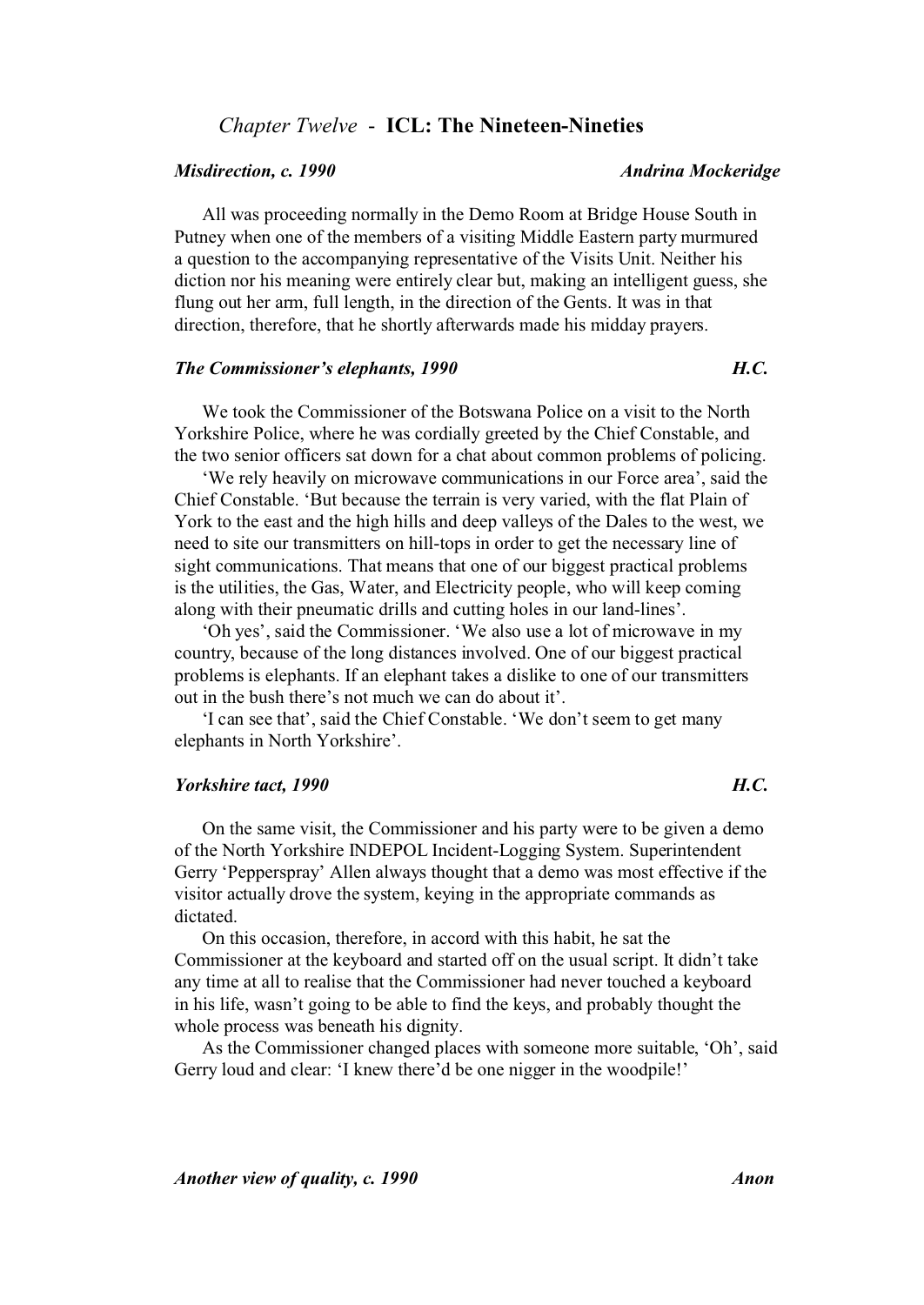*A celebration on Zero Defects Day* 

*Come laugh and sing and dance with glee, And celebrate with QIT; We're shining pure and error-free On Zero Defects Day.* 

*A great new age has just begun, An age of freedom, sport and fun; (You can't get through to HIT01 On Zero Defects Day).* 

*One little thing - the LAN is down And both ITs are out of town; But cast aside that worried frown - It's Zero Defects Day!* 

*There's something wrong with ITD, And nothing right with C03, X25? - You're kidding me! It's Zero Defects Day!* 

*The net result's no comms at all, The whole bang shoot is up the wall, So fill your glass and have a ball On Zero Defects Day.* 

*Just cos there's nothing getting through, That's no excuse for feeling blue; It means we've got no work to do On Zero Defects Day.* 

*Nowt done at all means nowt done wrong! That's 'Zero Defects' all day long! So just relax and sing this song On Zero Defects Day.* 

*Compute the figures how you will, Our Price of Non-Conformance bill Adds up to absolutely nil On Zero Defects Day.* 

*So shout and sing and dance with glee, And celebrate with QIT; We're shining pure and error-free On Zero Defects Day*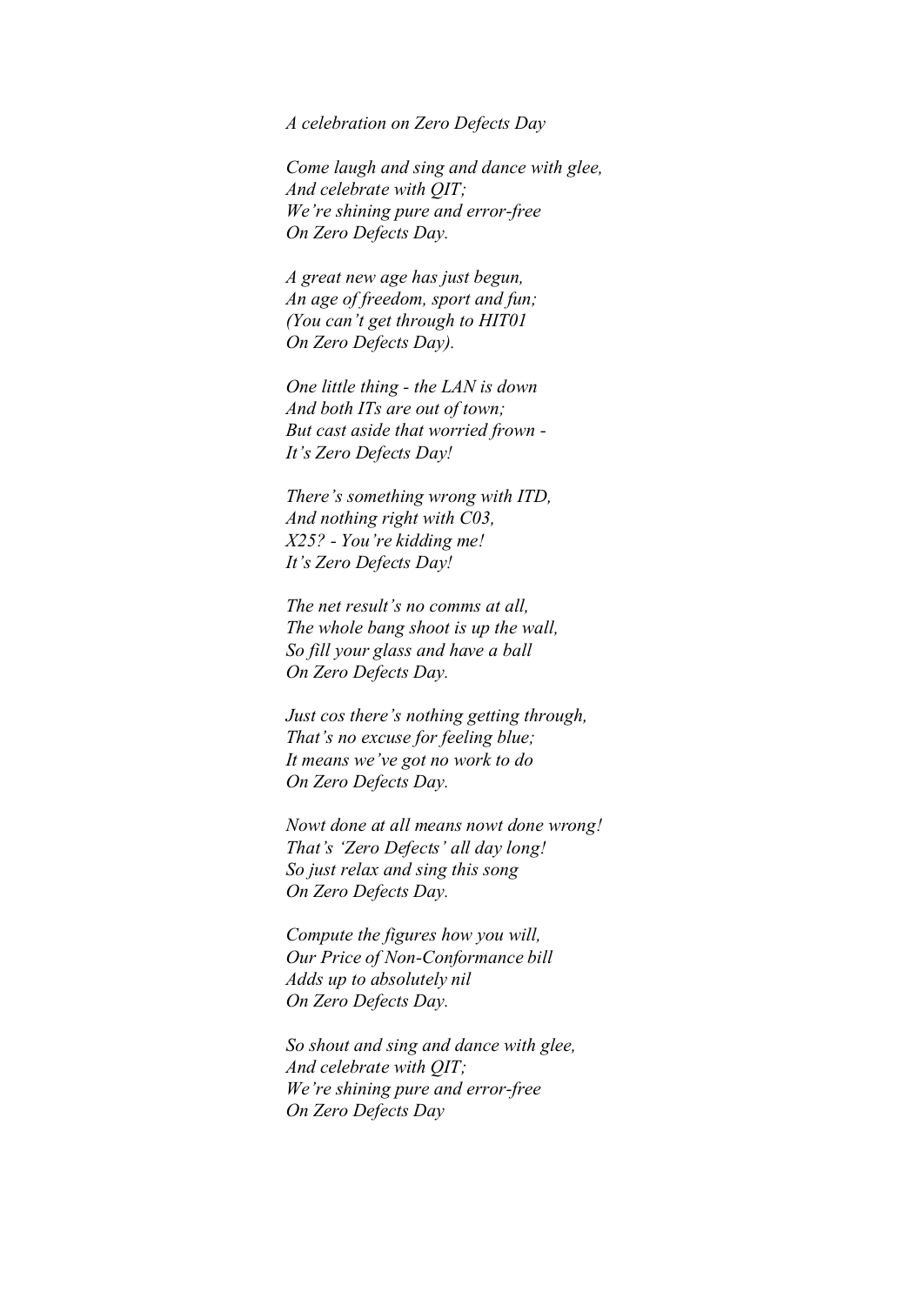### *Another view of NYP, 1991 H.C.*

The Brigadier of Police was from Namibia and we took him to Newby Wiske to show him the North Yorkshire Police's Incident-Logging System. With admirable candour he explained to us, during the preliminaries, that his Force consisted of '25% policemen and 75% reformed terrorists'. At the end of the demonstration his verdict was: 'That is an excellent system. We will be ready for a system like that in my country in about seventy-five years'. End of immediate sales campaign.

### *CAFS 800: The end (only not quite), c. 1991*

There was to be a grand switch off ceremony for the last and largest CAFS 800 installation, which had given loyal service for the best part of ten years. I happened to be working on site when the ceremony became due and was invited to join the ICL engineers Brian Ward and Mike Tuffnall for the occasion.

A Very Senior Officer was shown into the computer room which contained the single DME mainframe, the three CAFS 800 controllers, and the 42 operational EDS 60 disc drives, plus some spares, in long serried ranks. The VSO spoke to the three of us and to the operators, said a few words about the demise of the system, and then pressed a big red button. This wasn't actually connected to anything, but by other means all the lights were made to go out and there came the sound of the air conditioning running down. With the aid of several torches we made our way out of the room and went off to have lunch, which was followed by a demo of the INDEPOL replacement system.

Half an hour later, when the VSO had left, the CAFS 800 system was powered up again, because they hadn't finished extracting data from it for conversion to the new system.

### *A cautionary tale, 1991 H.C.*

It was another visit-to-Lancashire day, and I was piloting the visitors' cars to Police Headquarters. We stopped at traffic lights south of Preston, with the Slovak car and the Czech car in column behind me. In the inside lane was an inoffensive yellow Metro.

The lights turned green, we moved off, and as the road narrowed the Metro tucked in behind me. Over the humped-backed railway bridge there was a straight for a quarter of a mile, and the Slovak car overtook the Metro in order not to get too far detached from me - the pilot.

At the next roundabout I checked in my mirror to see that the visitors were still following me and Lo! the Metro had overtaken the Slovak car again, forced it to stop at the side of the road, and a very angry policeman had got out. He stormed over to what he thought was the driver's side, only it wasn't, which made him even more angry. He then raged round to the other side of the car and began a ferocious harangue about dangerous overtaking which was completely unintelligible to the Slovak driver who just smiled sweetly.

I ran back, and began apologising to the officer: it was all my fault; I'd got too far ahead of the foreign policemen whom I was piloting to a meeting at Police Headquarters at Hutton; the Slovak car had only been trying to catch up for fear of getting lost.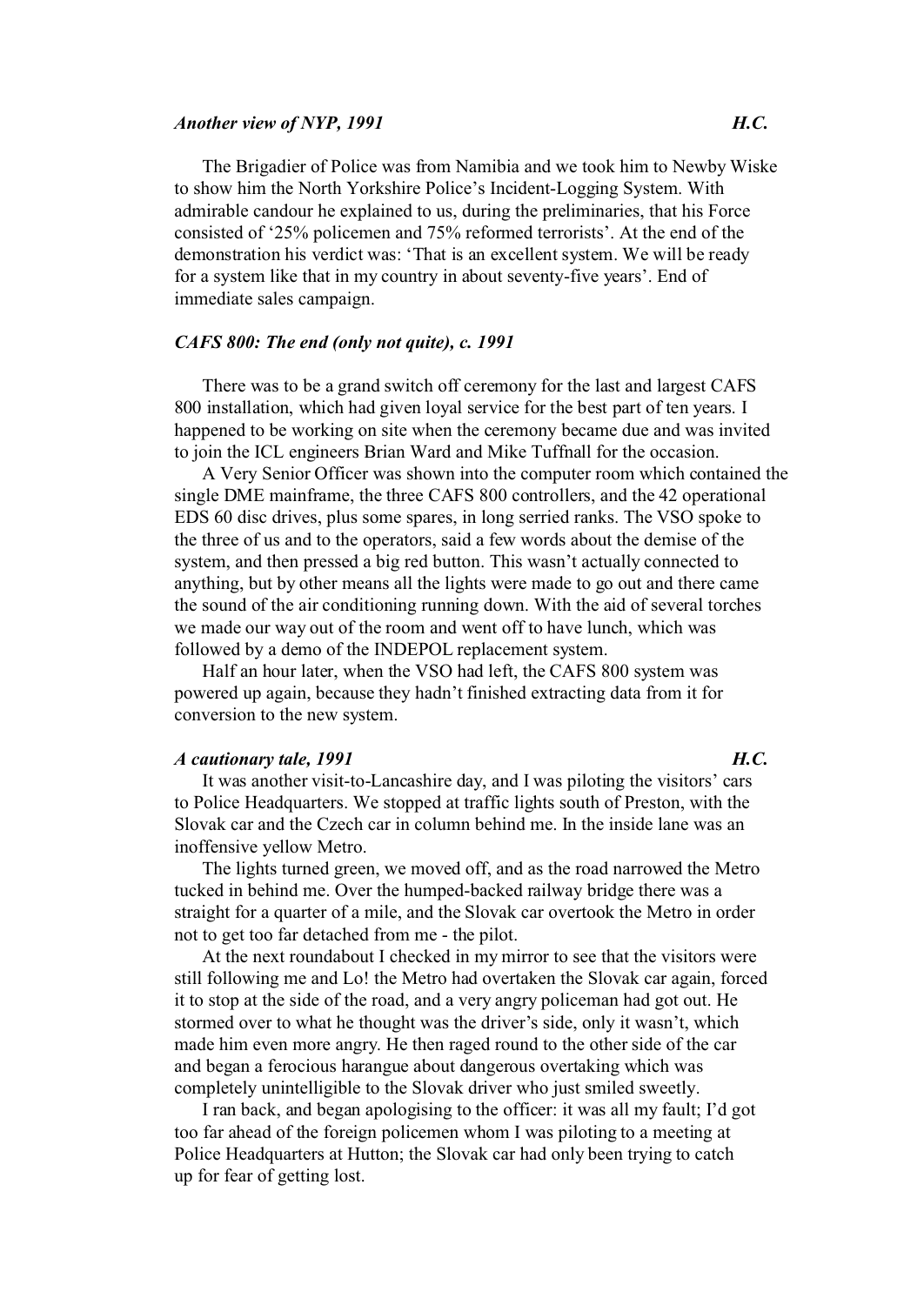'Oh! 'oo are you going to see at 'utton?'

'Chief Superintendent Donnelly'.

'Never 'eard of 'im!'

'Well, he runs the Communications Centre; he's in charge of the Control Room and all the Computers and the Telecommunications'.

'Oh! And 'oo's this, then?'

'He's the Deputy Chief Constable of the Police Force of Slovakia' (and the driver produced a card which confirmed this fact.)

'Well, that's as may be, but you tell him from me ( *ff* ) THAT HE'S A PLONKER!!'

The visit went fine and I ended up with a delightful flower vase in Slovak native pottery for 'saving the Deputy Minister from the dangerous British Police'.

### *'I'll be five years late; they haven't built the road yet', 1992 Phil Watson*

I was looking for staff for our airline computer project and arranged over the phone to interview a young French lady recently arrived in Hong Kong. She was to come the following day to the ICL office in Kwo Tai Dai Ha, which I told her was the building next to the airport in Concorde Road.

The next morning Françoise phoned and said she would be a bit late for the interview. I said I would wait.

An hour later, she called again and apologised for a further delay, saying the journey was taking longer than she expected. 'That's OK', I replied, 'I know what Hong Kong traffic's like'.

Another hour passed. Then another call came: 'I'm at the airport now, but I can't find the building'. She explained that neither she nor the taxi driver could find any building, or any road, or in fact any sign of civilisation.

Had they driven off into another dimension? No. Françoise had gone to the wrong airport. She had gone to that desolate patch of half-reclaimed landfill in a remote and inaccessible part of Lantau Island, which is all that exists of Chep Lap Kok airport. Another interview was arranged, and she got the job.

And my reason for taking her on? 'I've been here years, and I have no idea how to get to Chep Lap Kok. She's only been here two months and she got there in less than half a day and on her own. If that's not efficiency and intelligence, I don't know what is'.

### *CS ANNOUNCEMENTS Anon*

*CS Announces New Organisation* 

*Headed up by ReceptICL, the ICL CS Holding Company, the new organisation consists of five arms:* 

| <i>ServICL</i>          | Professional and Software Services    |
|-------------------------|---------------------------------------|
| <i>BuysICL/HeretICL</i> | <b>Sales and Marketing</b>            |
| <i>TentICL</i>          | The eight Systems Engineering regions |
| <i>TricICL</i>          | <b>Third Party services</b>           |
| BisICL                  | <b>Business Information systems</b>   |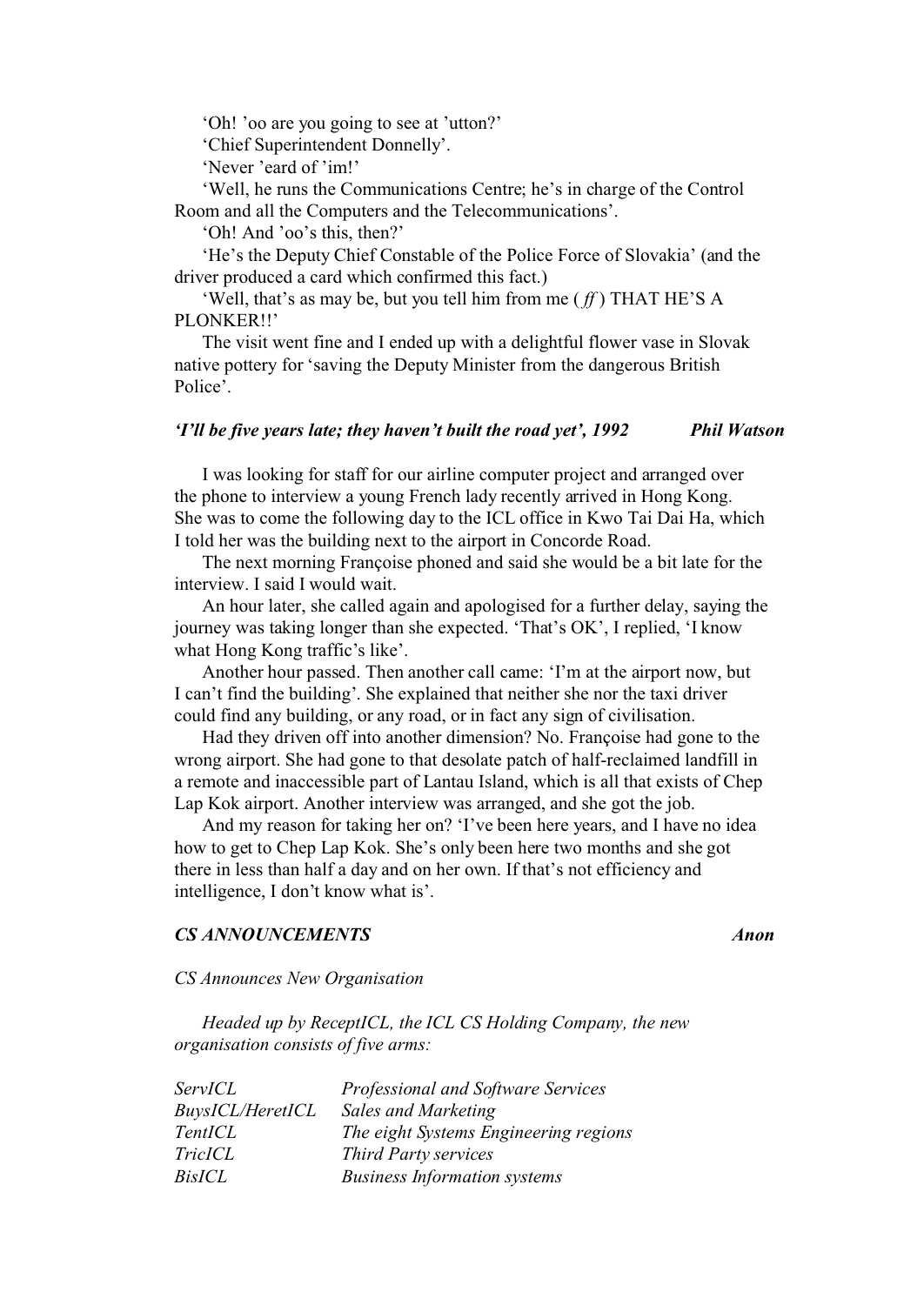*CS Announces new Schedules* 

*To reflect new working practices, the following schedules for service delivery have been identified:*

| SabatICL                | only available at weekends        |
|-------------------------|-----------------------------------|
| <b>MonICL</b>           | only available on Mondays         |
| <b>TrICL</b>            | delivered a bit at a time         |
| RhythmICL               | only available three days a month |
| <i><u>OueuetICL</u></i> | <i>awaiting delivery</i>          |
| MonastICL               | no services provided at any time  |

# *CS Announces New Services*

*To emphasise our corporate image, the following services have been renamed:*

| ArtICL           | Design services                                       |
|------------------|-------------------------------------------------------|
| ArtifartICL      | Marketing's interpretation of design services         |
| <b>BiblICL</b>   | God only knows!                                       |
| <b>BicICL</b>    | Jointly delivered services                            |
| <b>ClerICL</b>   | Services delivered to your church                     |
| ComICL           | <b>East European services</b>                         |
| <b>ClinICL</b>   | Health check services                                 |
| DiabolICL        | CS standard services                                  |
| <b>DramatICL</b> | Performance services delivered on different platforms |
| EcclesiastICL    | Religious services                                    |
| EgotistICL       | Senior management services                            |
| ElectrICL        | Environmental services                                |
| EthICL           | Services sold by CS rather than Sales                 |
| FanatICL         | User Group presentation services                      |
| FarsICL          | Remote diagnostic services                            |
| <b>FolICL</b>    | Hair management services                              |
| <b>FollICL</b>   | Services for no reason whatsoever                     |
| GenetICL         | Life Cycle services                                   |
| HysterICL        | Technology services                                   |
| HistorICL        | DRS300 services                                       |
| PterodactICL     | George III services                                   |
| HypothetICL      | TeamOffice implementation services                    |
| ManICL           | Services that tie your customer in                    |
| MedICL           | Beach holiday services                                |
| MirICL           | Right first time, on time, every time services        |
| MistICL          | Weather forecasting services                          |
| MotorbicICL      | Pizza delivery services                               |
| <b>MusICL</b>    | System tuning services                                |
| MuseICL          | We're still thinking about this one                   |
| <b>MystICL</b>   | The wand waving services                              |
| <b>MythICL</b>   | The standard service that covers every customer       |
|                  | requirement                                           |
| NaughtICL        | Personal services                                     |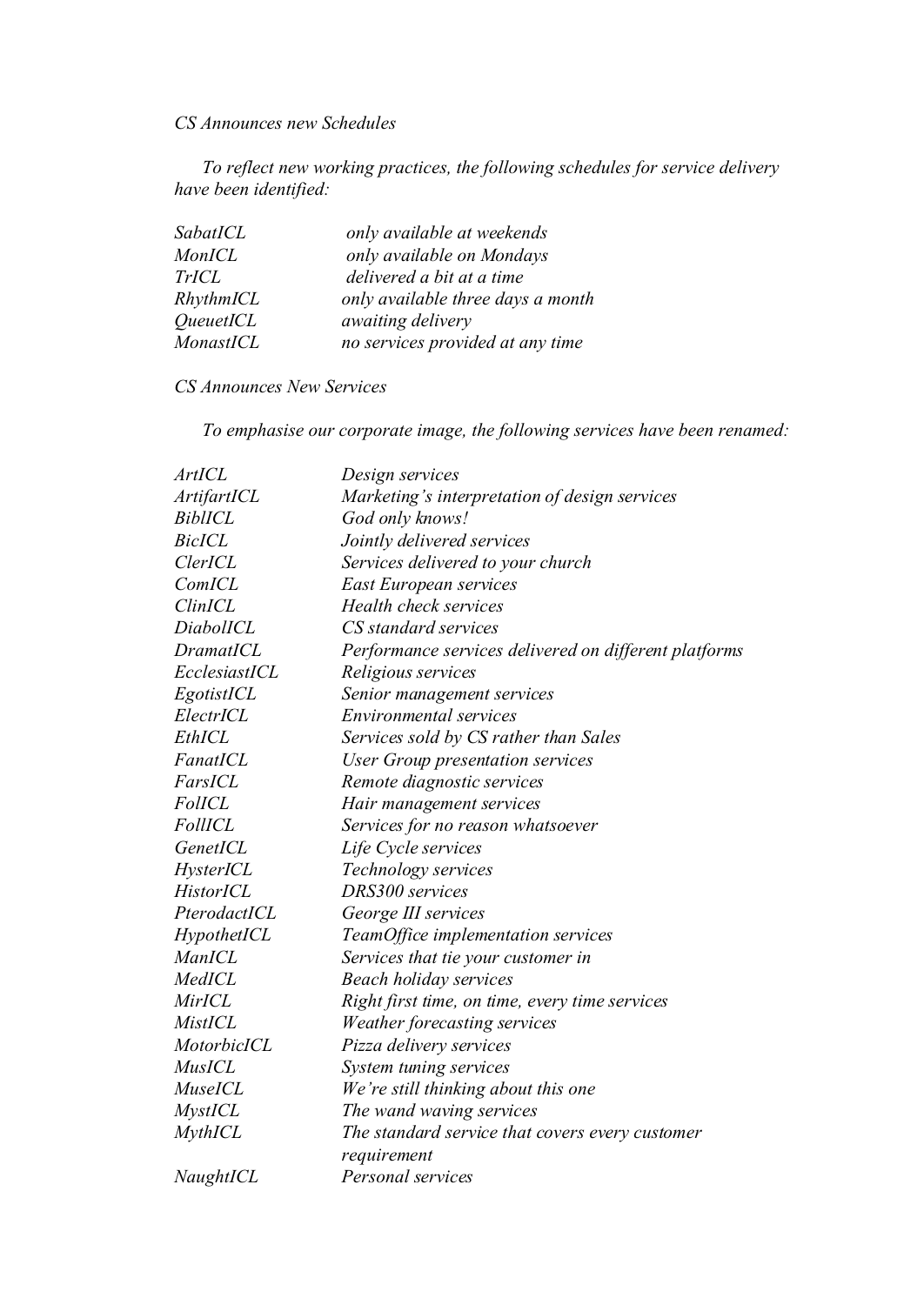| <i><b>ObstICL</b></i>  | Services carried out in crowded machine rooms |
|------------------------|-----------------------------------------------|
| PeriodICL              | Report production or documentation services   |
| PoetICL                | <i>Proposal production services</i>           |
| PolitICL               | <i>Bureau services</i>                        |
| PractICL               | DIY services                                  |
| <i><u>OuizzICL</u></i> | <i>Investigation services</i>                 |
| PartICL                | Shoddy services                               |
| RhetorICL              | Consultancy services                          |
| SeptICL                | Squeaky clean services                        |
| <b>SinICL</b>          | Very personal services                        |
| TactICL                | Strategic planning services                   |
| <b>TestICL</b>         | System validation services                    |
| <i>TheoretICL</i>      | OEM network design and integration services   |
| <b>TICL</b>            | Conformance testing services                  |
| <i>TipICL</i>          | Waste disposal services                       |
| <i>TopICL</i>          | The very latest services                      |
| <i>TropICL</i>         | Services for that warm feeling                |
| <i>TyrannICL</i>       | Project management services                   |
| UmbilICL               | Early-life care services                      |
| VehICL                 | <i>Equipment transport services</i>           |
|                        |                                               |

### *Putting the customer's foot in it, 1992 Alan Bruce*

ICL Nederland was trying hard to sell ICL POS and UNIX equipment to HEMA, against stiff competition from NCR. A reference visit was therefore arranged to Fort Worth, for two HEMA directors, including the Chairman, Bas Vos. On the first evening in Texas, Mr Vos happened to tread on a cast iron manhole cover, which unexpectedly tipped up and tripped him, leaving him with one leg dangling into nothingness and otherwise shaken. During the subsequent presentations and discussions he lost no opportunity of reminding ICL of how badly they had treated him, together with general remarks on the dangerous nature of manhole covers.

Some weeks later, when the negotiations had been successfully completed, Ian McKinley decided that it was our turn to remind HEMA of the incident, which he did by presenting to Mr Vos a full size cast aluminium replica of the offending manhole cover, together with an official certificate and key, confirming Mr Vos in his new status as an honorary citizen of Fort Worth.

# *Saved by the Belle, c. 1992 H.C.*

# We have entertained a lot of Egyptian Generals at Winnersh over the years, but this group was especially important. Three very senior gentlemen were gracing us with their presence for the day, with a full entourage of ADCs, Staff Officers, Bag-Carriers, and Bodyguards. Everything had to be just tickety-boo throughout and so Sutcliffes, the caterers, had been primed to do their very best. We specified a Muslim menu (no ham, no pork) and agreed with the chef that roast chicken would be very acceptable. The starters were excellent and much enjoyed by all. After that, Pet wheeled in the hot trolley and prepared to serve the main course. Being well drilled in etiquette, she knew that the first dish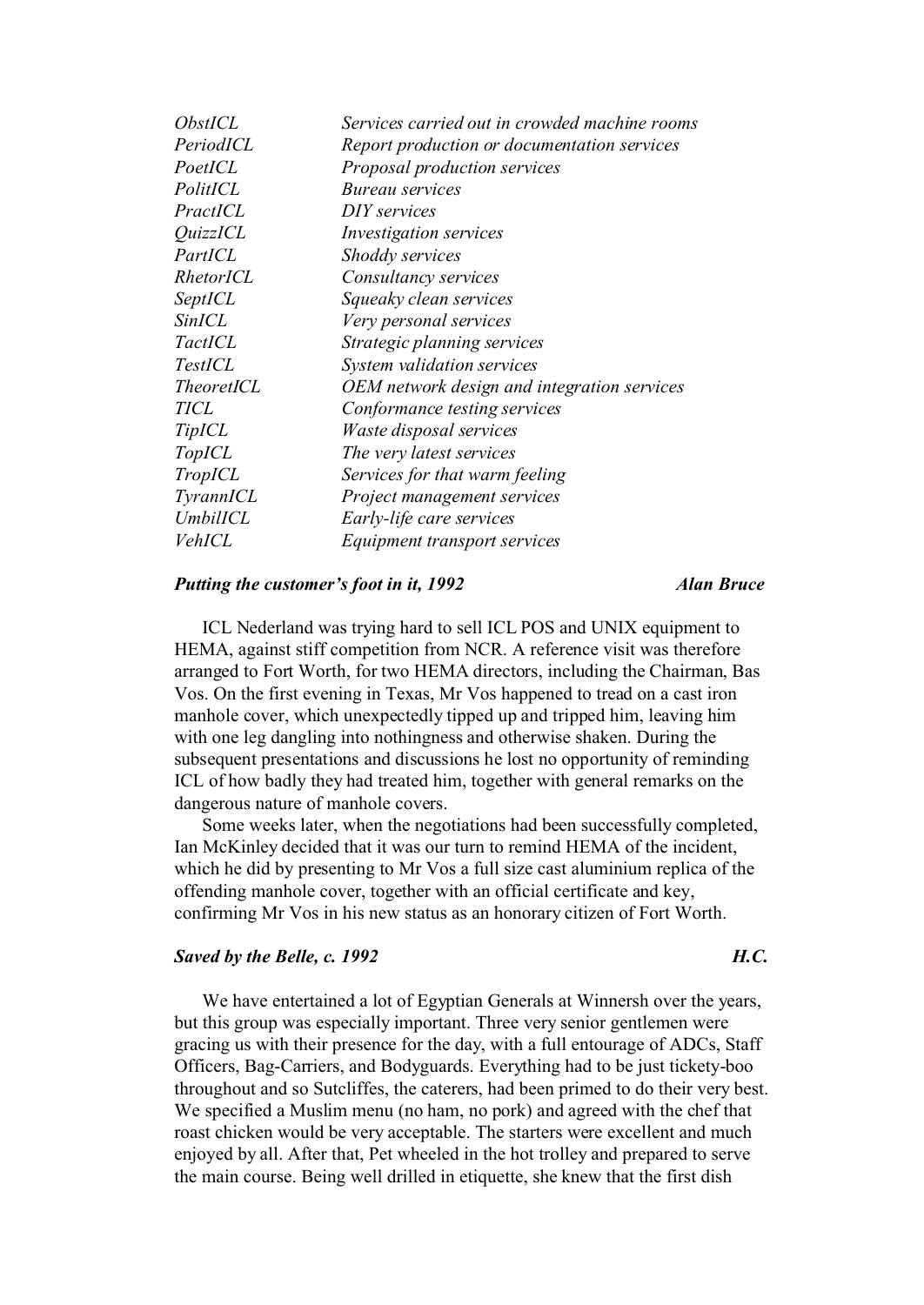should be placed before the most senior guest. So a plate bearing a most succulent half chicken was already in her hand, and well on its way to the table, when I noticed that across the top of the breast, as garnish, was elegantly draped a rasher of forbidden bacon. Fortunately she was quick to catch my look of alarm and suppressed gesture of panic. A rapid word of *sotto voce* explanation, and the hot trolley disappeared. Twenty minutes later we had steak.

## **Secure Terminals, 1992** *H.C.* **H.C.**

An African Government was eager to install a small network of word processing terminals in the Office of the President, but was very concerned that they should be absolutely secure: there must be not the slightest risk of the information they contained getting to anybody outside.

So they specified radiation suppression, they specified that the terminals should be fastened down to the desks and they specified that the desks should be fastened down to the floor.

These requirements we passed on to the supplier in Australia who did radiation suppression for us. 'No problem', was his reply, 'but I can make them even more secure than that. How about if I fit a tilt-switch and half a kilo of Semtex in the base of each one?'

## *Football: 1, c. 1992* Dave Fallon *Dave Fallon*

For the past six years I have managed and played in an ICL football team originally made up of people from Elstree. In our first season together we played a home match against Sainsbury's Head Office from Blackfriars at ICL's Whitethorn Lane sports ground. It was a draw.

The return match was at Crystal Palace's Selhurst Park, no less. It was cruising into the later stages of the second half and another stalemate seemed likely. As player/manager I made a substitution; off went a tired-looking I.T.; on came an ICL Retail engineer. From the time he reached the pitch to the time he made his first tackle (for which he was subsequently booked) could not have been more than five seconds and he left a Sainsbury's desk clerk writhing in agony on the ground. I turned apologetically to their centre half who was marking me, and who just happened to be a shift manager at one of their larger stores. Before I could say anything he remarked casually: 'Late as usual; must be a bloody ICL engineer!'

## *Football: 2, c. 1992* Dave Fallon

Again in our first season together we played a team from Iceland Frozen Foods, and during the game were awarded two penalties, the second when one of our players was brought down. Before we could take the kick, one of the opposition players, who was manager of their Walthamstow branch, quipped: 'Your computers are always going down, too'.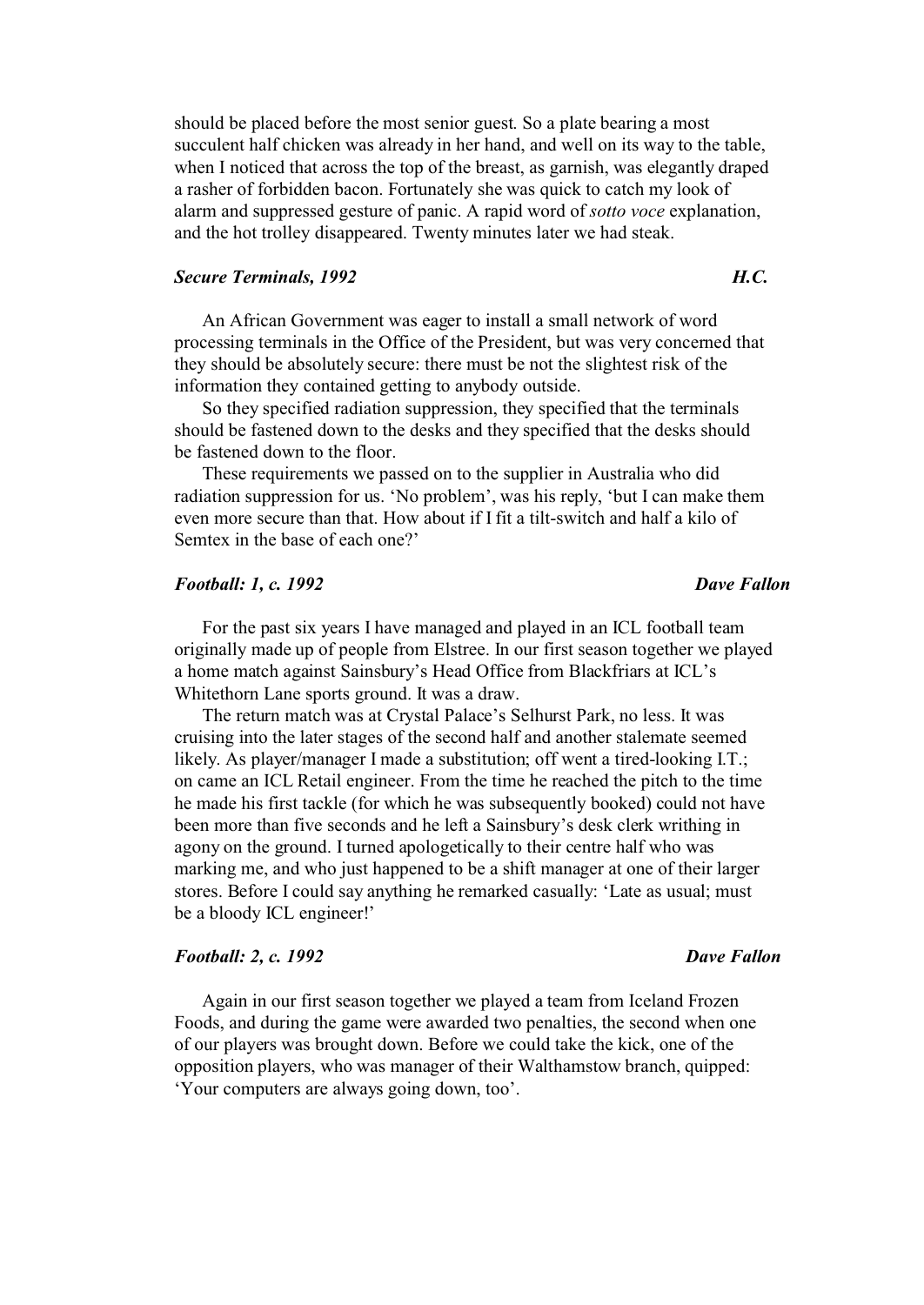### *PSD 666, 14 September 1992 E. van Helsing*

This magnificent document, all 44 pages of it, is the formal Product Specification of the ESP 200 Interface Outline Design. Have you already spotted the reference to Revelation? The following extracts cannot do more than give hints of the flavour of this masterwork:

*The Technical Authority, based at Location HEL01, is the Manager, ESP Peripherals, B.L. Zeebub.* 

*The Document Cross References include:* 

| [1] DRE 16.162      | The VAMPIRE strikes back                    |
|---------------------|---------------------------------------------|
| [2] DRE 16.163      | PHANTOM of the operator                     |
| [3] CP/IN/666       | Invasion of the VISA-snatchers              |
| [4] CP/IN/667       | I was a pre-release VAMPIRE                 |
| [5] PSD1222 ESP     | Interface - what's at stake?                |
| [6] OSTC/666 ESP 50 | <b>Outline Design Specification</b>         |
| [7] CP/IN/999       | Plasma Driven Device Control Language       |
|                     | (Type $AB$ negative)                        |
| [8] CP/IN/998       | Foolsrush (in where wise men fear to tread) |
|                     | Specification                               |

### *Introduction:*

*The ESP package consists of a set of interfaces: software, hardware, and Ectoware, which allow the system manager to communicate directly with the mainframe module. The system manager is able to exorcise greater control over his machine. Faults and their resolution are communicated to ICL via a telepathic link.* 

*It is only suitable for SX systems and their successors. As it is an intelligent interface it cannot be adapted or modified to run on UNIX processors.* 

### *System Management:*

*Day to day allocation of resources is covered under system operating; however, the system manager is expected to control the general performance and running of the machine. In order to implement this requirement, a new subsystem (INSPECTRE) monitors the performance of the machine at intervals of 10 minutes, 30 minutes, 1 hour, 6 hours, 12 hours, 24 hours, 1 week, 1 month, 6 months and 1 year in advance of the current date. These values may be tailored up to 7 years ahead so that the system manager can predict the outcome of any recommendations he is asked to make to his manager at IT review meetings and thereby avoid being suspended on full pay whilst the accountants are investigating tendering abnormalities several years later.*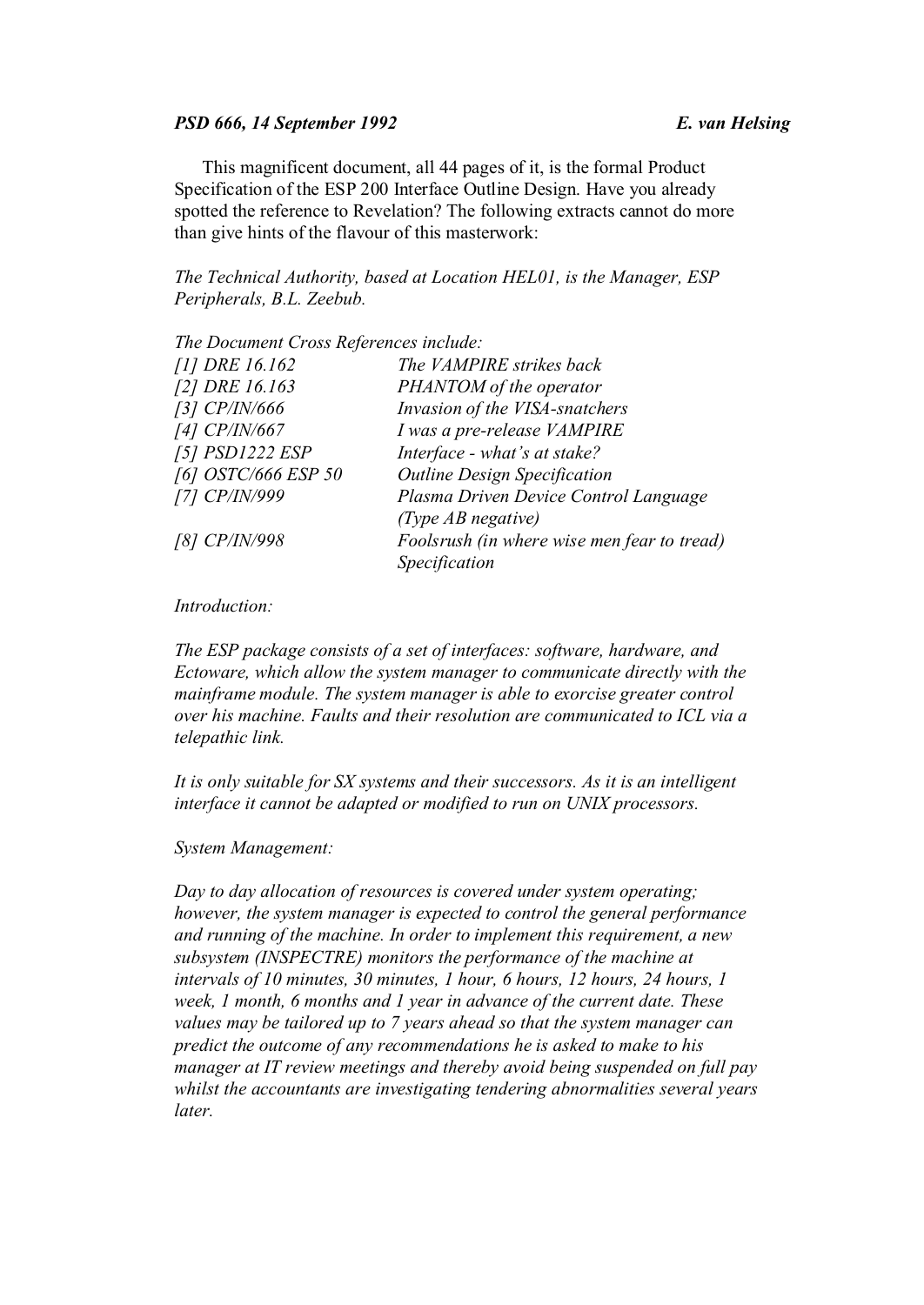*User Control:* 

*The system manager now has complete control over his user population. Users logged in via an ETHERealNET connection can have the results they expected output from the computer rather than the garbage the program would have produced. Troublesome users can be controlled by assigning a familiar to watch over them. The familiar may be escalated up to the level of demon if they continue to cause trouble. The system manager can also use the option to monitor all the user complaints he will receive when the system he is currently designing goes live. This will allow him to correct the design faults before coding begins. The user will also notice fewer typing errors due to the implementation of before looks in the slow device RAM.* 

### *Diagnostic facilities:*

*The ESP unit itself can be dumped by calling the sacrifice interfaces or by hitting it hard with a crucifix.* 

And so on, and so on. Perhaps the highest points of all are the specifications of those two vital new SCL commands:

# *INFORM\_OPERATOR\_BEFORE\_CRASH*

### *RECOVER\_UNARCHIVED\_CATEGORY*

How have we ever survived without them?

There is also a scurrilous rumour that a certain organisation in Basingstoke volunteered to act as a beta test site for this software, but that couldn't possibly be right, could it?

# *Secure Systems International's annual travel awards, 1993 H.C.*

### *Worst airline*

After a well-deserved week's holiday in Northern Cyprus as neighbours of Asil Nadir, Iain and his wife reached the airport in good time, in the middle of Sunday afternoon, for their return flight. From the terminal building they had a perfect view as the Turkish Airlines incoming plane made a feather-light touchdown, braked smoothly before the turn-off, taxied elegantly across the apron, and drove... straight into a truck. Six hours later, after any chance of a connecting flight had long since evaporated, and when even the chance of a bed for the night had sunk without trace, they reached the:

## *Worst airport*

Little did they know, as they watched the few Turkish staff still awake languidly gesticulating, that further drama had been unfolding beneath their feet. Vic and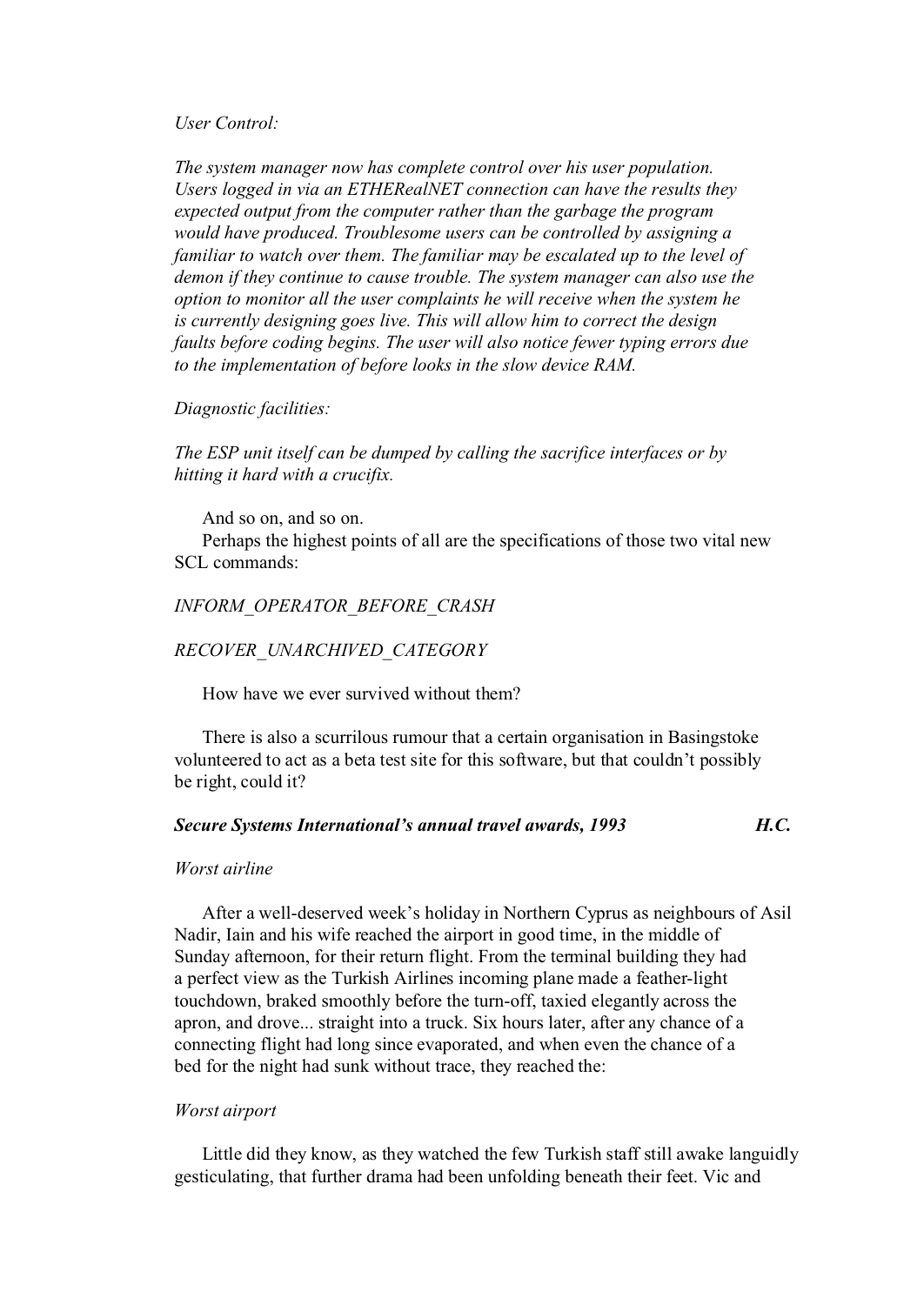Neil successfully passed through Istanbul airport that very afternoon, on their way to a Middle Eastern destination... but their luggage didn't.

Subsequent surreal telexes averred that the missing cases were simultaneously:

a) in Terminal 4 at Heathrow;

b) still at Istanbul;

c) being at that very moment delivered, by way of Rome, by Alitalia, that well-known acronym for 'Always Late In Take-off, Always Late In Arrival' or 'Aircraft Landed In Tokyo, All Luggage In Alicante'.

The cases eventually caught up with the travellers, though without one of Vic's more lurid suits, just before they started their return journey. Thankful to be on their way home, they successfully passed through Istanbul airport... but their luggage didn't.

## *There had to be some mention of OfficePower, 1993 H.C.*

*Finger trouble* 

*If every time we hit the flipping key It did what we intended, we would find It rather disconcerting, it would be As though the damned machine could read our mind - A spooky thought. I'm sure you would agree It would not please us to be so confined. Farewell, of course, to serendipity, If every action was so pre-defined. But one things really bugs me: When I know Just what I want to do, and with great care Depress the well-known key to find: Oh No! That blasted function's shifted over there With this release of software; I shall go And tear out what remains of my poor hair.*

## *Culture shock, c. 1993 Rita Walton*

I worked in the Fujitsu office at West Gorton for approximately six years. It was interesting and amusing work, but complicated by difficulties in describing things to my Japanese colleagues. For example, one of them came into the office on a Monday morning just before Christmas and said: 'Lita-san, I have bought a Chlistmas Tlee'. 'Oh good!', I said; 'Did you buy any baubles?' Japanese colleague frowned and said: 'What are baubles?' We sorted that out. Then we had a similar sequence of question, frown, counter-question, and explanation over tinsel. Then I made a dreadful mistake and asked: 'Have you got a fairy for the top of the tree?' Explanations didn't work, so he got out his English/Japanese dictionary, scanned it, and looked dreadfully shocked when he found the first meaning was 'homosexual'. How do you explain, in deeply embarrassed sign language, that that isn't what we put on the top of a Christmas tree?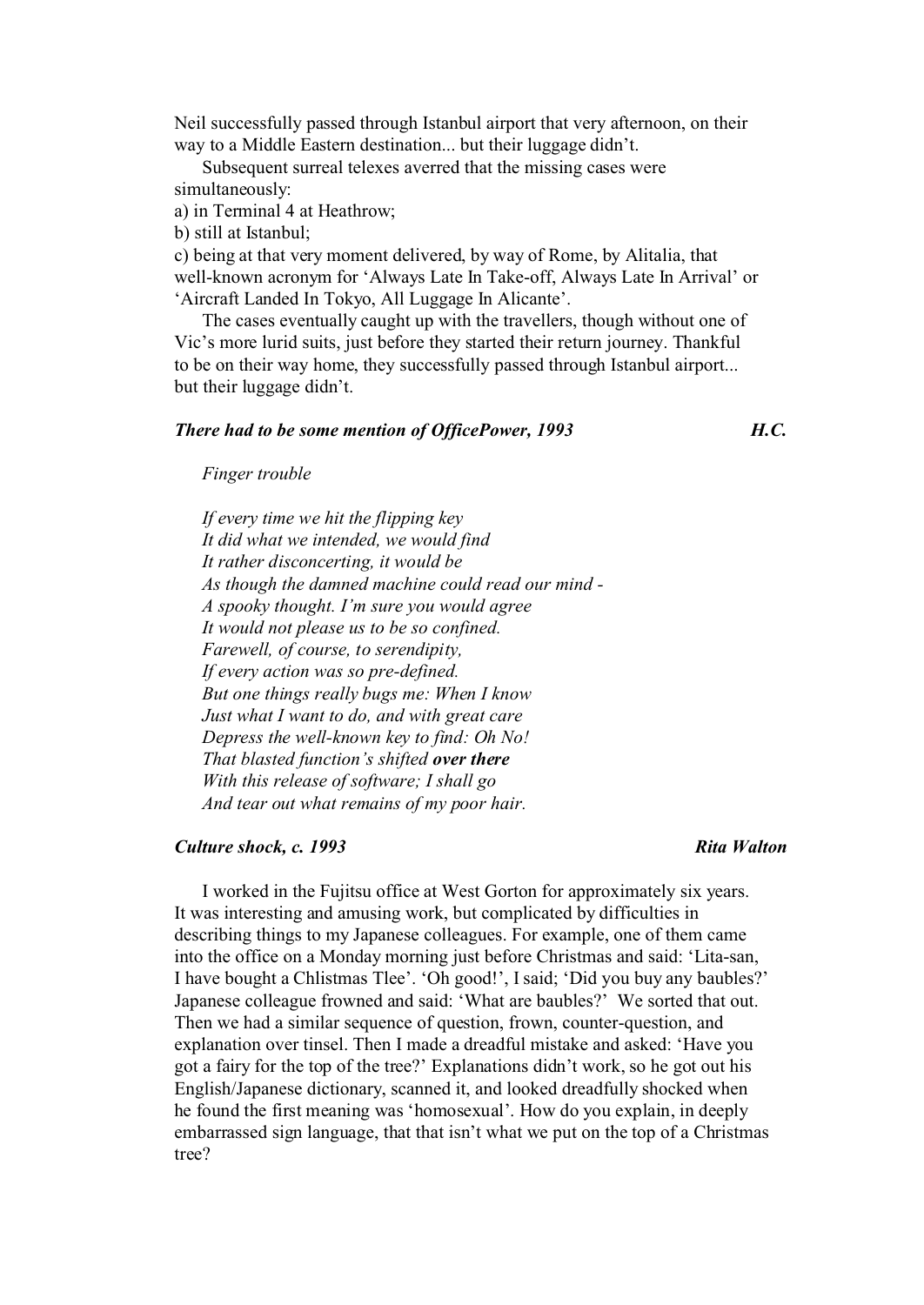### *Clarity, schmarity, c. 1993 Dave Sanderson*

A work instruction for the delivery test of a type of VDU reads, in part, as follows (though, as it has been translated from Swedish into English, it may have lost something in translation):

'... Check that the test pattern, centre and dimensionally, is within a frame specification where the outer limit of tolerance is represented by the 'outer scribed line' of the picture position layout and the inner limit of tolerance is within 5mm of the inside of all sides of the 'outer scribed line' of the picture position layout'.

# *Facilis est descensus Averni, 1993 Peter Vassallo*

*Not strictly an ICL anecdote, but supplied by a mate who's ex-Fujitsu/ICL Australia, and altogether too good to leave out. H.C.*

A computer salesman died and, in accordance with the standard procedure in these matters, duly appeared outside the Pearly Gates. There was St Peter, on duty as always, and the conversation went something like this:

'Hello', said St Peter. 'What can I do for you?'

'Well, first of all, I'd like some information about the range of services you can supply'.

'OK, basically there are two. On this site we can offer Heaven. And elsewhere our associates provide Hell'.

'What can you tell me, please, about the various options and end user facilities?'

'Well, you can see Heaven for yourself', said St Peter and he opened the Pearly Gates a crack, enough for the salesman to be able to see inside and look round. Sure enough, there were lots of people in white robes, sitting around on clouds, some of them with harps, looking blissful.

'Very nice', said the salesman. 'For comparison, what's Hell like?'

'Well, I can't show you that directly', said St Peter, 'But you might care to take a look at this video'. And, so saying, he slipped the cassette into the player and turned it on.

Up on the screen came a scene of a party in progress on a broad beach, barrels of beer, beautiful birds with bounteous boobs in briefest bikinis, bottles of booze, and a bonzer barbie burning in the background - the lot!

'It's certainly a difficult decision', said the salesman, 'but after carefully matching the facilities with my schedule of requirements I think I'll take Hell, please'.

'Right ho', said St Peter and pulled the lever. The trapdoor opened, the salesman fell onto the chute and down he went, round and round, down and down, until he arrived with a thump at the bottom.

When he landed he found there were flames up to chest height; fireballs whizzing about burnt off his hair in one flash and his eyebrows in the next; there were devils in the regulation scarlet, with horns and forked tails and all, jabbing painful tridents into his kidneys and driving agonising nails through his feet. He didn't reckon much to it at all.

Just then the Devil in person strolled past in the heat of the evening,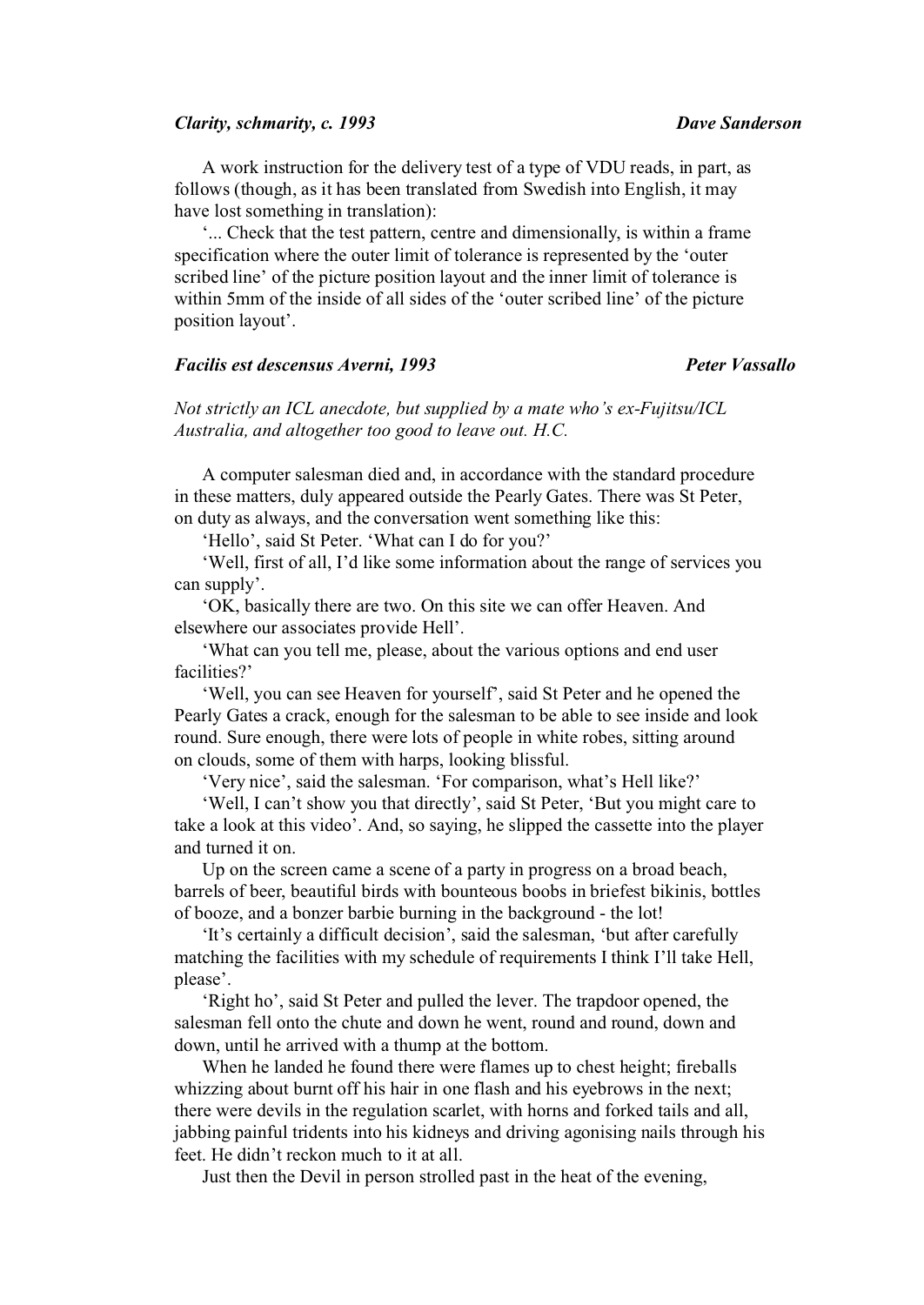surveying his domain with satisfaction.

'Hey you!', shouted the salesman. 'Where's the beach, with the birds, and the booze, and the barbie?'

'Ah!', said Lucifer reflectively. 'I believe you must have been watching one of our demo tapes'.

### *Football: 3, c. 1994* Dave Fallon **Dave Fallon**

# In our third year we were promoted to the third division of the Stevenage and District SFL. The Secretary of the league worked for Stevenage Borough Council who are, naturally, ICL users. In his speech he included the line: 'Congratulations to ICL United on promotion to division three, and let's hope they stay up longer than their computers do'.

### *Letts do it, c. 1994* Paul Honor *Paul Honor Paul Honor*

ICL is part of a big European Union effort to help the Baltic states make the leap from 1950s technology direct to the 1990s. In this context we had shipped one of our biggest and most advanced servers, very new and needing to be set up with some care to make it work reliably. It was to replace an old eastern box based on DEC PDP 1970s technology. But it failed after one week and we got a support call.

When we arrived we found this half-million dollar machine in a dirty room with broken windows, plugged into an unearthed 13-amp supply that oscillated randomly between 215 and 245 volts. The building had bare wooden floors and, because the previous occupants had to be persuaded to leave with Kalashnikovs, there were bullet holes all across the front wall.

We took the covers off and found the inside of the machine covered in oily black dust: not just a little bit, it was positively thick with it. We had to use a vacuum cleaner and hand brushes, and it took ages to clean. It was so unlike anything we're used to that it took quite a long time to identify coal-dust and soot: and just outside the window was a chimney.

We were able to convince the local ICL people and the European Union representatives that a bit of extra spending on a clean room and a voltage stabiliser would be a good start. Top that off with some in-depth training and we might get the project off the ground properly.

# *'Nature is not infallible, but she always abides by her mistakes' Saki, 1994 Alan Trangmar et al*

Long, long ago, the Orders Data Base was designed to handle orders with a number of items between six and eight. These parameters were derived from study of orders for typical 1900 Series systems, which were current during the design stage in the early 1970s. The design was discussed with all the authorities in planning, commercial, administrative and accounting departments, and given their communal OK.

No sooner had the system been implemented than along came the 2903, where the average number of items per order jumped to about 30. This vitiated many of the technical decisions about file structure, indexing strategy, etc., built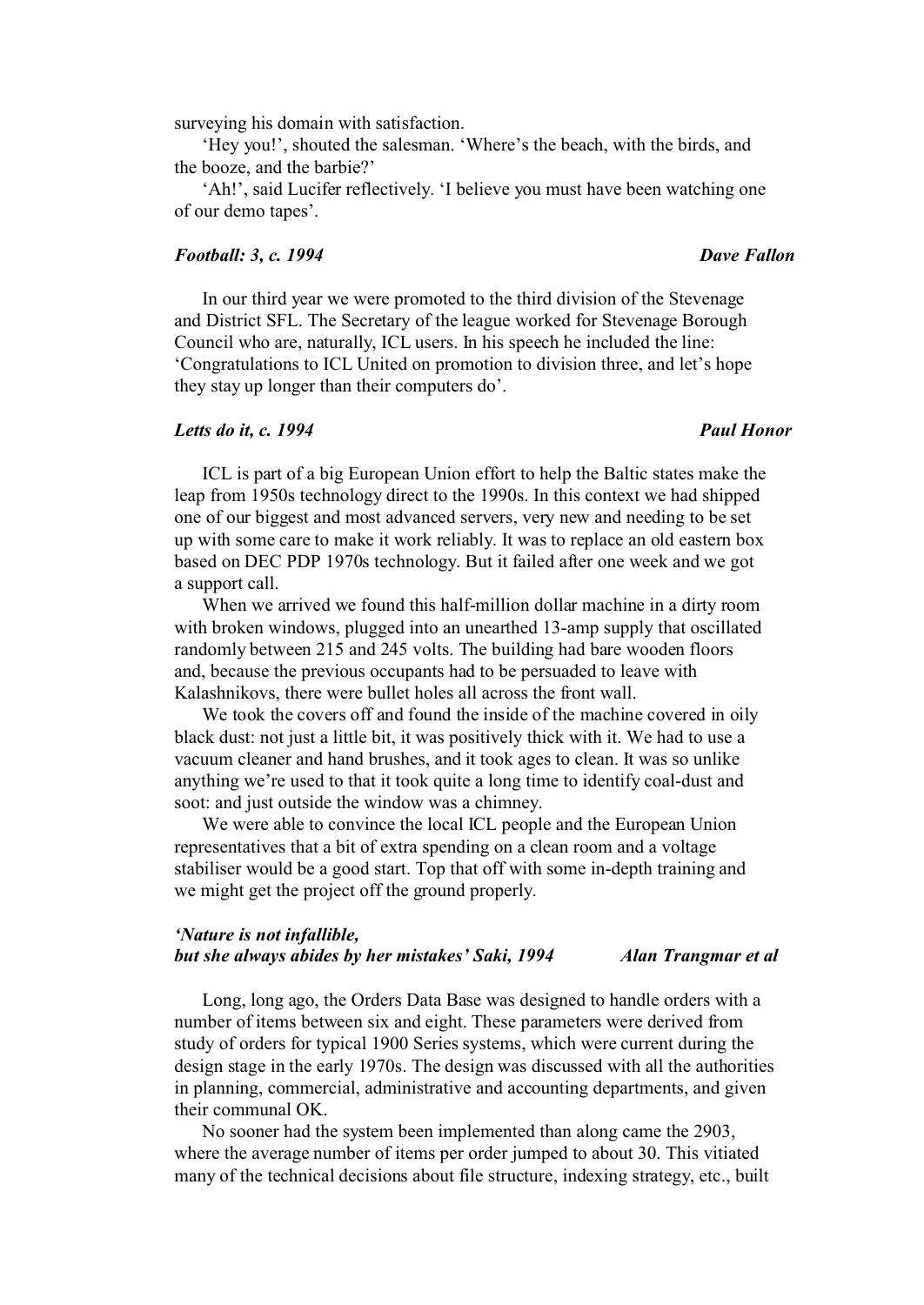into the ODB system, which from that moment on ran well below its designed performance. The decision to go much more modular had been well known to all the planning and commercial people, but none of them had thought what effect it might have on internal IT systems.

Then there came the splendid 2900 Series, and it wasn't long before a 2980 order arrived with more than 1,000 items on it. But the item number field only held three digits and even that had been considered a bit far-fetched. No-one could justify re-writing the system, so such orders had to be arbitrarily split.

ODB was eventually ported from DME to VME in the late 1980s and finally closed down in 1993. But the decision to close it down didn't take account of all the ramifications, and a year later people were still sending enquiries about missing interfaces. *Ave atque vale*!

### *All out and all over, 1994 Donald Scott*

The ICIM Delhi Sales office is on an upper floor of a shared building. As I mounted past the first landing there were some 30 Indians sitting cross-legged on carpets. They were on strike because they hadn't been paid for three months.

At the next landing I noticed what looked like a bundle of rags piled in a corner. My colleague explained that it was a man who had died from the cold (it was winter in Delhi) and they expected the body to be collected in a couple of days.

## **Sales Managers are so helpful, 1994** Donald Scott

# The occasion was a presentation and demonstration of a SUN software package to all the senior Brigadiers and Generals of the Indian Army Ordnance Corps at Army Headquarters in Delhi. When we arrived the equipment was already set set up, connected to the mains, but also to a UPS powered by a car battery brought in for the purpose: a useful precaution, as power fluctuations are quite frequent in Delhi (ask anyone who's been stuck in a hotel lift). The kit hummed quietly to itself throughout the presentation.

There was a short break before the demo, during which I noticed a horrible acidic smell. Looking round for the cause I spotted one of the men who had been humping the equipment. His trousers were covered in a large dark stain, completely covering his thighs and extending down his lower legs. He smiled as I asked what had happened. He had spilled a lot of acid over his trousers as he carried the battery up from the ground floor, but it was all right as he had another pair of trousers at home!

Forty minutes later the primary demo was completed; all well so far. Some junior staff had requested to see further detail, so there was a break while we said goodbye to the senior officers. Out of the corner of my eye I saw ICIM's northern area Sales Manager walk to the Sun and calmly switch it off. Anyone who has worked with UNIX systems will know the inevitable panic when the system loses power while an application is still running. As the other staff watched in open-mouthed horror I walked over to the machine and asked innocently if it had problems. The Sales Manager, deeply embarrassed, confessed that he had switched the machine off, he didn't know why.

All the ICIM staff had by this time gathered round (this happens frequently in India because everyone feels he needs to know what is going on, but no-one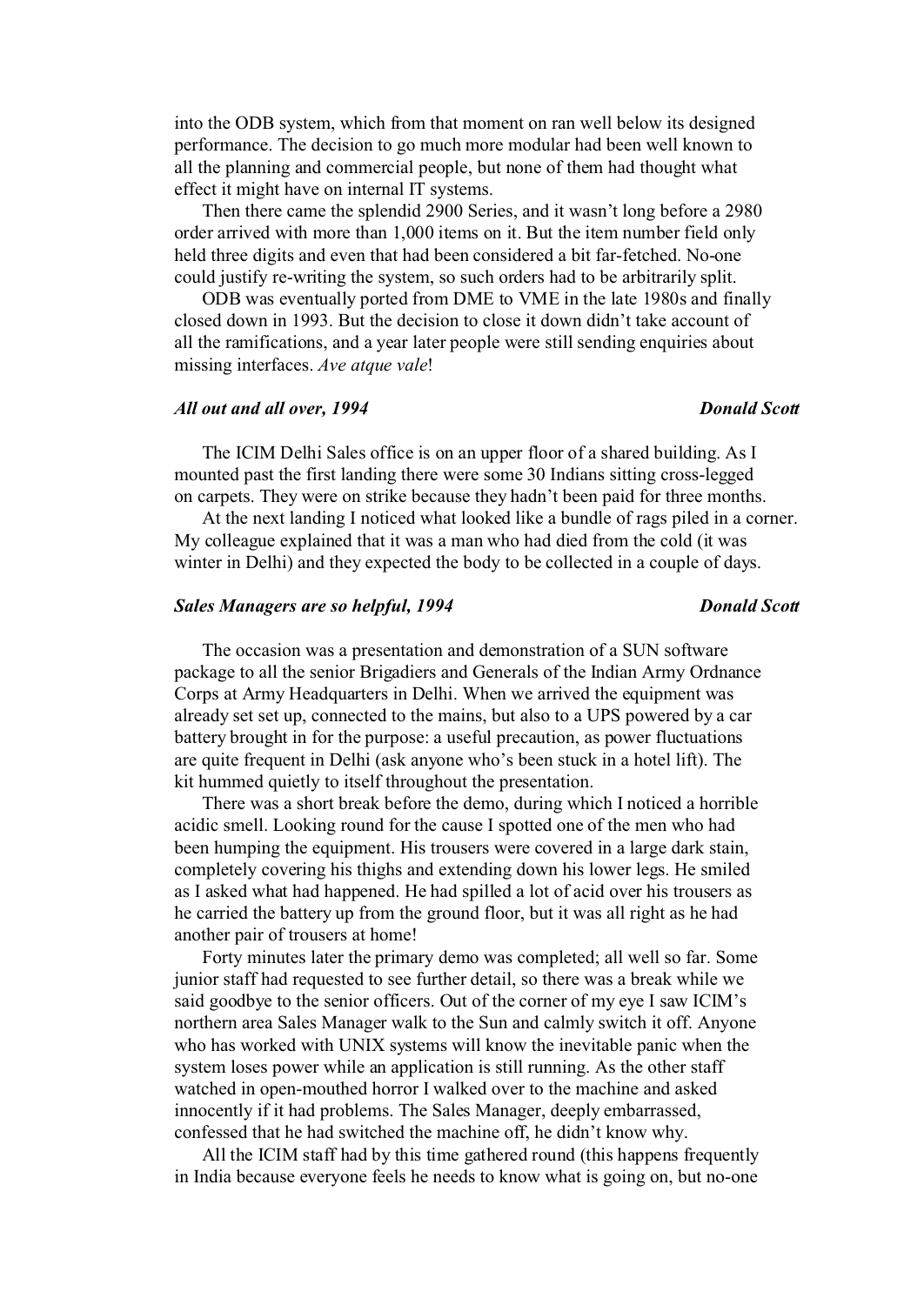actually contributes to solving the problem) and were watching my face intently. Paying equally close attention were all the Indian Army officers still present. I realised that they were wondering what I was going to say to a senior manager who had been so stupid, and also what had happened to this wonderful software whose virtues I had been extolling for the last couple of hours. Pausing for a moment (purely for dramatic effect) I took a deep breath and said: 'No problem, lads, just power the system up again and it'll be fine'. This display of confidence, not to say bravado, did the trick. The switch was pressed, and the system came up to the login prompt. I logged in and opened the application without any problems. Great big smiles all round and no loss of face for the Sales Manager. Discussing it later in the day with a colleague, he said: 'That's fine, but weren't you worried at all?' I replied: 'I wasn't worried about my application but I was praying they hadn't screwed up UNIX'.

## *A back passage to India, 1994* Donald Scott *Donald Scott*

*You perhaps need to know that, for Donald, food is important. H.C.* 

I had to do a series of demonstrations to the Indian Armed Forces in Delhi. The technical preparations were straightforward. The medical ones were more extensive. I had all the necessary jabs administered (of course this won't hurt at all!) by the Occupational Health Nurse at BRA01, a small lady with a muscular forearm. I was given an ICL Travel Pack, a very useful collection of medicaments for minor emergencies. And I was given The Warnings:

*Don't drink the water unless it's bottled, and check the seal is intact before opening;* 

*Don't open your mouth in the shower;* 

*Don't take ice in your drinks;* 

*Don't eat salads, because you don't know whether they've been washed in mineral water (unlikely because of the expense) or tap water (more likely because of the expense);*

*Don't eat any fruit that you can't peel the skin off; and remember even peeling doesn't work with mangoes;* 

*Anything cooked and hot is normally OK;* 

### *Otherwise be wary.*

After an uneventful flight to Delhi I unpacked at the Holiday Inn Hotel and was then whisked off to the ICIM guest-house where the demonstrations were to take place. This was a two-storey building with its own garden and half a dozen guest rooms, set deep in the suburbs of Delhi where all the new housing estates are called (shades of Kipling) cantonments. The company maintains these all over India, and uses them to avoid costly hotel bills.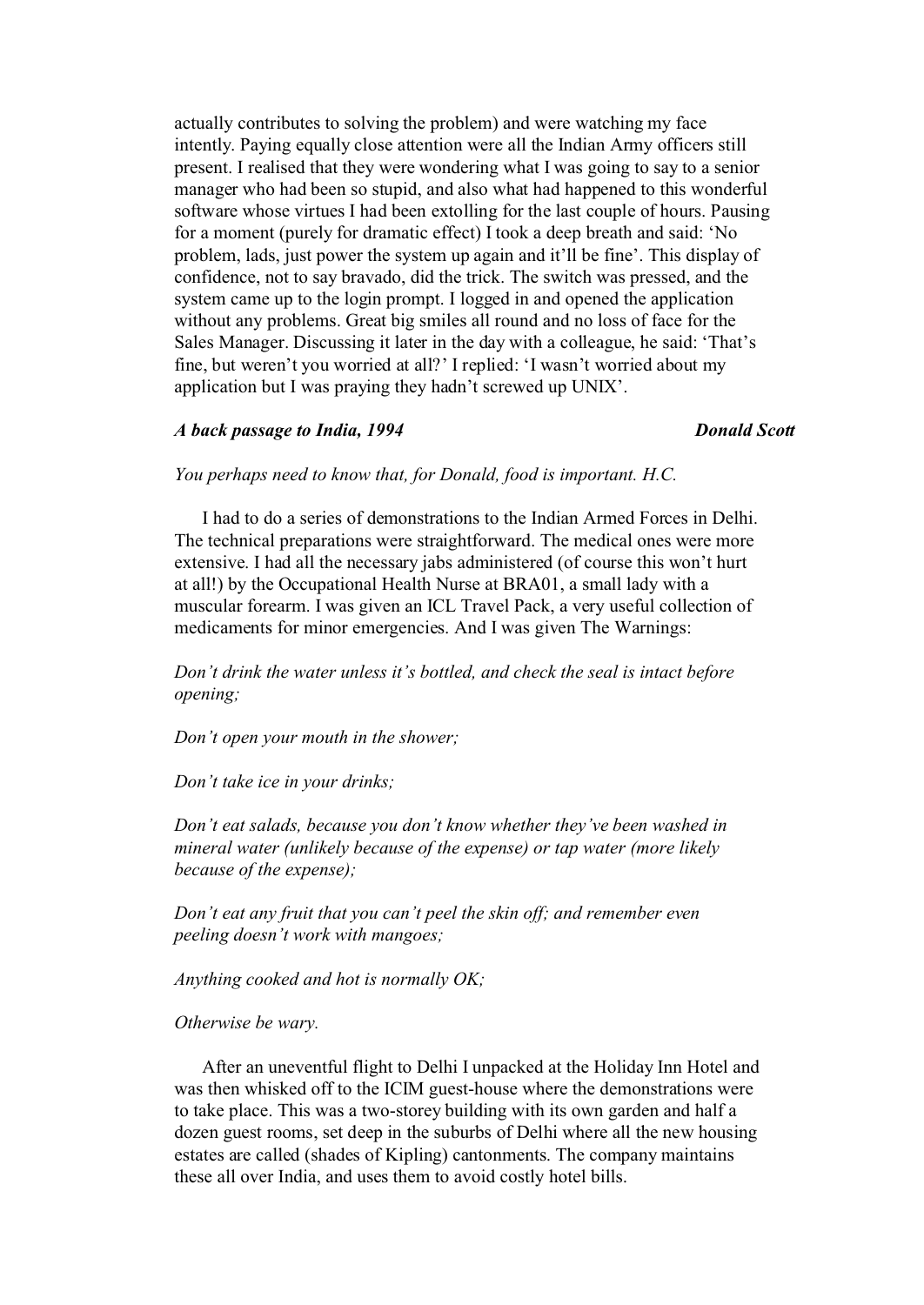The equipment was set up successfully and thoroughly tested; all went well. I was asked if I would like a meal, informed that the guest-house cook was the son of a highly trained army cook and assured that he could provide the best. Indeed, the curry was superb, fearsomely hot, and was washed down with copious bottled mineral water.

Next day I woke at 5.30 a.m., drenched in sweat, shivering like a jelly and with that pre-volcano feeling in the stomach. The moment of truth came. Let us draw a decent veil over the next two days.

As is always inevitable in India, it was the 'can do' and 'economy' attitude that had prevailed on my visit to the guest-house. The housekeeper was given an allowance at the beginning of the month to purchase all necessary provisions, including bottled water. As the money runs out at the end of the month the bottled water is topped up with tap water. Just my luck, I had arrived on the 27th.

*A December story, 1994 John Maguire, via Henk van der Vegt* 

The telephone rings: 'Good afternoon. John Maguire. Can I help you?' *'You the 'elp line?'* 'Yes, I am. How can I help you?' *'I got this computer.'*  'Yes' '*It's bust, innit?'* 'What's actually wrong with it?' *'Fink it's the cable'*  'Could you tell me which cable you think may be faulty?' *'The black one!'*  It seemed time to bat this one away. But to whom? 'Are you a retailer, Sir?' *'Yea, sort of'* 'Could you give me your business address?' *'Wot's that got to do wivvit? Can't yer send someone rahnd?'* 'You see, Sir, if you are not one of our retailers I shall have to pass you on to another Division'. *'I got a stall, enn I? Bit of buyin' an' sellin'. Know wot I mean?'* 'Where did you buy your computer, Sir?' *'Got it off a bloke in Croydon, dinn I?'* Who on earth could I pass this Herbert to and still retain a measure of credibility? I couldn't possible inflict him on the lovely Cilla on Openline. Perhaps inspiration would yet come. 'I'm going to have to transfer you to one of my colleagues'. *'Oh no, you bloody ain't! I been all rahnd the 'ouses already as it is. Get someone rahnd 'ere quick!'* 

Got it! Wakefield is the place! The Call Reception Centre! The lads up there will know what to do. Should have thought of that earlier.

'I'm just going to give you the correct number to ring'.

'*Look, you're giving me the right 'ump!'*

'I'm sorry, I can't help you from this office. If you could just take down this